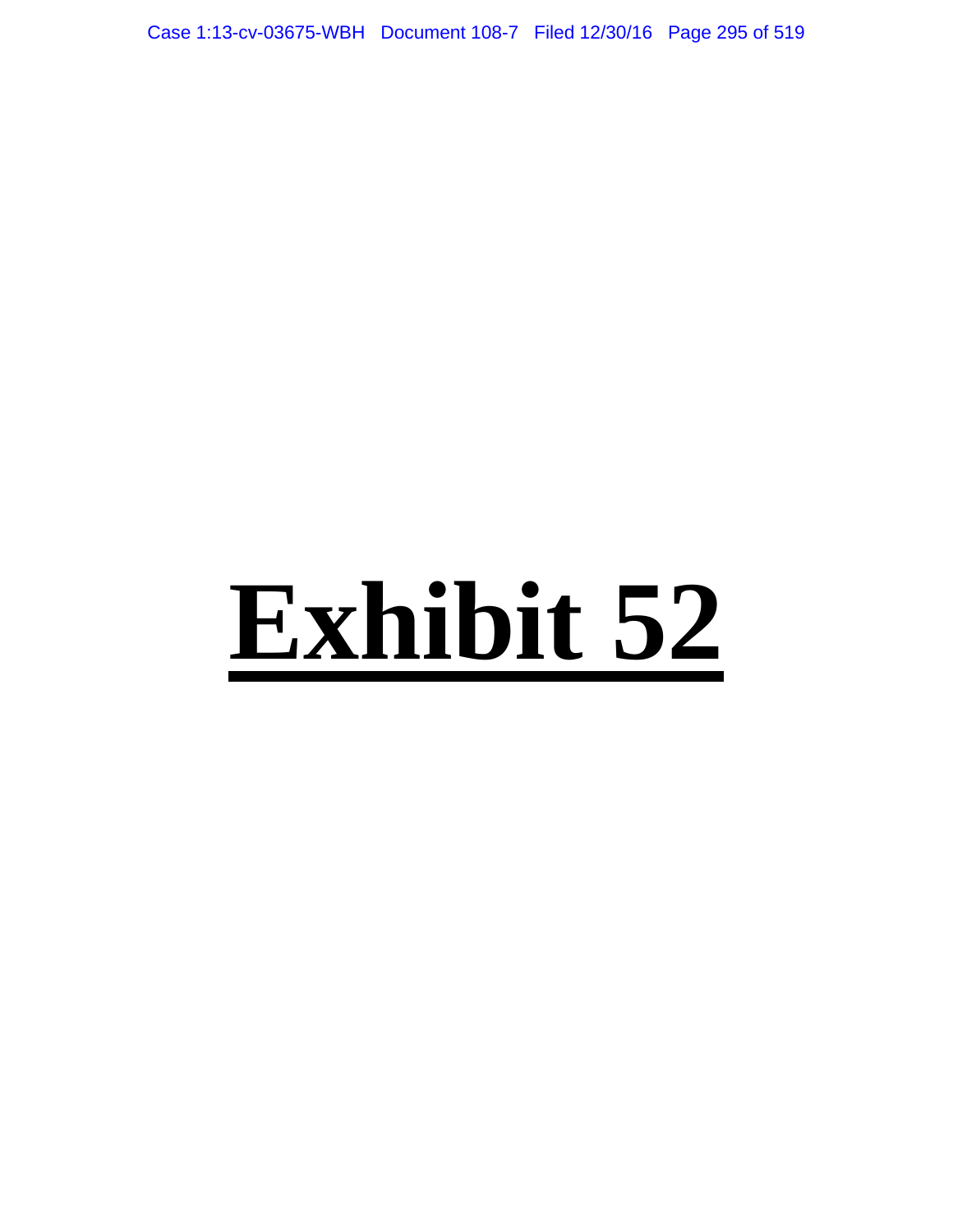# Alderson. **COURT REPORTING**

# Transcript of Paul Simone, Ph.D.

November 7, 2016

US v. Hi-Tech Pharmaceuticals, Inc.

Alderson Reporting 1-800-367-3376 info@aldersonreporting.com http://www.aldersonreporting.com

Alderson Reference Number: 67175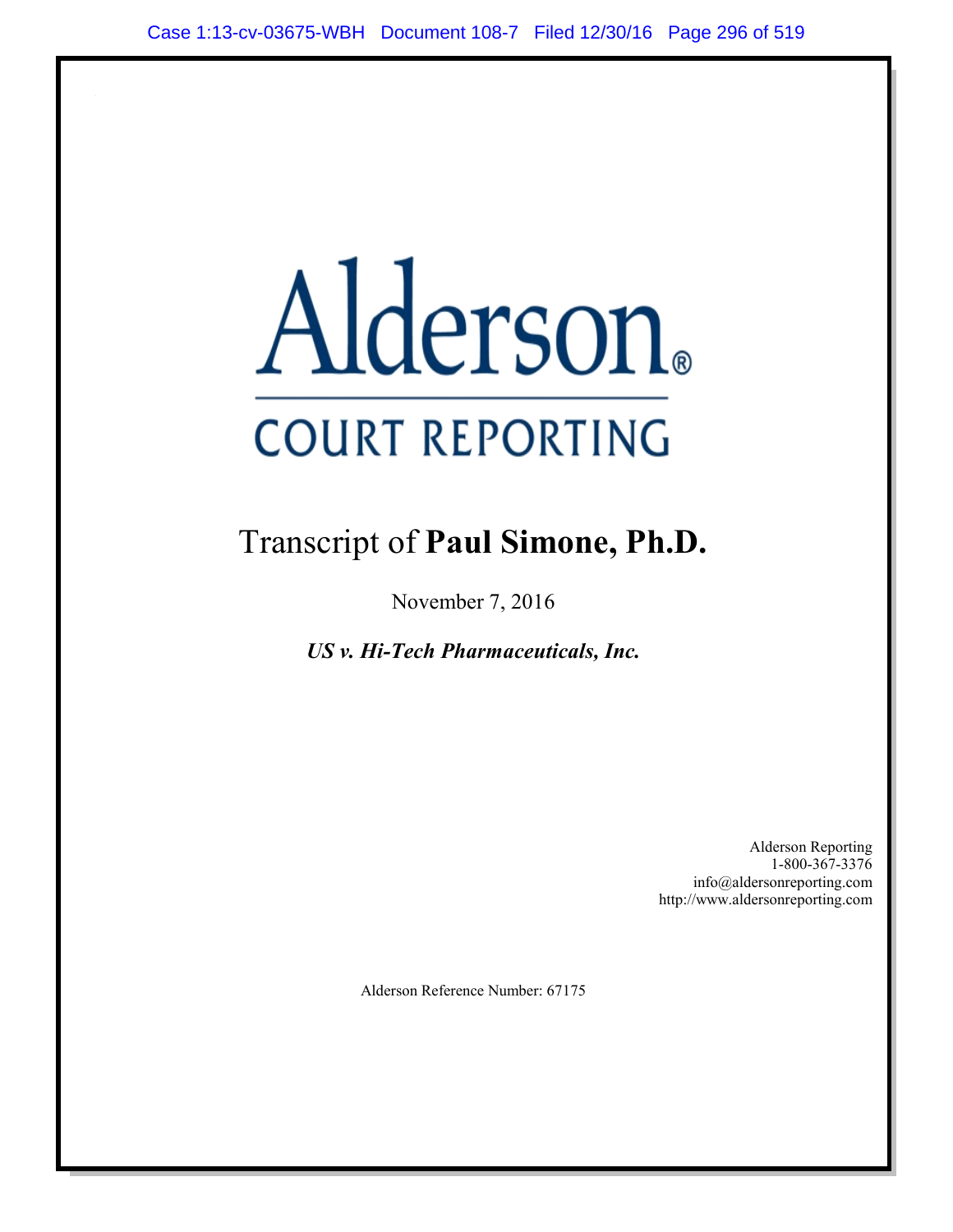## Case 1:13-cv-03675-WBH Document 108-7 Filed 12/30/16 Page 297 of 519

Paul Simone, Ph.D. November 7, 2016

Washington, D.C.

Page 1

| $\mathbf{1}$ | IN THE UNITED STATES DISTRICT COURT          |                               |
|--------------|----------------------------------------------|-------------------------------|
| $\mathbf{2}$ | FOR THE NORTHERN DISTRICT OF GEORGIA         |                               |
| 3            | ATLANTA DIVISION                             |                               |
| 4            |                                              |                               |
| 5            | UNITED STATES OF AMERICA, ) Civil Action No. |                               |
| 6            |                                              | Plaintiff, ) 1:13-cv-3675-WBH |
| 7            | $\mathbf v$ .                                | $\left( \right)$              |
| 8            | UNDETERMINED QUANTITIES OF )                 |                               |
| 9            | 1,3-DIMETHYLAMLAMINE HCI                     | $\left( \right)$              |
|              | $10$ (DMAA) $\ldots$                         | $\lambda$                     |
| 11           | Defendants,                                  |                               |
|              | 12 and                                       | $\lambda$                     |
|              | 13 HI-TECH PHARMACEUTICALS, INC., )          |                               |
|              | 14 and JARED WHEAT,                          | $\lambda$                     |
| 15           | Claimants.                                   | $\lambda$                     |
| 16           | ----------------------------------           |                               |
| 17           | DEPOSITION OF PAUL SIMONE, Ph.D.             |                               |
| 18           | WASHINGTON, D.C.                             |                               |
| 19           | MONDAY, NOVEMBER 7, 2016                     |                               |
| 20           | 9:30 A.M.                                    |                               |
| 21           | Job No.: 67175                               |                               |
| 22           | Reported by: Leslie A. Todd                  |                               |
|              |                                              |                               |
|              |                                              |                               |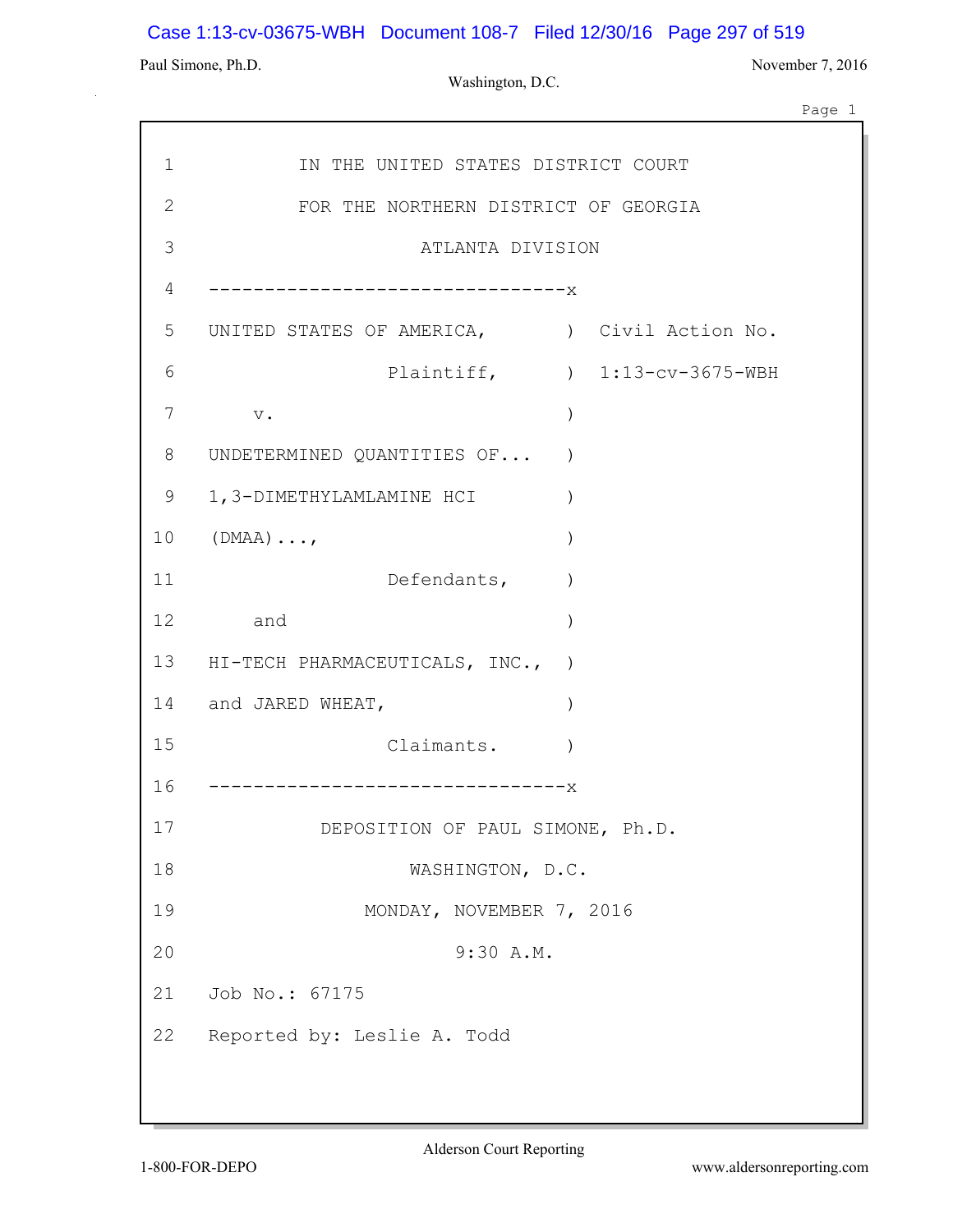#### Case 1:13-cv-03675-WBH Document 108-7 Filed 12/30/16 Page 298 of 519

Paul Simone, Ph.D. November 7, 2016

Washington, D.C.

|          | Page 2                                                | Page 4                                                                              |
|----------|-------------------------------------------------------|-------------------------------------------------------------------------------------|
| 1        | Deposition of PAUL SIMONE, Ph.D., held at the         | CONTENTS<br>$1\,$                                                                   |
| 2        | offices of:                                           | $\overline{c}$<br>EXAMINATION OF PAUL SIMONE, Ph.D.<br>PAGE                         |
| 3        |                                                       | 3<br>By Mr. Scott<br>8                                                              |
| 4        |                                                       | 4                                                                                   |
| 5        | EPSTEIN BECKER & GREEN, PC                            | 5<br>EXHIBITS                                                                       |
| 6        | 1227 25th Street, NW                                  | 6<br>(Attached to transcript)                                                       |
| 7        | Suite 700                                             | SIMONE DEPOSITION EXHIBITS<br>7<br>PAGE                                             |
| 8        | Washington, DC 20037                                  | $\,8\,$<br>10<br>Exhibit 1: Notice of Deposition                                    |
| 9        | $(202) 861 - 0900$                                    | 9<br>Exhibit 2: University of Memphis website                                       |
| 10       |                                                       | 10<br>Information re Paul Simone,                                                   |
| 11       |                                                       | Assistant Professor - Chemistry<br>11                                               |
| 12       |                                                       | 12<br>Department<br>12                                                              |
| 13       |                                                       | Exhibit 3: Declaration of Paul S. Simone, Jr., 40<br>13                             |
| 14       | Pursuant to notice, before Leslie Anne Todd, Court    | Ph.D.<br>14                                                                         |
| 15       | Reporter and Notary Public in and for the District of | Exhibit 4: "Analysis and Confirmation of<br>15                                      |
| 16       | Columbia, who officiated in administering the oath to | 16<br>1,3-DMAA and 1,4-DMAA in Geranium                                             |
| 17       | the witness.                                          | 17<br>Plants using High Performance                                                 |
| 18       |                                                       | Liquid Chromatography with Tandem<br>18                                             |
| 19<br>20 |                                                       | Mass Spectrometry at ng/g<br>19                                                     |
| 21       |                                                       | Concentrations," by Fleming,<br>20                                                  |
| 22       |                                                       | Ranaivo and Simone<br>51<br>21                                                      |
|          |                                                       | 22<br>Exhibit 5: E-mail re Research question<br>60                                  |
|          |                                                       |                                                                                     |
|          | Page 3                                                | Page 5                                                                              |
| 1        | <b>APPEARANCES</b>                                    | EXHIBITS CONTINUED<br>$\mathbf{1}$                                                  |
| 2        |                                                       | $\overline{c}$<br>(Attached to transcript)                                          |
| 3        | ON BEHALF OF PLAINTIFF:                               | 3<br>SIMONE DEPOSITION EXHIBITS<br>PAGE                                             |
| 4        | CLAUDE SCOTT, ESQUIRE                                 | 4<br>Exhibit 6: Fleming article entitled "Analysis                                  |
| 5        | JAMES W. HARLOW, ESQUIRE                              | 5<br>of Dimethylamylamine (DMAA) in                                                 |
| 6        | United States Department of Justice                   | Geranium Plants using HPLC-MS/MS"<br>6<br>90                                        |
| 7        | Consumer Protection Branch/Civil Division             | Exhibit 7: Letter dated August 8, 2012, to<br>7                                     |
| 8        | 450 Fifth Street, NW                                  | 8<br>Professor Thevis from Paul Simone 120                                          |
| 9        | Suite 6400S                                           | 9<br>Exhibit 8: E-mail re Thoughts on the Intertek/                                 |
| 10       | Washington, DC 20530                                  | ACC Paper and J. Of Analytical<br>10                                                |
| 11       |                                                       | <b>Toxicology Paper</b><br>11<br>131                                                |
| 12<br>13 | ON BEHALF OF DEFENDANT:                               | Exhibit 9: Fertilizer Analysis<br>12<br>140<br>13                                   |
| 14       | SHEILA A. WOOLSON, ESQUIRE                            | Exhibit 10: Analysis Survey for 1,3-DMAA and<br>1,4-DMAA in Food and Geranium<br>14 |
| 15       | Epstein Becker & Green, PC                            | 148<br>Plants<br>15                                                                 |
| 16       | 1 Gateway Center #13                                  | Exhibit 11: Spreadsheet<br>16<br>156                                                |
| $17\,$   | Newark, New Jersey 07102                              | Exhibit 12: Spreadsheet<br>17<br>158                                                |
| 18       | $(973) 642 - 1271$                                    | Exhibit 13: Document headed FHLFF131,<br>18                                         |
| 19       |                                                       | Fertilizer, 09-11-13<br>19<br>168                                                   |
| 20       | <b>ALSO PRESENT:</b>                                  | 20                                                                                  |
| 21       | DARYL GRIGLAK (Intern)                                | 21                                                                                  |
| 22       |                                                       | 22                                                                                  |

2 (Pages 2 to 5)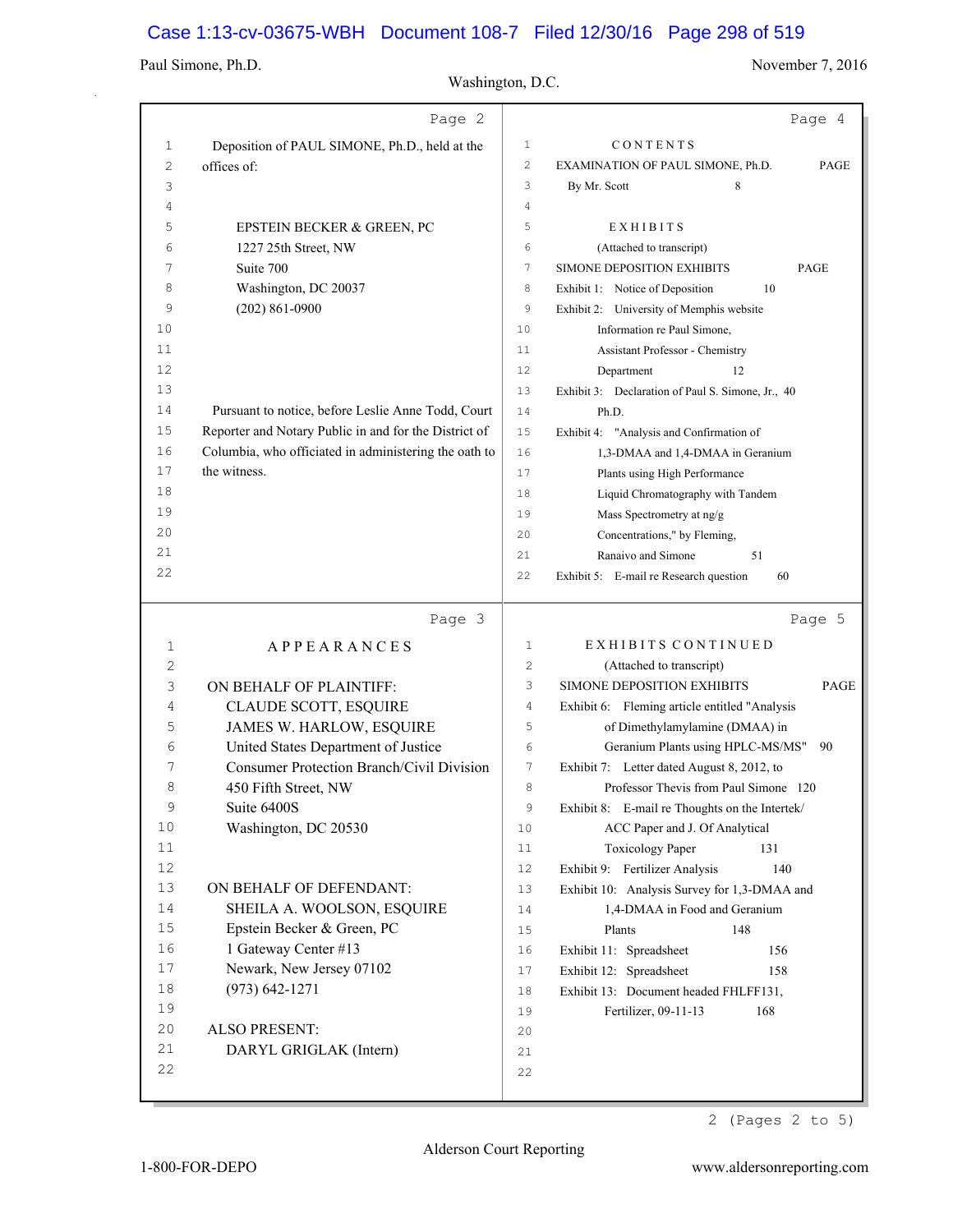#### Case 1:13-cv-03675-WBH Document 108-7 Filed 12/30/16 Page 299 of 519

Paul Simone, Ph.D. November 7, 2016

Washington, D.C.

|                | Page 6                                           |                   | Page 8                                                                                                      |
|----------------|--------------------------------------------------|-------------------|-------------------------------------------------------------------------------------------------------------|
| $\mathbf{1}$   | EXHIBITS CONTINUED                               | $\mathbf{1}$      | PROCEEDINGS                                                                                                 |
| $\overline{c}$ | (Attached to transcript)                         | $\overline{c}$    |                                                                                                             |
| 3              | SIMONE DEPOSITION EXHIBITS<br>PAGE               | 3                 | PAUL SIMONE, Ph.D.,                                                                                         |
| 4              | Exhibit 14: Document entitled "Analysis of       | 4                 | having first been duly sworn, was                                                                           |
| 5              | 1,3-DMAA and 1,4-DMAA in Geranium                | 5                 | examined and testified as follows:                                                                          |
| 6              | Plants Using High Performance                    | 6                 | EXAMINATION BY COUNSEL FOR PLAINTIFF                                                                        |
| 7              | Liquid Chromatography with Tandem                | 7                 | BY MR. SCOTT:                                                                                               |
| 8              | Mass Spectrometry and Nuclear                    | 8                 | Q All right. Could you state your full                                                                      |
| 9              | Magnetic Resonance," by Heather                  | 9                 | name for the record, please, sir.                                                                           |
| 10             | Fleming<br>170                                   | 10                | A Dr. Paul Steven Simone, Jr.                                                                               |
| 11             | Exhibit 15: Document entitled "A Study on the    | 11                | Q All right, sir. Now, have you had your                                                                    |
| 12             | Chemical Constituents of Geranium                | 12                | deposition taken before?                                                                                    |
| 13             | Oil"<br>180                                      | 13                | A I have not.                                                                                               |
| 14             | Exhibit 16: Document entitled "Standard          | 14                | Q All right. Well, I'm sure you have been                                                                   |
| 15             | Analytical Methods"<br>190                       | 15                | over this with your attorney, but a few ground rules                                                        |
| 16             | Exhibit 17: Intertek/ACC Labs Standard           | 16                | to make this a little more easy on all of us,                                                               |
| 17             | Analytical Methods<br>190                        | 17                | particularly the court reporter.                                                                            |
| 18             | Exhibit 18: Article by Li, Chen and Li,          | 18                | First of all, you do understand you're                                                                      |
| 19             | "Identification and Quantification               | 19                | under oath?                                                                                                 |
| 20             | of Dimethylamylamine in Geranium                 | 20                | A Yes.                                                                                                      |
| 21             | By Liquid Chromatography Tandem                  | 21                | Now, secondly, if during the course of<br>O                                                                 |
| 22             | Mass Spectrometry"<br>192                        | 22                | our conversation today I ask a question and you're                                                          |
|                |                                                  |                   |                                                                                                             |
|                | Page 7                                           |                   | Page 9                                                                                                      |
| 1              | EXHIBITS CONTINUED                               | 1                 | not clear on what the question means or what it is                                                          |
| 2              | (Attached to transcript)                         | 2                 | I'm seeking by way of information through the                                                               |
| 3              | <b>SIMONE DEPOSITION EXHIBITS</b><br><b>PAGE</b> | 3                 | information, don't be shy, tell me that, and I will                                                         |
| 4              | Exhibit 19: E-mail string re A couple of         | 4                 | be glad to go back and rephrase the question or                                                             |
| 5              | <b>Quick Questions</b><br>227                    | 5                 | explain before you begin your answer.                                                                       |
| 6              | Exhibit 20: Document entitled "Analysis of       | 6                 | All right?                                                                                                  |
| 7              | 1,3- and 1,4-Dimethylpentylamine                 | 7                 | A I understand.                                                                                             |
| 8              | in Geranium Herby by LC-MS/MS,"                  | 8                 | And if you answer the question, I'm going<br>Q                                                              |
| $\mathsf 9$    | By Fleming, Ranaivo and Simone<br>231            | 9                 | to assume that you understood it. Okay?                                                                     |
| $10$           | Exhibit 21: E-mail string re Report on DMAA      | 10                | A I understand.                                                                                             |
| 11             | Analysis by NMR<br>246                           | 11                | Now, in addition, you will have to answer<br>0                                                              |
| 12             |                                                  | 12                | verbally because nods and shakes of the head don't                                                          |
| 13             |                                                  | 13                | show up very well in the transcript.                                                                        |
| 14             |                                                  | $14$              | Also, as I'm asking questions, there will                                                                   |
| 15             |                                                  | 15                | be a tendency sometimes for you to anticipate where                                                         |
| 16             |                                                  | 16                | I'm going and try to start answering the question                                                           |
| $17$           |                                                  | 17                | before I finish. Sometimes I will do the same thing                                                         |
| 18             |                                                  | 18                | in reverse. It's very difficult for the court                                                               |
| 19<br>20       |                                                  | 19                | reporter if we talk over each other. So I will try                                                          |
| 21             |                                                  | 20                | very hard to give you a chance to finish your answer                                                        |
| 22             |                                                  | $2\sqrt{1}$<br>22 | before I ask another question, and if you could, let<br>me get the question out completely before you begin |

3 (Pages 6 to 9)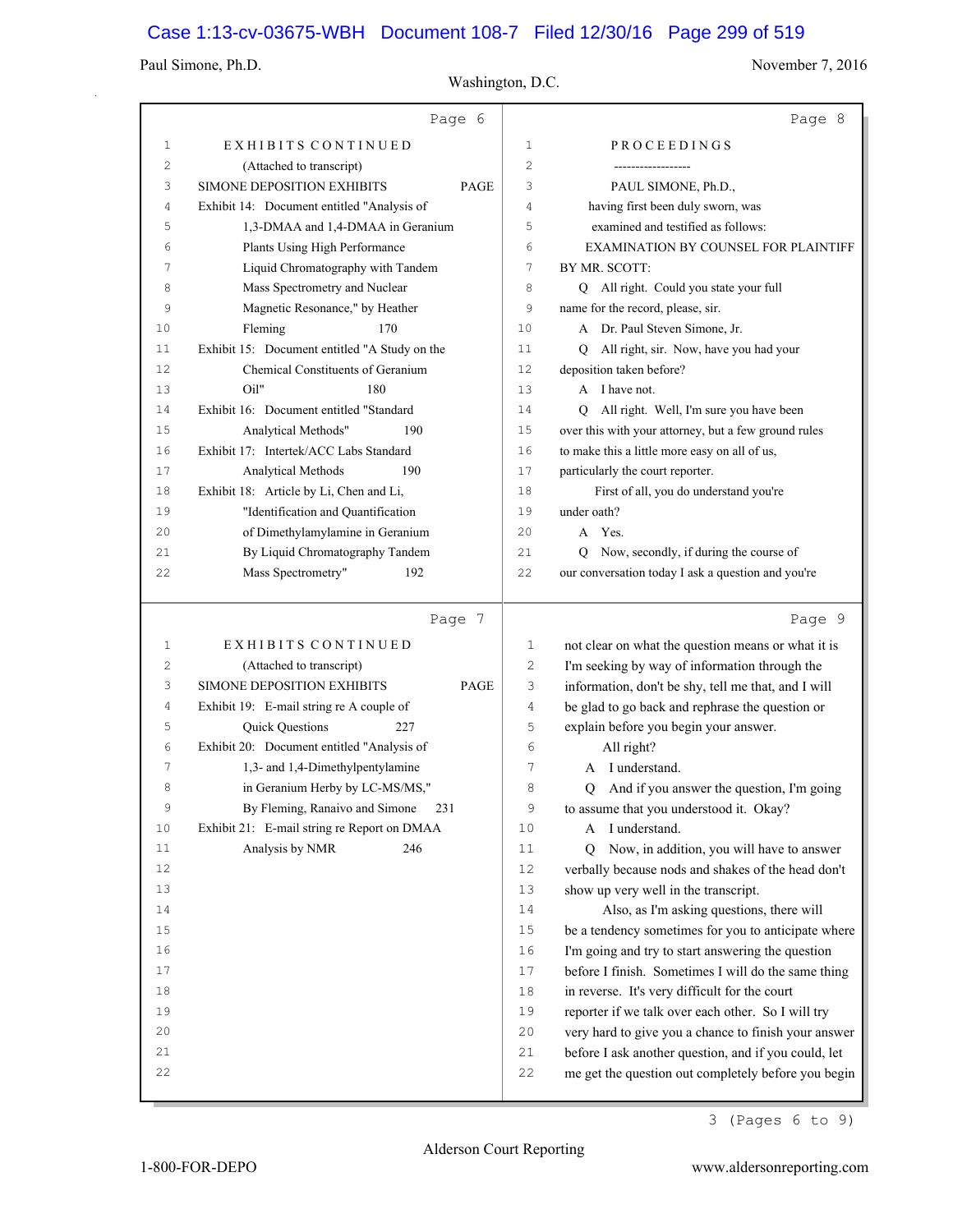#### Case 1:13-cv-03675-WBH Document 108-7 Filed 12/30/16 Page 300 of 519

Paul Simone, Ph.D. November 7, 2016

Washington, D.C.

|          | Page 10                                               | Page 12                                                                     |
|----------|-------------------------------------------------------|-----------------------------------------------------------------------------|
| 1        | your answer for her sake, if nothing else.            | $\mathbf{1}$<br>(Exhibit No. 2 was marked for                               |
| 2        | Okay?                                                 | identification.)<br>2                                                       |
| 3        | A I understand on both counts.                        | BY MR. SCOTT:<br>3                                                          |
| 4        | Okay. And during the course of the<br>O               | Q All right. So you have in front of you<br>4                               |
| 5        | deposition today, if you need to take a break for any | what's been marked as Exhibit 2 to your deposition.<br>5                    |
| 6        | reason, just let us know and we will -- at the next   | It is a three-page document.<br>6                                           |
| 7        | appropriate spot in the questioning, we will try to   | 7<br>The first page says "University of                                     |
| 8        | accommodate you. All right?                           | 8<br>Memphis, Department of Chemistry, Paul Simone,                         |
| 9        | All right. Sounds good.<br>A                          | Assistant Professor, Chemistry Department."<br>9                            |
| 10       | All right, sir.<br>$\overline{Q}$                     | Do you see that?<br>10                                                      |
| 11       | MR. SCOTT: I'm going to note for the                  | A I do.<br>11                                                               |
| 12       | record that I have marked as the first exhibit to the | 12<br>And do you recognize this document as<br>O                            |
| 13       | deposition a copy of the deposition notice for the    | something that you've seen previously?<br>13                                |
| 14       | deposition.                                           | Not that I can recall.<br>14<br>A                                           |
| 15       | (Exhibit No. 1 was marked for                         | 15<br>All right. So you don't know if this is<br>$\overline{O}$             |
| 16       | identification.)                                      | 16<br>the information that Memphis puts on its website                      |
| 17       | MR. SCOTT: I will also note for the                   | 17<br>regarding you?                                                        |
| 18       | record that this is a deposition of Dr. Simone in two | 18<br>A It looks like it. I mean, I haven't                                 |
| 19       | capacities. It is as a fact witness as well as an     | looked at this in quite a while.<br>19                                      |
| 20       | expert witness, subject to agreement of the parties.  | Did you look at it before it was posted?<br>20<br>Q                         |
| 21       | BY MR. SCOTT:                                         | Probably.<br>21<br>A                                                        |
| 22       | Now, Dr. Simone, what, if anything, did<br>O          | 22<br>Well, in the documents, it says: "About<br>$\mathbf Q$                |
|          |                                                       |                                                                             |
|          | Page 11                                               | Page 13                                                                     |
| 1        | you do to prepare to testify today?                   | Paul Simone: Dr. Paul S. Simone, Jr., is Assistant<br>1                     |
| 2        | A I reviewed the expert witness reports of            | Professor of Chemistry at the University of Memphis<br>2                    |
| 3        | Khan, Brown, and Kompatnick, as well as their         | where he earned his BH -- B.S.Ch, M.S. and Ph.D.,<br>3                      |
| 4        | rebuttals, and other documents produced in this case. | and started his career as a tenure-track professor at<br>4                  |
| 5        | Q All right, sir. And when did you do                 | The Citadel in Charleston, South Carolina."<br>5                            |
| 6        | that, review those reports and the documents that you | Do you see that?<br>6                                                       |
| 7        | just referred to?                                     | A Yes.<br>7                                                                 |
| 8        | A Prior to this deposition.                           | 8<br>Is all that information accurate?<br>Q                                 |
| 9        | I mean, was it this weekend, last week,<br>Q          | 9<br>Yes.<br>A                                                              |
| 10       | three weeks ago?                                      | 10<br>It goes on to say that: "Dr. Simone<br>О                              |
| 11       | All through that time. As best as I can<br>A          | works at the nexus of research and business,<br>11                          |
| 12       | recall.                                               | developing new technologies at the University of<br>12                      |
| 13       | $\overline{Q}$<br>All right, sir. Now, where are you  | Memphis to help drinking water utilities comply with<br>13                  |
| 14       | currently employed?                                   | ever stricter USEPA regulations of drinking water<br>14                     |
| 15       | The University of Memphis.<br>A                       | disinfection byproducts."<br>15                                             |
| 16       | What is your position there?<br>Q                     | 16<br>Do you see that?                                                      |
| 17       | Associate professor. I'm tenured.<br>A                | 17<br>A Yes.                                                                |
| 18       | You are tenured?<br>Q                                 | 18<br>Is that accurate?<br>Q                                                |
| 19       | Yes.<br>A                                             | Yes.<br>19<br>A                                                             |
| 20       | And when did that occur?<br>Q                         | 20<br>And when you -- the reference there to<br>O.                          |
| 21<br>22 | September 1, 2016.<br>A<br>All right, sir.<br>Q       | drinking water disinfection byproducts, what does<br>21<br>that mean?<br>22 |

4 (Pages 10 to 13)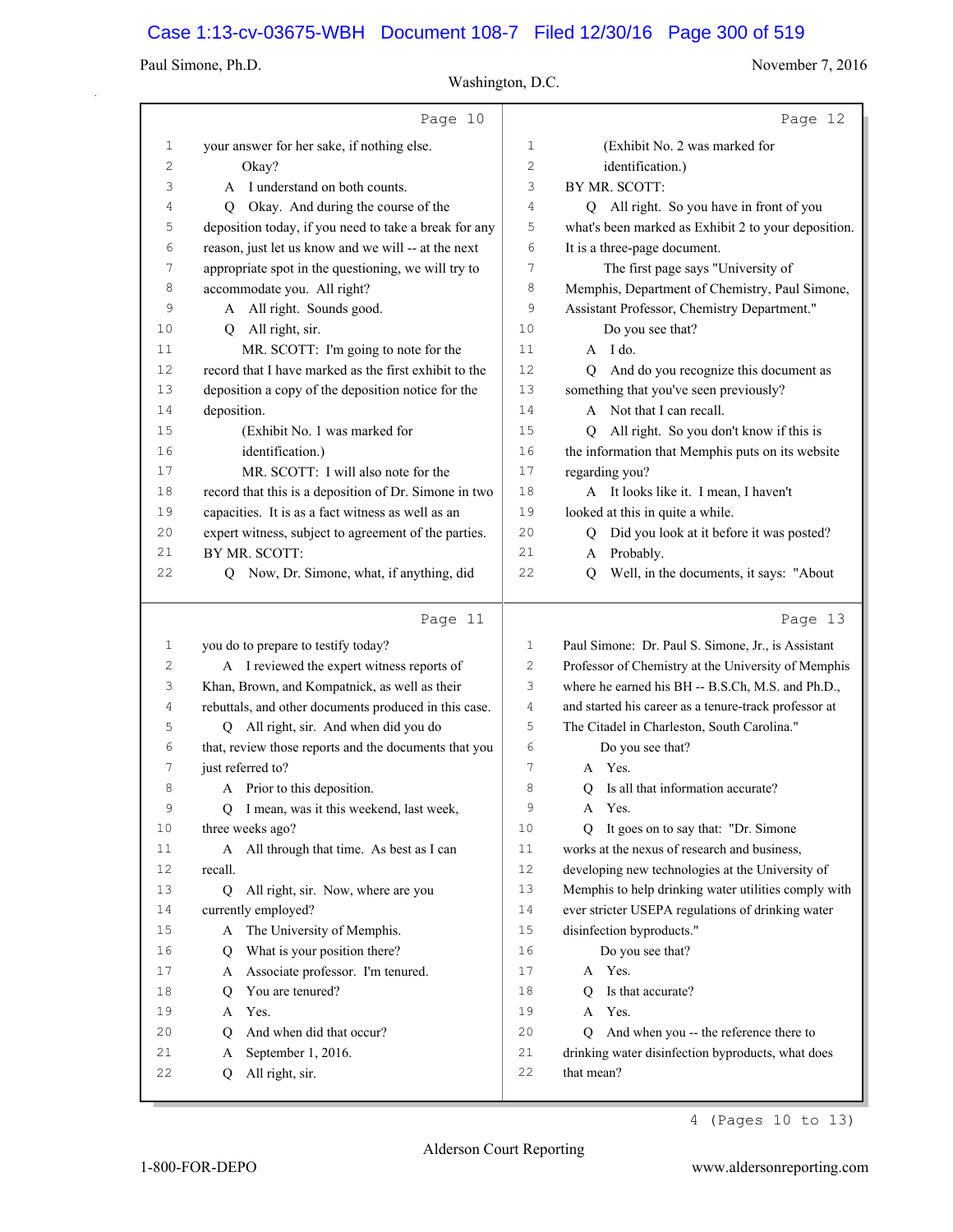Case 1:13-cv-03675-WBH Document 108-7 Filed 12/30/16 Page 301 of 519

Washington, D.C.

Paul Simone, Ph.D. November 7, 2016

|              | Page 14                                                                                                 | Page 16                                                                      |
|--------------|---------------------------------------------------------------------------------------------------------|------------------------------------------------------------------------------|
| $\mathbf{1}$ | Broadly, it is the regulations concerning<br>A                                                          | the other one, so I asked another one. I can do<br>1                         |
| 2            | the concentrations of trihalomethanes and haloacetic                                                    | 2<br>that.                                                                   |
| 3            | acids in drinking water produced during the                                                             | 3<br>MS. WOOLSON: He asked you to repeat it,                                 |
| 4            | disinfection of water through chlorination. And the                                                     | but that's okay.<br>4                                                        |
| 5            | concentrations of trihalomethanes and haloacetic                                                        | 5<br>You can answer the question.                                            |
| 6            | acids range approximately from 1 to 80 parts per                                                        | THE WITNESS: Yes.<br>6                                                       |
| 7            | billion.                                                                                                | 7<br>BY MR. SCOTT:                                                           |
| 8            | Q All right. Sir, and is that your area of                                                              | Q Well, as part of your job, do you go into<br>8                             |
| 9            | specialization, those types of chemicals and their                                                      | the lab and supervise work that's being done by<br>9                         |
| 10           | detection and perhaps treatment in some way?                                                            | people?<br>10                                                                |
| 11           | MS. WOOLSON: Objection to form.                                                                         | A Yes.<br>11                                                                 |
| 12           | You can answer.                                                                                         | And is most of that work done in the area<br>12<br>$\overline{O}$            |
| 13           | THE WITNESS: Can you repeat the                                                                         | 13<br>of drinking water?                                                     |
| 14           | question?                                                                                               | 14<br>MS. WOOLSON: Are you still talking about                               |
| 15           | BY MR. SCOTT:                                                                                           | presently today?<br>15                                                       |
| 16           | Q Sure. The area of developing                                                                          | 16<br>MR. SCOTT: Yes.                                                        |
| 17           | technologies to help drinking water utilities comply                                                    | 17<br>MS. WOOLSON: You can answer.                                           |
| 18           | with ever stricter USEPA regulations of drinking                                                        | THE WITNESS: Yes.<br>18                                                      |
| 19           | water disinfection byproducts, is that your area of                                                     | 19<br>BY MR. SCOTT:                                                          |
| 20           | specialty?                                                                                              | 20<br>And has that always been the case since<br>Q                           |
| 21           | MS. WOOLSON: Same objection to form.                                                                    | you've been at the University of Memphis regarding<br>21                     |
| 22           | You can answer.                                                                                         | 22<br>the lab work that you're involved with that's been                     |
|              |                                                                                                         |                                                                              |
|              | Page 15                                                                                                 | Page 17                                                                      |
|              |                                                                                                         | 1                                                                            |
| 1<br>2       | THE WITNESS: I would say my area of                                                                     | involved with chemicals in drinking water, that most<br>of it has been?<br>2 |
| 3            | specialty is analytical chemistry, and this -- the                                                      | 3<br>A Most of it.                                                           |
| 4            | work that I do in drinking water is a small part<br>of -- well, not small, but a part of what I do as a | Q And when you say "most of it," over the<br>4                               |
| 5            | professor.                                                                                              | time since you've been with Memphis coming to today,<br>5                    |
| 6            | BY MR. SCOTT:                                                                                           | what percentage of your work has been dedicated to<br>6                      |
| 7            | All right. Sir, your working in drinking<br>O                                                           | issues pertaining to drinking water?<br>7                                    |
| 8            | water, what percentage does that represent of your                                                      | MS. WOOLSON: Objection to form.<br>8                                         |
| 9            | independent research and lab work?                                                                      | 9<br>You can answer.                                                         |
| 10           | MS. WOOLSON: Is there a time frame for                                                                  | 10<br>THE WITNESS: I can't give you a hard                                   |
| 11           | that question?                                                                                          | number.<br>11                                                                |
| 12           | MR. SCOTT: Right now.                                                                                   | 12<br>BY MR. SCOTT:                                                          |
| 13           | MS. WOOLSON: You can answer.                                                                            | Q Well, give me a loose number then.<br>13                                   |
| 14           | THE WITNESS: Repeat that.                                                                               | 75 percent.<br>14<br>A                                                       |
| $15$         | BY MR. SCOTT:                                                                                           | Of the lab work that you've done?<br>15<br>Q                                 |
| 16           | Q Sure. Do you do independent research as                                                               | A No. Of the research that I've supervised<br>16                             |
| 17           | part of your job?                                                                                       | and directed.<br>17                                                          |
| 18           | MS. WOOLSON: Well, that's a different                                                                   | Do you yourself directly do lab work?<br>18<br>Q                             |
| 19           | question.                                                                                               | A Occasionally.<br>19                                                        |
| 20           | But you can answer.                                                                                     | 20<br>And when you say "occasionally," what<br>Q                             |
| 21<br>22     | MR. SCOTT: I'm aware it's a different<br>question. He asked -- he seemed to not understand              | does that mean?<br>21<br>A When it's necessary.<br>22                        |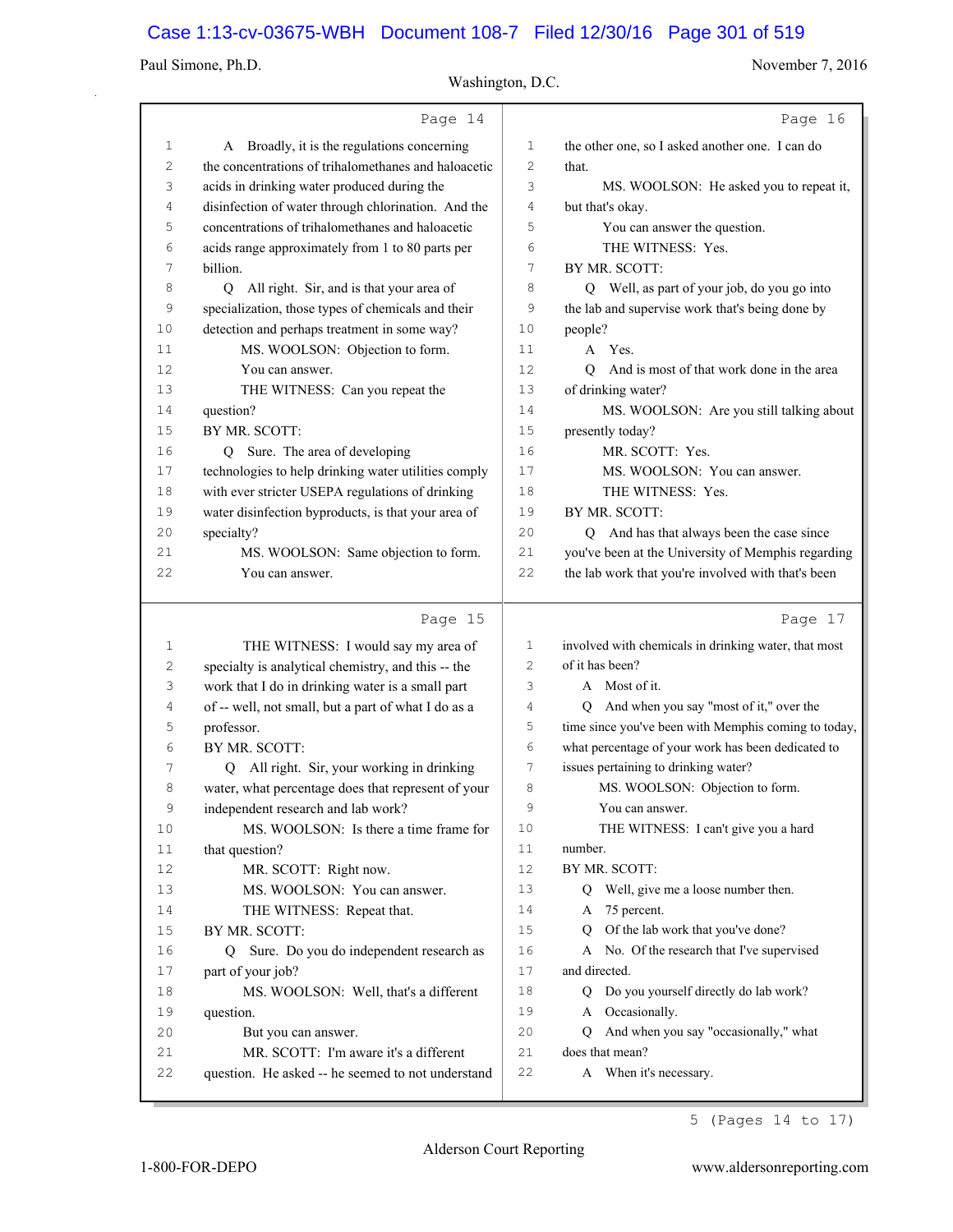#### Case 1:13-cv-03675-WBH Document 108-7 Filed 12/30/16 Page 302 of 519

Paul Simone, Ph.D. November 7, 2016

Washington, D.C.

|          | Page 18                                                     | Page 20                                                                                           |
|----------|-------------------------------------------------------------|---------------------------------------------------------------------------------------------------|
| 1        | All right. And when you found it<br>O                       | work that you've directed has been relating to<br>1                                               |
| 2        | necessary for you yourself to do lab work from the          | haloacetic acids in bleach versus the geranium work?<br>2                                         |
| 3        | time frame from when you joined the University of           | A About equal.<br>3                                                                               |
| 4        | Memphis to today, has the majority of that been in          | So about 12-and-a-half percent each?<br>4<br>$\mathbf Q$                                          |
| 5        | the area of drinking water and drinking -- chemicals        | Sounds reasonable.<br>5<br>A                                                                      |
| 6        | and contaminants in drinking water?                         | 6<br>And how about the lab work yourself, what<br>$\overline{O}$                                  |
| 7        | A Yes.                                                      | 7<br>percentage -- that you yourself had done, what                                               |
| 8        | What percentage?<br>$\mathbf Q$                             | percent relates to your research pertaining to<br>8                                               |
| 9        | 75 percent roughly.<br>A                                    | 9<br>haloacetic acids in bleach and what relates to                                               |
| 10       | And the other 25 percent where you've<br>$\mathbf Q$        | 10<br>geranium work?                                                                              |
| 11       | done lab work, what subject matter has that related         | 11<br>A I would say about the same, about                                                         |
| 12       | to?                                                         | 12<br>12-and-a-half percent.                                                                      |
| 13       | MS. WOOLSON: Objection to form.                             | Q All right. Are you currently doing any<br>13                                                    |
| 14       | You can answer.                                             | work relating to geraniums?<br>14                                                                 |
| 15       | THE WITNESS: I guess I don't understand                     | A What time frame are you referencing?<br>15                                                      |
| 16       | the question.                                               | Well, when I said "currently," I meant<br>16<br>$\overline{O}$                                    |
| 17       | BY MR. SCOTT:                                               | currently. Are you currently doing any work<br>17                                                 |
| 18       | Q Well, you said 75 percent of your lab                     | pertaining to geraniums?<br>18                                                                    |
| 19       | work was dedicated to projects related to drinking          | A I guess I don't -- we may have a<br>19                                                          |
| 20       | water. What does the other 25 represent?                    | different definition of "currently."<br>20                                                        |
| 21       | MS. WOOLSON: And you are talking about                      | 21<br>Well, what is your definition of<br>Q                                                       |
| 22       | from the day he started at the University of Memphis        | 22<br>"currently"?                                                                                |
|          |                                                             |                                                                                                   |
|          | Page 19                                                     | Page 21                                                                                           |
| 1        | to today?                                                   | A I mean, I've -- we have work that is<br>$\mathbf{1}$                                            |
| 2        | MR. SCOTT: Yes.                                             | ongoing that is stalled, for lack of a better term,<br>2                                          |
| 3        | MS. WOOLSON: You can answer.                                | 3<br>for a variety of reasons, and so we're not putting                                           |
| 4        | THE WITNESS: And this is lab work I've                      | effort into it right now.<br>4                                                                    |
| 5        | specifically done and not directed?                         | Q Well, let's back up and do it this way:<br>5                                                    |
| 6        | BY MR. SCOTT:                                               | When was the last time that you were actively in your<br>6                                        |
| 7        | Yes, sir.<br>O                                              | lab doing work pertaining to geraniums and chemicals<br>7                                         |
| 8        | A I mean, some of it's geranium work; some                  | in geraniums?<br>8                                                                                |
| 9        | has been analysis of haloacetic acids in bleach.            | 9<br>MS. WOOLSON: And I assume you mean other                                                     |
| 10       | Anything else?<br>Q                                         | 10<br>than Dr. Simone's appearance here today.                                                    |
| 11       | Not that I can recall.<br>A                                 | 11<br>MR. SCOTT: Well, I don't think he is                                                        |
| 12       | Now, the 25 percent of the lab work and<br>Q                | 12<br>doing this in his lab, so let's --                                                          |
| 13       | research that you have supervised that does not             | 13<br>MS. WOOLSON: I asked you a question.                                                        |
| 14       | relate to drinking water, what does that relate to?         | 14<br>You can clarify.                                                                            |
| $15\,$   | MS. WOOLSON: I'm sorry. You said                            | 15<br>MR. SCOTT: I don't need to. And if you                                                      |
| 16       | research he supervised?                                     | 16<br>want to object, you can object. I'm not going to                                            |
| 17       | MR. SCOTT: Yes.                                             | take colloquy from counsel.<br>17                                                                 |
| $1\,8$   | MS. WOOLSON: Okay. You can answer.                          | 18<br>MS. WOOLSON: I'm going to defend the                                                        |
| 19       | THE WITNESS: The geranium and haloacetic                    | 19<br>deposition as I see fit, and if I think your question                                       |
| $20$     | acids in bleach work.                                       | 20<br>is misleading, I'm going to correct it and ask you to                                       |
| 21<br>22 | BY MR. SCOTT:<br>How much of that time relating to the<br>Q | 21<br>rephrase it, which is what I've just done.<br>22<br>MR. SCOTT: And do what you want, and if |

6 (Pages 18 to 21)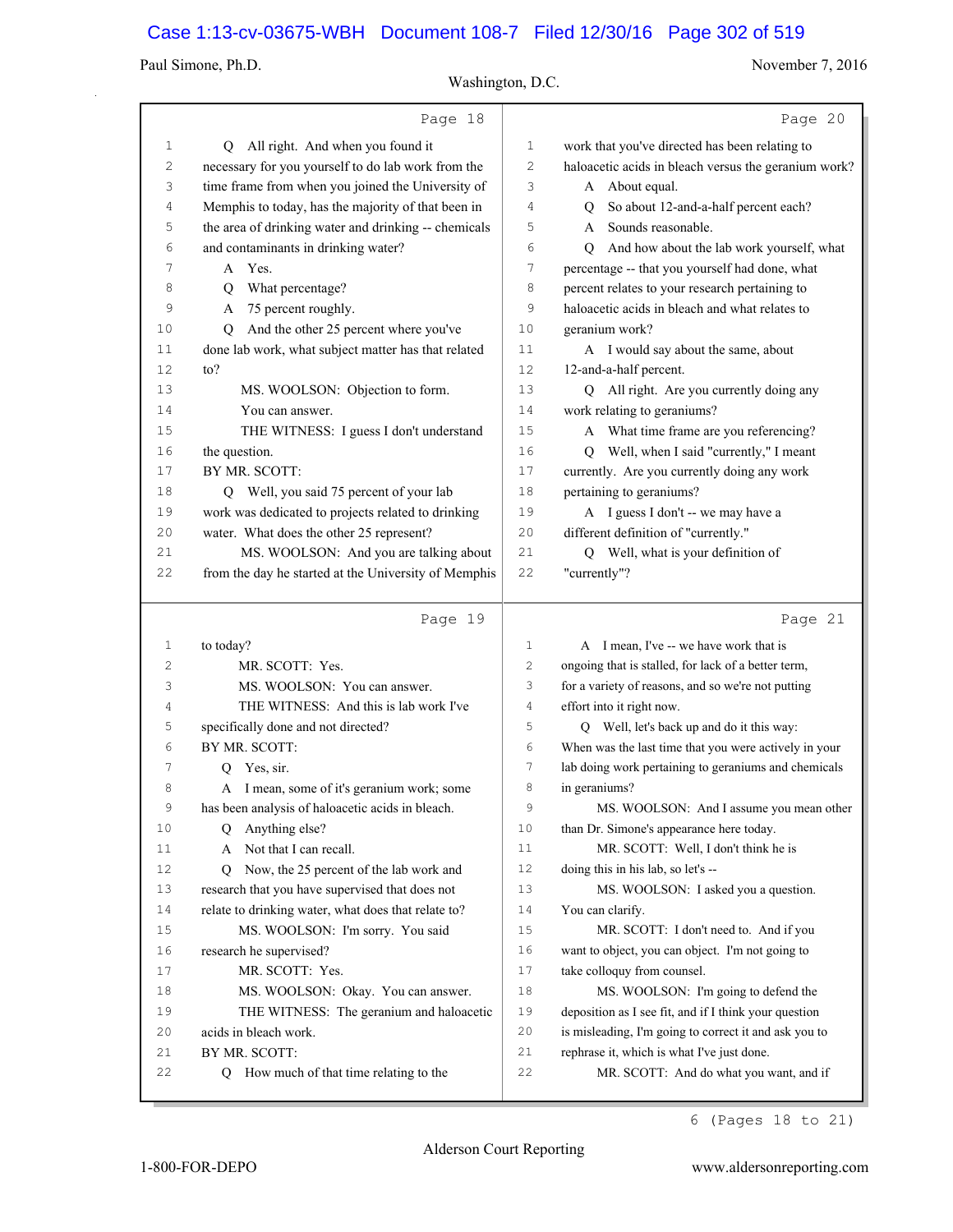## Case 1:13-cv-03675-WBH Document 108-7 Filed 12/30/16 Page 303 of 519

Washington, D.C.

Paul Simone, Ph.D. November 7, 2016

|                | Page 22                                                                                                     | Page 24                                                                                 |
|----------------|-------------------------------------------------------------------------------------------------------------|-----------------------------------------------------------------------------------------|
| $1\,$          | I need to do something regarding your interference                                                          | was after the contract work I did for them. But that<br>1                               |
| 2              | with questioning, I will do that too.                                                                       | funding ran out, and I've subsequently pursued it<br>$\overline{c}$                     |
| 3              | MS. WOOLSON: It's not interference with                                                                     | just because I would like to know if it's possible.<br>3                                |
| 4              | questioning, Counsel.                                                                                       | Q All right, sir. And when you stopped<br>4                                             |
| 5              | By MR. SCOTT:                                                                                               | doing this work pertaining to chiral derivatizing,<br>5                                 |
| 6              | Q Sir, when was the last time you were in                                                                   | had you successfully developed a protocol that would<br>6                               |
| 7              | your lab doing work pertaining to geraniums?                                                                | allow you to identify or separate the chiral<br>7                                       |
| 8              | Did you -- is that a different question<br>A                                                                | footprint?<br>8                                                                         |
| 9              | than before?                                                                                                | MS. WOOLSON: Objection to form.<br>9                                                    |
| 10             | Yes, sir, it is. I get to do that.<br>O                                                                     | You can answer.<br>10                                                                   |
| 11             | So are you --<br>A                                                                                          | 11<br>THE WITNESS: Can you repeat the first                                             |
| 12             | MS. WOOLSON: Counsel, no attitude.                                                                          | 12<br>part of the question?                                                             |
| 13             | MR. SCOTT: I don't have an attitude                                                                         | BY MR. SCOTT:<br>13                                                                     |
| 14             | about this.                                                                                                 | Q Well, let me withdraw the question and<br>14                                          |
| 15             | MS. WOOLSON: Yes, you do.                                                                                   | 15<br>ask it again, perhaps more simply.                                                |
| 16             | MR. SCOTT: No, I don't.                                                                                     | 16<br>A Okay.                                                                           |
| 17             | MS. WOOLSON: Yes, you do.                                                                                   | 17<br>The work that you were doing on chiral<br>Q                                       |
| 18             | THE WITNESS: So, so I'm clear, just --                                                                      | derivatizing, did you consider it to have come to a<br>18                               |
| 19             | are you -- so I think before the question was what                                                          | successful conclusion?<br>19                                                            |
| 20             | lab work I was supervising related to geranium, and                                                         | 20<br>MS. WOOLSON: Objection to form.                                                   |
| 21             | now are you asking me what I've done personally on                                                          | 21<br>You can answer.                                                                   |
| 22             | geranium and DMAA?                                                                                          | 22<br>THE WITNESS: No.                                                                  |
|                |                                                                                                             |                                                                                         |
|                | Page 23                                                                                                     | Page 25                                                                                 |
| $\mathbf{1}$   | BY MR. SCOTT:                                                                                               | $\mathbf{1}$<br>BY MR. SCOTT:                                                           |
| $\overline{c}$ | Q Yes, sir.                                                                                                 | $\overline{c}$<br>Q And why not?                                                        |
| 3              | When was the last time you were                                                                             | 3<br>A We developed a method to extract and --                                          |
| 4              | personally in your lab doing work pertaining to DMAA?                                                       | the 1,3-DMAA, we were able to successfully derivatize<br>4                              |
| 5              | A As best as I can recall, the summer.                                                                      | it and successfully separate the stereoisomers of<br>5                                  |
| 6              | The summer of what year?<br>Q                                                                               | 1,3-DMAA and 1,4-DMAA at the same time. I was very<br>6                                 |
| 7              | 2016.<br>A                                                                                                  | 7<br>excited, and my -- and then basically -- the                                       |
| 8              | And what did that work entail?<br>О                                                                         | 8<br>instrumentation we had is all a decade or more older                               |
| 9              | A We were trying to develop a method to                                                                     | 9<br>and it finally gave out, and it hasn't been repaired                               |
| 10             | separate the four stereoisomers of 1,3-DMAA -- I'm                                                          | 10<br>since.                                                                            |
| 11             | sorry -- 1,3-dimethylamylamine and geranium plants                                                          | What instrumentation was that?<br>11<br>Q                                               |
| 12             | using the chiral derivatizing agent and a non-chiral                                                        | 12<br>The gas chromatograph with mass<br>A                                              |
| 13             | gas chromatography column.                                                                                  | spectrometer. That was an ion trap system, and<br>13                                    |
| 14             | Q All right. And was that work sponsored                                                                    | unfortunately, our triple quad litho chromatograph<br>14                                |
| 15             | by anybody in particular?                                                                                   | tandem MS.<br>15                                                                        |
| 16             | A No.                                                                                                       | 16<br>All right, sir. And during -- was that<br>Q                                       |
| 17             | You were doing that just as a research<br>Q                                                                 | 17<br>also the last time that you had -- were doing work                                |
| 18             | project?                                                                                                    | while you were supervising work pertaining to DMAA?<br>18                               |
| 19             | A The funding for that work had started                                                                     | 19<br>A Yes.                                                                            |
| 20             | with USP Labs, I don't remember, back in 2012, 2013,                                                        | 20<br>Any other projects relating to DMAA<br>Q                                          |
| 21<br>22       | sometime in that time frame. I'll be honest, the --<br>when the chiral derivatizing agent stuff started, it | ongoing when you shut this particular one down?<br>21<br>A Not that I can recall.<br>22 |

7 (Pages 22 to 25)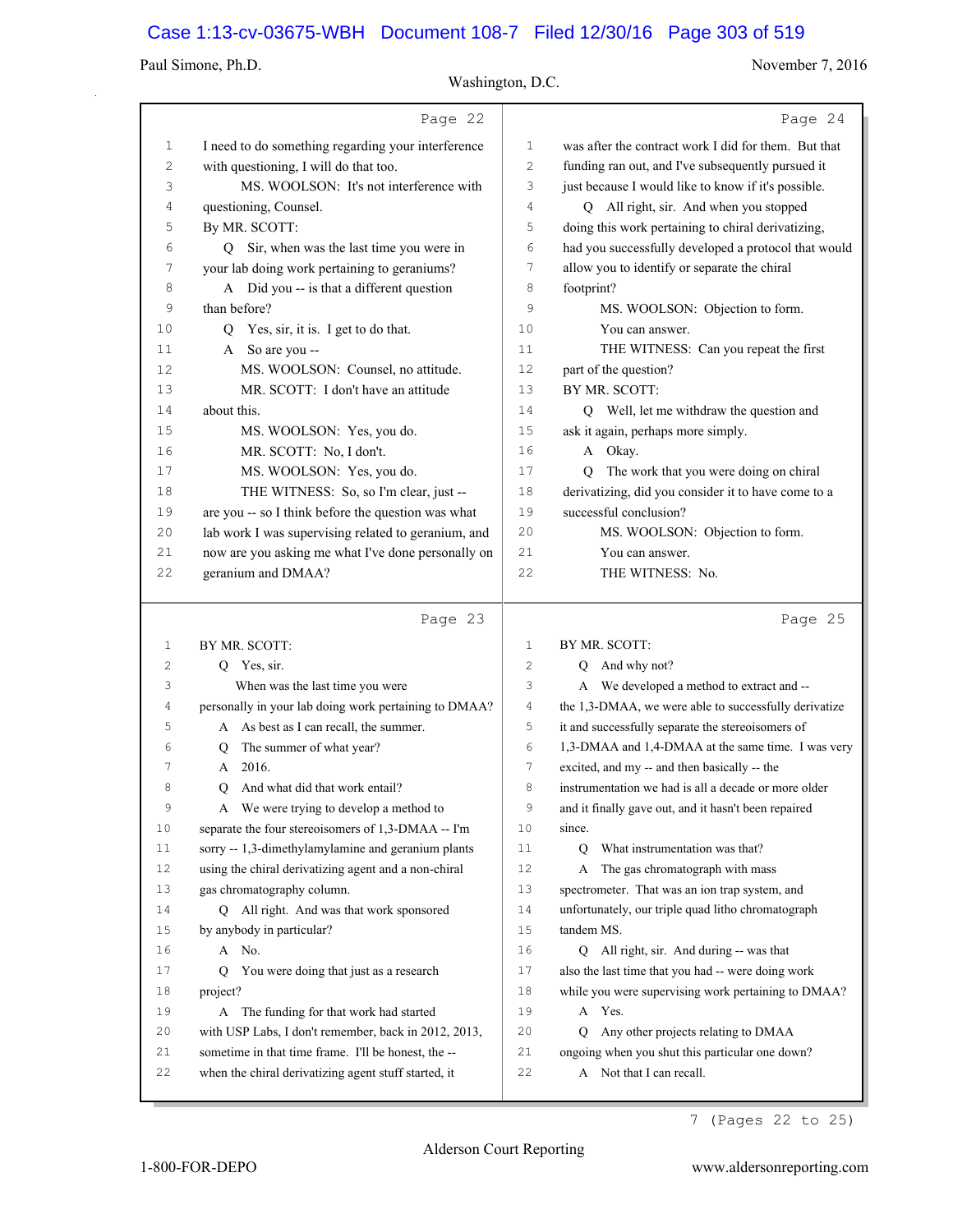#### Case 1:13-cv-03675-WBH Document 108-7 Filed 12/30/16 Page 304 of 519

Paul Simone, Ph.D. November 7, 2016

Washington, D.C.

|                | Page 26                                                                                                |    | Page 28                                                                                             |
|----------------|--------------------------------------------------------------------------------------------------------|----|-----------------------------------------------------------------------------------------------------|
| 1              | Are you familiar with a group that<br>$\mathcal{O}$                                                    | 1  | involved in both in a supervisory and direct                                                        |
| 2              | goes -- I believe I got this right and you can                                                         | 2  | capacity, correct?                                                                                  |
| 3              | correct me if I'm wrong -- an acronym MAMML?                                                           | 3  | A Yes.                                                                                              |
| 4              | A Oh, yeah, that's MAMML. Mobile                                                                       | 4  | Q Is that the only project pertaining to                                                            |
| 5              | analytical monitoring and modeling laboratory.                                                         | 5  | searching for chemicals in a plant medium that you've                                               |
| 6              | And what is that?<br>Q                                                                                 | 6  | engaged in since you've been at the University of                                                   |
| 7              | A It's the research group that I direct                                                                | 7  | Memphis?                                                                                            |
| 8              | with my colleague Gary Emmert.                                                                         | 8  | A As best as I can recall, yes.                                                                     |
| 9              | Q Does all the research you direct go                                                                  | 9  | Q What about when you were at The Citadel,                                                          |
| 10             | through this group?                                                                                    | 10 | did you have any projects there that you were                                                       |
| 11             | A Yes.                                                                                                 | 11 | involved in either supervising or direct work looking                                               |
| 12             | And what is the -- the mobile lab, is it<br>O                                                          | 12 | for chemicals in a plant medium?                                                                    |
| 13             | actually a mobile lab that goes out in like a truck                                                    | 13 | A Not that I can recall.                                                                            |
| 14             | or something like that, or is this something else?                                                     | 14 | Q Now, Exhibit 2 refers to the development                                                          |
| 15             | A No, we're actually mobile. We pack up                                                                | 15 | of technology pertaining to contaminants, carcinogens                                               |
| 16             | our instruments and we go to various water utilities                                                   | 16 | and other chemicals in drinking water.                                                              |
| 17             | and set up and conduct week-long monitoring studies                                                    | 17 | Do you have any patents on any technology                                                           |
| 18             | or longer at drinking water treatment plants, and                                                      | 18 | that has been developed based on your research?                                                     |
| 19             | these monitoring studies are the longest on record in                                                  | 19 | A Yes.                                                                                              |
| 20             | the field.                                                                                             | 20 | And how many do you have?<br>O                                                                      |
| 21             | Q All right, sir. And the work that's done                                                             | 21 | Five or six.<br>A                                                                                   |
| 22             | through MAMML is again work relating to drinking                                                       | 22 | Are all of those patents in technologies<br>Q                                                       |
|                |                                                                                                        |    |                                                                                                     |
|                | Page 27                                                                                                |    | Page 29                                                                                             |
| $\mathbf{1}$   | water?                                                                                                 | 1  | relating to drinking water contaminants?                                                            |
| $\overline{2}$ | MS. WOOLSON: Objection to form.                                                                        | 2  | A Say that again.                                                                                   |
| 3              | You can answer.                                                                                        | 3  | Q Sure. Are all of your patents, the five                                                           |
| 4              | THE WITNESS: It's related to drinking                                                                  | 4  | or six that you have, do they relate to technologies                                                |
| 5              | water. It's related to this DMAA project. It's                                                         | 5  | associated or related to contaminants in drinking                                                   |
| 6              | related to whatever we happen to be doing.                                                             | 6  | water?                                                                                              |
| $\overline{7}$ | BY MR. SCOTT:                                                                                          | 7  | A I would say they are related to                                                                   |
| 8              | Q All right, sir. Has MAMML taken on any                                                               | 8  | technology associated with drinking water                                                           |
| 9              | projects pertaining to testing for chemicals in plant                                                  | 9  | disinfection byproducts.                                                                            |
| $10$           | medium other than the DMAA project while you've been                                                   | 10 | Q Do any of those patents relate in any                                                             |
| $1\,1$         | there?                                                                                                 | 11 | way, shape, fashion or form to DMAA?                                                                |
| 12             | A No, not that I can recall.                                                                           | 12 | MS. WOOLSON: Objection to form.                                                                     |
| 13             | Now, have you been involved either<br>Q                                                                | 13 | You can answer.                                                                                     |
| 14             | personally during research or in a supervisory role                                                    | 14 | THE WITNESS: Not directly.                                                                          |
| 15             | in projects pertaining to testing for chemicals from                                                   | 15 | BY MR. SCOTT:                                                                                       |
| 16             | plant medium other than the DMAA project while you've                                                  | 16 | Indirectly?<br>Q                                                                                    |
| 17             | been at Memphis?                                                                                       | 17 | Yeah. Yes.<br>A                                                                                     |
| 18             | A Can you -- I'm sorry. Can you repeat                                                                 | 18 | How?<br>Q                                                                                           |
| 19             | that?                                                                                                  | 19 | So as a analytical chemist, my, I guess,<br>A                                                       |
| 20             | Sure. I'll try. The DMAA project that<br>Q                                                             | 20 | specialty really comes down to developing new ways                                                  |
| 21<br>22       | you were involved in looking for chemicals in plant<br>medium, i.e., geraniums -- that's what you were | 21 | for sample handling and sample preparation, and using<br>those in conjunction with calibrations and |

8 (Pages 26 to 29)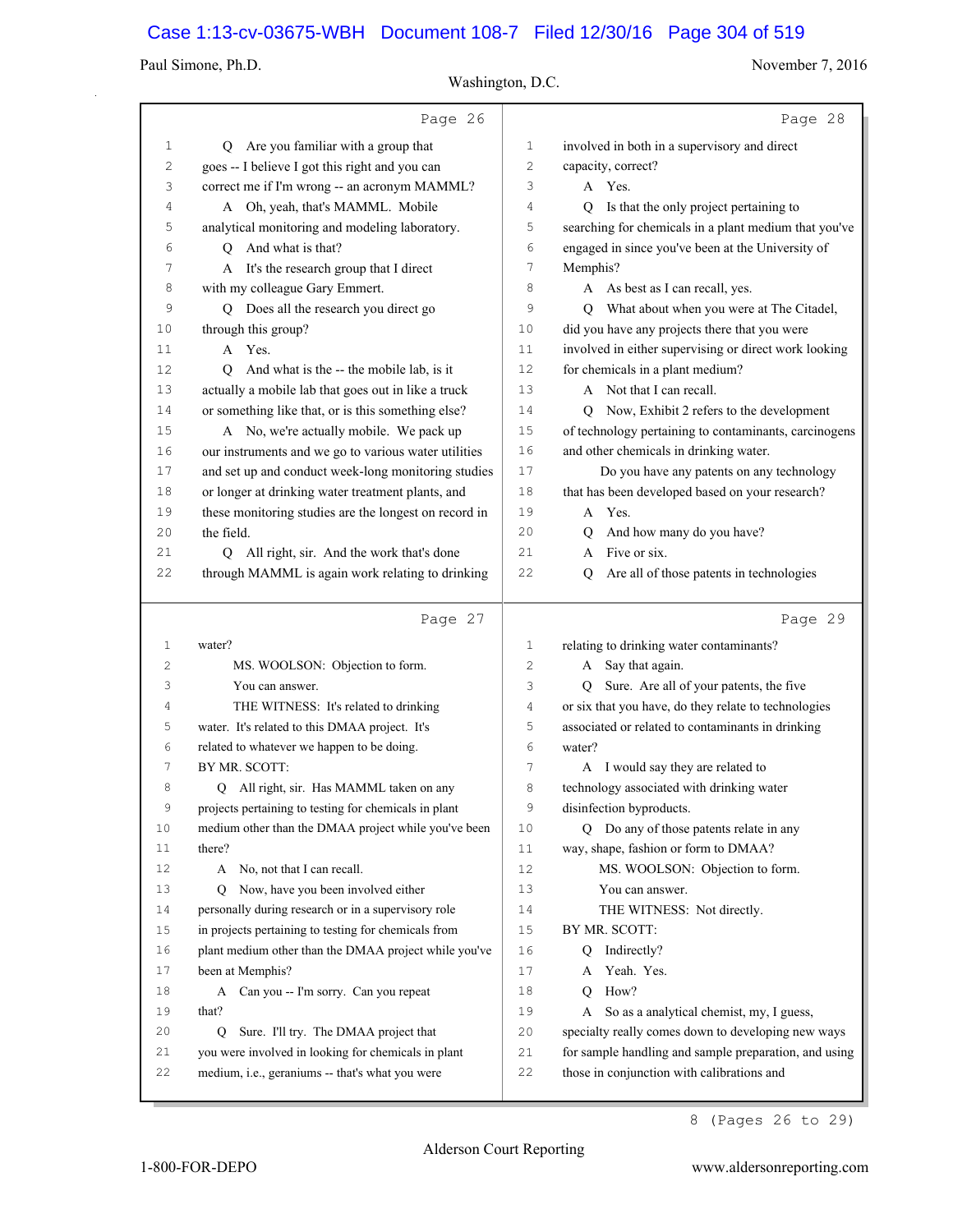## Case 1:13-cv-03675-WBH Document 108-7 Filed 12/30/16 Page 305 of 519

Paul Simone, Ph.D. November 7, 2016

Washington, D.C.

|        | Page 30                                               |              | Page 32                                                    |
|--------|-------------------------------------------------------|--------------|------------------------------------------------------------|
| $1\,$  | calibration methods to analyze drinking water         | $\mathbf{1}$ | take our sample and we analyze it, and then we take        |
| 2      | disinfection by-products.                             | 2            | another aliquot of that sample and spike in a              |
| 3      | But in the end, a good analytical                     | 3            | standard and analyze it. And then we take a -- and         |
| 4      | chemistry is still good analytical chemistry, whether | 4            | we can take multiple samples, we can do one or             |
| 5      | it's in drinking water or it's in plants, and it's    | 5            | multiple, and we spike in successively increasing          |
| 6      | all the things that I learned in developing those     | 6            | standards.                                                 |
| 7      | methods for drinking water. I can apply some of       | 7            | And you can do standard addition as                        |
| 8      | those concepts to analysis of 1,3-dimethylamylamine   | 8            | either what amounts to single point standard addition      |
| 9      | in geranium plants.                                   | 9            | where you have a sample and the spike alone, and           |
| 10     | Q All right, sir. The patents that you                | 10           | using an algebraic equation, you can determine the         |
| 11     | have, did you use any of those techniques in          | 11           | concentration of that sample while minimizing matrix       |
| 12     | searching for 1,3 or 1,4-DMAA in the context of       | 12           | effects. You can also do a graphical standard              |
| 13     | geraniums?                                            | 13           | addition, which is essentially what we did in this         |
| 14     | MS. WOOLSON: Objection to form.                       | 14           | 1,3-DMAA project. And, again, that minimizes               |
| 15     | You can answer.                                       | 15           | interferences.                                             |
| 16     | THE WITNESS: Yes.                                     | 16           | Q Now, the patent that you had that you are                |
| 17     | BY MR. SCOTT:                                         | 17           | referring to here regarding standard additions,            |
| 18     | Which ones, which patents?<br>Q                       | 18           | you're not saying that you patented the method of          |
| 19     | There was a patent that used standard<br>A            | 19           | standard addition?                                         |
| 20     | addition to analyze for trihalomethanes and           | 20           | A No.                                                      |
| 21     | haloacetic acids in a single instrument.              | 21           | You're just saying that in the patent you<br>О             |
| 22     | Standard addition meaning what in that<br>Q           | 22           | used standard addition?                                    |
|        | Page 31                                               |              |                                                            |
|        |                                                       |              |                                                            |
|        |                                                       |              | Page 33                                                    |
| 1      | answer?                                               | $\mathbf{1}$ | We patented a way to do online standard<br>A               |
| 2      | A Standard addition calibration protocol.             | 2            | addition.                                                  |
| 3      | Which means what?<br>O                                | 3            | Q Do you do that online standard addition                  |
| 4      | A Are you asking me to explain standard               | 4            | in relation to 1,3 or 1,4-DMAA testing?                    |
| 5      | addition calibration to you?                          | 5            | A No.                                                      |
| 6      | Yeah.<br>Q                                            | 6            | MS. WOOLSON: Objection to form.                            |
| 7      | A Okay. So in standard addition, you                  | 7            | You can answer.                                            |
| 8      | typically have a sample that you suspect may have     | 8            | THE WITNESS: No.                                           |
| 9      | interferences or matrix effects. Usually those        | 9            | BY MR. SCOTT:                                              |
| 10     | samples are relatively complex. You may think         | 10           | Q Now, you said that your particular area                  |
| 11     | drinking water is not that complex, but it is a       | 11           | of specialty is analytical chemistry, correct?             |
| 12     | challenging matrix to work in. The haloacetic acids   | 12           | Correct.<br>A                                              |
| 13     | and THMs are at, you know, somewhere between 1 and 80 | 13           | Could you define for me what you mean by<br>$\overline{Q}$ |
| $1\,4$ | part per billion depending on the drinking water      | 14           | analytical chemistry?                                      |
| 15     | plant.                                                | 15           | A Well, very, very broadly and loosely, the                |
| 16     | At the University of Memphis and in                   | 16           | determination of chemical species in various               |
| 17     | Memphis in general the concentrations of those        | 17           | matrices.                                                  |
| 18     | compounds are very low, 1 to 5 parts per billion. At  | 18           | Q Well, how do you define "analytical                      |
| 19     | a place like the city of Houston, they're higher,     | 19           | chemistry" in the context of your specialty, your          |
| 20     | somewhere around 50 parts per billion for each class. | 20           | specialization in that?                                    |
| 21     | And so we use standard addition to                    | 21           | MS. WOOLSON: Objection to form. Asked                      |
| 22     | minimize those effects, and the way we do it is we    | 22           | and answered.                                              |

9 (Pages 30 to 33)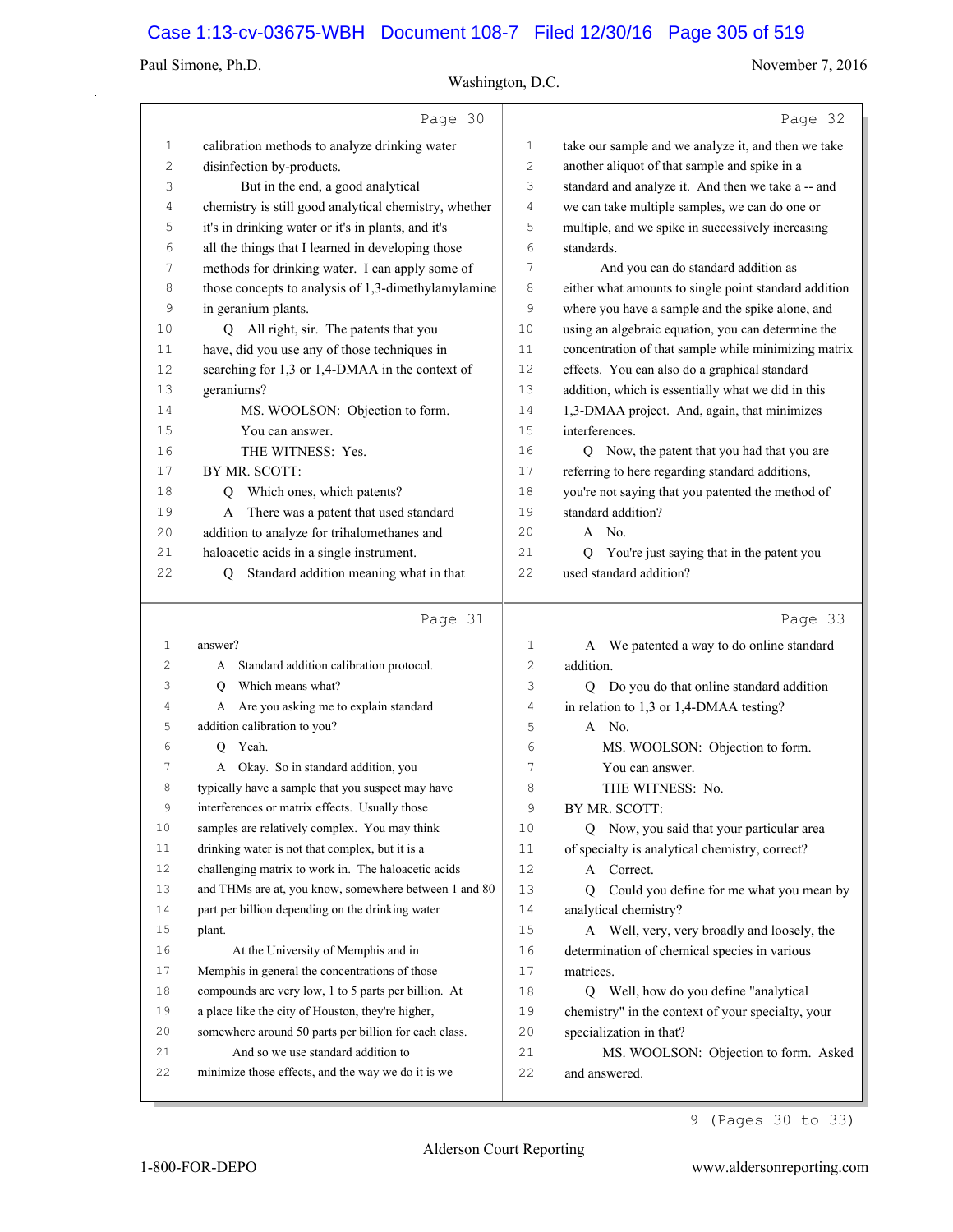#### Case 1:13-cv-03675-WBH Document 108-7 Filed 12/30/16 Page 306 of 519

Paul Simone, Ph.D. November 7, 2016

Washington, D.C.

|              | Page 34                                                       |              | Page 36                                               |
|--------------|---------------------------------------------------------------|--------------|-------------------------------------------------------|
| 1            | You can answer.                                               | 1            | Well, generally, when I use the term<br>O             |
| $\mathbf{2}$ | THE WITNESS: The determination of                             | 2            | "training," I'm asking you, have you had any          |
| 3            | chemical species in environmental matrices.                   | 3            | training. Did you take any coursework in plant        |
| 4            | BY MR. SCOTT:                                                 | 4            | chemistry in the context of getting any of your       |
| 5            | What do you mean by "chemical species"?<br>O.                 | 5            | degrees?                                              |
| 6            | Chemical compounds such as, but not<br>A                      | 6            | A No.                                                 |
| 7            | limited to, the nine haloacetic acids that are                | 7            | MS. WOOLSON: So you're asking the                     |
| 8            | typically present in drinking water, five of which            | 8            | witness if he took a course in plant --               |
| 9            | are regulated by the USEPA, the 4-trilomethanes that          | 9            | MR. SCOTT: Well, he's already answered                |
| 10           | are regulated by the USEPA, other compounds that may          | 10           | the question.                                         |
| 11           | or may not be present and determining whether they're         | 11           | MS. WOOLSON: That's all right. That's                 |
| 12           | present and whether they're not present. You know,            | 12           | fine.                                                 |
| 13           | the analysis of bleach solutions, the analysis of --          | 13           | BY MR. SCOTT:                                         |
| 14           | the analysis of bleach solutions for trihalomethanes          | 14           | Have you had any formal training, class<br>O.         |
| 15           | and haloacetic acids and hexavalent chromium.                 | 15           | work relating to botany?                              |
| 16           | In terms of geranium, the analysis of                         | 16           | MS. WOOLSON: Objection to form.                       |
| 17           | 1,3-dimethylamylamine and 1,4-dimethylamylamine in            | 17           | You can answer.                                       |
| 18           | geranium plants. It's all different chemical species          | 18           | THE WITNESS: I had Biology 101 as a                   |
| 19           | that we try to develop to analyze the matrices.               | 19           | freshman in college.                                  |
| 20           | Q So do you consider yourself having any                      | 20           | BY MR. SCOTT:                                         |
| 21           | specialization or expertise in phytochemistry?                | 21           | Q Other than Biology 101 as a freshman in             |
| 22           | A In what?                                                    | 22           | college, have you had any botany training?            |
|              |                                                               |              |                                                       |
|              | Page 35                                                       |              | Page 37                                               |
| 1            | Phytochemistry.<br>Q                                          | $\mathbf 1$  | MS. WOOLSON: Objection to form.                       |
| 2            | What do you mean by "phytochemistry"?<br>A                    | $\mathbf{2}$ | You can answer.                                       |
| 3            | You don't know what the term<br>О                             | 3            | THE WITNESS: I worked as a landscaper in              |
| 4            | "phytochemistry" means?                                       | 4            | high school and college.                              |
| 5            | A Yeah, I know what it means, plant                           | 5            | BY MR. SCOTT:                                         |
| 6            | chemistry, but --                                             | 6            | Q Did they give you botany training to work           |
| 7            | Well, I will ask it that way: Do you<br>O.                    | 7            | as a landscaper?                                      |
| 8            | have any expertise or training in plant chemistry?            | 8            | MS. WOOLSON: Objection to form.                       |
| 9            | MS. WOOLSON: Objection to form.                               | 9            | You can answer.                                       |
| 10           | You can answer.                                               | 10           | THE WITNESS: You know, you're -- I guess              |
| 11           | THE WITNESS: I've got expertise in                            | 11           | I'm trying to answer your question as honestly as I   |
| 12           | analyzing 1,3-DMAA and 1,4-DMAA in plants.                    | 12           | can. I mean, I haven't taken any further coursework   |
| 13           | BY MR. SCOTT:                                                 | 13           | in botany.                                            |
| 14           | Well, let me ask you this: Have you had<br>Q                  | 14           | BY MR. SCOTT:                                         |
| 15           | any training in plant chemistry?                              | 15           | Q Since freshman year Biology 101, you've             |
| 16           | MS. WOOLSON: Objection to form.                               | 16           | taken no coursework in botany?                        |
| 17           | You can answer.                                               | 17           | That's correct.<br>A                                  |
| 18           | THE WITNESS: When you say "training," do                      | 18           | What courses do you teach at the<br>O                 |
| 19           | you mean somebody formally advised me like a Ph.D.            | 19           | University of Memphis?                                |
| 20           | advisor or post-doc advisor training, or do you mean          | 20           | A General chemistry --                                |
| 21<br>22     | using my expertise as an analytical chemist?<br>BY MR. SCOTT: | 21<br>22     | MS. WOOLSON: Currently?<br>MR. SCOTT: Yes, currently. |

10 (Pages 34 to 37)

1-800-FOR-DEPO www.aldersonreporting.com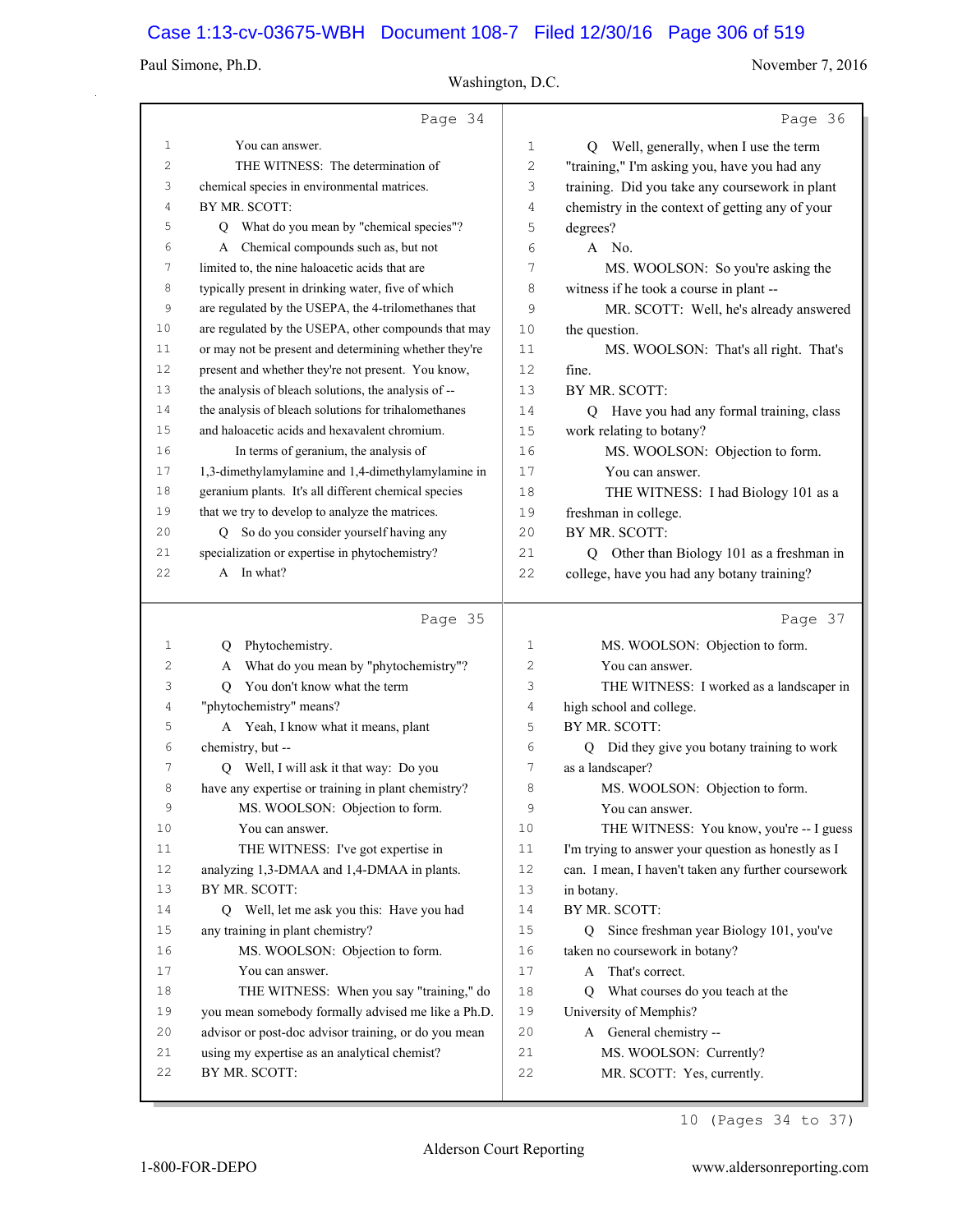#### Case 1:13-cv-03675-WBH Document 108-7 Filed 12/30/16 Page 307 of 519

#### Paul Simone, Ph.D. November 7, 2016

#### Washington, D.C.

|              | Page 38                                                                     |              | Page 40                                               |
|--------------|-----------------------------------------------------------------------------|--------------|-------------------------------------------------------|
| $\mathbf{1}$ | MS. WOOLSON: You can answer.                                                | $\mathbf{1}$ | You can answer.                                       |
| 2            | THE WITNESS: Right now I teach                                              | 2            | THE WITNESS: No.                                      |
| 3            | instrumental analysis.                                                      | 3            | BY MR. SCOTT:                                         |
| 4            | BY MR. SCOTT:                                                               | 4            | Q And have you had any training in courses            |
| 5            | What is that?<br>O.                                                         | 5            | that pertain to plant biological functions?           |
| 6            | A It is a class on using instrumentation to                                 | 6            | MS. WOOLSON: Object to form.                          |
| 7            | conduct analytical chemistry.                                               | 7            | You can answer.                                       |
| 8            | Q Since you have been at the University of                                  | 8            | THE WITNESS: No.                                      |
| 9            | Memphis, have you taught other courses other than                           | 9            | BY MR. SCOTT:                                         |
| 10           | instrumental analysis?                                                      | 10           | Q Now, other than the work that you did for           |
| 11           | A Yes.                                                                      | 11           | USP Labs and you published pertaining to that, have   |
| 12           | What other courses have you taught?<br>0                                    | 12           | you published any articles pertaining to testing for  |
| 13           | A I taught General Chemistry I, and two                                     | 13           | chemicals in plant medium?                            |
| 14           | advanced analytical classes at the graduate level, at                       | 14           | A No.                                                 |
| 15           | the doctorate level. And to be clear, instrumental                          | 15           | Q Do you currently have any ongoing                   |
| 16           | analysis is at the undergrad and graduate level.                            | 16           | research projects pertaining to identification of     |
| 17           | Q All right, sir. The advanced analytical                                   | 17           | chemicals in plant medium other than anything that    |
| 18           | chemistry that you've taught, what does that entail?                        | 18           | you were or are doing pertaining to DMAA?             |
| 19           | A I have taught coursework on mass                                          | 19           | A No.                                                 |
| 20           | spectroscopy analysis, UV-Vis absorbance analysis,                          | 20           | (Exhibit No. 3 was marked for                         |
| 21           | and chromatography.                                                         | 21           | identification.)                                      |
| 22           | These are techniques or technologies used<br>$\overline{Q}$                 | 22           | BY MR. SCOTT:                                         |
|              |                                                                             |              |                                                       |
|              |                                                                             |              |                                                       |
|              | Page 39                                                                     |              | Page 41                                               |
| $\mathbf{1}$ | in doing analytical chemistry?                                              | $\mathbf{1}$ | All right, sir. You have in front of you<br>O         |
| $\mathbf{2}$ | A Correct.                                                                  | $\mathbf{2}$ | what's been marked for identification purposes as     |
| 3            | Have you taught any coursework where the<br>Q                               | 3            | Exhibit 2--                                           |
| 4            | subject matter was phytochemistry?                                          | 4            | MS. WOOLSON: Three.                                   |
| 5            | A I have taught materials on -- related to                                  | 5            | BY MR. SCOTT:                                         |
| 6            | 1,3-DMAA and chiral separations, but not specifically                       | 6            | Q I'm sorry, Exhibit 3, you're right. Let             |
| 7            | phytochemistry.                                                             | 7            | me start again.                                       |
| 8            | Q What course did you teach using materials                                 | 8            | You have in front of you a document which             |
| 9            | pertaining to 1,3-DMAA?                                                     | 9            | has been marked for identification purposes as        |
| 10           | A It was one of the advanced analytical                                     | 10           | Exhibit 3 to your deposition. It's a multi-page       |
| $11\,$       | courses, the graduate level courses where I discussed                       | 11           | document.                                             |
| 12           | not specifically 1,3-DMAA but chiral separations and                        | 12           | The first page you see there says                     |
| 13           | the methods pertaining to those separations.                                | 13           | "Declaration of Paul S. Simone, Jr., Ph.D.," correct? |
| 14           | Q Have you had any training in any courses                                  | 14           | A Correct.                                            |
| 15           | pertaining to pharmacology?                                                 | 15           | All right, sir. And if you would turn<br>O            |
| 16           | MS. WOOLSON: Objection to form.                                             | 16           | over in the document to page 49. Let me know when     |
| 17           | You can answer.                                                             | 17           | you are there. All right?                             |
| 18           | THE WITNESS: No.                                                            | 18           | A Okay.                                               |
| 19           | BY MR. SCOTT:                                                               | 19           | Is that your signature over the typed<br>Q            |
| $20$         | Have you had any training in courses<br>Q                                   | 20           | line Paul S. Simone, Jr., Ph.D.?                      |
| 21<br>22     | relating to plant biological structures?<br>MS. WOOLSON: Objection to form. | 21<br>22     | A Yes.<br>And you signed this on or around<br>Q       |

11 (Pages 38 to 41)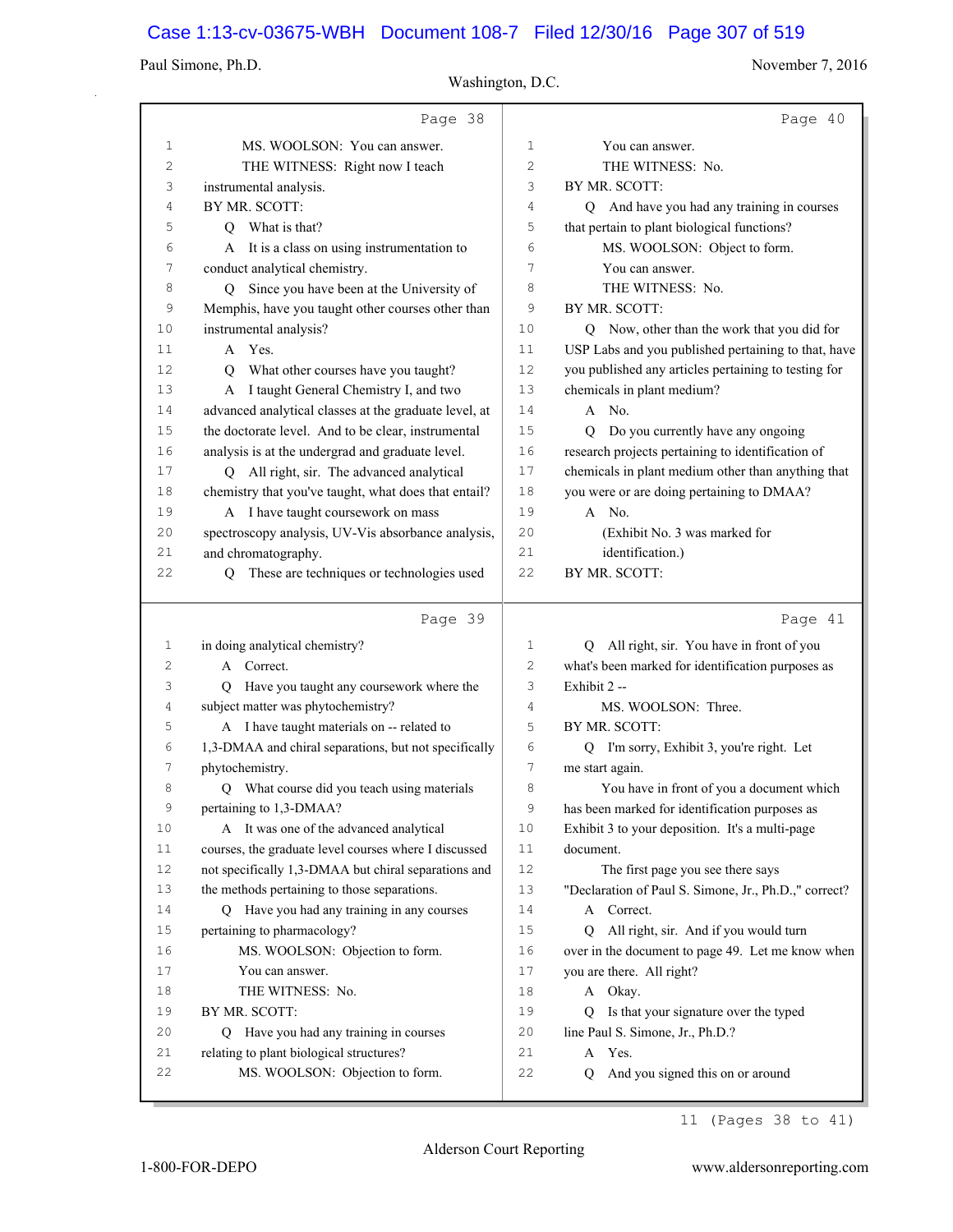#### Case 1:13-cv-03675-WBH Document 108-7 Filed 12/30/16 Page 308 of 519

Paul Simone, Ph.D. November 7, 2016

Washington, D.C.

|          | Page 42                                             |          | Page 44                                                                                                    |
|----------|-----------------------------------------------------|----------|------------------------------------------------------------------------------------------------------------|
| 1        | October 4th, 2016?                                  | 1        | Yeah.<br>Q                                                                                                 |
| 2        | A Yes.                                              | 2        | A I mean, I -- I guess I plan to testify                                                                   |
| 3        | Q And you understand -- so you signed this          | 3        | about what's in this document.                                                                             |
| 4        | document as a declaration, an affidavit swearing to | 4        | Q And right now you don't know of anything                                                                 |
| 5        | its contents?                                       | 5        | else you would testify about?                                                                              |
| 6        | A Yes.                                              | 6        | A Not off the top of my head.                                                                              |
| 7        | Q All right, sir.                                   | 7        | Q Okay. Now, when you were retained to                                                                     |
| 8        | Are all of your opinions that you are               | 8        | give expert testimony in this case, who contacted                                                          |
| 9        | planning on offering in this case contained in      | 9        | you?                                                                                                       |
| 10       | Exhibit 3, your declaration?                        | 10       | Honestly, I can't remember.<br>A                                                                           |
| 11       | Say that again.<br>A                                | 11       | Was it a lawyer?<br>$\mathbf Q$                                                                            |
| 12       | Q Sure.                                             | 12       | Probably.<br>A                                                                                             |
| 13       | Do you understand when you prepared the             | 13       | All right. Do you recall when it was you<br>Q                                                              |
| 14       | declaration, you were to put in there the opinions  | 14       | were retained?                                                                                             |
| 15       | you're going to talk about if this goes to trial,   | 15       | No.<br>A                                                                                                   |
| 16       | right?                                              | 16       | Do you remember if it was in 2015?<br>$\mathbf Q$                                                          |
| 17       | A Yes.                                              | 17       | A I--I honestly don't remember.                                                                            |
| 18       | Q Are all of your opinions that you plan to         | 18       | Do you recall what you were asked to do<br>O                                                               |
| 19       | talk about at trial within the document?            | 19       | as an expert?                                                                                              |
| 20       | MS. WOOLSON: Objection to form.                     | 20       | MS. WOOLSON: Well, I'm going to caution                                                                    |
| 21       | You can answer.                                     | 21       | the witness insofar as your question may require him                                                       |
| 22       | THE WITNESS: As best as I can estimate.             | 22       | to testify about attorney-client privileged                                                                |
|          |                                                     |          |                                                                                                            |
|          | Page 43                                             |          | Page 45                                                                                                    |
| 1        | I mean, I assume so.                                | 1        | communications. Subject to that, you can answer the                                                        |
| 2        | BY MR. SCOTT:                                       | 2        | question.                                                                                                  |
| 3        | Q Well, do you know of any other opinions           | 3        | THE WITNESS: Can you repeat the                                                                            |
| 4        | that you have that you may testify about at trial   | 4        | question?                                                                                                  |
| 5        | that you didn't put in the document?                | 5        | BY MR. SCOTT:                                                                                              |
| 6        | A Not that I'm planning to.                         | 6        | Q Well, let me ask it this way: At some                                                                    |
| 7        | I'm not sure what that means, not that<br>О         | 7        | point you sat down and wrote this report, right?                                                           |
| 8        | you're planning to.                                 | 8        | A (The witness nods.)                                                                                      |
| 9        | A I don't plan to do that. I mean, I                | 9        | You have to say "yes" for her.<br>Q                                                                        |
| 10       | don't -- I don't know what's going to happen at     | 10       | Oh. Yes.<br>A                                                                                              |
| 11       | trial. I've never been to trial, so                 | 11       | And when you sat down to write the<br>Q                                                                    |
| 12       | Q Well, sitting here today, is it accurate          | 12       | report, what was it that you had in mind that you                                                          |
| 13       | that you are not aware of any opinions that you may | 13       | were supposed to put in a report? What were you to                                                         |
| 14       | offer at trial that aren't in your declaration,     | 14       | address?                                                                                                   |
| $15$     | Exhibit 3?                                          | 15       | MS. WOOLSON: Objection. Form.                                                                              |
| 16       | A I'm sorry. I missed the first half of             | 16       | You can answer the questions, plural.                                                                      |
| 17       | the question. Can you state it again?               | 17       | THE WITNESS: What was in this report,                                                                      |
| 18       | Sitting here today, can you tell me of<br>Q         | 18       | like stuff in this report.                                                                                 |
| 19       | any opinions that you might offer at trial that     | 19       | BY MR. SCOTT:                                                                                              |
| 20       | aren't in Exhibit 3, your declaration?              | 20       | Q Okay. Well, did somebody ask you to                                                                      |
| 21<br>22 | A Are you looking for a "yes" or "no"<br>answer?    | 21<br>22 | cover certain topics in the report, or did you just<br>make it up as you went along without any direction? |

12 (Pages 42 to 45)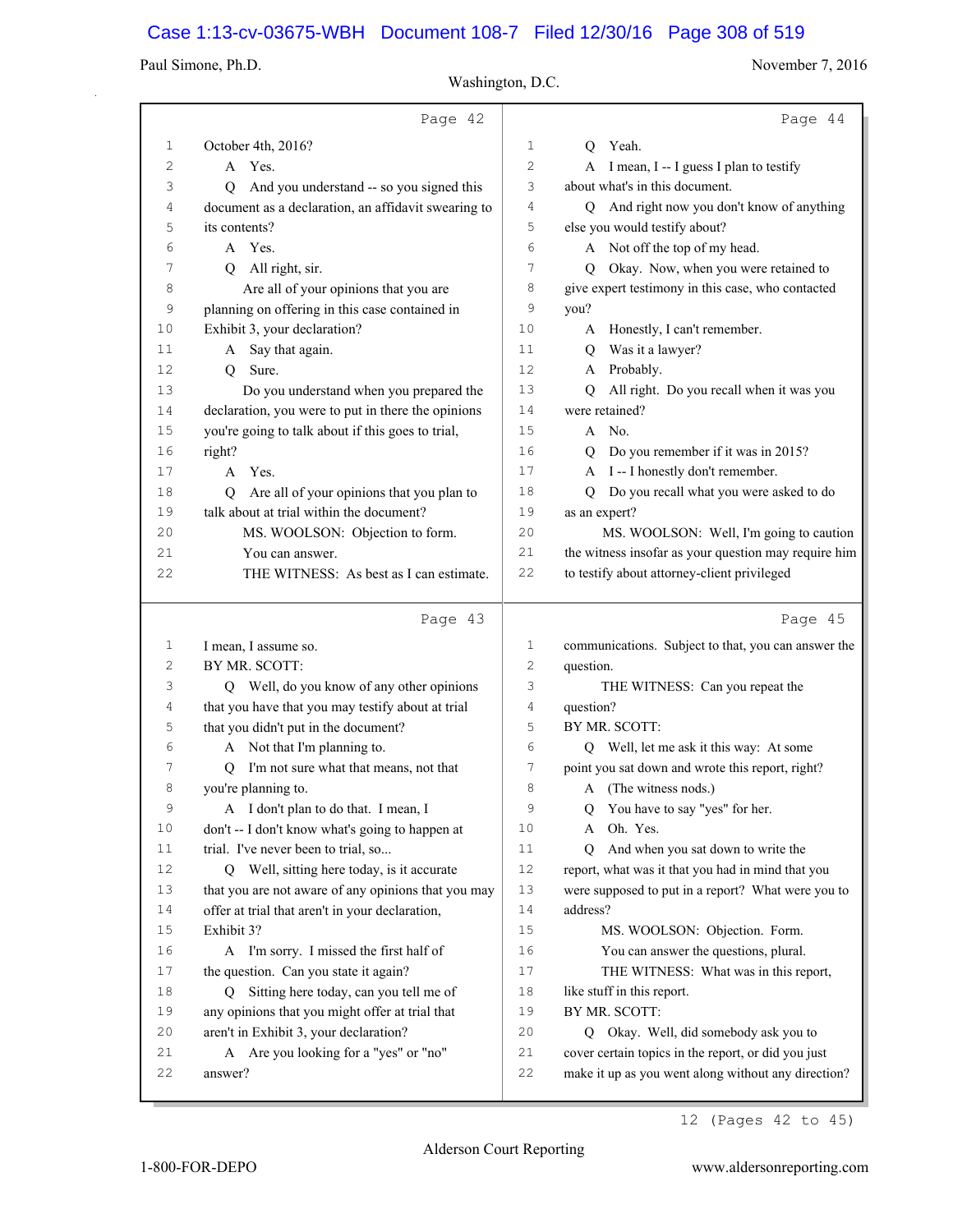#### Case 1:13-cv-03675-WBH Document 108-7 Filed 12/30/16 Page 309 of 519

Washington, D.C.

Paul Simone, Ph.D. November 7, 2016

|             | Page 46                                                                      |                | Page 48                                                                                          |
|-------------|------------------------------------------------------------------------------|----------------|--------------------------------------------------------------------------------------------------|
|             |                                                                              |                |                                                                                                  |
| 1           | $A$ Oh, oh --                                                                | 1              | like -- I've been told it's a fact and expert, but --                                            |
| 2           | MS. WOOLSON: Objection to form, compound                                     | 2              | Q So you were told it's a fact and an                                                            |
| 3           | question, calls for the disclosure of attorney-client                        | 3              | expert deposition?                                                                               |
| 4           | privileged communication, and misstates facts in                             | 4              | A Yes.                                                                                           |
| 5           | evidence.                                                                    | 5              | MS. WOOLSON: And your question related                                                           |
| 6           | Subject to all of that, you can answer                                       | 6              | specifically to his declaration as an expert. So --                                              |
| 7           | the question.                                                                | 7              | MR. SCOTT: Sure. And now I'm asking a                                                            |
| 8           | MR. SCOTT: So let me just be clear. Are                                      | 8              | different question.                                                                              |
| 9           | you saying that he is your client?                                           | 9              | MS. WOOLSON: Well, let's just be clear                                                           |
| 10          | MS. WOOLSON: He's our expert.                                                | 10             | that that's what you're doing.                                                                   |
| 11          | MR. SCOTT: So how are conversations with                                     | 11             | MR. SCOTT: Well, I think the record is                                                           |
| 12          | somebody who is not your client attorney-client                              | 12             | pretty clear what I asked. And I would ask you to                                                |
| 13          | communications?                                                              | 13             | please watch your attitude.                                                                      |
| 14          | MS. WOOLSON: Counsel, you are perfectly                                      | 14<br>15       | BY MR. SCOTT:                                                                                    |
| 15          | capable of understanding the Rules of Civil Procedure                        |                | Q Now, the question I had, sir, is, is                                                           |
| 16          | and knowing why I --                                                         | 16             | anybody here representing you in your personal                                                   |
| 17          | MR. SCOTT: Oh, I am, yes, I agree.                                           | 17             | capacity as a fact witness?                                                                      |
| 18          | MS. WOOLSON: And so am I.<br>MR. SCOTT: But that's not a well-founded        | 18             | A I don't know.                                                                                  |
| 19<br>20    |                                                                              | 19<br>20       | Well, did you say to anybody, I'm hiring<br>O                                                    |
| 21          | objection.<br>MS. WOOLSON: So you can understand the                         | 21             | you to be my lawyer for my fact deposition?<br>No.<br>$\mathbf{A}$                               |
| 22          | objection that I made, and your attitude is duly                             | 22             | Okay. Now, in relation to the expertise<br>0                                                     |
|             |                                                                              |                |                                                                                                  |
|             |                                                                              |                |                                                                                                  |
|             | Page 47                                                                      |                | Page 49                                                                                          |
| $\mathbf 1$ | noted and not welcomed.                                                      | 1              | that you have shared with us in your report,                                                     |
| 2           | MR. SCOTT: Well, I have no attitude                                          | $\overline{c}$ | Exhibit 3, what do you believe that expertise to be?                                             |
| 3           | about this. I'm trying to understand how you can be                          | 3              | MS. WOOLSON: Objection to form, asked                                                            |
| 4           | making the objection that you are making, which I                            | 4              | and answered.                                                                                    |
| 5           | don't think is well-founded. So obviously --                                 | 5              | You can answer.                                                                                  |
| 6           | MS. WOOLSON: Well, that's your opinion,                                      | 6              | THE WITNESS: The analytical chemistry of                                                         |
| 7           | but you and I both know the law as it applies to                             | 7              | 1,3-DMAA in geranium plants.                                                                     |
| 8           | attorneys and clients and experts and what is and                            | 8              | BY MR. SCOTT:                                                                                    |
| 9           | isn't proper.                                                                | 9              | All right. And the basis of your<br>Q                                                            |
| 10          | BY MR. SCOTT:                                                                | 10             | testimony regarding the analytical chemistry of                                                  |
| 11          | Q Well, let me ask you, you're here to                                       | 11             | 1,3-DMAA in geraniums plants, is that based on the                                               |
| 12          | testify, you realize, in your personal capacity as                           | 12             | work that you did for USP Labs?                                                                  |
| 13          | well as an expert, right?                                                    | 13             | A Yes. And the work that I've continued                                                          |
| 14          | A Yes. But hold on. I'm -- my                                                | 14             | since the funding from USP Labs stopped.                                                         |
| 15          | understanding is I'm here to testify as an expert                            | 15             | Which was a continuation of work that you<br>Q                                                   |
| 16          | witness related to my expertise in analytical                                | 16             | had started for USP Labs.                                                                        |
| 17          | chemistry as it relates to the presence of                                   | 17             | MS. WOOLSON: Objection to form.                                                                  |
| 18          | 1,3-dimethylamylamine in geranium plants.                                    | 18             | You can answer.                                                                                  |
| 19          | So you weren't told you're also appearing<br>Q                               | 19             | BY MR. SCOTT:                                                                                    |
| 20          | in your own individual capacity as Paul S. Simone and                        | 20             | Correct?<br>Q                                                                                    |
| 21<br>22    | not as Paul S. Simone, the expert?<br>A I -- honestly, I'm not a lawyer, and | 21<br>22       | I had two contracts from them. One was a<br>A<br>simple analysis contract, and the other was the |

13 (Pages 46 to 49)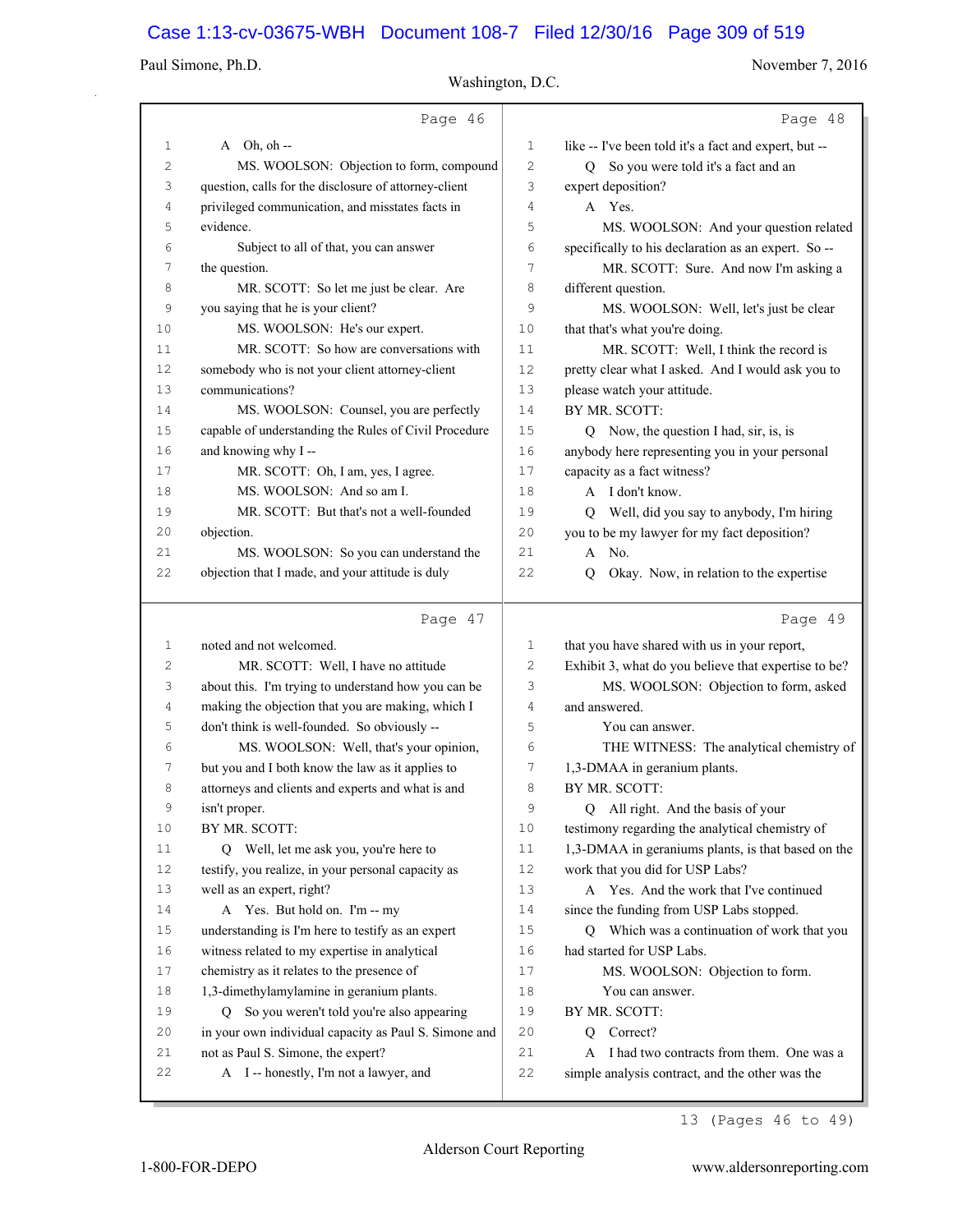#### Case 1:13-cv-03675-WBH Document 108-7 Filed 12/30/16 Page 310 of 519

Paul Simone, Ph.D. November 7, 2016

Washington, D.C.

|              | Page 50                                                                                                 |             | Page 52                                                                |
|--------------|---------------------------------------------------------------------------------------------------------|-------------|------------------------------------------------------------------------|
| $\mathbf{1}$ | contract for NMR and chiral separation.                                                                 | 1           | ask you if that's an article that you were involved                    |
| 2            | Q All right. And the work that you said                                                                 | 2           | in preparing and having published.                                     |
| 3            | that you were doing through this summer, which was a                                                    | 3           | A (Perusing document.)                                                 |
| 4            | continuation of work that you had started for USP                                                       | 4           | Yes.                                                                   |
| 5            | Labs, that was relating to the NMR and chiral                                                           | 5           | Q All right. And does this article                                     |
| 6            | separation contract?                                                                                    | 6           | describe the work that you did for USP Labs in                         |
| 7            | A Yes.                                                                                                  | 7           | testing samples of geraniums that you were provided                    |
| 8            | All right. So that was work that,<br>Q                                                                  | 8           | for 1,3- and 1,4-DMAA?                                                 |
| 9            | although you were doing it through the summer without                                                   | 9           | MS. WOOLSON: Objection to form.                                        |
| 10           | being paid by USP Labs, it was a continuation of work                                                   | 10          | You can answer.                                                        |
| 11           | you had started for USP Labs?                                                                           | 11          | THE WITNESS: Yes.                                                      |
| 12           | A Yes.                                                                                                  | 12          | BY MR. SCOTT:                                                          |
| 13           | Q Now, the first contract that you had with                                                             | 13          | Q And who is -- the other authors that are                             |
| 14           | USP Labs, how did you describe that? It was a simple                                                    | 14          | listed here, who is Heather L. Fleming?                                |
| 15           | something -- of a contract?                                                                             | 15          | A She was my first Ph.D. student who has                               |
| 16           | MS. WOOLSON: Objection to form.                                                                         | 16          | successfully defended her Ph.D., now Dr. Fleming.                      |
| 17           | BY MR. SCOTT:                                                                                           | 17          | And then Patricia Ranaivo?<br>Q                                        |
| 18           | Q Well, let me back up.                                                                                 | 18          | Ranaivo.<br>A                                                          |
| 19           | The first contract that you had with USP                                                                | 19          | Who is she?<br>Q                                                       |
| 20           | Labs, what was the scope of work that it covered?                                                       | 20          | She was the postdoctoral fellow that was<br>A                          |
| 21           | A So there is a scope of work document, but                                                             | 21          | funded by the Department of Chemistry at the                           |
| 22           | to the best of my -- well, actually, do you have the                                                    | 22          | University of Memphis as part of my startup package.                   |
|              |                                                                                                         |             |                                                                        |
|              | Page 51                                                                                                 |             | Page 53                                                                |
| $\mathbf 1$  | scope of work document?                                                                                 | $\mathbf 1$ | She is also a graduate of the Analytical Mobile                        |
| 2            | Q Well, I don't know. But I'm asking you a                                                              | 2           | Monitoring and Miniaturization Laboratory with her                     |
| 3            | question: Can you tell me what the scope of work                                                        | 3           | Ph.D.                                                                  |
| 4            | was?                                                                                                    | 4           | Q<br>All right. So now in relation to the                              |
| 5            | A As best as I can recall without the                                                                   | 5           | expertise that you bring to the table regarding your                   |
| 6            | written contractual scope of work in front of me, it                                                    | 6           | expert report and testimony, do you believe you are                    |
| 7            | was to analyze geranium plants for 1,3-DMAA and                                                         | 7           | an expert in FDA regulations?                                          |
| 8            | $1,4-DMAA$ .                                                                                            | 8           | MS. WOOLSON: Objection to form.                                        |
| 9            | Q Now, when you say "analyze geranium                                                                   | 9           | You can answer.                                                        |
| 10           | plants for 1,3-DMAA and 1,4-DMAA," what do you mean                                                     | 10          | THE WITNESS: No.                                                       |
| 11           | by "analyze"?                                                                                           | 11          | BY MR. SCOTT:                                                          |
| 12           | A I directed and developed a method for                                                                 | 12          | Q All right, sir. In relation to your work                             |
| 13           | analysis of 1,3- and 1,4-DMAA concentrations in                                                         | 13          | as an expert here, have you done any analysis to                       |
| 14           | geranium plants based off a method developed by                                                         | 14          | support any conclusions regarding whether taking                       |
| 15           | Intertek Laboratories.                                                                                  | 15          | DMAA, either in its 1,3 or 1,4 form, causes health                     |
| 16           | (Exhibit No. 4 was marked for                                                                           | 16          | problems or risks for humans?                                          |
| 17           | identification.)                                                                                        | 17          | A No.                                                                  |
| 18           | BY MR. SCOTT:                                                                                           | 18          | And you have no opinion on that topic?<br>Q                            |
| 19           | Q All right, sir. You've been handed                                                                    | 19          | MS. WOOLSON: You mean as an expert?                                    |
| 20           | what's been marked for identification purposes as                                                       | 20          | MR. SCOTT: Yes.                                                        |
| 21<br>22     | Exhibit 4 to your deposition. It's a multi-page<br>document running from page 59 through 78. And I will | 21<br>22    | MS. WOOLSON: You can answer.<br>THE WITNESS: No. And I don't believe I |

14 (Pages 50 to 53)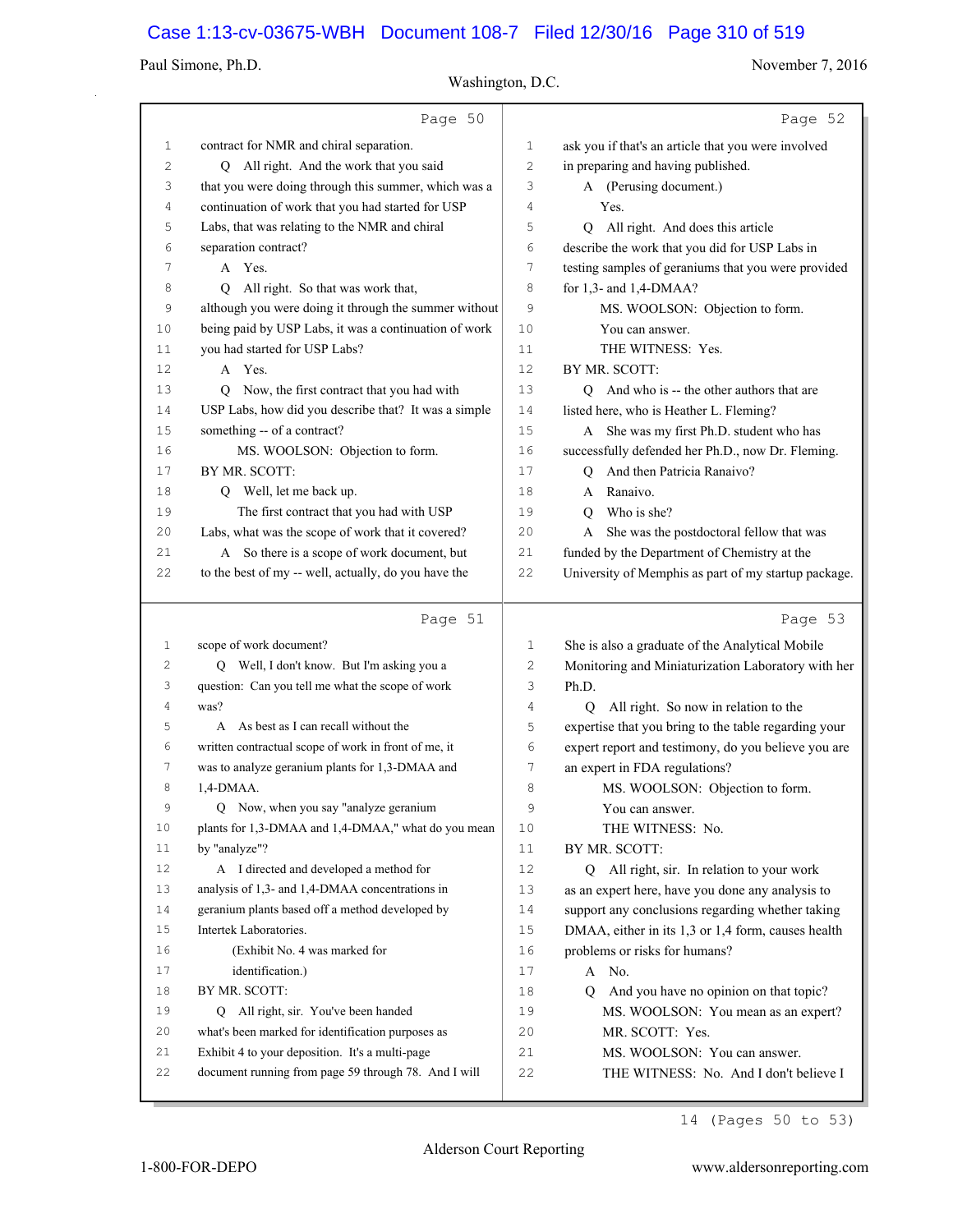#### Case 1:13-cv-03675-WBH Document 108-7 Filed 12/30/16 Page 311 of 519

Washington, D.C.

Paul Simone, Ph.D. November 7, 2016

|              | Page 54                                                                 | Page 56                                                     |
|--------------|-------------------------------------------------------------------------|-------------------------------------------------------------|
| $\mathbf{1}$ | addressed it in my expert report.                                       | A "United States Food and Drug<br>1                         |
| 2            | BY MR. SCOTT:                                                           | Administration, FDA, challenges marketing of DMAA<br>2      |
| 3            | Q Well, if you would, look at your article                              | 3<br>products for lack of safety evidence. FDA news         |
| 4            | there, Exhibit 4.                                                       | release April 27, 2012, accessed" -- well, there is a<br>4  |
| 5            | Okay.<br>A                                                              | website from their newsroom press announcements<br>5        |
| 6            | And over on the introduction portion of<br>$\mathbf Q$                  | 6<br>accessed August 10, 2012.                              |
| 7            | the article -- now, let me back up a minute before we                   | 7<br>Q And then it goes on to say: "Confirming              |
| 8            | get into specific questions about this.                                 | the presence or absence of 1,3-DMAA as a natural<br>8       |
| 9            | This article was published based on the                                 | product in geranium plants has important regulatory<br>9    |
| 10           | work that you did for USP Labs?                                         | and commercial consequences for many dietary<br>10          |
| 11           | Yes.<br>A                                                               | supplement companies."<br>11                                |
| 12           | Did USP Labs pay you to prepare the<br>$\mathbf Q$                      | Referring back to that same reference,<br>12                |
| 13           | article?                                                                | 13<br>correct?                                              |
| 14           | They funded the work to --<br>A                                         | 14<br>A Yes.                                                |
| 15           | Did they -- I'm sorry. Go ahead. I<br>$\overline{Q}$                    | What was your understanding of the<br>15<br>O               |
| 16           | don't want to cut you off.                                              | 16<br>potential commercial consequences of not finding DMAA |
| 17           | A I mean they funded the work to do -- to                               | in geranium plants for dietary supplement companies?<br>17  |
| 18           | do the analysis.                                                        | MS. WOOLSON: Objection to form.<br>18                       |
| 19           | All right. Well, in relation to the<br>Q                                | You can answer.<br>19                                       |
| 20           | preparation of the article, for example, did they pay                   | 20<br>THE WITNESS: My understanding is that                 |
| 21           | you an hourly rate to prepare this article?                             | under the -- I think it's the -- well, let's see, I<br>21   |
| 22           | A No.                                                                   | 22<br>think it's in here. The name always gets me. It's     |
|              |                                                                         |                                                             |
|              | Page 55                                                                 | Page 57                                                     |
| $\mathbf{1}$ | Q Now, in the introduction portion of your                              | the Dietary Health and Supplement Education Act of, I<br>1  |
| 2            | article, it says: "There has been significant                           | think 1994, something like that, or '96, one of those<br>2  |
| 3            | discussion of 1,3-dimethylamylamine, 1,3-DMAA, and                      | two. It discusses how dietary supplements can be<br>3       |
| 4            | the literature concerning the presence of 1,3-DMAA in                   | marketed and -- as it relates to -- and whether they<br>4   |
| 5            | geranium plants, pelargonium graveolens."                               | are a naturally occurring product or not. And<br>5          |
| 6            | Do you see that?                                                        | that's -- like to be clear, that's like off the top<br>6    |
| 7            | $A$ I do.                                                               | of my head. It's been a while since I looked at that<br>7   |
| 8            | And was your awareness of there being any<br>О                          | 8<br>regulation.                                            |
| 9            | discussion regarding the presence of 1,3-DMAA in                        | 9<br>BY MR. SCOTT:                                          |
| 10           | geraniums, did it come to you in the context of doing                   | Q Well, when you were doing the testing of<br>10            |
| 11           | this work for USP Labs?                                                 | geranium material for USP Labs, did you have an<br>11       |
| 12           | A Yes.                                                                  | 12<br>understanding of what the potential impact would be   |
| 13           | And then it goes on to say: "1,3-DMAA,<br>Q                             | on USP Labs depending on your findings?<br>13               |
| 14           | also known as 4-methyl-2-hexanone MHA,                                  | MS. WOOLSON: Objection to form.<br>14                       |
| 15           | 1,3-dimethylpentylamine or 2-amino-4-methylhexane can                   | 15<br>You can answer.                                       |
| 16           | be labeled as geranium extract in dietary                               | 16<br>THE WITNESS: Not specifically, no.                    |
| 17           | supplements."                                                           | BY MR. SCOTT:<br>17                                         |
| 18           | Do you see that?                                                        | Q Did you have a general understanding of<br>18             |
| 19           | A Yes.                                                                  | USP Labs would not think it was a good result if you<br>19  |
| 20           | Where did you get that information?<br>Q                                | 20<br>didn't find DMAA when you were testing geranium       |
| 21           | Most likely reference number 7.<br>A<br>And reference number 7 is what? | 21<br>material?<br>22<br>MS. WOOLSON: Objection to form.    |

15 (Pages 54 to 57)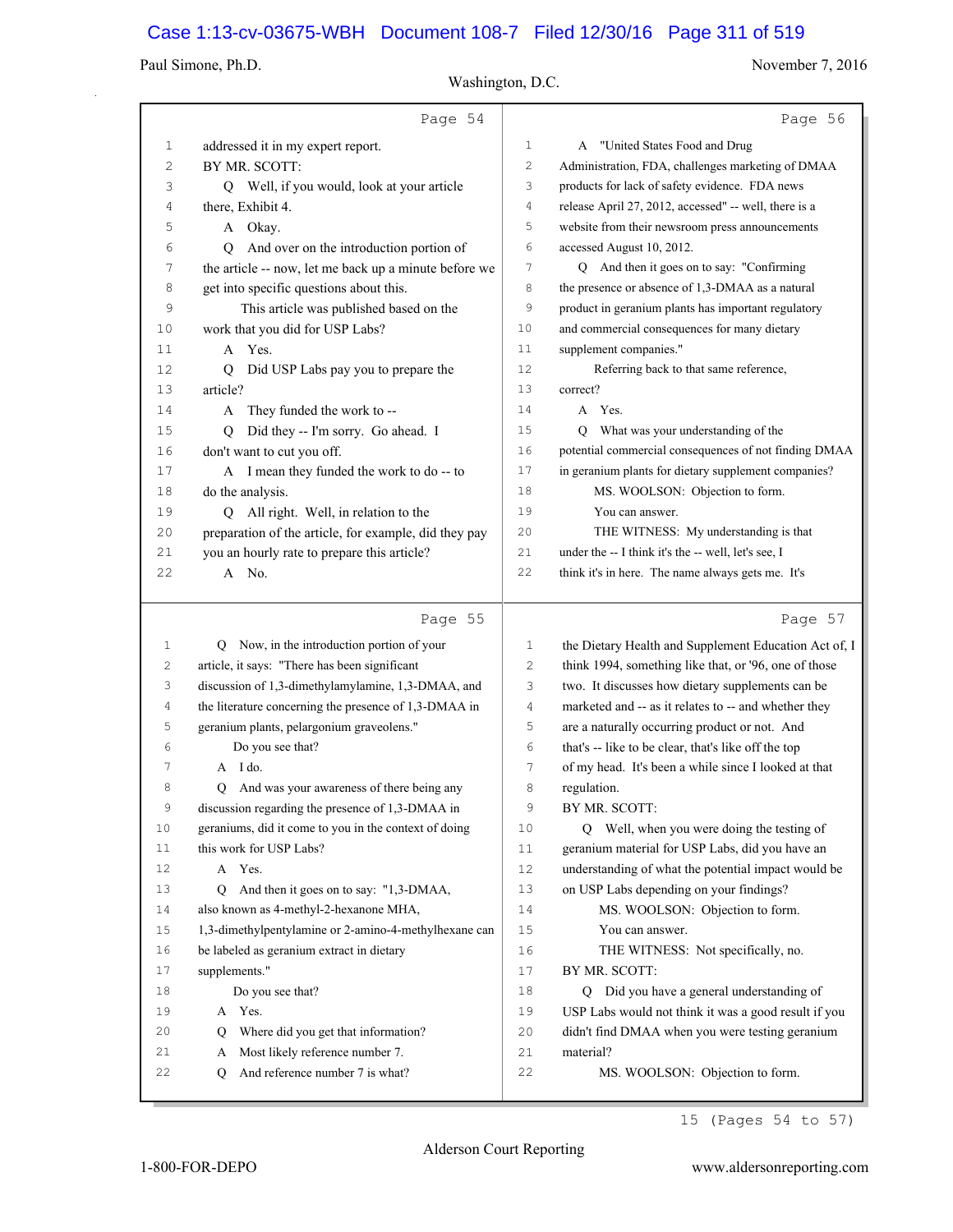#### Case 1:13-cv-03675-WBH Document 108-7 Filed 12/30/16 Page 312 of 519

Washington, D.C.

Paul Simone, Ph.D. November 7, 2016

|          | Page 58                                               | Page 60                                                            |  |
|----------|-------------------------------------------------------|--------------------------------------------------------------------|--|
| 1        | You can answer.                                       | 1<br>BY MR. SCOTT:                                                 |  |
| 2        | THE WITNESS: Repeat the question.                     | Q Sure. Before you entered into a contract<br>2                    |  |
| 3        | BY MR. SCOTT:                                         | with USP Labs, did you investigate the company at<br>З             |  |
| 4        | Q Sure.                                               | all?<br>4                                                          |  |
| 5        | When you were doing the testing of the                | 5<br>A Probably.                                                   |  |
| 6        | samples that you were provided for USP Labs to see if | Do you recall doing that?<br>6<br>Q                                |  |
| 7        | you could find DMAA, did USP Labs tell you they were  | Not specifically.<br>7<br>A                                        |  |
| 8        | hoping you would find it?                             | And if you had done that, would any<br>8<br>$\mathbf Q$            |  |
| 9        | A I don't think so. Not that I can recall.            | documentation of that be in your file?<br>9                        |  |
| 10       | Did they tell you why they were looking<br>Q          | No. I probably looked it up on the<br>10<br>A                      |  |
| 11       | for it?                                               | 11<br>internet.                                                    |  |
| 12       | Not that I can recall.<br>A                           | 12<br>But you don't even remember doing that<br>Q                  |  |
| 13       | Now, in the work that you were doing for<br>Q         | specifically?<br>13                                                |  |
| 14       | USP Labs, who was your contact?                       | 14<br>A Not specifically.                                          |  |
| 15       | A Erik White.                                         | 15<br>(Exhibit No. 5 was marked for                                |  |
| 16       | And who is Mr. White?<br>Q                            | 16<br>identification.)                                             |  |
| 17       | As far as I know, he works for USP Labs.<br>A         | 17<br>BY MR. SCOTT:                                                |  |
| 18       | Do you know what his position was?<br>Q               | 18<br>All right, sir. Before we get into the<br>Q                  |  |
| 19       | A No.                                                 | document, could you look in your report a minute,<br>19            |  |
| 20       | Did you, in doing the work that you did<br>Q          | Exhibit 3.<br>20                                                   |  |
| 21       | for USP Labs, have any direct contact with any other  | 21<br>And if you would, turn to paragraph 41 on                    |  |
| 22       | USP Labs employee?                                    | 22<br>page 73.                                                     |  |
|          |                                                       |                                                                    |  |
|          | Page 59                                               | Page 61                                                            |  |
| 1        | Not that I can recall or know of.<br>A                | A What page?<br>1                                                  |  |
| 2        | All right, sir. Had you ever done any --<br>Q         | I'm sorry, it's paragraph 73 on page 41.<br>2<br>Q                 |  |
| 3        | had you ever heard of USP Labs prior to doing the     | Now, if you would read through<br>3                                |  |
| 4        | testing of the geranium materials that you were       | paragraph 73, the whole thing, and let me know when<br>4           |  |
| 5        | provided?                                             | you are done, and then I will have a few questions<br>5            |  |
| 6        | MS. WOOLSON: Objection to form.                       | for you. All right?<br>6                                           |  |
| 7        | You can answer.                                       | A (Perusing document.)<br>7                                        |  |
| 8        | THE WITNESS: Beyond e-mails with them                 | 8<br>Okay.                                                         |  |
| 9        | when we were setting up the contract, no.             | 9<br>Q All right, sir. Now, paragraph 73 on                        |  |
| 10       | BY MR. SCOTT:                                         | page 41 of Exhibit 3, that's something that you<br>10              |  |
| 11       | Q Well, prior to them -- you being                    | wrote, correct?<br>11                                              |  |
| 12       | contacted and the contacts leading up to you setting  | A (The witness nods.)<br>12                                        |  |
| 13       | up the contract, had you heard of them?               | You have to say "yes" or "no" for her.<br>13<br>О                  |  |
| 14       | A No.                                                 | 14<br>A Yes.                                                       |  |
| 15       | When you were approached by USP Labs, did<br>Q        | 15<br>And at the top there, it says: "I can<br>Q                   |  |
| 16       | you take any steps to investigate the company, find   | 16<br>provide insight into our research. I was approached          |  |
| $17\,$   | out who they were, the type of business, scope of     | by USP Labs to conduct the analysis of 1,3-DMAA and<br>17          |  |
| 18       | business, anything like that?                         | 18<br>1,4-DMAA in some geranium samples as an independent          |  |
| 19       | MS. WOOLSON: Objection to form.                       | laboratory."<br>19                                                 |  |
| 20       | You can answer.                                       | 20<br>Do you see that?                                             |  |
| 21<br>22 | THE WITNESS: What was the first half of<br>that?      | 21<br>A I do.<br>And was that the scope of your initial<br>22<br>Q |  |

16 (Pages 58 to 61)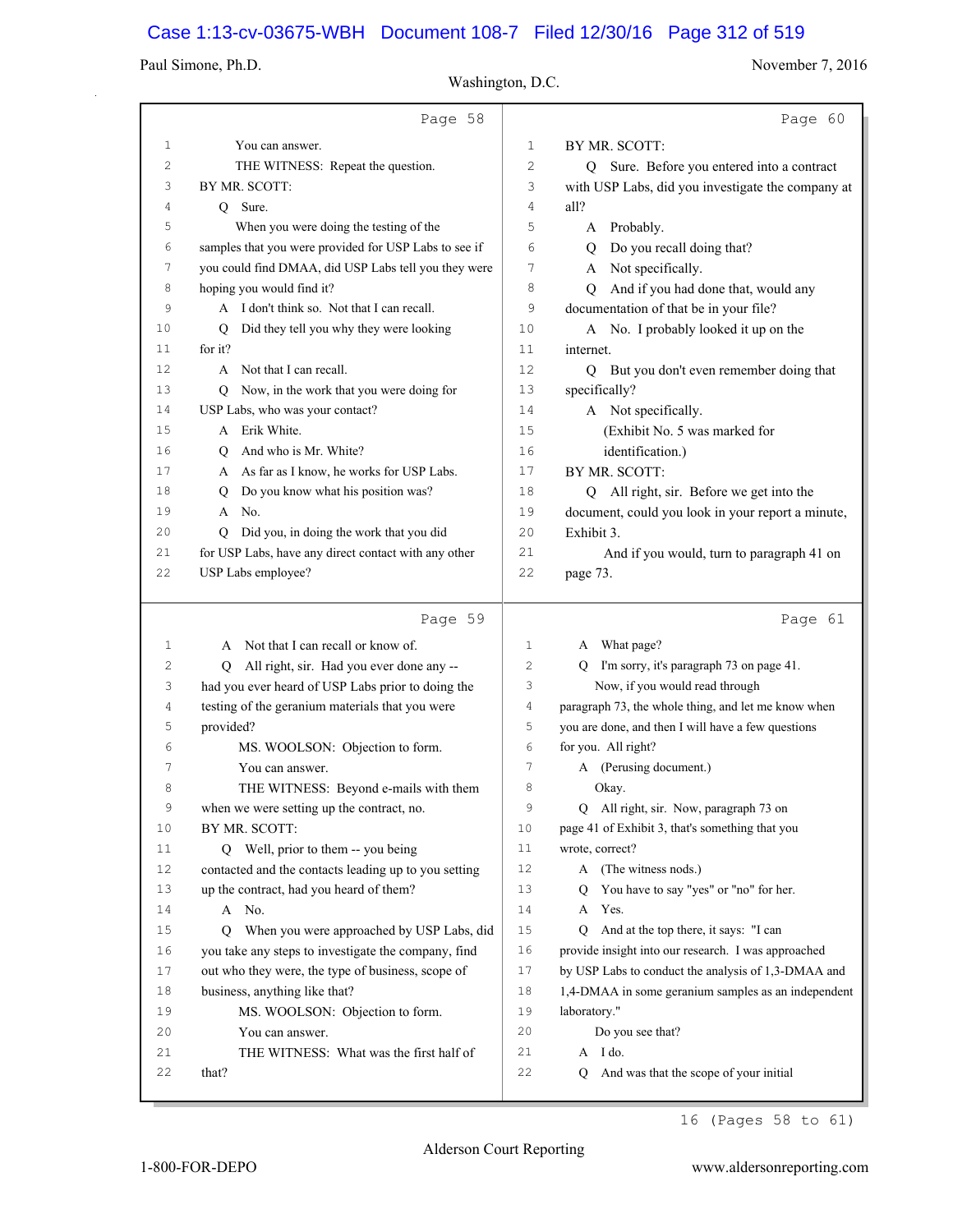#### Case 1:13-cv-03675-WBH Document 108-7 Filed 12/30/16 Page 313 of 519

Washington, D.C.

Paul Simone, Ph.D. November 7, 2016

|              | Page 62                                                       |                | Page 64                                                             |
|--------------|---------------------------------------------------------------|----------------|---------------------------------------------------------------------|
| $\mathbf{1}$ | assignment with USP Labs?                                     | 1              | I do.<br>A                                                          |
| 2            | A As best as I can recall.                                    | 2              | Who is Gary Emmert?<br>O                                            |
| 3            | That's what you put in your report and<br>0                   | 3              | A He is my Ph.D. advisor and colleague at                           |
| 4            | swore to anyway?                                              | 4              | the University of Memphis, and he's now the chair of                |
| 5            | A Yeah, that is. That's correct.                              | 5              | the department.                                                     |
| 6            | And in relation -- and that testing that<br>Q                 | 6              | Q Was he the chair of the department at                             |
| 7            | you -- the reference there in paragraph 73 of your            | 7              | this time back in 2011?                                             |
| 8            | report is the testing that you then described the             | 8              | A No.                                                               |
| 9            | outcome of in Exhibit 5, your -- I'm sorry,                   | 9              | Then it goes on to say that Drs. Emmert<br>Q                        |
| 10           | Exhibit 4, the article that you had published,                | 10             | and Simone -- well, first of all, let me back up.                   |
| 11           | correct?                                                      | 11             | Who is Richard Bloomer?                                             |
| 12           | A Correct.                                                    | 12             | A He is -- at the time he was a professor                           |
| 13           | Now, below that it says: "Prior to my<br>O                    | 13             | in another department. I think exercise science,                    |
| 14           | contract with USP Labs, I had never heard of them or          | 14             | something along those lines.                                        |
| 15           | the controversy surrounding DMAA."                            | 15             | Q Another department at the University of                           |
| 16           | Do you see that?                                              | 16             | Mississippi?                                                        |
| 17           | A Yes.                                                        | 17             | A Yes -- no, at the University of Memphis.                          |
| 18           | And that's to the best of your<br>Q                           | 18             | I'm sorry. University of Memphis.<br>Q                              |
| 19           | recollection?                                                 | 19             | Okay. Had you dealt with him before                                 |
| 20           | A Yes.                                                        | 20             | receiving this e-mail?                                              |
| 21           | How did they approach you? How did they<br>Q                  | 21             | A Not that I can recall.                                            |
| 22           | find you?                                                     | 22             | All right, sir. And it goes on to say --<br>Q                       |
|              |                                                               |                |                                                                     |
|              | Page 63                                                       |                | Page 65                                                             |
| 1            |                                                               | $\mathbf{1}$   | or the e-mail from Dr. Bloomer: "We do work for a                   |
| 2            | MS. WOOLSON: Objection to form.<br>You can answer.            | $\overline{c}$ | nutraceutical/dietary supplement company which has                  |
| 3            | THE WITNESS: I'm sure it's in this                            | 3              | the need for sample analysis as indicated below.                    |
| 4            | e-mail.                                                       | 4              | Would either of you have the interest and ability to                |
| 5            | BY MR. SCOTT:                                                 | 5              | do such testing? If not, would you know others in                   |
| 6            | Q Well, let's look over the e-mail. You                       | 6              | your department who may? Any help would be much                     |
| 7            | have in front of you what's been marked for                   | 7              | appreciated. Thank you and regards, Rick Bloomer."                  |
| 8            | identification purposes as Exhibit 5 to your                  | 8              | Do you see that?                                                    |
| 9            | deposition. It's a multi-page exhibit bearing                 | 9              | A Mm-hmm.                                                           |
| 10           | identification numbers UMPS-HT-004885 through 4887,           | 10             | Yes?<br>Q                                                           |
| 11           | and I will ask you to take a look through that. Look          | 11             | Yes.<br>A                                                           |
| 12           | through all of it, and then let me know when you're           | 12             | Did you have any conversations with<br>0                            |
| 13           | done, and then we will have some questions. All               | 13             | Dr. Bloomer regarding this potential assignment?                    |
| 14           | right?                                                        | 14             | Not that I can recall.<br>A                                         |
| $15$         | A (The witness nods.)                                         | 15             | Now, the description of work down there<br>Q                        |
| 16           | (Perusing document.)                                          | 16             | says that we need either LC/MS/MS or GC/MS analysis                 |
| 17           | Okay.                                                         | 17             | for 1,3-dimethylpentylamine (small volatile amine) in               |
| 18           | Q All right, sir. If you would look at the                    | 18             | a sample matrix of geranium oil."                                   |
| 19           | last page of that Exhibit 5 where there is an e-mail          | 19             | Do you see that?                                                    |
| 20           | from Richard J. Bloomer, dated December 12, 2011, to          | 20             | A Yes.                                                              |
| 21<br>22     | a Gary Emmert, E-M-M-E-R-T, and yourself.<br>Do you see that? | 21<br>22       | Is this the first time you had ever heard<br>0<br>of that chemical? |

17 (Pages 62 to 65)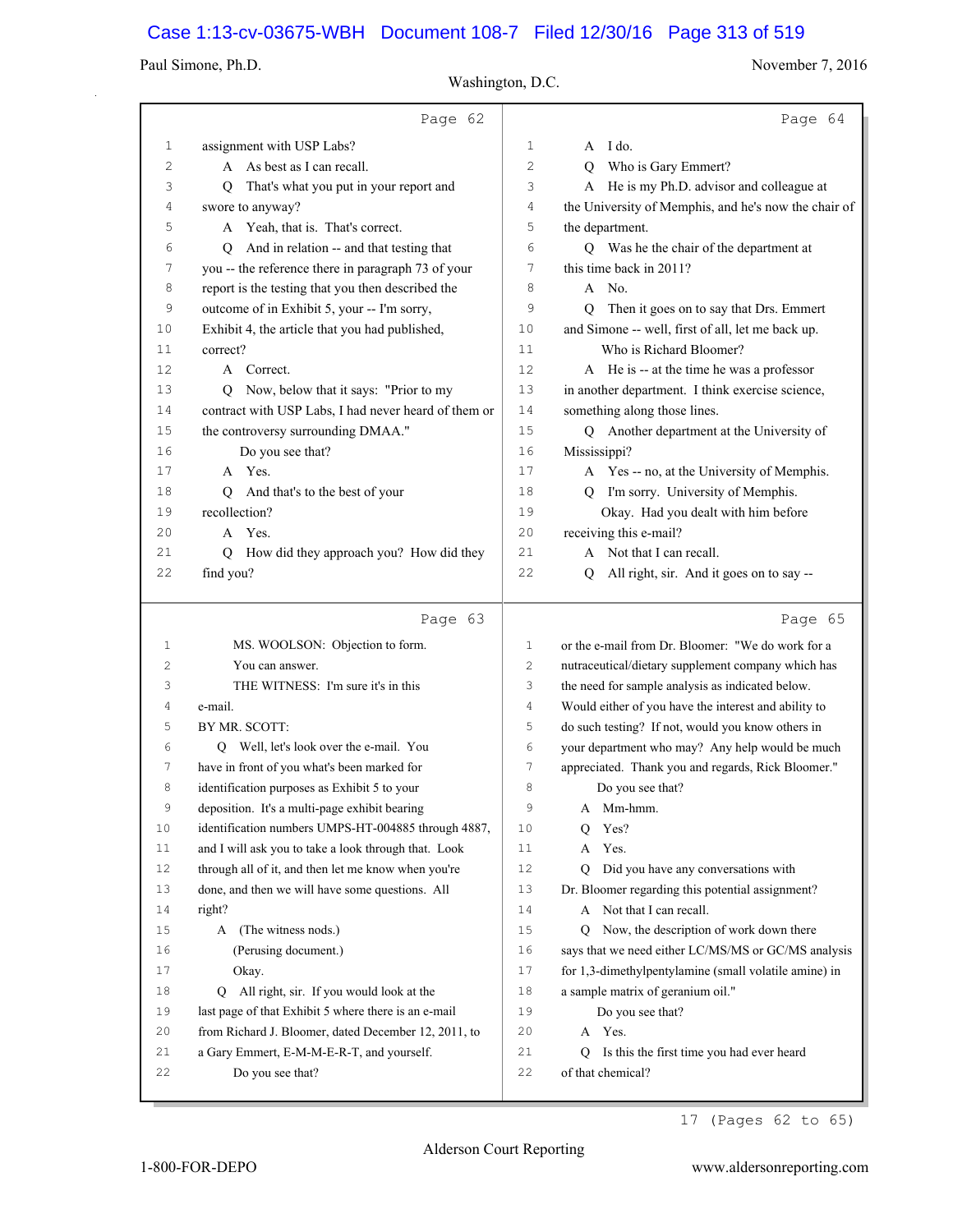Case 1:13-cv-03675-WBH Document 108-7 Filed 12/30/16 Page 314 of 519

Washington, D.C.

Paul Simone, Ph.D. November 7, 2016

|              | Page 66                                                                                             | Page 68                                                                         |
|--------------|-----------------------------------------------------------------------------------------------------|---------------------------------------------------------------------------------|
| $\mathbf{1}$ | A Yes.                                                                                              | going to have to budget it in the contract to do it.<br>1                       |
| 2            | And it goes on to say that: "We already<br>0                                                        | Q Well, did you have in place the type of<br>2                                  |
| 3            | have a validated method for the determination and                                                   | equipment, chemicals, glassware and whatnot to do<br>3                          |
| 4            | quantitation of 1,3-dimethylpentylamine," parens,                                                   | this type of testing?<br>4                                                      |
| 5            | "(CAS No. 105-41-9) in geranium oil and geranium                                                    | 5<br>A Yes. Let me back up. So without knowing                                  |
| 6            | plant tissue using LC/MS/MS, so we can supply the                                                   | what specifically was required and the method, the<br>6                         |
| 7            | method for them which will be a major part of the                                                   | 7<br>description of work was pretty broad. And so it was                        |
| 8            | work."                                                                                              | either they were going to provide it as in Rick<br>8                            |
| 9            | Do you see that?                                                                                    | Bloomer or the company or they were going to provide<br>9                       |
| 10           | A Yes.                                                                                              | me the money to purchase what I needed. I mean<br>10                            |
| 11           | And then it goes on to say: "I would<br>0                                                           | chemicals, glassware and materials is pretty broad.<br>11                       |
| 12           | like to pass along the full method, but we'd have to                                                | Q All right. In dealing with Mr. White,<br>12                                   |
| 13           | have an NDA in place first. As far as samples, I                                                    | did he ever use any other name?<br>13                                           |
| 14           | would expect 5-10 samples of geranium oil and                                                       | A No.<br>14                                                                     |
| 15           | perhaps 3-5 samples of geranium plant. As far as                                                    | 15<br>Q Have you ever heard of anyone named Sy                                  |
| 16           | cost, \$100-300 per sample."                                                                        | Wilson?<br>16                                                                   |
| 17           | Do you see that?                                                                                    | A No.<br>17                                                                     |
| 18           | A Yes.                                                                                              | Why the grin?<br>18<br>Q                                                        |
| 19           | Now, above that, it says: "Richard, I am<br>Q                                                       | A It was on the subpoena that I received<br>19                                  |
| 20           | definitely interested in working with you on these                                                  | from the -- I think it was the FDA from -- I think it<br>20                     |
| 21           | sample analyses. However, I need to know some                                                       | 21<br>was Mr. Harlow.                                                           |
| 22           | analysis details before I can agree to the work and a                                               | 22<br>Q And do you know who Sy Wilson is?                                       |
|              |                                                                                                     |                                                                                 |
|              |                                                                                                     |                                                                                 |
|              | Page 67                                                                                             | Page 69                                                                         |
|              |                                                                                                     |                                                                                 |
| 1            | price per sample. A couple of questions that you can                                                | 1<br>No.<br>A                                                                   |
| 2<br>3       | answer without a need of an NDA are: What type of                                                   | 2<br>Q Now, if you look at the first page of                                    |
| 4            | timetable are you looking at for this sample                                                        | that exhibit, it says: "As much as I would like to<br>3<br>4                    |
| 5            | analysis? And do you have the chemicals, glassware,                                                 | agree to do the analysis work, the time frame of                                |
|              | and materials needed to do the analysis?"                                                           | analysis makes it very difficult for us to do. The<br>5                         |
| 6            | Do you see that?                                                                                    | 6<br>typical amount of time it takes to learn a new method                      |
| 7<br>8       | A Yes.                                                                                              | 7<br>is longer than 1-2 weeks, and the cost to pay a                            |
|              | Why was it a concern for you regarding<br>O                                                         | 8<br>student and buy the materials would approach the cost                      |
| 9            | the time frame?                                                                                     | of a typical contract analysis lab."<br>9                                       |
| 10           | A Any time I've worked with a company on                                                            | 10<br>Do you see that?                                                          |
| $1\,1$       | doing research and development work and contracts in                                                | A I do.<br>11                                                                   |
| 12           | general, my big question is always how fast do they                                                 | 12<br>What are you referring to there by<br>O                                   |
| 13           | want it, because their idea of fast and my idea of                                                  | "typical contract analysis lab"?<br>13                                          |
| $1\,4$       | fast may be different.                                                                              | A So a contract lab is going to have a lot<br>14                                |
| $15\,$       | Q All right. And it goes on to say: "And                                                            | 15<br>of things in place, like already kind of like general                     |
| $1\,6$       | two, do you have the chemicals, glassware and                                                       | 16<br>needs in place already. And we don't typically                            |
| $17$         | materials needed to do the analysis?"                                                               | 17<br>operate as a contract lab. And so when I do, I have                       |
| $1\,8$       | Do you see that?                                                                                    | $1\,8$<br>a higher price tag than a typical lab and I need more                 |
| 19           | Yes.<br>A                                                                                           | 19<br>time.                                                                     |
| 20           | Why were you asking that?<br>Q                                                                      | 20<br>Were you seeing this project as putting<br>Q                              |
| 21<br>22     | Did they -- you know, did they have the<br>A<br>materials in place already for me to do it or was I | you in a position where you would be acting like a<br>21<br>22<br>contract lab? |

18 (Pages 66 to 69)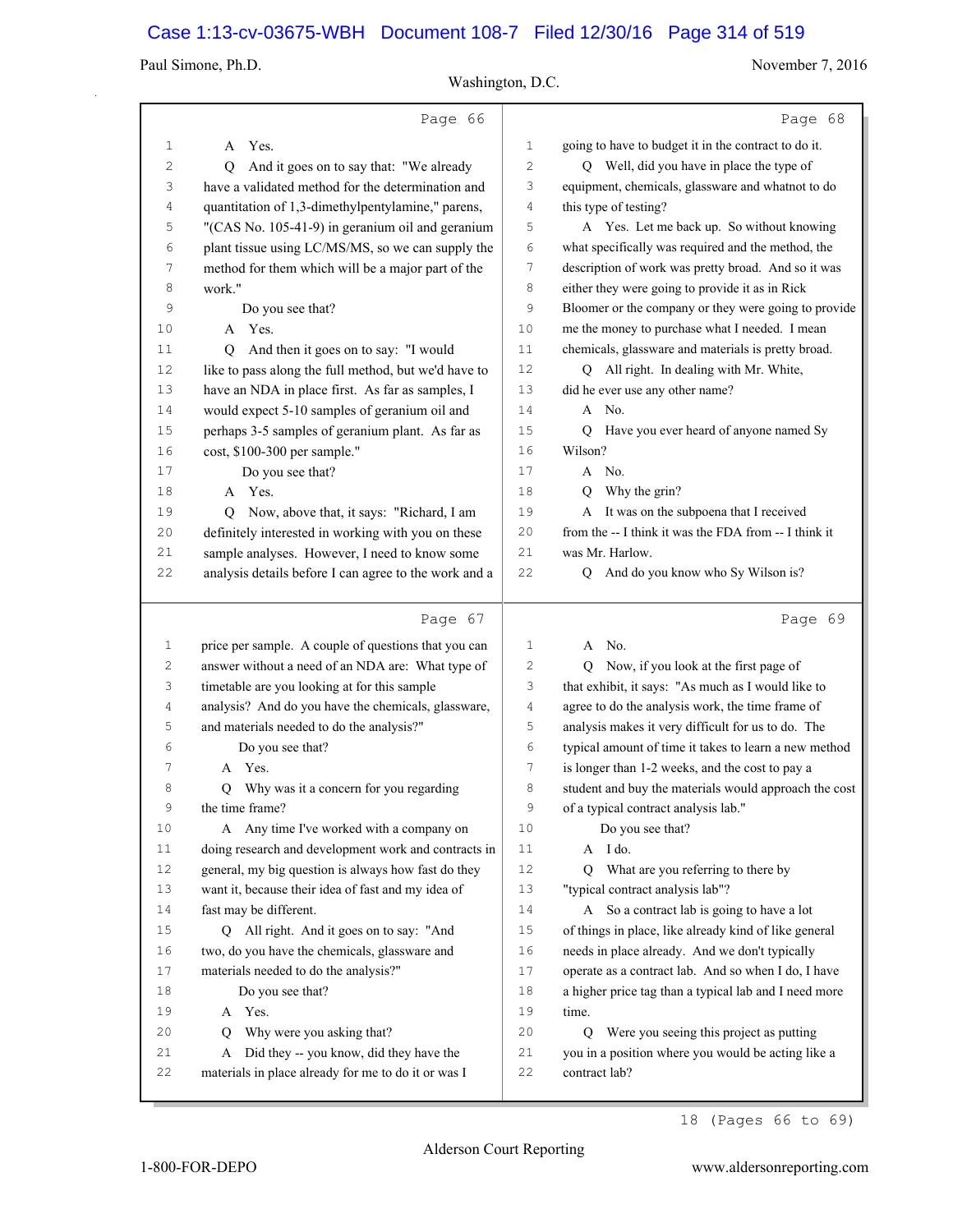#### Case 1:13-cv-03675-WBH Document 108-7 Filed 12/30/16 Page 315 of 519

Washington, D.C.

Paul Simone, Ph.D. November 7, 2016

|             | Page 70                                                                                            |                | Page 72                                               |
|-------------|----------------------------------------------------------------------------------------------------|----------------|-------------------------------------------------------|
| $\mathbf 1$ | MS. WOOLSON: Objection to form.                                                                    | $\mathbf 1$    | some form?                                            |
| 2           | You can answer.                                                                                    | 2              | A I have no idea. I don't know how he set             |
| 3           | THE WITNESS: I mean they specified a                                                               | 3              | it up.                                                |
| 4           | contract for a price per sample analysis, and that's                                               | 4              | All right. Do you know how much USP Labs<br>O         |
| 5           | kind of what I think of when I think of contract lab.                                              | 5              | paid Dr. Bloomer for his work?                        |
| 6           | BY MR. SCOTT:                                                                                      | 6              | A No.                                                 |
| 7           | All right, sir. And in the response,<br>Q.                                                         | 7              | Now, the work that you did for USP Labs,<br>О         |
| 8           | Erik White says in the e-mail: "Could you suggest                                                  | 8              | at least this initial lab where you were testing      |
| 9           | what a reasonable time frame and cost would be?                                                    | 9              | these samples, was that paid to you directly or to    |
| 10          | We're open on this. Also, would you anticipate                                                     | 10             | the university?                                       |
| 11          | publication of these data? It's something we're                                                    | 11             | A To the university. The contract was                 |
| 12          | interested in."                                                                                    | 12             | through the university and administered both by       |
| 13          | Do you see that?                                                                                   | 13             | research support services and the accounting office.  |
| 14          | A Yes.                                                                                             | 14             | They handled payments and certification of time and   |
| 15          | Now, did you have any conversations with<br>O.                                                     | 15             | all that.                                             |
| 16          | him after receiving this e-mail regarding why they                                                 | 16             | Q Now, in relation to your initial work in            |
| 17          | wanted you to do it as opposed to a contract lab,                                                  | 17             | testing these samples, you said here in your report,  |
| 18          | which you indicated would already be set up to go                                                  | $18$           | page 41, exhibit -- paragraph 73: "I can provide      |
| 19          | ahead and do this type of testing?                                                                 | 19             | insight. I was approached by USP Labs to conduct the  |
| 20          | A Not that I can recall.                                                                           | 20             | analysis of 1,3-DMAA and 1,4-DMAA in geranium samples |
| 21          | Do you recall discussing with anyone why<br>O.                                                     | 21             | as an independent laboratory."                        |
| 22          | they picked you out to do this as opposed to a                                                     | 22             | What do you mean there by "independent                |
|             |                                                                                                    |                |                                                       |
|             | Page 71                                                                                            |                | Page 73                                               |
| 1           | contract lab or some other university?                                                             | $\mathbf 1$    | laboratory"?                                          |
| 2           | MS. WOOLSON: Objection to form.                                                                    | $\overline{c}$ | A A laboratory that had no affiliation with           |
| 3           | You can answer.                                                                                    | 3              | them.                                                 |
| 4           | THE WITNESS: Repeat the question.                                                                  | 4              | And when you started the work, though,<br>Q           |
| 5           | BY MR. SCOTT:                                                                                      | 5              | you knew that they wanted to publish the outcome?     |
| 6           | Q Sure. Did you have any conversation with                                                         | 6              | MS. WOOLSON: Objection to form.                       |
| 7           | anyone regarding why you were chosen by USP Labs to                                                | 7              | You can answer.                                       |
| 8           | do this work as opposed to a contract lab or some                                                  | 8              | THE WITNESS: I mean, they stated that in              |
| 9           | other institution?                                                                                 | 9              | the e-mail.                                           |
| 10          | A Not that I can recall.                                                                           | 10             | BY MR. SCOTT:                                         |
| 11          | Did you ever wonder about that?<br>Q                                                               | 11             | Q Now, when you say here in your report               |
| 12          | A<br>No.                                                                                           | 12             | that they wanted you to conduct the analysis of       |
| 13          | Now, do you know how much work<br>Q                                                                | 13             | 1,3-DMAA and 1,4-DMAA, what did you understand that   |
| 14          | Mr. Bloomer had been doing for USP labs?                                                           | 14             | analysis to consist of?                               |
| 15          | A I don't believe at the time I did. Not                                                           | 15             | A I'm sorry. Can you repeat the question?             |
| 16          | specifics.                                                                                         | 16             | Sure. Well, let me ask it a slightly<br>Q             |
| 17          | Q Did you learn how much work Dr. Bloomer                                                          | 17             | different way.                                        |
| 18          | had done for USP Labs at some point?                                                               | 18             | You said in your report you were                      |
| 19          | A No.                                                                                              | 19             | approached by USP Labs to conduct the analysis of     |
| 20          | Was the work that Dr. Bloomer was doing<br>О                                                       | 20             | 1,3-DMAA and 1,4-DMAA in some geranium samples. Do    |
| 21<br>22    | for USP Labs, was that paid for directly into<br>Dr. Bloomer or was it paid into the university in | 21<br>22       | you see that?<br>A Yes.                               |

19 (Pages 70 to 73)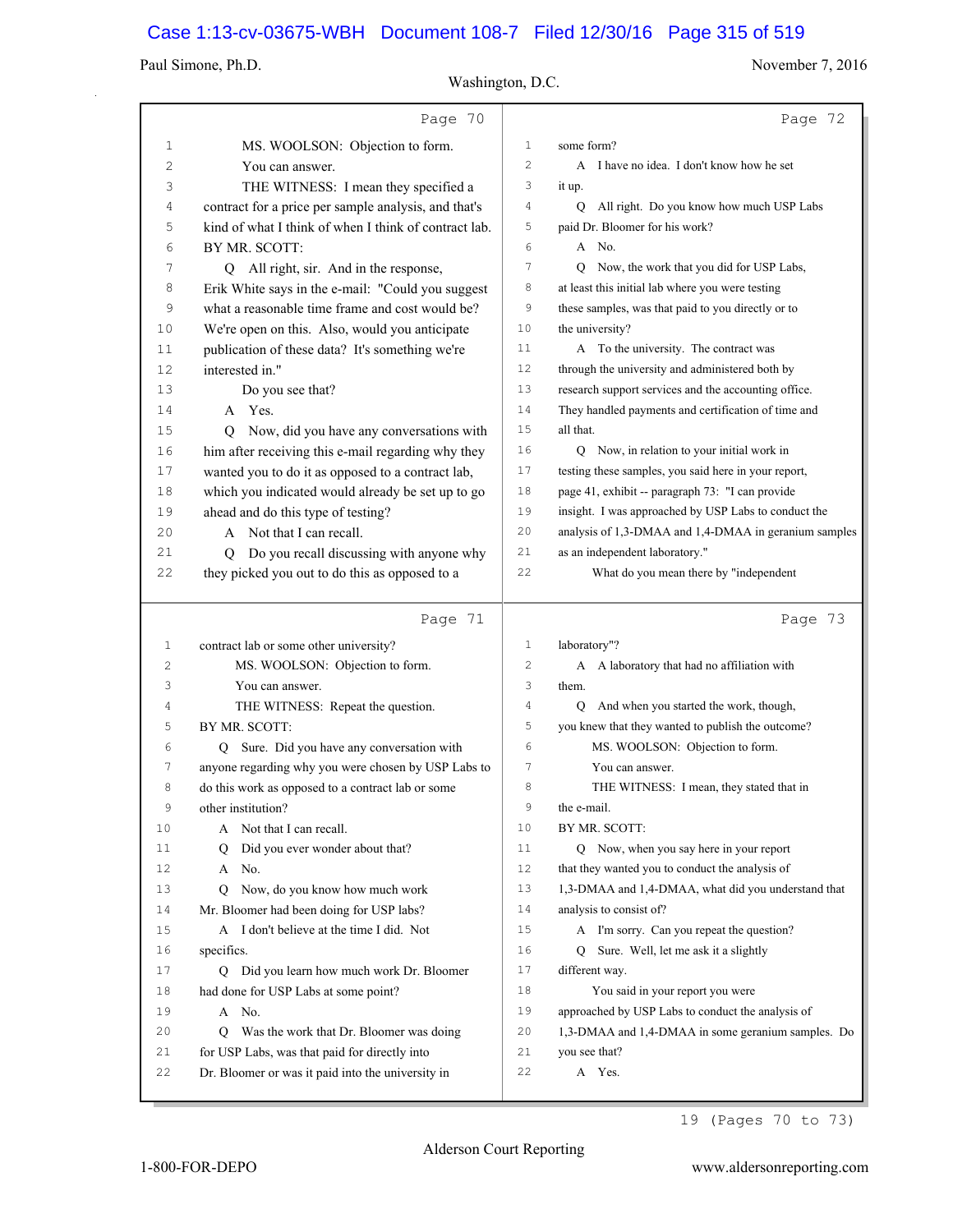#### Case 1:13-cv-03675-WBH Document 108-7 Filed 12/30/16 Page 316 of 519

Paul Simone, Ph.D. November 7, 2016

Washington, D.C.

|          | Page 74                                                     | Page 76                                                                                               |
|----------|-------------------------------------------------------------|-------------------------------------------------------------------------------------------------------|
| 1        | What do you mean there by "analysis" in<br>Q                | MS. WOOLSON: I said, Objection to form.<br>1                                                          |
| 2        | the context of what you were asked to do by USP Labs?       | $\mathbf{2}$<br>You can answer.                                                                       |
| 3        | What was I asked to do?<br>A                                | 3<br>THE WITNESS: Are you referring to the                                                            |
| 4        | Yeah.<br>Q                                                  | standard addition method?<br>4                                                                        |
| 5        | A Take the Intertek lab method and run with                 | BY MR. SCOTT:<br>5                                                                                    |
| 6        | it, and analyze 1,3 and 1,4-DMAA in geranium plants.        | 6<br>Q Yeah.                                                                                          |
| 7        | Q In other words, to test geranium plants                   | 7<br>A So in the -- what was the question again?                                                      |
| 8        | and see if you could identify the presence of 1,3 or        | Q Sure. You found -- you tested the<br>8                                                              |
| 9        | $1,4$ -DMAA.                                                | samples that you were provided by USP Labs, and some<br>9                                             |
| 10       | A It was -- I wouldn't characterize it that                 | of them you said did not reflect any DMAA. So,<br>10                                                  |
| 11       | way. I would say that we were asked to do -- to             | therefore, you said it wasn't there at the minimum<br>11                                              |
| 12       | determine -- to determine -- I guess -- I'm sorry.          | detection limit.<br>12                                                                                |
| 13       | Your question is worded oddly for me.                       | Does that mean it may be there below the<br>13                                                        |
| 14       | So we were asked to do the analysis for                     | minimum detection limit?<br>14                                                                        |
| 15       | 1,3 and 1,4-DMAA and report our results.                    | A It's possible.<br>15                                                                                |
| 16       | Q And the results were primarily whether                    | Did you test to see?<br>16<br>Q                                                                       |
| 17       | you found 1,3 or 1,4-DMAA or not in the geranium            | A So, if I recall correctly, we had no<br>17                                                          |
| 18       | samples using the Intertek procedure?                       | evidence to suggest that they -- the concentrations<br>18                                             |
| 19       | A Well, the -- if -- I guess, yes. If the                   | might have been there below the detection limit, and<br>19                                            |
| 20       | concentrations were there, then we report what they         | we did not pursue it any further.<br>20                                                               |
| 21       | were, you know, if they were above the method               | Q All right, sir. Now, in the course of<br>21                                                         |
| 22       | detection limit. If they were not there, then we            | doing your work for USP Labs and testing for DMAA in<br>22                                            |
|          |                                                             |                                                                                                       |
|          | Page 75                                                     | Page 77                                                                                               |
| 1        |                                                             | 1                                                                                                     |
| 2        | would report it as less than method detection limit.        | geranium samples, did you obtain reference samples?<br>2                                              |
| 3        | Q What do you mean by the term "method<br>detection limit"? | A What do you mean?<br>I mean, did you get a reference from<br>3<br>Q                                 |
| 4        | A That is the lowest concentration that can                 | somewhere to use for your testing as a standard for<br>4                                              |
| 5        | be distinguished from the noise in the analysis.            | your testing?<br>5                                                                                    |
| 6        | Q Now, in relation to the samples that you                  | MS. WOOLSON: Objection to form.<br>6                                                                  |
| 7        | tested for using the Intertek procedure for USP Labs        | 7<br>You can answer.                                                                                  |
| 8        | that are reported in exhibit -- the article itself,         | 8<br>BY MR. SCOTT:                                                                                    |
| 9        | were there some of those that you did not detect            | 9<br>A reference sample, did you get a --<br>Q                                                        |
| 10       | DMAA?                                                       | Are you talking like a -- are you asking<br>10<br>A                                                   |
| 11       | MS. WOOLSON: Objection to form.                             | about a plant that had a known concentration of<br>11                                                 |
| 12       | You can answer.                                             | 1,3-DMAA in it?<br>12                                                                                 |
| 13       | THE WITNESS: Yes.                                           | 13<br>Q Did you go out to a chemical company and                                                      |
| 14       | BY MR. SCOTT:                                               | buy DMAA?<br>14                                                                                       |
| 15       | And with those, did you do any exercise<br>$\overline{Q}$   | 15<br>Yes.<br>A                                                                                       |
| 16       | using addition procedures to check and see if there         | 16<br>And for what purpose?<br>Q                                                                      |
| 17       | was any evidence that it may be there at below the          | To be a standard that we used for<br>17<br>A                                                          |
| 18       | MDL?                                                        | 18<br>calibration of 1,3-DMAA for the analysis.                                                       |
| 19       | MS. WOOLSON: Objection to form.                             | And where did you get it from?<br>19<br>Q                                                             |
| 20       | You can answer.                                             | Let's see. Pharmakon USA.<br>20<br>A                                                                  |
| 21<br>22 | THE WITNESS: Are you -- well, what was<br>that?             | Was the reference sample that you<br>21<br>Q<br>22<br>obtained to use in your testing synthetic DMAA? |

20 (Pages 74 to 77)

1-800-FOR-DEPO www.aldersonreporting.com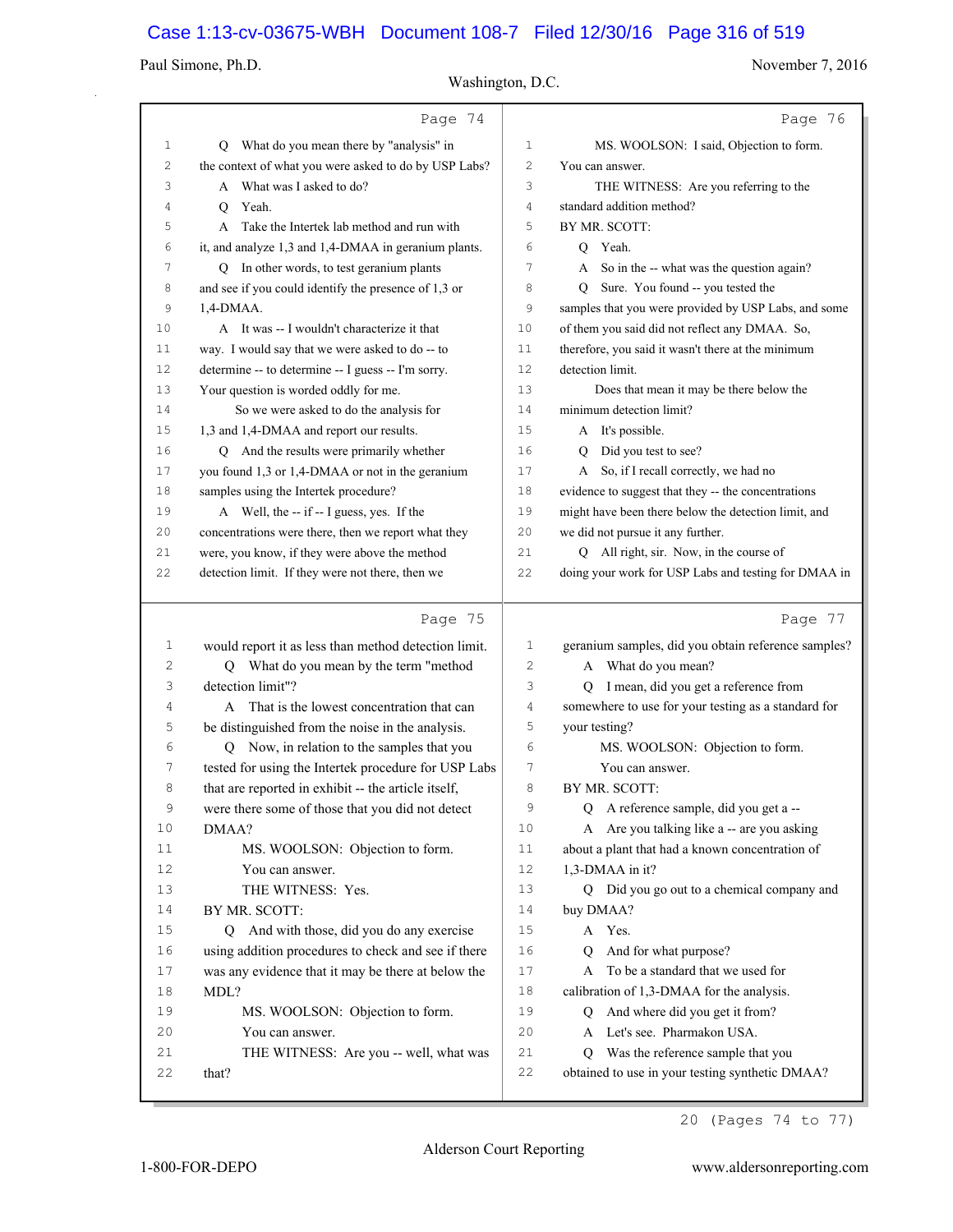#### Case 1:13-cv-03675-WBH Document 108-7 Filed 12/30/16 Page 317 of 519

Paul Simone, Ph.D. November 7, 2016

Washington, D.C.

|    | Page 78                                               | Page 80                                                             |
|----|-------------------------------------------------------|---------------------------------------------------------------------|
| 1  | As far as I'm aware, it is.<br>A                      | referenced some things in the paper I published,<br>$\mathbf{1}$    |
| 2  | Did you try to get a naturally produced<br>0          | and --<br>2                                                         |
| 3  | version of DMAA to use as a reference sample?         | 3<br>Well, you know that Eli Lilly had a<br>O.                      |
| 4  | A To the best of my knowledge, that's -- I            | patent on DMAA that was issued in the 1940s, correct?<br>4          |
| 5  | don't know if that's available or not.                | 5<br>A Yes.                                                         |
| 6  | Did you look for a naturally --<br>Q                  | Q Do you recall finding any reference to<br>6                       |
| 7  | I don't recall.<br>A                                  | DMAA in existence as a chemical compound prior to<br>7              |
| 8  | -- produced version of DMAA to use as a<br>Q          | that patent being issued?<br>8                                      |
| 9  | reference?                                            | A Not that I'm aware of.<br>9                                       |
| 10 | A I don't recall.                                     | Q Now, in the context of the testing that<br>10                     |
| 11 | Why do you think naturally occurring DMAA<br>Q        | you did for USP Labs that shows up in your Exhibit 4,<br>11         |
| 12 | is not available as a reference sample?               | your article, did USP Labs as part of the exercise<br>12            |
| 13 | MS. WOOLSON: Objection to form. Calls                 | that you were hired for ask you to take steps to<br>13              |
| 14 | for speculation.                                      | determine if DMAA was naturally produced by the<br>14               |
| 15 | You can answer.                                       | geranium plant?<br>15                                               |
| 16 | THE WITNESS: Well, can you repeat the                 | MS. WOOLSON: Objection to form.<br>16                               |
| 17 | question?                                             | 17<br>You can answer.                                               |
| 18 | BY MR. SCOTT:                                         | THE WITNESS: I don't understand.<br>18                              |
| 19 | Q Why do you think that a naturally                   | BY MR. SCOTT:<br>19                                                 |
| 20 | produced version of DMAA is not available to use as a | Q Sure. Let me ask it again.<br>20                                  |
| 21 | reference sample?                                     | You were approached by USP Labs and USP<br>21                       |
| 22 | A I don't know.                                       | Labs asked you to test certain samples of geraniums<br>22           |
|    |                                                       |                                                                     |
|    |                                                       |                                                                     |
|    | Page 79                                               | Page 81                                                             |
| 1  | But you just don't think it is?<br>Q                  | to see if you could locate the existence of DMAA in<br>$\mathbf{1}$ |
| 2  | I -- I don't know.<br>A                               | those samples based on the Intertek process and<br>2                |
| 3  | Q You're not aware of it being -- anywhere            | 3<br>protocol, right?                                               |
| 4  | that you can get a naturally occurring or naturally   | A Yes.<br>4                                                         |
| 5  | produced version of DMAA to use as a reference        | Q Did they also ask you as part of that<br>5                        |
| 6  | sample?                                               | exercise to determine if that geranium -- DMAA, if<br>6             |
| 7  | MS. WOOLSON: Objection to form.                       | you found it in a geranium plant, if it was something<br>7          |
| 8  | You can answer.                                       | 8<br>that the geranium plant naturally produced as part of          |
| 9  | THE WITNESS: No, if it exists, I'm                    | 9<br>its biological functions?                                      |
| 10 | unaware of it.                                        | A No.<br>10                                                         |
| 11 | BY MR. SCOTT:                                         | 11<br>MS. WOOLSON: Objection to form.                               |
| 12 | Q Now, in relation to the work that you did           | 12<br>You can answer.                                               |
| 13 | on DMAA, did you do literature research regarding the | THE WITNESS: No.<br>13                                              |
| 14 | chemical studies that were relating to the chemical   | BY MR. SCOTT:<br>14                                                 |
| 15 | or anything else?                                     | Q Did they ever ask you to do that, to --<br>15                     |
| 16 | A What do you mean?                                   | did USP Labs ever ask you to determine if DMAA was<br>16            |
| 17 | I mean did you do any literature release<br>Q         | naturally produced as part of the biological<br>17                  |
| 18 | search as part of your work for USP Labs?             | functions of geranium plants?<br>18                                 |
| 19 | A More than likely.                                   | 19<br>MS. WOOLSON: Objection to form.                               |
| 20 | But you don't recall having done it<br>Q              | 20<br>You can answer.                                               |
| 21 | specifically?                                         | 21<br>THE WITNESS: Are you referring to -- not                      |
| 22 | A It was like five years ago. I mean I                | that I can recall.<br>22                                            |

21 (Pages 78 to 81)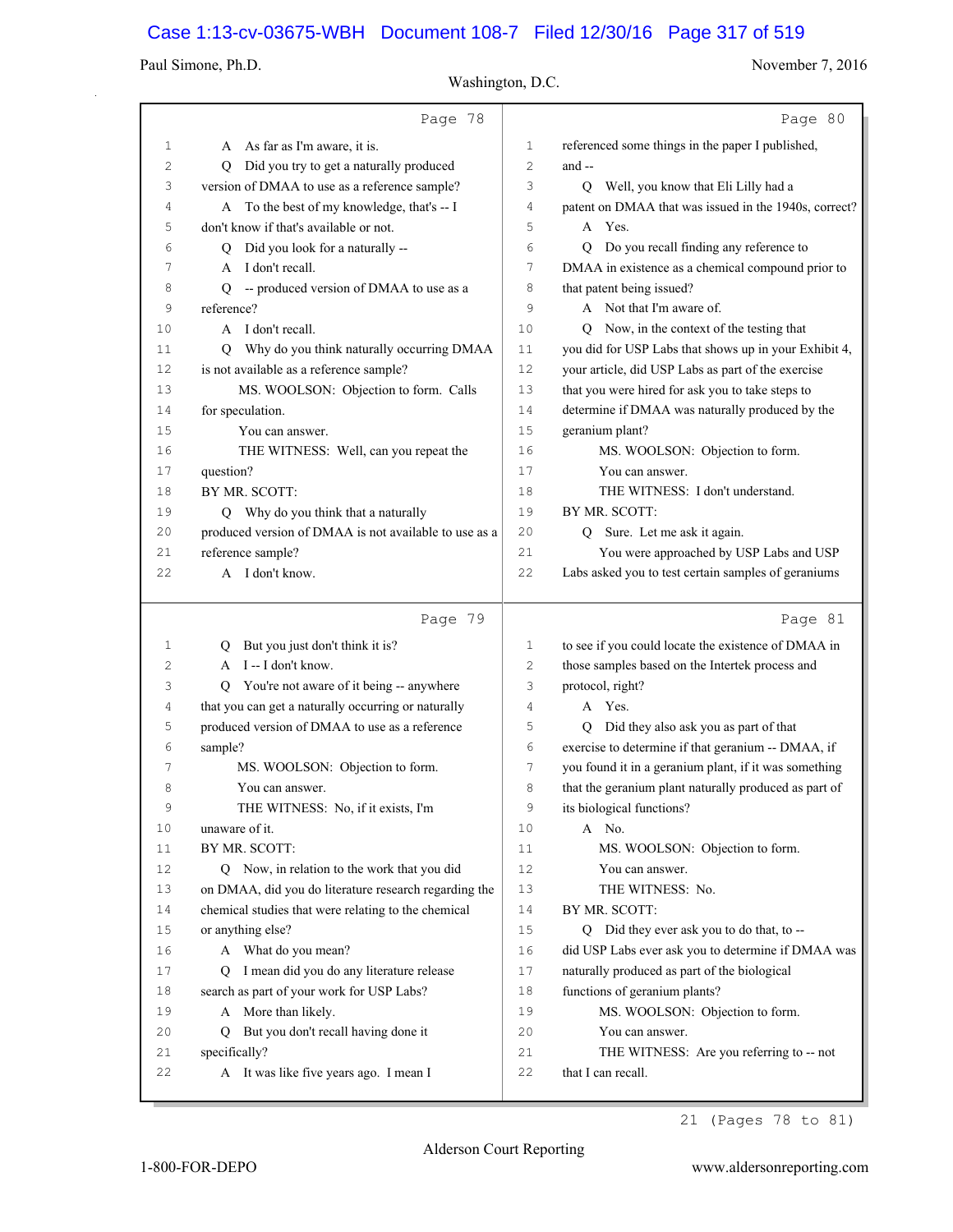#### Case 1:13-cv-03675-WBH Document 108-7 Filed 12/30/16 Page 318 of 519

Washington, D.C.

Paul Simone, Ph.D. November 7, 2016

|          | Page 82                                                           |              | Page 84                                                                               |
|----------|-------------------------------------------------------------------|--------------|---------------------------------------------------------------------------------------|
| 1        | BY MR. SCOTT:                                                     | $\mathbf 1$  | Yes.<br>A                                                                             |
| 2        | Q Okay. Let's turn if we could here -- I                          | $\mathbf{2}$ | Do you recall now who he was or who he<br>O                                           |
| 3        | will show you another exhibit.                                    | 3            | is?                                                                                   |
| 4        | Well, before we do that, let me ask you                           | 4            | To an extent.<br>A                                                                    |
| 5        | this: The samples that you worked on that you tested              | 5            | And what is your recollection?<br>Q                                                   |
| 6        | for USP Labs, where did you get them?                             | 6            | A He's the guy who sent the samples to the                                            |
| 7        | A From --                                                         | 7            | University of Memphis from China.                                                     |
| 8        | Well, we will get to the specifics, but I<br>Q.                   | 8            | Q Now, had you ever dealt with Dr. Yi Jin                                             |
| 9        | mean, were they sent to you or did you go out and                 | 9            | before doing this project for USP Labs?                                               |
| 10       | acquire them?                                                     | 10           | No.<br>A                                                                              |
| 11       | A Some were sent via shipping services. I                         | 11           | Had you ever heard of him?<br>Q                                                       |
| 12       | think a couple that we got for essentially practice               | 12           | No.<br>A                                                                              |
| 13       | were sourced locally in Memphis.                                  | 13           | Had you ever heard of Yunnan University?<br>Q                                         |
| 14       | Q So you got -- you went ahead and bought                         | 14           | Not that I can recall.<br>A                                                           |
| 15       | some geranium samples locally in Memphis so that you              | 15           | Now, when the samples were sent to you by<br>О                                        |
| 16       | could practice using the Intertek procedure; is that              | 16           | Dr. Yi Jin, had you contacted him to order those or                                   |
| 17       | right?                                                            | 17           | were they facilitated being delivered to you by a USP                                 |
| 18       | Yes.<br>A                                                         | 18           | Labs person?                                                                          |
| 19       | And then you were sent some by a shipping<br>Q                    | 19           | They were facilitated.<br>A                                                           |
| 20       | service from China?                                               | 20           | By a USP Labs person?<br>Q                                                            |
| 21       | MS. WOOLSON: Objection to form.                                   | 21           | By -- what was the last part?<br>A                                                    |
| 22       | You can answer.                                                   | 22           | By UPS Labs personnel.<br>Q                                                           |
|          |                                                                   |              |                                                                                       |
|          | Page 83                                                           |              | Page 85                                                                               |
| 1        | THE WITNESS: Yes.                                                 | 1            | Yes.<br>A                                                                             |
| 2        | BY MR. SCOTT:                                                     | 2            | And do you know who for USP Labs was<br>O                                             |
| 3        | Q And then did Intertek also send you some                        | 3            | coordinating with Dr. Yi Jin regarding getting these                                  |
| 4        | samples that it had of geranium plants that it had                | 4            | samples?                                                                              |
| 5        | previously tested?                                                | 5            | A To the best of my knowledge, it was Erik                                            |
| 6        | A Yes.                                                            | 6            | White.                                                                                |
| 7        | Are you familiar with the name Yi Jin?<br>Q                       | 7            | Okay. Now, the samples that you received<br>O                                         |
| 8        | How do you spell that?<br>A                                       | 8            | from Dr. Yi Jin, did you have any involvement in                                      |
| 9        | Well, let me focus you a little bit here<br>Q                     | $\mathsf 9$  | setting up any protocols for the identification and                                   |
| 10       | since you are looking at Exhibit 4.                               | 10           | gathering of those samples?                                                           |
| 11       | If you would, look in Exhibit 4 on page                           | 11           | A No. But I don't think anybody else did                                              |
| 12       | 71 under "Acknowledgments."                                       | 12           | either.                                                                               |
| 13       | A Okay.                                                           | 13           | Q<br>So what do you mean by you don't think                                           |
| 14       | Under "Acknowledgements," it says: "The<br>Q                      | 14           | anybody else did either?                                                              |
| 15       | authors would like to acknowledge and thank Dr. Yi,"              | 15           | The other researchers.<br>A                                                           |
| 16       | Y-I, "Jin," J-I-N, "of Yunnan University for                      | 16           | Well, do you know what happened with<br>Q                                             |
| 17       | overseeing the geranium sample collection and                     | 17           | those and how they got those samples?                                                 |
| 18       | shipment to the University of Memphis."                           | 18           | No.<br>A                                                                              |
| 19       | Do you see that?                                                  | 19           | Well, in the context of yours, your<br>Q                                              |
| $20$     | A I do.                                                           | 20           | samples that you got, Dr. Yi Jin didn't get any                                       |
| 21<br>22 | And does that refresh your recollection<br>Q<br>about Dr. Yi Jin? | 21<br>22     | instruction from you on how to select or prepare the<br>samples to be shipped to you? |

22 (Pages 82 to 85)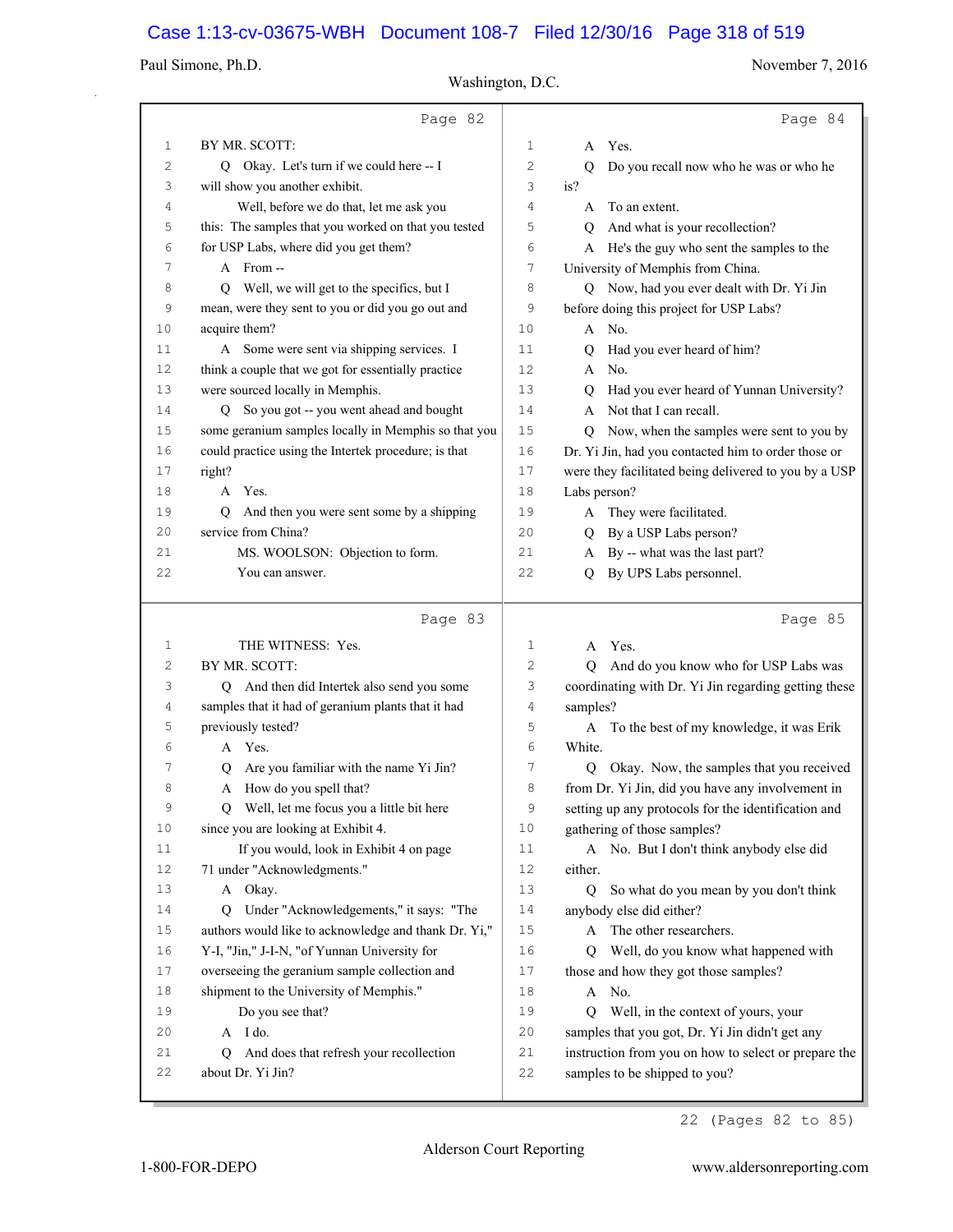#### Case 1:13-cv-03675-WBH Document 108-7 Filed 12/30/16 Page 319 of 519

Paul Simone, Ph.D. November 7, 2016

#### Washington, D.C.

|                | Page 86                                                                                       | Page 88                                                                             |
|----------------|-----------------------------------------------------------------------------------------------|-------------------------------------------------------------------------------------|
| 1              | No.<br>A                                                                                      | THE WITNESS: It says -- do you want me<br>1                                         |
| $\overline{c}$ | Q Did all the information that you had                                                        | $\overline{c}$<br>to read it to you?                                                |
| 3              | regarding the selection, preparation of the samples                                           | BY MR. SCOTT:<br>3                                                                  |
| 4              | that you were sent by Dr. Yi Jin come to you through                                          | O Sure.<br>4                                                                        |
| 5              | <b>USP Labs?</b>                                                                              | 5<br>A It says: "Samples were collected from                                        |
| 6              | A Say that again.                                                                             | three regions in China, Changzhou, Guiyang, Kunming,<br>6                           |
| 7              | Sure. Did the information that you had,<br>О                                                  | 7<br>during three different harvest seasons. The Chinese                            |
| 8              | whatever it was, regarding the selection and                                                  | Academy received the geranium herbs as potted plants<br>8                           |
| 9              | preparation of your samples of geraniums from Dr. Yi                                          | 9<br>originally grown in the field. Multiple plants,"                               |
| 10             | Jin, did that information come to you through USP                                             | parentheses, "ranging from two to ten in number,"<br>10                             |
| 11             | Labs, Erik White?                                                                             | closed parentheses, "were collected from each<br>11                                 |
| 12             | MS. WOOLSON: Objection to form.                                                               | 12<br>location. The plants from each location were                                  |
| 13             | You can answer.                                                                               | 13<br>combined prior to shipment to the University of                               |
| 14             | THE WITNESS: I don't know. I mean I                                                           | 14<br>Memphis. Therefore, concentrations of 1,3-DMAA and                            |
| 15             | clearly have written that they were authenticated                                             | 15<br>1,4-DMAA of individual plants and variations thereof                          |
| 16             | by -- I will try to pronounce the name -- Xu Youkai,                                          | 16<br>are not reported here."                                                       |
| 17             | but I don't recall how I got that information. It                                             | And the samples were sent by Express<br>17                                          |
| 18             | could have been from Dr. Yi Jin.                                                              | Mail, stored at minus 20 Celsius, and then I have the<br>18                         |
| 19             | BY MR. SCOTT:                                                                                 | dates that each one was collected.<br>19                                            |
| 20             | Q Okay. Did you -- the gentleman that you                                                     | 20<br>Q Is that the sum total of the information                                    |
| 21             | just said authenticated these, did you deal with him                                          | you have regarding the selection and preparation of<br>21                           |
| 22             | directly?                                                                                     | 22<br>the samples that you tested?                                                  |
|                |                                                                                               |                                                                                     |
|                | Page 87                                                                                       | Page 89                                                                             |
| 1              | A No.                                                                                         | 1<br>A                                                                              |
| 2              | $\overline{Q}$                                                                                | Very likely.<br>So if that is the sum total, you did not<br>$\mathbf{2}$<br>Q       |
| 3              | And you don't -- and the information that<br>you got about him authenticating the plants came | 3                                                                                   |
| 4              | either through Dr. Yi Jin or USP Labs?                                                        | have any information regarding soil conditions,<br>correct?<br>4                    |
| 5              | A To the best of my knowledge.                                                                | 5<br>A No.                                                                          |
| 6              | And what information were you given<br>O                                                      | Or growing conditions, correct?<br>6<br>Q                                           |
| 7              | regarding what that means, that he authenticated the                                          | What do you mean by growing conditions?<br>7<br>A                                   |
| 8              | samples that you eventually tested?                                                           | The climate it was grown in, the<br>8<br>Q                                          |
| 9              | That they were in fact pelargonium<br>A                                                       | 9<br>circumstances where it was grown, anything like that.                          |
| $10$           | graveolens samples and the regions they were                                                  | A I have the seasons they were grown in.<br>10                                      |
| 11             | collected from.                                                                               | Beyond the seasons, do you have any<br>11<br>Q                                      |
| 12             | Q Were you given any information regarding                                                    | information regarding the growing conditions<br>12                                  |
| 13             | the growing conditions of the plants that were                                                | associated with the plants that you tested?<br>13                                   |
| 14             | sampled and provided to you to test for USP Labs?                                             | A No.<br>14                                                                         |
| 15             | A Just what's in my published paper.                                                          | 15<br>Do you have any information regarding the<br>$\overline{Q}$                   |
| 16             | All right. And does your published paper<br>$\overline{Q}$                                    | 16<br>water, soil or fertilizers that may have been used to                         |
| $17$           | include anything regarding growing conditions,                                                | 17<br>grow these plants?                                                            |
| 18             | climatological conditions, geographic conditions,                                             | 18<br>MS. WOOLSON: Objection to form.                                               |
| 19             | soil conditions, anything like that regarding your                                            | THE WITNESS: No.<br>19                                                              |
| 20             | samples?                                                                                      | 20<br>MR. SCOTT: All right. We've been going                                        |
| 21<br>22       | MS. WOOLSON: Objection to form.<br>You can answer.                                            | at this a while. Why don't we take a short break.<br>21<br>MS. WOOLSON: Okay.<br>22 |

23 (Pages 86 to 89)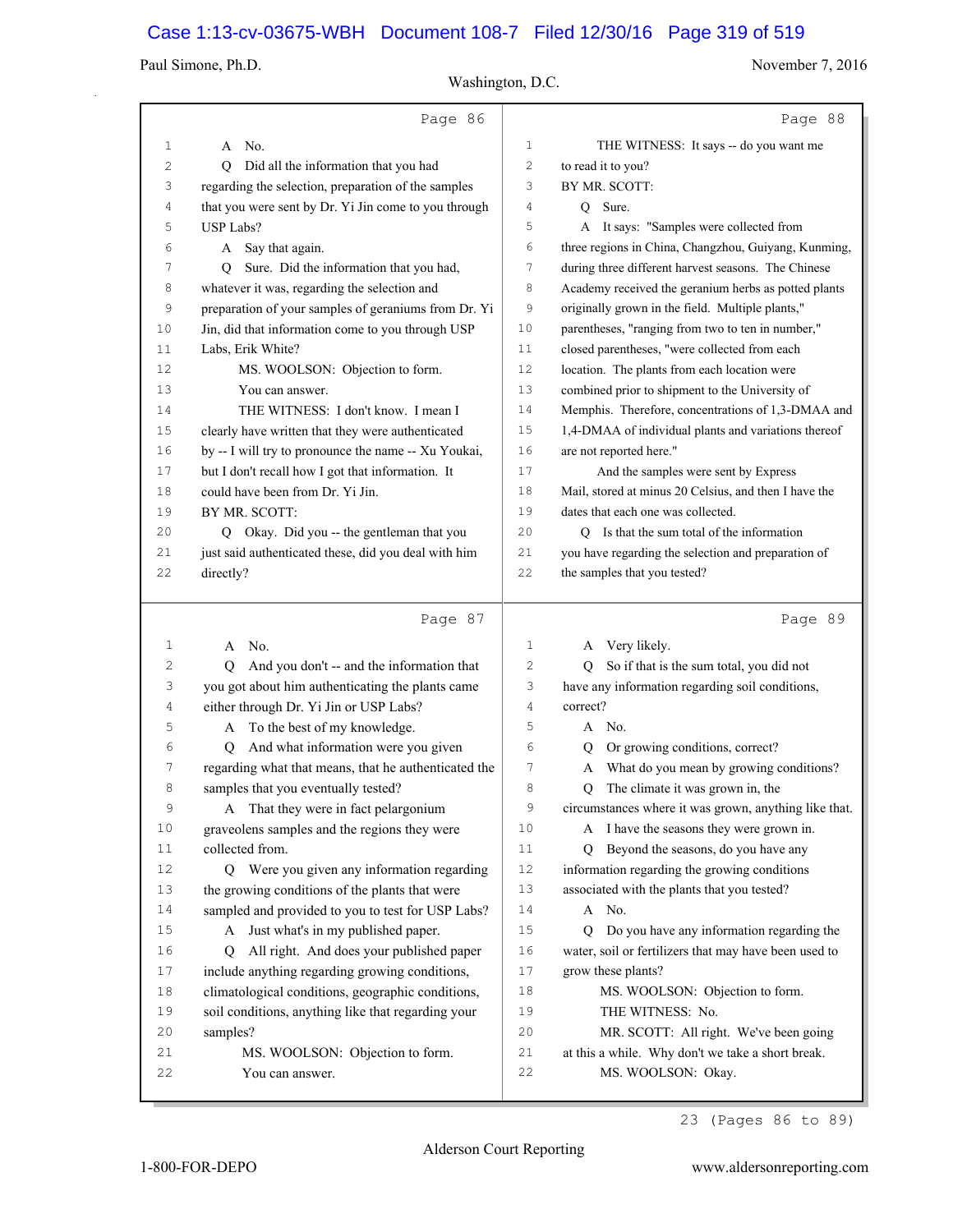#### Case 1:13-cv-03675-WBH Document 108-7 Filed 12/30/16 Page 320 of 519

Paul Simone, Ph.D. November 7, 2016

Washington, D.C.

|              | Page 90                                                                                        |          | Page 92                                                                                            |
|--------------|------------------------------------------------------------------------------------------------|----------|----------------------------------------------------------------------------------------------------|
| $\mathbf{1}$ | (Recess.)                                                                                      | 1        | with them, but I understood that their production had                                              |
| 2            | (Exhibit No. 6 was marked for                                                                  | 2        | been turned over to everybody.                                                                     |
| 3            | identification.)                                                                               | 3        | BY MR. SCOTT:                                                                                      |
| 4            | BY MR. SCOTT:                                                                                  | 4        | Q All right, sir. Exhibit 6 there, you                                                             |
| 5            | Q All right. We're back on the record                                                          | 5        | said that you've seen this before?                                                                 |
| 6            | after a short break.                                                                           | 6        | A If I produced it, then, yes, I've                                                                |
| 7            | Dr. Simone, I will remind you, you are                                                         | 7        | probably seen it before.                                                                           |
| 8            | still under oath. All right?                                                                   | 8        | Q And Heather Fleming you said was one of                                                          |
| 9            | A I understand.                                                                                | 9        | your grad students?                                                                                |
| 10           | And, again, if my questions are unclear,<br>Q                                                  | 10       | A Yes.                                                                                             |
| 11           | let me know. Okay?                                                                             | 11       | And do you recall helping her prepare<br>O                                                         |
| 12           | A Okay.                                                                                        | 12       | this particular slide show?                                                                        |
| 13           | And if you need to take a break at any<br>О                                                    | 13       | A I mean, not specifically. I'm pretty                                                             |
| 14           | point, please let us know.                                                                     | 14       | sure I did.                                                                                        |
| 15           | A Okay.                                                                                        | 15       | Q All right. And why do you think you                                                              |
| 16           | All right, sir. Let me hand you a<br>Q                                                         | 16       | helped her to prepare the Exhibit 6?                                                               |
| 17           | document. You've been given a document which has                                               | 17       | A Because she at one point gave a seminar                                                          |
| 18           | been marked for identification purposes as Exhibit 6                                           | 18       | in the Department of Chemistry related to this work.                                               |
| 19           | to the deposition. It is a multi-page document                                                 | 19       | Relating to the DMAA work.<br>Q                                                                    |
| 20           | bearing -- running from pages 1 through 45. The                                                | 20       | A Well, this -- yeah, and this -- this                                                             |
| 21           | first page is "Analysis of dimethylamylamine DMAA in                                           | 21       | particular slide show.                                                                             |
| 22           | Geranium Plants Using HPLC-MS/MS," Heather L.                                                  | 22       | Okay. So you think that she used this<br>O.                                                        |
|              |                                                                                                |          |                                                                                                    |
|              | Page 91                                                                                        |          | Page 93                                                                                            |
| 1            | Fleming, Department of Chemistry University of                                                 | 1        | slide show in a seminar that she gave regarding your                                               |
| 2            | Memphis.                                                                                       | 2        | work on DMAA in the U of M chemistry department?                                                   |
| 3            | Have you seen this document before?                                                            | 3        | A Yes.                                                                                             |
| 4            | A I probably helped Heather put it                                                             | 4        | And so, therefore, you would have helped<br>O                                                      |
| 5            | together.                                                                                      | 5        | her put it together?                                                                               |
| 6            | MS. WOOLSON: Just let me note for the                                                          | 6        | A Yes.                                                                                             |
| 7            | record that this doesn't seem to have Bates-stamped                                            | 7        | All right, sir. And do you recall when<br>0                                                        |
| 8            | numbers on it, so I don't know that it was part of                                             | 8        | that slide show -- when that seminar was, when she                                                 |
| 9            | the government's production or any production in this                                          | 9        | gave that?                                                                                         |
| 10           | case.                                                                                          | 10       | After April 2013.<br>A                                                                             |
| 11           | MR. SCOTT: Well, actually it was part of                                                       | 11       | Were you there when she gave the<br>0                                                              |
| 12           | the production from the University of Memphis.                                                 | 12       | presentation based on the slide show?                                                              |
| 13           | Unfortunately, because of the form in which it was                                             | 13       | A As best as I can recall.                                                                         |
| $1\,4$       | produced, because it is a slide, the Bates numbers                                             | 14       | All right, sir. You can set that aside<br>$\overline{Q}$                                           |
| $15\,$       | did not convey with it. But it was produced by the                                             | 15       | for the moment.                                                                                    |
| 16           | University of Memphis, and I understand you folks                                              | 16       | Let me send you back to Exhibit 3, your                                                            |
| 17           | also have a copy of this from that production.                                                 | 17       | report, page 41.                                                                                   |
| $1\,8$       | MS. WOOLSON: I'm not sure that is                                                              | 18       | A Okay.                                                                                            |
| 19           | correct, but I will accept that representation for                                             | 19       | And still in paragraph 73, about five<br>Q                                                         |
| $20$         | purposes of today.                                                                             | 20       | lines down there, there's a sentence that says: "The                                               |
| 21<br>22     | MR. SCOTT: Well, if you don't have it<br>from the University of Memphis, you should take it up | 21<br>22 | work at MAMML proceeded and the initial results<br>determined two outcomes: One, there were matrix |

24 (Pages 90 to 93)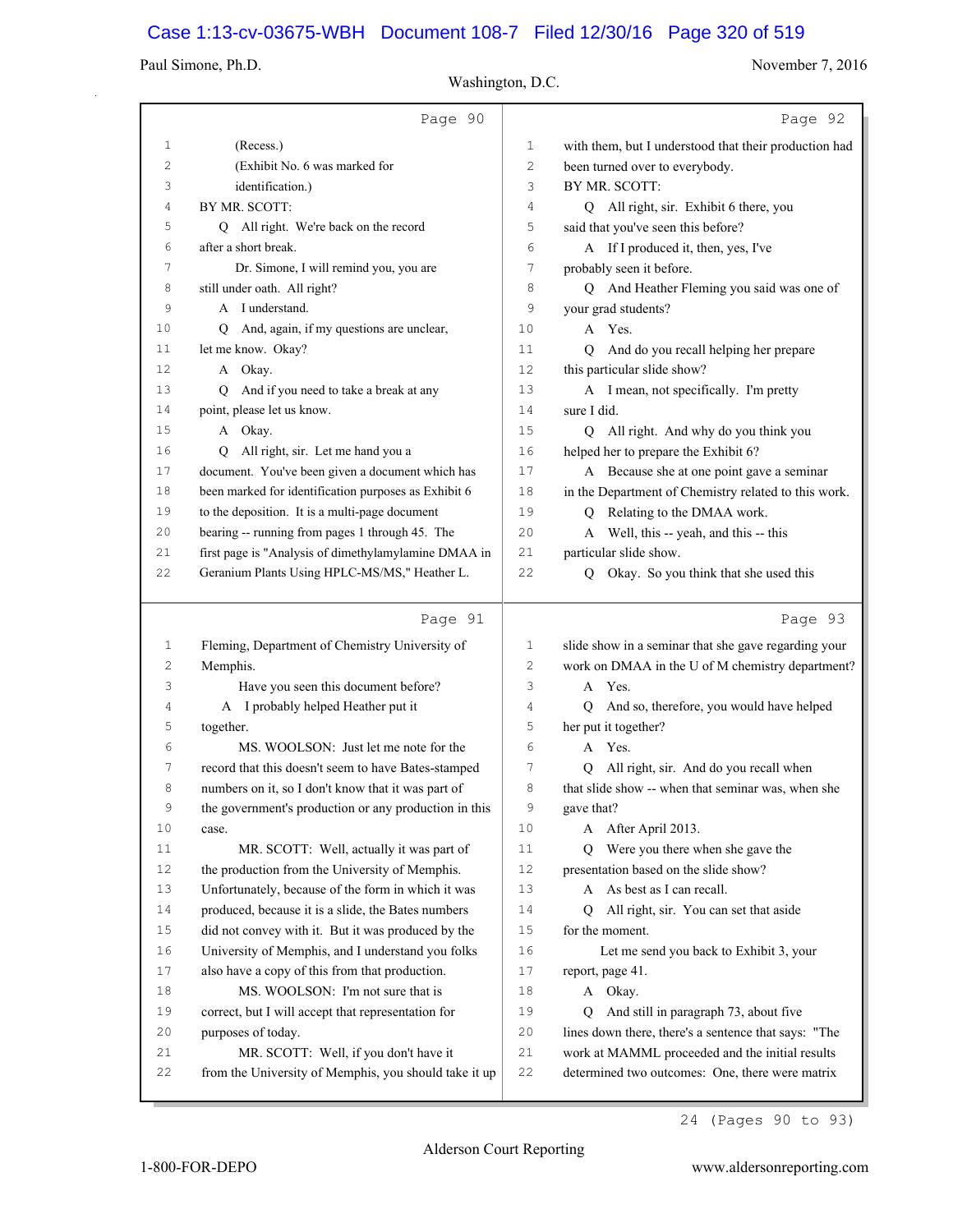#### Case 1:13-cv-03675-WBH Document 108-7 Filed 12/30/16 Page 321 of 519

Paul Simone, Ph.D. November 7, 2016

Washington, D.C.

|                | Page 94                                                                                                      |                | Page 96                                                                                                       |
|----------------|--------------------------------------------------------------------------------------------------------------|----------------|---------------------------------------------------------------------------------------------------------------|
| $1\,$          | effects present in the analysis; and, two, 1,3-DMAA                                                          | $1\,$          | discovery and all that.                                                                                       |
| 2              | was present and detected in the Changzhou samples                                                            | 2              | Q All right. So it's your position that                                                                       |
| 3              | where the concentrations were below the detection                                                            | 3              | Dr. Khan and ElSohly found DMAA?                                                                              |
| 4              | limit for the Guiyang and Kunming samples."                                                                  | 4              | A Based on the documentation that they                                                                        |
| 5              | Do you see that?                                                                                             | 5              | provided after I submitted the report.                                                                        |
| 6              | $A$ I do.                                                                                                    | 6              | All right, sir. And that's not in your<br>$\overline{O}$                                                      |
| 7              | And that's information that you included<br>0                                                                | 7              | report?                                                                                                       |
| 8              | in this report yourself. You wrote that.                                                                     | 8              | That is not in my report.<br>A                                                                                |
| 9              | A Yes.                                                                                                       | 9              | So this is an opinion that's not in your<br>$\mathbf Q$                                                       |
| 10             | Now, what do you mean by there were<br>О                                                                     | 10             | report?                                                                                                       |
| 11             | matrix effects presented -- present in the analysis?                                                         | 11             | A I mean, I wrote my opinion based on the                                                                     |
| 12             | A There were -- so based on the percent                                                                      | 12             | documentation that I had at the time, and then new                                                            |
| 13             | recovery that we got from our preliminary extraction                                                         | 13             | documentation became available that was different                                                             |
| 14             | protocol that we outlined in the paper, Exhibit 4, we                                                        | 14             | than what had been presented to me before, and so                                                             |
| 15             | found that the -- let me look at the sample analysis.                                                        | 15             | Q Now, did the documentation that you saw                                                                     |
| 16             | So the percent recoveries for those                                                                          | 16             | pertaining to Dr. ElSohly and Dr. Khan's work, did                                                            |
| 17             | samples, the Changzhou, Kunming, and Guiyang, were                                                           | 17             | they write that up? Was that published?                                                                       |
| 18             | relatively low. Here they range from 19 to 44                                                                | 18             | A It was not published.                                                                                       |
| 19             | percent. And what we believed occurred was signal                                                            | 19             | So they did a study that they didn't<br>Q                                                                     |
| 20             | suppression in the electrospray ionization source of                                                         | 20             | publish anything about?                                                                                       |
| 21             | the tandem mass spectrometer. And basically due to                                                           | 21             | MS. WOOLSON: Objection to form.                                                                               |
| 22             | that, it lowered the signal from our 1,3- and                                                                | 22             | You can answer.                                                                                               |
|                |                                                                                                              |                |                                                                                                               |
|                | Page 95                                                                                                      |                | Page 97                                                                                                       |
| $\mathbf{1}$   | 1,4-DMAA analytes and basically the matrix effects.                                                          | 1              | THE WITNESS: No, it was part of their                                                                         |
| $\mathbf{2}$   | Q When you say "matrix," what are you                                                                        | $\overline{c}$ | 2015 multi-center study, and one of their centers                                                             |
| 3              | talking about in the context of plant material?                                                              | 3              | reportedly found 1,3-DMAA concentrations at a pretty                                                          |
| $\overline{4}$ | A The -- so the matrix is everything in the                                                                  | 4              | low level. And I think they further determined that                                                           |
| 5              | sample you are analyzing that is not your analyte.                                                           | 5              | their analysis through their methods of confirmation                                                          |
| 6              | So if you've got your analyte, in our case it is                                                             | 6              | was less than their stated detection limits. So they                                                          |
| $\overline{7}$ | 1,3-DMAA and 1,4-DMAA, the matrix is like literally                                                          | 7              | had a -- what's the word for it? -- a -- some                                                                 |
| 8              | everything else in the sample itself.                                                                        | 8              | preliminary evidence that it may in fact have been in                                                         |
| 9              | Now, further down in exhibit -- in<br>Q                                                                      | 9              | the sample. I reviewed the chromatograms, and it                                                              |
| 10             | paragraph 73 of 41, it said: "Based on my review of                                                          | 10             | looks like it could have been there. And to the best                                                          |
| 11             | the literature time, I knew that this would be                                                               | 11             | of my knowledge, they did no further work to try to                                                           |
| 12             | considered an outlier analysis."                                                                             | 12             | resolve whether that peak was there or not.                                                                   |
| 13             | Do you see that?                                                                                             | 13             | BY MR. SCOTT:                                                                                                 |
| 14             | A Yes.                                                                                                       | 14             | Q Now, is it your understanding that there                                                                    |
| 15             | What do you mean there by "outlier<br>$\overline{O}$                                                         | 15             | is a chromatogram in some work associated with the                                                            |
| 16             | analysis"?                                                                                                   | 16             | multi-lab work done by Drs. ElSohly and Khan that                                                             |
| 17             | A Well, in the context of this gestalt of                                                                    | 17             | shows a peak that you think might be DMAA?                                                                    |
| 18             | 1,3-DMAA work published by myself and others, there                                                          | 18             | MS. WOOLSON: Objection to form.                                                                               |
| 19             | have been four reports of 1,3-DMAA present in sample.                                                        | 19             | You can answer.                                                                                               |
| 20             | The Fleming paper, the Li paper from Intertek, the                                                           | 20             | THE WITNESS: It matches the retention                                                                         |
| 21<br>22       | Ping paper, and Professor Khan and ElSohly's work as<br>produced in the documentation for this deposition in | 21<br>22       | time and the multiple reaction monitoring signal from<br>1,3-DMAA based on their admittedly poorly reproduced |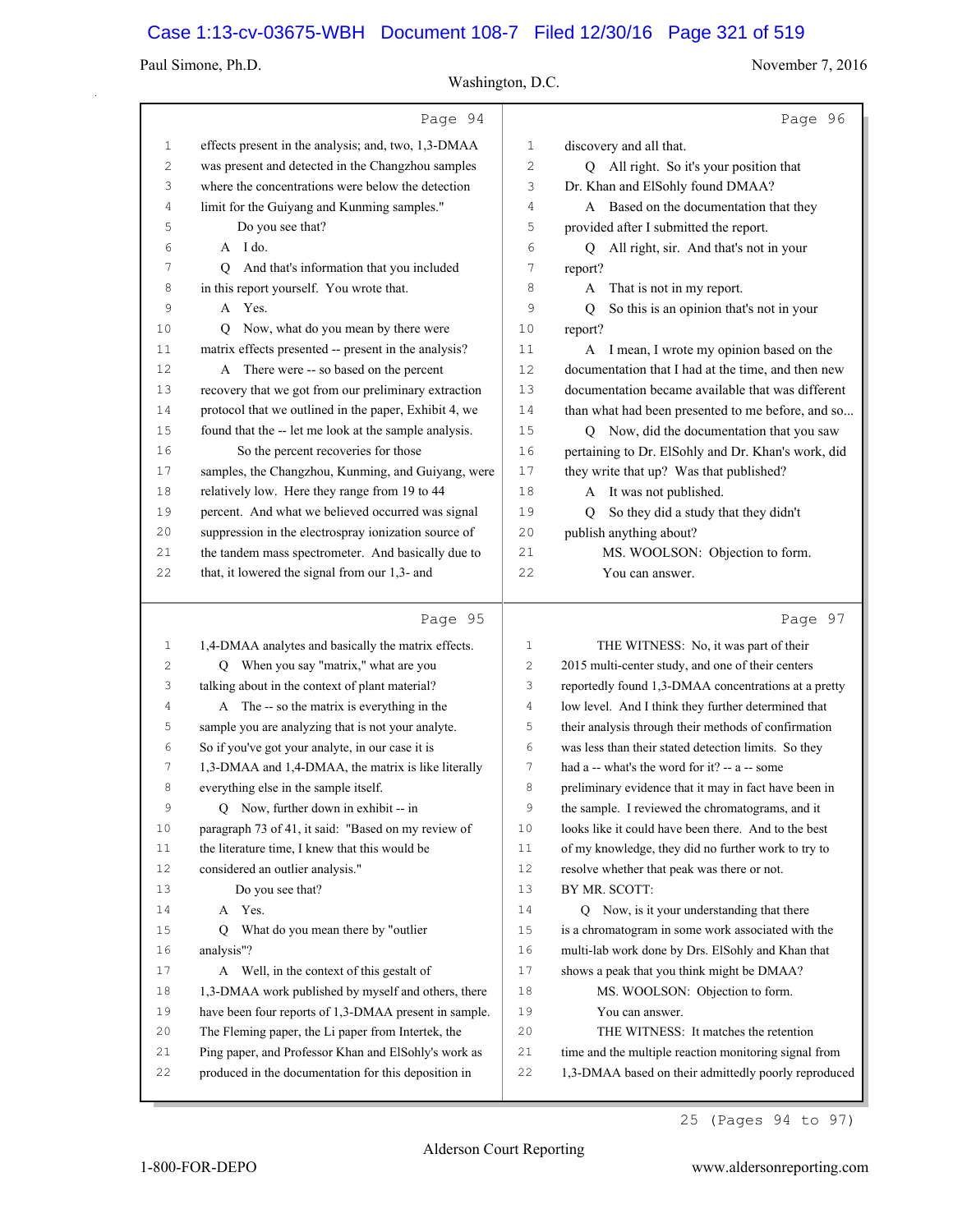#### Case 1:13-cv-03675-WBH Document 108-7 Filed 12/30/16 Page 322 of 519

Washington, D.C.

Paul Simone, Ph.D. November 7, 2016

|    | Page 98                                               |             | Page 100                                              |
|----|-------------------------------------------------------|-------------|-------------------------------------------------------|
| 1  | chromatograms.                                        | 1           | effort to generate a supplemental report adding this  |
| 2  | BY MR. SCOTT:                                         | 2           | analysis or any conclusions you reached from it to    |
| 3  | Q And did they do any work associated with            | 3           | your report or give us notice of what you were        |
| 4  | that poorly reproduced chromatogram to determine --   | 4           | relying on in doing the analysis?                     |
| 5  | to determine whether or not what was shown there was  | 5           | MS. WOOLSON: Objection to form. He's                  |
| 6  | DMAA?                                                 | 6           | relying on documents that you produced.               |
| 7  | A I don't know.                                       | 7           | MR. SCOTT: I understand that. And the                 |
| 8  | Did they do any work to try and verify<br>O           | 8           | federal rules say if you are relying on documents,    |
| 9  | any of the outcomes that were shown by the labs where | 9           | wherever you got them from, you are supposed to give  |
| 10 | this work was done, including this one?               | 10          | the other side notice that there is an opinion and    |
| 11 | MS. WOOLSON: Objection to form.                       | 11          | they are being -- documents are being relied on to    |
| 12 | You can answer.                                       | 12          | support it, which you haven't done.                   |
| 13 | THE WITNESS: To the best of my                        | 13          | MS. WOOLSON: Well, I think you can rest               |
| 14 | knowledge, they look to be discussed in their         | 14          | assured it's coming.                                  |
| 15 | e-mails.                                              | 15          | MR. SCOTT: And we will depose him again.              |
| 16 | BY MR. SCOTT:                                         | 16          | MS. WOOLSON: And we raised the issue at               |
| 17 | Q Did they do any work to test whether or             | 17          | Dr. Khan's deposition.                                |
| 18 | not that particular outcome was accurate to the       | 18          | MR. SCOTT: And we will depose him again               |
| 19 | extent it showed there was DMAA?                      | 19          | once we get something.                                |
| 20 | MS. WOOLSON: Objection to form.                       | 20          | MS. WOOLSON: And we will depose Dr. Khan              |
| 21 | You can answer.                                       | 21          | again.                                                |
| 22 | THE WITNESS: They -- based on my                      | 22          | BY MR. SCOTT:                                         |
|    |                                                       |             |                                                       |
|    | Page 99                                               |             | Page 101                                              |
|    |                                                       |             |                                                       |
| 1  | recollection of the e-mail, somebody had analyzed the | $\mathbf 1$ | So did anybody -- have you put any of<br>$\circ$      |
| 2  | sample at approximately 2 nanograms per mil of        | 2           | this in writing?                                      |
| 3  | 1,3-DMAA, and which was less than their stated        | 3           | A No. No.                                             |
| 4  | detection limit. And the signal-to-noise ratio on     | 4           | Are there any other opinions that are not<br>Q        |
| 5  | that sample was approximately 38, which is generally  | 5           | in your report that you would like to share with me?  |
| 6  | well above the typical standard we use for method     | 6           | MS. WOOLSON: Objection to form.                       |
| 7  | detection limits of 3, assuming a signal-to-noise     | 7           | You can answer.                                       |
| 8  | ratio of 3 for the method detection limit, and the    | 8           | THE WITNESS: I don't believe so.                      |
| 9  | limit of quantitation of signal-to-noise ratio of 10. | 9           | BY MR. SCOTT:                                         |
| 10 | BY MR. SCOTT:                                         | 10          | Q Have you done any work to answer the                |
| 11 | Q And when did you do this analysis?                  | 11          | question of whether a geranium plant produces DMAA as |
| 12 | MS. WOOLSON: Objection to form.                       | 12          | a natural function of its biology?                    |
| 13 | You can answer.                                       | 13          | MS. WOOLSON: Objection to form.                       |
| 14 | THE WITNESS: When I was presented with                | 14          | You can answer.                                       |
| 15 | the e-mails.                                          | 15          | THE WITNESS: What do you mean?                        |
| 16 | BY MR. SCOTT:                                         | 16          | BY MR. SCOTT:                                         |
| 17 | And when was that?<br>O.                              | 17          | Q I mean, have you done any scientific work           |
| 18 | After my expert report was turned in.<br>A            | 18          | to answer the question of whether or not a geranium   |
| 19 | How long after?<br>Q                                  | 19          | plant actually, through its natural biological        |
| 20 | I think I saw it like last week maybe.<br>A           | 20          | processes, produces DMAA in any form, 1,3 or 1,4?     |
| 21 | Maybe -- yeah, last week, sometime last week.         | 21          | MS. WOOLSON: Objection to form.                       |
| 22 | All right, sir. Has there been any<br>Q               | 22          | You can answer.                                       |

26 (Pages 98 to 101)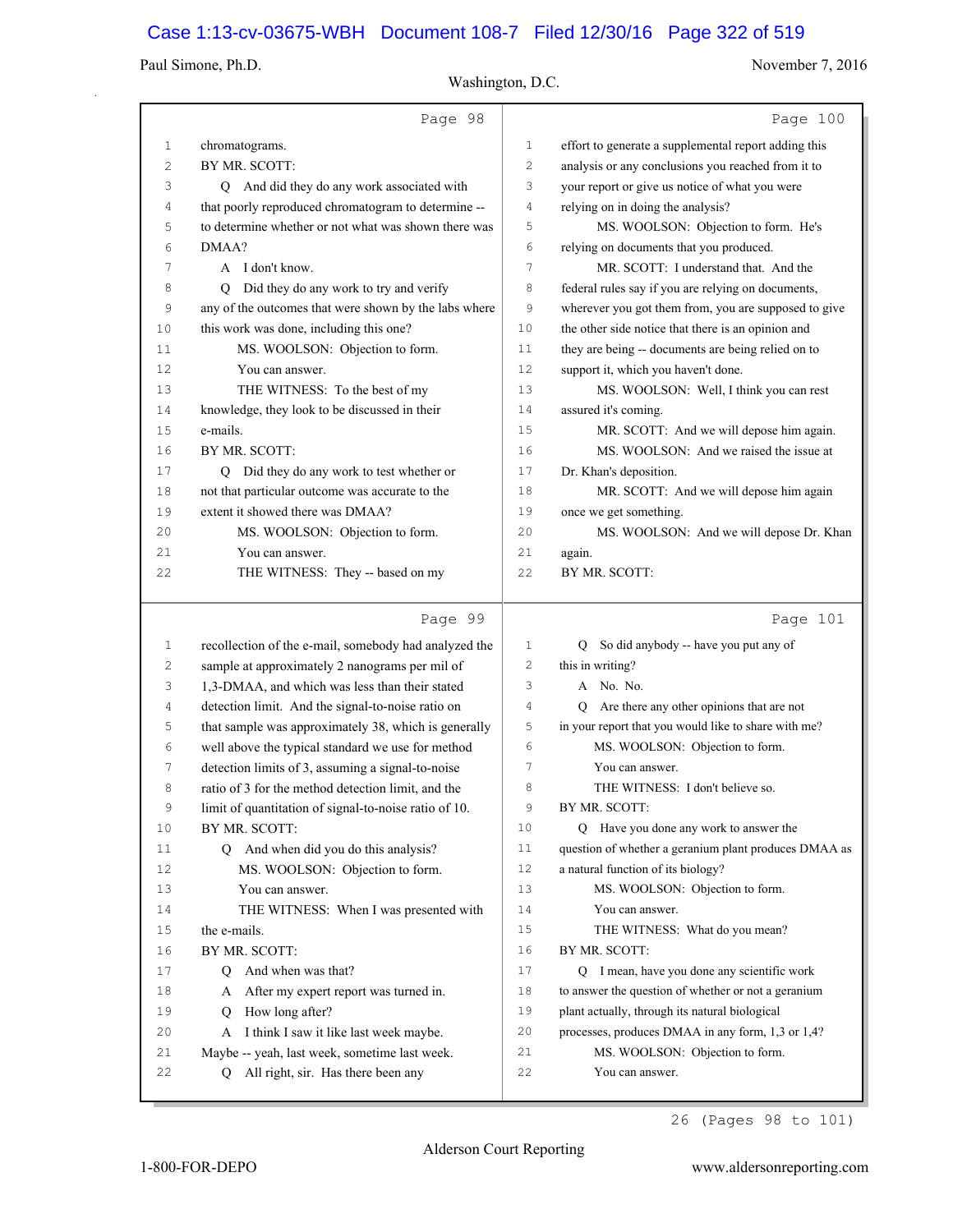#### Case 1:13-cv-03675-WBH Document 108-7 Filed 12/30/16 Page 323 of 519

Washington, D.C.

Paul Simone, Ph.D. November 7, 2016

|                | Page 102                                              | Page 104                                                                               |  |
|----------------|-------------------------------------------------------|----------------------------------------------------------------------------------------|--|
| 1              | THE WITNESS: No.                                      | $\mathbf{1}$<br>Any type of error, in what you've<br>Q                                 |  |
| $\overline{c}$ | BY MR. SCOTT:                                         | $\overline{c}$<br>identified, whether it's what you say it is, the                     |  |
| 3              | Q Now, the DMAA that you report in your --            | 3<br>concentration levels, anything.                                                   |  |
| 4              | the document that you published, Exhibit 4 to your    | MS. WOOLSON: Objection to form.<br>4                                                   |  |
| 5              | deposition, that DMAA was identified for you at what  | 5<br>You can answer.                                                                   |  |
| 6              | level of concentration? What was the measure of       | 6<br>THE WITNESS: There is always error in                                             |  |
| 7              | concentration that you found?                         | 7<br>any analytical protocol that you undertake. The                                   |  |
| 8              | A Can you restate the question?                       | errors at 1 to 10 parts per billion are traditionally<br>8                             |  |
| 9              | Sure. Let me ask it a little more<br>Q                | much higher simply because the concentrations are<br>9                                 |  |
| 10             | specifically, maybe it will help. The DMAA that you   | lower. And you could see errors on a range as high<br>10                               |  |
| 11             | report in your article, Exhibit 4, was found at parts | as 100 percent from one lab to another. And I would<br>11                              |  |
| 12             | per billion levels?                                   | 12<br>say that is not uncommon in this line of work.                                   |  |
| 13             | A In the plant?                                       | BY MR. SCOTT:<br>13                                                                    |  |
| 14             | Yeah.<br>O                                            | 14<br>Q Okay. And when you say you can see                                             |  |
| 15             | A Yes.                                                | errors from one lab to another as much as<br>15                                        |  |
| 16             | Would you consider that to be a trace<br>O            | 100 percent, are you talking about errors in the<br>16                                 |  |
| 17             | concentration of the chemical?                        | identification of chemicals or the quantification for<br>17                            |  |
| 18             | A Yes.                                                | chemicals or both?<br>18                                                               |  |
| 19             | MS. WOOLSON: Objection to form.                       | A We're talking about the reported<br>19                                               |  |
| 20             | BY MR. SCOTT:                                         | 20<br>concentration as determined by the lab. Multiple                                 |  |
| 21             | Q And you are using the term "trace," so              | 21<br>labs.                                                                            |  |
| 22             | the record is clear here, what do you mean?           | 22<br>Now, in relation to your article,<br>0                                           |  |
|                |                                                       |                                                                                        |  |
|                | Page 103                                              | Page 105                                                                               |  |
|                |                                                       |                                                                                        |  |
| 1              | A Well, there is a variety of definitions             | Exhibit 4, did you include any information regarding<br>$\mathbf{1}$                   |  |
| 2              | for "trace." If I recall correctly, I think "trace"   | potential error rates in the work that you had done?<br>2                              |  |
| 3              | refers to kind of the textbook definition as 1 to     | 3<br>A I don't understand your question as                                             |  |
| 4              | 100 -- 1 part per billion to, I think, 10 to 100 part | phrased.<br>4                                                                          |  |
| 5              | per million. But as somebody who does work at the     | Q Sure. Well let's do it this way: If<br>5                                             |  |
| 6              | part per billion level routinely, working at a single | 6<br>you would, turn in the document to Table 2. It's on                               |  |
| 7              | part per billion or 10 part per billion is very       | 7<br>page 65.                                                                          |  |
| 8              | different than working at 10 part per million, which  | 8<br>A All right.                                                                      |  |
| 9              | is -- you know, 10 part per million is a thousand     | 9<br>Q Now, you have there Table 2 which has                                           |  |
| 10             | times higher in concentration. And so the way you go  | some headings across the top with numbers flowing<br>10                                |  |
| 11             | about measuring concentrations at 10 part per million | below there.<br>11                                                                     |  |
| 12             | can be very different than those at 10 part per       | 12<br>Do you see that?                                                                 |  |
| 13             | billion.                                              | 13<br>A I do.                                                                          |  |
| 14             | Different in what general sense?<br>Q                 | 14<br>Analysis Set 1, Analysis Set 2 and<br>0                                          |  |
| 15             | They have to be more sensitive and more<br>A          | Analysis Set 3, what were they?<br>15                                                  |  |
| 16             | selective.                                            | A Those were the sets of analysis we did<br>16                                         |  |
| 17             | Is there also, because they have to be<br>Q           | 17<br>for each batch of samples that we reported.                                      |  |
| $1\,8$         | more sensitive and selective looking at 10 parts per  | 18<br>These were the samples that USP Labs<br>Q                                        |  |
| 19             | billion, more possibility of there being some type of | 19<br>supplied you from China or you got from Intertek?                                |  |
| $20$           | error in the quantification and identification of     | 20<br>A These are the labs that I received                                             |  |
| 21<br>22       | chemicals?<br>A What kind of error?                   | directly from China and from Intertek.<br>21<br>22<br>Did you pay anybody in China for |  |

27 (Pages 102 to 105)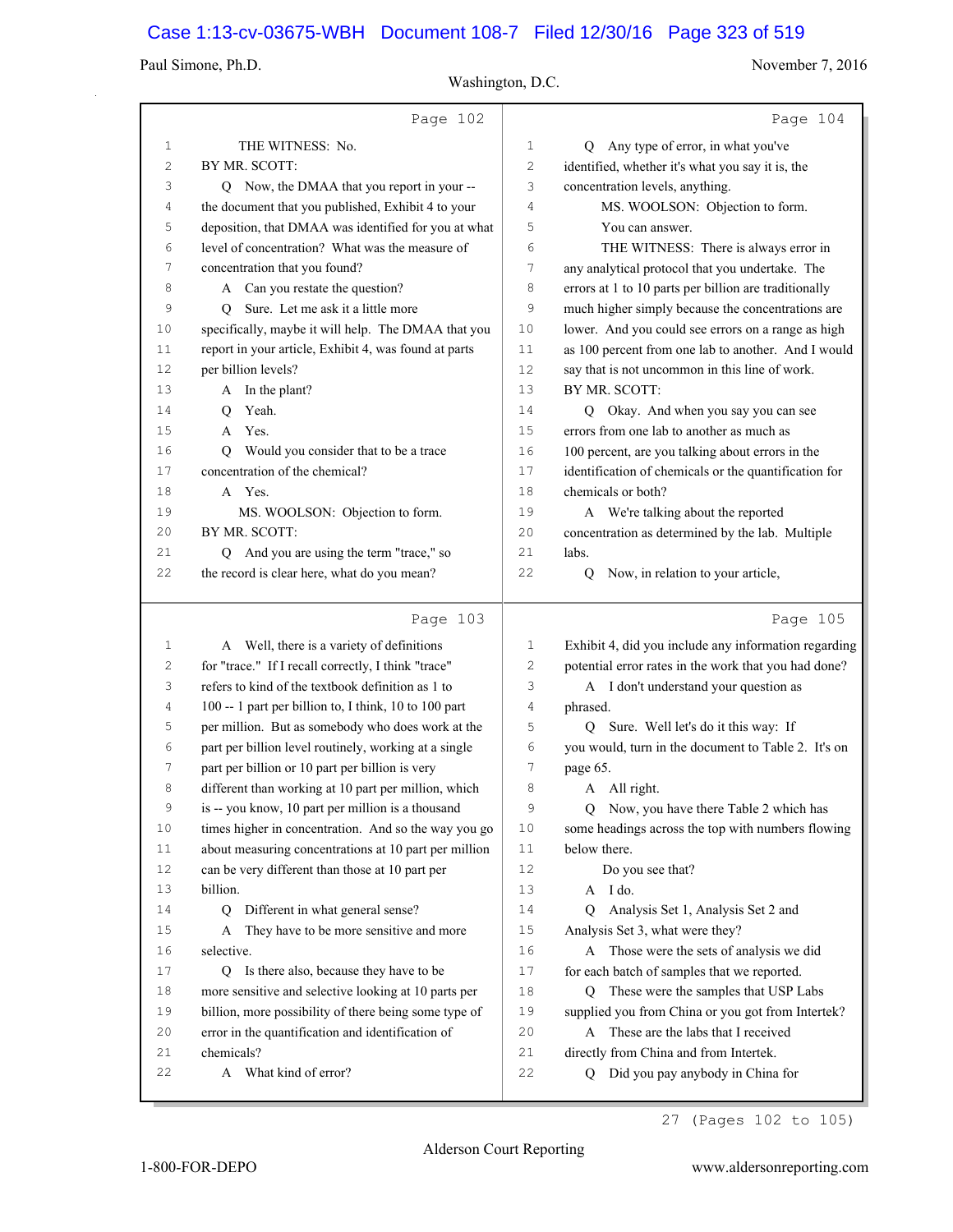#### Case 1:13-cv-03675-WBH Document 108-7 Filed 12/30/16 Page 324 of 519

Paul Simone, Ph.D. November 7, 2016

Washington, D.C.

|              | Page 106                                             |                | Page 108                                              |
|--------------|------------------------------------------------------|----------------|-------------------------------------------------------|
| $\mathbf{1}$ | gathering and shipping the samples of geraniums to   | $\mathbf{1}$   | "Check Standard UG/L" mean?                           |
| 2            | you for testing?                                     | 2              | A That's the check standard concentration             |
| 3            | A No.                                                | 3              | as -- and for 1,4-DMAA at concentrations of 3         |
| 4            | Who did that, who paid?<br>O                         | 4              | micrograms per liter and 8 micrograms per liter, and  |
| 5            | I don't know.<br>A                                   | 5              | going down, and micrograms per liter is equivalent to |
| 6            | Do you know of anyone other than USP Labs<br>0       | 6              | a part per billion.                                   |
| 7            | who might have been willing to pay them for this     | 7              | Q And then "USEPA MDL UG/L," what does that           |
| 8            | work?                                                | 8              | information represent?                                |
| 9            | MS. WOOLSON: Objection to form.                      | 9              | A That is the method detection limit using            |
| 10           | You can answer.                                      | 10             | the USEPA, United States Environmental Protection     |
| 11           | THE WITNESS: I have no data regarding                | 11             | Agency protocol for determination of the method       |
| 12           | who paid for the shipment of those samples.          | 12             | detection limit.                                      |
| 13           | BY MR. SCOTT:                                        | 13             | Q All right. So the method detection                  |
| 14           | Q So you have no data that would indicate            | 14             | limit, is that the minimum level at which you can     |
| 15           | someone other than USP Labs paid, correct?           | 15             | detect the particular concentration?                  |
| 16           | MS. WOOLSON: Objection to form.                      | 16             | A That is the lowest concentration                    |
| 17           | You can answer.                                      | 17             | distinguishable from noise.                           |
| 18           | THE WITNESS: Ask that question again.                | 18             | Q All right. And so it appears that it                |
| 19           | BY MR. SCOTT:                                        | 19             | varies from analysis set to analysis set and in some  |
| 20           | Sure. So you have no data to suggest<br>Q            | 20             | cases from sample to sample, correct, the MDL?        |
| 21           | that someone other than USP Labs paid the folks in   | 21             | A It changes from -- it changes based on              |
| 22           | China to gather and send you the geranium samples    | 22             | any number of factors. The method detection limit     |
|              |                                                      |                |                                                       |
|              |                                                      |                |                                                       |
|              | Page 107                                             |                | Page 109                                              |
| 1            | that you tested, correct?                            | 1              | that you report for a given analysis should be done   |
| 2            | MS. WOOLSON: Objection to form,                      | $\mathbf{2}$   | prior to that analysis, and we're talking about best  |
| 3            | misstates testimony.                                 | 3              | analytical practices. And if we talk about what       |
| 4            | You can answer.                                      | 4              | amounts to broadly the philosophy of analytical       |
| 5            | THE WITNESS: What I know is the samples              | 5              | chemistry, the method detection limit in any report   |
| 6            | were shipped from China to the University of Memphis | 6              | is simply an estimate. It's kind of hard to tell      |
| 7            | and from Intertek to the University of Memphis. I    | $\overline{7}$ | what the true method detection limit is other than    |
| 8            | don't know if USP Labs paid for it. I don't know if  | 8              | when you run the instrument at that given time and    |
| 9            | they were paid for by the people who shipped it.     | 9              | that given conditions, you determine the method       |
| 10           | BY MR. SCOTT:                                        | 10             | detection limit prior to the analysis of samples so   |
| 11           | So you think the people who gathered the<br>О        | $1\,1$         | that you can provide a reporting of those             |
| 12           | geranium samples may have paid themselves to gather  | 12             | concentrations.                                       |
| 13           | them and ship them to you?                           | 13             | And so in Table 2, for 1,4-DMAA we see                |
| 14           | MS. WOOLSON: Objection to form.                      | 14             | that our method detection limit ranges from           |
| $15\,$       | You can answer.                                      | $15\,$         | approximately 0.8 on what was likely a very good day  |
| 16           | THE WITNESS: I don't know. I mean,                   | 16             | to 2.4 micrograms per liter at the high end. And the  |
| 17           | we've collected samples and shipped them out         | 17             | fact that it ranges is not uncommon.                  |
| 18           | ourselves, so whether we paid ourselves or not is    | $18\,$         | Q Well, what are the factors that go into             |
| 19           | internal accounting.                                 | 19             | the range being different over time?                  |
| $20$         | BY MR. SCOTT:                                        | 20             | The environmental conditions the analysis<br>A        |
| 21           | Q All right. So now in relation to                   | 21             | was performed under, so like temperature of the lab,  |
| 22           | Table 2, what does the information under the heading | 22             | the response of the instrument itself, the -- well,   |

28 (Pages 106 to 109)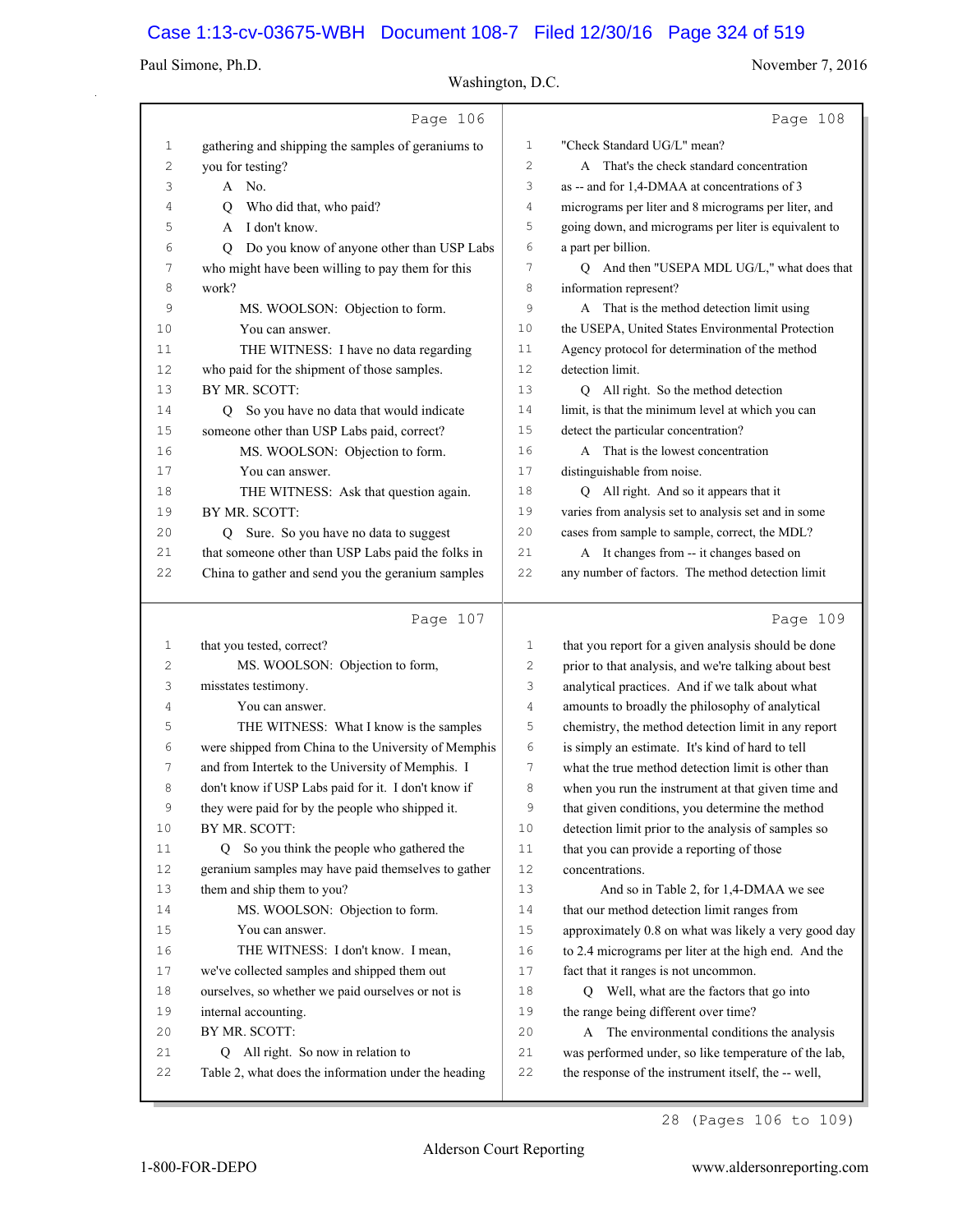#### Case 1:13-cv-03675-WBH Document 108-7 Filed 12/30/16 Page 325 of 519

Washington, D.C.

Paul Simone, Ph.D. November 7, 2016

|                  | Page 110                                                                                                    |                                                                | Page 112 |
|------------------|-------------------------------------------------------------------------------------------------------------|----------------------------------------------------------------|----------|
| $\mathbf{1}$     | that's a big chunk of it.                                                                                   | your method detection limit for the analysis, the<br>1         |          |
| $\mathbf{2}$     | Q What does "mean percent recovery" mean?                                                                   | error rates -- not the error rates, but the percent<br>2       |          |
| 3                | A That is the -- that's our estimate of                                                                     | relative to standard deviation on that check standard<br>3     |          |
| 4                | accuracy of the method. And when you are within a                                                           | 4<br>is going to increase.                                     |          |
| 5                | factor of 2 to 5 of your method detection limit, that                                                       | 5<br>Q All right. And the MDL factor, what is                  |          |
| 6                | mean percent recovery can range from approximately 50                                                       | 6<br>that?                                                     |          |
| 7                | to 150 percent and be considered normal.                                                                    | 7<br>A That is how close you are to the method                 |          |
| 8                | Q And percentage RSD, what does that relate                                                                 | detection limit. So you see we are -- so a good<br>8           |          |
| 9                | to?                                                                                                         | example of this is -- the thing we were just talking<br>9      |          |
| 10               | That is our estimate of precision, and<br>A                                                                 | about, Analysis Set 2, line number 1 at 3 part per<br>10       |          |
| 11               | it's the percent relative to standard deviation as                                                          | 11<br>billion, our MDL factor is 1.5, which means that our     |          |
| 12               | determined by the standard deviation of your seven                                                          | method detection limit was within a factor of 1.5 of<br>12     |          |
| 13               | measured check standards, the standard deviation of                                                         | 13<br>our check standard. And when your -- when your           |          |
| 14               | their concentration divided by the average                                                                  | 14<br>detection limit is that close to your check standard,    |          |
| 15               | concentration times 100 percent, and when you are                                                           | 15<br>the error rates are going to be very high.               |          |
| 16               | within a factor of 2 to 5 of that method detection                                                          | 16<br>But then as we look, let's call the line                 |          |
| 17               | limit, the percent relative to standard deviation can                                                       | 17<br>at the bottom of that, where Analysis Set 2, line 4,     |          |
| 18               | be as high as 30 to 40 percent.                                                                             | for 8 part per billion, you will see our MDL factor<br>18      |          |
| 19               | Q So does that mean that you have a -- the                                                                  | is 3.9, so about 4. So our method detection limit<br>19        |          |
| 20               | RSD, does that mean that there is an error rate                                                             | was 2.1, when we determined it on a check standard of<br>20    |          |
| 21               | potential in there or not?                                                                                  | 21<br>8.0, and you see that the percent RSD is                 |          |
| 22               | A Yeah, when --                                                                                             | 22<br>substantially lower.                                     |          |
|                  |                                                                                                             |                                                                |          |
|                  |                                                                                                             |                                                                |          |
|                  | Page 111                                                                                                    |                                                                | Page 113 |
| $\mathbf 1$      |                                                                                                             | 1                                                              |          |
| 2                | MS. WOOLSON: Objection to form.<br>You can answer.                                                          | Q All right. And the equation of linear<br>2                   |          |
| 3                |                                                                                                             | regression, what does that represent?<br>3                     |          |
| 4                | THE WITNESS: Restate the question,                                                                          | A That is the equation of the line for the<br>4                |          |
| 5                | please.<br>BY MR. SCOTT:                                                                                    | calibration curve determined by linear regression<br>5         |          |
| 6                |                                                                                                             | that we use to -- that relates the analytical signal<br>6      |          |
| 7                | Q Sure. RSD, does that relate in any way                                                                    | of the response of our tandem mass spectrometer, our<br>7      |          |
| 8                | to potential error rates in your analysis?<br>A                                                             | HPLC tandem MS, to the concentration of the analyte<br>8       |          |
| 9                | Yes.                                                                                                        | standard. So on the x-axis we plot -- not plot. On<br>9        |          |
|                  | And how does it relate to potential<br>Q                                                                    | the X-axis is concentration, on the Y-axis is signal,<br>10    |          |
| 10               | errors?<br>A                                                                                                | and we generate a line from a series of standards<br>11        |          |
| $1\,1$           | It provides you an estimate of the error                                                                    | that we run.<br>12<br>$\overline{Q}$                           |          |
| 12               | on that day for the analysis itself.                                                                        | All right, sir. And R2, R squared?<br>13<br>A                  |          |
| 13               | Q So the analysis on the day -- for                                                                         | That is -- let me see. I want to be sure                       |          |
| $1\,4$<br>$1\,5$ | example, Analysis Set 2, the first sample there, that                                                       | I use the right term. I believe the term<br>14<br>15           |          |
| $16\,$           | would be a 30 percent error rate?                                                                           | "coefficient of variance," I think. Anyway, it's a<br>16       |          |
|                  | A Yes. So when you are at concentrations                                                                    | measure of how well your line fits to the data that<br>$17\,$  |          |
| 17               | of approximately 3 micrograms per liter as measured                                                         | you have used to generate that line. So, ideally, if<br>$18\,$ |          |
| $18\,$           | by the instrument, the error rate can range from --                                                         | everything is perfect, that line is going to be 1, a<br>19     |          |
| 19               | as its written here, from 10 to 30 percent. If you                                                          | 1.00 on a range of zero to 1. In this case, our R<br>20        |          |
| $20$             | are at a higher concentration, such as 8 micrograms                                                         | squareds were greater than 0.995 or higher, which is<br>21     |          |
| 21<br>22         | per liter as what's right below it, the error rate is<br>going to likely be lower. And as you get closer to | excellent.<br>22<br>All right, sir.<br>Q                       |          |

29 (Pages 110 to 113)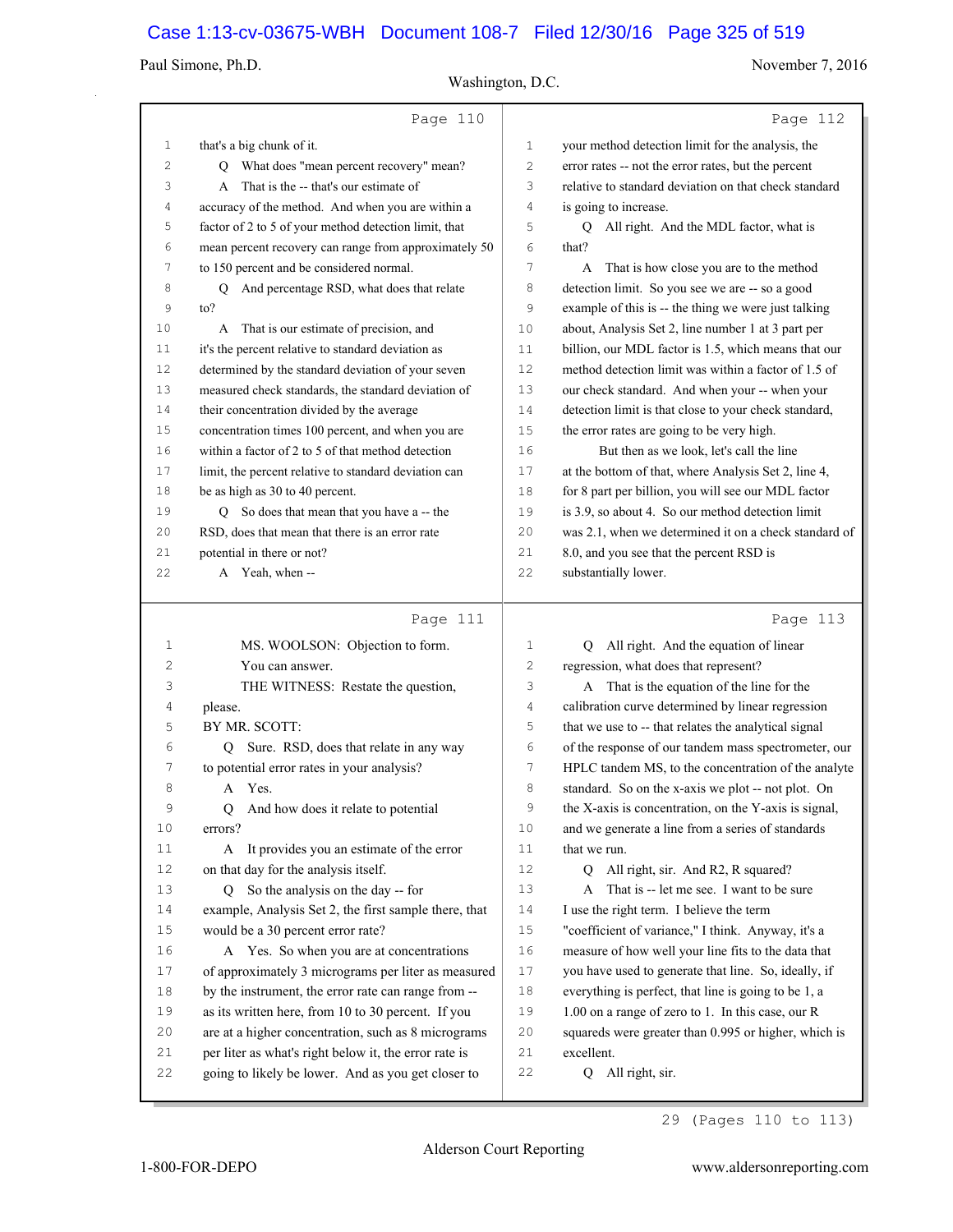#### Case 1:13-cv-03675-WBH Document 108-7 Filed 12/30/16 Page 326 of 519

#### Paul Simone, Ph.D. November 7, 2016

Washington, D.C.

|             | Page 114                                                                         |          | Page 116                                              |
|-------------|----------------------------------------------------------------------------------|----------|-------------------------------------------------------|
| 1           | THE WITNESS: Can we take a break so I                                            | 1        | first column there. The first paragraph, last         |
| 2           | can use the restroom?                                                            | 2        | sentence -- or, actually, next to the last sentence   |
| 3           | MR. SCOTT: Oh, certainly.                                                        | 3        | which says: "Finally, the diastereomers in ratios of  |
| 4           | (Recess.)                                                                        | 4        | 1,3-DMAA in geranium plants from Changzhou are        |
| 5           | BY MR. SCOTT:                                                                    | 5        | similar to those in the synthetic standards. This     |
| 6           | All right. We're back on the record<br>Q                                         | 6        | indicates that 1,3-DMAA could be a natural product    |
| 7           | after a short break.                                                             | 7        | extract fulfilling the requirement of the Dietary     |
| 8           | Dr. Simone, I will remind you that you                                           | 8        | Supplement Health and Education Act."                 |
| 9           | are still under oath.                                                            | 9        | Do you see that?                                      |
| 10          | A Understood.                                                                    | 10       | I do.<br>A                                            |
| 11          | And again, if my questions are unclear,<br>О                                     | 11       | Was that your opinion at the time?<br>О               |
| 12          | let me know. And again, if you need to take a break,                             | 12       | Yes.<br>A                                             |
| 13          | we will try to accommodate you.                                                  | 13       | Has your opinion changed?<br>$\mathbf Q$              |
| 14          | A Okay.                                                                          | 14       | A<br>No.                                              |
| 15          | In relation to your work as an expert in<br>O                                    | 15       | Are you in a position where you can say<br>Q          |
| 16          | this matter, are you offering an opinion that you                                | 16       | to a reasonable degree of scientific certainty today  |
| 17          | have a scientific basis to conclude that the geranium                            | 17       | that in fact geraniums produce 1,3- and 1,4-DMAA      |
| 18          | plant as a natural function of its biology produces                              | 18       | naturally?                                            |
| 19          | 1,3- or 1,4-DMAA?                                                                | 19       | A Yes.                                                |
| 20          | MS. WOOLSON: Objection to form.                                                  | 20       | And that's based on finding it in the<br>О            |
| 21          | You can answer.                                                                  | 21       | samples you tested for USP Labs?                      |
| 22          | THE WITNESS: I'm offering my expert                                              | 22       | A Yes.                                                |
|             |                                                                                  |          |                                                       |
|             |                                                                                  |          |                                                       |
|             | Page 115                                                                         |          | Page 117                                              |
| $\mathbf 1$ | witness report and I guess testimony that I was -- I                             | 1        | Anything else that you are basing that<br>Q           |
| 2           | had sets of plants, I analyzed them at a sufficient                              | 2        | statement on?                                         |
| 3           | degree of analytical rigor. Those plants were                                    | 3        | A Does that include materials that I've               |
| 4           | determined to have 1,3- and 1,4-DMAA in them as                                  | 4        | provided in the discovery process?                    |
| 5           | outlined in the paper that I published. And that's                               | 5        | Q I have no idea what you're talking about.           |
| 6           | my statement, that 1,3-DMAA is naturally occurring in                            | 6        | Do you have any basis, other than the work that you   |
| 7           | those plants.                                                                    | 7        | did for USP Labs as reported in Exhibit 4, for your   |
| 8           | BY MR. SCOTT:                                                                    | 8        | opinion that you just articulated that DMAA is a      |
| 9           | All right. And what part of your study<br>Q.                                     | 9        | naturally occurring product of geranium plants?       |
| 10          | directed itself as determining how those particular                              | 10       | A Based on the work that I did for USP Labs           |
| $1\,1$      | samples obtained or got in the DMAA that you found in                            | $1\,1$   | and the published paper, that's my basis.             |
| 12          | them?                                                                            | 12       | Q Any work that you are relying on, other             |
| 13          | Strike that. Let me ask it a different                                           | 13       | than what's described in the published paper that you |
| 14          | way.                                                                             | 14       | did for USP Labs, for your position that the geranium |
| 15          | So the basis for your saying that DMAA                                           | 15       | plant naturally produces DMAA?                        |
| 16          | naturally occurs as a geranium plant is the testing                              | 16       | MS. WOOLSON: I assume you are including               |
| $17$        | you did of the samples for USP Labs that is reported                             | $17\,$   | in that his expert report?                            |
| 18          | in Exhibit 4?                                                                    | 18       | MR. SCOTT: I don't think he did that for              |
| 19          | A Yes.                                                                           | 19       | USP Labs.                                             |
| 20          | And in Exhibit 4, do you offer that<br>О                                         | 20       | MS. WOOLSON: Well, you're asking him the              |
| 21<br>22    | opinion, that it's naturally occurring?<br>And let me direct you to page 71, the | 21<br>22 | basis for his opinion.<br>MR. SCOTT: Yeah.            |

30 (Pages 114 to 117)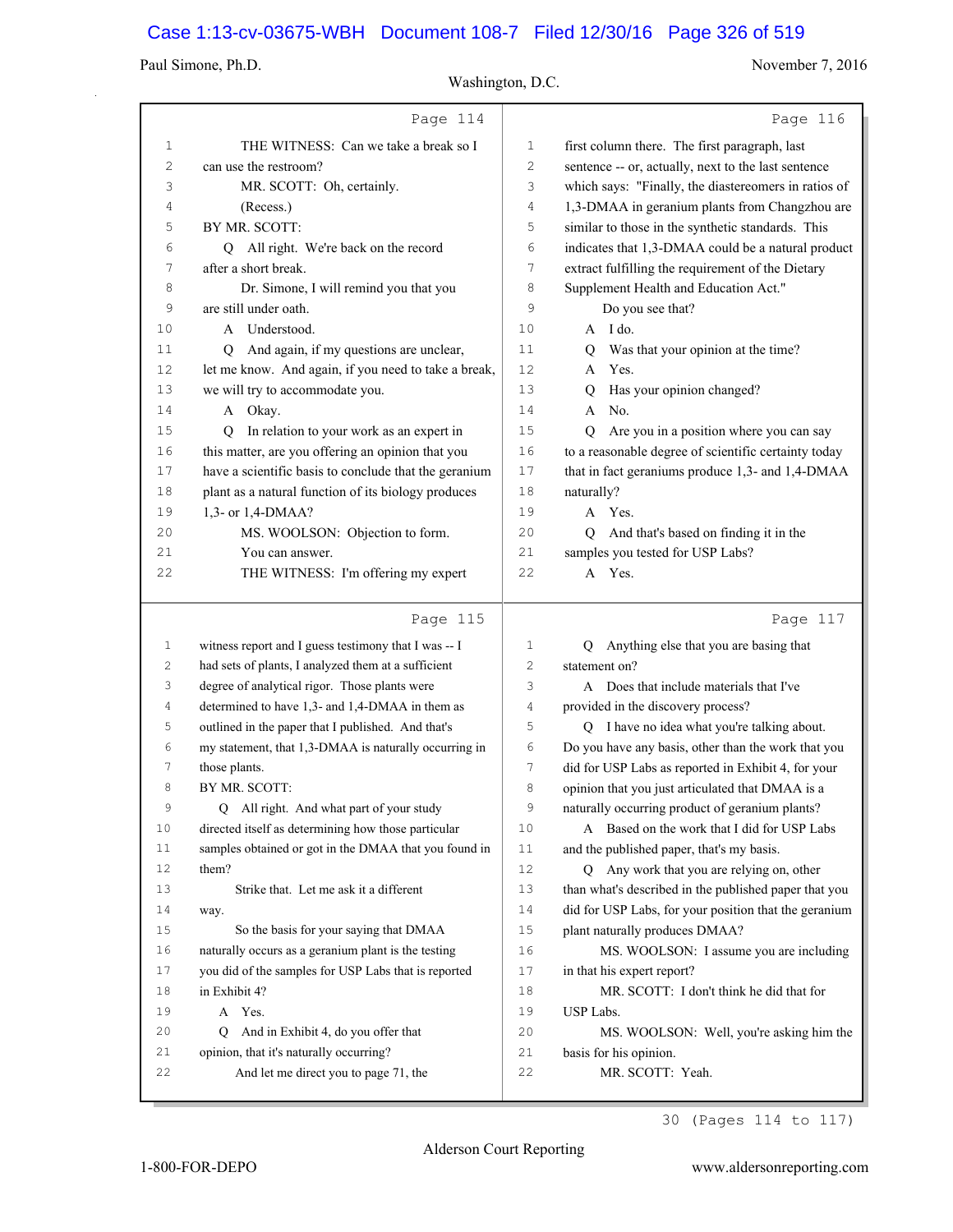#### Case 1:13-cv-03675-WBH Document 108-7 Filed 12/30/16 Page 327 of 519

#### Paul Simone, Ph.D. November 7, 2016

Washington, D.C.

|          | Page 118                                                                                            | Page 120                                                                                                                 |
|----------|-----------------------------------------------------------------------------------------------------|--------------------------------------------------------------------------------------------------------------------------|
| 1        | MS. WOOLSON: And you're asking if it's                                                              | 1,3-DMAA in a Home Depot geranium plant.<br>1                                                                            |
| 2        | limited to just Exhibit 4, his article; is that                                                     | Q Was that the graveolens geranium plant?<br>$\overline{c}$                                                              |
| 3        | correct?                                                                                            | A I believe so, yeah.<br>3                                                                                               |
| 4        | MR. SCOTT: No, I'm not. And if you have                                                             | Q And does that paper that is yet to be<br>4                                                                             |
| 5        | an objection, make it. I'm not going to debate the                                                  | published regarding that Home Depot geranium, does<br>5                                                                  |
| 6        | questions with you.                                                                                 | that article explain why you think that is a<br>6                                                                        |
| 7        | MS. WOOLSON: I'm not asking you to                                                                  | naturally occurring portion of the geranium?<br>7                                                                        |
| 8        | debate the question.                                                                                | A I don't believe it does, other than its<br>8                                                                           |
| 9        | MR. SCOTT: Actually you are.                                                                        | presence in the geranium plant.<br>9                                                                                     |
| 10       | MS. WOOLSON: I'm asking you to verify                                                               | Q All right. Have you done any work to<br>10                                                                             |
| 11       | the question.                                                                                       | determine whether or not there is a biological<br>11                                                                     |
| 12       | MR. SCOTT: You are.                                                                                 | pathway by which a geranium plant can make DMAA?<br>12                                                                   |
| 13       | MS. WOOLSON: No. I think you are trying                                                             | MS. WOOLSON: Objection to form. Asked<br>13                                                                              |
| 14       | to mislead the witness.                                                                             | and answered four times.<br>14                                                                                           |
| 15       | MR. SCOTT: No, actually, I'm not, but                                                               | 15<br>THE WITNESS: No.                                                                                                   |
| 16       | you're obviously trying to coach the witness.                                                       | (Exhibit No. 7 was marked for<br>16                                                                                      |
| 17       | MS. WOOLSON: No.                                                                                    | identification.)<br>17                                                                                                   |
| 18       | MR. SCOTT: Oh, really.                                                                              | BY MR. SCOTT:<br>18                                                                                                      |
| 19       | BY MR. SCOTT:                                                                                       | 19<br>Q All right, sir. You have in front of you                                                                         |
| 20       | Q Doctor, for your opinion that the                                                                 | what has been marked for identification purposes as<br>20                                                                |
| 21       | geranium plants naturally produce 1,3- and 1,4-DMAA,                                                | Exhibit 7 to your deposition. It's a one-page<br>21                                                                      |
| 22       | are you relying upon any scientific evidence other                                                  | 22<br>document bearing identification numbers                                                                            |
|          |                                                                                                     |                                                                                                                          |
|          | Page 119                                                                                            | Page 121                                                                                                                 |
| 1        |                                                                                                     | 1                                                                                                                        |
| 2        | than the testing that you did for USP Labs that's                                                   | UMPS-HT-002361. It appears to be a letter dated<br>2                                                                     |
| 3        | described in your article, Exhibit 4?<br>A                                                          | August 8, 2012, to a Professor Thevis, T-H-E-V-I-S,<br>3                                                                 |
| 4        | Can you repeat the question one back<br>time?                                                       | from you.<br>Do you see that?<br>4                                                                                       |
| 5        | MR. SCOTT: Read it back, please.                                                                    | 5<br>A I see it.                                                                                                         |
| 6        | THE WITNESS: What?                                                                                  | 6<br>Q Is this a letter that you prepared and                                                                            |
| 7        | MR. SCOTT: She will read it back.                                                                   | 7<br>signed?                                                                                                             |
| 8        | MS. WOOLSON: He's asking the court                                                                  | 8<br>A Say that again.                                                                                                   |
| 9        | reporter.                                                                                           | 9<br>Q Is this a letter that you prepared and                                                                            |
| 10       | (Whereupon, the requested record was                                                                | 10<br>signed?                                                                                                            |
| 11       | read.)                                                                                              | A Yes.<br>11                                                                                                             |
| 12       | THE WITNESS: I am relying on the testing                                                            | 12<br>Now, who is Professor Thevis?<br>0                                                                                 |
| 13       | that I did for USP Labs.                                                                            | 13<br>Based on the letter, I assume he is an<br>A                                                                        |
| 14       | BY MR. SCOTT:                                                                                       | editor at Drug Testing and Analysis.<br>14                                                                               |
| 15       | Anything else?<br>Q                                                                                 | Q Is that one of the periodicals that you<br>15                                                                          |
| 16       | Not that I can recall.<br>A                                                                         | 16<br>submitted your article to for potential publication?                                                               |
| 17       | Are you relying on any testing you did<br>Q                                                         | 17<br>A I ultimately did not submit this paper to                                                                        |
| 18       | for USP Labs other than what is described -- the                                                    | Drug Testing and Analysis.<br>18                                                                                         |
| 19       | testing that was done and described in Exhibit 4?                                                   | And why was that?<br>19<br>Q                                                                                             |
| 20       | A We had a paper we submitted that was for                                                          | A I believe there was a conversation where<br>20                                                                         |
| 21<br>22 | peer review in addition for chiral separation that<br>has yet to be published that showed there was | Erik White and I were discussing where to submit the<br>21<br>journal, and we agreed upon Analytical Chemistry and<br>22 |

31 (Pages 118 to 121)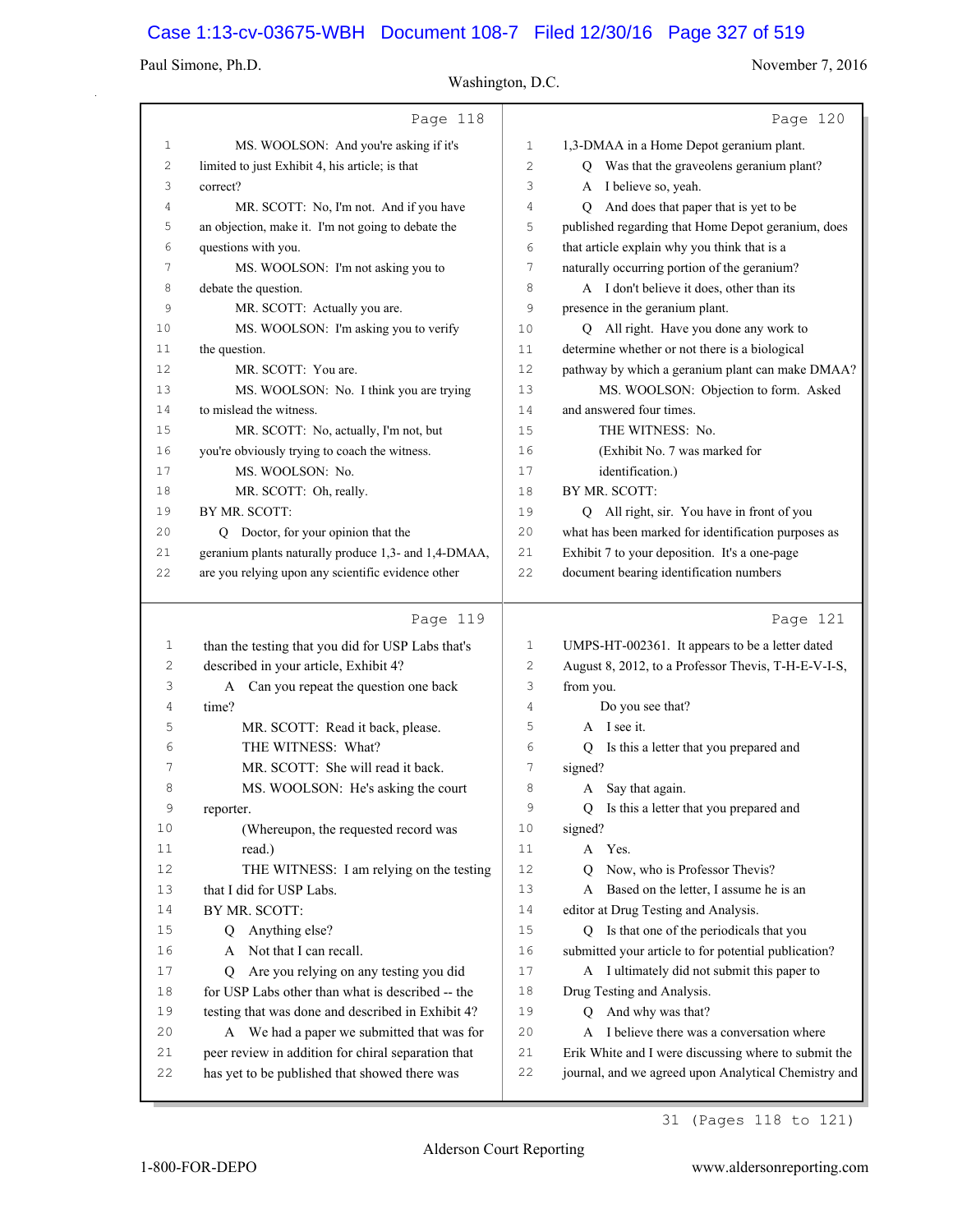#### Case 1:13-cv-03675-WBH Document 108-7 Filed 12/30/16 Page 328 of 519

Paul Simone, Ph.D. November 7, 2016

Washington, D.C.

|                | Page 122                                                            | Page 124                                                    |
|----------------|---------------------------------------------------------------------|-------------------------------------------------------------|
| 1              | Science.                                                            | paper as I summarized, measured the diastereomer<br>1       |
| $\overline{c}$ | Q Did you submit it to any periodicals that                         | 2<br>ratios of two standards, Sigma-Aldrich and ChromaDex,  |
| 3              | did not accept it?                                                  | along with the dietary supplements, and what he found<br>3  |
| 4              | A No.                                                               | was that the supplements had identical ratios to<br>4       |
| 5              | Q Now, the letter dated August 8, 2012, in                          | 5<br>those standards.                                       |
| 6              | the third paragraph there, it says, talking about                   | 6<br>And then based on Zhang's work, we took                |
| 7              | your article: "To the best of our knowledge, this is                | it upon ourselves to measure the diastereomer ratios<br>7   |
| 8              | the first report providing confirmation of 1,3-DMAA                 | 8<br>of our plants and our standards as well, which we      |
| 9              | in geranium plants using standard addition analysis                 | did. And what we found was that the ratios ranged.<br>9     |
| 10             | and in a laboratory sample analysis between labs,                   | They were similar to the synthetic standards<br>10          |
| 11             | which both quantify 1,3-DMAA in an identical geranium               | presented here, as well as to the standards and<br>11       |
| 12             | plant sample."                                                      | 12<br>supplements analyzed by Zhang.                        |
| 13             | Do you see that?                                                    | 13<br>Q Okay. So the standard -- the ratios of              |
| 14             | A Yes.                                                              | 14<br>the diastereomers that you found within the samples   |
| 15             | You are referring to testing that<br>Q                              | 15<br>that you tested were identical to the ratios that you |
| 16             | Intertek did?                                                       | 16<br>saw in the standards that you got which were          |
| 17             | A For the -- for what?                                              | synthetic, correct?<br>17                                   |
| 18             | Q For the other lab.                                                | MS. WOOLSON: Objection to form.<br>18                       |
| 19             | A Yes.                                                              | 19<br>You can answer.                                       |
| 20             | And it says: "However, we believe<br>O                              | 20<br>THE WITNESS: Say that again.                          |
| 21             | there's a regional effect on the presence of the                    | 21<br>BY MR. SCOTT:                                         |
| 22             | 1,3-DMAA species in geranium and is detailed in the                 | 22<br>Q Sure. The ratios of the diastereomers               |
|                |                                                                     |                                                             |
|                | Page 123                                                            | Page 125                                                    |
| 1              | manuscript."                                                        | that you saw were equivalent to the ratios that you<br>1    |
| 2              | And you see that?                                                   | 2<br>saw in the standard which was synthetic?               |
| 3              | A Yes.                                                              | 3<br>MS. WOOLSON: Same objection. Form.                     |
| 4              | "Additionally, this manuscript contains<br>0                        | 4<br>You can answer.                                        |
| 5              | the first report of a comparison of the diastereomer                | 5<br>BY MR. SCOTT:                                          |
| 6              | ratios of the 1,3 species confirmed to be present in                | 6<br>Right?<br>$\mathbf Q$                                  |
| 7              | the geranium plant to synthetic standards. The                      | Are you -- you're referring to the plants<br>7<br>A         |
| 8              | diastereomer ratio of the 1,3-DMAA in the plant and                 | 8<br>in the standards that we --                            |
| 9              | synthetic standards were of similar magnitude."                     | 9<br>Yeah.<br>Q                                             |
| 10             | Do you see that?                                                    | 10<br>A<br>Okay. You didn't mention plant, so I'm           |
| 11             | A I do.                                                             | 11<br>just trying to be precise.                            |
| 12             | And what does that mean?<br>0                                       | 12<br>So, yes, we measured the diastereomer                 |
| 13             | A It means that -- so 1,3-DMAA exists as                            | 13<br>ratios of the plants, we found that they varied. And  |
| 14             | four stereoisomers, and within those four                           | 14<br>we measured them in the standards, and they were      |
| 15             | stereoisomers there are two pairs of enantiomers, and               | 15<br>similar.                                              |
| 16             | then those two pairs of enantiomers are                             | 16<br>Okay.<br>Q                                            |
| 17             | diastereomers. And because they are diastereomers,                  | 17<br>Some overlapped and some did not.<br>A                |
| 18             | they have different physical and chemical properties                | I mean normally in plants, would you<br>18<br>0             |
| 19             | compared to the enantiomers. So you get two peaks                   | expect there to be a difference in the diastereomers?<br>19 |
| 20             | when you separate 1,3-DMAA on a standard non-chiral                 | 20<br>MS. WOOLSON: Objection to form.                       |
| 21<br>22       | chromatography column.<br>And Zhang in his paper, as detailed in my | 21<br>You can answer.<br>22<br>THE WITNESS: Yeah, probably. |

32 (Pages 122 to 125)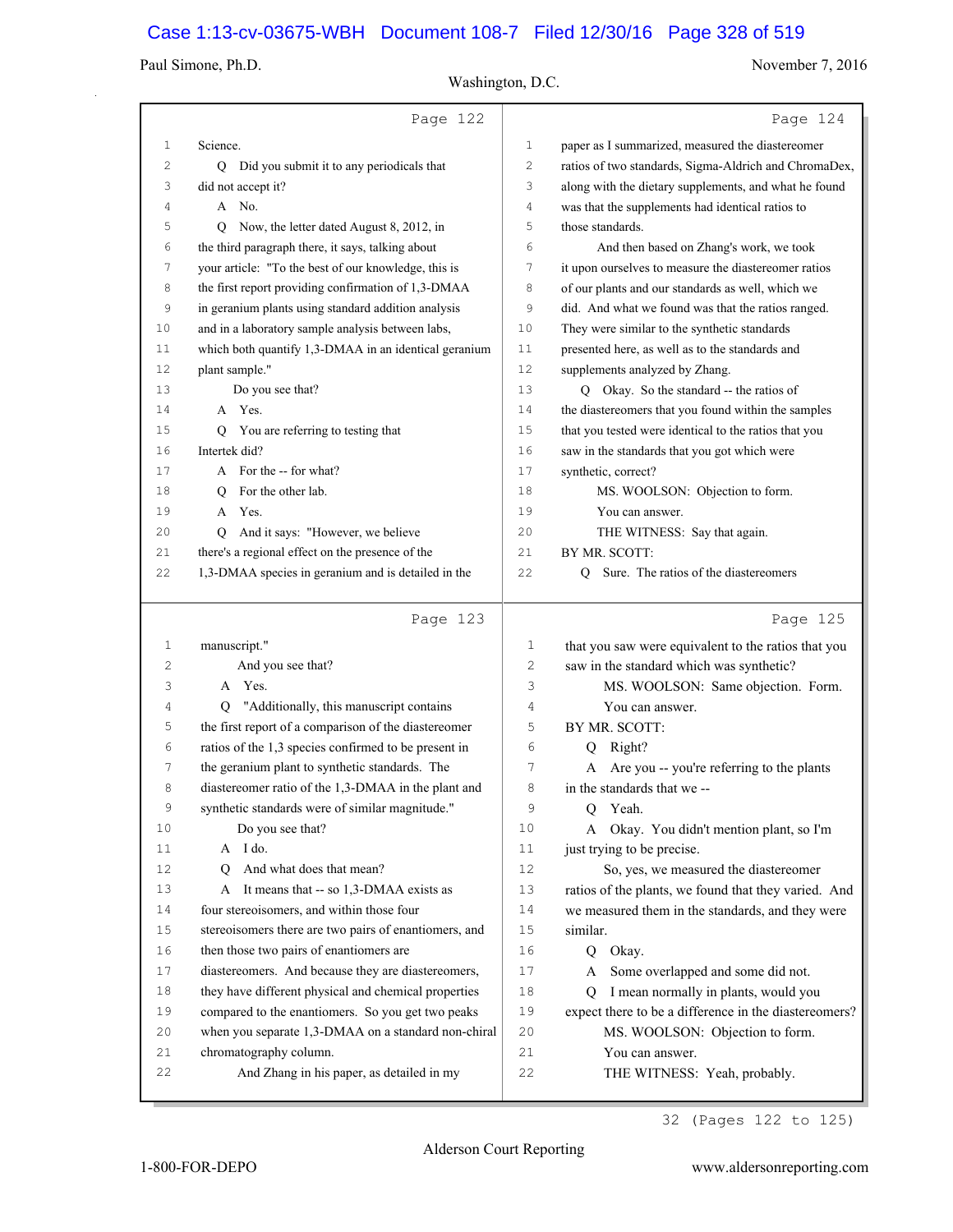#### Case 1:13-cv-03675-WBH Document 108-7 Filed 12/30/16 Page 329 of 519

Paul Simone, Ph.D. November 7, 2016

Washington, D.C.

|              | Page 126                                                                               |                | Page 128                                              |
|--------------|----------------------------------------------------------------------------------------|----------------|-------------------------------------------------------|
| 1            | BY MR. SCOTT:                                                                          | 1              | natural extract of geranium plants, and thus, has     |
| 2            | Q How often have you in looking at plants                                              | $\mathbf{2}$   | important ramifications for commercial interest with  |
| 3            | found the ratio to have different -- a ratio of                                        | 3              | respect to the regulations and the Food and Drug      |
| 4            | diastereomers to have something other than a constant                                  | $\overline{4}$ | Administration."                                      |
| 5            | ratio?                                                                                 | 5              | Do you see that?                                      |
| 6            | MS. WOOLSON: Objection to form.                                                        | 6              | A What exhibit are we on?                             |
| 7            | You can answer.                                                                        | 7              | We are on Exhibit 7, the last sentence.<br>$\circ$    |
| 8            | THE WITNESS: Well, in the plants we                                                    | 8              | A Okay. Okay. (Perusing document.)                    |
| 9            | measured here, they're not all the same.                                               | 9              | Okay.                                                 |
| 10           | BY MR. SCOTT:                                                                          | 10             | Was that your position and opinion at the<br>O        |
| 11           | Q Have you found that in any other plant                                               | 11             | time?                                                 |
| 12           | that you ever measured?                                                                | 12             | I wrote it, yes.<br>A                                 |
| 13           | A Not that I have directly measured.                                                   | 13             | All right, sir. So based on the work<br>O             |
| 14           | Are you aware of any other plants where<br>Q                                           | 14             | that you did for USP Labs as reported in Exhibit 4,   |
| 15           | the ratio differs in the plant material?                                               | 15             | your position was because you found DMAA in some      |
| 16           | MS. WOOLSON: Objection to form.                                                        | 16             | samples of geraniums, it could possibly be that they  |
| 17           | You can answer.                                                                        | 17             | were producing it naturally, the geranium plants?     |
| 18           | THE WITNESS: I'm going to say no, but I                                                | 18             | A Yes.                                                |
| 19           | find your question to be oddly worded.                                                 | 19             | Q Did you ever get past the point where               |
| 20           | BY MR. SCOTT:                                                                          | 20             | your opinion was, based on finding DMAA in some       |
| 21           | Q Well, I mean from the standpoint of if                                               | 21             | samples, it was possible that it could be naturally   |
| 22           | you've got a chiral profile of the four peaks, is the                                  | 22             | occurring, part of the geranium plant, the DMAA?      |
|              |                                                                                        |                |                                                       |
|              |                                                                                        |                |                                                       |
|              | Page 127                                                                               |                | Page 129                                              |
| $\mathbf{1}$ | plant generally going to have a standard looking                                       | 1              | A I don't understand your question.                   |
| 2            | profile where the ratio -- they're all pretty much                                     | 2              | Q Well, did your opinion ever get beyond              |
| 3            | the same, the chiral peaks.                                                            | 3              | the possibility to a point where you could say that   |
| 4            | MS. WOOLSON: Objection to form.                                                        | 4              | based on your evidence, to a reasonable degree of     |
| 5            | You can answer.                                                                        | 5              | scientific evidence, you believe that the geranium    |
| 6            | THE WITNESS: To the best of my                                                         | 6              | plants were producing DMAA as a natural part of their |
| 7            | knowledge, nobody else has measured four peaks of                                      | 7              | biological function?                                  |
| 8            | 1,3-DMAA in the plant.                                                                 | 8              | A Yes.                                                |
| 9            | BY MR. SCOTT:                                                                          | 9              | And what did you base that on?<br>O                   |
| $10$         | Q I'm not talking about DMAA. I'm talking                                              | 10             | A Some -- I guess our further work and                |
| 11           | generally now.                                                                         | 11             | analysis that we did as part of the USP Labs          |
| $12\,$       | In plants, are you going to expect                                                     | 12             | contracts.                                            |
| $13\,$       | normally to see the chiral profile to be of a                                          | 13             | Q What further work and analysis did you do           |
| 14           | standard as opposed to having different ratios of the                                  | 14             | for USP Labs that caused you to go from DMAA could    |
| $15$         | chiral peaks that you see?                                                             | 15             | possibly be a natural product from geranium plants to |
| 16           | MS. WOOLSON: Objection to form.                                                        | 16             | saying it actually -- yes, you believe to a           |
| 17           | You can answer.                                                                        | 17             | reasonable degree of scientific certainty that it is? |
| $1\,8$       | THE WITNESS: I don't know.                                                             | 18             | A Our work with the chiral derivatization             |
| 19           | BY MR. SCOTT:                                                                          | 19             | and detection of 1,3-DMAA in additional plants.       |
| 20           | Q All right, sir. Back to the exhibit.                                                 | 20             | Q And did that tell you how the plant got             |
| 21<br>22     | It goes on to say here: "This result<br>indicates that 1,3-DMAA could potentially be a | 21<br>22       | that DMAA?<br>A No.                                   |

33 (Pages 126 to 129)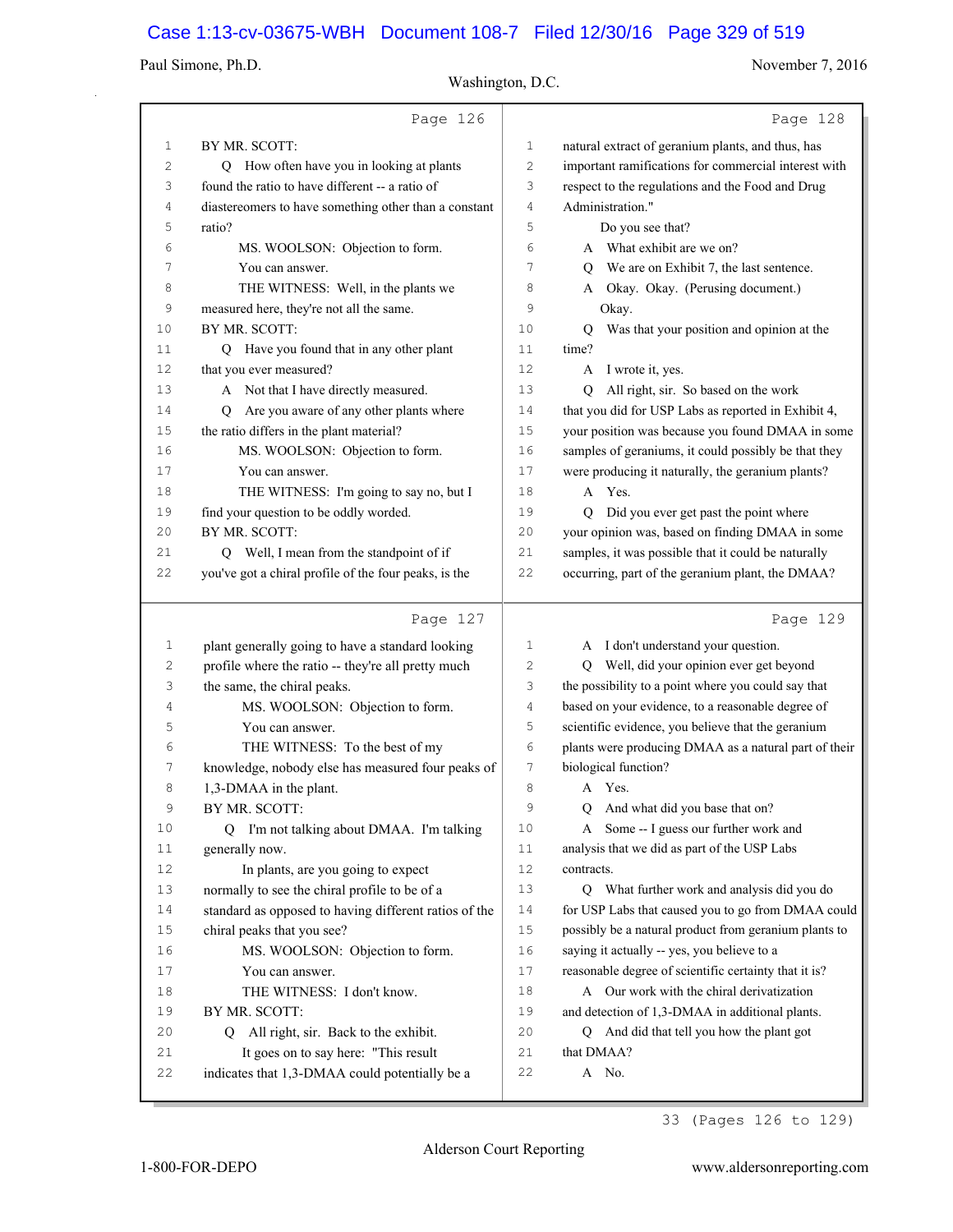#### Case 1:13-cv-03675-WBH Document 108-7 Filed 12/30/16 Page 330 of 519

Paul Simone, Ph.D. November 7, 2016

Washington, D.C.

|              | Page 130                                                     |                | Page 132                                              |
|--------------|--------------------------------------------------------------|----------------|-------------------------------------------------------|
| $\mathbf{1}$ | Q Whether it was by natural or some type of                  | 1              | questions, let me know. All right?                    |
| 2            | contamination or something along that line?                  | $\overline{c}$ | A Will do.                                            |
| 3            | MS. WOOLSON: Objection to form.                              | 3              | And if you need to take a break, let us<br>O          |
| 4            | You can answer.                                              | 4              | know.                                                 |
| 5            | THE WITNESS: Can you repeat the                              | 5              | A Okay.                                               |
| 6            | question?                                                    | 6              | So let me hand you a document which has<br>Q          |
| 7            | BY MR. SCOTT:                                                | 7              | been marked for identification purposes as Exhibit 8  |
| 8            | Q Sure.                                                      | 8              | to your deposition.                                   |
| 9            | Did the additional work that you did                         | 9              | It's a multi-page document bearing                    |
| 10           | regarding the chiral platform where you identified           | 10             | identification numbers UMPS-HT-005617 through 5619.   |
| 11           | some DMAA in another geranium, did that tell you             | 11             | And the first page is an e-mail from Erik, USP Labs,  |
| 12           | whether it got there naturally or by some other              | 12             | to Paul Simone, dated July 1st, 2012.                 |
| 13           | means?                                                       | 13             | And just look through it and familiarize              |
| 14           | MS. WOOLSON: Objection to form.                              | 14             | yourself that you're -- you know, that this is a      |
| 15           | You can answer.                                              | 15             | series of e-mails between you and Erik at USP Labs,   |
| 16           | THE WITNESS: It was there.                                   | 16             | and then after you've done that, let me know, and I   |
| 17           | BY MR. SCOTT:                                                | 17             | will have a couple of questions.                      |
| 18           | Q But it didn't tell you how it got there?                   | 18             | A (Perusing document.)                                |
| 19           | MS. WOOLSON: Objection to form.                              | 19             | Okay.                                                 |
| 20           | You can answer.                                              | 20             | Q Do you recognize that as an e-mail going            |
| 21           | THE WITNESS: No.                                             | 21             | back and forth between you and Erik at USP Labs?      |
| 22           | BY MR. SCOTT:                                                | 22             | A I don't remember writing the e-mail, but            |
|              |                                                              |                |                                                       |
|              |                                                              |                |                                                       |
|              | Page 131                                                     |                | Page 133                                              |
| $\mathbf 1$  | And it didn't identify any biological<br>Q                   | $\mathbf{1}$   | I'm -- it looks to be something I wrote, yes.         |
| 2            | mechanism by which the -- that work didn't identify a        | $\overline{c}$ | Q All right, sir. If you would, turn to               |
| 3            | biological mechanism by which the geranium plant             | 3              | the last page of Exhibit 8.                           |
| 4            | could make DMAA, did it?                                     | 4              | A Okay.                                               |
| 5            | MS. WOOLSON: Objection to form. Asked                        | 5              | And the e-mail that's on that page again<br>O         |
| 6            | and answered six times.                                      | 6              | is directed to Erik at USP Labs. It starts over on    |
| 7            | You can answer.                                              | 7              | the prior page. Would that be Erik White?             |
| 8            | THE WITNESS: No.                                             | 8              | A Yes.                                                |
| 9            | MR. SCOTT: All right. Why don't we                           | 9              | Q All right. Now, if you would, look on               |
| 10           | break for lunch. Let's shoot for coming back around          | 10             | the last page of the exhibit, Exhibit 8, the third    |
| 11           | 1:00, a little after maybe, depending on how long it         | 11             | paragraph down, about halfway down there is a         |
| 12           | takes to get there.                                          | 12             | sentence that says: "Independent interlaboratory      |
| 13           | (Lunch recess.)                                              | 13             | analysis should be undertaken with samples from the   |
| 14           | (Exhibit No. 8 was marked for                                | 14             | regions of China shown to contain 1,3-DMAA and other  |
| $15\,$       | identification.)                                             | 15             | parts of the world where geraniums may grow and those |
| 16           | BY MR. SCOTT:                                                | 16             | geranium plants grown at the University of            |
| 17           | Q All right. We're back on the record                        | 17             | Mississippi used by ElSohly to determine whether the  |
| 18           | after a lunch break.                                         | $1\,8$         | effects seen are regional or artifact of a laboratory |
| 19           | Dr. Simone, I will remind you, you are                       | 19             | bias for all involved in the analysis."               |
| 20           | still under oath. All right?                                 | 20             | Do you see that?                                      |
| 21<br>22     | A Understood.<br>And, again, if you don't understand my<br>Q | 21<br>22       | A I see that.<br>What does that mean?<br>Q            |

34 (Pages 130 to 133)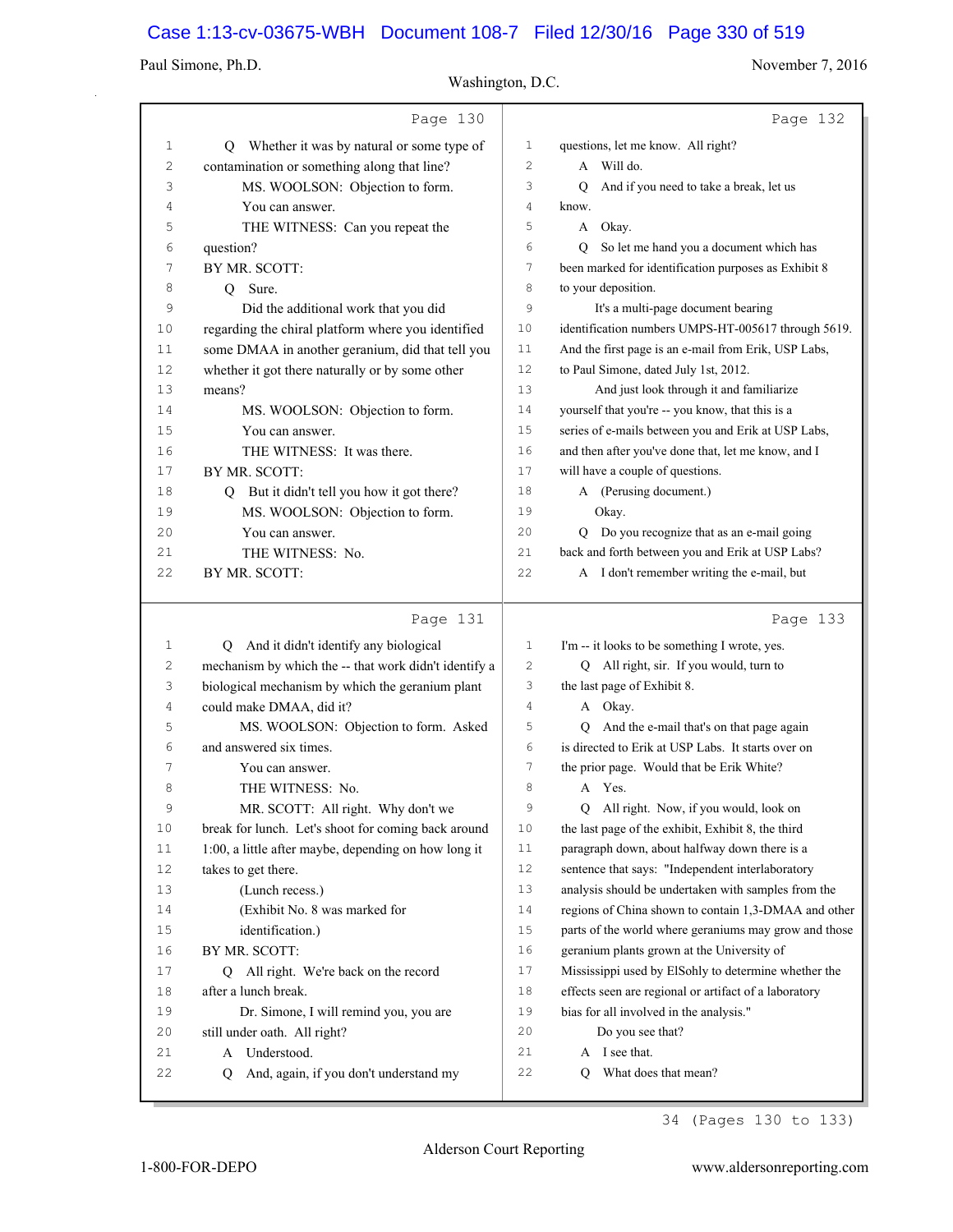### Case 1:13-cv-03675-WBH Document 108-7 Filed 12/30/16 Page 331 of 519

# Paul Simone, Ph.D. November 7, 2016

Washington, D.C.

|              | Page 134                                                                                                  | Page 136                                                              |
|--------------|-----------------------------------------------------------------------------------------------------------|-----------------------------------------------------------------------|
| $\mathbf{1}$ | A It means that you've essentially got --                                                                 | A I mean it's possible that the -- even if<br>$\mathbf{1}$            |
| 2            | you've got multiple laboratories that are in                                                              | 2<br>we did the interlaboratory study, there would still              |
| 3            | disagreement as whether or not 1,3-DMAA is occurring                                                      | 3<br>be disagreement.                                                 |
| 4            | in geranium plants. And in order to essentially hash                                                      | 4<br>Q Would it also be possible if you did the                       |
| 5            | out what is actually happening, he should have                                                            | interlaboratory study that it may be determined that<br>5             |
| 6            | multiple people look at these geranium plants and see                                                     | 6<br>in fact DMAA is not in geranium plants?                          |
| 7            | if it's there.                                                                                            | MS. WOOLSON: Objection to form.<br>7                                  |
| 8            | Q You say here "to determine whether the                                                                  | 8<br>BY MR. SCOTT:                                                    |
| 9            | effects seen." I take it whether geranium -- DMAA is                                                      | 9<br>Q Would that be part of the gamble?                              |
| 10           | in geraniums or not is the effect you're talking                                                          | 10<br>A I mean, that would be possible. I mean,                       |
| 11           | about?                                                                                                    | 11<br>I could -- you know, I -- to be frank, I have                   |
| 12           | A Yes.                                                                                                    | 12<br>analyzed plants that show it's there and show it's              |
| 13           | And it goes on to say that " are a<br>O                                                                   | 13<br>not, and if -- and it's pretty clear that it's a --             |
| 14           | regional or artifact of a laboratory bias for all                                                         | it's a thing where it's hard to determine which<br>14                 |
| 15           | involved in the analysis." What do you mean there by                                                      | 15<br>plants are going to have 1,3-DMAA and which are not.            |
| 16           | "artifact of a laboratory bias"?                                                                          | 16<br>And further in there I speak of it being                        |
| 17           | A I mean it's -- as I previously mentioned,                                                               | a shotgun approach to determining whether 1,3-DMAA is<br>17           |
| 18           | there are errors in all analytical methods, and both                                                      | present, and -- and beyond the Changzhou samples<br>18                |
| 19           | random and systematic, and determining if there is a                                                      | 19<br>consistently showing 1,3-DMAA in it, those are the --           |
| 20           | random or systematic error can be difficult. So it's                                                      | 20<br>those are the only ones that I have found that                  |
| 21           | a -- that's one way to take a look at it.                                                                 | 21<br>contain 1,3-DMAA.                                               |
| 22           | And the bias could be bias for not                                                                        | 22<br>The Changzhou samples that you are<br>О                         |
|              |                                                                                                           |                                                                       |
|              |                                                                                                           |                                                                       |
|              | Page 135                                                                                                  | Page 137                                                              |
| $\mathbf{1}$ | finding it and the bias could be for finding it.                                                          | referring to there, how many shipments of samples did<br>$\mathbf{1}$ |
| 2            | And, you know, if this is a factfinding mission                                                           | $\mathbf{2}$<br>you receive that showed DMAA?                         |
| 3            | essentially for the truth of whether 1,3-DMAA is                                                          | 3<br>Well, let me ask the question, it may be                         |
| 4            | present in geranium plants, as I've stated it is,                                                         | simpler: The Changzhou samples that you say had DMAA<br>4             |
| 5            | then the goal should be that you get laboratories                                                         | 5<br>in them, that you found DMAA in, were those the ones             |
| 6            | that find it and laboratories that don't find it                                                          | 6<br>that are referenced by your article, Exhibit 4?                  |
| 7            | together analyzing the same set of samples.                                                               | 7<br>A Yes.<br>8                                                      |
| 8            | All right, sir. And did you ever reach<br>Q                                                               | Did you receive any additional samples<br>Q                           |
| $\mathsf 9$  | out to any of the laboratories who tested geraniums                                                       | after that testing from Changzhou that showed DMAA?<br>9<br>10        |
| 10           | and did not find 1,3-DMAA regarding doing such a                                                          | A I can't speak with certainty.<br>$1\,1$                             |
| 11           | study?                                                                                                    | Do you recall receiving any more samples<br>Q<br>12                   |
| $12$         | No.<br>A<br>O                                                                                             | from China after you did the testing there that is<br>13              |
| 13           | Now, it goes on to say in the next                                                                        | outlined in your Exhibit 4?<br>A Yes.<br>14                           |
| 14           | paragraph on the last page of Exhibit 8: "The                                                             | 15<br>Q<br>You received additional shipments from                     |
| $15$<br>16   | interlaboratory analysis is certainly a gamble, but I                                                     | 16<br>China?                                                          |
| 17           | believe that it would be something to buy you time to<br>do more detailed studies and to let cooler heads | 17<br>A Yes.                                                          |
| $1\,8$       | prevail."                                                                                                 | And did you receive shipments from<br>18<br>Q                         |
| 19           | Do you see that?                                                                                          | Changzhou, geraniums from Changzhou?<br>19                            |
| 20           | A I do.                                                                                                   | 20<br>A I think it was.                                               |
| 21           | What do you mean there by "the<br>$\overline{Q}$                                                          | 21<br>Do you recall whether or not you tested<br>Q                    |
| 22           | interlaboratory analysis is certainly a gamble"?                                                          | 22<br>that material and whether it showed to have DMAA in             |

35 (Pages 134 to 137)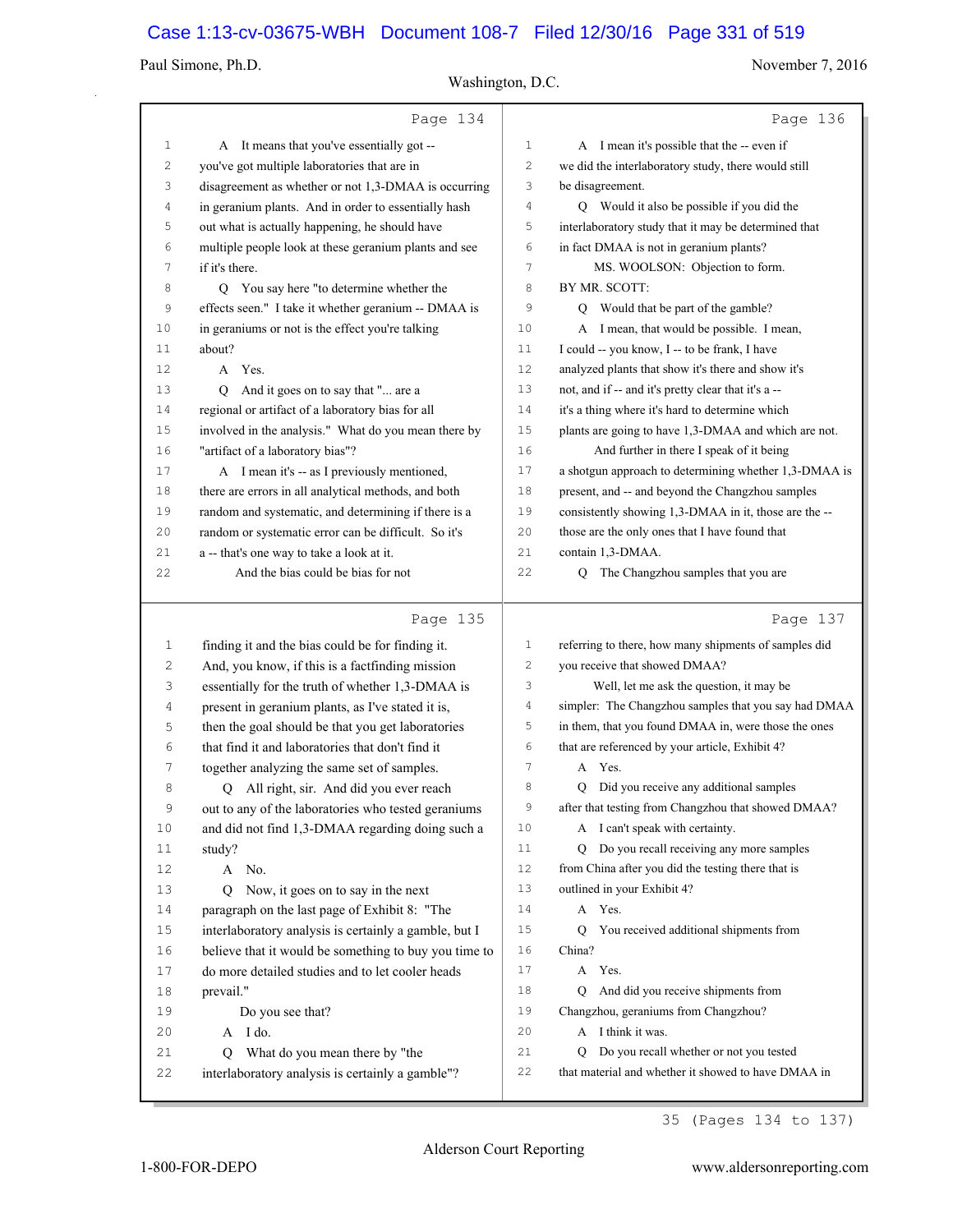## Case 1:13-cv-03675-WBH Document 108-7 Filed 12/30/16 Page 332 of 519

# Paul Simone, Ph.D. November 7, 2016

Washington, D.C.

|              | Page 138                                                            | Page 140                                                           |
|--------------|---------------------------------------------------------------------|--------------------------------------------------------------------|
| $\mathbf{1}$ | it?                                                                 | and answered.<br>1                                                 |
| 2            | I believe I did, and it had 1,3-DMAA in<br>A                        | 2<br>You can answer.                                               |
| 3            | it.                                                                 | THE WITNESS: I -- I mean, I -- you know,<br>3                      |
| 4            | O<br>All right, sir. And when did that                              | whether everybody came up with the same answer or<br>4             |
| 5            | testing occur?                                                      | 5<br>not.                                                          |
| 6            | A After this analysis. The timing is -- I                           | 6<br>BY MR. SCOTT:                                                 |
| 7            | believe it was in 2013 or so.                                       | 7<br>Q Or the answer came out in a way that they                   |
| 8            | Q Okay. And when did you get those                                  | didn't -- wasn't in line with their commercial<br>8                |
| 9            | shipments, the additional shipments of Changzhou                    | interest of wanting to sell DMAA products, right?<br>9             |
| 10           | geranium plants?                                                    | MS. WOOLSON: Objection to form, asked<br>10                        |
| 11           | A Well, to be clear, I can't recall if they                         | 11<br>and answered.                                                |
| 12           | were Changzhou or not. When did I get them or where                 | 12<br>You can answer.                                              |
| 13           | did I get them?                                                     | 13<br>THE WITNESS: No, the -- I guess maybe                        |
| 14           | Yes, where did you get them from?<br>O                              | 14<br>that would be the case.                                      |
| 15           | They were shipped directly from China.<br>A                         | 15<br>BY MR. SCOTT:                                                |
| 16           | From Dr. Yi Jim?<br>Q                                               | 16<br>Q When you say to let cooler heads prevail,                  |
| 17           | I don't remember. Probably.<br>A                                    | 17<br>what are you talking about?                                  |
| 18           | Were they shipped based on any efforts<br>Q                         | A Honestly, I don't remember.<br>18                                |
| 19           | by -- on your part, or did you order them, give                     | Okay. You can set that one aside.<br>19<br>Q                       |
| 20           | instructions to whoever shipped them to you?                        | (Exhibit No. 9 was marked for<br>20                                |
| 21           | MS. WOOLSON: Objection to form.                                     | identification.)<br>21                                             |
| 22           | You can answer.                                                     | 22<br>BY MR. SCOTT:                                                |
|              |                                                                     |                                                                    |
|              | Page 139                                                            | Page 141                                                           |
| $\mathbf{1}$ | THE WITNESS: No, these were shipped as                              | All right, sir. You have in front of you<br>1<br>Q                 |
| 2            | part of a shipment for the second USP Labs contract.                | a document which has been marked for identification<br>2           |
| 3            | BY MR. SCOTT:                                                       | 3<br>purposes as Exhibit 9 to your deposition. It is a             |
| 4            | Q And were they handled the same way as the                         | two-page document bearing no identification numbers.<br>4          |
| 5            | shipment of geranium material for the first USP Labs                | It's headed "Fertilizer Analysis."<br>5                            |
| 6            | contract?                                                           | And I will ask you if you recognize this<br>6                      |
| 7            | A Yes.                                                              | document as something you've seen previously.<br>7                 |
| 8            | MS. WOOLSON: Objection to form.                                     | A (Perusing document.)<br>8                                        |
| 9            | You can answer.                                                     | 9<br>When you say "seen previously," what do                       |
| 10           | BY MR. SCOTT:                                                       | you mean?<br>10                                                    |
| 11           | Q Now, in your view, would the -- an                                | 11<br>Q Well, do you recognize the document,                       |
| 12           | interlab study, as you describe there in the document               | Exhibit 9?<br>12                                                   |
| 13           | that we were just talking about, Exhibit 8, having                  | A Yeah. Yes.<br>13                                                 |
| 14           | such a thing, would that be a gamble for USP Labs?                  | What is Exhibit 9? How do you recognize<br>14<br>Q                 |
| $15$         | MS. WOOLSON: Objection to form.                                     | it?<br>15                                                          |
| 16           | You can answer.                                                     | A It looks like a document related to an<br>16                     |
| 17           | THE WITNESS: I mean, if -- I -- I mean,                             | analysis of fertilizers for 1,3-DMAA and 1,4-DMAA<br>17            |
| 18           | I clearly wrote that.                                               | using what is likely equipment at the University of<br>18          |
| 19           | BY MR. SCOTT:                                                       | 19<br>Memphis.                                                     |
| 20           | Q What did you understand the gamble to be                          | 20<br>Q Do you know who prepared this document?                    |
| 21<br>22     | as it relates to USP Labs?<br>MS. WOOLSON: Objection to form, asked | A I mean -- I'm not really sure how to<br>21<br>answer that.<br>22 |

36 (Pages 138 to 141)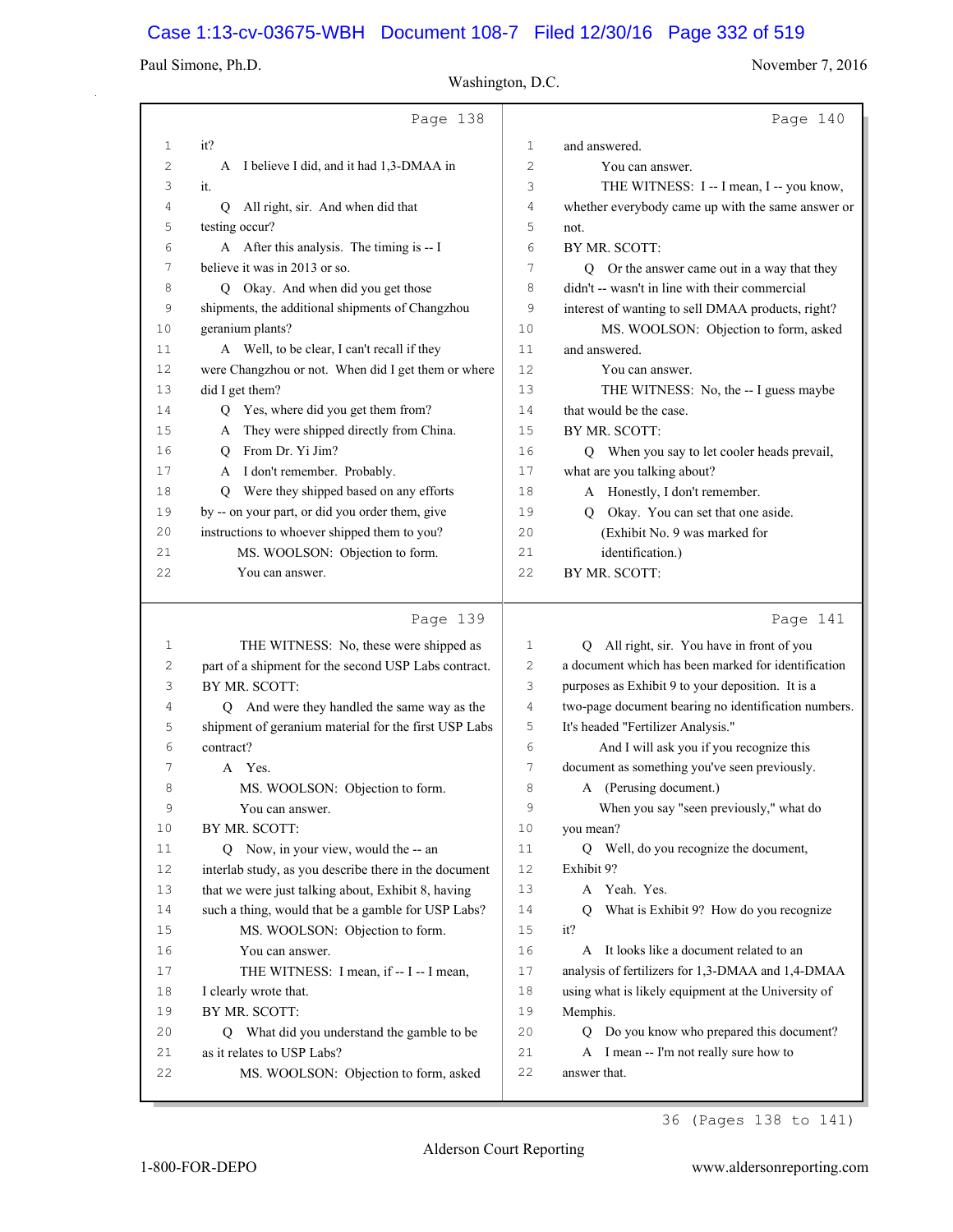#### Case 1:13-cv-03675-WBH Document 108-7 Filed 12/30/16 Page 333 of 519

Washington, D.C.

Paul Simone, Ph.D. November 7, 2016

|        | Page 142                                                               | Page 144                                                                                                         |  |
|--------|------------------------------------------------------------------------|------------------------------------------------------------------------------------------------------------------|--|
| 1      | Well-<br>O                                                             | proposal that I wrote to USP Labs, the preliminary<br>1                                                          |  |
| 2      | I mean --<br>A                                                         | estimates I believe said there was 1,3-DMAA in the<br>2                                                          |  |
| 3      | Did you write this document?<br>$\mathbf Q$                            | 3<br>fertilizer.                                                                                                 |  |
| 4      | It's probably a group effort between me<br>A                           | 4<br>Can we --                                                                                                   |  |
| 5      | and the graduate student.                                              | 5<br>In Osmocote or more than one?<br>Q                                                                          |  |
| 6      | So this document, Exhibit 9, would have<br>Q                           | 6<br>A In Osmocote.                                                                                              |  |
| 7      | been prepared by you in concert with Ms. Fleming?                      | 7<br>THE WITNESS: Can I take a break and use                                                                     |  |
| 8      | A Probably. Did this come out of the                                   | the restroom?<br>8                                                                                               |  |
| 9      | University of Memphis --                                               | 9<br>MR. SCOTT: Sure.                                                                                            |  |
| 10     | Q Yes.                                                                 | 10<br>(Recess.)                                                                                                  |  |
| 11     | -- discovery? All right. Yeah.<br>A                                    | BY MR. SCOTT:<br>11                                                                                              |  |
| 12     | And do you recall when this document was<br>O                          | 12<br>Q All right, sir. And do you recall if you                                                                 |  |
| 13     | prepared?                                                              | found DMAA in fertilizers in addition to Osmocote?<br>13                                                         |  |
| 14     | A Late 2013 probably.                                                  | 14<br>A There might have been one other, but let                                                                 |  |
| 15     | All right, sir. And what prompted you<br>Q                             | 15<br>me be clear about the level of rigor that was                                                              |  |
| 16     | folks to develop this fertilizer analysis protocol?                    | involved in that. And so the preliminary estimates<br>16                                                         |  |
| 17     | A I was trying to rule in or rule out a                                | 17<br>came up positive. And -- but we were really never                                                          |  |
| 18     | plausible reason for 1,3-DMAA in geranium plants.                      | able to publish that work. And it's -- that's<br>18                                                              |  |
| 19     | Q All right. And did somebody outside of                               | because the -- I could not -- we could not get the<br>19                                                         |  |
| 20     | the university ask you to do this or was this done at                  | method reproducible enough. There were significant<br>20                                                         |  |
| 21     | your volition?                                                         | matrix effects. And the analysis was actually pretty<br>21                                                       |  |
| 22     | A It was done at my volition.                                          | 22<br>hard on the instrument, and so it was a very                                                               |  |
|        |                                                                        |                                                                                                                  |  |
|        | Page 143                                                               | Page 145                                                                                                         |  |
|        |                                                                        | 1                                                                                                                |  |
| 1<br>2 | And to what degree did Ms. Fleming assist<br>O                         | difficult analysis.<br>2                                                                                         |  |
| 3      | you in developing this protocol?                                       | And if I compare that to the -- what<br>3                                                                        |  |
| 4      | A I -- I'm trying to give a good                                       | ended up being an unpublished report using the chiral<br>stuff, we actually submitted that to a journal and<br>4 |  |
| 5      | percentage. Probably 50/50.<br>And did in fact you folks, you and<br>Q | got reviews back, and did our best to address the<br>5                                                           |  |
| 6      | Ms. Fleming, put this fertilizer analysis protocol                     | 6<br>reviews. But then we were unable to finish that work                                                        |  |
| 7      | into action? Did you actually analyze fertilizers to                   | 7<br>due to instrumentation problems.                                                                            |  |
| 8      | determine if they had 1,3- and 1,4-DMAA as part of                     | 8<br>Q Okay. But you did some work on                                                                            |  |
| 9      | their constituents?                                                    | 9<br>fertilizers, and the preliminary results showed DMAA,                                                       |  |
| 10     | MS. WOOLSON: Objection to form.                                        | 10<br>correct?                                                                                                   |  |
| 11     | You can answer.                                                        | MS. WOOLSON: Objection to form.<br>11                                                                            |  |
| 12     | THE WITNESS: We tried.                                                 | 12<br>You can answer.                                                                                            |  |
| 13     | BY MR. SCOTT:                                                          | 13<br>THE WITNESS: Very preliminary, correct.                                                                    |  |
| 14     | And what fertilizers did you analyze?<br>Q                             | BY MR. SCOTT:<br>14                                                                                              |  |
| 15     | So let me be clear. In terms of specific<br>A                          | And did you ever do any work that<br>15<br>Q                                                                     |  |
| 16     | memory, I honestly don't remember. But I read the                      | 16<br>reversed those results, that showed that in fact                                                           |  |
| 17     | expert reports and they mention -- I think Osmocote                    | 17<br>these fertilizers that you preliminarily identified                                                        |  |
| $18\,$ | is one of them, so I went back and reviewed the                        | as having DMAA actually didn't have it?<br>18                                                                    |  |
| 19     | record, and Osmocote was in fact one of them.                          | MS. WOOLSON: Objection to form,<br>19                                                                            |  |
| 20     | Did you find DMAA in Osmocote?<br>Q                                    | 20<br>misstates testimony.                                                                                       |  |
| 21     | So the -- so looking at our records and<br>A                           | 21<br>You can answer.                                                                                            |  |
| 22     | looking at some of the expert reports and the                          | 22<br>THE WITNESS: No. I believe -- and like                                                                     |  |

37 (Pages 142 to 145)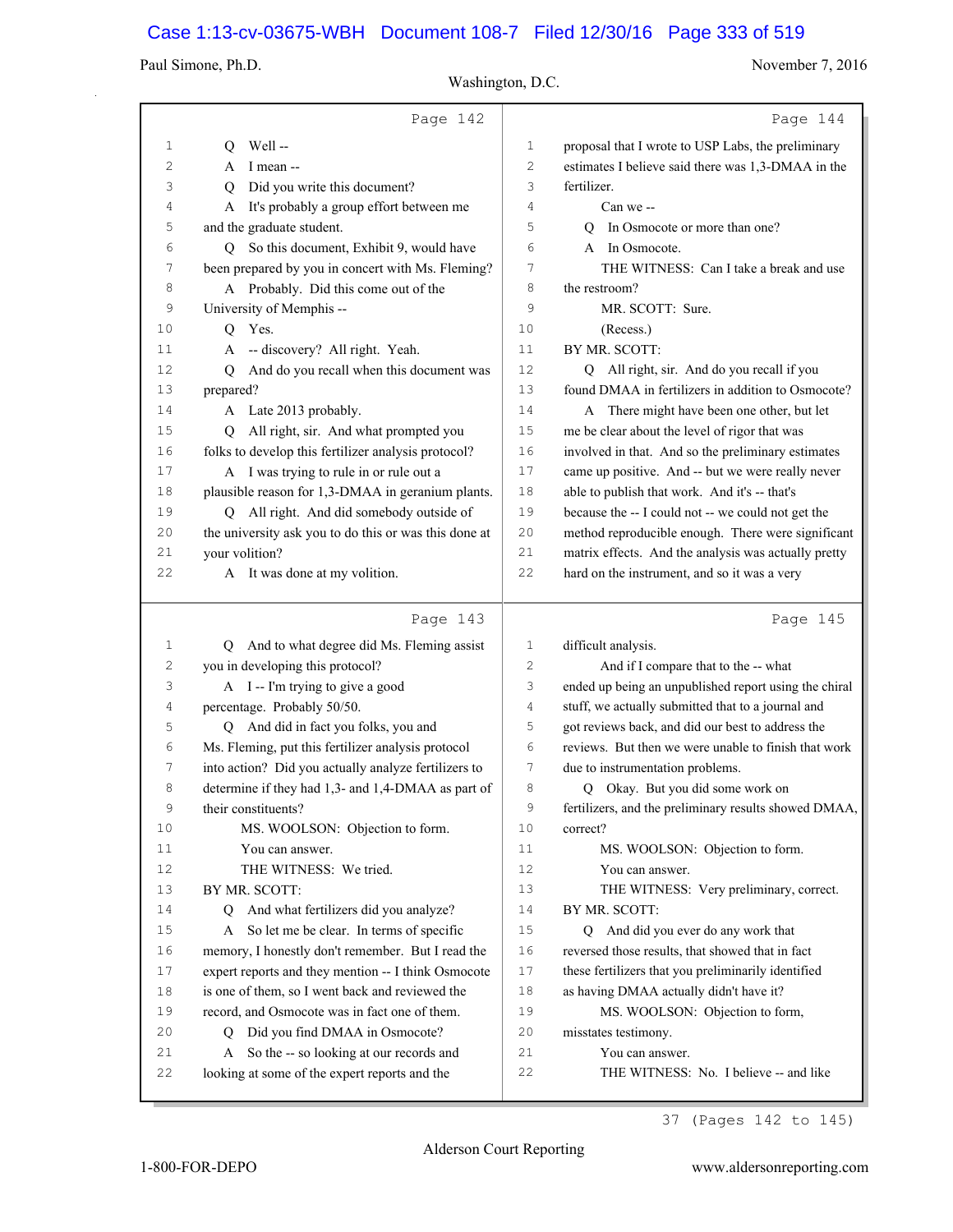## Case 1:13-cv-03675-WBH Document 108-7 Filed 12/30/16 Page 334 of 519

Paul Simone, Ph.D. November 7, 2016

Washington, D.C.

|          | Page 146                                                                            | Page 148                                                                                              |
|----------|-------------------------------------------------------------------------------------|-------------------------------------------------------------------------------------------------------|
| 1        | I said, I have not looked very closely at some of                                   | contamination for geranium plants?<br>1                                                               |
| 2        | that work since then. We essentially abandoned that                                 | 2<br>MS. WOOLSON: Objection to form.                                                                  |
| 3        | work. And, you know, the -- I believe we -- and --                                  | 3<br>You can answer.                                                                                  |
| 4        | I'm actually kind of nervous about talking about this                               | BY MR. SCOTT:<br>4                                                                                    |
| 5        | because I don't have the data in front of me to talk                                | Q Based on the work you did?<br>5                                                                     |
| 6        | about it.                                                                           | A I was never able to confirm nor deny it.<br>6                                                       |
| 7        | But, you know, the only report I made to                                            | The level of rigor in that work is preliminary for a<br>7                                             |
| 8        | the presence of 1,3-DMAA in the fertilizer was that                                 | reason. It was never published for a reason, because<br>8                                             |
| 9        | proposal to USP Labs that I can recall. And the                                     | 9<br>we couldn't get the method to work reproducibly.                                                 |
| 10       | reason in that proposal we actually wanted to                                       | 10<br>(Exhibit No. 10 was marked for                                                                  |
| 11       | continue doing that work was to actually solidify                                   | 11<br>identification.)                                                                                |
| 12       | the research we had done up to that point, which was                                | BY MR. SCOTT:<br>12                                                                                   |
| 13       | is it in there or is it not. And so we found it in                                  | 13<br>Q All right, sir. You have in front of you                                                      |
| 14       | kind of like a screening preliminary analysis but                                   | what's been marked for identification purposes as<br>14                                               |
| 15       | were never able to confirm it to an acceptable                                      | Exhibit 10 to your deposition. It's a multi-page<br>15                                                |
| 16       | standard for publication.                                                           | 16<br>document bearing identification numbers                                                         |
| 17       | BY MR. SCOTT:                                                                       | UMPS-HT-001088 through 1093. And I will ask you --<br>17                                              |
| 18       | Q Well, based on the work that you                                                  | 18<br>the heading on the first page is "Confidential: Do                                              |
| 19       | described that you did and looking at fertilizers to                                | 19<br>not distribute. Analysis Survey for 1,3-DMAA and                                                |
| 20       | see if it had DMAA, were you able to eliminate                                      | 1,4-DMAA in Food and Geranium Plants." It says -- it<br>20                                            |
| 21       | fertilizer contamination as a possible source of DMAA                               | has listed here Paul Simone and Randall Bayer.<br>21                                                  |
| 22       | in geraniums that you had tested?                                                   | 22<br>Is this the proposal you put together to                                                        |
|          |                                                                                     |                                                                                                       |
|          | Page 147                                                                            | Page 149                                                                                              |
| 1        | A I had no reason to believe the geraniums                                          | 1<br>give to USP Labs for additional work?                                                            |
| 2        | that we tested were contaminated.                                                   | A Yes.<br>2                                                                                           |
| 3        | Q Do you know what fertilizers were used                                            | 3<br>And who is Mr. Bayer?<br>Q                                                                       |
| 4        | with the geraniums that you --                                                      | A He is the chair of the biology department<br>4                                                      |
| 5        | MS. WOOLSON: Objection to form.                                                     | at the University of Memphis, and his role was going<br>5                                             |
| 6        | You can answer.                                                                     | to be simply authentication of the plants.<br>6                                                       |
| 7        | BY MR. SCOTT:                                                                       | Q All right, sir. If you would, turn to<br>7                                                          |
| 8        | $Q$ -- that you tested?                                                             | 8<br>page 4 of the document. The third paragraph down --                                              |
| 9        | A Repeat the question.                                                              | 9<br>A Let me -- I want to amend that previous                                                        |
| 10       | Sure. You got geraniums from -- samples<br>Q                                        | 10<br>answer. So it was authentication and help growing                                               |
| 11       | from China. What fertilizers were used to grow them?                                | the plants.<br>11                                                                                     |
| 12       | MS. WOOLSON: Objection to form.                                                     | 12<br>Q Okay. And was this proposal given to USP                                                      |
| 13       | You can answer.                                                                     | Labs?<br>13                                                                                           |
| 14       | THE WITNESS: I have no data indicating                                              | 14<br>I think so, yes.<br>A                                                                           |
| 15       | whether fertilizer was or was not used in those                                     | Did they adopt it? Did they tell you to<br>15<br>O                                                    |
| 16       | geraniums, and based on my reading of other -- of                                   | 16<br>go ahead with this work?                                                                        |
| $17\,$   | other people's papers, they also don't have -- they                                 | A No.<br>17                                                                                           |
| $1\,8$   | don't know whether fertilizer was used in growing                                   | 18<br>Now, if you would turn to page 4, the<br>О.                                                     |
| 19       | their plants.                                                                       | 19<br>third paragraph down there starts: "Prior to                                                    |
| 20       | BY MR. SCOTT:                                                                       | 20<br>planting of the geranium plants, all soils and                                                  |
| 21<br>22 | Q Were you able to eliminate fertilizer<br>with DMAA in it as a source of potential | 21<br>fertilizers will be analyzed for 1,3-DMAA and<br>1,4-DMAA. This is an important step as a<br>22 |

38 (Pages 146 to 149)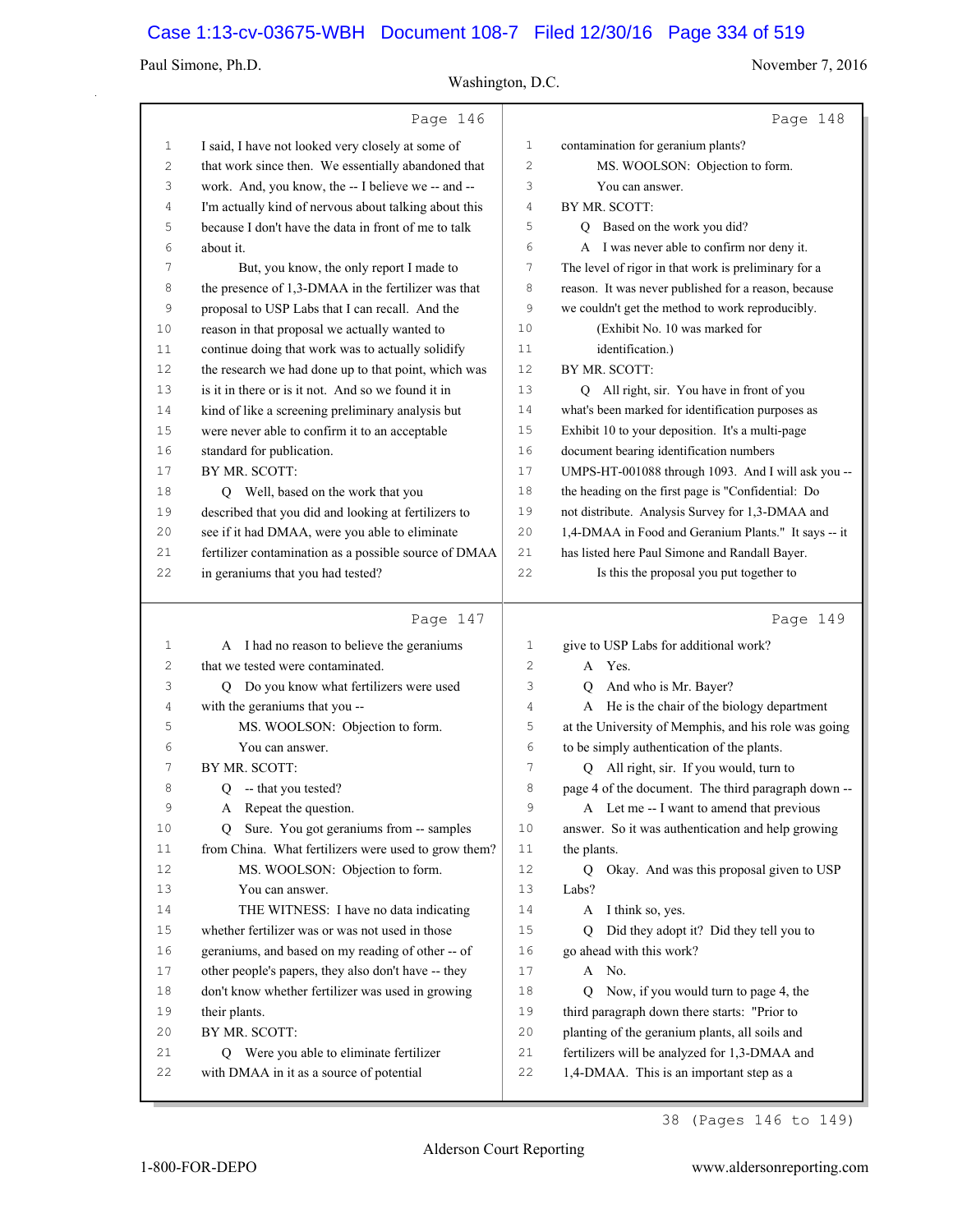## Case 1:13-cv-03675-WBH Document 108-7 Filed 12/30/16 Page 335 of 519

Paul Simone, Ph.D. November 7, 2016

Washington, D.C.

|              | Page 150                                                                                              | Page 152                                                                                                      |
|--------------|-------------------------------------------------------------------------------------------------------|---------------------------------------------------------------------------------------------------------------|
| $\mathbf{1}$ | commercially purchased time-release fertilizer                                                        | Q Why were you concerned, at least in the<br>$\mathbf{1}$                                                     |
| 2            | Osmocote was found to contain 12 ng/g of 1,3-DMAA,                                                    | context of this document, of fertilizers containing<br>$\overline{c}$                                         |
| 3            | which could potentially contaminate plants if blindly                                                 | DMAA potentially acting as a source of DMAA into the<br>3                                                     |
| 4            | used."                                                                                                | human food diet?<br>4                                                                                         |
| 5            | Do you see that?                                                                                      | A If the fertilizer contained DMAA, then<br>5                                                                 |
| 6            | $A$ I do.                                                                                             | 6<br>the -- based on my conversations with Randy Bayer, he                                                    |
| 7            | Is that 12 ng/g, is that parts per<br>0                                                               | 7<br>said that it could be taken up into the plant.                                                           |
| 8            | billion?                                                                                              | Q Absorbed into the plant through the root<br>8                                                               |
| 9            | A Yes, nanograms per gram.                                                                            | 9<br>system, DMAA?                                                                                            |
| 10           | Is that the same unit of measure that you<br>Q                                                        | 10<br>A I assume so, yes.                                                                                     |
| 11           | used in the tests that you did for geranium samples,                                                  | Q And why would that matter to you in the<br>11                                                               |
| 12           | parts per billion?                                                                                    | 12<br>context of what you were proposing to do here whether                                                   |
| 13           | A Yes.                                                                                                | or not the plants were absorbing DMAA through the<br>13                                                       |
| 14           | And it goes on to say: "A screening of<br>О                                                           | 14<br>root system based on fertilizer contamination?                                                          |
| 15           | fertilizers will be conducted to identify                                                             | 15<br>MS. WOOLSON: Objection to form.                                                                         |
| 16           | commercially available sources with high nitrogen,                                                    | 16<br>You can answer.                                                                                         |
| 17           | phosphorous and potassium content to provide growth                                                   | THE WITNESS: We were looking for<br>17                                                                        |
| 18           | to all aspects of the plants."                                                                        | 18<br>1,3-DMAA in these other plants.                                                                         |
| 19           | Do you see that?<br>$A$ I do.                                                                         | BY MR. SCOTT:<br>19                                                                                           |
| 20           |                                                                                                       | 20<br>Q To determine if it was there naturally as<br>21                                                       |
| 21<br>22     | And then it goes on to say: "Fertilizers<br>О<br>containing DMAA could potentially act as a source of | opposed to through some contamination?<br>22<br>MS. WOOLSON: Objection to form.                               |
|              |                                                                                                       |                                                                                                               |
|              |                                                                                                       |                                                                                                               |
|              | Page 151                                                                                              | Page 153                                                                                                      |
| $\mathbf{1}$ | DMAA into the human food diet. If all fertilizers                                                     | THE WITNESS: Yes.<br>1                                                                                        |
| 2            | analyzed contain 1,3-DMAA, then a custom mix of                                                       | 2<br>BY MR. SCOTT:                                                                                            |
| 3            | fertilizer will be reproduced from a reagent grade                                                    | 3<br>And USP Labs did not authorize this work?<br>O.                                                          |
| 4            | fertilizer equivalence, all scheduled for both DMAA                                                   | What do you mean?<br>4<br>A                                                                                   |
| 5            | species."                                                                                             | I mean, you made a proposal. Did they<br>5<br>O                                                               |
| 6            | Do you see that?                                                                                      | say, Go do it? The proposal that is set out here in<br>6                                                      |
| 7            | MS. WOOLSON: Objection to form.                                                                       | 7<br>Exhibit 10.                                                                                              |
| 8            | THE WITNESS: I do.                                                                                    | 8<br>A Are you -- so -- can -- can you -- I'm                                                                 |
| 9            | BY MR. SCOTT:                                                                                         | 9<br>sorry. Can you restate the question?                                                                     |
| 10           | By "DMAA species," you're talking about<br>O                                                          | You called Exhibit 10 a proposal that was<br>10<br>O.                                                         |
| 11           | 1,3- and 1,4-DMAA?                                                                                    | 11<br>sent to USP Labs. Correct?                                                                              |
| 12           | A Correct.                                                                                            | 12<br>Correct.<br>A                                                                                           |
| 13           | $\overline{Q}$<br>Now -- and this was presented to USP                                                | Did they tell you to do the work set<br>13<br>Q                                                               |
| 14           | Labs?                                                                                                 | forth in the proposal, Exhibit 10?<br>14                                                                      |
| 15           | MS. WOOLSON: Objection to form, asked                                                                 | They did not fund the work.<br>15<br>A                                                                        |
| 16           | and answered.                                                                                         | Did you do any work to screen fertilizers<br>16<br>Q                                                          |
| 17<br>18     | You may answer.                                                                                       | for DMAA after you sent this proposal to USP Labs?<br>17<br>Not that I can recall.<br>18<br>A                 |
| 19           | BY MR. SCOTT:<br>Q                                                                                    | 19<br>Q                                                                                                       |
| 20           | This document?<br>I e-mailed it to them. I e-mailed it to<br>A                                        | Did the preliminary work you had done in<br>20                                                                |
| 21           | Erik White. I'm sure there is an e-mail in there                                                      | fertilizers to identify whether DMAA may be there<br>based on the protocol you developed with this one,<br>21 |
| 22           | somewhere that shows it.                                                                              | was that done before this proposal was sent?<br>22                                                            |

39 (Pages 150 to 153)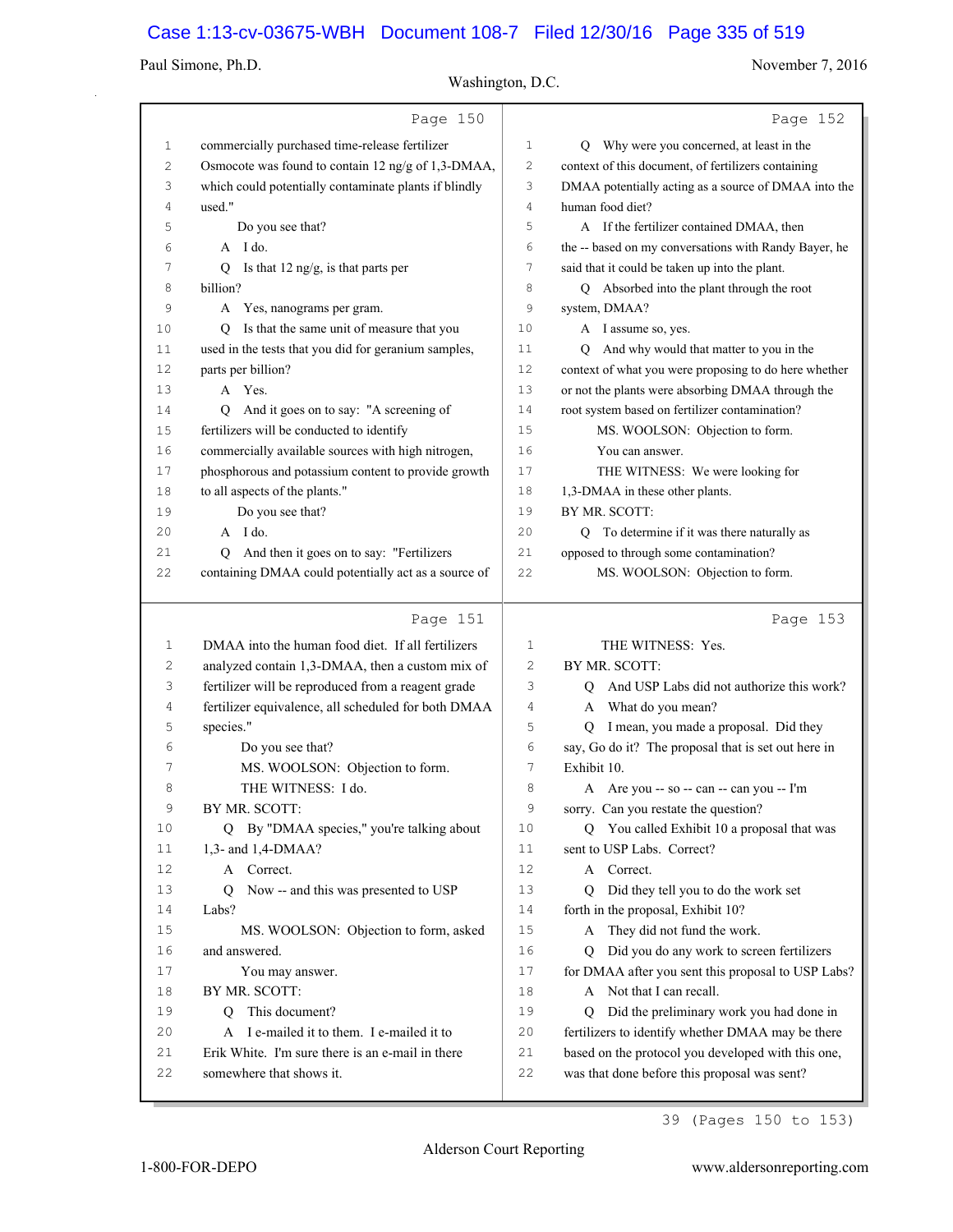#### Case 1:13-cv-03675-WBH Document 108-7 Filed 12/30/16 Page 336 of 519

# Paul Simone, Ph.D. November 7, 2016

Washington, D.C.

|              | Page 154                                                 |              | Page 156                                                                                         |
|--------------|----------------------------------------------------------|--------------|--------------------------------------------------------------------------------------------------|
| $\mathbf{1}$ | MS. WOOLSON: Objection to form.                          | 1            | You can answer.                                                                                  |
| 2            | You can answer.                                          | 2            | THE WITNESS: It's not written there, no.                                                         |
| 3            | THE WITNESS: Yes.                                        | 3            | But the -- as I said, if this was a preliminary                                                  |
| 4            | BY MR. SCOTT:                                            | 4            | thing, and I don't know any other way to describe it,                                            |
| 5            | Q Now, based on the work that you did                    | 5            | that if we had been able to essentially nail down                                                |
| 6            | looking at the fertilizers, were you able to             | 6            | whether or not it was there, we would have done so                                               |
| 7            | eliminate fertilizer contamination from DMAA as a        | 7            | and we would have published it, whether or not --                                                |
| 8            | source of DMAA potentially being in geranium samples?    | 8            | regardless of how it actually affected all this other                                            |
| 9            | MS. WOOLSON: Objection to form.                          | 9            | stuff.                                                                                           |
| 10           | You can answer.                                          | 10           | (Exhibit No. 11 was marked for                                                                   |
| 11           | THE WITNESS: Based on the work that I                    | 11           | identification.)                                                                                 |
| 12           | did, I had no reason to suspect that the geraniums       | 12           | BY MR. SCOTT:                                                                                    |
| 13           | that I analyzed were contaminated by fertilizer.         | 13           | Q All right, sir. You have in front of you                                                       |
| 14           | BY MR. SCOTT:                                            | 14           | what has been marked for identification purposes as                                              |
| 15           | Q Well, my question is a little broader                  | 15           | Exhibit 11 to your deposition. It's a multi-page                                                 |
| 16           | than that. My question is, were you able to              | 16           | exhibit of spreadsheets and graphs. The first page                                               |
| 17           | eliminate as a general matter DMAA in fertilizer as a    | 17           | is headed FHLF111 dated August 17, 2013. And I will                                              |
| 18           | potential source of contaminate of geraniums?            | 18           | ask you if you can identify this as work product that                                            |
| 19           | MS. WOOLSON: Objection to form, asked                    | 19           | was generated by your lab?                                                                       |
| 20           | and answered twice.                                      | 20           | A Yes, it very likely is.                                                                        |
| 21           | You can answer.                                          | 21           | Q Now, at the bottom there, it says:                                                             |
| 22           | THE WITNESS: I was neither able to                       | 22           | "Fertilizer sample: Osmocote, Scott." Do you see                                                 |
|              |                                                          |              |                                                                                                  |
|              | Page 155                                                 |              | Page 157                                                                                         |
| 1            | confirm nor deny that DMAA was in fact in the            | $\mathbf{1}$ | that?                                                                                            |
| 2            | fertilizer to begin with. The -- as I said, the          | 2            | Yes.<br>A                                                                                        |
| 3            | results, you know, stated here concerning the            | 3            | And the numbers that go through -- beyond<br>О                                                   |
| 4            | presence of 1,3- and 1,4-DMAA in the fertilizer were     | 4            | that are -- say "Concentration." Do you see that?                                                |
| 5            | preliminary. If I had had concrete results, I would      | 5            | A Yes. CONC, period?                                                                             |
| 6            | have attempted to publish them. But we couldn't get      | 6            | Q CONC, period. Does that reflect that                                                           |
| 7            | concrete results, and part of the work presented in      | 7            | there was a concentration of DMAA, 1,3 and 1,4, found                                            |
| 8            | this proposal would have been developing a method        | 8            | in the Scott and Osmocote fertilizers?                                                           |
| 9            | that was able to actually do that analysis.              | 9            | A What it reflects is the fact that the                                                          |
| 10           | BY MR. SCOTT:                                            | $10 \,$      | analysis came up with a concentration of -- let's                                                |
| 11           | Q Now, in the proposal that you made to                  | 11           | see. Oh, the units are on here. Presumably -- let's                                              |
| 12           | your client, USP Labs, you state there that: "This       | 12           | see, I have to see what -- let's see. So presumably                                              |
| 13           | is an important step. As a commercially purchased        | $13\,$       | concentration of micrograms per liter as measured by                                             |
| $1\,4$       | time-release fertilizer Osmocote was found to contain    | 14           | the instrument.                                                                                  |
| $15\,$       | 12 ng/g of 1,3-DMAA." And I'm on page 4.                 | 15           | Now, if you look at those numbers, those                                                         |
| 16           | A Okay.                                                  | 16           | concentration numbers, they are all less than the                                                |
| 17           | Do you see that sentence?<br>Q                           | 17           | method detection limit of the fertilizer -- of the                                               |
| 18           | I do.<br>$\mathbf{A}$                                    | 18           | analysis. And so as we previously discussed, if it's                                             |
| 19           | Is there anywhere in there you say that<br>Q             | 19           | less than the method detection limit, and as many of                                             |
| $20$         | your results on this are preliminary, unreliable or      | 20           | my other colleagues, for lack of a better term, who                                              |
| 21<br>22     | anything of that ilk?<br>MS. WOOLSON: Objection to form. | 21<br>22     | publish in this area, if it's less than the method<br>detection limit, then you don't report it. |

40 (Pages 154 to 157)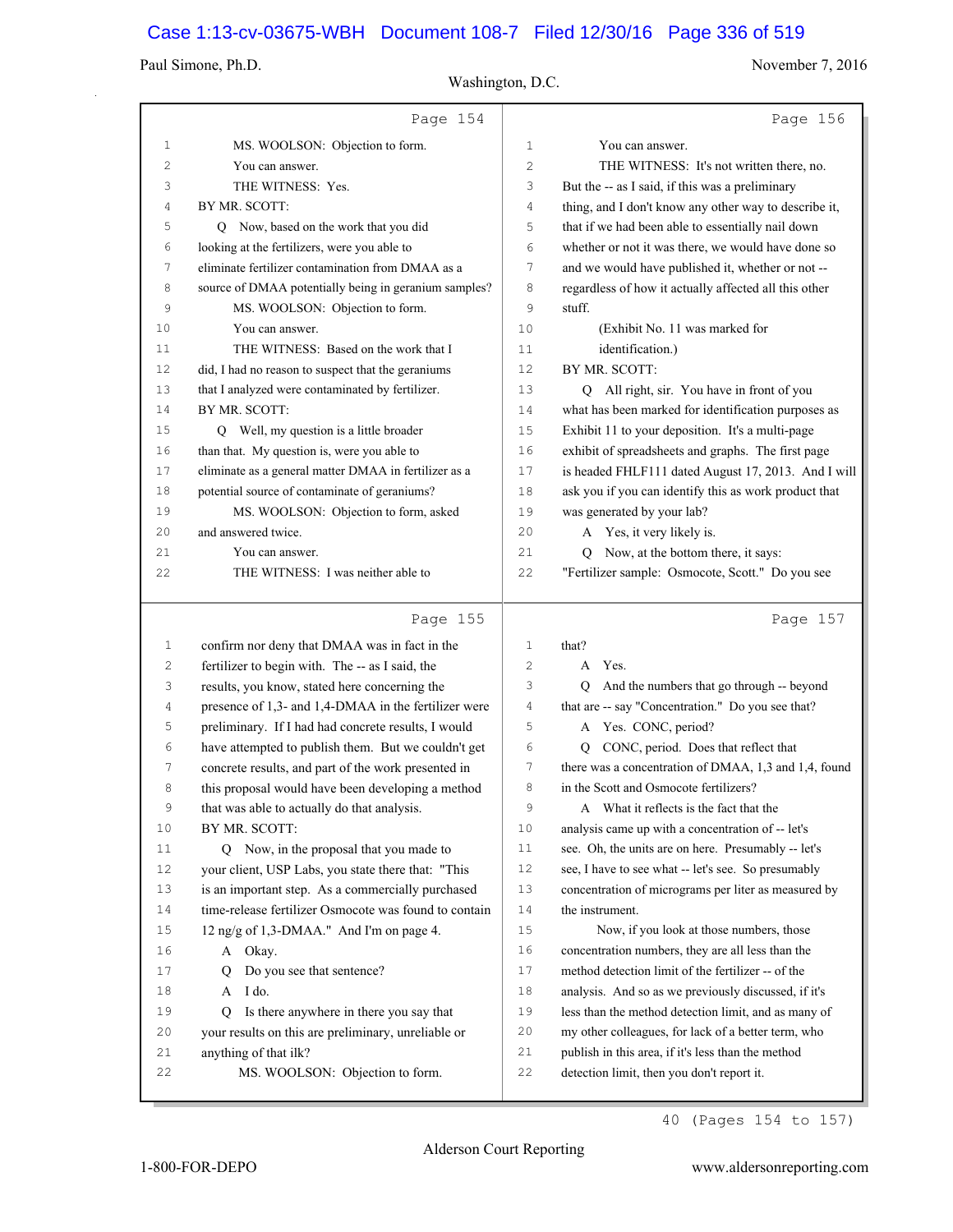#### Case 1:13-cv-03675-WBH Document 108-7 Filed 12/30/16 Page 337 of 519

Paul Simone, Ph.D. November 7, 2016

Washington, D.C.

|             | Page 158                                                                                        | Page 160                                                        |
|-------------|-------------------------------------------------------------------------------------------------|-----------------------------------------------------------------|
| 1           | Now, if I recall correctly, we very                                                             | below what we typically found in the plants.<br>1               |
| 2           | likely, as what I would have done, actually tried to                                            | Q All right, sir. Before testifying here<br>2                   |
| 3           | analyze a higher mass of fertilizer to see if that                                              | today, did you go back and look at any of the testing<br>3      |
| 4           | concentration was in fact real. And then that's                                                 | that you had done relating to the presence of DMAA in<br>4      |
| 5           | where we get into the -- I couldn't make it                                                     | fertilizer?<br>5                                                |
| 6           | reproducible enough to actually get a number out of                                             | A Not in this detail.<br>6                                      |
| 7           | it, because as we increased the mass, the extraction                                            | Well, what level of detail did you do it?<br>7<br>Q             |
| 8           | became significantly more complex.                                                              | Scanned our lab notebooks that said we<br>$\mathsf{A}$<br>8     |
| 9           | Q But you were able to get a number                                                             | had done it.<br>9                                               |
| 10          | sufficient to tell your client that you found it in                                             | Q And did you look at what the<br>10                            |
| 11          | Osmocote at 12 parts per billion in your proposal,                                              | concentration levels were found to be?<br>11                    |
| 12          | correct?                                                                                        | 12<br>A Not in detail.                                          |
| 13          | A It appears so, yes.                                                                           | 13<br>At all?<br>О                                              |
| 14          | Q Okay. You can set the graph aside for a                                                       | 14<br>A I simply looked at the lab notebooks that               |
| 15          | moment.                                                                                         | had mentioned it.<br>15                                         |
| 16          | Are you familiar with a fertilizer called                                                       | Q Okay. And you didn't look at the --<br>16                     |
| 17          | Lesco?                                                                                          | what sample concentrations were?<br>17                          |
| 18          | A Yes.                                                                                          | A No. I did not specifically look at these<br>18                |
| 19          | Did you test that for DMAA?<br>$\overline{Q}$                                                   | 19<br>spreadsheets.                                             |
| 20          | Possibly. Is it on that sheet of paper?<br>A                                                    | 20<br>Q Well, I'm not talking about just these                  |
| 21          | (Exhibit No. 12 was marked for                                                                  | spreadsheets. Any evidence in your own records<br>21            |
| 22          | identification.)                                                                                | regarding what samples you found when you were<br>22            |
|             |                                                                                                 |                                                                 |
|             |                                                                                                 |                                                                 |
|             | Page 159                                                                                        | Page 161                                                        |
| $\mathbf 1$ | BY MR. SCOTT:                                                                                   | testing fertilizers for DMAA.<br>$\mathbf{1}$                   |
| 2           | Q You have in front of you what's been                                                          | A No, I did not.<br>2                                           |
| 3           | marked for identification purposes as Exhibit 12 to                                             | 3<br>MS. WOOLSON: Objection to form. It's                       |
| 4           | your deposition. The first page of the spreadsheet                                              | been asked and answered.<br>4                                   |
| 5           | is headed "FHLFF135, 9/18/2013, Lesco."                                                         | 5<br>You can answer.                                            |
| 6           | Do you see that?                                                                                | 6<br>THE WITNESS: And I didn't -- I did not                     |
| 7           | A Where do you see Lesco?                                                                       | rely on this for my expert report, just as I did not<br>7       |
| 8           | At the top next to the date.<br>Q                                                               | rely on the work we had attempted to publish relating<br>8      |
| 9           | Oh, I see it. Okay.<br>A                                                                        | 9<br>to the chiral derivatization of 1,3-DMAA.                  |
| 10          | Have you seen this document before?<br>O                                                        | BY MR. SCOTT:<br>10                                             |
| 11          | Not specifically. I mean it's a document<br>A                                                   | 11<br>Q All right, sir. Would you agree that                    |
| 12          | produced in our lab, but I don't think I've --                                                  | 12<br>there is a probability that plants have been and can      |
| 13          | Q Does this reflect a test showing the                                                          | 13<br>be contaminated with DMAA through soil and fertilizer     |
| 14          | presence of either 1,3 or 1,4-DMAA in the test                                                  | contamination?<br>14                                            |
| $15$        | sample?                                                                                         | 15<br>MS. WOOLSON: Objection to form.                           |
| 16          | (Perusing document.) Can you repeat the<br>A                                                    | 16<br>You can answer.                                           |
| 17          | question?                                                                                       | 17<br>THE WITNESS: Well, if we are talking                      |
| 18          | Sure. Does that reflect a test that<br>$\overline{Q}$                                           | 18<br>about work that I did not include in my expert            |
| 19          | shows the presence in the sample, the Lesco sample,                                             | report, further work we did related to this, we<br>19           |
| 20          | of 1,3- or 1,4-DMAA?                                                                            | 20<br>almost killed the plants when we tried to spike in        |
| 21<br>22    | A Apparently it does, at a concentration of<br>0.05 nanograms per gram. A factor of 100 to 1000 | 21<br>1,3-DMAA into the geranium plants.<br>BY MR. SCOTT:<br>22 |

41 (Pages 158 to 161)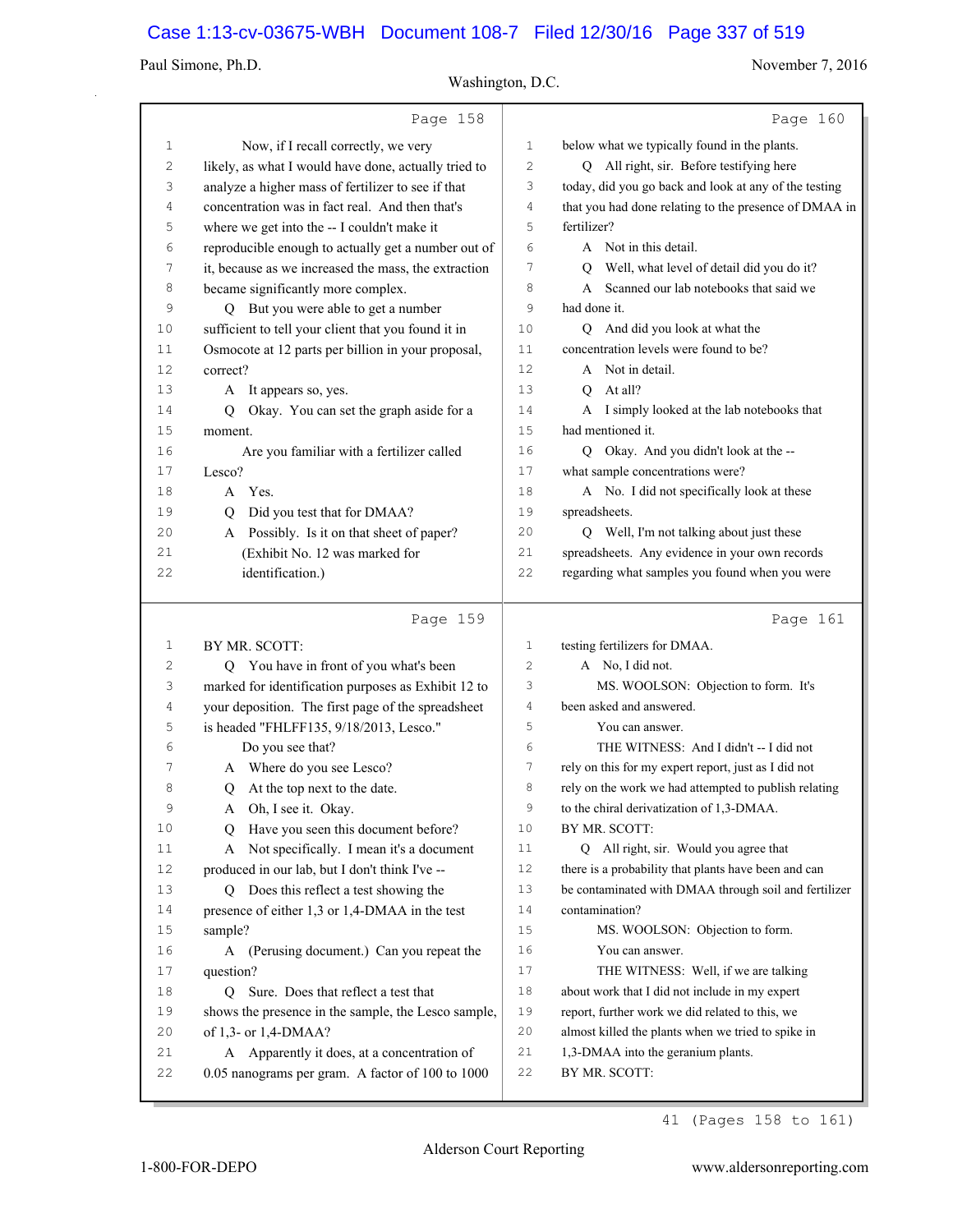## Case 1:13-cv-03675-WBH Document 108-7 Filed 12/30/16 Page 338 of 519

#### Paul Simone, Ph.D. November 7, 2016

#### Washington, D.C.

|              | Page 162                                              |                |                                                       |
|--------------|-------------------------------------------------------|----------------|-------------------------------------------------------|
|              |                                                       |                | Page 164                                              |
| $\mathbf{1}$ | Spiking it at levels higher than you<br>Q             | 1              | talking about pouring spiked water on geranium plants |
| 2            | found in the fertilizers?                             | $\overline{c}$ | done before or after this presentation?               |
| 3            | A I don't believe so.                                 | 3              | A (Perusing document.) I don't know.                  |
| 4            | And when was that work done?<br>Q                     | 4              | Q Well, if you would turn to page 39 in               |
| 5            | Sometime around some of this.<br>A                    | 5              | Exhibit 6. That's the one in your hand.               |
| 6            | Was any of that documented?<br>Q                      | 6              | A Okay.                                               |
| 7            | A I believe it was. But it was -- this is             | 7              | Up on the top there is a heading "Planned"<br>Q       |
| 8            | essentially a qualitative assessment of we put        | 8              | Research." It's kind of hard to read.                 |
| 9            | 1,3-DMAA in water that we poured over the plants, and | 9              | A Yes.                                                |
| 10           | they about died doing it.                             | 10             | But down at the bottom it says:<br>O.                 |
| 11           | Q And what concentration levels were the              | 11             | "Investigate probability that plants are being        |
| 12           | DMAA in the water?                                    | 12             | exposed to DMAA and absorbing the compound," with a   |
| 13           | A Sufficient to be approximately equal to             | 13             | bullet point under that, "Soil, fertilizer analysis." |
| 14           | that of what we found in the plants.                  | 14             | Do you see that?                                      |
| 15           | Q All at one time you put the -- what you             | 15             | A I see it.                                           |
| 16           | found in the plants, that concentration level in the  | 16             | Did you write that language?<br>Q                     |
| 17           | water and poured it on the plant?                     | 17             | Probably.<br>A                                        |
| 18           | A (The witness nods.)                                 | 18             | And certainly if Ms. Fleming wrote it,<br>Q           |
| 19           | Would you expect if the plant was<br>Q                | 19             | you saw it before she gave the presentation?          |
| 20           | absorbing DMAA through its root system that it would  | 20             | A Yes.                                                |
| 21           | take up the entire concentration in one event?        | 21             | Do you know what is meant there by<br>O               |
| 22           | A I have no idea.                                     | 22             | "Investigate probability that plants are being        |
|              |                                                       |                |                                                       |
|              |                                                       |                |                                                       |
|              | Page 163                                              |                | Page 165                                              |
| 1            | MS. WOOLSON: Objection to form.                       | $\mathbf 1$    | exposed to DMAA and absorbing the compound"?          |
| 2            | BY MR. SCOTT:                                         | 2              | A It's probably poor word choice on our               |
| 3            | Q Was Ms. Fleming involved in this study,             | 3              | part, and as I say, looking to see if DMAA could be   |
| 4            | this work?                                            | 4              | exposed to -- I mean DMAA could be -- the plants      |
| 5            | A Yes. And I directed her doing it.                   | 5              | could be exposed to DMAA through the soil and         |
| 6            | And so do you remember when that was?<br>Q            | 6              | fertilizer.                                           |
| 7            | MS. WOOLSON: Objection to form, asked                 | 7              | Q Well, now, let me back up to something              |
| 8            | and answered.                                         | 8              | you talked about a while ago. As I understand it,     |
| 9            | You can answer.                                       | 9              | you said you did an exercise where you got geranium   |
| 10           | THE WITNESS: Sometime around when this                | 10             | plants, live geranium plants, correct?                |
| 11           | was going on. I mean, honestly, I don't remember.     | 11             | A Yes.                                                |
| 12           | BY MR. SCOTT:                                         | 12             | Q And then you put DMAA in water in                   |
| 13           | Q Was it before this document and this                | 13             | concentration levels equivalent of what you had found |
| 14           | presentation was done?                                | 14             | when you did your DMAA testing of geranium plants for |
| 15           | MS. WOOLSON: What presentation?                       | 15             | USP Labs, correct?                                    |
| 16           | MR. SCOTT: The presentation that's                    | 16             | A Approximately the same concentrations.              |
| 17           | marked as Exhibit 6. He gave us a date on that, I     | 17             | Q Well, the concentrations in those -- your           |
| 18           | believe of April of 2013.                             | $1\,8$         | samples, you know, had some ranges there. So do you   |
| 19           | THE WITNESS: No, I gave you an after                  | 19             | recall what range you picked? Was it the high end or  |
| 20           | date. I said it was after April 2013.                 | 20             | the low end?                                          |
| 21           | BY MR. SCOTT:                                         | 21             | A No.                                                 |
| 22           | Q Okay. Well, was the work that you were              | 22             | Or something in between?<br>Q                         |

42 (Pages 162 to 165)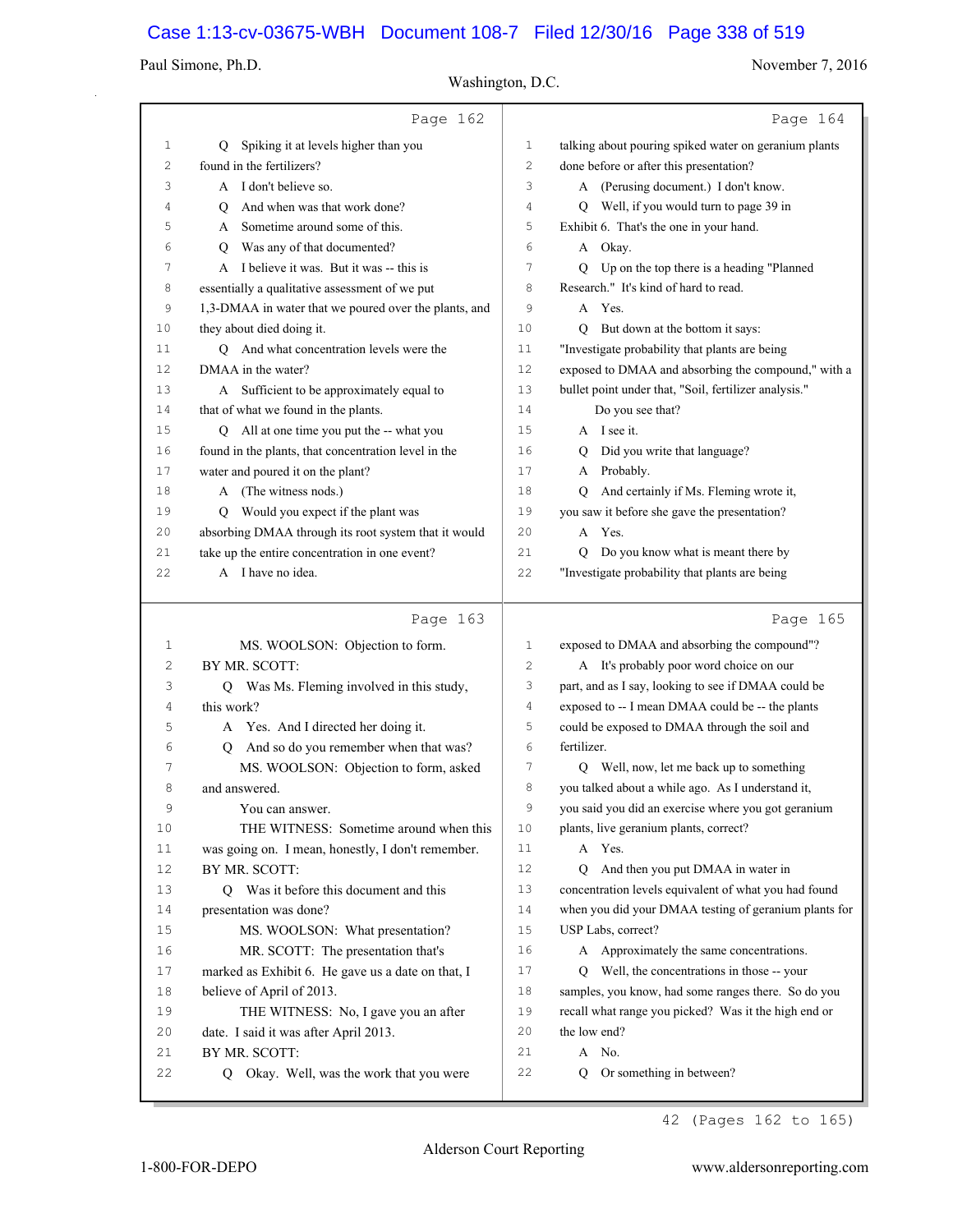## Case 1:13-cv-03675-WBH Document 108-7 Filed 12/30/16 Page 339 of 519

Washington, D.C.

Paul Simone, Ph.D. November 7, 2016

|             | Page 166                                              |              | Page 168                                              |
|-------------|-------------------------------------------------------|--------------|-------------------------------------------------------|
| 1           | A No.                                                 | 1            | MS. WOOLSON: Objection to form, asked                 |
| 2           | But it was something that approximated<br>0           | $\mathbf{2}$ | and answered.                                         |
| 3           | what you found -- the concentration levels in the     | 3            | You can answer.                                       |
| 4           | water that you poured over the plants, it             | 4            | THE WITNESS: I don't know.                            |
| 5           | approximated the levels that you found when you did   | 5            | (Exhibit No. 13 was marked for                        |
| 6           | your testing of USP Labs samples, correct?            | 6            | identification.)                                      |
| 7           | A Correct.                                            | 7            | BY MR. SCOTT:                                         |
| 8           | And then you said that once you poured<br>Q           | 8            | Q You have in front of you what's been                |
| 9           | the water over them, the -- did you do it all at one  | 9            | marked for identification purposes as Exhibit 13 to   |
| 10          | time?                                                 | 10           | your deposition. It's a two-page document bearing     |
| 11          | We repeatedly watered the plants.<br>A                | 11           | identification -- well, no identification numbers.    |
| 12          | With the concentration levels that were<br>0          | 12           | This was produced by the University of Memphis. It's  |
| 13          | in what -- equivalent to what you found when you did  | 13           | headed "FHLFF131, Fertilizer, 09/11/13."              |
| 14          | your testing?                                         | 14           | And I will ask you, first of all, to take             |
| 15          | A Correct.                                            | 15           | a look at it and see if you've seen this before.      |
| 16          | Each water sample had the same<br>Q                   | 16           | A I have not seen it before, but it looks             |
| 17          | concentration level in it?                            | 17           | like something that came out of our lab.              |
| 18          | A To the best of my knowledge.                        | 18           | All right, sir. And there are several<br>Q            |
| 19          | Now, if you are watering geranium plants<br>Q         | 19           | products or names here starting with Lesco. Do you    |
| 20          | with water that's been spiked with DMAA equivalent of | 20           | see that?                                             |
| 21          | what you found in your test causes them to die, how   | 21           | $A$ I do.                                             |
| 22          | do you juxtapose that with your view that the         | 22           | Is that a fertilizer?<br>Q                            |
|             | Page 167                                              |              | Page 169                                              |
| 1           | geranium plants naturally produce the product at      | 1            | Presumably.<br>A                                      |
| 2           | those concentration levels?                           | 2            | Spring Valley, is that a fertilizer?<br>Q             |
| 3           | MS. WOOLSON: Objection to form.                       | 3            | I believe it is.<br>A                                 |
| 4           | You can answer.                                       | 4            | Scott Extract, is that a fertilizer?<br>Q             |
| 5           | THE WITNESS: You know, I can't really                 | 5            | I believe it is.<br>A                                 |
| 6           | give you a good answer. It -- we -- well, for the     | 6            | And Earthmate, is that a fertilizer?<br>Q             |
| 7           | same reason I didn't include it in my report. We --   | 7            | I believe it is.<br>A                                 |
| 8           | about that time period, I moved at the time           | 8            | Now, do these appear to be chromatographs<br>Q        |
| 9           | Ms. Fleming, now Dr. Fleming, to another project      | 9            | that were done of samples of each of the fertilizers  |
| 10          | because it had more pressing needs, and that was      | 10           | I just named?                                         |
| 11          | related to haloacetic acids in drinking water and     | 11           | A Yes.                                                |
| 12          | bleach. And the work here was no longer being funded  | 12           | Do any of these show the presence of<br>Q             |
| 13          | by USP Labs, and so I moved on.                       | 13           | DMAA, either 1,3 or 1,4-DMAA, in those fertilizers?   |
| 14          | BY MR. SCOTT:                                         | 14           | I don't know.<br>A                                    |
| 15          | Well, that all may be, but my question<br>Q           | 15           | What would you have to do to determine<br>Q           |
| 16          | was a little more specific than that.                 | 16           | that?                                                 |
| 17          | My question is, do you have an                        | 17           | I would have to look at a standard run<br>A           |
| 18          | explanation of why -- if geranium plants naturally    | 18           | approximately at the same time, look at the retention |
| 19          | produce DMAA at the concentration levels that you     | 19           | times, and do a much more detailed analysis than -- I |
| 20          | found it in your test for USP Labs, why pouring that  | 20           | might look at some chromatograms on a sheet of paper  |
| 21          | concentration level over them in water would kill     | 21           | that aren't labeled.                                  |
| $2\sqrt{2}$ | them?                                                 | 22           | Q All right, sir.                                     |
|             |                                                       |              |                                                       |

43 (Pages 166 to 169)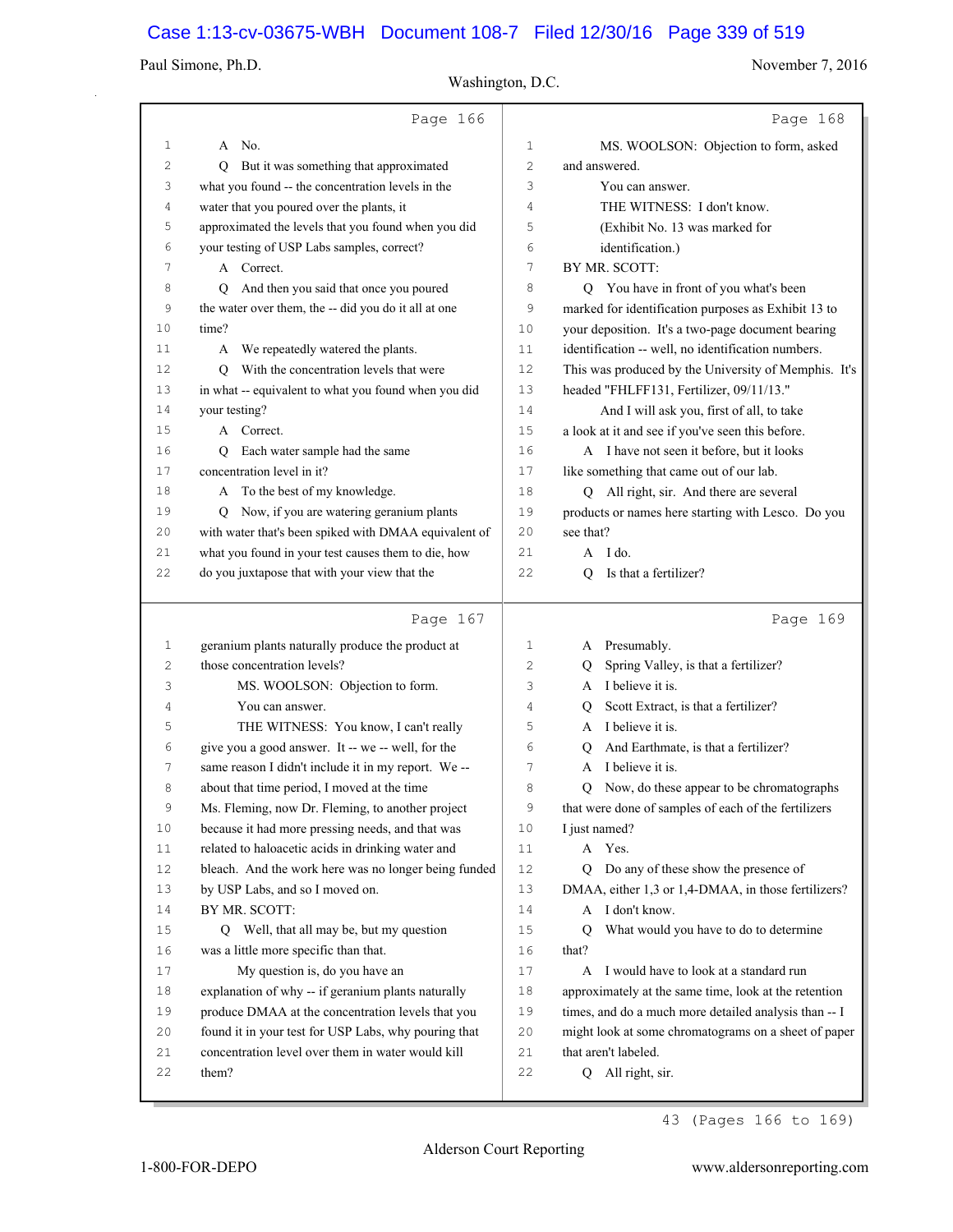#### Case 1:13-cv-03675-WBH Document 108-7 Filed 12/30/16 Page 340 of 519

Paul Simone, Ph.D. November 7, 2016

Washington, D.C.

|              | Page 170                                              |             | Page 172                                                               |
|--------------|-------------------------------------------------------|-------------|------------------------------------------------------------------------|
| $\mathbf{1}$ | (Exhibit No. 14 was marked for                        | 1           | Now, in your published study you talk<br>$\overline{O}$                |
| 2            | identification.)                                      | 2           | about a number of other studies that were performed                    |
| 3            | BY MR. SCOTT:                                         | 3           | pertaining to trying to identify DMAA in geranium                      |
| 4            | Q All right, sir. You have in front of you            | 4           | plants. Right?                                                         |
| 5            | what's been marked for identification purposes as     | 5           | A Right.                                                               |
| 6            | Exhibit 14 to your deposition. It is a multi-page     | 6           | Now, are you familiar with something that<br>Q                         |
| 7            | document, pages 1 through 23. The first page is       | 7           | is generally referred to as the Ping study?                            |
| 8            | "Analysis of 1,3-DMAA and 1,4-DMAA in geranium plants | 8           | Yes.<br>A                                                              |
| 9            | using high performance liquid chromatography with     | 9           | And do you refer to or cite the Ping<br>0                              |
| 10           | tandem mass spectrometry and nuclear magnetic         | 10          | study in your published study there, Exhibit 4?                        |
| 11           | resonance, Heather L. Fleming, September 2013."       | 11          | No.<br>A                                                               |
| 12           | Do you see that?                                      | 12          | Why is that?<br>Q                                                      |
| 13           | $A$ I do.                                             | 13          | I had not read that study.<br>A                                        |
| 14           | And do you know what this document is?<br>Q           | 14          | All right. So when you did your work for<br>$\mathbf Q$                |
| 15           | Probably her prospectus document.<br>A                | 15          | USP Labs, you had not seen the Ping study?                             |
| 16           | And what's that?<br>О                                 | 16          | That's correct.<br>A                                                   |
| 17           | That's the document that she writes as<br>А           | 17          | Were you aware of it?<br>Q                                             |
| 18           | part of her cumulative examinations to qualify as a   | 18          | I don't recall.<br>A                                                   |
| 19           | Ph.D. candidate at the University of Memphis.         | 19          | But certainly when you put forward your<br>O.                          |
| 20           | Q All right, sir. Did you have any                    | 20          | findings in Exhibit 4, you had not reviewed the Ping                   |
| 21           | involvement in the preparation of this?               | 21          | study and were not relying on it for any purpose?                      |
| 22           | A I probably edited it, more than likely.             | 22          | A I had not reviewed it and I did not                                  |
|              |                                                       |             |                                                                        |
|              | Page 171                                              |             | Page 173                                                               |
| 1            | I mean -- yes.                                        | $\mathbf 1$ | reference it.                                                          |
| 2            | Q And so you would have looked it over and            | 2           | Did you rely on it for anything?<br>Q                                  |
| 3            | told her go/no go with the document before she        | 3           | No. I had not read it, had not seen it.<br>A                           |
| 4            | submitted it?                                         | 4           | All right, sir. When do you recall first<br>О                          |
| 5            | A Yes.                                                | 5           | seeing the Ping study?                                                 |
| 6            | All right, sir. You can set that aside.<br>0          | 6           | Sometime after it was provided to me<br>A                              |
| 7            | MR. SCOTT: Let's take a short break here              | 7           | during this -- the generation of my expert report as                   |
| 8            | while I shift materials.                              | 8           | related to this particular case.                                       |
| 9            | (Recess.)                                             | 9           | Q Okay. So you first saw Ping after you                                |
| 10           | BY MR. SCOTT:                                         | 10          | were retained as an expert in this case?                               |
| 11           | Back on the record after a short break.<br>O.         | 11          | That's correct.<br>A                                                   |
| 12           | Doctor, I will remind you you're still                | 12          | And I will assume a lawyer gave it to<br>Q                             |
| 13           | under oath, all right?                                | 13          | you?                                                                   |
| 14           | Understood.<br>A                                      | 14          | MS. WOOLSON: Objection to form.                                        |
| 15           | And please let me know if my questions<br>Q           | 15          | You can answer.                                                        |
| 16           | are unclear.                                          | 16          | THE WITNESS: Yeah, it was provided as                                  |
| 17           | Understood.<br>A                                      | 17          | part of the documents that were given to me.                           |
| 18           | And if you need a break, again let me<br>Q            | 18          | BY MR. SCOTT:                                                          |
| 19           | know.                                                 | 19          | Q Okay. Now, I probably should have asked                              |
| 20           | If you would, grab Exhibit 4, your                    | 20          | this earlier, but in the course of preparing as an                     |
| 21<br>22     | published study.<br>A Okay.                           | 21<br>22    | expert here, have you had any conversations with<br>anyone at Hi-Tech? |

44 (Pages 170 to 173)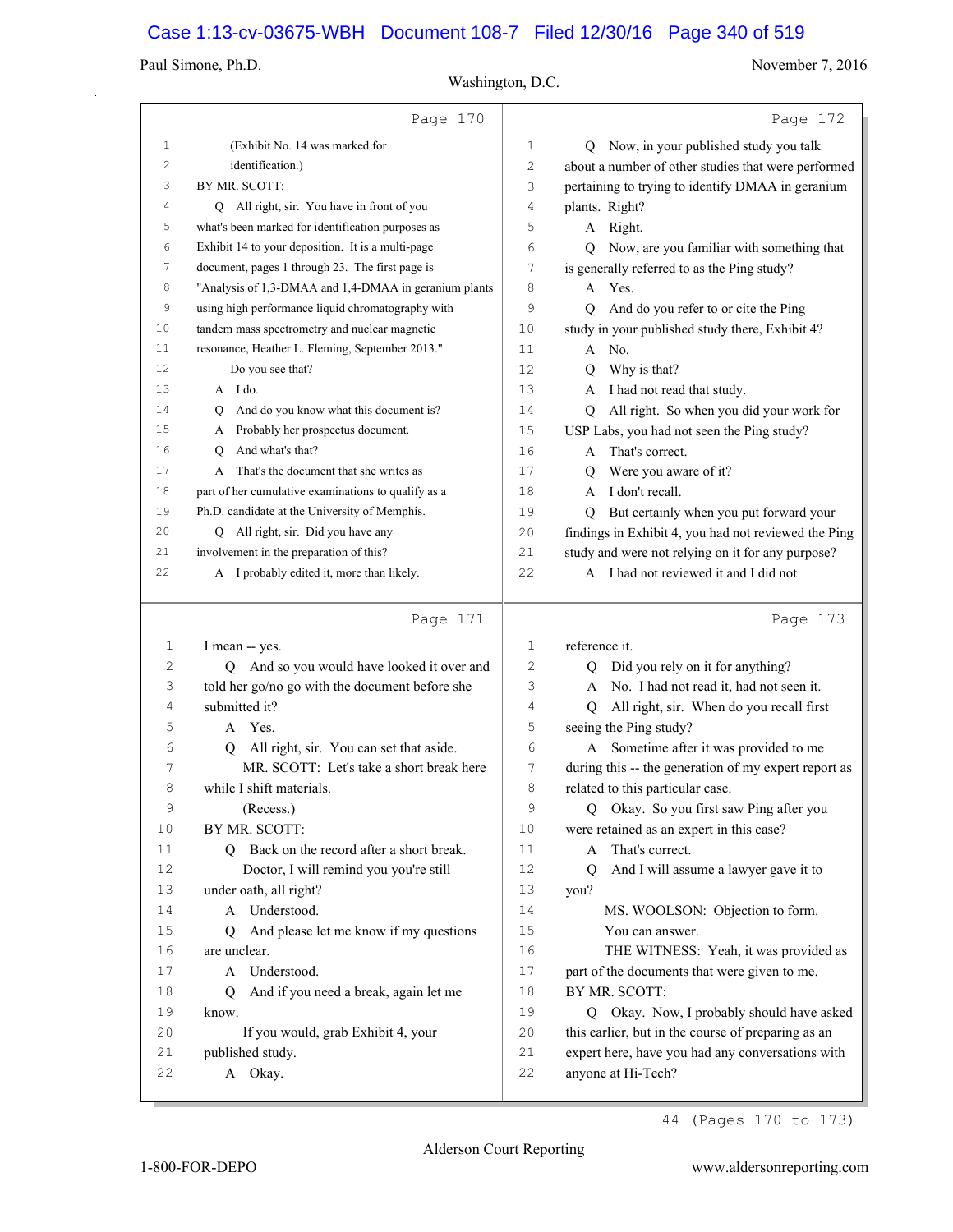### Case 1:13-cv-03675-WBH Document 108-7 Filed 12/30/16 Page 341 of 519

Paul Simone, Ph.D. November 7, 2016

Washington, D.C.

|          | Page 174                                             | Page 176                                                                                          |
|----------|------------------------------------------------------|---------------------------------------------------------------------------------------------------|
| 1        | I don't understand.<br>A                             | Then it goes on to say there: "This<br>1<br>Q                                                     |
| 2        | You've been working as an expert for<br>O            | manuscript should be viewed for what it is, a typical<br>2                                        |
| 3        | Hi-Tech in this matter. Have you talked to anybody   | chemical survey using GC/MS to separate, provide<br>3                                             |
| 4        | who works directly for Hi-Tech as opposed to lawyers | relative quantity and initial identification of the<br>4                                          |
| 5        | working for Hi-Tech?                                 | compounds present in the geranium oil extract."<br>5                                              |
| 6        | A I've only spoken to the lawyers, that I'm          | 6<br>Do you see that?                                                                             |
| 7        | aware of.                                            | 7<br>A I do.                                                                                      |
| 8        | When you were doing your work that<br>Q              | What do you mean by "a typical chemical<br>8<br>Q                                                 |
| 9        | resulted in Exhibit 4 being prepared, your -- the    | survey"?<br>9                                                                                     |
| 10       | published article about your study, did you have any | A Well, based on my review of additional<br>10                                                    |
| 11       | direct communications, conversations with anyone     | literature as part of this report, there were<br>11                                               |
| 12       | employed by Intertek?                                | multiple surveys referenced for geranium that used<br>12                                          |
| 13       | MS. WOOLSON: Did you say Intertek?                   | similar methods to identify the components.<br>13                                                 |
| 14       | MR. SCOTT: Yes.                                      | Q Okay. And do you rely on those for any<br>14                                                    |
| 15       | THE WITNESS: Not that I can recall.                  | purpose, those other surveys in your report?<br>15                                                |
| 16       | BY MR. SCOTT:                                        | A (Perusing document.) Yes.<br>16                                                                 |
| 17       | Have you had any conversations with<br>Q             | And what purpose do you rely on those<br>17<br>$\overline{Q}$                                     |
| 18       | anyone employed by Intertek since you've been        | other general surveys for?<br>18                                                                  |
| 19       | employed as an expert in this case?                  | A The composition of geranium plants as<br>19                                                     |
| 20       | A No.                                                | referenced by multiple authors, and the composition<br>20                                         |
| 21       | If you would, flip over to your report in<br>$\circ$ | of those geranium plants and oil extracts vary<br>21                                              |
| 22       | this case, Exhibit 4.                                | 22<br>widely, based on the metal ion variation of the soil,                                       |
|          |                                                      |                                                                                                   |
|          |                                                      |                                                                                                   |
|          | Page 175                                             | Page 177                                                                                          |
| 1        | MS. WOOLSON: Report?                                 | the growing region and growing climate. In addition,<br>1                                         |
| 2        | MR. SCOTT: Report.                                   | the method of preparation can affect the apparent<br>2                                            |
| 3        | MS. WOOLSON: That's not Exhibit 4.                   | 3<br>composition of the geranium plant oil extracts. And                                          |
| 4        | MR. SCOTT: I'm sorry. Exhibit 3.                     | what I said was -- yeah.<br>4                                                                     |
| 5        | You're correct.                                      | You are reading from part of your report?<br>5<br>Q                                               |
| 6        | BY MR. SCOTT:                                        | 6<br>I am.<br>A                                                                                   |
| 7        | Flip over to Exhibit 3, the report you<br>0          | What page?<br>7<br>$\mathbf Q$                                                                    |
| 8        | prepared, the declaration that you prepared as an    | 42, paragraph 74.<br>8<br>A                                                                       |
| 9        | expert in this matter, and turn to page 23.          | 9<br>All right, sir. Now, in any of -- do any<br>Q                                                |
| 10       | Okay.<br>A                                           | of the other general surveys of components of the<br>10                                           |
| 11       | Paragraph 39 there starts off: "The<br>0             | geranium plants and oil extracts identify DMAA as a<br>11                                         |
| 12       | publication as the stem of many discussions and      | 12<br>component, anybody beyond Ping?                                                             |
| 13       | analysis in the peer-reviewed literature is Ping     | 13<br>A Can you repeat the question?                                                              |
| 14       | 1996."                                               | Sure. You said that you looked at and<br>14<br>Q                                                  |
| 15       | You see that?                                        | relied on for some purpose general surveys of<br>15                                               |
| 16       | $A$ I do.                                            | 16<br>geranium oil and components, right?                                                         |
| 17       | And it goes on to say: "Here Ping<br>$\mathbf Q$     | Correct.<br>17<br>A                                                                               |
| $18\,$   | reports using gas chromatography, GC, with mass      | 18<br>Do any of the -- do any general surveys<br>Q                                                |
| 19       | spectrometry, MS, to identify components, including  | 19<br>of geranium oil components other than Ping identify                                         |
| 20       | 1,3-DMAA in geranium oil extract."                   | DMAA as a component?<br>20                                                                        |
| 21<br>22 | Do you see that?<br>A I do.                          | A Not that I'm aware of, at the<br>21<br>22<br>concentrations that they reported their components |

45 (Pages 174 to 177)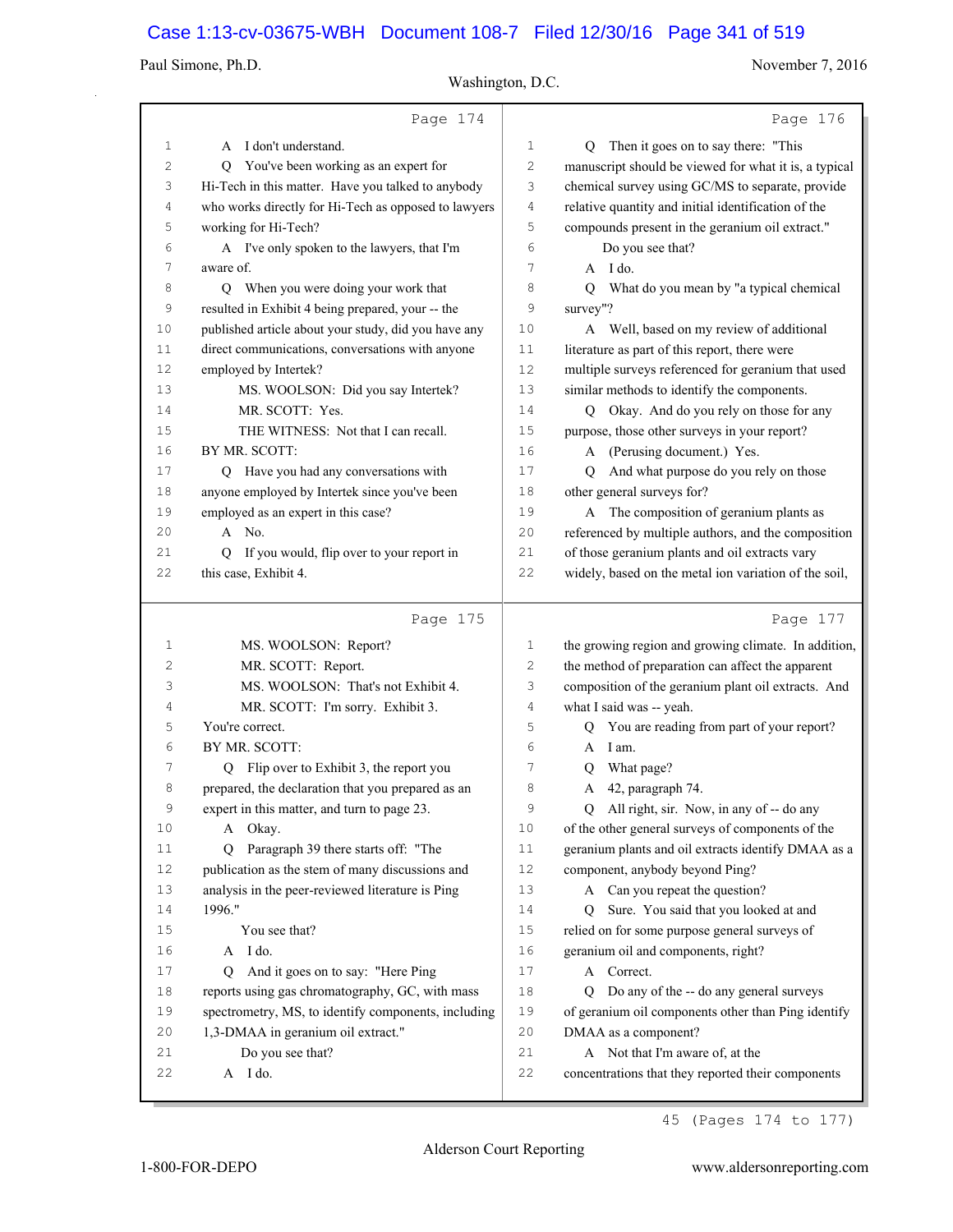### Case 1:13-cv-03675-WBH Document 108-7 Filed 12/30/16 Page 342 of 519

Paul Simone, Ph.D. November 7, 2016

Washington, D.C.

|          | Page 178                                                           | Page 180                                                      |
|----------|--------------------------------------------------------------------|---------------------------------------------------------------|
| 1        | at.                                                                | A I don't understand.<br>1                                    |
| 2        | Q<br>What concentrations did Ping report his                       | $\overline{c}$<br>(Exhibit No. 15 was marked for              |
| 3        | at?                                                                | 3<br>identification.)                                         |
| 4        | I don't remember off the top of my head.<br>A                      | BY MR. SCOTT:<br>4                                            |
| 5        | I would have to actually look at it.                               | Q All right, sir. You've got in front of<br>5                 |
| 6        | Do you consider the Ping report to<br>Q                            | 6<br>you what's been marked for identification purposes as    |
| 7        | conclusively demonstrate that it found DMAA?                       | Exhibit 15. It's a multi-page document bearing<br>7           |
| 8        | MS. WOOLSON: I'm sorry. Could you                                  | identification numbers HT 06200 through 6207. The<br>8        |
| 9        | repeat that question?                                              | first page is "A Study on the Chemical Constituents<br>9      |
| 10       | MR. SCOTT: Read it back.                                           | of Geranium Oil."<br>10                                       |
| 11       | (Whereupon, the requested record was                               | 11<br>Is that the translation of the Ping study               |
| 12       | read.)                                                             | 12<br>that you were provided?                                 |
| 13       | MS. WOOLSON: You can answer.                                       | A Yes.<br>13                                                  |
| 14       | THE WITNESS: They reported that they                               | Q Now, did Ping take a chromatograph and<br>14                |
| 15       | did, and -- and I assume, like I do with others, that              | compare it to a reference library to identify<br>15           |
| 16       | the results were reported in good faith.                           | substances that it said were DMAA?<br>16                      |
| 17       | BY MR. SCOTT:                                                      | A (Perusing document.)<br>17                                  |
| 18       | Well, people make mistakes. Correct?<br>Q                          | So what was the question?<br>18                               |
| 19       | Correct.<br>A                                                      | Q I'm not even sure at this point.<br>19                      |
| 20       | Well, let me ask you this: Have you seen<br>O                      | MR. SCOTT: What was the last question?<br>20                  |
| 21       | the Ping report in its original Chinese?                           | (Whereupon, the requested record was<br>21                    |
| 22       | Maybe. I don't remember.<br>A                                      | read.)<br>22                                                  |
|          |                                                                    |                                                               |
|          | Page 179                                                           | Page 181                                                      |
| 1        | Were you given an English translation of<br>Q                      | $\mathbf{1}$<br>THE WITNESS: Potentially.                     |
| 2        | it?                                                                | BY MR. SCOTT:<br>$\overline{2}$                               |
| 3        | Yes.<br>$\mathsf{A}$                                               | 3<br>You can't tell whether he did that or<br>О.              |
| 4        | Did you attempt to duplicate the results<br>0                      | 4<br>not?                                                     |
| 5        | of Ping?                                                           | 5<br>There's a sentence that says:<br>A                       |
| 6        | A No.                                                              | 6<br>"Furthermore, complex quantitative operations such as    |
| 7        | Now, based on the information that's<br>$\circ$                    | a spectrum temperature control, collection of<br>7            |
| 8        | provided in the Ping study, would it be possible to                | 8<br>spectrum data, data storage and mass spectrum image      |
| 9        | actually follow what they did and try to duplicate                 | examination will be performed by a computer."<br>9            |
| $10$     | its results?                                                       | 10<br>Q Was any of the results of that reported               |
| 11       | A Do you have a copy of the Ping paper?                            | 11<br>in his study, in his report, that exhibit?              |
| $12$     | Sure.<br>Q                                                         | 12<br>A I mean, he reported the conditions of the             |
| 13       | Well, let me ask you this: Do you                                  | 13<br>GC/MS, and that's his analysis conditions. The --       |
| $1\,4$   | know -- while I pull it out, in relation to the Ping               | 14<br>the specifics of data storage were not described, but   |
| $15\,$   | paper, did Ping compare a chromatograph to a                       | 15<br>basically nobody describes the specifics of how you     |
| 16       | reference library to identify what he says was DMAA?               | 16<br>store the things on the computer. And the mass          |
| $17$     | A I would have to read the paper to tell                           | 17<br>spectrum image examination is what I assume to be       |
| 18       | you.                                                               | the -- a scan against the reference library.<br>18            |
| 19       | Well, let me ask you this: When you were<br>Q                      | Q Okay. Did he tell you what reference<br>19                  |
| 20       | given the paper, did you do anything to determine                  | 20<br>library he used?                                        |
| 21<br>22 | whether or not his results were in fact subject to<br>duplication? | A No.<br>21<br>Did he tell you how close the match was,<br>22 |

46 (Pages 178 to 181)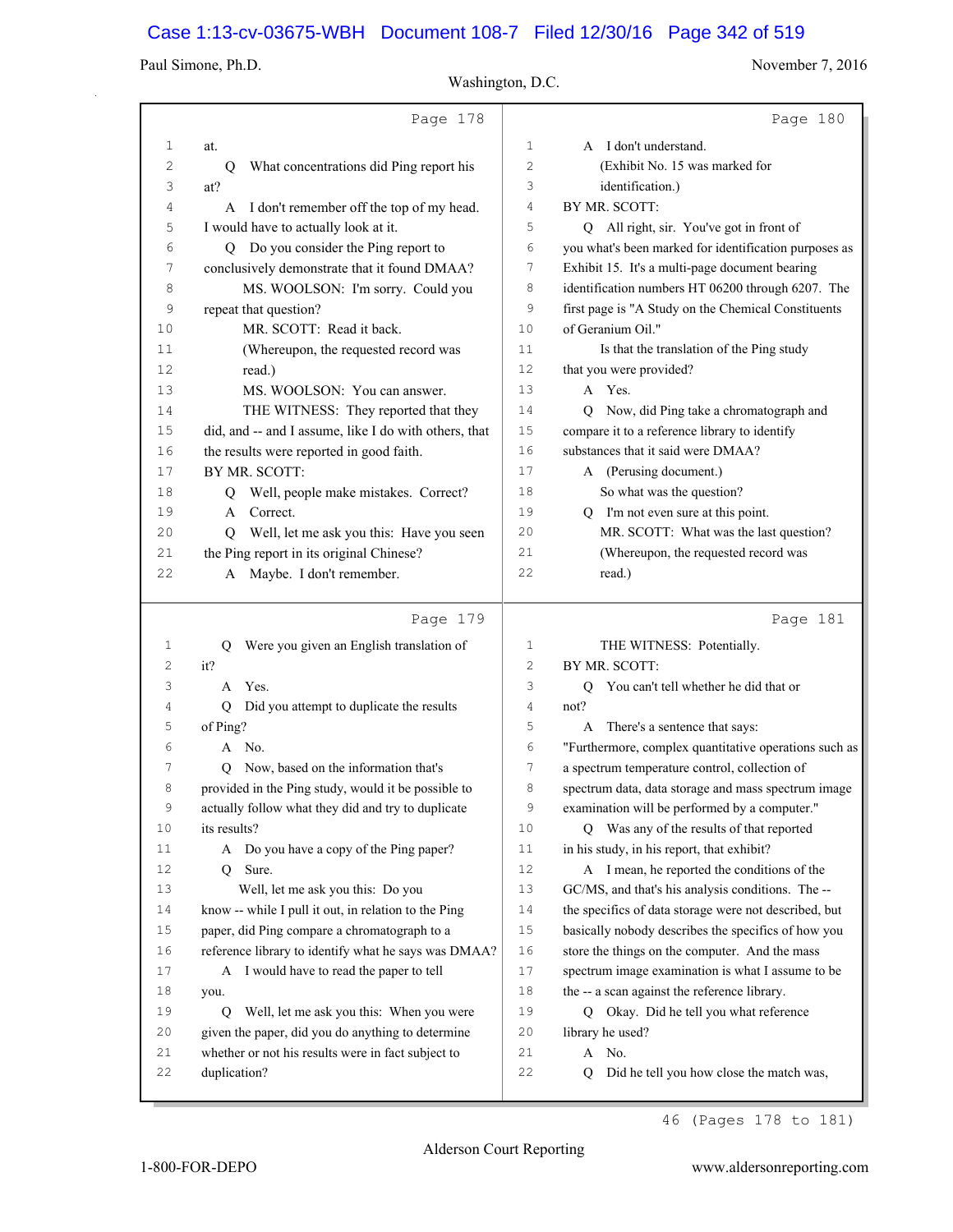## Case 1:13-cv-03675-WBH Document 108-7 Filed 12/30/16 Page 343 of 519

Washington, D.C.

Paul Simone, Ph.D. November 7, 2016

|             | Page 182                                                  | Page 184                                                                        |
|-------------|-----------------------------------------------------------|---------------------------------------------------------------------------------|
| $\mathbf 1$ | either quantitatively or qualitatively?                   | THE WITNESS: I was -- I don't know if I<br>1                                    |
| 2           | No.<br>A                                                  | would --<br>2                                                                   |
| 3           | Would it be possible for you to go back<br>$\overline{O}$ | 3<br>BY MR. SCOTT:                                                              |
| 4           | then and take what he gave you in the chromatograph       | 4<br>I'm sorry, I didn't hear you.<br>Q                                         |
| 5           | and determine if his analysis was done correctly?         | A Hold on one moment. I'm looking for my<br>5                                   |
| 6           | A I mean, can -- can you repeat the                       | 6<br>statement.                                                                 |
| 7           | question?                                                 | 7<br>So in my Summary of Opinions, page 87, I                                   |
| 8           | Sure. How would you duplicate the<br>Q                    | state that: "It is my opinion that the geranium<br>8                            |
| 9           | results that he has without knowing the reference         | plants analyzed by Li, 2012, and Fleming, 2012,<br>9                            |
| 10          | library used or the closeness of the match?               | contain concentrations of 1,3-DMAA in the stated<br>10                          |
| 11          | A I would start with the equipment provided               | range for both, and that these studies were done to<br>11                       |
| 12          | and -- and the scan speed, the column conditions, the     | 12<br>the same level of rigor as ElSohly, 2012 and 2015;                        |
| 13          | temperature of the oven, the injector port and the        | Austin, 2013; Zhang, 2011; and DiLorenzo, 2012, both<br>13                      |
| 14          | detector conditions. Start with all of those, as          | in terms of the analytical chemistry and level of<br>14                         |
| 15          | well as the column that he provided, and the              | authentication of the geranium plants."<br>15                                   |
| 16          | 5 percent benzyl polysiloxane fused silica capillary      | Q Well, I'm confused because earlier in<br>16                                   |
| 17          | column. He's got the scan speeds here. The                | your testimony I thought you said that you were<br>17                           |
| 18          | electron -- the electric potential for the ionization     | relying on four studies that you said found DMAA,<br>18                         |
| 19          | is there, which is the standard 70 electron volts         | including Ping. So are you not relying on Ping?<br>19                           |
| 20          | that has been used for as long as I've been an            | 20<br>A I guess I misstated it. That should be                                  |
| 21          | analytic chemist. And provided -- I think he              | 21<br>three.                                                                    |
| 22          | provided somewhere how they did the oil extraction.       | 22<br>So you are not relying on Ping for any<br>Q                               |
|             |                                                           |                                                                                 |
|             | Page 183                                                  | Page 185                                                                        |
| 1           | Let's see. That's where I would start.                    | purpose in your report?<br>1                                                    |
| 2           | Q All right, sir. If you would look at                    | A Other than I reviewed it as a report that<br>2                                |
| 3           | your report again, paragraph 38.                          | 3<br>purported to contain DMAA, and then I would say that                       |
| 4           | Okay.<br>A                                                | my analysis of Ping is -- it is what it is.<br>4                                |
| 5           | Page 22.<br>Q                                             | Let me put it this way: It is not the --<br>5                                   |
| 6           | What page?<br>A                                           | I guess the same level of rigor that the other more<br>6                        |
| 7           | Page 22, paragraph 38.<br>Q                               | quantitative papers used. It's a qualitative<br>7                               |
| 8           | Okay.<br>A                                                | identification.<br>8                                                            |
| 9           | It states there: "In either case, the<br>Q                | 9<br>Q Did Ping use a reference sample to                                       |
| 10          | most credible publications of 1,3-DMAA analysis           | identify the DMAA he claims to have found?<br>10                                |
| 11          | report parameters such as detection limits, accuracy,     | A I don't know. It's not stated.<br>11                                          |
| 12          | precision, and percentage recoveries."                    | If he did, he didn't say so?<br>12<br>O                                         |
| 13          | Do you see that?                                          | Correct.<br>13<br>A                                                             |
| 14          | A Yeah.                                                   | Do you know if in the Ping paper what he<br>14<br>Q                             |
| 15          | Does Ping supply you with that<br>O                       | identifies as DMAA elutes at the level and time frame<br>15                     |
| 16          | information in his report?                                | 16<br>that you would expect to --                                               |
| 17          | A No. And neither do -- there's a few                     | 17<br>Can you repeat that or restate it?<br>A                                   |
| 18          | other papers that I reviewed that also did not.           | Sure, are you familiar with the term<br>18<br>Q                                 |
| 19          | Q But you are relying on Ping but not the                 | "elutes"?<br>19                                                                 |
| 20          | others, correct?                                          | 20<br>A Yes.                                                                    |
| 21<br>22    | MS. WOOLSON: Objection to form.<br>You can answer.        | 21<br>And what is that?<br>Ő<br>It's the -- well, that's the -- it's<br>22<br>A |

47 (Pages 182 to 185)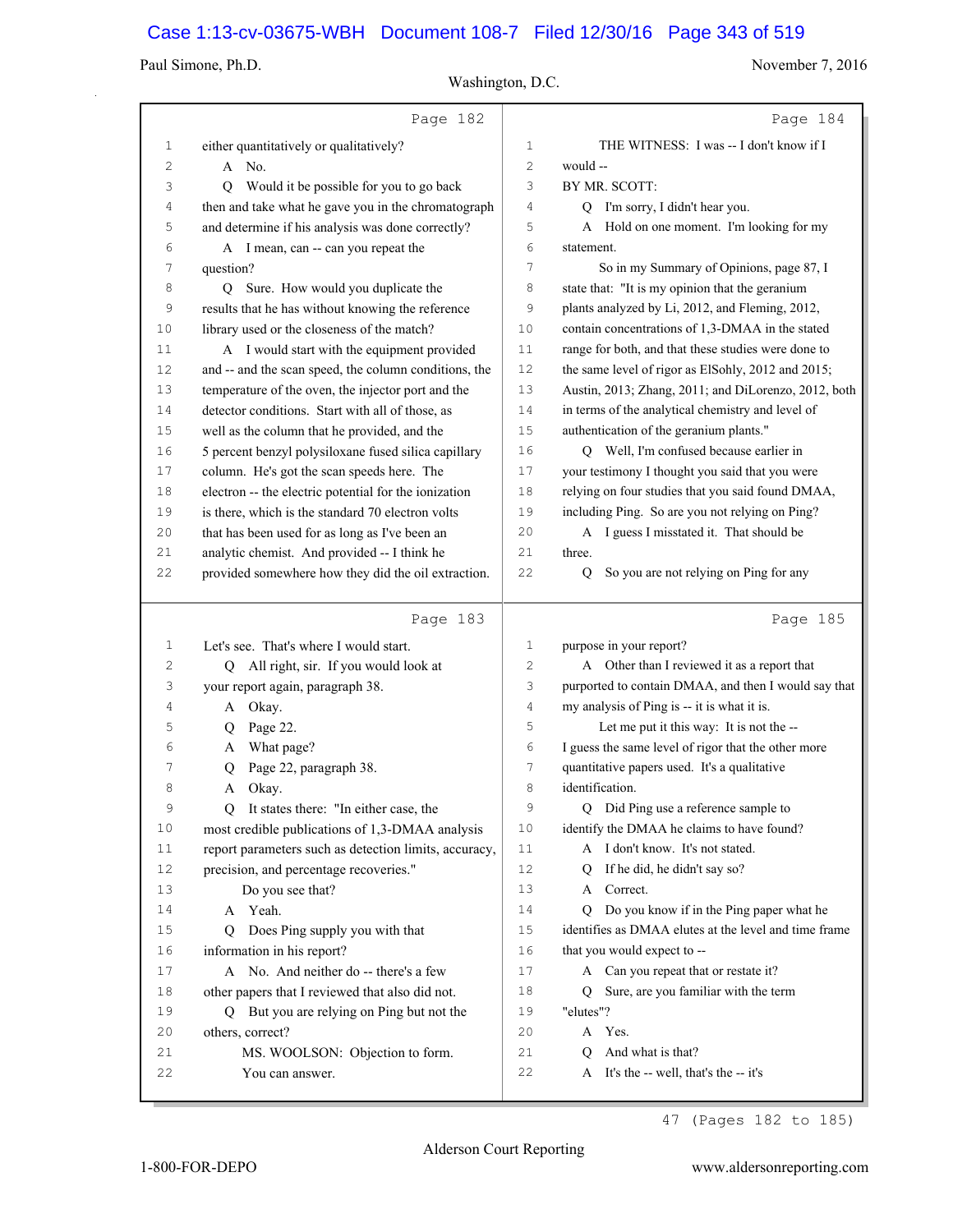#### Case 1:13-cv-03675-WBH Document 108-7 Filed 12/30/16 Page 344 of 519

Washington, D.C.

Paul Simone, Ph.D. November 7, 2016

|              | Page 186                                                    |                | Page 188                                                                    |
|--------------|-------------------------------------------------------------|----------------|-----------------------------------------------------------------------------|
| $\mathbf{1}$ | referring to a chemical compound exiting a                  | $\mathbf{1}$   | this: You don't know when Ping says DMAA eluted in                          |
| 2            | chromatography column.                                      | $\overline{c}$ | the process, do you?                                                        |
| 3            | Q And they generally exit at a given time                   | 3              | MS. WOOLSON: Objection to form.                                             |
| 4            | frame based on the size and configuration of the            | 4              | THE WITNESS: Yeah, I don't see the -- I                                     |
| 5            | molecule, correct?                                          | 5              | don't see 1,3-DMAA or 4-methylhexane on there.                              |
| 6            | MS. WOOLSON: Objection to form.                             | 6              | BY MR. SCOTT:                                                               |
| 7            | You can answer.                                             | 7              | Q Do you see in the Ping paper 1,3-DMAA or                                  |
| 8            | THE WITNESS: Based on the -- it's a                         | 8              | 1,4-DMAA listed at all?                                                     |
| 9            | little more complicated than that. It's based on the        | 9              | A No. Not as stated.                                                        |
| 10           | stationary phase, the -- and the interaction between        | 10             | All right, sir. If you go back to your<br>O.                                |
| 11           | it and the molecule.                                        | 11             | report, Exhibit 3.                                                          |
| 12           | BY MR. SCOTT:                                               | 12             | In Exhibit 3, if you would, turn to                                         |
| 13           | Q Is the time frame in the analysis in                      | 13             | page 27, paragraph 46.                                                      |
| 14           | which Ping reports DMAA to have eluted consistent           | 14             | A Okay.                                                                     |
| 15           | with what you understand the time frame that DMAA           | 15             | Q Now, I take it certainly you've reviewed                                  |
| 16           | will elute in doing this type of analysis?                  | 16             | the Li protocol used in testing geranium plants for                         |
| 17           | MS. WOOLSON: Objection to form.                             | 17             | 1,3-DMAA and 1,4-DMAA?                                                      |
| 18           | You can answer.                                             | 18             | A Correct.                                                                  |
| 19           | THE WITNESS: (Perusing document.) Can                       | 19             | Q And, in fact, you implemented those                                       |
| 20           | you restate the question just so I'm clear?                 | 20             | protocols in doing the testing for USP Labs that is                         |
| 21           | BY MR. SCOTT:                                               | 21             | reported in your article, Exhibit 4, correct?                               |
| 22           | Q Sure. Have you looked at the Ping study                   | 22             | A Correct.                                                                  |
|              |                                                             |                |                                                                             |
|              | Page 187                                                    |                | Page 189                                                                    |
| $\mathbf{1}$ | sufficiently to determine if he is reporting what he        | 1              | To be clear, I got what amounts to a -- I                                   |
| $\mathbf{2}$ | considers to be DMAA to be eluting the process at the       | 2              | reviewed their standard analysis method. I didn't                           |
| 3            | time frame that you think DMAA should be shown to be        | 3              | review the paper before.                                                    |
| 4            | eluting the process?                                        | 4              | Q All right. So you reviewed their                                          |
| 5            | MS. WOOLSON: Objection to form.                             | 5              | standard analysis method when you did your testing.                         |
| 6            | You can answer.                                             | 6              | You hadn't actually seen their final paper since                            |
| 7            | THE WITNESS: I have not reviewed it in                      | 7              | then?                                                                       |
| 8            | that detail, no.                                            | 8              | A That's correct.                                                           |
| 9            | BY MR. SCOTT:                                               | 9              | Q Do you have any understanding of what the                                 |
| 10           | Based on the information that you have<br>Q                 | 10             | conclusions were reached in the final paper?                                |
| 11           | and based on your review of Ping, to the extent that        | 11             | And we'll get to that. I'm asking if                                        |
| 12           | you have had a chance to review it, can you confirm         | 12             | you -- is that something you looked at in the course                        |
| 13           | within a reasonable degree of scientific certainty          | 13             | of doing your expert work?                                                  |
| 14           | that what he claims to have found as DMAA in fact was       | 14             | A Yes.                                                                      |
| $15\,$       | DMAA?                                                       | 15             | Is that something you did before<br>$\overline{Q}$                          |
| 16           | MS. WOOLSON: Objection to form.                             | 16             | looking -- doing your expert work, looked at the Li                         |
| 17           | You can answer.                                             | 17             | paper to see what his conclusions were?                                     |
| 18           | THE WITNESS: (Perusing document.)                           | 18             | I may have.<br>A                                                            |
| 19           | Can you -- just so it's clear, can you                      | 19             | You don't have a specific recollection of<br>Q                              |
| 20           | restate what -- the question that you asked?                | 20             | that?                                                                       |
| 21<br>22     | BY MR. SCOTT:<br>Q Let me withdraw the question and ask you | 21<br>22       | No. I mean, other than what I probably<br>A<br>mentioned in my publication. |

48 (Pages 186 to 189)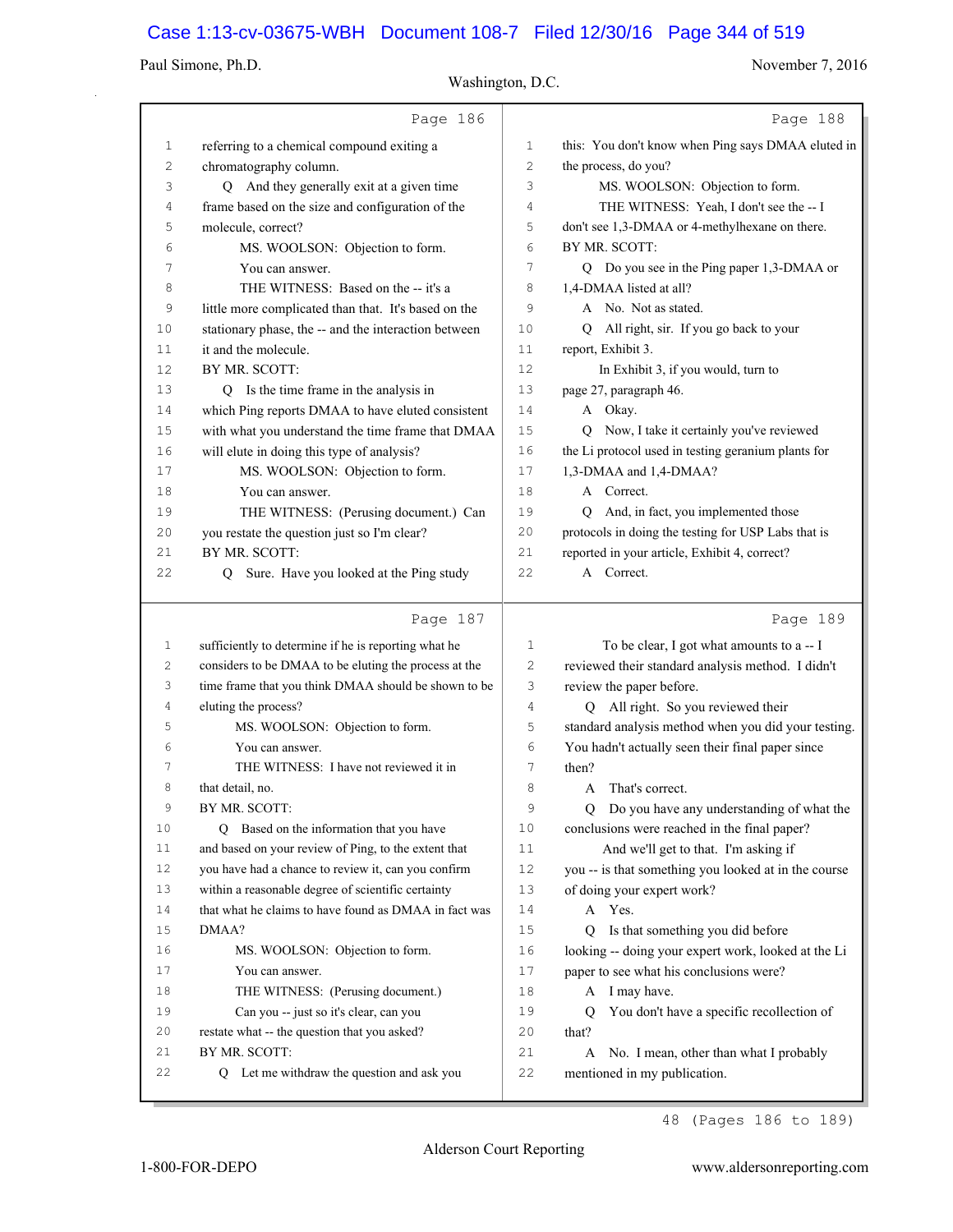## Case 1:13-cv-03675-WBH Document 108-7 Filed 12/30/16 Page 345 of 519

Washington, D.C.

Paul Simone, Ph.D. November 7, 2016

|              | Page 190                                                   |                | Page 192                                              |
|--------------|------------------------------------------------------------|----------------|-------------------------------------------------------|
| 1            | (Exhibit Nos. 16 and 17 were marked                        | 1              | Intertek's work or do you rely on Intertek's work to  |
| 2            | for identification.)                                       | $\overline{c}$ | support that opinion?                                 |
| 3            | BY MR. SCOTT:                                              | 3              | A I based it on the paper that they                   |
| 4            | Q All right, sir. You have in front of you                 | 4              | published.                                            |
| 5            | a document which has been marked for identification        | 5              | Q Okay. And did you -- what -- and what in            |
| 6            | purposes as Exhibit 16 to your deposition. It's a          | 6              | the paper did they publish are you basing -- are you  |
| 7            | multi-page document bearing identification numbers         | 7              | using for support?                                    |
| 8            | UMPS-HT-00682 through 686.                                 | 8              | A Do you have the paper on you?                       |
| 9            | And I will ask you to take a look at                       | 9              | Sure.<br>$\overline{Q}$                               |
| 10           | this, and tell me if this is a copy of the standard        | 10             | (Exhibit No. 18 was marked for                        |
| 11           | analytical method that you were provided pertaining        | 11             | identification.)                                      |
| 12           | to the work done by Intertek.                              | 12             | BY MR. SCOTT:                                         |
| 13           | A Yeah, as best as I can recall.                           | 13             | Q All right, sir. You have in front of you            |
| 14           | All right, sir. And there's also<br>O                      | 14             | what's been marked as 19 to your deposition -- 18,    |
| 15           | Exhibit 17, which bears identification numbers             | 15             | I'm sorry.                                            |
| 16           | UMPS-HT-687 through 691. The first page is headed          | 16             | You have in front of you what's been                  |
| 17           | "Standard Analytical Methods, Intertek ACC Labs."          | 17             | marked as Exhibit 18 to your deposition. It is a      |
| 18           | Is this an additional standard analytical                  | 18             | multi-page document bearing identification numbers    |
| 19           | methods sheet that you were provided by Intertek           | 19             | HT-06140 through 06151. The first page is headed      |
| 20           | while you were doing your work for USP Labs?               | 20             | "Identification and Quantification of                 |
| 21           | A I don't believe I ever received these                    | 21             | Dimethylamylamine in Geranium By Liquid               |
| 22           | from Intertek.                                             | 22             | Chromatography Tandem Mass Spectrometry," J. S. Li,   |
|              |                                                            |                |                                                       |
|              | Page 191                                                   |                | Page 193                                              |
|              |                                                            |                |                                                       |
| 1            | Where did you get them?<br>Q                               | $\mathbf 1$    | M. Chan, and Z. C. Li are the authors.                |
| $\mathbf{2}$ | Through USP Labs.<br>A                                     | 2              | Do you see that?                                      |
| 3            | Q All right. But these were both given to                  | 3              | A I see that.                                         |
| 4            | you by USP Labs while you were doing your work on the      | 4              | This is the write-up of the Li work, the<br>O         |
| 5            | samples that they provided?                                | 5              | Intertek work, correct?                               |
| 6            | A As best as I can recall, that's correct.                 | 6              | A As far as I know, yes.                              |
| 7            | Now, do you rely on the Intertek work to<br>$\overline{O}$ | 7              | Have you seen this before?<br>0                       |
| 8            | support your view that geranium plants naturally           | 8              | A Yes.                                                |
| 9            | produce DMAA?                                              | $\mathsf 9$    | And is there anything in the Intertek<br>Q            |
| 10           | A What do you mean?                                        | 10             | work that you're relying upon to support your         |
| 11           | I mean you've offered the opinion, I<br>O                  | 11             | position that geranium plants naturally produce DMAA? |
| 12           | thought, correct me if I'm wrong, that DMAA is             | 12             | A They have plants and oils, what looks to            |
| 13           | naturally produced by geranium plants, and you based       | 13             | be three plants and three oils from various regions   |
| 14           | that in part, I thought, on the studies that you did       | 14             | of China that they analyzed and report to contain     |
| $15$         | and the testing of the geranium samples provided by        | 15             | concentrations of 1,3-DMAA and 1,4-DMAA.              |
| 16           | USP Labs. Am I right so far?                               | 16             | Q Now, does anything in their study in your           |
| 17           | A You're -- hold on. The question was                      | 17             | view support a conclusion that their work shows that  |
| 18           | really long, so I'm sorry.                                 | 18             | geranium plants actually naturally produce DMAA as    |
| 19           | Q Is it your opinion that geranium plants                  | 19             | opposed to, Well, we tested some samples and we found |
| 20           | naturally produce DMAA?                                    | 20             | it?                                                   |
| 21           | A Well, yeah, as I wrote in my report, yes.                | 21             | MS. WOOLSON: Objection to form.                       |
| 22           | And is it your -- did you rely on any of<br>Q              | 22             | You can answer.                                       |

49 (Pages 190 to 193)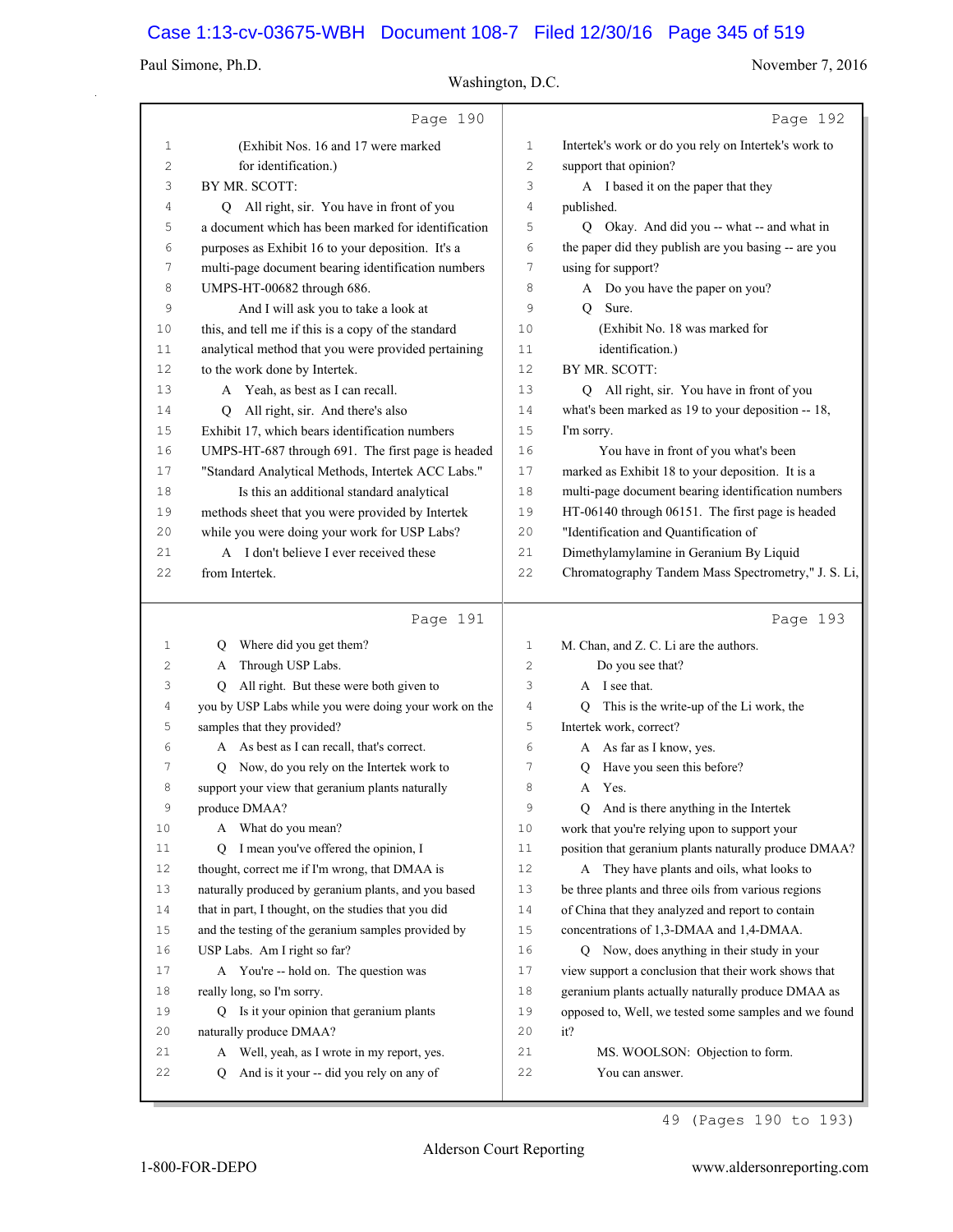#### Case 1:13-cv-03675-WBH Document 108-7 Filed 12/30/16 Page 346 of 519

Washington, D.C.

Paul Simone, Ph.D. November 7, 2016

|              | Page 194                                                | Page 196                                                                                                             |
|--------------|---------------------------------------------------------|----------------------------------------------------------------------------------------------------------------------|
| $\mathbf{1}$ | THE WITNESS: Can you restate the                        | And what was that?<br>$\mathbf{1}$<br>$\rm{O}$                                                                       |
| 2            | question?                                               | $\overline{c}$<br>MS. WOOLSON: Objection to form. Asked                                                              |
| 3            | BY MR. SCOTT:                                           | and answered three times.<br>3                                                                                       |
| 4            | Q Sure. Do you know what they were asked                | 4<br>You can answer.                                                                                                 |
| 5            | to do by USP Labs in doing this work?                   | THE WITNESS: That they measured -- that<br>5                                                                         |
| 6            | MS. WOOLSON: That's a different question                | they analyzed plants from three different regions in<br>6                                                            |
| 7            | completely.                                             | 7<br>China, and the oils that they analyzed, although I'm                                                            |
| 8            | MR. SCOTT: Yes, I know it. I'm asking a                 | not sure if I specifically mentioned the oils<br>8                                                                   |
| 9            | different question because he didn't understand the     | themselves because I did not analyze them, but they<br>9                                                             |
| 10           | other one.                                              | did the three different plants from China, three<br>10                                                               |
| 11           | MS. WOOLSON: No, he asked you to restate                | different regions and found DMAA in all of them above<br>11                                                          |
| 12           | it. Now you're asking him a completely different        | their detection limits.<br>12                                                                                        |
| 13           | question. And that's fine, but that's what you're       | 13<br>BY MR. SCOTT:                                                                                                  |
| 14           | doing.                                                  | 14<br>Q Okay. What did Intertek do, if anything,                                                                     |
| 15           | Go ahead, you can answer.                               | 15<br>to ensure that the plants they tested had not been                                                             |
| 16           | MR. SCOTT: So what's the objection if                   | 16<br>contaminated before they reached Intertek's lab by                                                             |
| 17           | it's fine for me to ask a different question?           | water, air or fertilizer or soil?<br>17                                                                              |
| 18           | MS. WOOLSON: The witness asked you to                   | MS. WOOLSON: Objection to form.<br>18                                                                                |
| 19           | restate the question that you asked him, and instead,   | 19<br>You can answer.                                                                                                |
| 20           | you chose to ask him a completely different question    | 20<br>THE WITNESS: I have no evidence in any                                                                         |
| 21           | in response.                                            | way, shape or form of -- that their plants could have<br>21                                                          |
| 22           | MR. SCOTT: Yes, and do you have an                      | 22<br>been contaminated, and the -- there was no evidence                                                            |
|              |                                                         |                                                                                                                      |
|              | Page 195                                                | Page 197                                                                                                             |
| $\mathbf{1}$ | objection or is it just you want to get involved --     | based on my dealings with -- where I got my samples<br>1                                                             |
| 2            | MS. WOOLSON: Yes, my objection is the                   | from that they were adulterated or contaminated.<br>2                                                                |
| 3            | witness asked you to restate the question, and you      | BY MR. SCOTT:<br>3                                                                                                   |
| 4            | didn't do that. You chose to ask him a different        | Q Were fertilizers used on the plants that<br>4                                                                      |
| 5            | question from what he asked you to do.                  | you tested in growing them?<br>5                                                                                     |
| 6            | MR. SCOTT: Okay. I still haven't heard                  | MS. WOOLSON: Objection to form, asked<br>6                                                                           |
| 7            | an objection.                                           | $\overline{7}$<br>and answered.                                                                                      |
| 8            | MS. WOOLSON: I'm just making sure we're                 | 8<br>You can answer.                                                                                                 |
| 9            | clear for the record that you did not respond to the    | 9<br>THE WITNESS: Can you repeat that?                                                                               |
| 10           | witness's request.                                      | 10<br>BY MR. SCOTT:                                                                                                  |
| 11           | BY MR. SCOTT:                                           | Q Sure. The plants that you received for<br>11                                                                       |
| 12           | Sir, you read the Intertek paper as part<br>Q           | 12<br>testing, had fertilizer been used to grow them?                                                                |
| 13           | of you being an expert in this case, right?             | MS. WOOLSON: Same objection.<br>13                                                                                   |
| 14           | A Correct.                                              | 14<br>You can answer.                                                                                                |
| 15           | Did you rely on that for your conclusion<br>$\mathbf Q$ | 15<br>THE WITNESS: I don't know.                                                                                     |
| 16           | in any form or fashion that DMAA is naturally           | 16<br>BY MR. SCOTT:                                                                                                  |
| 17           | produced by geranium plants?                            | Q Were fertilizers used on the plants that<br>17                                                                     |
| 18           | MS. WOOLSON: Objection to form. Asked                   | were grown and supplied to Intertek?<br>18                                                                           |
| 19           | and answered three times.                               | A I don't know.<br>19                                                                                                |
| 20           | You can answer.                                         | All right, sir. Is there anything that<br>20<br>Q                                                                    |
| 21<br>22     | THE WITNESS: Yes.<br>BY MR. SCOTT:                      | Intertek did that you rely upon to support your<br>21<br>conclusion that geranium plants actually produce DMAA<br>22 |

50 (Pages 194 to 197)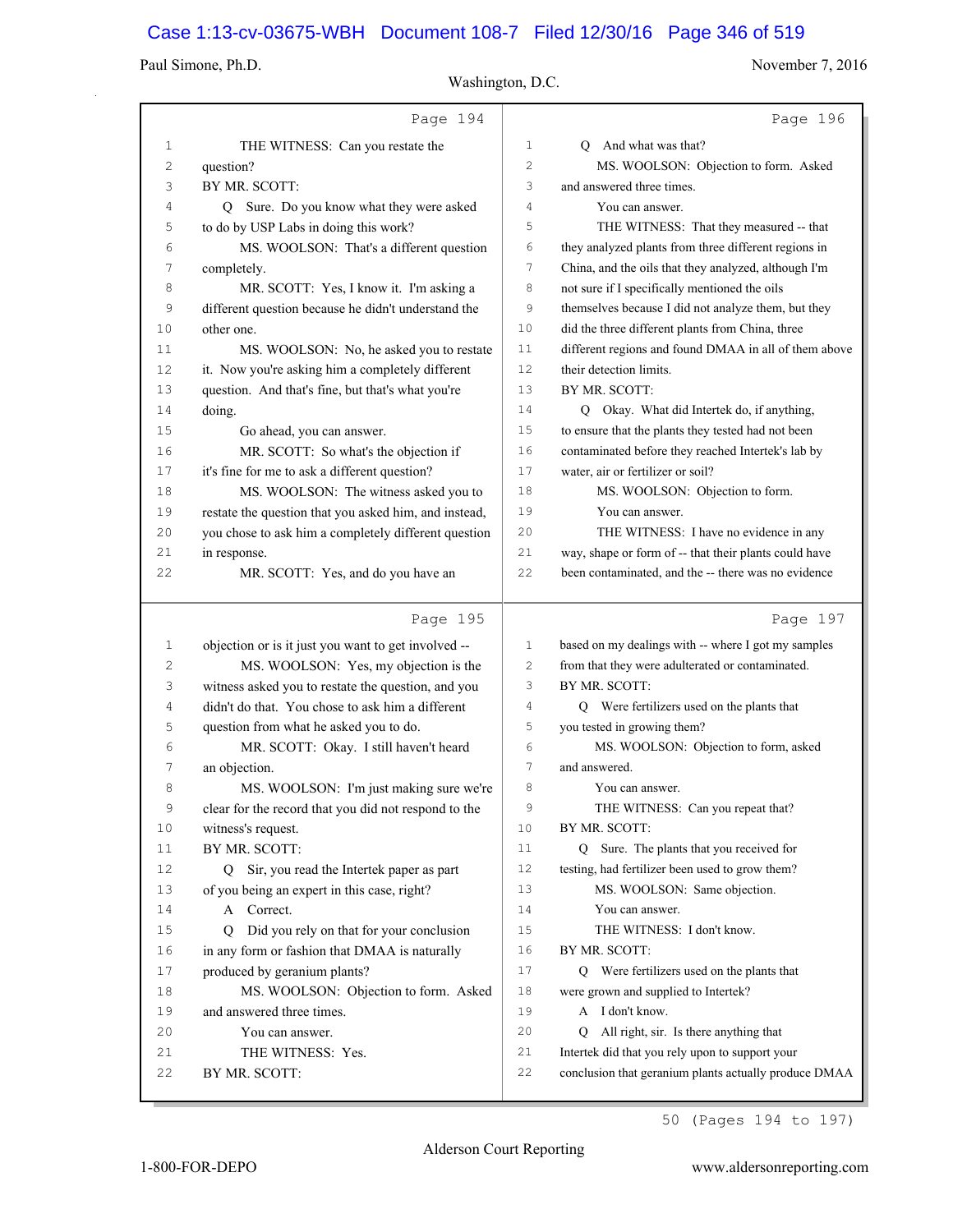#### Case 1:13-cv-03675-WBH Document 108-7 Filed 12/30/16 Page 347 of 519

Washington, D.C.

Paul Simone, Ph.D. November 7, 2016

|          | Page 198                                                   | Page 200                                                                                 |
|----------|------------------------------------------------------------|------------------------------------------------------------------------------------------|
| 1        | other than they tested samples provided by USP Labs        | in the report to support your conclusion regarding<br>1                                  |
| 2        | and found what they believed to be DMAA in those           | $\overline{c}$<br>DMAA being naturally produced by geraniums?                            |
| 3        | samples?                                                   | MS. WOOLSON: Objection to form.<br>3                                                     |
| 4        | MS. WOOLSON: Objection to form.                            | You can answer.<br>4                                                                     |
| 5        | You can answer.                                            | THE WITNESS: I mean, I've looked at<br>5                                                 |
| 6        | THE WITNESS: Can you repeat the                            | their report, and it said they found it in there.<br>6                                   |
| 7        | question?                                                  | $\overline{7}$<br>I've used my report, we found it, and that's what                      |
| 8        | BY MR. SCOTT:                                              | 8<br>I in my report based my conclusions on.                                             |
| 9        | Q Sure. Is there anything other than                       | BY MR. SCOTT:<br>9                                                                       |
| 10       | Intertek -- in the Intertek report that you are            | Q All right, sir. Turn to page 57 of<br>10                                               |
| 11       | relying on for your opinion that geranium plants           | Exhibit 18, the Li study.<br>11                                                          |
| 12       | naturally produce DMAA other than the fact that they       | A Okay.<br>12                                                                            |
| 13       | tested samples that USP Labs had sent to them and          | 13<br>Up at the top of that page, it says that:<br>О                                     |
| 14       | found trace elements of DMAA in some of those              | "Further study is needed to elucidate the<br>14                                          |
| 15       | samples?                                                   | biosynthetic pathway of DMAAs in the geranium plant."<br>15                              |
| 16       | MS. WOOLSON: Objection to form.                            | Do you see that?<br>16                                                                   |
| 17       | You can answer.                                            | 17<br>A I see that.                                                                      |
| 18       | THE WITNESS: I'm -- I'm not really sure                    | Q I know you said you haven't talked to<br>18                                            |
| 19       | what -- I don't understand your question.                  | anybody from Intertek regarding their study, right?<br>19                                |
| 20       | BY MR. SCOTT:                                              | A Correct.<br>20                                                                         |
| 21       | Q Okay. Well, let me make it very, very                    | And do you know what they meant by that?<br>21<br>О                                      |
| 22       | simple.                                                    | 22<br>Based on what knowledge?<br>A                                                      |
|          |                                                            |                                                                                          |
|          | Page 199                                                   | Page 201                                                                                 |
| 1        | Great.<br>A                                                | Based on any you have.<br>1<br>Q                                                         |
| 2        | You say you read the Intertek report.<br>Q                 | A I mean, I read Dr. Brown's report and she<br>2                                         |
| 3        | Correct.<br>A                                              | discussed needing to come up with a biosynthetic<br>3                                    |
| 4        | And it says in there that USP Labs gave<br>Q               | pathway, but I'm presuming that means the plant takes<br>4                               |
| 5        | us samples of geraniums, we tested them and found          | something in and makes DMAA.<br>5                                                        |
| 6        | some DMAA, right?                                          | Q Okay. Well, I mean -- well, moving away<br>6                                           |
| 7        | A Let me see. (Perusing document.)                         | from Dr. Brown, do you have any idea of what Intertek<br>7                               |
| 8        | It says they received their plants                         | meant here by "elucidate a biosynthetic pathway of<br>8                                  |
| 9        | and geranium -- their plants from Mr. Yi Jin of            | 9<br>DMAAs"?                                                                             |
| 10       | Yunnan University and authenticated by Professor Xu        | 10<br>MS. WOOLSON: Objection to form.                                                    |
| 11       | Youkai of the Xishuangbanna Tropical Botanical             | You can answer.<br>11                                                                    |
| 12       | Garden, Chinese Academy of Sciences.                       | 12<br>THE WITNESS: I mean, that's not -- that                                            |
| 13       | Q Just like you did.                                       | 13<br>sounds like to me somebody needs to go do some                                     |
| 14       | MS. WOOLSON: Objection to form.                            | biochemistry research to figure out what it is.<br>14                                    |
| 15       | You can answer.                                            | BY MR. SCOTT:<br>15                                                                      |
| 16       | THE WITNESS: Yes.                                          | To figure out what what is?<br>16<br>Q                                                   |
| 17       | BY MR. SCOTT:                                              | 17<br>What the biosynthetic pathway is.<br>A                                             |
| 18       | Okay. They got those samples, and they<br>Q                | 18<br>And do you -- based on reading<br>Q                                                |
| 19       | tested them and found some DMAA. They say that in          | Dr. Brown's report or any other source, do you have<br>19                                |
| 20       | their report, right?                                       | an understanding of what a biosynthetic pathway is as<br>20                              |
| 21<br>22 | A Correct.<br>Do you rely on anything other than that<br>Q | it relates to a chemical like DMAA?<br>21<br>MS. WOOLSON: Objection to form, asked<br>22 |

51 (Pages 198 to 201)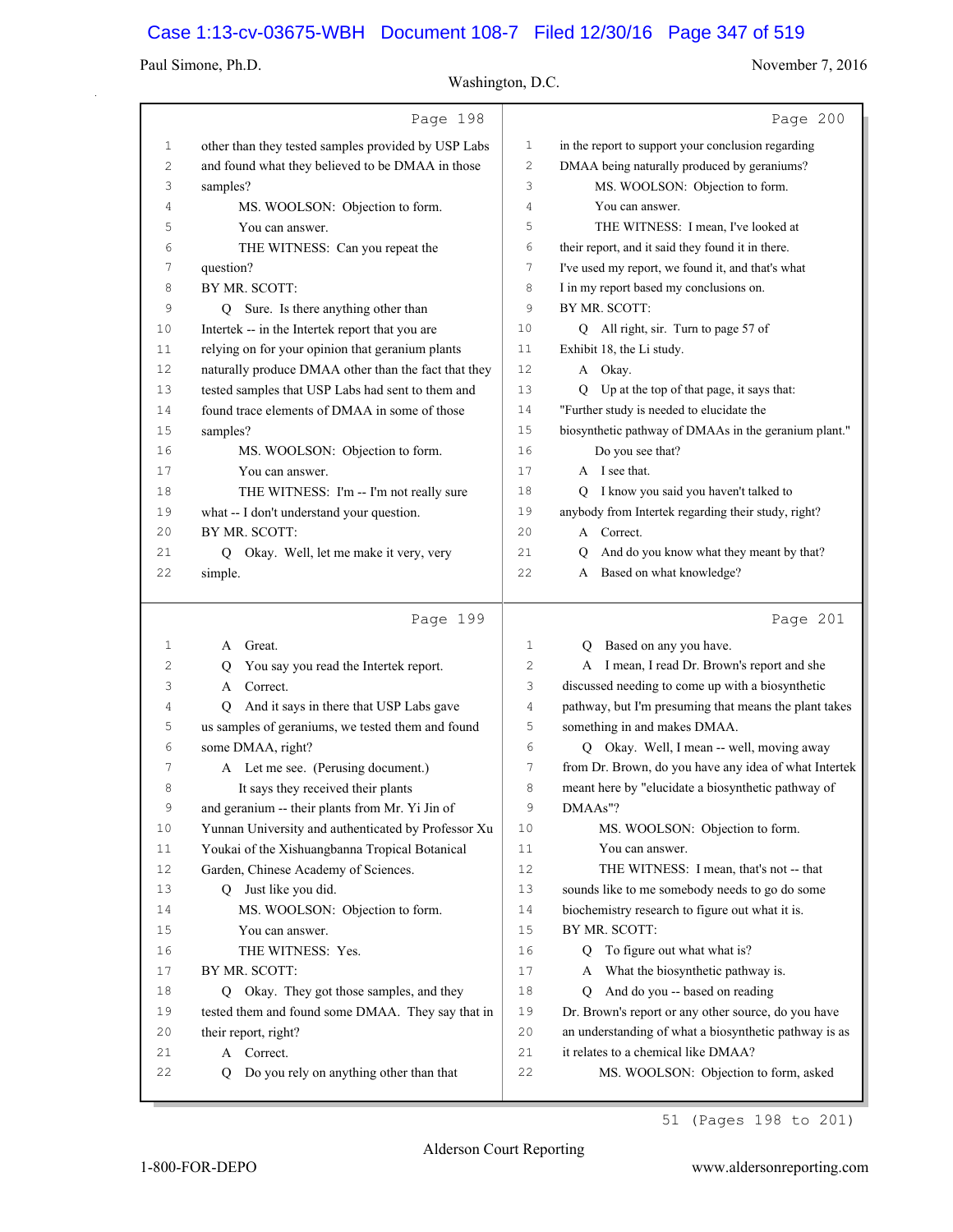#### Case 1:13-cv-03675-WBH Document 108-7 Filed 12/30/16 Page 348 of 519

Washington, D.C.

Paul Simone, Ph.D. November 7, 2016

|              | Page 202                                             |                                                           | Page 204                                              |
|--------------|------------------------------------------------------|-----------------------------------------------------------|-------------------------------------------------------|
| 1            | and answered.                                        | Okay.<br>1<br>A                                           |                                                       |
| 2            | You can answer.                                      | 2<br>О                                                    | Now, do you know if the levels of DMAA                |
| 3            | THE WITNESS: I mean, I --                            | 3                                                         | that Li reports that he found in samples of DMAA were |
| 4            | BY MR. SCOTT:                                        | lower or higher than were reported by Ping?<br>4          |                                                       |
| 5            | Q I mean as a general idea what a                    | A (Perusing document.)<br>5                               |                                                       |
| 6            | biosynthetic pathway is. I'm not asking you if you   | 6<br>So I previously stated that I didn't see             |                                                       |
| 7            | know of one particular chemical.                     | 1,3-DMAA on the --<br>7                                   |                                                       |
| 8            | A No, I think I understand. I think -- I'm           | Q On the Ping study?<br>8                                 |                                                       |
| 9            | not sure if that's a question -- like I'm not sure   | A -- on the Ping study.<br>9                              |                                                       |
| 10           | that's a question that my background covers, let me  | Q Okay. I'm sorry. I had forgotten that.<br>10            |                                                       |
| 11           | put it that way.                                     | 11                                                        | Okay. Well, look at the Li study, if you              |
| 12           | Q The question of what a biosynthetic                | would, Exhibit 18 to your deposition. If you would,<br>12 |                                                       |
| 13           | pathway is, is not something that is typically to be | turn to page 55.<br>13                                    |                                                       |
| 14           | dealt with by an analytical chemist. Is that what    | A Okay.<br>14                                             |                                                       |
| 15           | you're saying?                                       | 15                                                        | Q Under the heading there, "Application of            |
| 16           | A Yeah.                                              | the Method to Investigating Geranium Plants and<br>16     |                                                       |
| 17           | Now, when you looked at Dr. Brown's<br>O             | Geranium Oils," do you see that?<br>17                    |                                                       |
| 18           | report and she talked about biosynthetic pathways in | A I do.<br>18                                             |                                                       |
| 19           | determining whether the geranium plant could make    | Q And under that it says: "The current<br>19              |                                                       |
| 20           | DMAA or not, you saw that?                           | method was applied to analyze geranium plants and<br>20   |                                                       |
| 21           | A I saw that.                                        | geranium oils from different sources. The results<br>21   |                                                       |
| 22           | And did you agree with her view that that<br>0       | are shown in Table 5."<br>22                              |                                                       |
|              | Page 203                                             |                                                           | Page 205                                              |
| $\mathbf{1}$ | was important in determining whether the DMAA that   | Do you see that?<br>1                                     |                                                       |
| 2            | you found was either synthetic or naturally produced | A I see that.<br>2                                        |                                                       |
| 3            | by geranium plants?                                  | 3<br>O                                                    | And feel free to take a look at Table 5               |
| 4            | MS. WOOLSON: Objection. Form.                        | if you'd like.<br>4                                       |                                                       |
| 5            | You can answer.                                      | A (Perusing document.) Okay.<br>5                         |                                                       |
| 6            | THE WITNESS: You're going to have to                 | 6<br>O                                                    | Now, on Table 5, we have there various                |
| 7            | show me where she wrote it, so I can read what she   | concentrations of DMAA that they purport to have<br>7     |                                                       |
| 8            | stated.                                              | 8<br>found in samples from China.                         |                                                       |
| 9            | BY MR. SCOTT:                                        | 9<br>Do you see that?                                     |                                                       |
| 10           | Q Okay. But you've done -- strike that.              | A I see that.<br>10                                       |                                                       |
| 11           | Now, in doing your work on your study,               | 11<br>$\circ$                                             | And do you know which of these samples                |
| 12           | did you do ion detection analysis?                   | 12<br>you also tested?                                    |                                                       |
| 13           | A What are you talking about?                        | A Yes.<br>13                                              |                                                       |
| 14           | Did you use ions or identifying ions to<br>Q         | Which ones?<br>14<br>0                                    |                                                       |
| $15\,$       | try to determine whether or not what you were seeing | A I believe it is the -- I believe it's the<br>15         |                                                       |
| 16           | was DMAA in your study, your analysis?               | 16                                                        | Changzhou sample, but I would have to like basically  |
| 17           | A I understand you're saying did I use               | 17<br>look at Google Maps to figure out -- make sure the  |                                                       |
| 18           | ions, but I'm not -- I don't understand -- it's an   | regions were right. We -- we did the work to tie<br>18    |                                                       |
| 19           | oddly worded question. I mean, like ions is pretty   | 19                                                        | them all together when we published the paper, but -- |
| 20           | broad.                                               | 20<br>the specifics are hazy.                             |                                                       |
| 21           | O<br>All right. Well, we will hold that one          | 21<br>Q All right, sir. Now, if you would, look           |                                                       |
| 22           | and get back to it.                                  | down at the bottom of the page, at Table 6 there on<br>22 |                                                       |
|              |                                                      |                                                           |                                                       |

52 (Pages 202 to 205)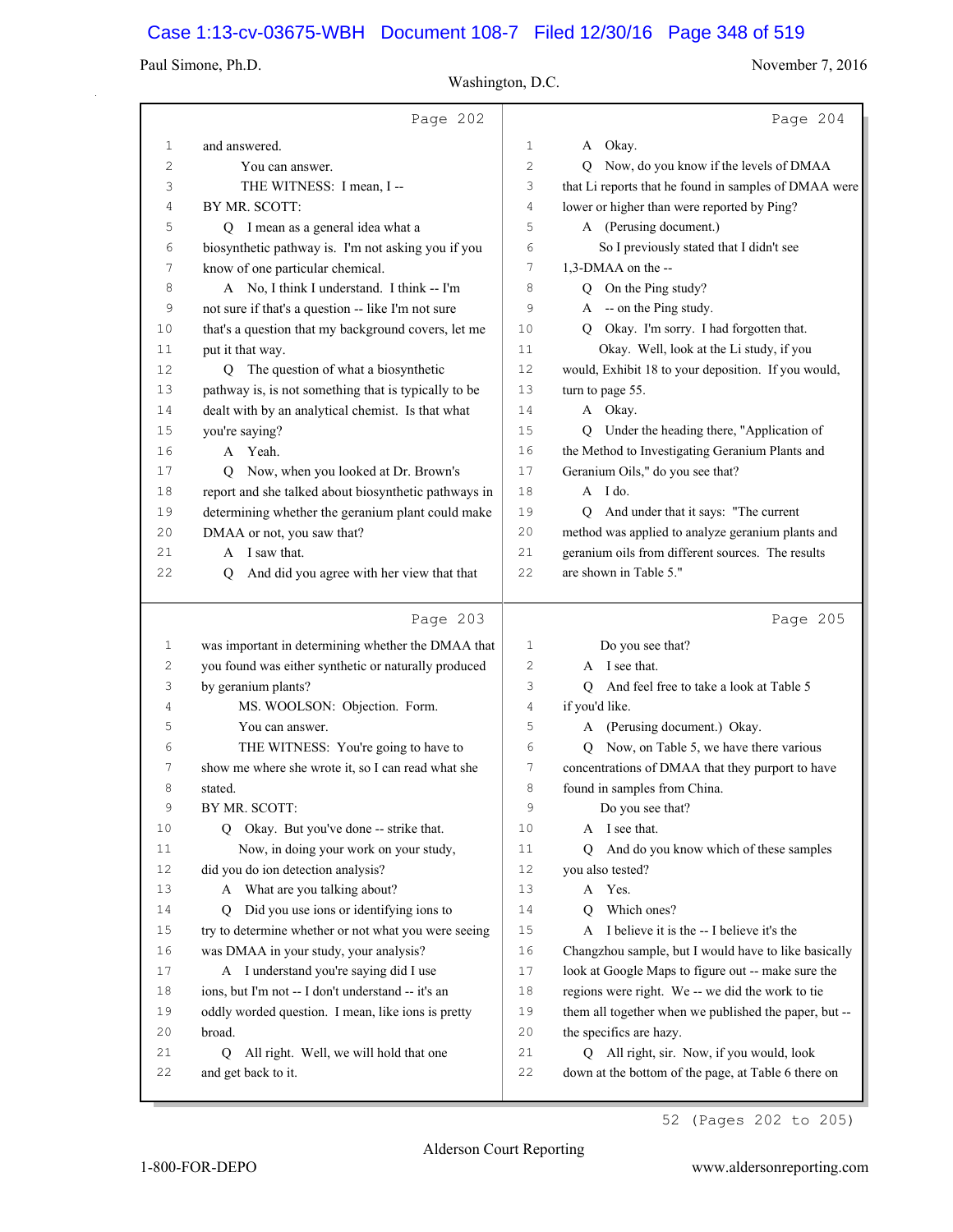#### Case 1:13-cv-03675-WBH Document 108-7 Filed 12/30/16 Page 349 of 519

Paul Simone, Ph.D. November 7, 2016

Washington, D.C.

|      | Page 206                                                                                         |        | Page 208                                              |
|------|--------------------------------------------------------------------------------------------------|--------|-------------------------------------------------------|
| 1    | that same page. It has "The relative intensity of                                                | 1      | The same.<br>A                                        |
| 2    | transitions for qualifying DMAAs in geranium                                                     | 2      | The same ones?<br>Q                                   |
| 3    | pelargonium graveolens."                                                                         | 3      | Mm-hmm.<br>A                                          |
| 4    | Do you see that?                                                                                 | 4      | How many transitions did you do?<br>О                 |
| 5    | A I see that.                                                                                    | 5      | Let me double-check.<br>A                             |
| 6    | And it says: "Detection ion MZ precursor<br>0                                                    | 6      | (Perusing document.)                                  |
| 7    | production ion." And then it's got some numbers in                                               | 7      | So I used the 116 to 99.7 and 116 to 57.              |
| 8    | the column going off to the right, 116, 43, 57 and                                               | 8      | So you did two transitions?<br>Q                      |
| 9    | 99. Do you see that?                                                                             | 9      | Yes.<br>A                                             |
| 10   | A I see that.                                                                                    | 10     | Using how many ions?<br>Q                             |
| 11   | Do you have any understanding what that<br>О                                                     | 11     | Two measurement ions.<br>A                            |
| 12   | information represents?                                                                          | 12     | All right, sir. Turn to page 28 in your<br>Q          |
| 13   | Yes.<br>A                                                                                        | 13     | report.                                               |
| 14   | What is that?<br>0                                                                               | 14     | Okay.<br>A                                            |
| 15   | That is the transitions that we used and<br>A                                                    | 15     | Q If you would, read through paragraph 47             |
| 16   | multiple reaction monitoring analysis using tandem                                               | 16     | there on page 28 in your report, and let me know when |
| 17   | mass spectroscopy.                                                                               | 17     | you are done.                                         |
| 18   | Q All right, sir. And when it says                                                               | 18     | A (Perusing document.)                                |
| 19   | "detection ion," what is a detection ion?                                                        | 19     | Okay.                                                 |
| 20   | A That is the mass-to-charge ratio of the                                                        | 20     | Q Now, the last sentence of that paragraph            |
| 21   | ions used in the mass spectrometer for the analysis.                                             | 21     | says: "Importantly, Fleming, et al., reported         |
| 22   | All right, sir. And how many ion<br>Q                                                            | 22     | concentrations of 1,3-DMAA present in samples arising |
|      |                                                                                                  |        |                                                       |
|      |                                                                                                  |        |                                                       |
|      | Page 207                                                                                         |        | Page 209                                              |
| 1    |                                                                                                  | 1      | from the Changzhou region of China, but not the       |
| 2    | transitions, if I'm using that term correctly, did Li<br>use in doing his analysis?              | 2      | Kunming or the Guiyang regions."                      |
| 3    | A He used two transitions.                                                                       | 3      | Do you see that?                                      |
| 4    | Q                                                                                                | 4      | $A$ I do.                                             |
| 5    | And how many ions is he using?<br>A                                                              | 5      | Q What do you mean there, "importantly," in           |
| 6    | Either two or three, depending on how you<br>look at it.                                         | 6      | reference to those findings?                          |
| 7    | O                                                                                                | 7      | A I think it's highlighting the fact that I           |
| 8    | And when you say "two or three, depending<br>on how you look at it," what would we be looking at | 8      | -- that we determined that they were present in --    |
| 9    | to make that differential?                                                                       | 9      | 1,3-DMAA was present in geranium samples in the       |
| 10   | So if you -- in a tandem MS you've got<br>A                                                      | $10$   | Changzhou region, but we didn't find anything above   |
| 11   | three quadrupoles in series, for a triple quad at                                                | $1\,1$ | the detection limit in Kunming or Guiyang.            |
| 12   | least, and the analysis that is being done here, what                                            | 12     | Q And in fact, with the Kunming and Guiyang           |
| 13   | Li has stated is that MS1 is set to 116, a                                                       | 13     | samples, you did addition -- standard addition work   |
| 14   | mass-to-charge ratio, and then he measures the                                                   | $1\,4$ | with them, correct?                                   |
| $15$ | products of -- at 57, I think, the product of the                                                | 15     | And if you look up in paragraph 47, I can             |
| 16   | collision cell at 57 and 99, where 57 was used for                                               | 16     | save you some time. It says: "Fleming, et al., used   |
| 17   | quantification for the measurement and 99 was used as                                            | $17$   | standard addition, which works by analyzing a sample, |
| 18   | his qualifying ion.                                                                              | $1\,8$ | a sample with known concentrations of 1,3-DMAA added  |
| 19   | Did you do a similar analysis in part of<br>Q                                                    | 19     | in to determine concentrations."                      |
| $20$ | your work?                                                                                       | 20     | A I -- yeah, we used standard addition.               |
| 21   | A Yes.                                                                                           | 21     | And so does that mean you spike a sample<br>Q         |
| 22   | How many ions did you use?<br>O                                                                  | 22     | with DMAA to see if then you can measure -- get a     |

53 (Pages 206 to 209)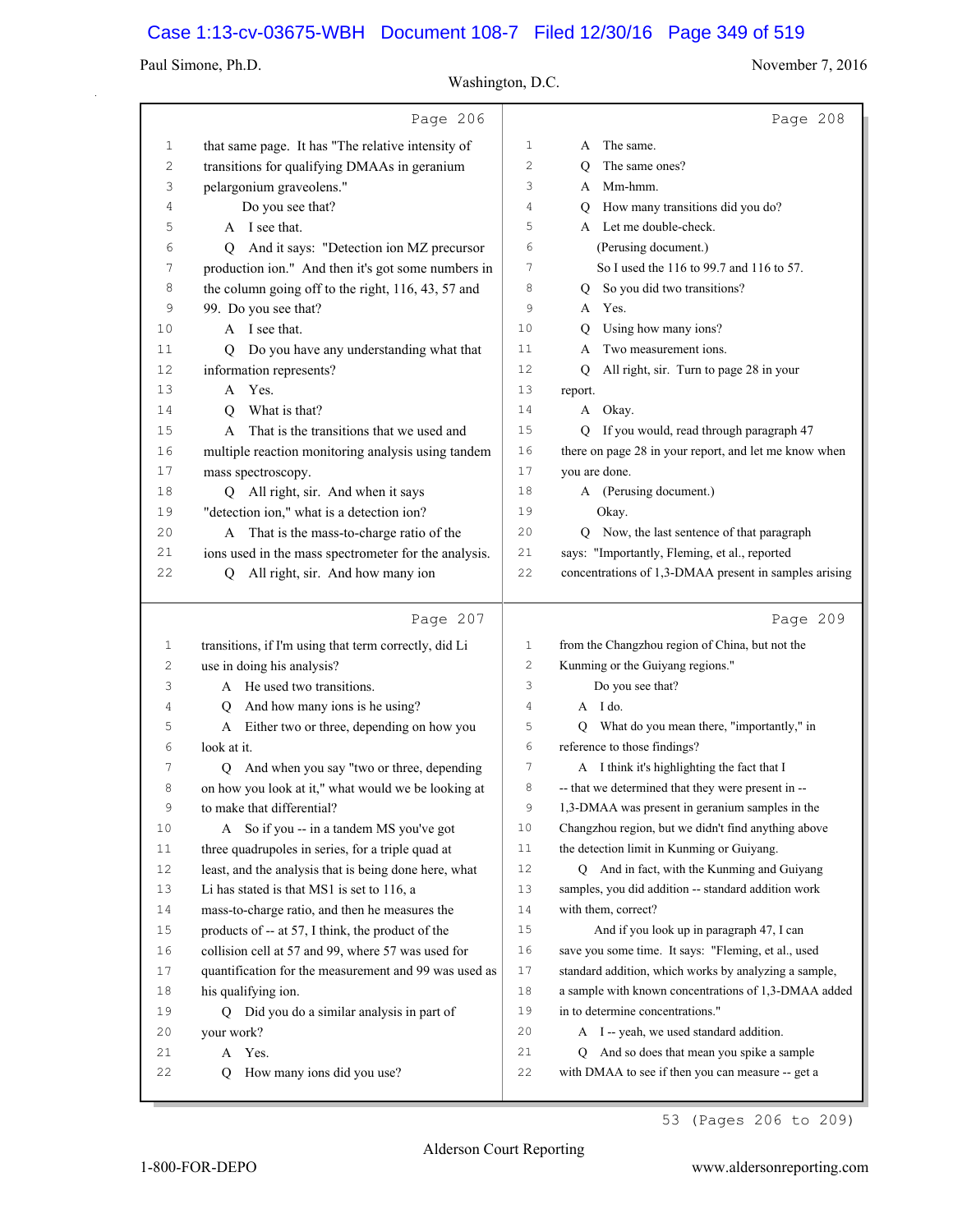## Case 1:13-cv-03675-WBH Document 108-7 Filed 12/30/16 Page 350 of 519

Washington, D.C.

Paul Simone, Ph.D. November 7, 2016

|              | Page 210                                                                |              | Page 212                                                                                                   |
|--------------|-------------------------------------------------------------------------|--------------|------------------------------------------------------------------------------------------------------------|
| $\mathbf{1}$ | measure, a detection indication that would be over                      | $\mathbf{1}$ | And both agreed that you found no signs<br>Q                                                               |
| $\mathbf{2}$ | the spiked amount?                                                      | $\mathbf{2}$ | of DMAA in the Kunming and Changzhou samples?                                                              |
| 3            | Well, let me withdraw the question and                                  | 3            | MS. WOOLSON: Objection to form.                                                                            |
| 4            | ask it in a different way.                                              | 4            | THE WITNESS: That's correct.                                                                               |
| 5            | Did you use standard addition analysis                                  | 5            | BY MR. SCOTT:                                                                                              |
| 6            | with the Kunming sample, for example?                                   | 6            | Q Did Intertek find DMAA in samples from                                                                   |
| 7            | A Yes.                                                                  | 7            | those regions?                                                                                             |
| 8            | And what did you do?<br>Q                                               | 8            | That is correct.<br>$\mathsf{A}$                                                                           |
| 9            | A I -- we had -- in this case -- let me see                             | 9            | And were you using the same samples that<br>$\mathbf Q$                                                    |
| 10           | if I can kind of walk you through it.                                   | 10           | they used?                                                                                                 |
| 11           | All right. So we would have taken the                                   | 11           | A For one of them.                                                                                         |
| 12           | individual plant sample -- if we're doing standard                      | 12           | Which one?<br>$\mathbf Q$                                                                                  |
| 13           | addition and we did this for all the samples -- we                      | 13           | The Changzhou sample. Changzhou, it's<br>A                                                                 |
| 14           | would take the sample, we'd analyze it. We would                        | 14           | got a specific number. Changzhou S11.                                                                      |
| 15           | spike in a known concentration of 1,3- and 1,4-DMAA                     | 15           | Q And he found -- and that was the same                                                                    |
| 16           | into that plant, you know, level 1. And then we                         | 16           | sample that you tested, a split from it?                                                                   |
| 17           | would spike in into another sample, another aliquot                     | 17           | Yes, that was -- it was a split sample.<br>A                                                               |
| 18           | of that sample, level 2.                                                | 18           | And at what concentration levels did they<br>$\mathbf Q$                                                   |
| 19           | So we have the unknown, level 1 spike and                               | 19           | find it?                                                                                                   |
| 20           | level 2 spike. We analyzed all three of those                           | 20           | Approximately 165 nanograms per gram.<br>A                                                                 |
| 21           | samples for 1,3- and 1,4-DMAA. And then we generate                     | 21           | And you didn't find it at all?<br>Q                                                                        |
| 22           | a plot, and from that plot of signal versus spiked-in                   | 22           | No. I found it at 254 nanograms per<br>A                                                                   |
|              |                                                                         |              |                                                                                                            |
|              | Page 211                                                                |              | Page 213                                                                                                   |
| $\mathbf 1$  | concentration, the negative X intercept is the                          | $\mathbf{1}$ | gram, roughly.                                                                                             |
| 2            | concentration in that aliquot that we spiked in, and                    | 2            | Q All right. And was there a sample where                                                                  |
| 3            | then we back calculate based on the dilution factor                     | 3            | they found it and you didn't?                                                                              |
| 4            | an extraction protocol that we use to determine the                     | 4            | Yes. The Kunming and Guiyang samples.<br>A                                                                 |
| 5            | concentration present in those samples.                                 | 5            | Were they splits?<br>$\overline{Q}$                                                                        |
| 6            | So by doing this, you're trying to<br>Q                                 | 6            | No. No. The Changzhou was the only one<br>A                                                                |
| 7            | determine if the original sample where you didn't see                   | 7            | that was an actual split sample.                                                                           |
| 8            | signs of DMAA may have it at concentrations below                       | 8            | Q Okay. And the difference again was 156                                                                   |
| 9            | your ability to detect?                                                 | 9            | versus 254 in concentration?                                                                               |
| 10           | Can you repeat that?<br>A                                               | 10           | A Li had 165, and Fleming reported 254,                                                                    |
| 11           | Sure.<br>Q                                                              | 11           | plus or minus 17 nanograms per gram.                                                                       |
| 12           | So you got a sample, you're not showing                                 | 12           | Q All right, sir. And how do you account                                                                   |
| 13           | DMAA; you use standard addition and you spike it. Is                    | 13           | for the difference in concentration levels across the                                                      |
| $1\,4$       | this exercise to determine -- to double-check to                        | 14           | two tests?                                                                                                 |
| $15\,$       | determine whether or not DMAA is present in the                         | $15$         | MS. WOOLSON: Are you talking about the                                                                     |
| 16           | sample below your MDLs?                                                 | 16           | S <sub>11</sub> sample?                                                                                    |
| 17           | A We used -- I guess the best way to                                    | 17           | MR. SCOTT: Yeah.                                                                                           |
| $1\,8$       | describe it is that we used an external calibration                     | 18<br>19     | THE WITNESS: So as I previously                                                                            |
| 19           | procedure to determine concentrations, and we also                      | 20           | discussed earlier, you know, we were operating at                                                          |
| 20<br>21     | used the standard addition procedure to determine                       | 21           | concentrations that are considered trace levels on                                                         |
| 22           | concentrations, and both should agree approximately<br>with each other. | 22           | the parts-per-billion scale, and at those levels the<br>differences between laboratories can be as high as |

54 (Pages 210 to 213)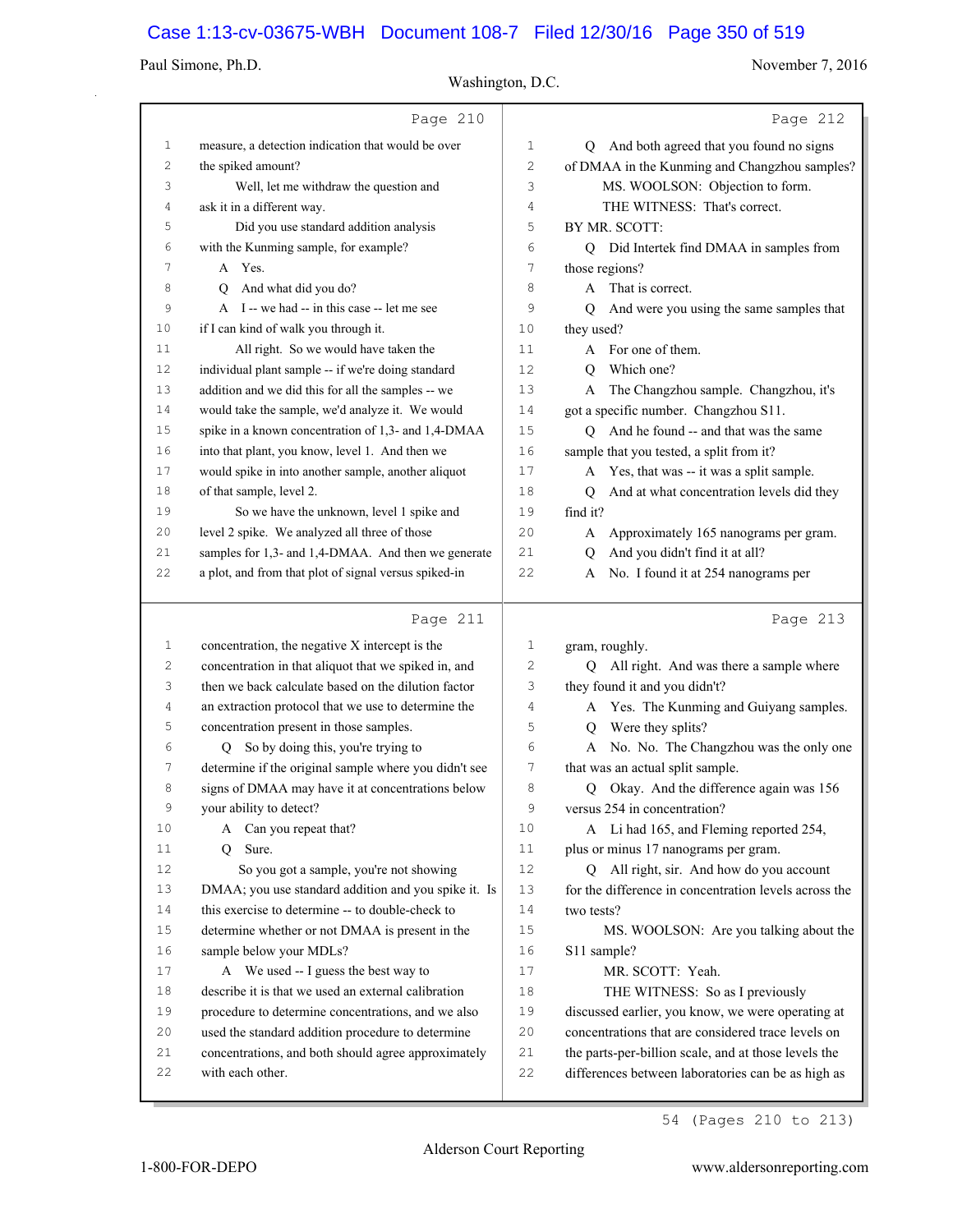## Case 1:13-cv-03675-WBH Document 108-7 Filed 12/30/16 Page 351 of 519

# Paul Simone, Ph.D. November 7, 2016

Washington, D.C.

|              | Page 214                                                                                                  |                | Page 216                                                  |
|--------------|-----------------------------------------------------------------------------------------------------------|----------------|-----------------------------------------------------------|
| $\mathbf{1}$ | 100 percent, you know, basically using textbook                                                           | 1              | detect it.                                                |
| 2            | definitions.                                                                                              | $\overline{c}$ | Now, you know, why did they detect it and                 |
| 3            | BY MR. SCOTT:                                                                                             | 3              | I didn't? I mean, if it's a different harvest             |
| 4            | Q How do you account for Li finding DMAA in                                                               | 4              | season, which, you know, I think I mentioned in my        |
| 5            | the Kunming and Changzhou -- not Changzhou -- the                                                         | 5              | report that is a factor in variability as referenced      |
| 6            | Kunming and the Guiyang samples and you not finding                                                       | 6              | by other people.                                          |
| 7            | it?                                                                                                       | 7              | Q Now, did you do any scientific analysis                 |
| 8            | A So, one, they were different samples.                                                                   | 8              | to determine why they were finding DMAA in samples        |
| 9            | Let me be clear about that. Two, so they -- so they                                                       | 9              | that you weren't, whether it was impacted by harvest      |
| 10           | have one, their Yunnan China one, they're reporting                                                       | 10             | season or any other things specific to the regions in     |
| 11           | 13.6 micrograms per gram -- I'm sorry, nanograms per                                                      | 11             | China where these samples came from?                      |
| 12           | gram of 1,3-DMAA in their plant.                                                                          | 12             | MS. WOOLSON: Objection to form.                           |
| 13           | Now, assuming that we were to get that                                                                    | 13             | You can answer.                                           |
| 14           | same plant sample, based on the analysis and analysis                                                     | 14             | THE WITNESS: What do you mean? You mean                   |
| 15           | at two, that was less than our method detection                                                           | 15             | like --                                                   |
| 16           | limit, and in that case we actually would agree on                                                        | 16             | BY MR. SCOTT:                                             |
| 17           | the report. I report as less than the method                                                              | 17             | Q Well, let's turn to your report.                        |
| 18           | detection limit of 20, plus or minus 4; and Li                                                            | 18             | A Okay.                                                   |
| 19           | reported basically 14. And so I wouldn't detect                                                           | 19             | MS. WOOLSON: His report or his study?                     |
| 20           | that.                                                                                                     | 20             | MR. SCOTT: His study. I'm sorry.                          |
| 21           | As far as the one at 365 nanometers,                                                                      | 21             | BY MR. SCOTT:                                             |
| 22           | again, I did not get that sample -- I'm sorry,                                                            | 22             | Q Now, your original retention by USP Labs                |
|              |                                                                                                           |                |                                                           |
|              | Page 215                                                                                                  |                | Page 217                                                  |
| $\mathbf{1}$ | not nanometers -- 365 nanograms per gram, I did not                                                       | $\mathbf{1}$   | did not include you doing any work to display any         |
| 2            | get that sample, so I can't really provide a reason                                                       | 2              | discrepancies between results that you had and            |
| 3            | why I wouldn't have detected it.                                                                          | 3              | results that Li had, correct?                             |
| 4            | Q What region are you talking about for                                                                   | 4              | MS. WOOLSON: Objection to form.                           |
| 5            | that sample?                                                                                              | 5              | You can answer.                                           |
| 6            | A That's Guizhou (phonetic).                                                                              | 6              | THE WITNESS: What do you mean?                            |
| 7            | So Guizhou, they came in -- Li came in at<br>О                                                            | 7              | BY MR. SCOTT:                                             |
| 8            | 165 nanograms?                                                                                            | 8              | Q Well, when you were hired by USP Labs to                |
| 9            | No, 365 nanograms.<br>A                                                                                   | $\mathsf 9$    | test samples, did they also ask you to review Li's        |
| 10           | 365 nanograms per gram?<br>Q                                                                              | $10$           | work for any purpose?                                     |
| 11           | Correct.<br>$\mathbf{A}$                                                                                  | $1\,1$         | A Like -- I mean, I looked at -- as far as                |
| 12           | And you didn't find it at all.<br>Q                                                                       | 12             | I know, as far as I remember, I looked at these, and      |
| 13           | A I didn't find it at all. And so, now,                                                                   | 13             | ran with the sample, I ran with the analysis, and I       |
| 14           | obviously that is above my method detection limits.                                                       | 14             | think at some point along the way, they, either           |
| $15\,$       | So if I had that sample, I should have been able to                                                       | $15\,$         | through publication from Li or via e-mail, I found        |
| 16           | detect it. And based on past performance, they                                                            | 16             | out what their results were, but I don't remember         |
| 17           | detected -- you know, in their Changzhou sample where                                                     | 17             | now.                                                      |
| $1\,8$       | they detected at 165 and I detected at 265                                                                | 18             | Well, did USP Labs make any suggestions<br>$\overline{Q}$ |
| 19           | nanometers, it's very likely I would have detected                                                        | 19             | to you regarding positions, arguments, information        |
| $20$         | it. And if the trends hold, I probably would have                                                         | 20             | that they would like to see in the report when it was     |
| 21<br>22     | detected it somewhere around 400 or 450 nanograms per<br>gram, but I didn't have that sample, so I didn't | 21<br>22       | published?<br>A I don't recall off the top of my head.    |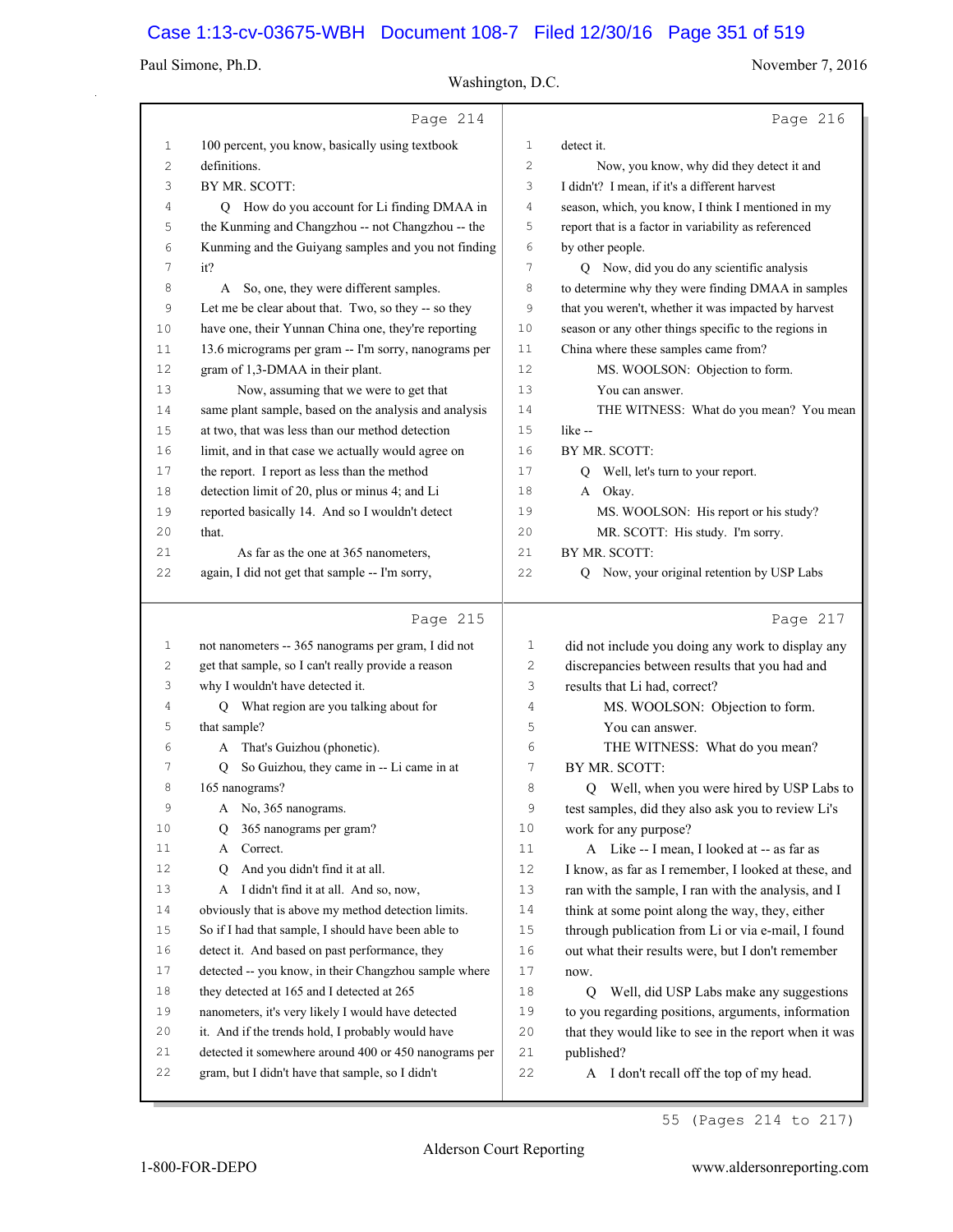#### Case 1:13-cv-03675-WBH Document 108-7 Filed 12/30/16 Page 352 of 519

Paul Simone, Ph.D. November 7, 2016

Washington, D.C.

|              | Page 218                                                 | Page 220                                                        |
|--------------|----------------------------------------------------------|-----------------------------------------------------------------|
| $\mathbf{1}$ | What was the limit of detection on<br>0                  | All right, sir. Now, in that paragraph,<br>$\mathbf{1}$<br>Q    |
| 2            | your -- the studies, the testing that you did of the     | 2<br>it says that: "The results reported here provide           |
| 3            | samples you were given?                                  | 3<br>evidence that 1,3-DMAA naturally occurs in geranium        |
| 4            | A What are you asking again?                             | plants in agreement with Li, but clearly in<br>4                |
| 5            | You tested samples from USP Labs.<br>$\mathbf Q$         | disagreement with other previously reported articles<br>5       |
| 6            | Okay.<br>A                                               | by well-respected chemists and organizations."<br>6             |
| 7            | Did your analysis, the protocol you<br>O                 | Do you see that?<br>7                                           |
| 8            | followed, have an LOD that was applicable to your        | A I see that.<br>8                                              |
| 9            | work?                                                    | Q Now, it goes on to say: "However, this<br>9                   |
| 10           | Yes.<br>A                                                | may not be a question of right and wrong. In<br>10              |
| 11           | And what was that?<br>$\overline{O}$                     | 11<br>analytical chemistry, the critical review of data is      |
| 12           | A For Kunming, it was 20. For Analysis                   | 12<br>important for explaining the differences on reported      |
| 13           | Set 2, it was 20. For Analysis Set 3, it was 10          | results. These data -- the differences can also<br>13           |
| 14           | parts per billion. 10 nanograms per gram on              | 14<br>provide insight into why analysis of seemingly            |
| 15           | Analysis 3. And then Analysis Set 1, looks like it's     | identical plant species can result in very different<br>15      |
| 16           | 0.5 nanograms per gram for 1,3-DMAA.                     | outcomes."<br>16                                                |
| 17           | THE WITNESS: Do you mind if I use the                    | Do you see that?<br>17                                          |
| 18           | restroom real quick?                                     | $A$ I do.<br>18                                                 |
| 19           | MR. SCOTT: Sure.                                         | 19<br>Q Now, it goes on to say here that: "Khan                 |
| 20           | (Recess.                                                 | has published an extensive review showing that it is<br>20      |
| 21           | BY MR. SCOTT:                                            | 21<br>not uncommon for plants in different locations to         |
| 22           | Back on the record after a short break.<br>O.            | exhibit variations in their chemical compositions."<br>22       |
|              |                                                          |                                                                 |
|              |                                                          |                                                                 |
|              | Page 219                                                 | Page 221                                                        |
| $\mathbf 1$  | Dr. Simone, I will remind you you're                     | Do you see that?<br>1                                           |
| 2            | still under oath. All right?                             | A Yes.<br>2                                                     |
| 3            | A Understood.                                            | 3<br>Q Now, is it your understanding, based on                  |
| 4            | And you understand that if you don't<br>O.               | the research that you've done, that plants can<br>4             |
| 5            | understand my questions, you should tell me that.        | demonstrate different chemical profiles from location<br>5      |
| 6            | Absolutely.<br>A                                         | to location based on the type of chemical that's in<br>6        |
| 7            | And if you need to take another break,<br>0              | their profile?<br>7                                             |
| 8            | that's in the cards too, all right?                      | 8<br>Let me back up. You look confused, so                      |
| 9            | Great.<br>A                                              | 9<br>let me try it again.                                       |
| 10           | Q<br>If you would, look at Exhibit 4, your               | Now, you say here that fluctuating --<br>10                     |
| 11           | article.                                                 | that: "Khan has published an extensive review<br>11             |
| 12           | Okay.<br>A                                               | showing it's not uncommon for plants in differing<br>12         |
| 13           | Flip over to page 71.<br>Q                               | locations to exhibit variations in their chemical<br>13         |
| 14           | All right.<br>A                                          | compositions."<br>14                                            |
| 15           | If you would, on the left-hand column,<br>$\overline{Q}$ | 15<br>Do you see that?                                          |
| 16           | second paragraph down, read through that, and let me     | 16<br>A I see that.                                             |
| 17           | know when you have, and I will have a couple of          | 17<br>What do you understand that to mean, that<br>Q            |
| 18           | questions.                                               | they can show differences in their chemical<br>18               |
| 19           | The one that starts "The results"?<br>A                  | compositions from different locations?<br>19                    |
| 20           | Yes, sir. On page 71.<br>Q                               | A I mean -- it means exactly what it says<br>20                 |
| 21<br>22     | (Perusing document.)<br>A<br>Okay.                       | 21<br>it means.<br>22<br>Q Well, does that mean that they might |

56 (Pages 218 to 221)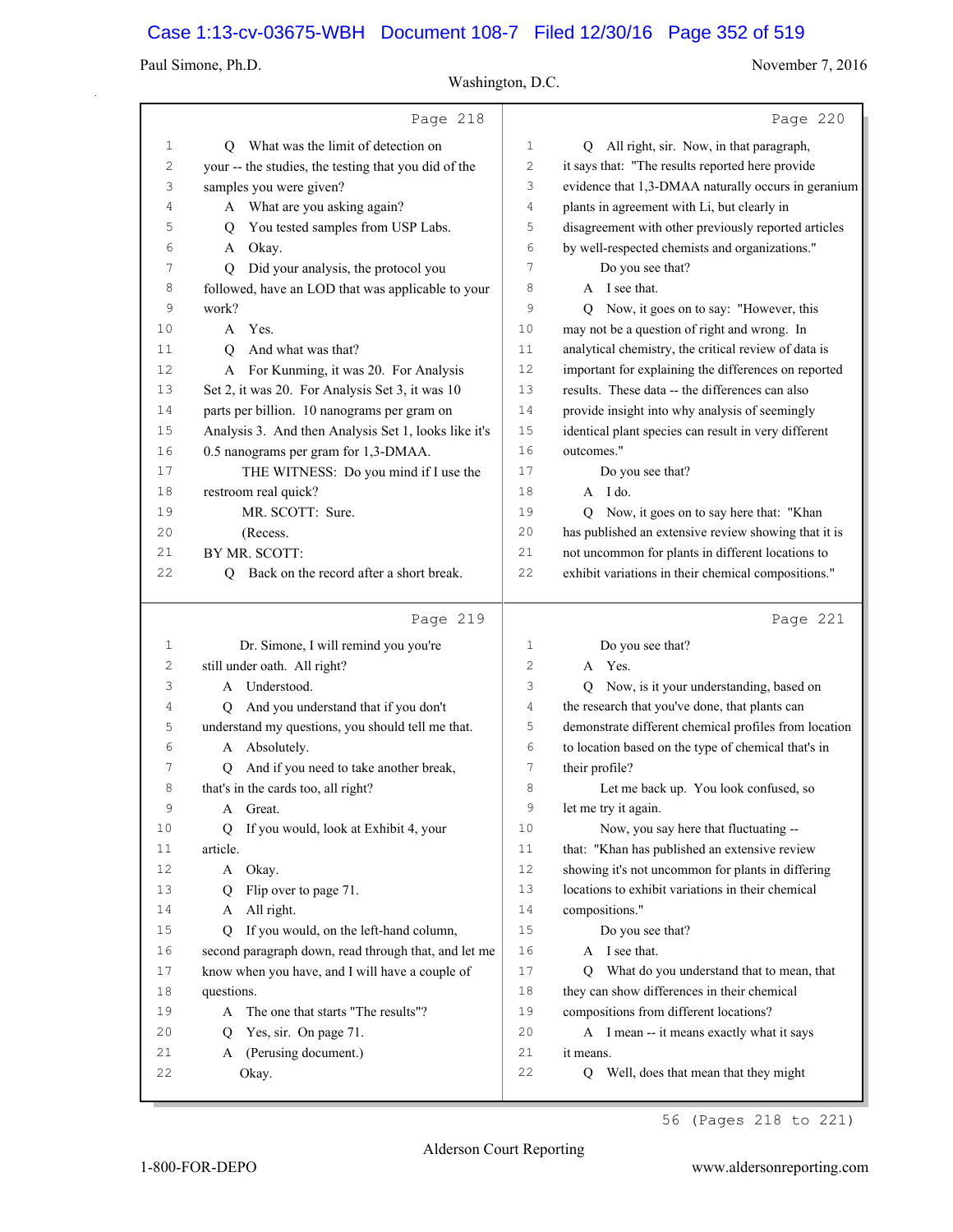#### Case 1:13-cv-03675-WBH Document 108-7 Filed 12/30/16 Page 353 of 519

Paul Simone, Ph.D. November 7, 2016

Washington, D.C.

|          | Page 222                                               | Page 224                                                                                     |  |
|----------|--------------------------------------------------------|----------------------------------------------------------------------------------------------|--|
| 1        | make -- that a plant in one location might make        | All right, sir.<br>1<br>Q                                                                    |  |
| 2        | different chemicals than a plant in another location?  | A And others.<br>2                                                                           |  |
| 3        | A I guess it's possible. But I'm not                   | 3<br>And did you see any paper that indicated<br>O                                           |  |
| 4        | necessarily an expert on that.                         | that a plant, depending on its location, depending on<br>4                                   |  |
| 5        | Q So that's something that you really don't            | things like water intake and that type of thing,<br>5                                        |  |
| 6        | know one way or the other?                             | might make a different type of chemical from other<br>6                                      |  |
| 7        | A I mean --                                            | versions of it in another location, other versions of<br>7                                   |  |
| 8        | MS. WOOLSON: Objection to form.                        | 8<br>the same plant?                                                                         |  |
| 9        | You can answer.                                        | MS. WOOLSON: Objection to form.<br>9                                                         |  |
| 10       | THE WITNESS: I read the paper and he                   | 10<br>You can answer.                                                                        |  |
| 11       | talked about how plants at different locations         | THE WITNESS: Not that I can recall.<br>11                                                    |  |
| 12       | exhibit variations in chemical compositions. I         | BY MR. SCOTT:<br>12                                                                          |  |
| 13       | relied on his expertise for that statement in his      | Q Now, if you would look at the next<br>13                                                   |  |
| 14       | paper that he published, and -- I mean, that seems to  | paragraph down, it says there: "Regional<br>14                                               |  |
| 15       | be the -- I mean, I figured if he wrote it, it must    | 15<br>environmental variations could explain the presence                                    |  |
| 16       | be true.                                               | of 1,3-DMAA in the Changzhou S11, Changzhou<br>16                                            |  |
| 17       | BY MR. SCOTT:                                          | March 2012 and Changzhou May 2012 samples, and the<br>17                                     |  |
| 18       | Q Well, when you read it, did you                      | absence of 1,3-DMAA concentrations in Kunming and<br>18                                      |  |
| 19       | understand he was saying that plants -- the same       | Guiyang geranium samples reported here."<br>19                                               |  |
| 20       | plant in different locations might make different      | A Mm-hmm.<br>20                                                                              |  |
| 21       | chemicals as opposed to making different               | I will stop there for the moment.<br>21<br>O                                                 |  |
| 22       | concentrations of a common set of chemicals across     | 22<br>Now, what were the differences in the                                                  |  |
|          | Page 223                                               | Page 225                                                                                     |  |
|          |                                                        |                                                                                              |  |
| 1        | the plants?                                            | three Changzhou samples?<br>1                                                                |  |
| 2        | MS. WOOLSON: Objection to form.                        | A (Perusing document.)<br>$\mathbf{2}$                                                       |  |
| 3        | You can answer.                                        | 3<br>Just can you just restate the question?                                                 |  |
| 4        | THE WITNESS: I mean, I'm not sure if                   | MR. SCOTT: Would you read it back,<br>4                                                      |  |
| 5        | that statement suggests that one way or the other.     | 5<br>please.                                                                                 |  |
| 6        | BY MR. SCOTT:                                          | (Whereupon, the requested record was<br>6                                                    |  |
| 7        | Q You don't know the answer to that one way            | 7<br>read.)                                                                                  |  |
| 8        | or the other?                                          | THE WITNESS: They were collected at<br>8                                                     |  |
| 9        | A I would have to go like read the paper               | 9<br>different times of the year.                                                            |  |
| 10       | and see what he says.                                  | BY MR. SCOTT:<br>10                                                                          |  |
| 11       | Q Well, your next statement here is: "For              | 11<br>Q All right, sir. And did you find -- were                                             |  |
| 12       | example, studies show that fluctuating geographical    | your results in testing for DMAA of those three<br>12                                        |  |
| 13       | dynamics, such as water stress and nutrient            | samples different?<br>13                                                                     |  |
| 14       | availability in the soil, are associated with          | A Yes.<br>14                                                                                 |  |
| 15       | variations and cyanide concentration in the cassava    | 15<br>Q And how -- to what degree were they                                                  |  |
| 16       | plant."                                                | 16<br>different?                                                                             |  |
| 17       | Do you see that?                                       | 17<br>A If we look at Analysis Set 2 and 3, we've                                            |  |
| 18       | A I see it.                                            | 18<br>got Changzhou S11-2, a concentration of 254 nanograms                                  |  |
| 19       | And did that come from Dr. Khan's paper?<br>Q          | 19<br>per gram. So probably spring 2011 is my guess is                                       |  |
| 20       | No. It came from another paper we found.<br>A          | 20<br>when it was harvested.                                                                 |  |
| 21<br>22 | Reference 19?<br>Q<br>Yeah. By a guy named Burns.<br>A | Well, let me not guess and tell you.<br>21<br>22<br>June 9th, 2011, and then Changzhou 3 was |  |

57 (Pages 222 to 225)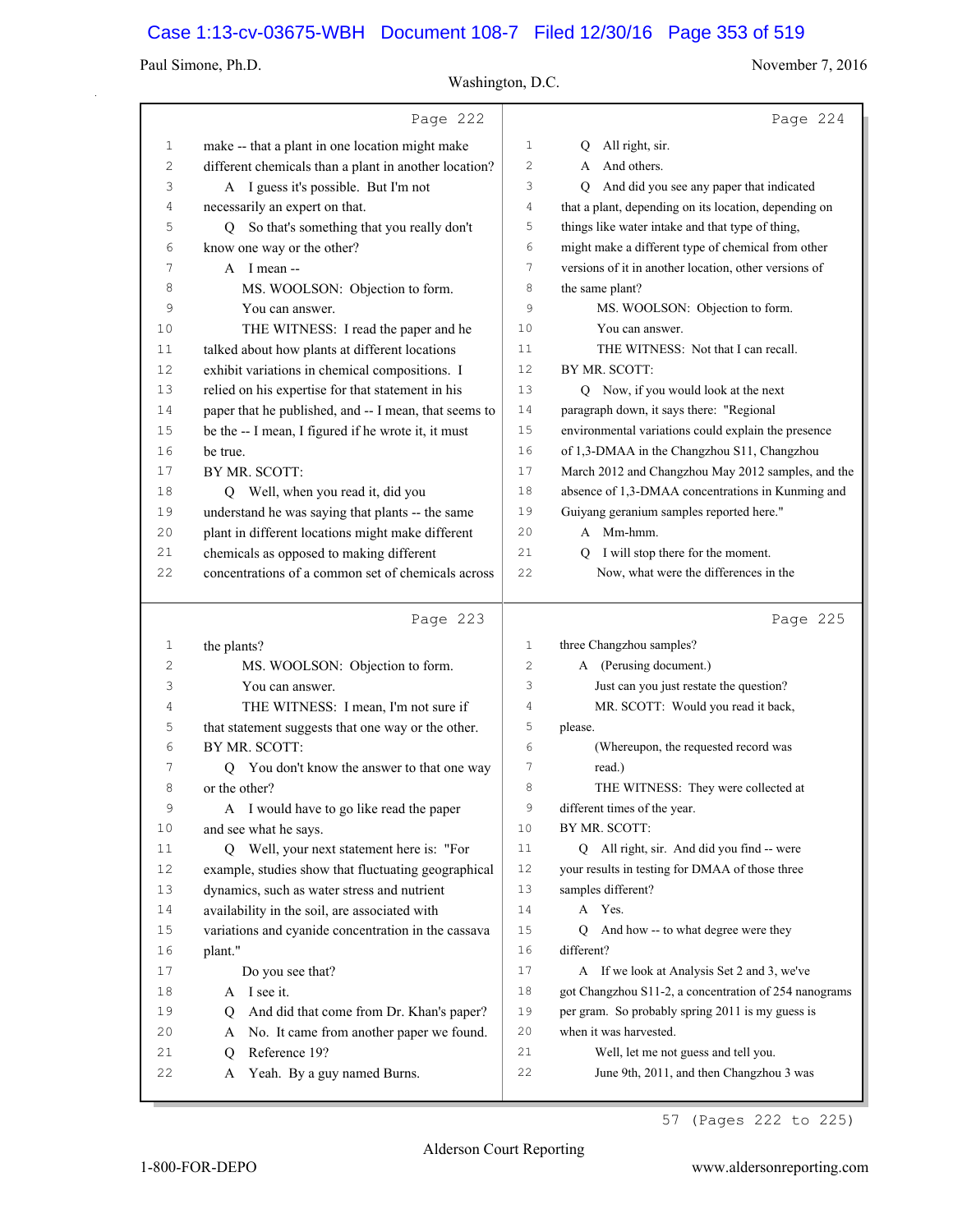#### Case 1:13-cv-03675-WBH Document 108-7 Filed 12/30/16 Page 354 of 519

Paul Simone, Ph.D. November 7, 2016

Washington, D.C.

|              | Page 226                                                 |          | Page 228                                                                                                 |
|--------------|----------------------------------------------------------|----------|----------------------------------------------------------------------------------------------------------|
| $\mathbf{1}$ | collected on May 18, 2012.                               | 1        | Did you do any scientific work to                                                                        |
| 2            | What was the concentration of that?<br>O                 | 2        | determine whether or not there were any regional                                                         |
| 3            | Roughly 69 nanograms per gram.<br>A                      | 3        | effects on a geranium plant's ability to produce DMAA                                                    |
| 4            | And the third?<br>$\overline{Q}$                         | 4        | naturally?                                                                                               |
| 5            | Well, the Changzhou 1, which was<br>A                    | 5        | A We measured plants from three different                                                                |
| 6            | collected on March 10th, 2012, came up as 213            | 6        | regions and found variations in those results.                                                           |
| 7            | nanograms per gram, although the -- yeah.                | 7        | Q All right, sir. And does that in and of                                                                |
| 8            | Were you about to say something?<br>Q                    | 8        | itself establish to a reasonable degree of scientific                                                    |
| 9            | No.<br>A                                                 | 9        | certainty that there is a regional impact on a                                                           |
| 10           | What was the error rate on that<br>O                     | 10       | geranium plant's ability to produce DMAA?                                                                |
| 11           | particular sample?                                       | 11       | MS. WOOLSON: Objection to form.                                                                          |
| 12           | A We only were able to analyze one sample                | 12       | You can answer.                                                                                          |
| 13           | is what it looks like. Let me see if I can find it       | 13       | THE WITNESS: I believe it is.                                                                            |
| 14           | in the --                                                | 14       | BY MR. SCOTT:                                                                                            |
| 15           | Q Well, I've seen a reference to you losing              | 15       | Q Okay. If you would, look at the exhibit.                                                               |
| 16           | one sample. Is this that circumstance?                   | 16       | Is this a series of e-mails between you and Erik                                                         |
| 17           | A Let me see. Yeah, I think it is. Let me                | 17       | White at USP Labs?                                                                                       |
| 18           | see if I can find where I specifically said that.        | 18       | A That's what it looks to be.                                                                            |
| 19           | Yeah. "There is no reported spike<br>O                   | 19       | All right, sir. At the bottom e-mail<br>O.                                                               |
| 20           | analysis for Changzhou 1 due to a sample loss during     | 20       | there, there's a reference from Paul Simone, an                                                          |
| 21           | analysis."                                               | 21       | e-mail sent August 9, 2012, to Erik at USP Labs,                                                         |
| 22           | And we had no additional sample of it.                   | 22       | "Subject: A couple of quick questions."                                                                  |
|              |                                                          |          |                                                                                                          |
|              | Page 227                                                 |          | Page 229                                                                                                 |
| 1            | So we reported it but were truthful about what           | 1        | Do you see that?                                                                                         |
| 2            | happened to the spike.                                   | 2        | A Oh, yeah.                                                                                              |
| 3            | (Exhibit No. 19 was marked for                           | 3        | Q Now, was this the time frame when you                                                                  |
| 4            | identification.)                                         | 4        | were writing your article, Exhibit 4?                                                                    |
| 5            | BY MR. SCOTT:                                            | 5        | A Probably, but I would actually have to                                                                 |
| 6            | Q All right, sir. You have in front of you               | 6        | look at the timestamps and all of that to give you a                                                     |
| 7            | what's been marked for identification purposes as        | 7        | definitive answer.                                                                                       |
| 8            | Exhibit 19 to your deposition. It's a two-page           | 8        | Q Well, the e-mail there says on the first                                                               |
| 9            | document bearing identification numbers                  | 9        | line: "The draft of the paper is coming together                                                         |
| 10           | UMPS-HT-005487 through 5488.                             | 10       | quite nicely, but I need to know the source of the                                                       |
| 11           | Now, first, let me ask you, did you do                   | 11       | summer 2011 Intertek sample that ended up at the                                                         |
| 12           | any scientific research yourself to determine if         | 12       | University of Memphis."                                                                                  |
| 13           | there was any regional variation in either whether or    | 13       | Do you see that?                                                                                         |
| 14           | not a geranium plant can produce DMAA or an effect on    | 14       | A Then, yes, this is while I was writing                                                                 |
| $15\,$       | the concentration levels that you might find in          | 15       | the paper.                                                                                               |
| 16           | there, in a geranium plant?                              | 16       | Q It goes on to say in the next paragraph:                                                               |
| 17           | A Is that question related to this                       | 17       | "Did it also come from the Changzhou region in China                                                     |
| 18           | document?                                                | 18       | or was it grown at Intertek? I need to know because                                                      |
| 19           | Q No, it's not. It's outside of that                     | 19       | the Intertek and Changzhou samples were the only two                                                     |
| 20           | document. We will get to the document in a minute.       | 20       | that I analyzed that clearly showed 1,3-DMAA and                                                         |
| 21<br>22     | Okay. So can you repeat the question?<br>A<br>Sure.<br>Q | 21<br>22 | 1,4-DMAA concentrations as opposed to literally<br>everybody else who has published but Li at Intertek." |

58 (Pages 226 to 229)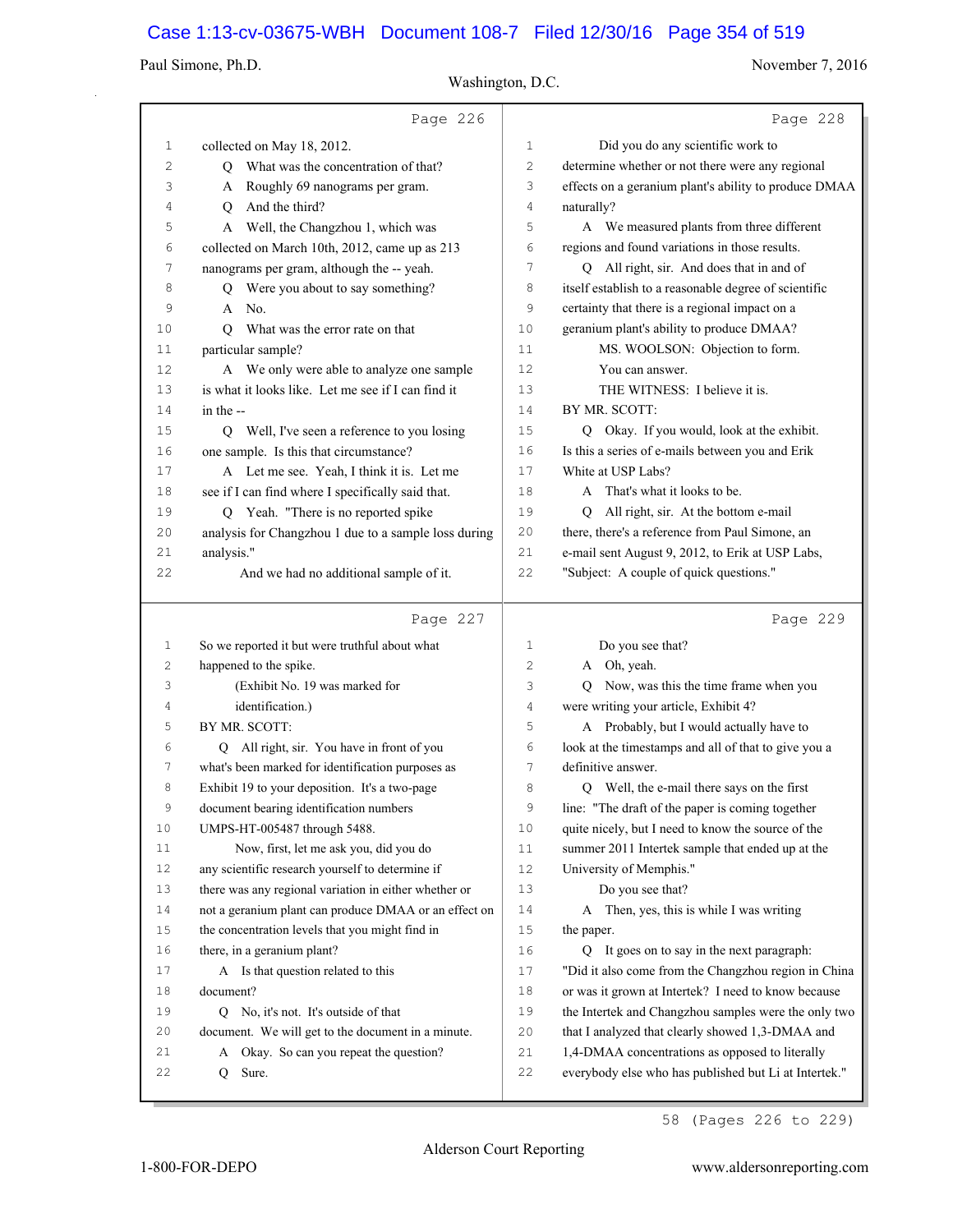### Case 1:13-cv-03675-WBH Document 108-7 Filed 12/30/16 Page 355 of 519

Paul Simone, Ph.D. November 7, 2016

Washington, D.C.

|              | Page 230                                                                     |                | Page 232                                                                                      |
|--------------|------------------------------------------------------------------------------|----------------|-----------------------------------------------------------------------------------------------|
| $\mathbf{1}$ | Do you see that?                                                             | $\mathbf{1}$   | A (Perusing document.)                                                                        |
| 2            | A I see that.                                                                | 2              | It looks to be a draft, yes.                                                                  |
| 3            | And then it goes on to say: "So I'm<br>O                                     | 3              | Q Did you prepare the draft or was                                                            |
| 4            | crafting a regional differences argument. This is                            | 4              | basically the pen handled by Ms. Fleming with you                                             |
| 5            | why I need to know the origin."                                              | 5              | editing it?                                                                                   |
| 6            | Do you see that?                                                             | 6              | A The what?                                                                                   |
| 7            | A I see that.                                                                | 7              | Is Ms. Fleming the one that did most of<br>$\mathbf Q$                                        |
| 8            | And what do you mean there by "regional<br>$\mathbf Q$                       | 8              | the drafting with you editing her work?                                                       |
| 9            | differences argument"?                                                       | 9              | A I don't think that's -- I think it's --                                                     |
| 10           | A I mean what I stated in the paper, the --                                  | 10             | she wrote sections, I wrote sections, I edited it.                                            |
| 11           | these results can be explained by regional                                   | 11             | Q All right. If you would, turn to the                                                        |
| 12           | differences of the plants' origins.                                          | 12             | page in Exhibit 20 that is marked with the                                                    |
| 13           | Q But do you have scientific support that                                    | 13             | identification number 2156.                                                                   |
| 14           | that actually is the explanation as to why you found                         | 14             | Okay.<br>A                                                                                    |
| 15           | differences in the plants?                                                   | 15             | And there is a comment box there. Do you<br>Q                                                 |
| 16           | MS. WOOLSON: Objection to form.                                              | 16             | see that?                                                                                     |
| 17           | BY MR. SCOTT:                                                                | 17             | A I see it.                                                                                   |
| 18           | That regional differences had an impact?<br>Q                                | 18             | Do you know who wrote that?<br>Q                                                              |
| 19           | I had Khan's paper, which seemed pretty<br>A                                 | 19             | It looks like it was me.<br>A                                                                 |
| 20           | credible.                                                                    | 20             | And it says there: "Redo the section in<br>Q                                                  |
| 21           | Did that deal with geraniums?<br>Q                                           | 21             | terms of variation in region rather than right/wrong.                                         |
| 22           | I don't recall if it did or not.<br>A                                        | 22             | More likely to get through reviewers this way."                                               |
|              |                                                                              |                |                                                                                               |
|              | Page 231                                                                     |                | Page 233                                                                                      |
| 1            | How about DMAA, did Khan's paper that you<br>O                               | 1              | Do you see that?                                                                              |
| 2            | were relying on deal with DMAA?                                              | 2              | A I see it.                                                                                   |
| 3            | A I don't recall that it did, off the top                                    | 3              | What did you mean by that?<br>Q                                                               |
| 4            | of my head.                                                                  | 4              | Which part?<br>A                                                                              |
| 5            | Q All right, sir. You can put that one                                       | 5              | Well, "Redo the section in terms of<br>Q                                                      |
| 6            | aside for the moment.                                                        | 6              | variations in region rather than right/wrong," what                                           |
| 7            | Did anyone from USP Labs provide you any                                     | $\overline{7}$ | did you mean by that?                                                                         |
| 8            | suggestion that you might want to make a regional                            | 8              | A Well, let me read this, and then I can                                                      |
| 9            | differences argument regarding your findings relating                        | 9              | tell you.                                                                                     |
| 10           | to DMAA?                                                                     | 10             | (Perusing document.)                                                                          |
| 11           | A Not that I can recall.                                                     | 11             | I have no idea why that comment is there.                                                     |
| 12           | (Exhibit No. 20 was marked for                                               | 12             | Nothing in that comment relates to regional                                                   |
| 13           | identification.)                                                             | 13             | variations.                                                                                   |
| 14           | BY MR. SCOTT:                                                                | 14             | Nothing in the comment or --<br>Q                                                             |
| $15\,$       | All right, sir. You've been handed<br>Q                                      | 15             | Nothing highlighted by that comment<br>A                                                      |
| 16           | what's been marked for identification purposes as                            | 16             | refers to regional variations.                                                                |
| 17           | Exhibit 20 to your deposition. It's a multi-page                             | 17             | Well, does that indicate perhaps you<br>Q                                                     |
| 18           | document bearing identification numbers                                      | 18             | wanted something in there about regional variations?                                          |
| 19           | UMPS-HT-002154 through 2168.                                                 | 19             | A No. I mean, this was a -- this was a                                                        |
| 20           | And I will ask you if you can identify                                       | 20             | draft, and, I mean, things come in and out of drafts.                                         |
| 21<br>22     | this as a draft of what was eventually your published<br>article, Exhibit 4? | 21<br>22       | Q Do you believe that talking in the<br>context of possible regional variations would have an |

59 (Pages 230 to 233)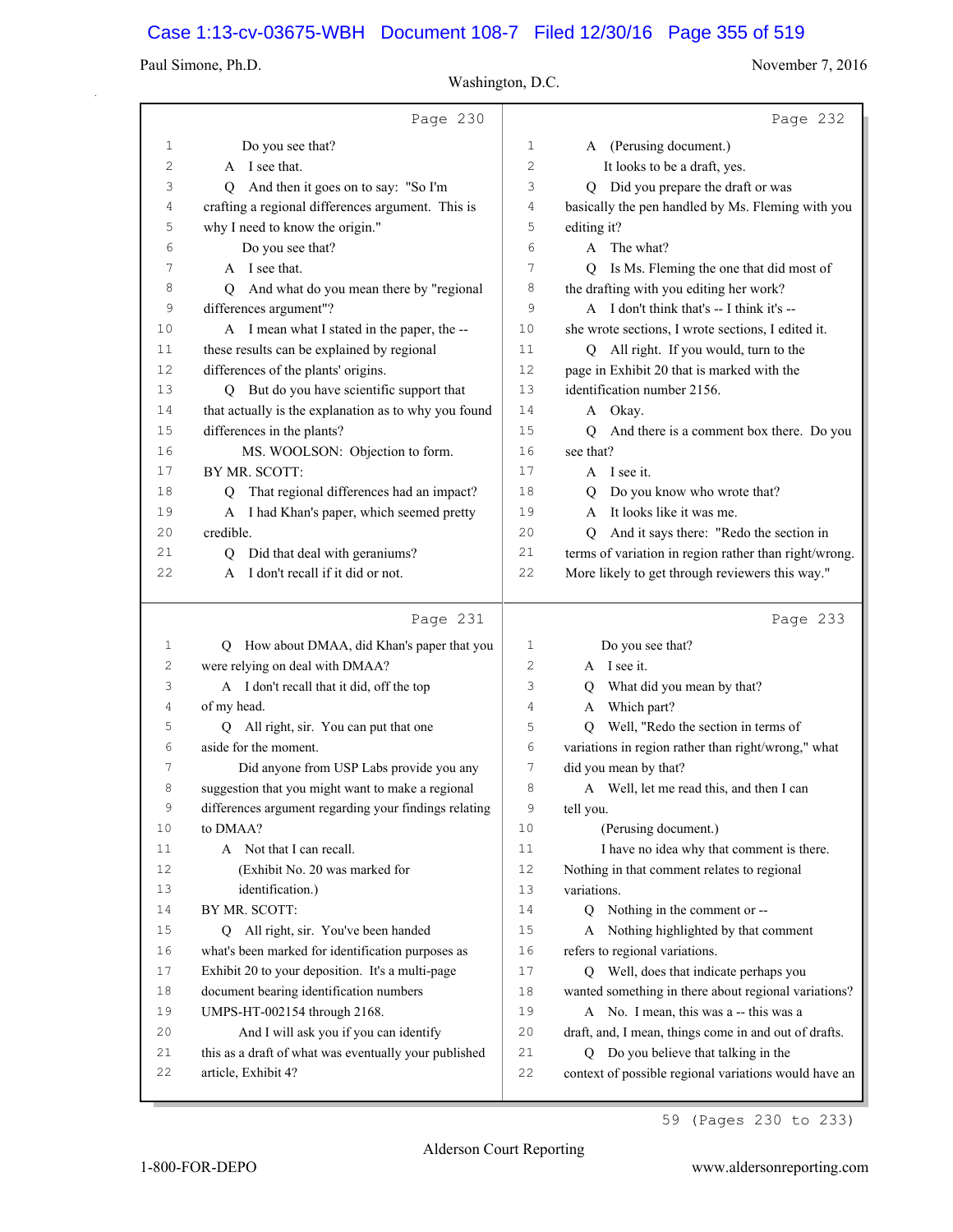### Case 1:13-cv-03675-WBH Document 108-7 Filed 12/30/16 Page 356 of 519

Paul Simone, Ph.D. November 7, 2016

Washington, D.C.

|             | Page 234                                                                                          | Page 236                                                               |  |
|-------------|---------------------------------------------------------------------------------------------------|------------------------------------------------------------------------|--|
| $1\,$       | impact on your ability to get this published?                                                     | $\mathbf{1}$<br>plants, namely Khan, I. A. Khan, I believe -- yeah,    |  |
| 2           | Say that again.<br>A                                                                              | I. A. Khan, who is an expert in that, and thus, give<br>2              |  |
| 3           | Sure. Well, there is a suggestion there,<br>$\mathcal{O}$                                         | my statement more credibility, rather than just<br>3                   |  |
| 4           | "Redo this section in terms of variation in region                                                | coming from some analytical chemist.<br>4                              |  |
| 5           | rather than right/wrong. More likely to get through                                               | 5<br>Q Okay. Are you offering an opinion in                            |  |
| 6           | reviewers this way." What reviewers are you                                                       | 6<br>this case regarding the regional variability of                   |  |
| 7           | referring to?                                                                                     | $\boldsymbol{7}$<br>geranium plants as it relates to the production of |  |
| 8           | A Probably the peer reviewers of the paper.                                                       | 8<br>DMAA?                                                             |  |
| 9           | So did you believe that if you talked<br>Q                                                        | 9<br>A Based on -- (perusing document.)                                |  |
| 10          | about your results in the context of possibly there                                               | Based on the review of literature by --<br>10                          |  |
| 11          | being some regional variations in the geranium                                                    | $1\,1$<br>that I referenced, the composition of geranium plants        |  |
| 12          | plants' ability to produce DMAA that that would help                                              | and extracts varies widely based on metal ion<br>12                    |  |
| 13          | you get it past reviewers for publication?                                                        | variation in the soil, growing region and growing<br>13                |  |
| 14          | A Let me step back and put it to you this                                                         | climate. The method of preparation can affect the<br>14                |  |
| 15          | way. Have you -- well, so in the peer review                                                      | apparent composition of the geranium oil extracts,<br>15               |  |
| 16          | process, all right, you are trying to get your peers                                              | three additional references. That's on paragraph 74.<br>16             |  |
| 17          | in the field to -- they are reviewing your work as                                                | And thus, unless the samples and methods of<br>17                      |  |
| 18          | well as criticizing it, right. And so then you are                                                | $18$<br>preparation were comparable, the results of the                |  |
| 19          | going to get those reviews back and you are going to                                              | various studies could differ.<br>19                                    |  |
| 20          | try to address them.                                                                              | Okay. We'll get to that one and we will<br>20<br>Q                     |  |
| 21          | So there's two ways to go about this.                                                             | talk about it.<br>21                                                   |  |
| 22          | One, you go all willy-nilly and you put everything                                                | 22<br>If you would turn in your report, which                          |  |
|             |                                                                                                   |                                                                        |  |
|             | Page 235                                                                                          | Page 237                                                               |  |
| $1\,$       | you ever wanted to say in a paper, whether they are                                               | 1<br>is Exhibit 3, to page 35.                                         |  |
| 2           | founded by -- they are backed up or not. Or you take                                              | A Okay.<br>2                                                           |  |
| 3           | a critical eye at your own work and you review that                                               | Q Now, before we get into page 35, I want<br>3                         |  |
| 4           | work as if you were a reviewer yourself.                                                          | to ask you a question that doesn't have anything to<br>4               |  |
| 5           | And I looked at what had been written as                                                          | do with it, so I don't want you to get confused here.<br>5             |  |
| 6           | if I was a reviewer, and I made some comment. I                                                   | 6<br>Okay?                                                             |  |
| 7           | don't know why it's -- I don't know why it's                                                      | 7<br>A All right.                                                      |  |
| 8           | highlighted in that section, because this was done in                                             | 8<br>Did you consider for your work using GC<br>Q                      |  |
| $\mathsf 9$ | roughly the time frame of August 2012, so four years                                              | 9<br>with flame ion detector, the work that you did                    |  |
| $10$        | ago. So like why I highlighted a particular section,                                              | testing for DMAA for USP Labs?<br>10                                   |  |
| 11          | I couldn't tell you.                                                                              | A I don't recall specifically considering<br>11                        |  |
| 12          | But I mean that highlight -- I mean that                                                          | 12<br>it.                                                              |  |
| 13          | comment does get to what ultimately ended up in this                                              | 13<br>Would you consider that to be a useful<br>Q                      |  |
| $1\,4$      | paper that this isn't necessarily a case of right and                                             | technology to use in looking for DMAA?<br>14                           |  |
| $1\,5$      | wrong, this is a case of regional availability. We                                                | $15\,$<br>A Yeah.                                                      |  |
| $1\,6$      | went and looked for a reference due to that. So that                                              | 16<br>MS. WOOLSON: Objection to form.                                  |  |
| 17          | when we put it in the paper, we actually had                                                      | 17<br>THE WITNESS: Yes.                                                |  |
| $1\,8$      | something to reference. Instead of just me saying                                                 | $1\,8$<br>BY MR. SCOTT:                                                |  |
| 19          | it, who was an analytical chemist with, you know,                                                 | Q In paragraph 23, page 15 of your report.<br>19                       |  |
| $20$        | limited background in regional variability of plants,                                             | MS. WOOLSON: We're not going to page 35?<br>20<br>21                   |  |
| 21<br>22    | I got a reference that somebody who has a very<br>extensive background in regional variability in | MR. SCOTT: Nope. We're going to go to<br>15 now.<br>22                 |  |

60 (Pages 234 to 237)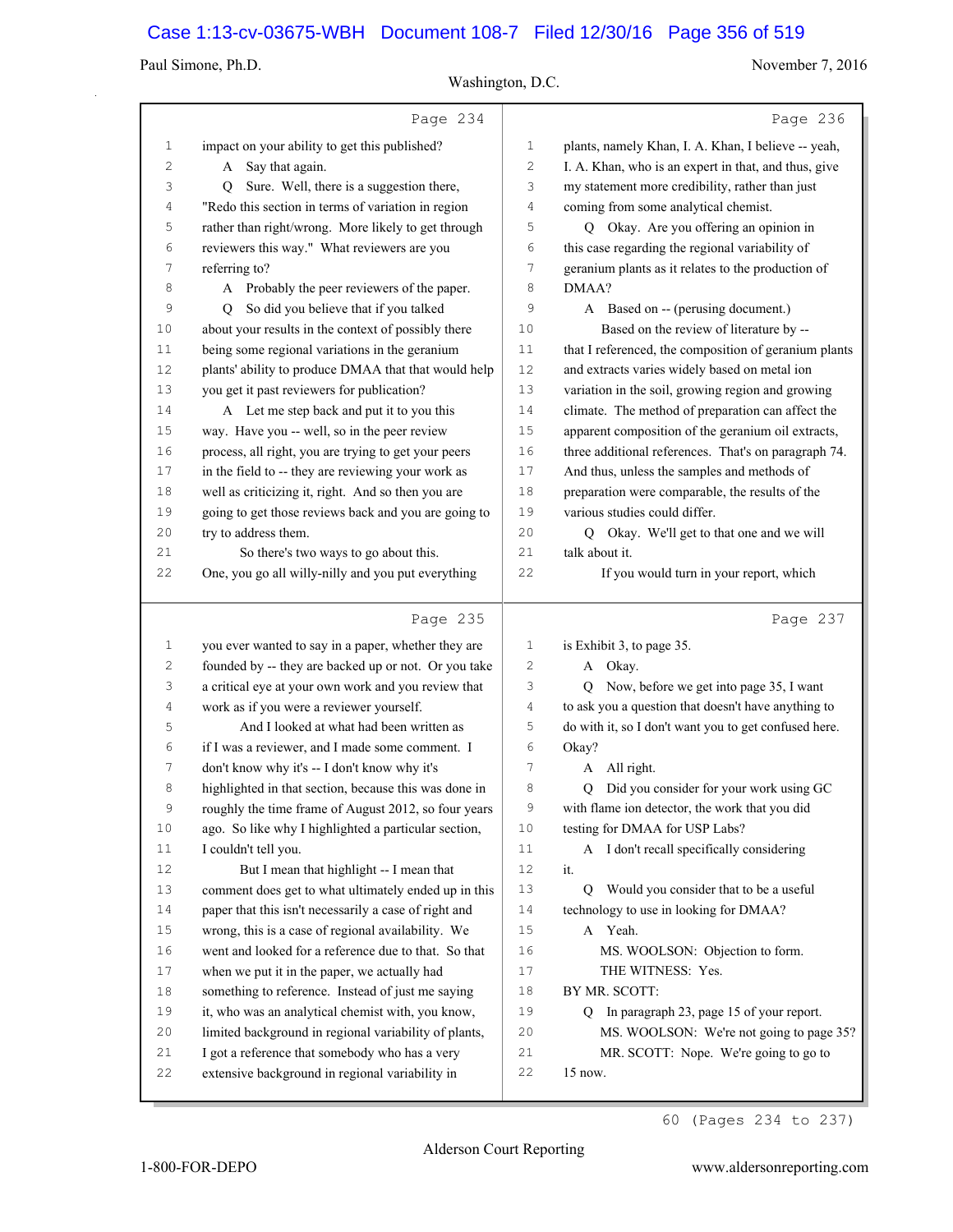## Case 1:13-cv-03675-WBH Document 108-7 Filed 12/30/16 Page 357 of 519

Washington, D.C.

Paul Simone, Ph.D. November 7, 2016

|              | Page 238                                                                                       | Page 240                                                                                  |  |
|--------------|------------------------------------------------------------------------------------------------|-------------------------------------------------------------------------------------------|--|
| $\mathbf{1}$ | THE WITNESS: What page?                                                                        | there is because while FID, flame ionization<br>1                                         |  |
| 2            | BY MR. SCOTT:                                                                                  | detection, is nearly universal, it's not what you<br>$\mathbf{2}$                         |  |
| 3            | Q Page 15?                                                                                     | 3<br>would call the most selective of detectors. It's                                     |  |
| 4            | MS. WOOLSON: 15. Paragraph 23.                                                                 | $\sqrt{4}$<br>going to give a peak whenever you have reduced                              |  |
| 5            | BY MR. SCOTT:                                                                                  | 5<br>carbon.                                                                              |  |
| 6            | Paragraph 23.<br>Q                                                                             | 6<br>MS techniques, mass spectroscopy, is nice                                            |  |
| 7            | Okay.<br>A                                                                                     | 7<br>because it's universal and similar in universality to                                |  |
| 8            | It says there that: "The trend in<br>O                                                         | the FID, if not more so, and it's also more<br>8                                          |  |
| 9            | detection over the last 30 years has been to replace                                           | selective. So you can specify what you're looking<br>9                                    |  |
| 10           | chemically and specific detectors; e.g., flame                                                 | for rather than -- so if you look at GC/MS and you're<br>10                               |  |
| 11           | ionization detection for GC, or ultraviolet visible                                            | 11<br>using retention time and the mass-to-charge ratio                                   |  |
| 12           | absorption and fluorescent detectors for HP/LC with                                            | 12<br>that is detected with flame ionization detection,                                   |  |
| 13           | mass spectrometry MS techniques."                                                              | 13<br>you're using solely the retention time as your                                      |  |
| 14           | Do you see that?                                                                               | 14<br>identifier, and so you end up with basically two                                    |  |
| 15           | A Mm-hmm. Yes.                                                                                 | chemistries for identification when you use GC/MS or<br>15                                |  |
| 16           | And it goes on to say: "For example, the<br>Q                                                  | 16<br>separation with an MS detector.                                                     |  |
| 17           | flame ionization detector is selective for reduced                                             | 17<br>Q Okay. When you say that the flame                                                 |  |
| 18           | carbon in a chemical compound. This means that it                                              | ionization detector is prone to interferences, what<br>18                                 |  |
| 19           | detects chemicals like methane, propane, butane,                                               | does that mean?<br>19                                                                     |  |
| 20           | gasoline, benzene, 1,3-DMAA, et cetera."                                                       | 20<br>A It means that when you do your separation                                         |  |
| 21           | Do you see that?                                                                               | 21<br>on your gas chromatography column, if there is -- if                                |  |
| 22           | A I do.                                                                                        | 22<br>two compounds coelute, then that means they elute at                                |  |
|              |                                                                                                |                                                                                           |  |
|              | Page 239                                                                                       | Page 241                                                                                  |  |
| 1            | And it goes on and says: "Because it<br>Q                                                      | the same time, emerge from the column at the same<br>$\mathbf{1}$                         |  |
| 2            | responds to all forms of reduced carbon, it is merely                                          | 2<br>time, then you're going to get essentially one peak.                                 |  |
| 3            | a universal detector and, thus, prone to                                                       | 3<br>You're not going to be able to necessarily tell the                                  |  |
| 4            | interferences."                                                                                | difference between those two if you simply use<br>4                                       |  |
| 5            | Do you see that?                                                                               | external calibration, and one way you get around that<br>5                                |  |
| 6            | A I see that.                                                                                  | 6<br>is actually use standard addition to provide -- to                                   |  |
| 7            | What does that mean?<br>О                                                                      | 7<br>minimize interferences due to coelution.                                             |  |
| 8            | A So if we -- you are asking what it means.                                                    | 8<br>Q Now, did you use frame ionization in your                                          |  |
| 9            | So your original question was, is it useful? Yeah,                                             | 9<br>work?                                                                                |  |
| $10$         | it's useful. But, I mean, it means exactly what it                                             | No.<br>10<br>A                                                                            |  |
| 11           | say it means. The flame ionization detector responds                                           | 11<br>Is that because of the interference<br>0                                            |  |
| 12           | to reduced carbon, which means typically carbon with                                           | 12<br>problem?                                                                            |  |
| $13\,$       | hydrogen bonded to it, so in the case of propane,                                              | 13<br>No.<br>A                                                                            |  |
| 14           | it's three carbons, I think eight hydrogens, and so                                            | Why then?<br>14<br>Q                                                                      |  |
| $15\,$       | it's going to produce a signal that is proportional                                            | 15<br>Because the -- well, two reasons. One,<br>A                                         |  |
| 16           | to the number of those reduced carbons.                                                        | at the time I don't believe I had the GC/FID to do<br>16                                  |  |
| 17           | But for organic compounds, it's                                                                | the analysis. That I could devote to the project.<br>17                                   |  |
| $1\,8$       | essentially universal, and so if you have a lot of                                             | 18<br>And, two, the HPLC with tandem MS provides more                                     |  |
| 19           | chemical species present in whatever you're sampling                                           | 19<br>selectivity and better detection limits than the gas                                |  |
| 20           | that are also reduced carbon, the flame ionization                                             | 20<br>chromatography with flame ionization detection.                                     |  |
| 21           | detector will produce a signal for those as well.<br>Now, the reason I kind of put that all in | All right. So it's more accurate?<br>21<br>Q<br>22<br>No, it's -- it has better detection |  |

61 (Pages 238 to 241)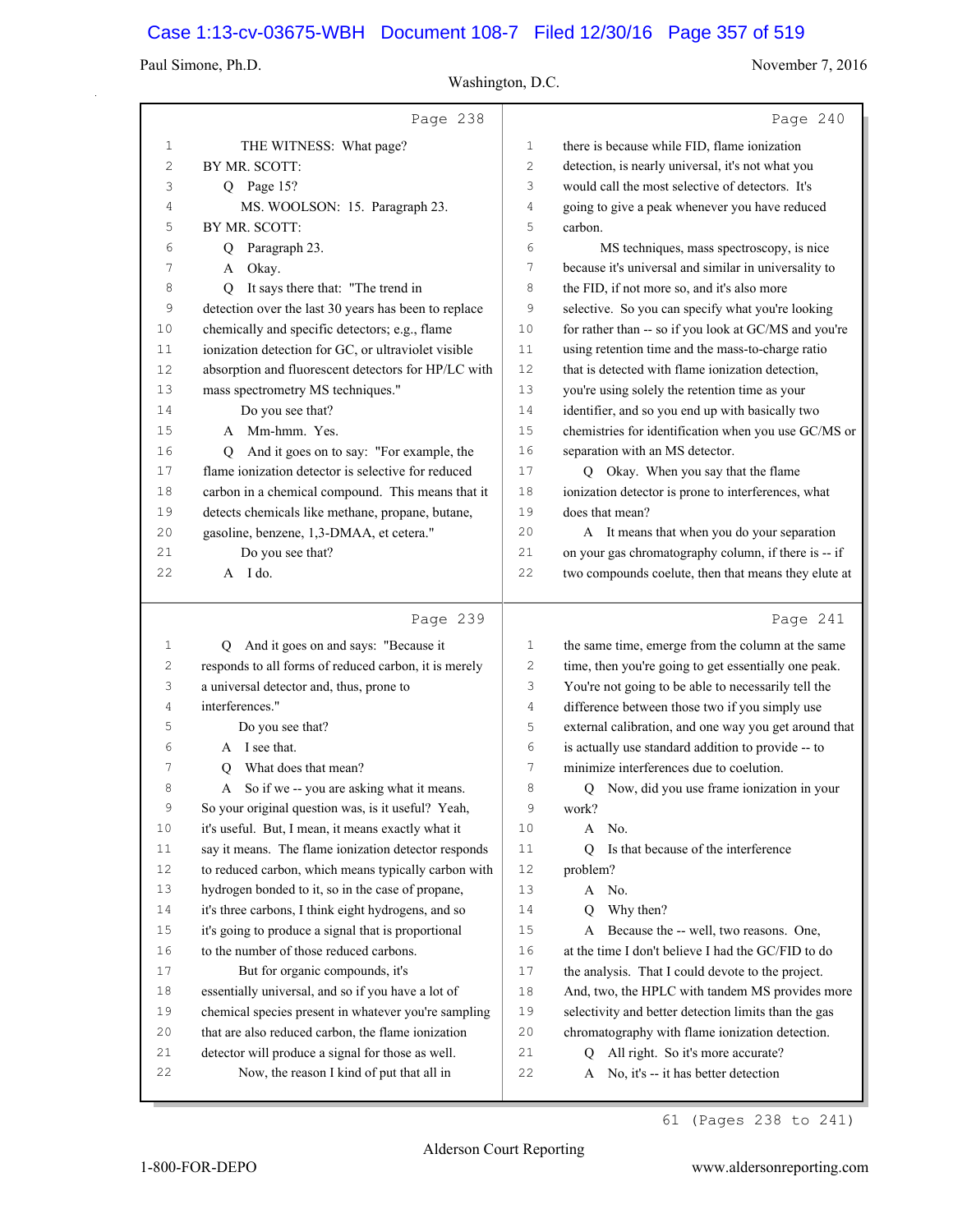#### Case 1:13-cv-03675-WBH Document 108-7 Filed 12/30/16 Page 358 of 519

Paul Simone, Ph.D. November 7, 2016

Washington, D.C.

|              | Page 242                                                          | Page 244                                                                          |
|--------------|-------------------------------------------------------------------|-----------------------------------------------------------------------------------|
|              |                                                                   |                                                                                   |
| $\mathbf{1}$ | limits and better selectivity.                                    | Q All right, sir. So we have here, you've<br>$\mathbf 1$                          |
| 2            | Q Okay. All right. So now back to                                 | got -- in paragraph 64, it says: "If we consider<br>$\mathbf{2}$                  |
| 3            | page 35.                                                          | 3<br>only those reports that provide limits of detection                          |
| 4            | There is a heading there on page 35 of                            | at or near the 1 -300 ppb range" --<br>$\overline{4}$                             |
| 5            | your report, Exhibit 3, that says: "There are three               | That's parts per billion?<br>5                                                    |
| 6            | reports of 1,3-DMAA being present in geranium oils or             | 6<br>A Yes, parts per billion.                                                    |
| 7            | plants: Ping 1996; Li, et al., 2012; and Fleming, et              | Q -- "which is the levels of 1,3-DMAA most<br>7                                   |
| 8            | al., 2012. There are six reports of 1,3-DMAA not                  | commonly reported, then it is two reports<br>8                                    |
| 9            | being detected in geranium oils or plants: Lisi                   | 9<br>demonstrating presence of 1,3-DMAA," Li and Fleming,                         |
| 10           | 2011; DiLorenzo, et al., 2012; ElSohly, et al., 2012;             | right?<br>10                                                                      |
| 11           | Zhang, et al., 2012; Austin, et al., 2013; and                    | A Yes.<br>11                                                                      |
| 12           | ElSohly, et al., 2015."                                           | Q -- "and four demonstrating absence,"<br>12                                      |
| 13           | Do you see that?                                                  | ElSohly, 2012 and 2015; Zhang, 2012; Austin, 2013.<br>13                          |
| 14           | $A$ I do.                                                         | 14<br>Do you see that?                                                            |
| 15           | And you do not include in this any of the<br>0                    | 15<br>A I see that.                                                               |
| 16           | surveys of geranium oil, the general surveys that                 | 16<br>Q Now, referring back to the six articles                                   |
| 17           | were done that did not show there was DMAA in them,               | 17<br>that you talked about there, it says: "While these                          |
| 18           | correct?                                                          | 18<br>studies are approximately equal in terms of rigor,"                         |
| 19           | A I did not.                                                      | 19<br>what do you mean by that?                                                   |
| 20           | And why is that?<br>Q                                             | 20<br>A They have provided the method detection                                   |
| 21           | A Because if we look at only those reports                        | 21<br>limits or limits of detection and other analytical                          |
| 22           | that provide detection, that provide limits of                    | 22<br>figures of merit to make a judgment on their report                         |
|              |                                                                   |                                                                                   |
|              |                                                                   |                                                                                   |
|              | Page 243                                                          | Page 245                                                                          |
| $\mathbf 1$  | detection at or near the 1 to 300 ppb range where                 | 1<br>of presence or absence. And that that judgment is                            |
| 2            | 1,3-DMAA has been mostly commonly reported. Then we               | 2<br>applied equally. You know, it's two reports for and                          |
| 3            | have two reports demonstrating presence of 1,3-DMAA,              | 3<br>four reports against.                                                        |
| 4            | Li, 2012; Fleming, 2012; and four demonstrating the               | 4<br>Q So it goes on to say: "That While these                                    |
| 5            | absence, ElSohly, 2012 and 2015; Zhang, 2012; and                 | 5<br>studies are approximately equal in rigor, the                                |
| 6            | Austin, 2013.                                                     | 6<br>importance of interlaboratory confirmations of the                           |
| 7            | Q Now, is it your view that the Ping study                        | presence of 1,3-DMAA in plants cannot be<br>7                                     |
| 8            | is of equal scientific validity of the other studies              | 8<br>understated."                                                                |
| 9            | that are referenced in this paragraph?                            | 9<br>Do you see that?                                                             |
| 10           | MS. WOOLSON: Objection to form, asked                             | $A$ I do.<br>10                                                                   |
| 11           | and answered.                                                     | And what do you mean by that?<br>11<br>0                                          |
| 12           | You can answer.                                                   | 12<br>It means that when we look at analysis,<br>A                                |
| 13           | THE WITNESS: Which paragraph?                                     | it's having essentially two independent labs analyze<br>13                        |
| 14           | BY MR. SCOTT:                                                     | a sample and come up with a similar number is a good<br>14                        |
| 15           | Paragraph 63.<br>Q                                                | thing. That's an additional level of rigor for the<br>15                          |
| 16           | I mean paragraph 64 says no. In terms of<br>A                     | 16                                                                                |
| 17           | my -- I guess my viewpoint of if you are going to                 | presence or absence of that compound.<br>17                                       |
| 18           |                                                                   | Q Okay. Well, in this case you had two                                            |
|              | claim detection or absence, then you need to provide              | 18<br>labs taking the same sample and applying the same                           |
| 19           | the analytical figures of merit, and those parameters             | protocol to test it, the one that was developed by<br>19                          |
| 20           | that I discussed, such as limit of detection, to                  | 20<br>Intertek, correct?                                                          |
| 21<br>22     | provide a boundary condition on whether it is or is<br>not there. | 21<br>Correct. Roughly.<br>A<br>22<br>Would you really expect to find -- get<br>Q |

62 (Pages 242 to 245)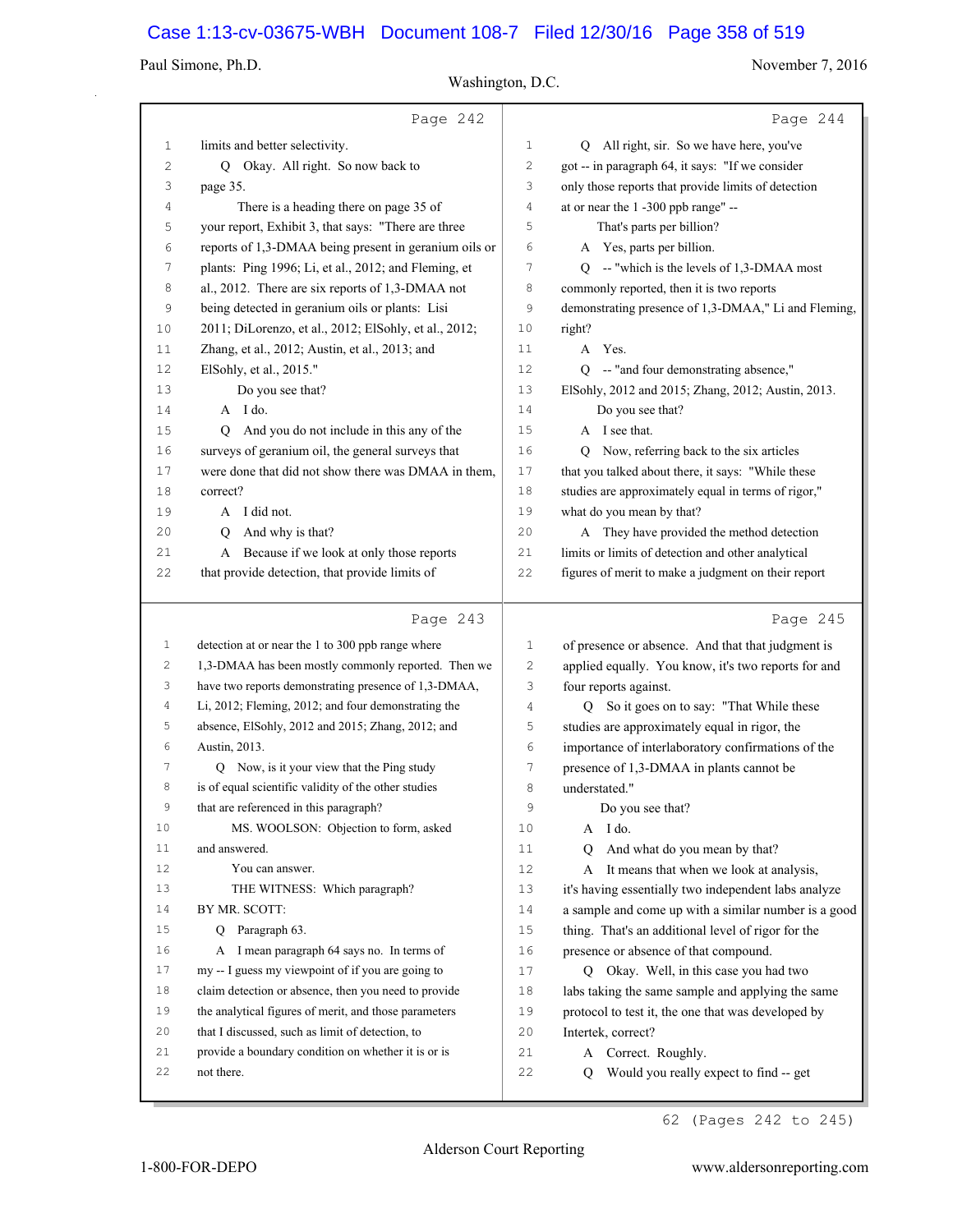#### Case 1:13-cv-03675-WBH Document 108-7 Filed 12/30/16 Page 359 of 519

Washington, D.C.

Paul Simone, Ph.D. November 7, 2016

|              | Page 246                                              |        | Page 248                                                    |
|--------------|-------------------------------------------------------|--------|-------------------------------------------------------------|
| $\mathbf{1}$ | any different results than what you got from the      | 1      | I mean it was a two-lab interlaboratory<br>A                |
| $\mathbf{2}$ | standpoint of you finding DMAA in the sample that you | 2      | study. That's about as small as you can get.                |
| 3            | tested?                                               | 3      | Particularly when you're dealing with one<br>$\overline{O}$ |
| 4            | MS. WOOLSON: Objection to form.                       | 4      | sample.                                                     |
| 5            | You can answer.                                       | 5      | MS. WOOLSON: Objection to form.                             |
| 6            | THE WITNESS: I mean, the -- yeah, the                 | 6      | You can answer.                                             |
| 7            | personnel were different. The specifics of the        | 7      | THE WITNESS: Just in terms of                               |
| 8            | analysis, like the instrumentation used, as far as I  | 8      | laboratories. I mean, two laboratories is as small          |
| 9            | know, were different. And not only did we -- yes, we  | 9      | as you can get. One laboratory is not an                    |
| 10           | built upon Li's method, but then we added our own     | 10     | interlaboratory study.                                      |
| 11           | additional standard addition on top of that really to | 11     | BY MR. SCOTT:                                               |
| 12           | make the paper as bulletproof as we could.            | 12     | Q Have you done interlaboratory studies                     |
| 13           | (Exhibit No. 21 was marked for                        | 13     | before where you were dealing with a test of one            |
| 14           | identification.)                                      | 14     | split sample as part of that study?                         |
| 15           | BY MR. SCOTT:                                         | 15     | A Before this?                                              |
| 16           | Q All right, sir. You've got in front of              | 16     | Yeah.<br>Q                                                  |
| 17           | you what is marked for identification purposes as     | 17     | No.<br>A                                                    |
| 18           | Exhibit 21 to your deposition. It is a multi-page     | 18     | Since then?<br>Q                                            |
| 19           | document bearing identification numbers               | 19     | We have participated in an<br>A                             |
| 20           | UMPS-HT-005965 through 5969.                          | 20     | interlaboratory study with three samples.                   |
| 21           | If you would look at that, and it appears             | 21     | How many labs?<br>Q                                         |
| 22           | to be some e-mail traffic between you and Erik of USP | 22     | I believe it's three.<br>A                                  |
|              |                                                       |        |                                                             |
|              | Page 247                                              |        | Page 249                                                    |
| 1            | Labs on or around April 19, 2013.                     | 1      | And had one of the labs already tested<br>Q                 |
| 2            | A Do you want me to read the --                       | 2      | the sample to see what was in it before you did this        |
| 3            | Just familiarize yourself with that<br>$\mathbf{O}$   | 3      | interlaboratory study?                                      |
| 4            | that's what it is, and then I will point you to some  | 4      | MS. WOOLSON: Objection to form.                             |
| 5            | specifics and then with questions.                    | 5      | You can answer.                                             |
| 6            | Okay. (Perusing document.)<br>A                       | 6      | THE WITNESS: No.                                            |
| 7            | All right, sir. If you would, look on<br>0            | 7      | But I will say that apparently the                          |
| 8            | the first page, the e-mail that was written by you,   | 8      | Changzhou region is difficult to get samples from.          |
| 9            | where it says from Paul Simone, dated April 19th at   | 9      | BY MR. SCOTT:                                               |
| 10           | 7:13 p.m.                                             | 10     | Pardon?<br>Q                                                |
| 11           | Do you see that?                                      | $11\,$ | Apparently the Changzhou region is<br>A                     |
| 12           | A I see that.                                         | 12     | difficult to get samples from. I don't know why.            |
| 13           | In that e-mail, third paragraph down, it<br>O         | 13     | Have you tried to get them and couldn't?<br>$\mathbf Q$     |
| $1\,4$       | says: "So my thoughts were that the Li paper and the  | 14     | No. But Professor ElSohly's group, his<br>A                 |
| $1\,5$       | Fleming paper ended up being a very small             | 15     | multi-center study, did not.                                |
| 16           | interlaboratory study using a split sample of         | 16     | Turning to page 37 of the report.<br>Q                      |
| 17           | geranium, Changzhou sample, based on the Li, et al.,  | 17     | My expert report?<br>A                                      |
| $18\,$       | method that was published first."                     | 18     | Yes, sir.<br>Q                                              |
| 19           | Do you see that?                                      | 19     | Okay.<br>A                                                  |
| $20$         | A I do.                                               | 20     | It says there in paragraph 67 that: "The<br>$\overline{Q}$  |
| 21           | What do you mean there by "a very small<br>Q          | 21     | FDA falsely states that detection of 1,3-DMAA               |
| 22           | interlaboratory study"?                               | 22     | requires derivatization for analysis at the low             |

63 (Pages 246 to 249)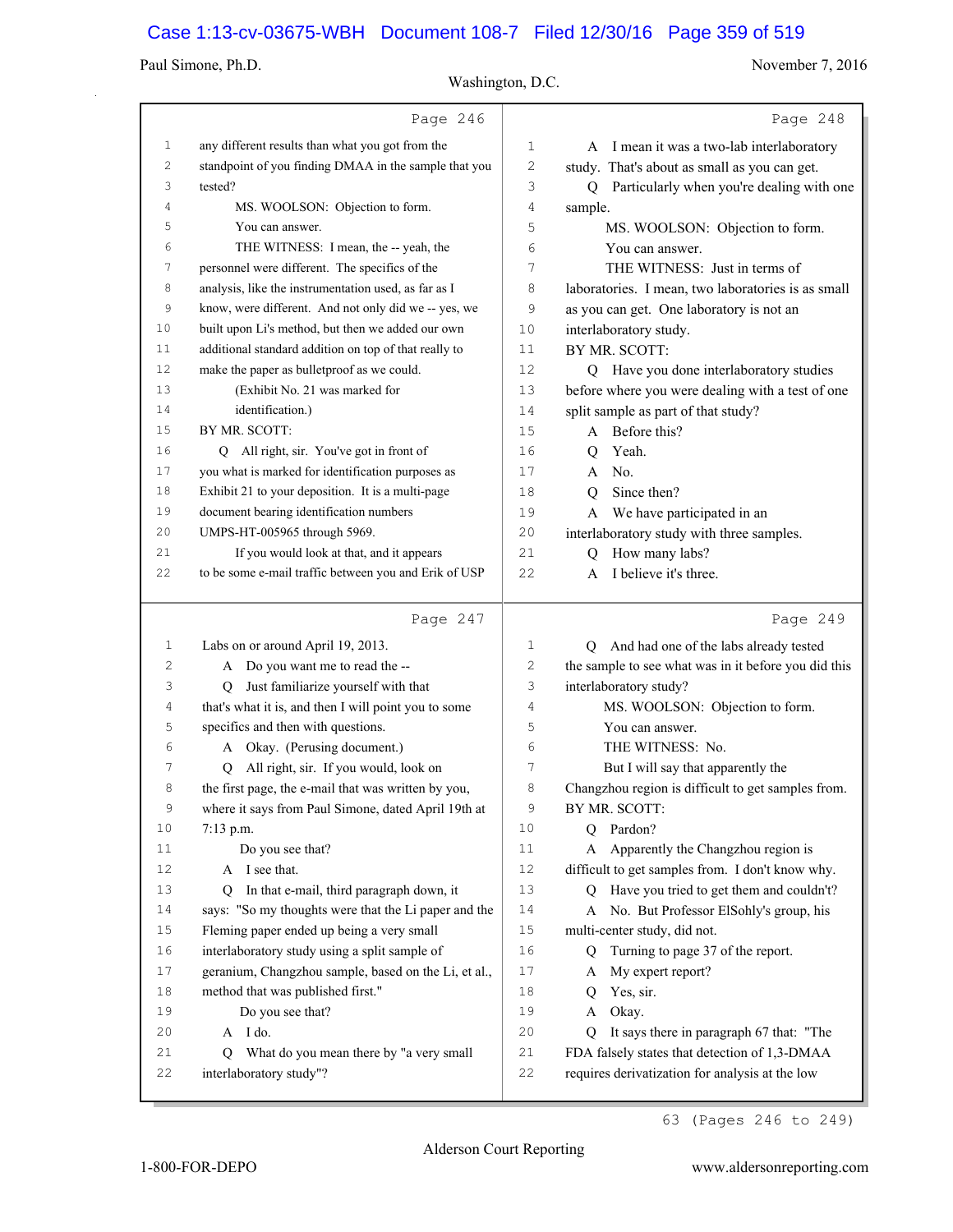#### Case 1:13-cv-03675-WBH Document 108-7 Filed 12/30/16 Page 360 of 519

# Paul Simone, Ph.D. November 7, 2016

Washington, D.C.

|             | Page 250                                                 | Page 252                                                                                                       |
|-------------|----------------------------------------------------------|----------------------------------------------------------------------------------------------------------------|
| $1\,$       | concentrations reported." And then it goes on to         | $\mathbf{1}$<br>not as sensitive as tandem MS or really any other                                              |
| 2           | say: "The FDA clearly does not understand the            | $\overline{c}$<br>methods, such as like flame ionization detection. So                                         |
| 3           | purpose of derivatization in analysis."                  | 3<br>like the fact that it didn't work didn't necessarily                                                      |
| 4           | Did in fact you conduct a derivatization                 | 4<br>surprise me. It was a high risk/high reward                                                               |
| 5           | analysis as part of your study of the samples            | 5<br>proposal.                                                                                                 |
| 6           | provided to you by USP Labs?                             | 6<br>Q All right, sir. If you would, turn to                                                                   |
| 7           | A I did both. I did both with and without                | page 38 of your report. And I will direct you to<br>7                                                          |
| 8           | derivatization. In the first study in the published      | 8<br>paragraph 69.                                                                                             |
| 9           | geranium paper in the 2012 Analytical Chemistry          | 9<br>About halfway down that paragraph, it                                                                     |
| 10          | Insights paper, we did direct detection of 1,3- and      | says that: "The FDA makes a point to note that the<br>10                                                       |
| 11          | 1,4-DMAA.                                                | 11<br>four studies not funded by USP Labs did not find                                                         |
| 12          | In the second set of analyses that we did                | 12<br>1,3-DMAA in geranium, but ignores the fact that those                                                    |
| 13          | for the chiral analysis of the 1,3-DMAA, we used         | 13<br>studies were funded by agencies such as the U.S. Army                                                    |
| 14          | derivatization to convert the two pairs of               | 14<br>Medical Research and Materiel Command, the Australian                                                    |
| 15          | enantiomers to four diastereomers to more effectively    | 15<br>government through the anti-doping research program                                                      |
| 16          | separate our stereoisomers.                              | 16<br>of the Department of Prime Minister and Cabinet, and                                                     |
| 17          | And so in terms of detection of the                      | 17<br>U.S. doping agencies."                                                                                   |
| 18          | 1,3-DMAA at the parts per billion level, you don't       | 18<br>Do you see that?                                                                                         |
| 19          | have to derivatize it. In terms of separating the        | A Mm-hmm. Yes.<br>19                                                                                           |
| 20          | stereoisomers, you have to do it one of two ways.        | 20<br>What is the point you are trying to make<br>Q                                                            |
| 21          | You have to have either a chiral column, which we        | 21<br>there?                                                                                                   |
| 22          | tried, and that chiral column was actually developed     | A Well, if I recall that FDA letter<br>22                                                                      |
|             |                                                          |                                                                                                                |
|             | Page 251                                                 | Page 253                                                                                                       |
| $\mathbf 1$ | by Armstrong's group, Daniel Armstrong, who published    | 1<br>correctly, and others, they've previously noted that                                                      |
| 2           | with Zhang. It turns out it didn't work. I don't         | 2<br>the studies funded by USP Labs were -- what is the                                                        |
| 3           | really know why it didn't work. The chiral column        | word for it? -- I guess influenced because of their<br>3                                                       |
| 4           | separation didn't work. And so then we turned to the     | funding agency.<br>4                                                                                           |
| 5           | chiral derivatizing agents of Fleck and Mosher's acid    | 5<br>And what I'm pointing out there is that                                                                   |
| 6           | chloride.                                                | this is basically how academic research works. Most<br>6                                                       |
| 7           | Q Was any of this work used as a basis for               | people don't do work and they don't start work unless<br>7                                                     |
| 8           | any of the opinions you are offering in this case?       | it's -- and they -- they don't go through major<br>8                                                           |
| 9           | A No, I did not refer to the -- to the                   | 9<br>efforts unless it's funded by somebody. You've got                                                        |
| 10          | Fleck or Mosher's acid chloride work.                    | 10<br>to pay for your time. I've got to pay for my time.                                                       |
| 11          | Q All right. Have you done NMR analysis of               | I've got to pay for graduate student time. I've got<br>11                                                      |
| 12          | geranium plants for DMAA analysis?                       | 12<br>to pay for supplies, materials, reagents. And the                                                        |
| 13          | A We tried, yeah.                                        | same is true of those other reports that did not<br>13                                                         |
| 14          | And does that mean you have not been able<br>Q           | 14<br>fund.                                                                                                    |
| $15\,$      | to successfully do that?                                 | 15<br>And that's -- you know, that's the --                                                                    |
| 16          | A Well, we -- we were able to develop an                 | 16<br>that's the landscape of academic research today. Not                                                     |
| 17          | extraction method for NMR analysis of 1,3-DMAA in        | 17<br>everybody gets funding from the alphabet agencies of                                                     |
| 18          | geranium, but the detection limits were not low          | 18<br>the United States government. That's getting harder                                                      |
| 19          | enough to successfully detect it. The detection          | 19<br>and harder to get. And so we turn to alternative                                                         |
| 20          | limits were somewhere between 100 and 1000 times too     | sources for funding and to do research.<br>20                                                                  |
| 21<br>22    | high for NMR.<br>And that's not uncommon for NMR. NMR is | 21<br>Q Was your ability to attract funding for<br>22<br>research one of the factors that went into whether or |

64 (Pages 250 to 253)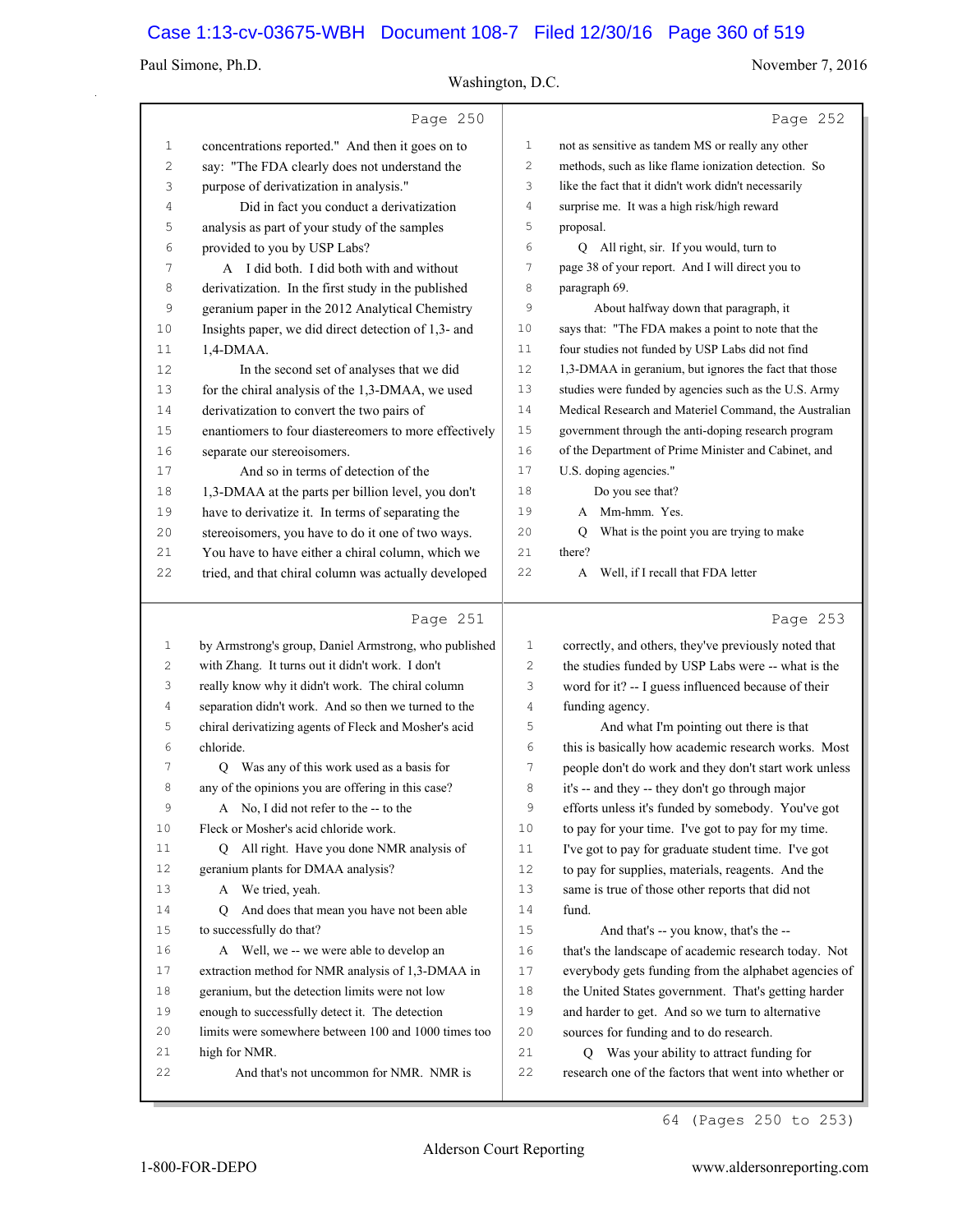### Case 1:13-cv-03675-WBH Document 108-7 Filed 12/30/16 Page 361 of 519

Washington, D.C.

Paul Simone, Ph.D. November 7, 2016

|              | Page 254                                              |              | Page 256                                              |
|--------------|-------------------------------------------------------|--------------|-------------------------------------------------------|
| 1            | not you receive tenure?                               | 1            | Q Have you published any other articles in            |
| 2            | A Repeat the question.                                | 2            | open access periodicals where someone had to pay for  |
| 3            | Sure. Was your ability to attract<br>Q                | 3            | that to be published?                                 |
| 4            | funding to support research one of the factors that   | 4            | A Yes.                                                |
| 5            | was looked at in making a tenure decision regarding   | 5            | And how many others have you published<br>0           |
| 6            | you?                                                  | 6            | that way?                                             |
| 7            | A Yes. In fact, it's stated in all our job            | 7            | A I published an article in a journal                 |
| 8            | ads for the University of Memphis, that you are       | 8            | called Beverages, and the publisher themselves paid   |
| 9            | expected to develop an externally funded research     | 9            | for the fee by waiving the fee.                       |
| 10           | program, and part of that is getting funding from any | 10           | Q Have you had anybody else who, for                  |
| 11           | source. A dollar is a dollar, it all spends the       | 11           | example, you were doing the research, they funded it, |
| 12           | same. And on top of that you're expected to publish   | 12           | and then they paid for your publication, other than   |
| 13           | and graduate students, and that's -- that's the life  | 13           | <b>USP Labs?</b>                                      |
| 14           | as a professor.                                       | 14           | A No, but it's not particularly uncommon to           |
| 15           | Q In relation to your published study                 | 15           | have funded proposals have publication fees in them   |
| 16           | pertaining to the DMAA work, was a payment made to    | 16           | to pay for publication.                               |
| 17           | the publisher to publish that particular study?       | 17           | Q Okay. And have you -- other than the one            |
| 18           | A Yes. Which is pretty normal for open                | 18           | in the Beverages magazine where the publisher waived  |
| 19           | access articles. Somebody's got to pay those          | 19           | the fee, have you paid to publish any other articles? |
| 20           | publication costs.                                    | 20           | A Not that I can recall.                              |
| 21           | Q When you say "open access" publishers,              | 21           | Now, in the next page, page 40 of your<br>O           |
| 22           | what are you talking about there?                     | 22           | report-                                               |
|              |                                                       |              |                                                       |
|              |                                                       |              |                                                       |
|              | Page 255                                              |              | Page 257                                              |
| $\mathbf 1$  | A So Analytical Chemistry Insights is an              | $\mathbf{1}$ | Expert report?<br>A                                   |
| $\mathbf{2}$ | open access publisher, which means that instead of    | 2            | Q Yes, sir.                                           |
| 3            | articles being behind a pay wall that requires a      | 3            | -- it says that: "The analytical                      |
| 4            | subscription or a per-article payment to gain access  | 4            | chemists conducting the research are there to review  |
| 5            | to that article, it's freely available to the public. | 5            | published work, report the findings of the research,  |
| 6            | There are some journals that are solely               | 6            | and try to determine why the differences arise. The   |
| 7            | open access, and there are some journals that are a   | 7            | presence of 1,3-DMAA in geranium is not right and     |
| 8            | hybrid. And I -- I believe -- so a good example is    | 8            | wrong. There is credible evidence supporting the      |
| 9            | one that I published in the past is -- Analytica      | 9            | presence of DMAA in geraniums. Other researchers      |
| 10           | Chimica Acta is a highly respected international      | 10           | came up with contradictory results. The real          |
| 11           | applied analytical journal, and when you submit the   | 11           | question for FDA is should be why are they            |
| $12$         | paper, you've got a choice between submit as a closed | 12           | contradictory."                                       |
| 13           | source, closed access, where you have to have a       | 13           | Do you see that?                                      |
| 14           | subscription, or you can choose to pay the open       | 14           | $A$ I do.                                             |
| 15           | access publication fee to make it available.          | 15           | Now, did you do any additional work to<br>0           |
| 16           | Another good example, as best as I can                | 16           | determine why the results that you got are            |
| 17           | tell, is that Drug Testing and Analysis operates on   | 17           | contradictory from everyone else who has published    |
| 18           | that hybrid model where some are open access and some | 18           | except for Li and Ping?                               |
| 19           | are not.                                              | 19           | MS. WOOLSON: Objection to form.                       |
| 20           | Q Now, USP Labs paid to have your article,            | 20           | You can answer.                                       |
| 21<br>22     | Exhibit 4 to your deposition, published?<br>A Yes.    | 21<br>22     | THE WITNESS: No.<br>BY MR. SCOTT:                     |

65 (Pages 254 to 257)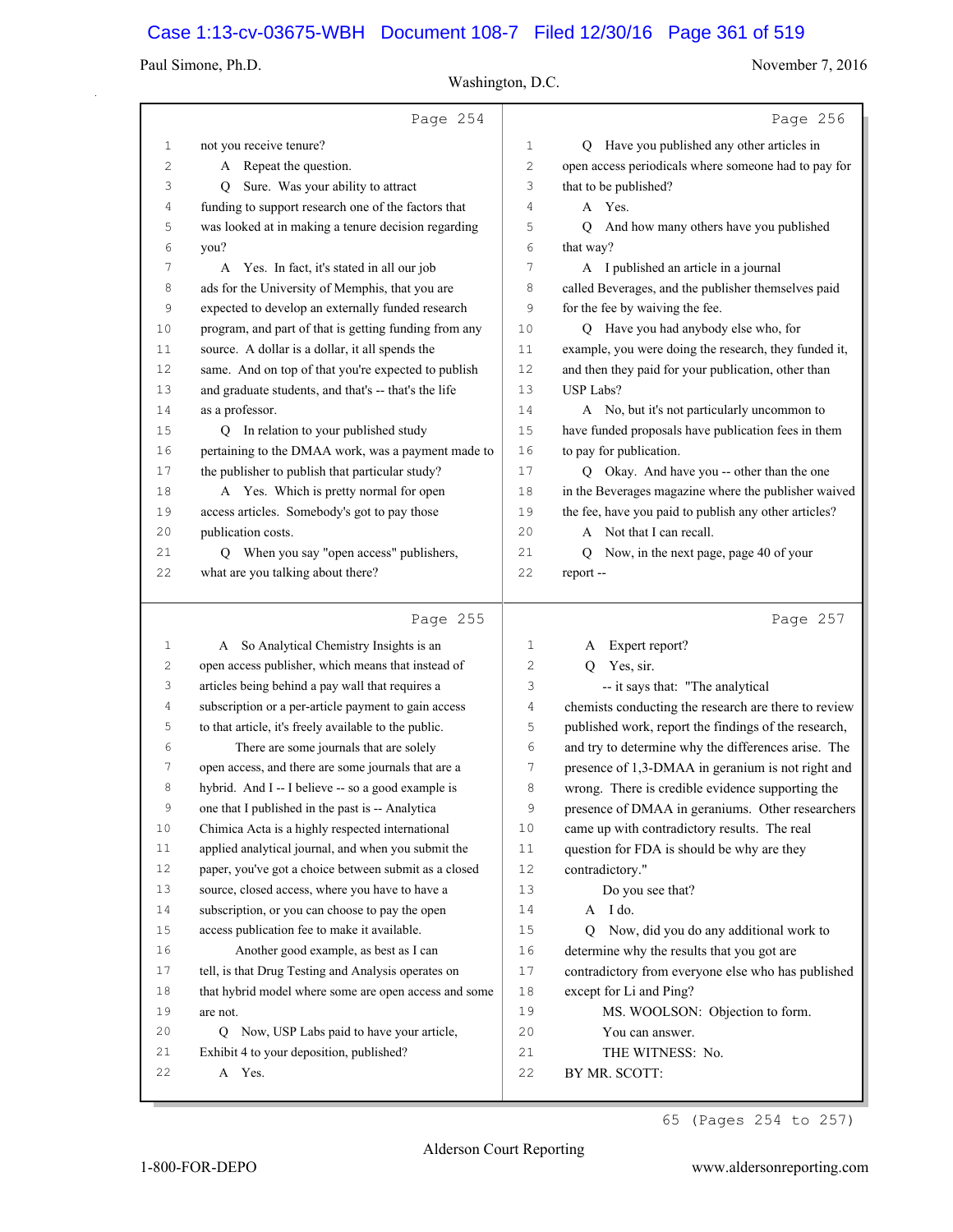### Case 1:13-cv-03675-WBH Document 108-7 Filed 12/30/16 Page 362 of 519

Washington, D.C.

Paul Simone, Ph.D. November 7, 2016

|              | Page 258                                                                                 |                  | Page 260                                                      |
|--------------|------------------------------------------------------------------------------------------|------------------|---------------------------------------------------------------|
| 1            | Turn, if you would, in your expert report<br>Q                                           | 1                | And so at that point you've actually                          |
| 2            | to page 42.                                                                              | $\overline{c}$   | got -- as long as your acid solution is sufficiently          |
| 3            | Okay.<br>A                                                                               | 3                | acidic, you are unlikely to have significant portions         |
| 4            | And on page 42, in the second paragraph,<br>0                                            | 4                | of your 1,3-DMAA partition into hexane. That's                |
| 5            | it says: "This explanation does not answer the why,                                      | 5                | reducing your detection limits.                               |
| 6            | why do the Li and Fleming, et al., reports differ                                        | 6                | Another good example is there is a point                      |
| 7            | from the rest of the published research regarding the                                    | $\boldsymbol{7}$ | where we neutralize our acid extraction solution so           |
| 8            | presence of 1,3-DMAA in geranium."                                                       | 8                | that the pH is roughly 12 while the -- and when we            |
| 9            | Do you see that?                                                                         | 9                | talk about DMAA, it's an amine, and the pKa for that          |
| 10           | A I see that.                                                                            | 10               | amine is approximately nine and a half to 10. It's            |
| 11           | And then it goes through and based on the<br>О                                           | 11               | -- I don't know if it's actually been measured, but           |
| 12           | review of the literature, and there are several                                          | 12               | that's roughly what it is. And so if the pH of your           |
| 13           | articles there or authors there that are referenced,                                     | 13               | extraction solution is nine and a half, then you're           |
| 14           | beginning with Jain, J-A-I-N, in 2001, going down to                                     | 14               | going to get about 50 percent, maybe a little bit             |
| 15           | Khan in 2006.                                                                            | 15               | more, of your DMAA out of that solution, because half         |
| 16           | And then the text picks up and says:                                                     | 16               | of it is ionized and half of it is neutral.                   |
| 17           | "The composition of geranium plants and oil extracts                                     | 17               | So in that case if you make sure you                          |
| 18           | varies widely depending on metal ion variation in the                                    | $18\,$           | raise your pH to 12, then you essentially ensure that         |
| 19           | soil, growing region and growing climate."                                               | 19               | all of your DMAA is sufficiently neutral to extract           |
| 20           | Do you see that?                                                                         | 20               | most of that out.                                             |
| 21           | A I see that.                                                                            | 21               | BY MR. SCOTT:                                                 |
| 22           | What work did you do to study the soil,<br>0                                             | 22               | Q Did any of the studies that looked at                       |
|              |                                                                                          |                  |                                                               |
|              |                                                                                          |                  |                                                               |
|              | Page 259                                                                                 |                  | Page 261                                                      |
| $\mathbf{1}$ | growing region and growing climate of the samples of                                     | $1\,$            | DMAA in geranium plants and did not find it or                |
| 2            | geranium that you tested for USP Labs where you found                                    | 2                | reported not to find it handle the samples in a way           |
| 3            | DMAA?                                                                                    | 3                | that impacted the presence of DMAA in the samples             |
| 4            | A Like us personally in the research lab,                                                | 4                | when they were tested?                                        |
| 5            | did we test those things?                                                                | 5                | MS. WOOLSON: Objection to form.                               |
| 6            | Yes.<br>Q                                                                                | 6                | You can answer.                                               |
| 7            | I did not.<br>A                                                                          | 7                | THE WITNESS: Well, possibly. I -- if I                        |
| 8            | Were you able to identify any method of<br>Q                                             | 8                | -- if I recall correctly, I believe the ElSohly               |
| 9            | preparation regarding the geranium plants that you                                       | 9                | work -- let me see if I can find the exact discussion         |
| 10           | were testing that might affect the chemical profile                                      | 10               | of it. I don't want to say something wrong here.              |
| 11           | that you were able to find once you did the                                              | 11               | Based on the evidence in front of me that                     |
| 12           | testing?                                                                                 | 12               | was given to me by the -- and given to me as                  |
| 13           | MS. WOOLSON: Objection to form.                                                          | 13               | exhibits -- well, what was the question again? I'm            |
| 14           | You can answer.                                                                          | 14               | sorry.                                                        |
| 15           | THE WITNESS: I mean, when you are doing                                                  | $15$             | MR. SCOTT: Please read it back.                               |
| 16           | the extraction and the analysis, there's a point                                         | 16               | (Whereupon, the requested record was                          |
| 17           | where you do the same cleanup step. And so you've                                        | 17               | read.)                                                        |
| $1\,8$       | got -- you're partitioning matrix elements. I don't                                      | 18               | THE WITNESS: Based on the exhibits given                      |
| 19           | really know what they are other than matrix elements.                                    | 19               | to me and that I can recall reading and in my expert          |
| 20           | Things that are not analyte. You're partitioning                                         | $20$             | report, I don't recall if there are or are not.               |
| 21<br>22     | that between hexane and the acidified extraction<br>solution of -- of hydrochloric acid. | 21<br>22         | BY MR. SCOTT:<br>What do you mean by the term "metal ion<br>Q |

66 (Pages 258 to 261)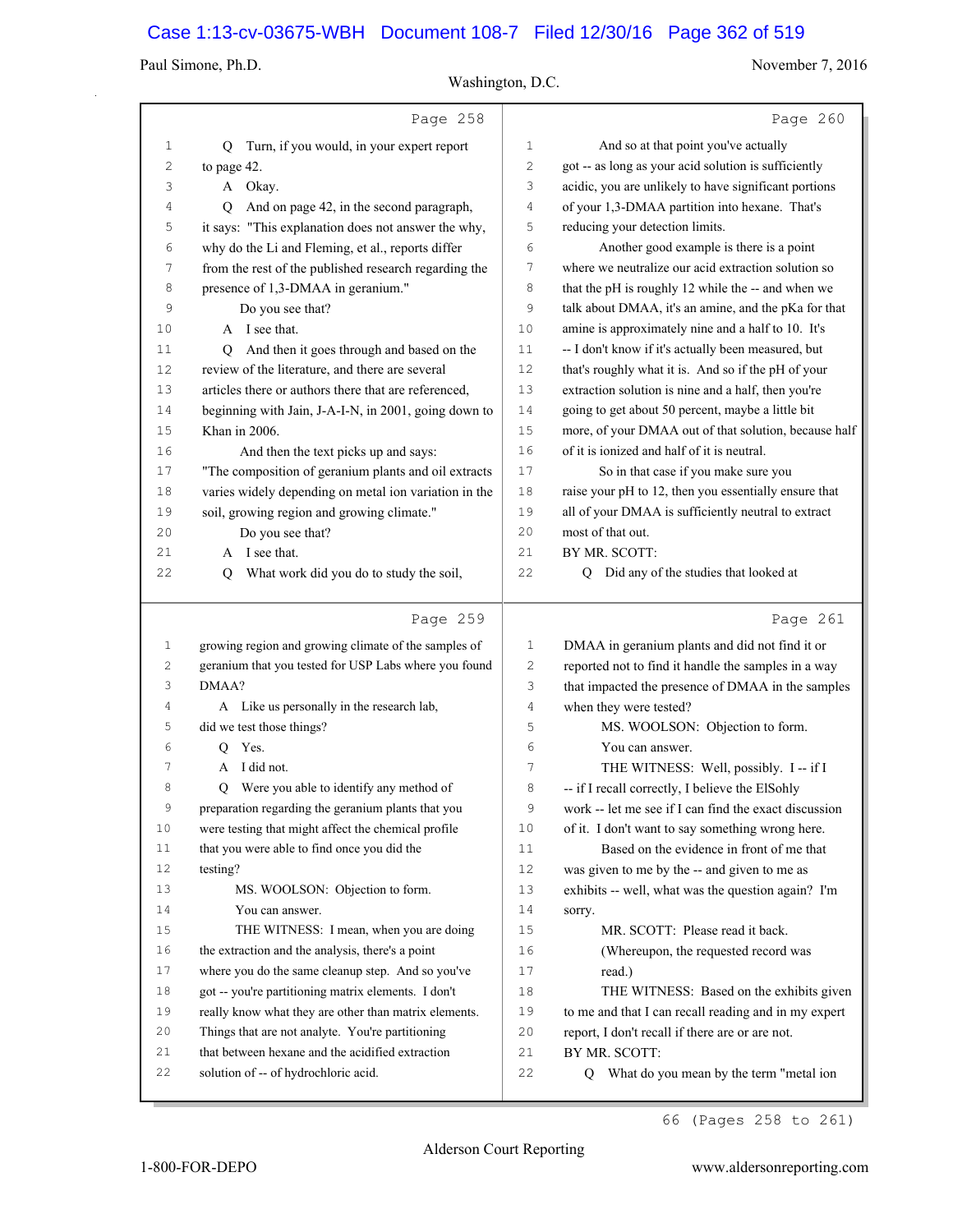#### Case 1:13-cv-03675-WBH Document 108-7 Filed 12/30/16 Page 363 of 519

Paul Simone, Ph.D. November 7, 2016

Washington, D.C.

|              | Page 262                                              |        | Page 264                                                                                                    |
|--------------|-------------------------------------------------------|--------|-------------------------------------------------------------------------------------------------------------|
| $\mathbf{1}$ | variation in the soil"? And it's on page 42,          | 1      | And that relates to what is actually<br>Q                                                                   |
| 2            | paragraph 74.                                         | 2      | being sold in this sentence, DMAA in supplements?                                                           |
| 3            | A Well, based on my review of the                     | 3      | A I thought it was the DMAA in the plants.                                                                  |
| 4            | literature, one of those discussed metal ion          | 4      | Well, your sentence says "DMAA in the<br>О                                                                  |
| 5            | variations in the soil and how it impacted            | 5      | supplements."                                                                                               |
| 6            | composition of the geranium plant.                    | 6      | A Oh, oh, oh, oh. Okay.                                                                                     |
| 7            | Q How does ion -- metal ion variation in              | 7      | So based on -- so let me put it this way:                                                                   |
| 8            | the soil impact production of DMAA by geranium        | 8      | I guess the argument is that -- let's see. I think I                                                        |
| 9            | plants?                                               | 9      | addressed it. Okay.                                                                                         |
| 10           | A I have no hard data to discuss that.                | 10     | So if the DMAA in the supplements is                                                                        |
| 11           | Q You don't know?                                     | 11     | naturally occurring, then the composition of the                                                            |
| 12           | MS. WOOLSON: Objection to form.                       | 12     | stereoisomers in the plants and the supplements                                                             |
| 13           | You can answer.                                       | 13     | should be similar. What -- that's -- yeah, it should                                                        |
| 14           | THE WITNESS: I don't know.                            | 14     | be similar.                                                                                                 |
| 15           | BY MR. SCOTT:                                         | 15     | Q Do you know of any supplement seller who                                                                  |
| 16           | Q All right, sir. If you would, still on              | 16     | is selling products with DMAA in them that is using a                                                       |
| 17           | page 42, look down at paragraph 75.                   | 17     | naturally occurring DMAA as opposed to a synthetic                                                          |
| 18           | A Okay.                                               | 18     | one in its products?                                                                                        |
| 19           | And it says there that: The stereoisomer<br>Q         | 19     | MS. WOOLSON: Objection to form.                                                                             |
| 20           | chemistry of 1,3-DMAA, as discussed above in          | 20     | You can answer.                                                                                             |
| 21           | paragraphs 27 through 36, is at the core of the       | 21     | THE WITNESS: My understanding is that                                                                       |
| 22           | arguments concerning whether 1,3-DMAA in supplements  | 22     | commercial DMAA is all synthetic, to the best of my                                                         |
|              |                                                       |        |                                                                                                             |
|              |                                                       |        |                                                                                                             |
|              | Page 263                                              |        | Page 265                                                                                                    |
| $\mathbf{1}$ | is naturally occurring."                              | 1      |                                                                                                             |
| 2            | Do you see that?                                      | 2      | knowledge. I mean, it's -- and based on my review                                                           |
| 3            | $A$ I do.                                             | 3      | of -- you know, it seems USP Labs have been<br>synthetically produced.                                      |
| 4            | What do you mean by that?<br>Q                        | 4      | But the -- so when you get to the plant,                                                                    |
| 5            | A So -- let me look at 27 to 36 just so I             | 5      | the argument is, well, it's not there from ElSohly                                                          |
| 6            | can be sure what I'm talking about there.             | 6      | and others. And I argue differently, that it is in                                                          |
| 7            | (Perusing document.)                                  | 7      | fact there. I detected it in the plants that I                                                              |
| 8            | I am discussing how the -- can you repeat             | 8      | analyzed. And so now it becomes, well, okay, if                                                             |
| 9            | the question?                                         | 9      | the -- if the stuff, the DMAA in the plant should                                                           |
| 10           | Q Sure.                                               | 10     | be -- should have an enantiomeric excess -- this is                                                         |
| 11           | Beginning on page 42, paragraph 75, you               | 11     | based on ElSohly's arguments -- that because it's                                                           |
| $12\,$       | say that: "The stereoisomer chemistry of 1,3-DMAA,    | 12     |                                                                                                             |
| 13           | as discussed above in paragraphs 27 through 36, is at | 13     | a -- because it's biosynthetically produced within<br>the plant itself, that it should have an enantiomeric |
| 14           | the core of the arguments concerning whether 1,3-DMAA | 14     | excess of one or -- an enantiomeric excess of at                                                            |
| 15           | in the supplements is naturally occurring."           | $15$   | least one chiral center. So 1,3-DMAA has two chiral                                                         |
| 16           | Do you see that?                                      | 16     | centers. Those are four stereoisomers.                                                                      |
| 17           | A I see that.                                         | 17     | Now, what we have shown in the plant is                                                                     |
| $1\,8$       | And what did you mean by that?<br>Q                   | $1\,8$ | that we've got two diastereomer peaks which are -- if                                                       |
| 19           | It's how the -- the ratios of the<br>A                | 19     | you are looking at the supplement, those diastereomer                                                       |
| 20           | stereoisomers and diastereomers are at the core of    | 20     | peaks are each composed of two additional                                                                   |
| 21           | the arguments on people arguing for and against the   | 21     | stereoisomer peaks, right. Because we can't separate                                                        |
| 22           | naturally occurring presence of 1,3-DMAA in geranium. | 22     | those pairs -- we can't separate the enantiomers                                                            |

67 (Pages 262 to 265)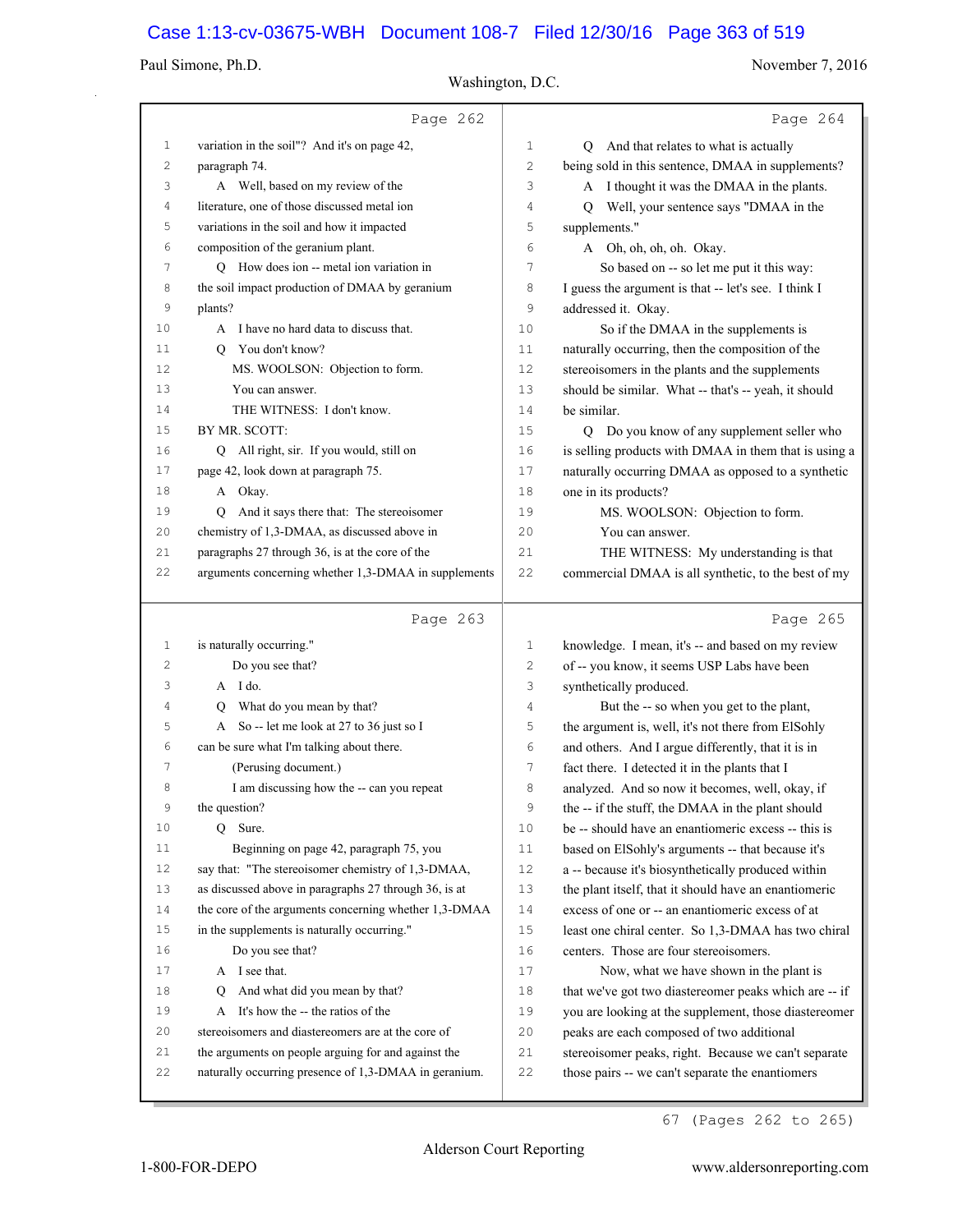## Case 1:13-cv-03675-WBH Document 108-7 Filed 12/30/16 Page 364 of 519

Washington, D.C.

Paul Simone, Ph.D. November 7, 2016

|              | Page 266                                                  | Page 268                                                                                         |  |
|--------------|-----------------------------------------------------------|--------------------------------------------------------------------------------------------------|--|
| $\mathbf{1}$ | within that peak, the diastereomer peak without using     | MS. WOOLSON: So, beyond what we've<br>1                                                          |  |
| 2            | some kind of chiral derivatization technique.             | talked about all day long and all the sentences we<br>2                                          |  |
| 3            | Now, in the plant there has been no                       | 3<br>have talked about all day long?                                                             |  |
| 4            | published work that shows whether -- that shows the       | MR. SCOTT: Wow, so we've got an extract<br>4                                                     |  |
| 5            | composition, the stereoisomer ratios of those four        | 5<br>of natural DMAA somewhere, we talked about that at                                          |  |
| 6            | stereoisomers.                                            | 6<br>some point?                                                                                 |  |
| 7            | BY MR. SCOTT:                                             | 7<br>MS. WOOLSON: I'm asking you --                                                              |  |
| 8            | Q All right. Well, let me ask you to flip                 | MR. SCOTT: I'm asking a question.<br>8                                                           |  |
| 9            | over to page 47 of your report, paragraph 86.             | MS. WOOLSON: -- to clarify your<br>9                                                             |  |
| 10           | A Okay.                                                   | question. We've been here for seven-and-a-half hours<br>10                                       |  |
| 11           | It says there: "Given the state of<br>Q                   | 11<br>now.                                                                                       |  |
| 12           | knowledge regarding the presence of 1,3-DMAA in           | 12<br>MR. SCOTT: I'm happy with it. Let's go.                                                    |  |
| 13           | geranium plants and the diastereomer ratios measured      | THE WITNESS: Am I answering the<br>13                                                            |  |
| 14           | therein, the 1,3-DMAA found in the plant is               | 14<br>question?                                                                                  |  |
| 15           | equivalent to the 1,3-DMAA found in the supplement."      | 15<br>MS. WOOLSON: If you understand the                                                         |  |
| 16           | So that means that what you're seeing in                  | 16<br>question, you can answer it.                                                               |  |
| 17           | the artificial -- from the standpoint of the              | 17<br>THE WITNESS: What is the question again?                                                   |  |
| 18           | stereoisomer and the diastereomer ratios in the           | BY MR. SCOTT:<br>18                                                                              |  |
| 19           | plant, that based on your work that you're seeing are     | 19<br>O Sure.                                                                                    |  |
| 20           | the same as those ratios for the -- understand --         | 20<br>Have you found a standard of natural                                                       |  |
| 21           | what you understand to be artificial or synthetically     | 21<br>extract of DMAA anywhere?                                                                  |  |
| 22           | produced DMAA in the supplements?                         | A -- so I understand, somebody has taken<br>22                                                   |  |
|              |                                                           |                                                                                                  |  |
|              | Page 267                                                  | Page 269                                                                                         |  |
| 1            | MS. WOOLSON: Objection to form.                           | $\mathbf{1}$<br>geranium that has been proven to contain DMAA or                                 |  |
| 2            | You can answer.                                           | known to grow 1,3-DMAA and extracted it and provided<br>$\overline{c}$                           |  |
| 3            | MR. SCOTT: Let me withdraw that one and                   | 3<br>a reference sample?                                                                         |  |
| 4            | try it again.                                             | Q Yes.<br>4                                                                                      |  |
| 5            | BY MR. SCOTT:                                             | 5<br>A To the best of my knowledge, no.                                                          |  |
| 6            | There is a ratio, a diastereomer --<br>Q                  | All right, sir. Now, in paragraph 86 on<br>6<br>0                                                |  |
| 7            | A Diastereomer.                                           | $\overline{7}$<br>page 47, you go on to say: "If at some point in the                            |  |
| 8            | -- diastereomer ratio that you see in the<br>О            | 8<br>future the measurement of the ratios of the four                                            |  |
| 9            | supplements which you know to be synthetic DMAA.          | 9<br>1,3-DMAA stereoisomers can be successfully done in                                          |  |
| 10           | As reported by Zhang and others, I think.<br>A            | 10<br>the plant material that shows the plant has a                                              |  |
| 11           | And you don't have any reason to dispute<br>Q             | 11<br>distinctly different stereoisomer ratio than the                                           |  |
| 12           | that?                                                     | 12<br>supplements, then we may be able to say that the two                                       |  |
| 13           | No.<br>A                                                  | 13<br>are not equivalent."                                                                       |  |
| 14           | And you're seeing the same ratio in the<br>Q              | 14<br>What did you mean by that?                                                                 |  |
| 15           | DMAA that you see in the plant?                           | 15<br>A So -- it kind of goes back to the -- so                                                  |  |
| 16           | Correct. Roughly.<br>A                                    | 16<br>we have -- for 1,3-DMAA we have four stereoisomers.                                        |  |
| 17           | Now, have you been able to find any<br>Q                  | Now, the state of knowledge thus far, as published,<br>17                                        |  |
| 18           | reference sample of what is purported to be a             | has only measured the two peaks that contain those<br>18                                         |  |
| 19           | naturally occurring extract of DMAA?                      | 19<br>four stereoisomers. And so within those two peaks,                                         |  |
| 20           | A As in?                                                  | 20<br>it -- what we don't know is are the pair of                                                |  |
| 21<br>22     | MS. WOOLSON: That's the full question?<br>MR. SCOTT: Yes. | 21<br>enantiomers equal or are they different.<br>So -- if we -- so our four stereoisomers<br>22 |  |

68 (Pages 266 to 269)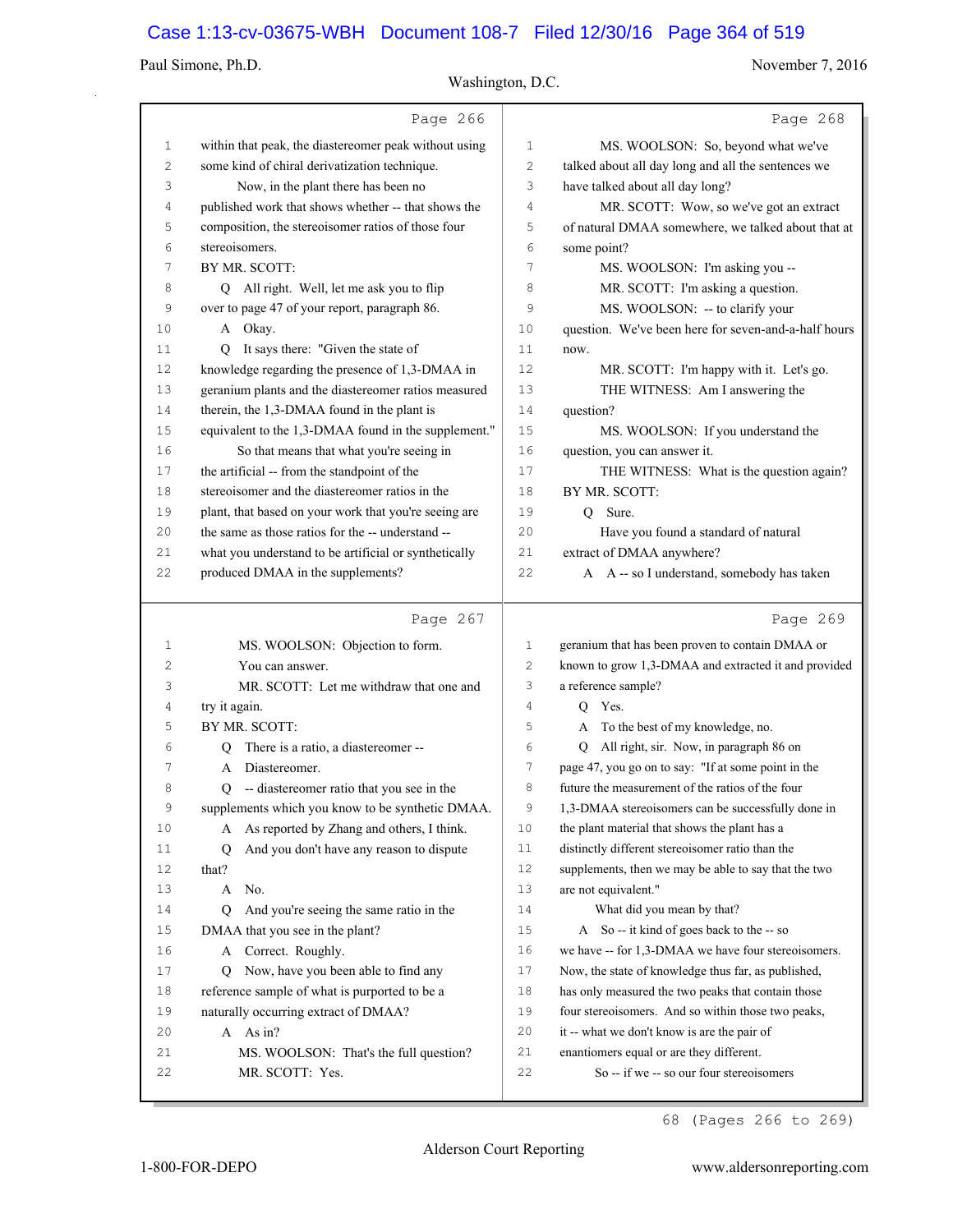### Case 1:13-cv-03675-WBH Document 108-7 Filed 12/30/16 Page 365 of 519

# Paul Simone, Ph.D. November 7, 2016

Washington, D.C.

|             | Page 270                                                                                                 | Page 272                                                       |
|-------------|----------------------------------------------------------------------------------------------------------|----------------------------------------------------------------|
| $\mathbf 1$ | are RR, SS, SR, RS, two sets. So RR and SS are a                                                         | Zhang 2012; and De Lorenzo 2012 studies, both in<br>1          |
| 2           | pair. But what we don't know is, is the ratios of RR                                                     | terms of analytical chemistry and the level of<br>$\mathbf{2}$ |
| 3           | to SS equal or are they different? And there is no                                                       | authentication of geranium plant samples.<br>3                 |
| 4           | published study that shows whether they are equal or                                                     | Do you see that?<br>4                                          |
| 5           | they are different in the plant. What Zhang has                                                          | A I see that.<br>5                                             |
| 6           | shown is that they -- they are apparently equal in                                                       | 6<br>And so it goes on to say that: "The<br>0                  |
| 7           | the supplements.                                                                                         | 7<br>differences between the sets of reports have yet to       |
| 8           | Okay. So the stereoisomer ratio, no one<br>Q                                                             | be adequately explained. The best explanation is the<br>8      |
| 9           | knows whether they're equal or not in the plants                                                         | geranium plants composition varies based on a variety<br>9     |
| 10          | based on the research that's been done to date?                                                          | of factors that were not addressed by the studies."<br>10      |
| 11          | A Correct.                                                                                               | 11<br>That's your opinion?                                     |
| 12          | But in the synthetic, we know that they<br>$\mathcal{O}$                                                 | That's what I wrote.<br>12<br>A                                |
| 13          | are equal, the stereoisomer ratios in the                                                                | Q Okay. And that -- and you've testified<br>13                 |
| 14          | supplements, the synthetic version that is used in                                                       | that you have no opinion regarding whether or not<br>14        |
| 15          | the supplements?                                                                                         | there is a biological pathway by which geranium<br>15          |
| 16          | A So to be clear, Zhang, as far as I know,                                                               | plants can actually produce DMAA, correct?<br>16               |
| 17          | only measured one supplement that was reported. And                                                      | A I don't really know much about biological<br>17              |
| 18          | I don't -- and I think there was that one CE paper                                                       | pathways, so yes.<br>18                                        |
| 19          | that I think reported the supplements. I don't                                                           | Q Okay. And it goes on to say that on 90,<br>19                |
| 20          | remember if they were equal or not.                                                                      | that no one has been able to demonstrate that the<br>20        |
| 21          | Q Okay. But then -- so we don't know what                                                                | 1,3-DMAA in the plants is composed of only two of the<br>21    |
| 22          | is in the plants based on any scientific evidence?                                                       | four stereoisomers rather than all four stereoisomers<br>22    |
|             |                                                                                                          |                                                                |
|             | Page 271                                                                                                 | Page 273                                                       |
| 1           | We know the diastereomer ratios are<br>A                                                                 | present in the supplements, correct?<br>1                      |
| 2           | equal.                                                                                                   | 2<br>A Correct.                                                |
| 3           | Based on your work?<br>Q                                                                                 | 3<br>And at the moment, the only information<br>0              |
| 4           | Roughly equal. My work and -- did Li<br>A                                                                | or support for finding that the stereoisomers in the<br>4      |
| 5           | measure it?                                                                                              | plant are equivalent to those in the supplements is<br>5       |
| 6           | (Perusing document.)                                                                                     | 6<br>your study.                                               |
| 7           | It looks like Li could have measured it,                                                                 | 7<br>MS. WOOLSON: Objection to form.                           |
| 8           | the 2012 Li paper, but it does not look -- I cannot                                                      | 8<br>You can answer.                                           |
| 9           | tell if he reported it or not. So it looks like I'm                                                      | 9<br>BY MR. SCOTT:                                             |
| 10          | the only one who has explicitly reported that                                                            | Correct?<br>10<br>Q                                            |
| 11          | diastereomer ratio in the plants.                                                                        | 11<br>Say that again.<br>A                                     |
| 12          | Q All right, sir. Now, under the heading                                                                 | 12<br>Sure. Has anybody but you measured the<br>0              |
| 13          | on page 48, "Summary of Opinions," your first opinion                                                    | 13<br>stereoisomers in the plant, the DMAA where -- in a       |
| 14          | is, in summary, it's your opinion that geranium                                                          | 14<br>plant?                                                   |
| $15$        | plants analyzed by both Li and Fleming contain                                                           | 15<br>MS. WOOLSON: Objection to form.                          |
| 16          | concentrations of DMAA in the amounts that are                                                           | 16<br>You can answer.                                          |
| 17          | reported in your -- in your respective studies,                                                          | 17<br>THE WITNESS: Not explicitly.                             |
| $18\,$      | correct?                                                                                                 | MR. SCOTT: Let me take a few minutes and<br>18                 |
| 19          | A Correct.                                                                                               | 19<br>confer, and see if we can't get you out of here, sir.    |
| 20          | And then it goes on to say that these<br>Q                                                               | 20<br>THE WITNESS: I will use the restroom.                    |
| 21<br>22    | studies were done to the same level of rigor in your<br>view as the ElSohly 2012, 2015; the Austin 2013; | 21<br>MR. SCOTT: Sure, go ahead.<br>22<br>(Recess.)            |

69 (Pages 270 to 273)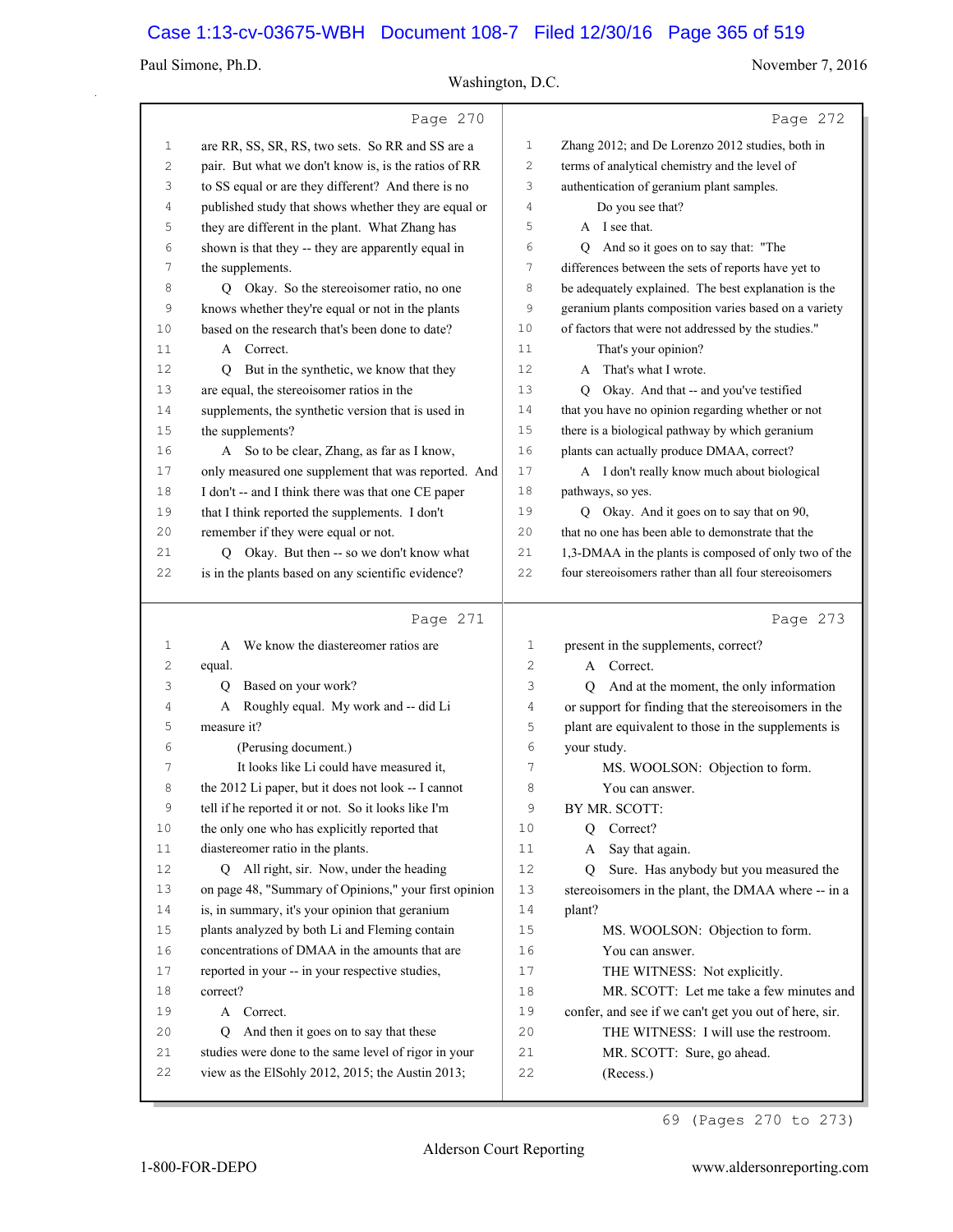#### Case 1:13-cv-03675-WBH Document 108-7 Filed 12/30/16 Page 366 of 519

Washington, D.C.

Paul Simone, Ph.D. November 7, 2016

|              | Page 274                                                                                                              | Page 276                                                      |
|--------------|-----------------------------------------------------------------------------------------------------------------------|---------------------------------------------------------------|
|              |                                                                                                                       |                                                               |
| 1            | MR. SCOTT: All right. We're back on the                                                                               | <b>CERTIFICATE OF DEPONENT</b><br>$\mathbf{1}$                |
| 2            | record after what I believe to be our final break.                                                                    | 2<br>I hereby certify that I have read and examined the       |
| 3            | Dr. Simone, we're done for the day.                                                                                   | 3<br>foregoing transcript, and the same is a true and         |
| 4            | I will note for the record that on the                                                                                | 4<br>accurate record of the testimony given by me.            |
| 5            | chance that we get additional opinions from you or                                                                    | Any additions or corrections that I feel are<br>5             |
| 6            | supplemental opinions from you, we reserve the right                                                                  | 6<br>necessary, I will attach on a separate sheet of          |
| 7            | to reopen and continue the deposition.                                                                                | 7<br>paper to the original transcript.                        |
| 8            | THE WITNESS: I understand.                                                                                            | 8                                                             |
| 9            | MS. WOOLSON: All right. Duly noted.                                                                                   | Signature of Deponent<br>9                                    |
| 10           | MR. SCOTT: All right. Thank you.                                                                                      | I hereby certify that the individual representing<br>10       |
| 11           | THE REPORTER: Sheila, would you like a                                                                                | himself/herself to be the above-named individual,<br>11<br>12 |
| 12           | copy of the transcript?                                                                                               | appeared before me this ______ day of                         |
| 13           | MS. WOOLSON: Yes, I would. I would like                                                                               | 2016, and executed the above certificate in my<br>13<br>14    |
| 14           | a draft e-mailed as soon as possible, and we will                                                                     | presence.<br>15                                               |
| 15<br>16     | take the transcript regular time turnaround.<br>(Whereupon, at 5:27 p.m. the                                          | 16                                                            |
| 17           | deposition of PAUL SIMONE, Ph.D.                                                                                      | NOTARY PUBLIC IN AND FOR<br>17                                |
| 18           | was concluded.)                                                                                                       | 18                                                            |
| 19           |                                                                                                                       | 19                                                            |
| 20           |                                                                                                                       | 20<br>County Name                                             |
| 21           |                                                                                                                       | 21                                                            |
| 22           |                                                                                                                       | 22<br>MY COMMISSION EXPIRES:                                  |
|              |                                                                                                                       |                                                               |
|              |                                                                                                                       |                                                               |
|              | Page 275                                                                                                              | Page 277                                                      |
| $\mathbf{1}$ | Notice Date: November 17, 2016                                                                                        | <b>CERTIFICATE OF NOTARY PUBLIC</b><br>$\mathbf{1}$           |
| 2            | Deposition Date: November 7, 2016                                                                                     | $\overline{c}$                                                |
| 3            | Deponent: Paul Simone, Ph.D.                                                                                          | 3<br>I, LESLIE ANNE TODD, the officer before whom the         |
| 4            | Case Name: US v. Hi-Tech Pharmaceuticals, Inc.                                                                        | foregoing deposition was taken, do hereby certify<br>4        |
| 5            | Page:Line<br>Now Reads<br>Should Read                                                                                 | that the witness whose testimony appears in the<br>5          |
| 6            |                                                                                                                       | foregoing deposition was duly sworn by me in<br>6             |
| 7            |                                                                                                                       | stenotype and thereafter reduced to typewriting under<br>7    |
| 8            |                                                                                                                       | 8<br>my direction; that said deposition is a true record of   |
| 9            |                                                                                                                       | 9<br>the testimony given by said witness; that I am neither   |
| 10           |                                                                                                                       | counsel for, related to, nor employed by and the<br>10        |
| 11           | <u> La Carriera de la Carriera de la Carriera de la Carriera de la Carriera de la Carriera de la Carriera de la C</u> | parties to the action in which this deposition was<br>11      |
| $1\,2$       |                                                                                                                       | 12<br>taken; and, further, that I am not a relative or        |
| 13           | <u> La Carlo de la Carlo de la Carlo de la Carlo de la Carlo de la Carlo de la Carlo de la Carlo de la Carlo de l</u> | employee of any counsel or attorney employed by the<br>13     |
| 14           |                                                                                                                       | parties hereto, nor financially or otherwise<br>14            |
| 15           |                                                                                                                       | interested in the outcome of this action.<br>15               |
| 16           |                                                                                                                       | 16                                                            |
| 17           |                                                                                                                       | LESLIE ANNE TODD<br>17                                        |
| 18           |                                                                                                                       | Notary Public in and for the<br>18                            |
| 19           |                                                                                                                       | District of Columbia<br>19                                    |
| 20           |                                                                                                                       | 20                                                            |
| 21<br>22     |                                                                                                                       | 21<br>My commission expires:<br>22<br>November 14, 2017       |

70 (Pages 274 to 277)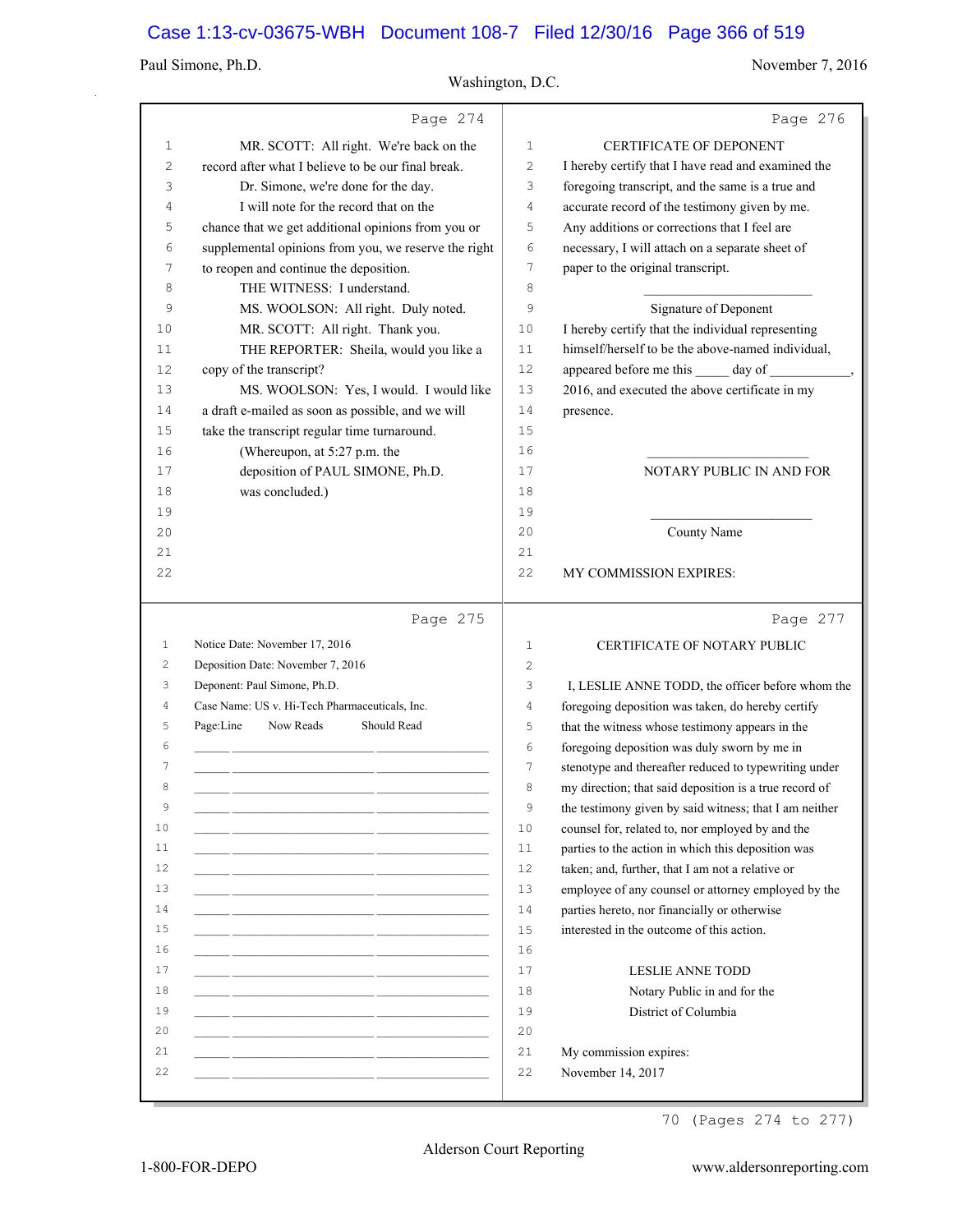Washington, D.C.

November 7, 2016

| $\mathbf A$      | 255:15,18         | 32:8,13,19,22           | 236:14 259:10      | 250:12               |
|------------------|-------------------|-------------------------|--------------------|----------------------|
| abandoned        | 256:2             | 33:2,3 75:16            | affidavit 42:4     | analysis $4:15\,5:4$ |
| 146:2            | accessed 56:4,6   | 76:4 119:21             | affiliation 73:2   | 5:12,13 6:4 7:6      |
| ability $65:4$   | accommodate       | 122:9 144:13            | agencies 252:13    | 7:11 19:9 30:8       |
| 211:9 228:3,10   | 10:8 114:13       | 177:1 209:13            | 252:17 253:17      | 34:13,13,14,16       |
| 234:1,12         | account 213:12    | 209:13,17,20            | agency 108:11      | 38:3,10,16,20        |
| 253:21 254:3     | 214:4             | 210:5,13                | 253:4              | 38:20 49:22          |
| able 25:4 144:18 | accounting        | 211:13,20               | agent 23:12,22     | 51:13 53:13          |
| 146:15,20        | 72:13 107:19      | 241:6 246:11            | agents 251:5       | 54:18 61:17          |
| 147:21 148:6     | accuracy 110:4    | additional              | ago 11:10 79:22    | 65:3,16 66:22        |
| 154:6, 16, 22    | 183:11            | 129:19 130:9            | 165:8 235:10       | 67:4,5,17 69:4       |
| 155:9 156:5      | accurate 13:8,18  | 137:8,15 138:9          | agree 46:17        | 69:5,9,13 70:4       |
| 158:9 215:15     | 43:12 98:18       | 149:1 176:10            | 66:22 69:4         | 72:20 73:12,14       |
| 226:12 241:3     | 241:21 276:4      | 190:18 226:22           | 161:11 202:22      | 73:19 74:1,14        |
| 251:14,16        | acid $251:5,10$   | 236:16 245:15           | 211:21 214:16      | 75:5 77:18           |
| 259:8,11         | 259:22 260:2,7    | 246:11 257:15           | agreed 121:22      | 90:21 94:1,11        |
| 267:17 269:12    | acidic 260:3      | 265:20 274:5            | 212:1              | 94:15 95:12,16       |
| 272:20           | acidified 259:21  | additionally            | agreement          | 97:5 99:11           |
| abovenamed       | acids 14:3,6 19:9 | 123:4                   | 10:20 220:4        | 100:2,4 105:14       |
| 276:11           | 19:20 20:2,9      | additions 32:17         | ahead 54:15        | 105:14,15,16         |
| absence 56:8     | 30:21 31:12       | 276:5                   | 70:19 82:14        | 108:19,19            |
| 224:18 243:5     | 34:7,15 167:11    | address 45:14           | 149:16 194:15      | 109:1,2,10,20        |
| 243:18 244:12    | acknowledge       | 145:5 234:20            | 273:21             | 111:7,12,13,14       |
| 245:1,16         | 83:15             | addressed 54:1          | air 196:17         | 112:1,10,17          |
| absolutely 219:6 | acknowledge       | 264:9 272:10            | al 208:21 209:16   | 121:14,18            |
| absorbance       | 83:14             | adequately              | 242:7,8,10,10      | 122:9,10             |
| 38:20            | acknowledgm       | 272:8                   | 242:11,11,12       | 129:11,13            |
| absorbed 152:8   | 83:12             | administered            | 247:17 258:6       | 133:13,19            |
| absorbing        | acquire 82:10     | 72:12                   | algebraic 32:10    | 134:15 135:15        |
| 152:13 162:20    | acronym 26:3      | administering           | aliquot 32:2       | 135:22 138:6         |
| 164:12 165:1     | act 57:1 116:8    | 2:16                    | 210:17 211:2       | 141:5,17             |
| absorption       | 150:22            | administration          | allow 24:7         | 142:16 143:6         |
| 238:12           | acta $255:10$     | 56:2 128:4              | alphabet 253:17    | 144:21 145:1         |
| academic 253:6   | acting $69:21$    | admittedly              | alternative        | 146:14 148:19        |
| 253:16           | 152:3             | 97:22                   | 253:19             | 155:9 157:10         |
| academy 88:8     | action 1:5 143:7  | adopt 149:15            | <b>amend</b> 149:9 | 157:18 164:13        |
| 199:12           | 277:11,15         | ads 254:8               | america 1:5        | 169:19 170:8         |
| acc 5:10 6:16    | actively 21:6     | adulterated             | amine 65:17        | 175:13 181:13        |
| 190:17           | actual $213:7$    | 197:2                   | 260:9,10           | 182:5 183:10         |
| accept 91:19     | added 209:18      | advanced 38:14          | amount 69:6        | 185:4 186:13         |
| 122:3            | 246:10            | 38:17 39:10             | 210:2              | 186:16 189:2,5       |
| acceptable       | adding $100:1$    | advised $35:19$         | amounts 32:8       | 203:12,16            |
| 146:15           | addition 9:11     | <b>advisor</b> 35:20,20 | 109:4 189:1        | 206:16,21            |
| access 254:19,21 | 30:20,22 31:2     | 64:3                    | 271:16             | 207:2,12,19          |
| 255:2,4,7,13     | 31:5,7,21 32:7    | affect 177:2            | analyses 66:21     | 210:5 214:14         |
|                  |                   |                         |                    |                      |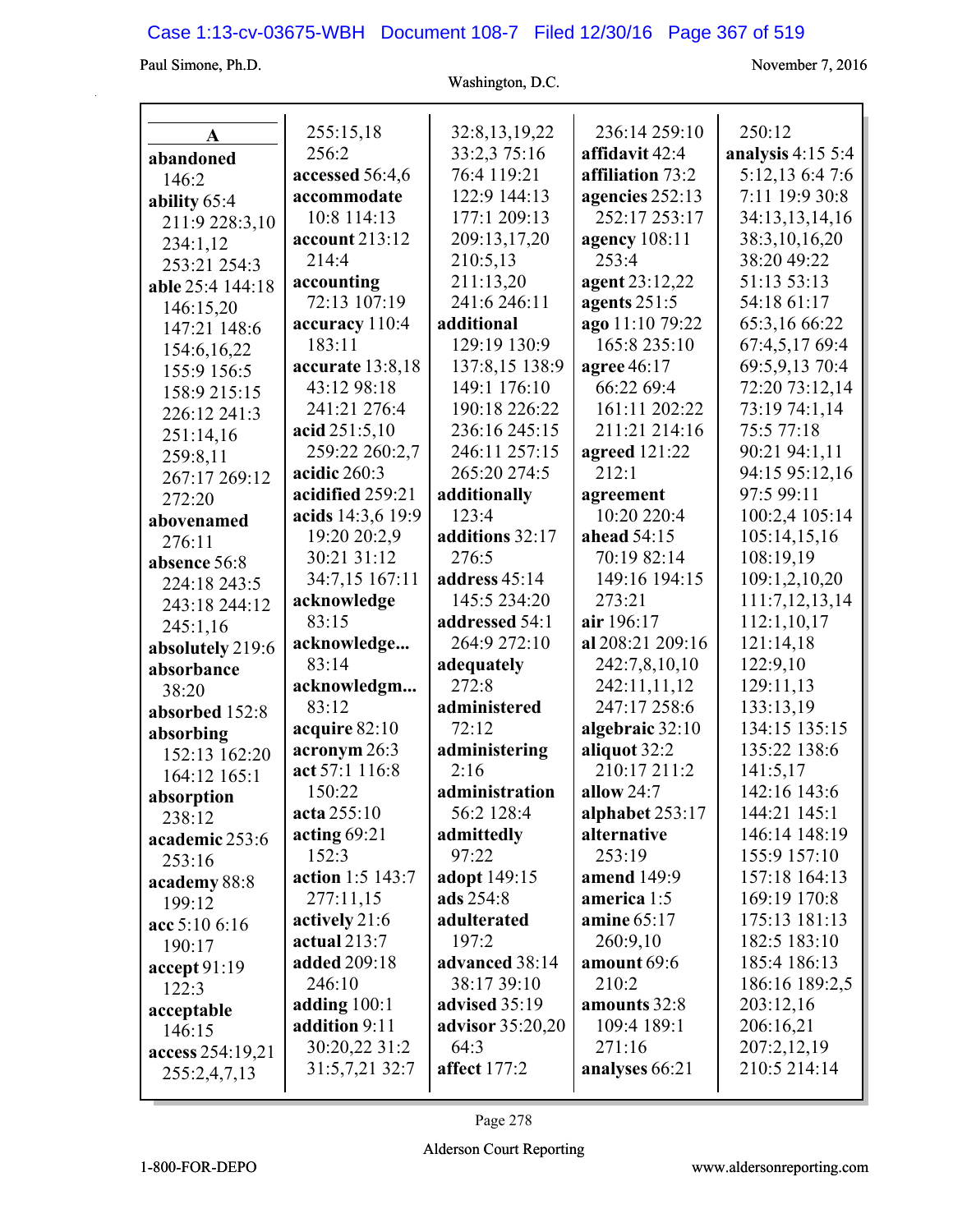Washington, D.C.

November 7, 2016

| 214:14 216:7      | 184:9 193:14    | 127:17 130:4   | anticipate 9:15  | 166:2,5          |
|-------------------|-----------------|----------------|------------------|------------------|
| 217:13 218:7      | 196:6,7 210:20  | 130:15,20      | 70:10            | approximately    |
| 218:12,13,15      | 229:20 265:8    | 131:7 138:22   | antidoping       | 14:6 99:2,5      |
| 218:15 220:14     | 271:15          | 139:9,16 140:2 | 252:15           | 109:15 110:6     |
| 225:17 226:20     | analyzing 35:12 | 140:4,7,12     | anybody 23:15    | 111:17 162:13    |
| 226:21 241:17     | 95:5 135:7      | 141:22 143:11  | 48:16,19 85:11   | 165:16 169:18    |
| 245:12 246:8      | 209:17          | 145:12,21      | 85:14 101:1      | 211:21 212:20    |
| 249:22 250:3,5    | anne 2:14 277:3 | 147:6,13 148:3 | 105:22 174:3     | 244:18 245:5     |
| 250:13 251:11     | 277:17          | 149:10 151:17  | 177:12 200:19    | 260:10           |
| 251:12,17         | announcements   | 152:16 154:2   | 256:10 273:12    | april 56:4 93:10 |
| 255:17 259:16     | 56:5            | 154:10,21      | anyway $62:4$    | 163:18,20        |
| analyte 95:5,6    | answer 9:5,8,11 | 156:1 161:5,16 | 113:15           | 247:1,9          |
| 113:7 259:20      | 9:20 10:1       | 163:9 167:4,6  | apparent 177:2   | area 14:8,16,19  |
| analytes 95:1     | 14:12,22 15:13  | 168:3 173:15   | 236:15           | 15:1 16:12       |
| analytic 182:21   | 15:20 16:5,17   | 178:13 183:22  | apparently       | 18:5 33:10       |
| analytica 255:9   | 17:9 18:14      | 186:7,18 187:6 | 159:21 249:7     | 157:21           |
| analytical 5:10   | 19:3,18 24:10   | 187:17 193:22  | 249:11 270:6     | arent 43:14,20   |
| 6:15,17 15:2      | 24:21 27:3      | 194:15 195:20  | appear 169:8     | 169:21           |
| 26:5 29:19        | 29:13 30:15     | 196:4,19 197:8 | appearance       | argue 265:6      |
| 30:3,4 33:11      | 31:1 33:7 34:1  | 197:14 198:5   | 21:10            | arguing 263:21   |
| 33:14,18 35:21    | 35:10,17 36:17  | 198:17 199:15  | appeared         | argument 230:4   |
| 38:7,14,17        | 37:2,9,11 38:1  | 200:4 201:11   | 276:12           | 230:9 231:9      |
| 39:1,10 47:16     | 39:17 40:1,7    | 202:2 203:5    | appearing 47:19  | 264:8 265:5      |
| 49:6,10 53:1      | 42:21 43:22     | 216:13 217:5   | appears 108:18   | arguments        |
| 104:7 109:3,4     | 45:1,16 46:6    | 222:9 223:3,7  | 121:1 158:13     | 217:19 262:22    |
| 113:5 115:3       | 49:5,18 52:10   | 224:10 228:12  | 246:21 277:5     | 263:14,21        |
| 121:22 134:18     | 53:9,21 56:19   | 229:7 243:12   | applicable 218:8 | 265:11           |
| 184:14 190:11     | 57:15 58:1      | 246:5 248:6    | application      | arising 208:22   |
| 190:17,18         | 59:7,20 63:2    | 249:5 257:20   | 204:15           | armstrong        |
| 202:14 220:11     | 67:2 70:2 71:3  | 258:5 259:14   | applied 204:20   | 251:1            |
| 235:19 236:4      | 73:7 75:12,20   | 261:6 262:13   | 245:2 255:11     | armstrongs       |
| 243:19 244:21     | 76:2 77:7       | 264:20 267:2   | applies 47:7     | 251:1            |
| 250:9 255:1,11    | 78:15 79:8      | 268:16 273:8   | apply 30:7       | army 252:13      |
| 257:3 272:2       | 80:17 81:12,20  | 273:16         | applying 245:18  | article 5:4 6:18 |
| analyze $30:1,20$ | 82:22 86:13     | answered 33:22 | appreciated      | 52:1,5 54:3,7,9  |
| 32:1,3 34:19      | 87:22 96:22     | 36:9 49:4      | 65:7             | 54:13,20,21      |
| 51:7,9,11 74:6    | 97:19 98:12,21  | 120:14 131:6   | approach $62:21$ | 55:2 62:10       |
| 143:7,14 158:3    | 99:13 101:7,10  | 140:1,11       | 69:8 136:17      | 75:8 80:12       |
| 196:9 204:20      | 101:14,18,22    | 151:16 154:20  | approached       | 102:11 104:22    |
| 210:14 226:12     | 104:5 106:10    | 161:4 163:8    | 59:15 61:16      | 118:2 119:2      |
| 245:13            | 106:17 107:4    | 168:2 195:19   | 72:19 73:19      | 120:6 121:16     |
| analyzed 99:1     | 107:15 111:2    | 196:3 197:7    | 80:21            | 122:7 137:6      |
| 115:2 124:12      | 114:21 124:19   | 202:1 243:11   | appropriate      | 174:10 188:21    |
| 136:12 149:21     | 125:4,21 126:7  | answering 9:16 | 10:7             | 219:11 229:4     |
| 151:2 154:13      | 126:17 127:5    | 268:13         | approximated     | 231:22 255:5     |
|                   |                 |                |                  |                  |

Page 279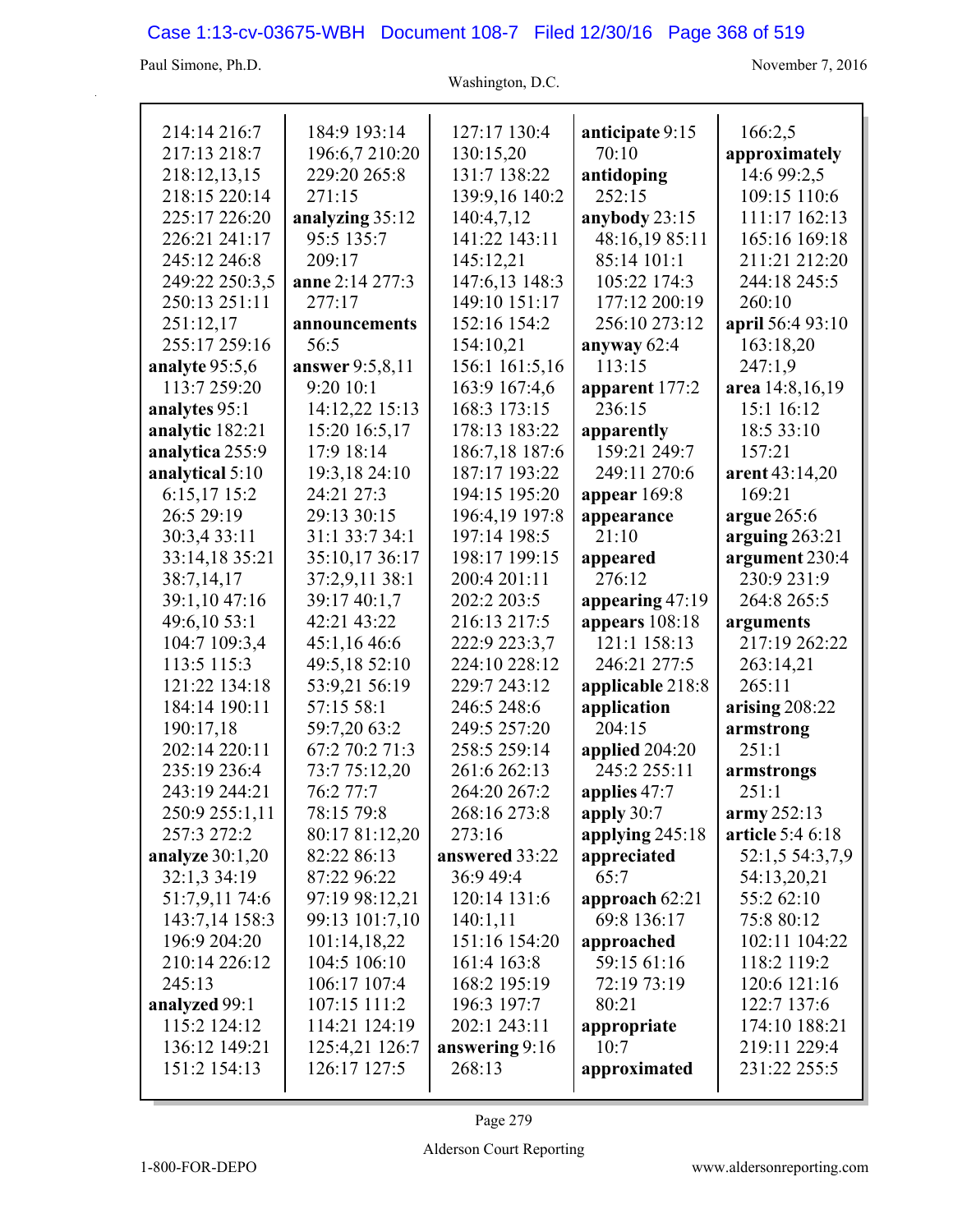#### Case 1:13-cv-03675-WBH Document 108-7 Filed 12/30/16 Page 369 of 519

Paul Simone, Ph.D.

Washington, D.C.

November 7, 2016

| 255:20 256:7      | assist $143:1$   | authenticating      | backed 235:2       | 117:6,11,21          |
|-------------------|------------------|---------------------|--------------------|----------------------|
| articles 40:12    | assistant 4:11   | 87:3                | background         | 251:7                |
| 220:5 244:16      | 12:9 13:1        | authentication      | 202:10 235:20      | <b>batch</b> 105:17  |
| 254:19 255:3      | associate 11:17  | 149:6,10            | 235:22             | <b>bates</b> 91:14   |
| 256:1,19          | associated 29:5  | 184:15 272:3        | <b>base</b> 129:9  | batesstamped         |
| 258:13            | 29:8 89:13       | authorize 153:3     | <b>based</b> 28:18 | 91:7                 |
| articulated       | 97:15 98:3       | authors 52:13       | 49:11 51:14        | <b>bayer</b> 148:21  |
| 117:8             | 223:14           | 83:15 176:20        | 54:9 81:2          | 149:3 152:6          |
| artifact 133:18   | assume 9:9 21:9  | 193:1 258:13        | 93:12 94:12        | bearing 63:9         |
| 134:14,16         | 43:1 117:16      | availability        | 95:10 96:4,11      | 90:20 120:22         |
| artificial 266:17 | 121:13 152:10    | 223:14 235:15       | 97:22 98:22        | 132:9 141:4          |
| 266:21            | 173:12 178:15    | available 78:5      | 108:21 116:20      | 148:16 168:10        |
| aside 93:14       | 181:17           | 78:12,20 96:13      | 117:10 121:13      | 180:7 190:7          |
| 140:19 158:14     | assuming 99:7    | 150:16 255:5        | 124:6 128:13       | 192:18 227:9         |
| 171:6 231:6       | 214:13           | 255:15              | 128:20 129:4       | 231:18 246:19        |
| asked 15:22       | assured 100:14   | average 110:14      | 138:18 146:18      | <b>bears</b> 190:15  |
| 16:1,3 21:13      | atlanta 1:3      | aware 15:21         | 147:16 148:5       | becker 2:5 3:15      |
| 33:21 44:18       | attach 276:6     | 43:13 78:1          | 152:6,14           | beginning            |
| 48:12 49:3        | attached 4:6 5:2 | 79:3 80:9           | 153:21 154:5       | 258:14 263:11        |
| 74:2,3,11,14      | 6:27:2           | 126:14 172:17       | 154:11 176:10      | <b>behalf</b> 3:3,13 |
| 80:22 120:13      | attempt 179:4    | 174:7 177:21        | 176:22 179:7       | believe 26:2         |
| 131:5 139:22      | attempted 155:6  | awareness 55:8      | 186:4,8,9          | 49:2 53:6,22         |
| 140:10 151:15     | 161:8            | B                   | 187:10,11          | 71:15 101:8          |
| 154:19 161:4      | attitude 22:12   |                     | 191:13 192:3       | 113:14 120:3,8       |
| 163:7 168:1       | 22:13 46:22      | $b$ 4:5 5:1 6:1 7:1 | 197:1 200:8,22     | 121:20 122:20        |
| 173:19 187:20     | 47:2 48:13       | 13:3                | 201:1,18 211:3     | 129:5,16             |
| 194:4,11,18,19    | attorney 8:15    | back 9:4 21:5       | 214:14 215:16      | 135:16 138:2,7       |
| 195:3,5,18        | 277:13           | 23:20 50:18         | 221:3,6 236:9      | 144:2 145:22         |
| 196:2 197:6       | attorneyclient   | 54:7 56:12          | 236:10,12          | 146:3 147:1          |
| 201:22 243:10     | 44:22 46:3,12    | 64:7,10 68:5        | 247:17 258:11      | 162:3,7 163:18       |
| asking $9:14$     | attorneys 47:8   | 90:5 93:16          | 261:11,18          | 169:3,5,7            |
| 22:21 31:4        | attract 253:21   | 114:6 119:3,5       | 262:3 264:7        | 190:21 205:15        |
| 36:2,748:7        | 254:3            | 119:7 127:20        | 265:1,11           | 205:15 228:13        |
| 51:2 67:20        | august 5:7 56:6  | 131:10,17           | 266:19 270:10      | 233:21 234:9         |
| 77:10 117:20      | 121:2 122:5      | 132:21 143:18       | 270:22 271:3       | 236:1 241:16         |
| 118:1,7,10        | 156:17 228:21    | 145:5 160:3         | 272:9              | 248:22 255:8         |
| 119:8 189:11      | 235:9            | 165:7 171:11        | basically 25:7     | 261:8 274:2          |
| 194:8,12 202:6    | austin 184:13    | 178:10 182:3        | 94:21 95:1         | believed 94:19       |
| 218:4 239:8       | 242:11 243:6     | 188:10 203:22       | 181:15 205:16      | 198:2                |
| 268:7,8           | 244:13 271:22    | 211:3 218:22        | 214:1,19 232:4     | benzene 238:20       |
| aspects 150:18    | australian       | 221:8 225:4         | 240:14 253:6       | benzyl $182:16$      |
| assessment        | 252:14           | 234:14,19           | basing $117:1$     | best 11:11 23:5      |
| 162:8             | authenticated    | 242:2 244:16        | 192:6              | 28:8 42:22           |
| assignment 62:1   | 86:15,21 87:7    | 261:15 269:15       | basis $49:9$       | 50:22 51:5           |
| 65:13             | 199:10           | 274:1               | 114:17 115:15      | 62:2,18 78:4         |
|                   |                  |                     |                    |                      |

Page 280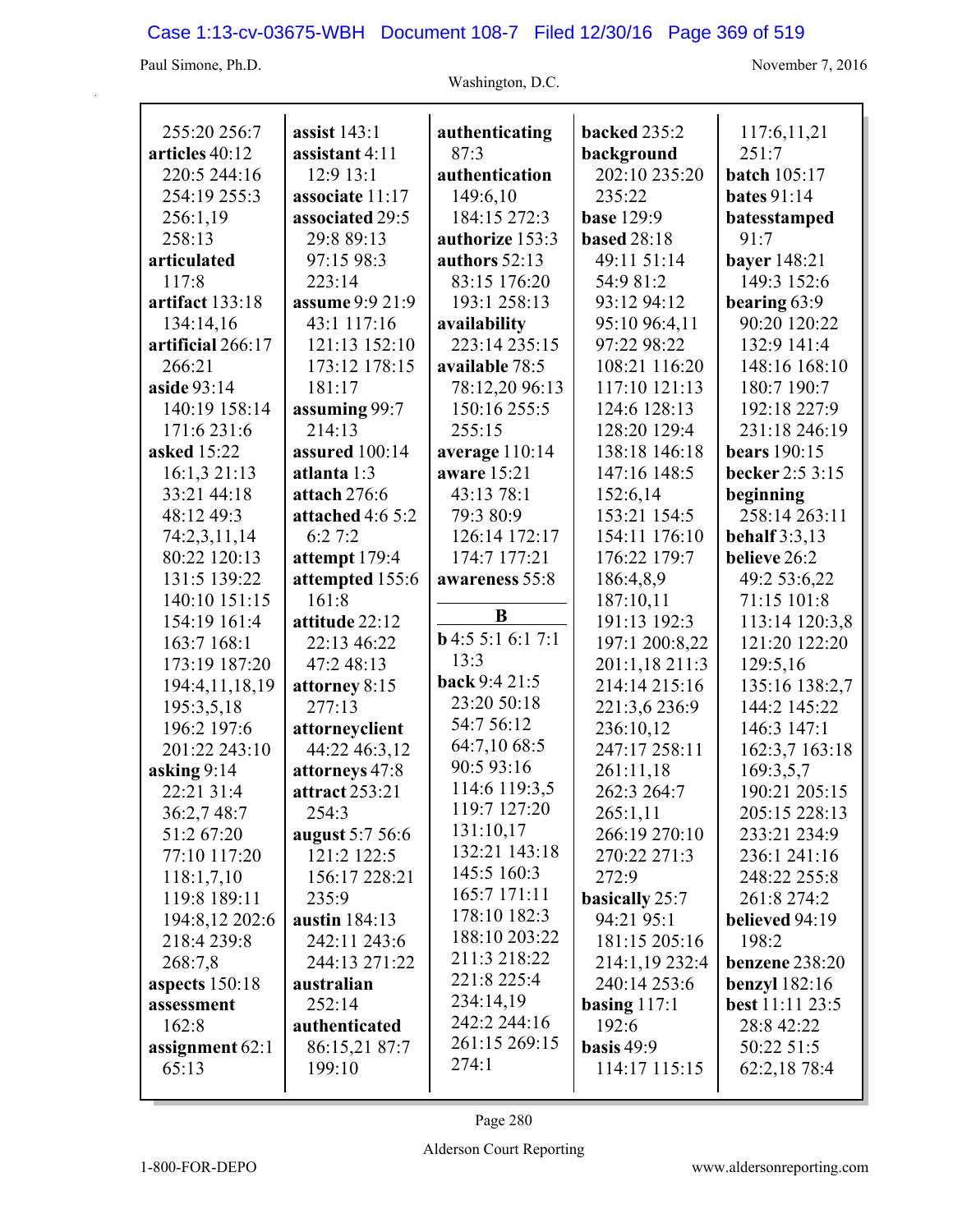Paul Simone, Ph.D. November 7, 2016

| 85:5 87:5          | 202:6,12,18            | <b>bullet</b> 164:13 | carbons 239:14    | 72:14             |
|--------------------|------------------------|----------------------|-------------------|-------------------|
| 93:13 97:10        | biosynthetically       | bulletproof          | 239:16            | certify 276:2,10  |
| 98:13 109:2        | 265:12                 | 246:12               | carcinogens       | 277:4             |
| 122:7 127:6        | bit 83:9 260:14        | burns 223:22         | 28:15             | cetera 238:20     |
| 145:5 166:18       | <b>bleach</b> 19:9,20  | business 13:11       | cards 219:8       | ch $13:3$         |
| 190:13 191:6       | 20:2,9 34:13           | 59:17,18             | career 13:4       | chair $64:4,6$    |
| 211:17 255:16      | 34:14 167:12           | <b>butane 238:19</b> | carolina 13:5     | 149:4             |
| 264:22 269:5       | blindly $150:3$        | buy 69:8 77:14       | cas 66:5          | challenges 56:2   |
| 272:8              | bloomer 63:20          | 135:16               | case 11:4 16:20   | challenging       |
| better 21:2        | 64:11 65:1,7           | byproducts           | 42:9 44:8         | 31:12             |
| 157:20 241:19      | 65:13 68:9             | 13:15,21 14:19       | 91:10 95:6        | chan 193:1        |
| 241:22 242:1       | 71:14,17,20,22         | 29:9 30:2            | 113:19 140:14     | chance 9:20       |
| beverages 256:8    | 72:5                   |                      | 173:8,10          | 187:12 274:5      |
| 256:18             | <b>bonded 239:13</b>   | $\mathbf C$          | 174:19,22         | changed 116:13    |
| beyond 59:8        | botanical 199:11       | c 1:18 3:1 4:1       | 183:9 195:13      | changes 108:21    |
| 89:11 129:2        | <b>botany</b> 36:15,22 | 5:1 6:1 7:1 8:1      | 210:9 214:16      | 108:21            |
| 136:18 157:3       | 37:6,13,16             | 193:1                | 235:14,15         | changzhou 88:6    |
| 177:12 268:1       | <b>bottom</b> 112:17   | cabinet 252:16       | 236:6 239:13      | 94:2,17 116:4     |
| $bh 13:3$          | 156:21 164:10          | calculate 211:3      | 245:17 251:8      | 136:18,22         |
| bias 133:19        | 205:22 228:19          | calibration 30:1     | 260:17 275:4      | 137:4,9,19,19     |
| 134:14,16,22       | bought $82:14$         | 31:2,5 77:18         | cases 108:20      | 138:9,12          |
| 134:22 135:1       | boundary               | 113:4 211:18         | cassava 223:15    | 205:16 209:1      |
| big 67:12 110:1    | 243:21                 | 241:5                | caused 129:14     | 209:10 212:2      |
| billion $14:7$     | box 232:15             | calibrations         | causes 53:15      | 212:13,13,14      |
| 31:14,18,20        | branch 3:7             | 29:22                | 166:21            | 213:6 214:5,5     |
| 102:12 103:4,6     | break $10:5$           | call 112:16          | caution 44:20     | 215:17 224:16     |
| 103:7,7,13,19      | 89:21 90:6,13          | 240:3                | ce 270:18         | 224:16,17         |
| 104:8 108:6        | 114:1,7,12             | called 153:10        | cell 207:16       | 225:1,18,22       |
| 112:11,18          | 131:10,18              | 158:16 256:8         | celsius 88:18     | 226:5,20          |
| 150:8,12           | 132:3 144:7            | calls 46:3 78:13     | center $3:16$     | 229:17,19         |
| 158:11 218:14      | 171:7,11,18            | candidate            | 265:15            | 247:17 249:8      |
| 244:5,6 250:18     | 218:22 219:7           | 170:19               | centers 97:2      | 249:11            |
| biochemistry       | 274:2                  | cant 17:10 44:10     | 265:16            | characterize      |
| 201:14             | bring $53:5$           | 137:10 138:11        | certain 45:21     | 74:10             |
| biological 39:21   | broad $68:7,11$        | 167:5 181:3          | 80:22             | charleston 13:5   |
| 40:5 81:9,17       | 203:20                 | 215:2 265:21         | certainly 114:3   | check 75:16       |
| 101:19 120:11      | broader $154:15$       | 265:22 273:19        | 135:15,22         | 108:1,2 110:13    |
| 129:7131:1,3       | broadly $14:1$         | capable 46:15        | 164:18 172:19     | 112:3, 13, 14, 20 |
| 272:15,17          | 33:15 109:4            | capacities 10:19     | 188:15            | chemical 6:12     |
| biology $36:18,21$ | brown $11:3$           | capacity 28:2        | certainty 116:16  | 33:16 34:3,5,6    |
| 37:15 101:12       | 201:7                  | 47:12,20 48:17       | 129:17 137:10     | 34:18 65:22       |
| 114:18 149:4       | browns 201:2,19        | capillary 182:16     | 187:13 228:9      | 77:13 79:14,14    |
| biosynthetic       | 202:17                 | carbon 238:18        | certificate 276:1 | 80:7 102:17       |
| 200:15 201:3,8     | budget 68:1            | 239:2,12,12,20       | 276:13 277:1      | 123:18 176:3,8    |
| 201:17,20          | <b>built</b> 246:10    | 240:5                | certification     | 180:9 186:1       |
|                    |                        |                      |                   |                   |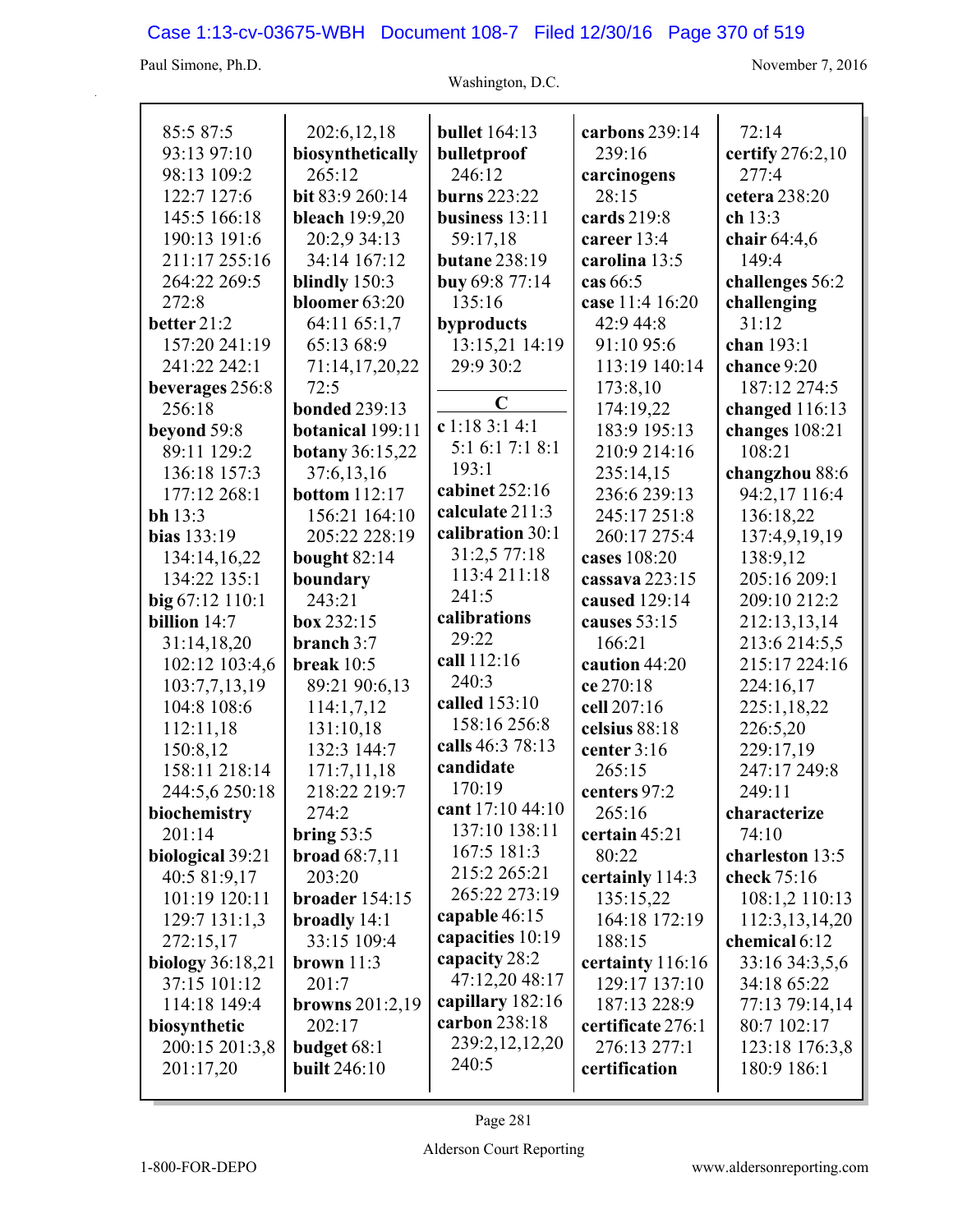#### Case 1:13-cv-03675-WBH Document 108-7 Filed 12/30/16 Page 371 of 519

Washington, D.C.

Paul Simone, Ph.D. November 7, 2016

| 201:21 202:7                       | 105:22 106:22               | 23:13 38:21                   | climatological               | 100:14 131:10        |
|------------------------------------|-----------------------------|-------------------------------|------------------------------|----------------------|
| 220:22 221:5,6                     | 107:6 133:14                | 123:21 170:9                  | 87:18                        | 229:9 236:4          |
| 221:13,18                          | 137:12,16                   | 175:18 186:2                  | close 112:7,14               | command              |
| 222:12 224:6                       | 138:15 147:11               | 192:22 240:21                 | 181:22                       | 252:14               |
| 238:18 239:19                      | 193:14 196:7                | 241:20                        | closed 88:11                 | comment 232:15       |
| 259:10                             | 196:10 205:8                | chromium 34:15                | 255:12,13                    | 233:11,12,14         |
| chemically                         | 209:1 214:10                | chunk 110:1                   | closely 146:1                | 233:15 235:6         |
| 238:10                             | 216:11 229:17               | circumstance                  | closeness 182:10             | 235:13               |
| chemicals 14:9                     | chinese 88:7                | 226:16                        | closer 111:22                | commercial           |
| 17:1 18:5 21:7                     | 178:21 199:12               | circumstances                 | coach 118:16                 | 56:10,16 128:2       |
| 27:9,15,21                         | chiral 23:12,22             | 89:9                          | coefficient                  | 140:8 264:22         |
| 28:5, 12, 16                       | 24:5,7,17 39:6              | citadel 13:5 28:9             | 113:15                       | commercially         |
| 40:13,17 67:4                      | 39:12 50:1,5                | cite 172:9                    | coelute 240:22               | 150:1,16             |
| 67:16 68:3,11                      | 119:21 126:22               | city 31:19                    | coelution 241:7              | 155:13               |
| 103:21 104:17                      | 127:3,13,15                 | civil 1:5 3:7                 | colleague 26:8               | commission           |
| 104:18 222:2                       | 129:18 130:10               | 46:15                         | 64:3                         | 276:22 277:21        |
| 222:21,22                          | 145:3 161:9                 | claim 243:18                  | colleagues                   | common 222:22        |
| 238:19                             | 250:13,21,22                | claimants 1:15                | 157:20                       | commonly 243:2       |
| chemist 29:19                      | 251:3,5 265:15              | claims 185:10                 | collected 87:11              | 244:8                |
| 35:21 182:21                       | 265:15 266:2                | 187:14                        | 88:5,11,19                   | communication        |
| 202:14 235:19                      | chloride 251:6              | clarify $21:14$               | 107:17 225:8                 | 46:4                 |
| 236:4                              | 251:10                      | 268:9                         | 226:1,6                      | communicatio         |
| chemistries                        | chlorination                | class 31:20                   | collection 83:17             | 45:1 46:13           |
| 240:15                             | 14:4                        | 36:14 38:6                    | 181:7                        | 174:11               |
| chemistry 4:11                     | choice 165:2                | classes 38:14                 | college 36:19,22             | companies            |
| 12:8,9 13:2                        | 255:12                      | claude 3:4                    | 37:4                         | 56:11,17             |
| 15:2 30:4,4                        | choose 255:14               | cleanup 259:17                | collision 207:16             | company 59:16        |
| 33:11,14,19                        | chose 194:20                | clear 9:1 22:18               | colloquy 21:17               | 60:3 65:2            |
| 35:6,8,15 36:4                     | 195:4                       | 38:15 46:8                    | columbia 2:16                | 67:10 68:9           |
| 37:20 38:7,13                      | chosen 71:7                 | 48:9,12 57:6                  | 277:19                       | 77:13                |
| 38:18 39:1                         | chromadex                   | 102:22 136:13                 | column 23:13                 | comparable           |
| 47:17 49:6,10                      | 124:2                       | 138:11 143:15                 | 116:1 123:21                 | 236:18               |
| 52:21 91:1                         | chromatogram                | 144:15 186:20                 | 182:12,15,17                 | compare 145:2        |
| 92:18 93:2                         | 97:15 98:4                  | 187:19 189:1                  | 186:2 206:8                  | 179:15 180:15        |
| 109:5 121:22                       | chromatograms               | 195:9 214:9                   | 219:15 240:21                | compared             |
| 184:14 220:11                      | 97:9 98:1                   | 270:16                        | 241:1 250:21                 | 123:19               |
| 250:9 255:1                        | 169:20                      | clearly $86:15$               | 250:22 251:3                 | comparison           |
| 262:20 263:12                      | chromatograph               | 139:18 220:4                  | combined 88:13               | 123:5                |
| 272:2<br>chemists 220:6            | 25:12,14                    | 229:20 250:2                  | come 24:18                   | completely 9:22      |
|                                    | 179:15 180:14               | client $46:9,12$              | 55:10 86:4,10                | 194:7,12,20          |
| 257:4                              | 182:4<br>chromatograp       | 155:12 158:10<br>clients 47:8 | 142:8 201:3                  | complex $31:10$      |
| chen 6:18                          |                             |                               | 223:19 229:17                | 31:11 158:8          |
|                                    |                             |                               |                              |                      |
| chimica $255:10$                   | 169:8                       | climate 89:8                  | 233:20 245:14                | 181:6                |
| china 82:20 84:7<br>88:6 105:19,21 | chromatograp<br>4:18 6:7,21 | 177:1 236:14<br>258:19 259:1  | comes 29:20<br>coming $17:5$ | complicated<br>186:9 |

Page 282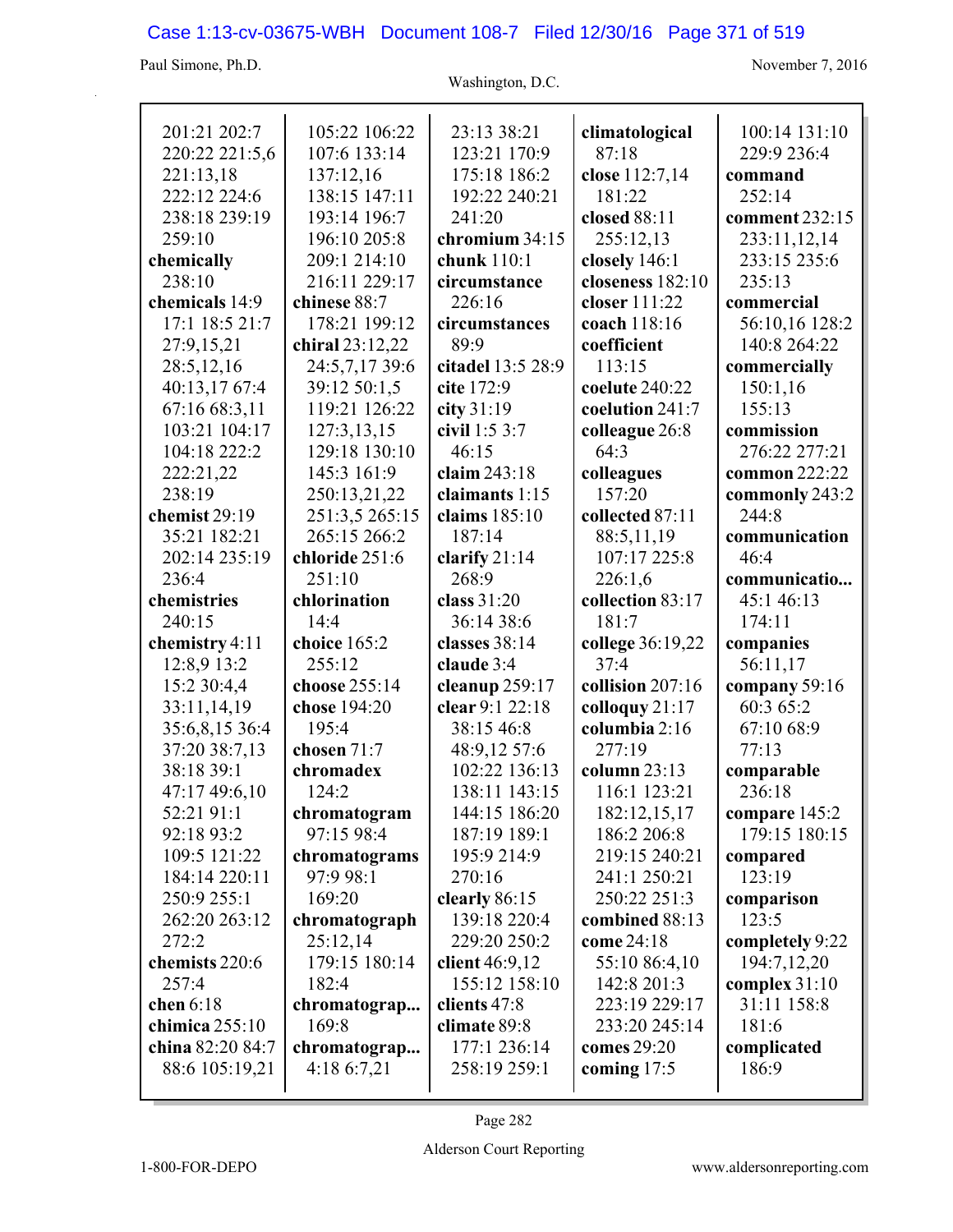Paul Simone, Ph.D. November 7, 2016

| comply $13:13$                  | 210:15 211:1,2         | 243:21                         | considers 187:2               | 80:10 85:19              |
|---------------------------------|------------------------|--------------------------------|-------------------------------|--------------------------|
| 14:17                           | 211:5 212:18           | conditions 87:13               | consist 73:14                 | 95:3,17 152:2            |
| component                       | 213:9,13               | 87:17,18,18,19                 | consistent                    | 152:12 233:22            |
| 177:12,20                       | 223:15 225:18          | 89:3,6,7,12                    | 186:14                        | 234:10                   |
| components                      | 226:2 227:15           | 109:9,20                       | consistently                  | continuation             |
| 175:19 176:13                   | concentrations         | 181:12,13                      | 136:19                        | 49:15 50:4,10            |
| 177:10,16,19                    | $4:20$ 14:2,5          | 182:12,14                      | constant 126:4                | continue 146:11          |
| 177:22                          | 31:17 51:13            | conduct 26:17                  | constituents                  | 274:7                    |
| composed                        | 74:20 76:18            | 38:7 61:17                     | 6:12 143:9                    | continued 49:13          |
| 265:20 272:21                   | 88:14 94:3             | 72:19 73:12,19                 | 180:9                         | contract 24:1            |
| composition                     | 97:3 103:11            | 250:4                          | consumer 3:7                  | 49:22 50:1,6             |
| 176:19,20                       | 104:9 108:3            | conducted                      | contact 58:14,21              | 50:13,15,19              |
| 177:3 236:11                    | 109:12 111:16          | 150:15                         | contacted 44:8                | 59:9,13 60:2             |
| 236:15 258:17                   | 160:17 165:16          | conducting                     | 59:12 84:16                   | 62:14 68:1               |
| 262:6 264:11                    | 165:17 177:22          | 257:4                          | contacts 59:12                | 69:9,13,14,17            |
| 266:5 272:9                     | 178:2 184:10           | confer 273:19                  | contain 133:14                | 69:22 70:4,5             |
| compositions                    | 193:15 205:7           | confidential                   | 136:21 150:2                  | 70:17 71:1,8             |
| 220:22 221:14                   | 208:22 209:18          | 148:18                         | 151:2 155:14                  | 72:11 139:2,6            |
| 221:19 222:12                   | 209:19 211:8           | configuration                  | 184:10 185:3                  | contracts 49:21          |
| compound 46:2                   | 211:19,21              | 186:4                          | 193:14 269:1                  | 67:11 129:12             |
| 80:7 164:12                     | 213:20 222:22          | confirm 146:15                 | 269:18 271:15                 | contractual 51:6         |
| 165:1 186:1                     | 224:18 229:21          | 148:6 155:1                    | contained 42:9                | contradictory            |
| 238:18 245:16                   | 250:1 271:16           | 187:12                         | 152:5                         | 257:10,12,17             |
| compounds                       | concepts 30:8          | confirmation                   | containing                    | control 181:7            |
| 31:18 34:6,10                   | concern 67:8           | 4:15 97:5                      | 150:22 152:2                  | controversy              |
| 176:5 239:17                    | concerned 152:1        | 122:8                          | contains 123:4                | 62:15                    |
| 240:22                          | concerning 14:1        | confirmations                  | contaminants                  | conversation             |
| computer 181:9                  | 55:4 155:3             | 245:6                          | 18:6 28:15                    | 8:22 71:6                |
| 181:16                          | 262:22 263:14          | confirmed 123:6                | 29:1,5                        | 121:20                   |
| conc 157:5,6                    | concert 142:7          | confirming 56:7                | contaminate                   | conversations            |
| concentration                   | conclude 114:17        | confused 184:16                | 150:3 154:18                  | 46:11 65:12              |
| 32:11 75:4                      | concluded              | 221:8 237:5                    | contaminated                  | 70:15 152:6              |
| 77:11 102:6,7<br>102:17 103:10  | 274:18                 | conjunction<br>29:22           | 147:2 154:13                  | 173:21 174:11            |
|                                 | conclusion             |                                | 161:13 196:16<br>196:22 197:2 | 174:17<br>convert 250:14 |
| 104:3,20 108:2                  | 24:19 193:17           | consequences                   |                               |                          |
| 108:15,16                       | 195:15 197:22<br>200:1 | 56:10,16                       | contamination                 | convey 91:15             |
| 110:14,15                       | conclusions            | consider 24:18<br>34:20 102:16 | 130:2 146:21<br>148:1 152:14  | cooler 135:17<br>140:16  |
| 111:20 113:7,9<br>157:4,7,10,13 | 53:14 100:2            | 178:6 237:8,13                 | 152:21 154:7                  | coordinating             |
| 157:16 158:4                    | 189:10,17              | 244:2                          | 161:14                        | 85:3                     |
| 159:21 160:11                   | 200:8                  | considered                     | content 150:17                | copy $10:13$             |
| 162:11,16,21                    | conclusively           | 95:12 110:7                    | contents 42:5                 | 91:17 179:11             |
| 165:13 166:3                    | 178:7                  | 213:20                         | context 30:12                 | 190:10 274:12            |
| 166:12,17                       | concrete 155:5,7       | considering                    | 33:19 36:4                    | core 262:21              |
| 167:2,19,21                     | condition              | 237:11                         | 55:10 74:2                    | 263:14,20                |
|                                 |                        |                                |                               |                          |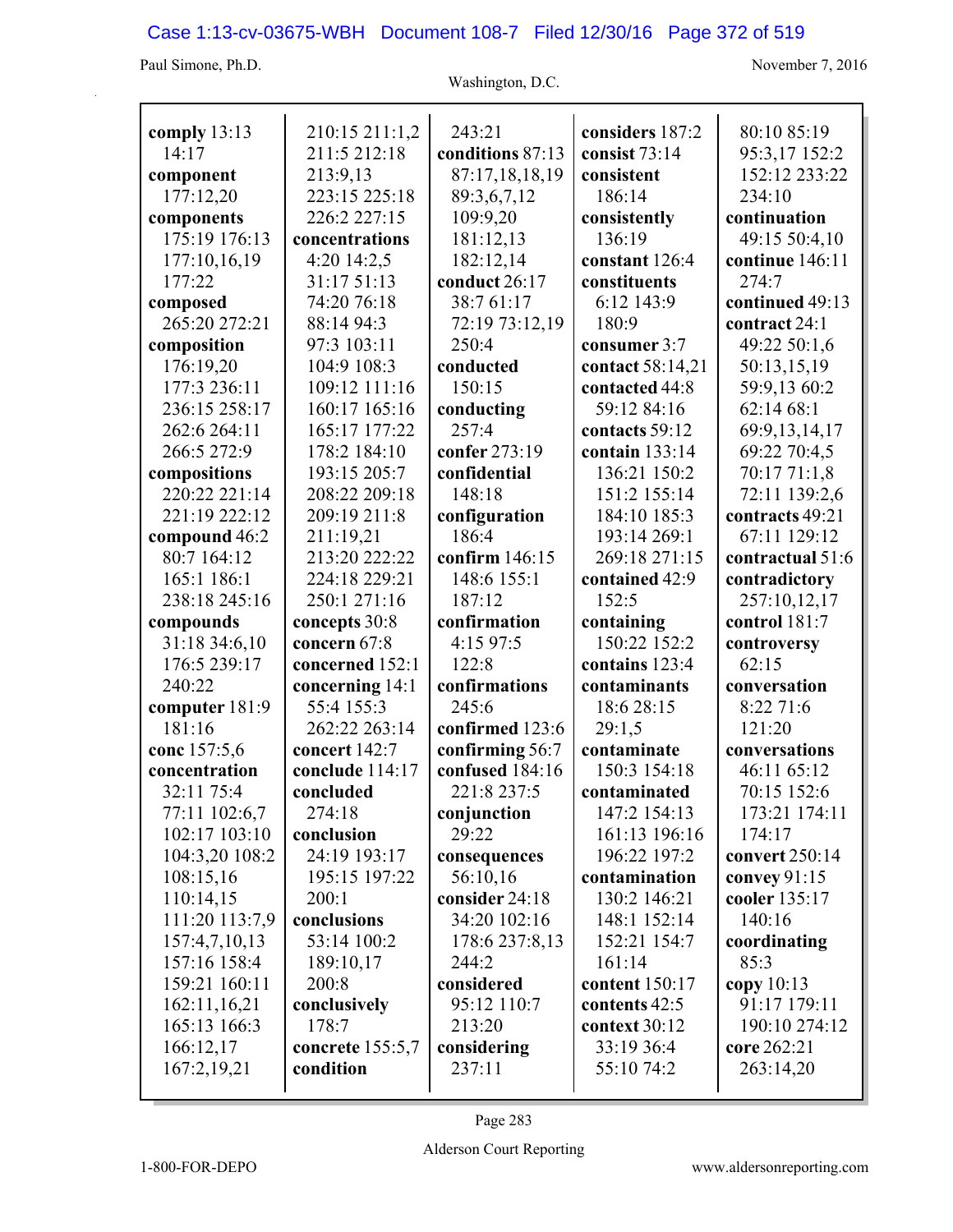Washington, D.C.

November 7, 2016

| correct $21:20$   | 21:17 22:4,12     | D                 | dedicated 17:6   | 6:3 7:3 8:12      |
|-------------------|-------------------|-------------------|------------------|-------------------|
| 26:3 28:2         | 46:14 277:10      | d 1:17,18 2:1 4:2 | 18:19            | 10:5, 13, 13, 14  |
| 33:11,12 37:17    | 277:13            | 4:14 5:1 6:1      | defend $21:18$   | 10:18 11:8        |
| 39:2 41:13,14     | counts $10:3$     | 7:1 8:1,3 13:3    | defendant 3:13   | 12:5 21:19        |
| 49:20 56:13       | county 276:20     | 35:19 41:13,20    | defendants 1:11  | 41:10 48:3,20     |
| 61:11 62:5,11     | couple 7:4 67:1   | 52:15,16 53:3     | defended 52:16   | 51:21 63:9        |
| 62:12 80:4        | 82:12 132:17      | 64:3 170:19       | define 33:13,18  | 90:19 95:22       |
| 89:4,691:19       | 219:17 228:22     | 274:17 275:3      | definitely 66:20 | 100:17 102:5      |
| 106:15 107:1      | course 8:21 10:4  | daniel $251:1$    | definition 20:20 | 120:21 132:8      |
| 108:20 118:3      | 36:8 39:8         | daryl $3:21$      | 20:21 103:3      | 141:3 148:15      |
| 124:17 145:10     | 76:21 173:20      | data 70:11        | definitions      | 156:15 159:4      |
| 145:13 151:12     | 189:12            | 106:11,14,20      | 103:1 214:2      | 168:10 170:6      |
| 153:11,12         | courses 37:18     | 113:16 146:5      | definitive 229:7 | 190:6 192:14      |
| 158:12 165:10     | 38:9,12 39:11     | 147:14 181:8,8    | degree $115:3$   | 192:17 204:12     |
| 165:15 166:6,7    | 39:11,14,20       | 181:14 220:11     | 116:16 129:4     | 227:8 231:17      |
| 166:15 172:16     | 40:4              | 220:13 262:10     | 129:17 143:1     | 246:18 255:21     |
| 173:11 175:5      | coursework        | date 159:8        | 187:13 225:15    | 274:7,17 275:2    |
| 177:17 178:18     | 36:3 37:12,16     | 163:17,20         | 228:8            | 277:4,6,8,11      |
| 178:19 183:20     | 38:19 39:3        | 270:10 275:1,2    | degrees 36:5     | depot 120:1,5     |
| 185:13 186:5      | court 1:1 2:14    | dated 5:7 63:20   | delivered 84:17  | derivatization    |
| 188:18,21,22      | 8:17 9:18         | 121:1 122:5       | demonstrate      | 129:18 161:9      |
| 189:8 191:6,12    | 119:8             | 132:12 156:17     | 178:7 221:5      | 249:22 250:3,4    |
| 193:5 195:14      | cover 45:21       | 247:9             | 272:20           | 250:8,14 266:2    |
| 199:3,21          | covered 50:20     | dates 88:19       | demonstrating    | derivatize 25:4   |
| 200:20 209:14     | covers 202:10     | day 18:22         | 243:3,4 244:9    | 250:19            |
| 212:4,8 215:11    | crafting 230:4    | 109:15 111:12     | 244:12           | derivatizing      |
| 217:3 242:18      | credibility 236:3 | 111:13 268:2,3    | deny 148:6       | 23:12,22 24:5     |
| 245:20,21         | credible 183:10   | 274:3 276:12      | 155:1            | 24:18 251:5       |
| 267:16 270:11     | 230:20 257:8      | dc $2:83:10$      | department 3:6   | describe 50:14    |
| 271:18,19         | critical 220:11   | de 272:1          | 4:12 12:8,9      | 52:6 139:12       |
| 272:16 273:1,2    | 235:3             | deal 86:21        | 52:21 64:5,6     | 156:4 211:18      |
| 273:10            | criticizing       | 230:21 231:2      | 64:13,15 65:6    | described 62:8    |
| corrections       | 234:18            | dealing $68:12$   | 91:1 92:18       | 117:13 119:2      |
| 276:5             | cumulative        | 248:3,13          | 93:2 149:4       | 119:18,19         |
| correctly 76:17   | 170:18            | dealings 197:1    | 252:16           | 146:19 181:14     |
| 103:2 158:1       | current 204:19    | dealt 64:19 84:8  | depending        | describes 181:15  |
| 182:5 207:1       | currently 11:14   | 202:14            | 31:14 57:13      | description       |
| 253:1 261:8       | 20:13,16,17,17    | debate 118:5,8    | 131:11 207:5,7   | 65:15 68:7        |
| cost 66:16 69:7,8 | 20:20,22 37:21    | decade 25:8       | 224:4,4 258:18   | detail 160:6,7,12 |
| 70:9              | 37:22 40:15       | december 63:20    | deponent 275:3   | 187:8             |
| costs 254:20      | curve 113:4       | decision 254:5    | 276:1,9          | detailed 122:22   |
| couldnt 148:9     | custom $151:2$    | declaration 4:13  | depose 100:15    | 123:22 135:17     |
| 155:6 158:5       | cut 54:16         | 41:13 42:4,10     | 100:18,20        | 169:19            |
| 235:11 249:13     | cyanide $223:15$  | 42:14 43:14,20    | deposition 1:17  | details 66:22     |
| counsel 8:6       |                   | 48:6 175:8        | 2:14:7,85:3      | detect 75:9       |

Page 284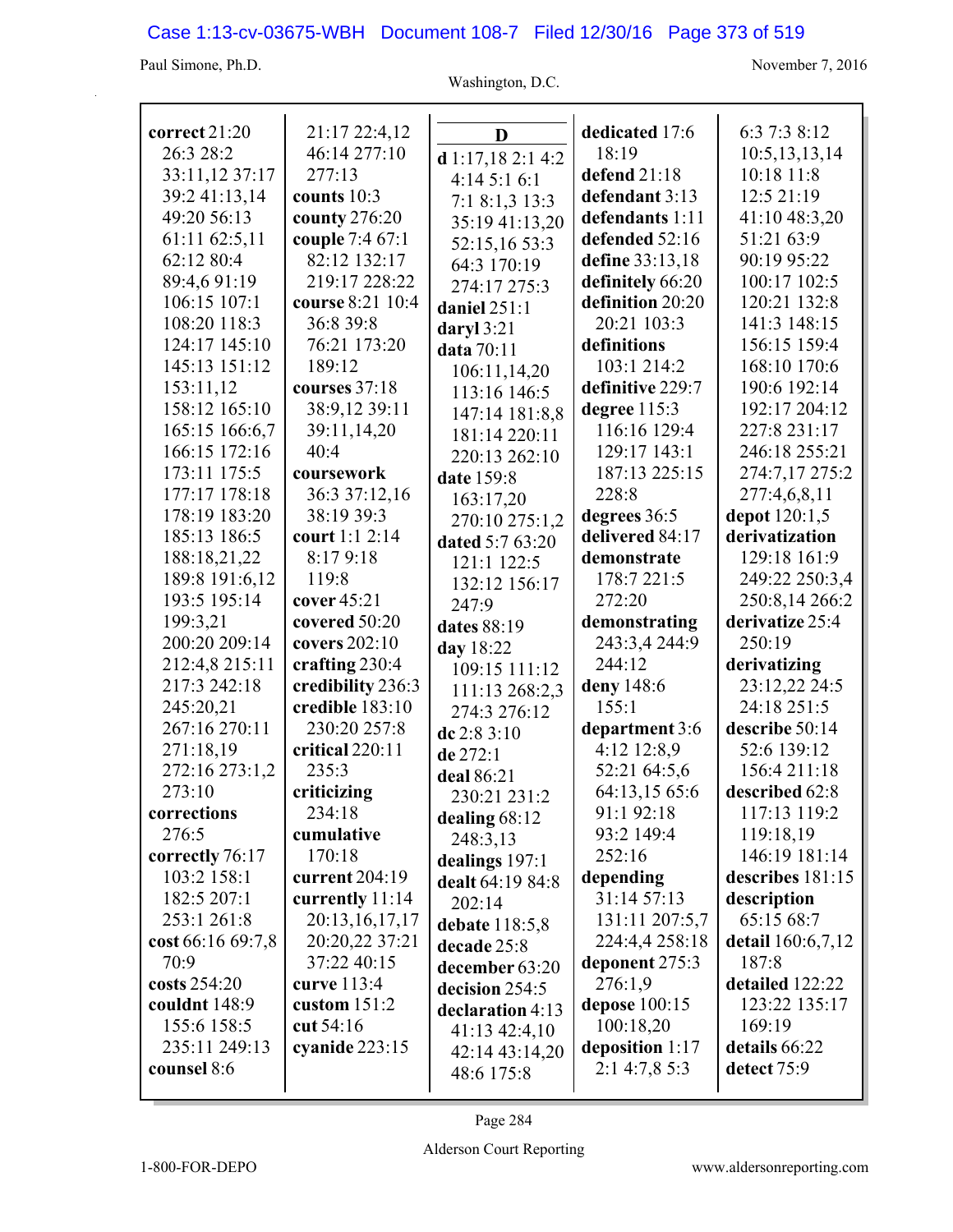Washington, D.C.

November 7, 2016

| 108:15 211:9      | determine 32:10  | 265:18,19        | 15:21 20:20        | 277:8              |
|-------------------|------------------|------------------|--------------------|--------------------|
| 214:19 215:16     | 74:12,12 80:14   | 266:1,13,18      | 22:8 34:18         | directly 17:18     |
| 216:1,2 251:19    | 81:6,16 98:4,5   | 267:6,7,8        | 48:8 67:14         | 29:14 71:21        |
| detected 94:2     | 109:9 120:11     | 271:1,11         | 73:17 88:7         | 72:9 86:22         |
| 215:3,17,18,18    | 133:17 134:8     | diastereomers    | 96:13 103:8,12     | 105:21 126:13      |
| 215:19,21         | 136:14 143:8     | 116:3 123:17     | 103:14 109:19      | 138:15 174:4       |
| 240:12 242:9      | 152:20 169:15    | 123:17 124:14    | 115:13 123:18      | disagreement       |
| 265:7             | 179:20 182:5     | 124:22 125:19    | 126:3 127:14       | 134:3 136:3        |
| detection 14:10   | 187:1 203:15     | 126:4 250:15     | 194:6,9,12,17      | 220:5              |
| 74:22 75:1,3      | 209:19 211:4,7   | 263:20           | 194:20 195:4       | disclosure 46:3    |
| 76:12,14,19       | 211:14,15,19     | didnt 43:5 57:20 | 196:6,10,11        | discovery 96:1     |
| 94:3 97:6 99:4    | 211:20 216:8     | 85:20 96:19      | 204:21 210:4       | 117:4 142:11       |
| 99:7,8 108:9      | 227:12 228:2     | 125:10 130:18    | 214:8 216:3        | discrepancies      |
| 108:12,13,22      | 257:6,16         | 131:1,2 140:8    | 220:15,21          | 217:2              |
| 109:5,7,10,14     | determined       | 145:18 160:16    | 221:5,19 222:2     | discuss $262:10$   |
| 110:5,16 112:1    | 93:22 97:4       | 161:6 167:7      | 222:11,20,20       | discussed 39:11    |
| 112:8, 12, 14, 19 | 104:20 110:12    | 184:4 185:12     | 222:21 224:6       | 98:14 157:18       |
| 129:19 157:17     | 112:20 113:4     | 189:2 194:9      | 225:9,13,16        | 201:3 213:19       |
| 157:19,22         | 115:4 136:5      | 195:4 204:6      | 228:5 246:1,7      | 243:20 262:4       |
| 183:11 196:12     | 209:8            | 209:10 211:7     | 246:9 269:11       | 262:20 263:13      |
| 203:12 206:6      | determining      | 212:21 213:3     | 269:21 270:3,5     | discusses 57:3     |
| 206:19,19         | 34:11 115:10     | 215:12,13,22     | differential       | discussing $70:21$ |
| 209:11 210:1      | 134:19 136:17    | 215:22 216:3     | 207:9              | 121:21 263:8       |
| 214:15,18         | 202:19 203:1     | 251:2,3,4        | differently        | discussion 55:3    |
| 215:14 218:1      | develop 23:9     | 252:3,3          | 265:6              | 55:9 261:9         |
| 238:9,11 240:2    | 34:19 142:16     | die 166:21       | differing $221:12$ | discussions        |
| 240:12 241:19     | 251:16 254:9     | died 162:10      | differs 126:15     | 175:12             |
| 241:20,22         | developed 24:6   | diet 151:1 152:4 | difficult 9:18     | disinfection       |
| 242:22 243:1      | 25:3 28:18       | dietary 55:16    | 69:5 134:20        | 13:15,21 14:4      |
| 243:18,20         | 51:12,14         | 56:10,17 57:1    | 145:1 249:8,12     | 14:19 29:9         |
| 244:3,20,21       | 153:21 245:19    | 57:3 65:2        | dilorenzo          | 30:2               |
| 249:21 250:10     | 250:22           | 116:7 124:3      | 184:13 242:10      | display $217:1$    |
| 250:17 251:18     | developing       | differ 236:19    | dilution 211:3     | dispute $267:11$   |
| 251:19 252:2      | 13:12 14:16      | 258:6            | dimethylamyl       | distinctly 269:11  |
| 260:5             | 29:20 30:6       | difference       | 5:5 6:20 90:21     | distinguishable    |
| detector 182:14   | 143:2 155:8      | 125:19 213:8     | 192:21             | 108:17             |
| 237:9 238:17      | development      | 213:13 241:4     | direct 26:7,9      | distinguished      |
| 239:3,11,21       | 28:14 67:11      | differences      | 28:1,11 58:21      | 75:5               |
| 240:16,18         | deviation 110:11 | 213:22 220:12    | 115:22 174:11      | distribute         |
| detectors 238:10  | 110:12,13,17     | 220:13 221:18    | 250:10 252:7       | 148:19             |
| 238:12 240:3      | 112:3            | 224:22 230:4,9   | directed 17:17     | district $1:1,2$   |
| detects 238:19    | devote 241:17    | 230:12,15,18     | 19:5 20:1          | 2:15 277:19        |
| determination     | diastereomer     | 231:9 257:6      | 51:12 115:10       | divided 110:14     |
| 33:16 34:2        | 123:5,8 124:1    | 272:7            | 133:6 163:5        | division $1:3:3:7$ |
| 66:3 108:11       | 124:7 125:12     | different 15:18  | direction 45:22    | dmaa $1:105:5$     |
|                   |                  |                  |                    |                    |

Page 285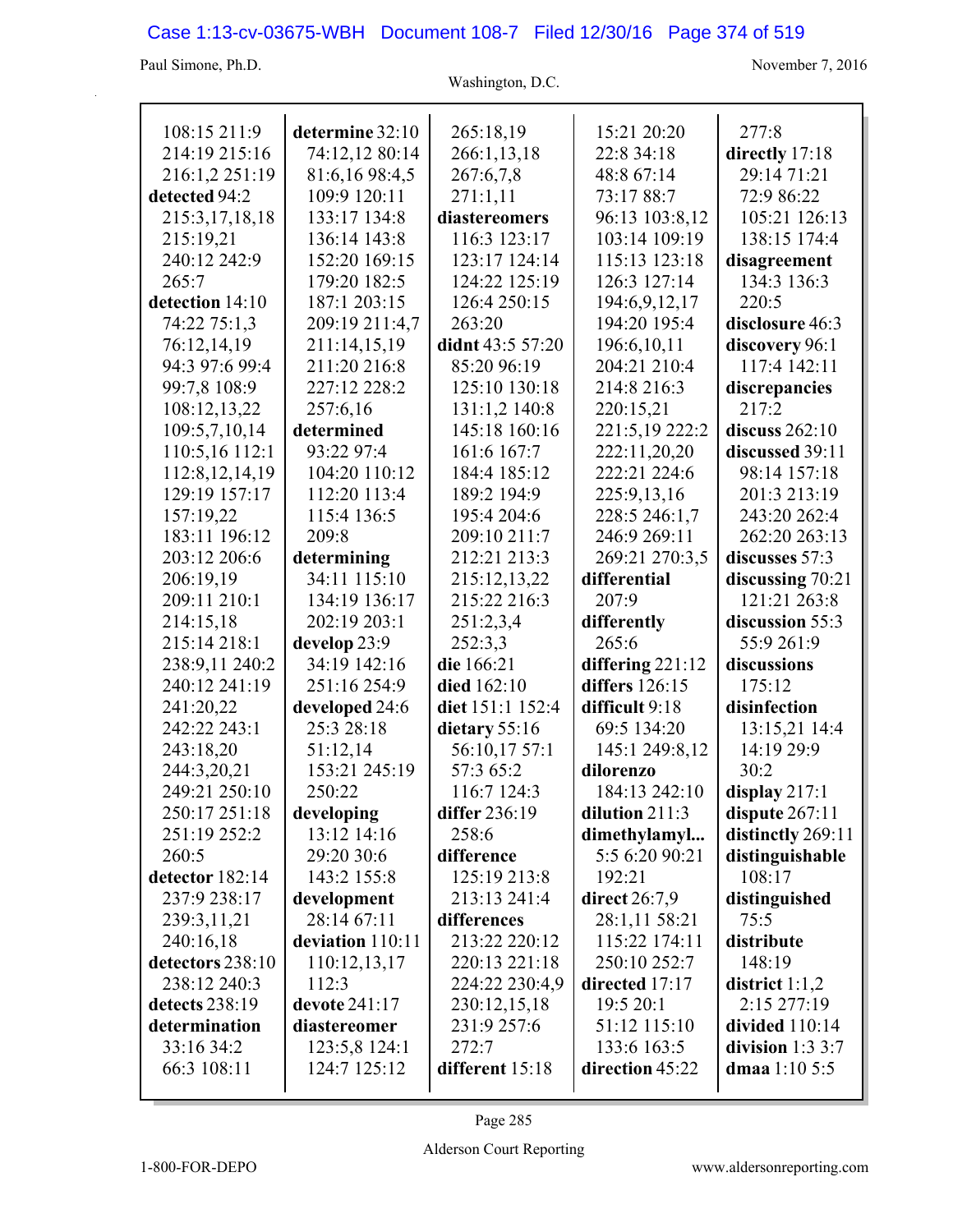Paul Simone, Ph.D. November 7, 2016

| 7:10 22:22     | 180:16 184:18   | 51:1,22 52:3   | 40:18 48:10      | 159:12 162:3       |
|----------------|-----------------|----------------|------------------|--------------------|
| 23:4 25:18,20  | 185:3,10,15     | 60:19 61:7     | 50:3,9 55:10     | 163:11 164:3       |
| 27:5,10,16,20  | 186:14,15       | 63:16 90:17,17 | 57:10 58:5,13    | 168:4 169:14       |
| 29:11 40:18    | 187:2,3,14,15   | 90:19 91:3     | 58:20 59:3       | 172:18 174:1       |
| 53:15 56:2,16  | 188:1 191:9,12  | 102:4 105:6    | 60:6,12 67:11    | 178:4,22 180:1     |
| 57:20 58:7     | 191:20 193:11   | 120:22 128:8   | 71:14,20 76:22   | 184:1 185:11       |
| 62:15 75:10    | 193:18 195:16   | 132:6,9,18     | 84:9 100:4       | 188:1,4,5          |
| 76:10,22 77:14 | 196:11 197:22   | 139:12 141:2,4 | 135:10 146:11    | 189:19 190:21      |
| 77:22 78:3,8   | 198:2,12,14     | 141:7,8,11,16  | 162:10 163:5     | 197:15,19          |
| 78:11,20 79:5  | 199:6,19 200:2  | 141:20 142:3,6 | 174:8 186:16     | 198:19 203:18      |
| 79:13 80:4,7   | 201:5,21        | 142:12 148:16  | 188:20 189:13    | 217:16,22          |
| 80:14 81:1,6   | 202:20 203:1    | 149:8 151:19   | 189:16 190:20    | 219:4 222:5        |
| 81:16 90:21    | 203:16 204:2,3  | 152:2 159:10   | 191:4 194:5,14   | 223:7 230:22       |
| 92:19 93:2     | 205:7 209:22    | 159:11,16      | 203:11 207:2     | 231:3 232:9        |
| 96:3 97:17     | 211:8,13,15     | 163:13 164:3   | 210:12 211:6     | 235:7,7 237:5      |
| 98:6,19 101:11 | 212:2,6 214:4   | 168:10 170:7   | 217:1 256:11     | 237:11 241:16      |
| 101:20 102:3,5 | 216:8 225:12    | 170:14,15,17   | 259:15           | 249:12 250:18      |
| 102:10 115:11  | 227:14 228:3    | 171:3 176:16   | dollar 254:11,11 | 251:2 253:7,7      |
| 115:15 117:8   | 228:10 231:1,2  | 180:7,17       | dont $9:3,12$    | 253:8 259:18       |
| 117:15 120:12  | 231:10 234:12   | 186:19 187:18  | 12:15 18:15      | 260:11 261:10      |
| 127:10 128:15  | 236:8 237:10    | 190:5,7 192:18 | 20:19 21:11,15   | 261:20 262:11      |
| 128:20,22      | 237:14 242:17   | 199:7 204:5    | 22:13,16 23:20   | 262:14 267:11      |
| 129:6, 14, 21  | 246:2 251:12    | 205:5 208:6,18 | 35:3 43:9,10     | 269:20 270:2       |
| 130:11 131:4   | 254:16 257:9    | 219:21 225:2   | 43:10 44:4,17    | 270:18,19,21       |
| 134:9 136:6    | 259:3 260:9,15  | 227:9,18,20,20 | 47:5 48:18       | 272:17             |
| 137:2,4,5,9,22 | 260:19 261:1,3  | 231:18 232:1   | 51:2 53:22       | doping 252:17      |
| 140:9 143:20   | 262:8 264:2,3   | 233:10 236:9   | 54:16 58:9       | doublecheck        |
| 144:13 145:9   | 264:4,10,16,17  | 246:19 247:6   | 60:12 69:16      | 208:5 211:14       |
| 145:18 146:20  | 264:22 265:9    | 263:7 271:6    | 71:15 72:2       | $dr$ 8:10 10:18,22 |
| 146:21 147:22  | 266:22 267:9    | documentation  | 78:5,7,10,22     | 13:1,10 21:10      |
| 150:22 151:1,4 | 267:15,19       | 60:9 95:22     | 79:1,2,20        | 52:16 65:1,13      |
| 151:10 152:3,3 | 268:5,21 269:1  | 96:4,12,13,15  | 80:18 85:11,13   | 71:17,20,22        |
| 152:5,9,13     | 271:16 272:16   | documented     | 86:14,1787:2     | 72:5 83:15,22      |
| 153:17,20      | 273:13          | 162:6          | 89:21 91:8,21    | 84:8,16 85:3,8     |
| 154:7,8,17     | dmaas 200:15    | documents 11:4 | 98:7 101:8       | 85:20 86:4,9       |
| 155:1 157:7    | 201:9 206:2     | 11:6 12:22     | 105:3 106:5      | 86:18 87:4         |
| 158:19 160:4   | doctor 118:20   | 100:6,8,11     | 107:8,8,16       | 90:7 96:3,16       |
| 161:1,13       | 171:12          | 173:17         | 117:18 120:8     | 96:16 100:17       |
| 162:12,20      | doctorate 38:15 | doesnt 91:7    | 127:18 129:1     | 100:20 114:8       |
| 164:12 165:1,3 | document 5:18   | 237:4          | 131:9,22         | 131:19 138:16      |
| 165:4,5,12,14  | 6:4,11,147:6    | doing 20:13,17 | 132:22 135:6     | 167:9 201:2,7      |
| 166:20 167:19  | 12:6,12,41:8    | 21:7,12 22:7   | 138:17 140:18    | 201:19 202:17      |
| 169:13 172:3   | 41:11,16 42:4   | 23:4,17 24:5   | 143:16 146:5     | 219:1 223:19       |
| 177:11,20      | 42:19 43:5      | 24:17 25:17    | 147:17,18        | 274:3              |
| 178:7 179:16   | 44:3 50:21      | 27:6 39:1      | 156:4 157:22     | draft 229:9        |
|                |                 |                |                  |                    |

Page 286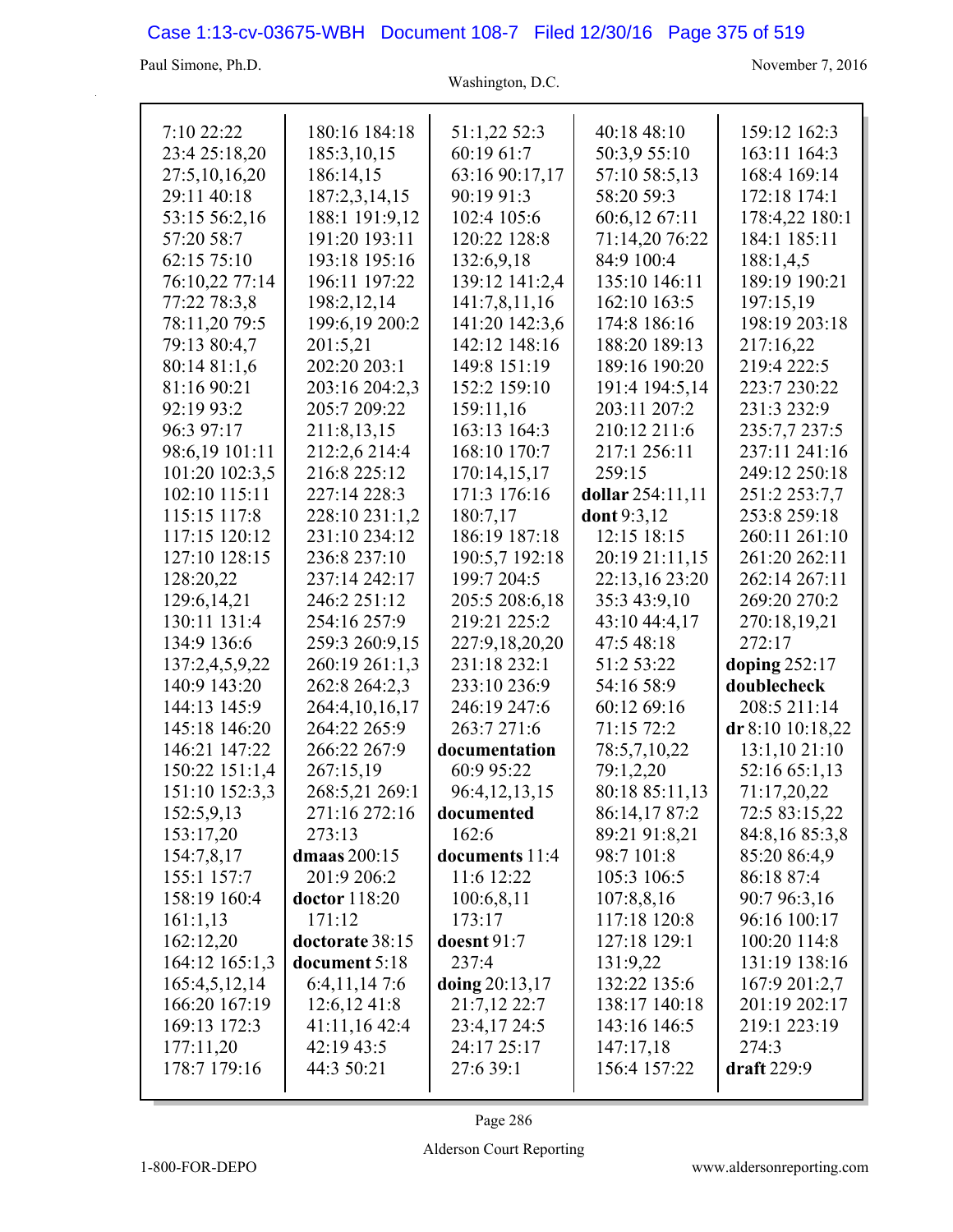Washington, D.C.

November 7, 2016

| 231:21 232:2,3                     | education 57:1    | 201:8             | entail 23:8 38:18  | essentially 32:13 |
|------------------------------------|-------------------|-------------------|--------------------|-------------------|
| 233:20 274:14                      | 116:8             | elute 186:16      | entered 60:2       | 82:12 134:1,4     |
| drafting 232:8                     | effect 122:21     | 240:22            | entire 162:21      | 135:3 146:2       |
| drafts $233:20$                    | 134:10 227:14     | eluted 186:14     | entitled 5:4 6:4   | 156:5 162:8       |
| drinking $13:13$                   | effectively       | 188:1             | 6:11,147:6         | 239:18 241:2      |
| 13:14,21 14:3                      | 250:15            | elutes 185:15,19  | environmental      | 245:13 260:18     |
| 14:17,18 15:3                      | effects 31:9,22   | eluting $187:2,4$ | 34:3 108:10        | establish 228:8   |
| 15:7 16:13                         | 32:12 94:1,11     | email 4:22 5:9    | 109:20 224:15      | estimate 42:22    |
| $17:1,7$ 18:5,5,6                  | 95:1 133:18       | 7:4,10 63:4,6     | epstein $2:53:15$  | 109:6 110:3,10    |
| 18:19 19:14                        | 134:9 144:21      | 63:19 64:20       | equal $20:3$       | 111:11            |
| 26:18,22 27:4                      | 228:3             | 65:1 70:8,16      | 162:13 243:8       | estimates 144:2   |
| 28:16 29:1,5,8                     | effort 21:4 100:1 | 73:9 99:1         | 244:18 245:5       | 144:16            |
| 30:1,5,7 31:11                     | 142:4             | 132:11,20,22      | 269:21 270:3,4     | et 208:21 209:16  |
| 31:14 34:8                         | efforts 138:18    | 133:5 151:21      | 270:6,9,13,20      | 238:20 242:7,7    |
| 167:11                             | 253:9             | 217:15 228:19     | 271:2,4            | 242:10,10,11      |
| drs $64:997:16$                    | eight 239:14      | 228:21 229:8      | equally 245:2      | 242:11,12         |
| drug $56:1$                        | either 27:13      | 246:22 247:8      | equation 32:10     | 247:17 258:6      |
| 121:14.18                          | 28:11 32:8        | 247:13            | 113:1,3            | event 162:21      |
| 128:3 255:17                       | 53:15 65:4,16     | emailed 151:20    | equipment 68:3     | eventually 87:8   |
| due 94:21 145:7                    | 68:8 85:12,14     | 151:20 274:14     | 141:18 182:11      | 231:21            |
| 226:20 235:16                      | 87:4 159:14       | emails 59:8       | equivalence        | everybody 92:2    |
| 241:7                              | 169:13 182:1      | 98:15 99:15       | 151:4              | 140:4 229:22      |
| duly 8:4 46:22                     | 183:9 203:2       | 132:15 228:16     | equivalent 108:5   | 253:17            |
| 274:9 277:6                        | 207:5 217:14      | emerge 241:1      | 125:1 165:13       | evidence 46:5     |
| duplicate 179:4                    | 227:13 250:21     | emmert 26:8       | 166:13,20          | 56:3 75:17        |
| 179:9 182:8                        | electric 182:18   | 63:21,21 64:2     | 266:15 269:13      | 76:18 97:8        |
| duplication                        | electron 182:18   | 64:9              | 273:5              | 118:22 129:4,5    |
| 179:22                             | 182:19            | employed 11:14    | erik 58:15 70:8    | 160:21 196:20     |
| dynamics                           | electrospray      | 174:12,18,19      | 85:5 86:11         | 196:22 220:3      |
| 223:13                             | 94:20             | 277:10,13         | 121:21 132:11      | 257:8 261:11      |
| E                                  | elements 198:14   | employee 58:22    | 132:15,21          | 270:22            |
|                                    | 259:18,19         | 277:13            | 133:6,7 151:21     | exact $261:9$     |
| e $3:1,14:1,55:1$                  | eli 80:3          | enantiomeric      | 228:16,21          | exactly $221:20$  |
| 5:1 6:1,1 7:1,1                    | eliminate 146:20  | 265:10,13,14      | 246:22             | 239:10            |
| 8:1,1 27:22                        | 147:21 154:7      | enantiomers       | error 103:20,22    | examination 4:2   |
| 238:10                             | 154:17            | 123:15,16,19      | 104:1,6 105:2      | 8:6 181:9,17      |
| earlier 173:20                     | elsohly $96:3,16$ | 250:15 265:22     | 110:20 111:7       | examinations      |
| 184:16 213:19                      | 97:16 133:17      | 269:21            | 111:11,15,18       | 170:18            |
| earned 13:3                        | 184:12 242:10     | ended 145:3       | 111:21 112:2,2     | examined 8:5      |
| earthmate 169:6                    | 242:12 243:5      | 229:11 235:13     | 112:15 134:20      | 276:2             |
| easy 8:16                          | 244:13 261:8      | 247:15            | 226:10             | example 54:20     |
| edited 170:22                      | 265:5 271:22      | engaged 28:6      | errors $104:8,10$  | 111:14 112:9      |
| 232:10                             | elsohlys 95:21    | english $179:1$   | 104:15,16          | 210:6 223:12      |
| editing $232:5,8$<br>editor 121:14 | 249:14 265:11     | ensure 196:15     | 111:10 134:18      | 238:16 255:8      |
|                                    | elucidate 200:14  | 260:18            | esquire $3:4,5,14$ | 255:16 256:11     |
|                                    |                   |                   |                    |                   |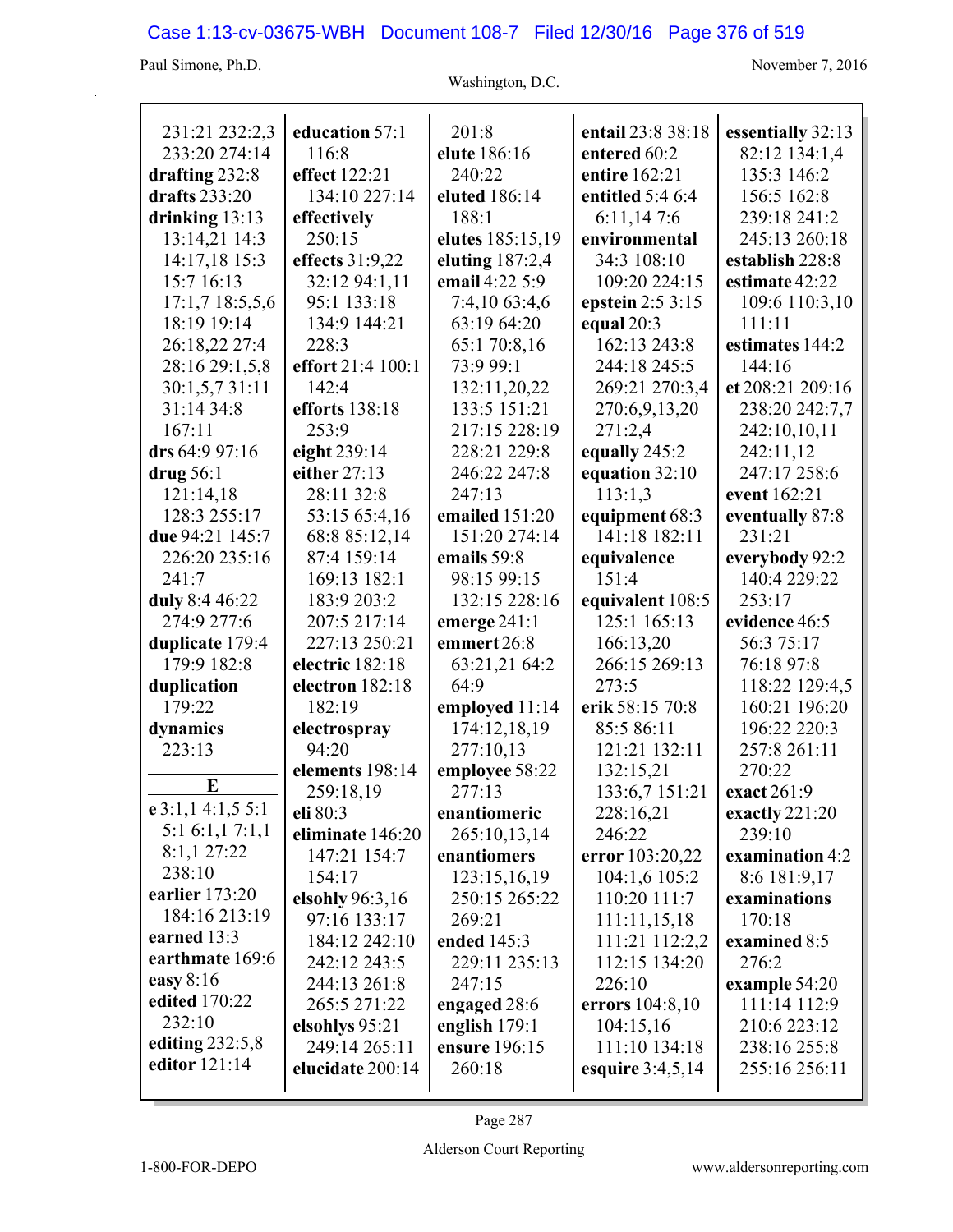Washington, D.C.

November 7, 2016

| 260:6            | 158:21 159:3     | 173:10,21         | 211:4 251:17          | 217:12 246:8       |
|------------------|------------------|-------------------|-----------------------|--------------------|
| excellent 113:21 | 163:17 164:5     | 174:2,19 175:9    | 259:16,21             | 269:17 270:16      |
| excess 265:10,14 | 168:5,9 170:1    | 189:13,16         | 260:7,13              | fashion 29:11      |
| 265:14           | 170:6 171:20     | 195:13 222:4      | extracts 176:21       | 195:16             |
| excited 25:7     | 172:10,20        | 236:2 249:17      | 177:3,11              | fast $67:12,13,14$ |
| executed 276:13  | 174:9,22 175:3   | 257:1 258:1       | 236:12,15             | fda 53:7 56:2,3    |
| exercise 64:13   | 175:4,7 180:2    | 261:19            | 258:17                | 68:20 249:21       |
| 75:15 80:12      | 180:7 181:11     | expertise 34:21   | eye 235:3             | 250:2 252:10       |
| 81:6 165:9       | 188:11,12,21     | 35:8,11,21        |                       | 252:22 257:11      |
| 211:14           | 190:1,6,15       | 47:16 48:22       | $\mathbf F$           | federal 100:8      |
| exhibit 4:8,9,13 | 192:10,17        | 49:2 53:5         | facilitated 84:17     | fee 255:15 256:9   |
| 4:15,22 5:4,7,9  | 200:11 204:12    | 222:13            | 84:19                 | 256:9,19           |
| 5:12,13,16,17    | 219:10 220:22    | experts 47:8      | fact 10:19 48:1,2     | feel 205:3 276:5   |
| 5:18 6:4,11,14   | 221:13 222:12    | expires 276:22    | 48:17,20 87:9         | fees 256:15        |
| 6:16,187:4,6     | 227:3,8 228:15   | 277:21            | 97:8 109:17           | fellow $52:20$     |
| $7:10$ 10:12,15  | 229:4 231:12     | explain 9:5 31:4  | 116:17 136:6          | fertilizer 5:12    |
| 12:1,5 28:14     | 231:17,22        | 120:6 224:15      | 143:5,19              | 5:19 141:5         |
| 40:20 41:3,6     | 232:12 237:1     | explained         | 145:16 155:1          | 142:16 143:6       |
| 41:10 42:10      | 242:5 246:13     | 230:11 272:8      | 157:9 158:4           | 144:3 146:8,21     |
| 43:15,20 49:2    | 246:18 255:21    | explaining        | 179:21 187:14         | 147:15,18,21       |
| 51:16,21 54:4    | exhibits 4:7 5:3 | 220:12            | 188:19 198:12         | 150:1 151:3,4      |
| 60:15,20 61:10   | 6:3 7:3 261:13   | explanation       | 209:7,12 250:4        | 152:5,14 154:7     |
| 62:9,10 63:8,9   | 261:18           | 167:18 230:14     | 252:3,12 254:7        | 154:13,17          |
| 63:19 69:3       | existence 80:7   | 258:5 272:8       | 265:7                 | 155:2,4,14         |
| 72:18 75:8       | 81:1             | explicitly 271:10 | factfinding           | 156:22 157:17      |
| 80:11 82:3       | exists 79:9      | 273:17            | 135:2                 | 158:3,16 160:5     |
| 83:10,11 90:2    | 123:13           | exposed 164:12    | factor 110:5,16       | 161:13 164:13      |
| 90:18 92:4,16    | exit 186:3       | 165:1,4,5         | 112:5, 11, 12, 18     | 165:6 168:13       |
| 93:16 94:14      | exiting 186:1    | express 88:17     | 159:22 211:3          | 168:22 169:2,4     |
| 95:9 102:4,11    | expect 66:14     | extensive 220:20  | 216:5                 | 169:6 196:17       |
| 105:1 115:18     | 125:19 127:12    | 221:11 235:22     | <b>factors</b> 108:22 | 197:12             |
| 115:20 117:7     | 162:19 185:16    | extent 84:4       | 109:18 253:22         | fertilizers 89:16  |
| 118:2 119:2,19   | 245:22           | 98:19 187:11      | 254:4 272:10          | 141:17 143:7       |
| 120:16,21        | expected 254:9   | external 211:18   | facts 46:4            | 143:14 144:13      |
| 127:20 128:6,7   | 254:12           | 241:5             | faith $178:16$        | 145:9,17           |
| 128:14 131:14    | expert 10:20     | externally 254:9  | <b>falsely</b> 249:21 | 146:19 147:3       |
| 132:7 133:3,10   | 11:2 44:8,19     | extract $25:3$    | familiar 26:1         | 147:11 149:21      |
| 133:10 135:14    | 46:10 47:13,15   | 55:16 116:7       | 83:7 158:16           | 150:15,21          |
| 137:6,13         | 47:21 48:1,3,6   | 128:1 169:4       | 172:6 185:18          | 151:1 152:2        |
| 139:13 140:20    | 53:6,7,13,19     | 175:20 176:5      | familiarize           | 153:16,20          |
| 141:3,12,14      | 54:1 99:18       | 260:19 267:19     | 132:13 247:3          | 154:6 157:8        |
| 142:6 148:10     | 114:15,22        | 268:4,21          | far $58:1766:13$      | 161:1 162:2        |
| 148:15 153:7     | 117:17 143:17    | extracted 269:2   | 66:15 78:1            | 169:9,13 197:4     |
| 153:10,14        | 143:22 161:7     | extraction 94:13  | 191:16 193:6          | 197:17             |
| 156:10,15,16     | 161:18 173:7     | 158:7 182:22      | 214:21 217:11         | fhlf111 156:17     |
|                  |                  |                   |                       |                    |

Page 288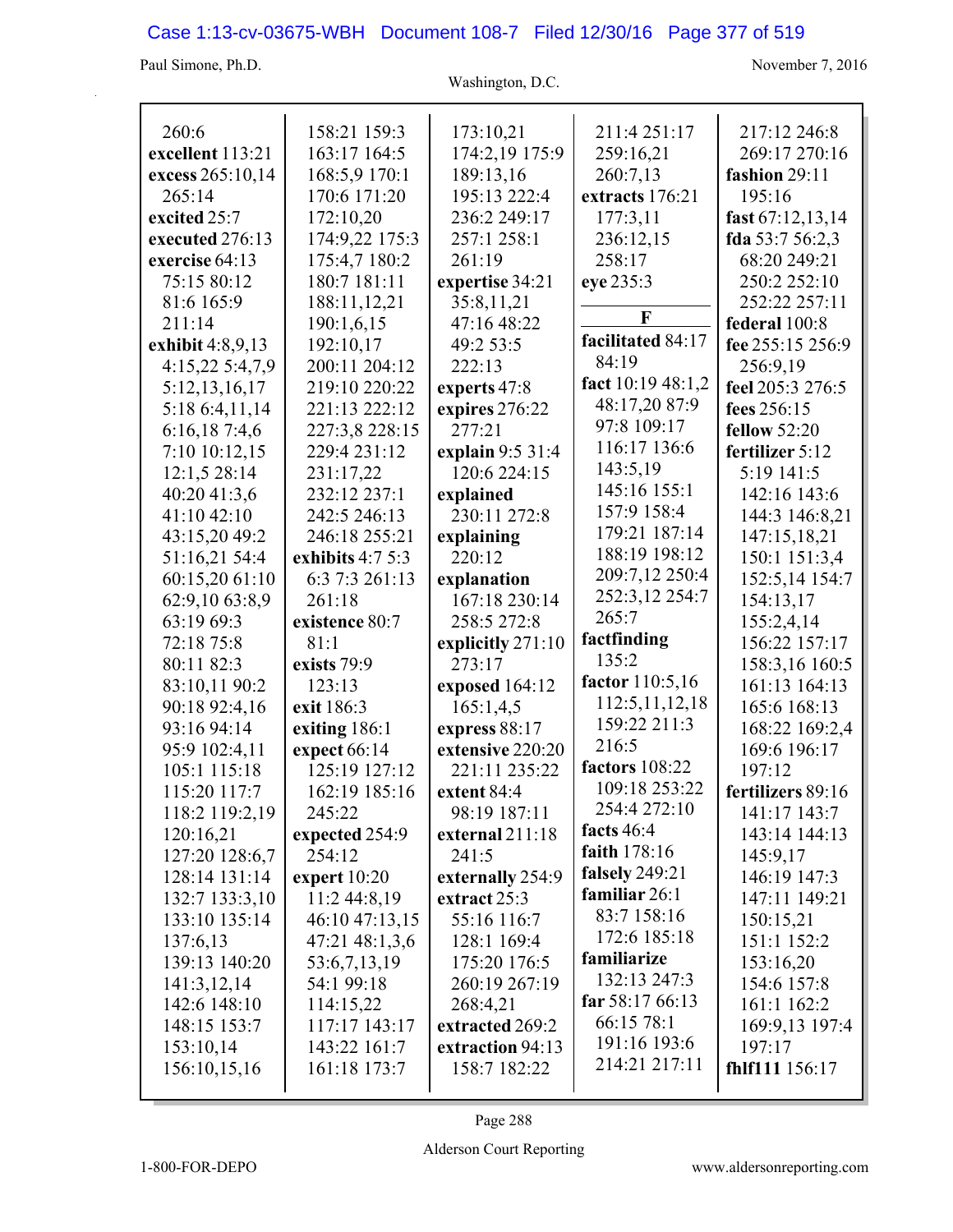Washington, D.C.

November 7, 2016

| fhlff131 $5:18$       | 10:12 12:7        | fluctuating         | 107:14 111:1     | <b>found</b> 18:1 |
|-----------------------|-------------------|---------------------|------------------|-------------------|
| 168:13                | 24:11 41:12       | 221:10 223:12       | 114:20 120:13    | 74:17 76:8        |
| fhlff135 159:5        | 43:16 50:13,19    | fluorescent         | 124:18 125:3     | 81:7 94:15        |
| fid $240:1,8$         | 52:15 59:21       | 238:12              | 125:20 126:6     | 96:3 97:3         |
| 241:16                | 64:10 65:21       | focus $83:9$        | 126:16 127:4     | 102:7,11          |
| field 26:20 88:9      | 66:13 69:2        | <b>folks</b> 91:16  | 127:16 130:3     | 115:11 124:3,9    |
| 234:17                | 90:21 111:14      | 106:21 142:16       | 130:14,19        | 124:14 125:13     |
| fifth $3:8$           | 116:1,1 122:8     | 143:5               | 131:5 136:7      | 126:3,11          |
| figure 201:14,16      | 123:5 132:11      | <b>follow</b> 179:9 | 138:21 139:8     | 128:15 136:20     |
| 205:17                | 139:5 148:18      | followed 218:8      | 139:15,22        | 137:5 144:13      |
| <b>figured</b> 222:15 | 156:16 159:4      | follows 8:5         | 140:10 143:10    | 146:13 150:2      |
| figures $243:19$      | 168:14 170:7      | food 5:14 56:1      | 145:11,19        | 155:14 157:7      |
| 244:22                | 173:4,9 180:9     | 128:3 148:20        | 147:5,12 148:2   | 158:10 160:1      |
| <b>file</b> 60:9      | 190:16 192:19     | 151:1 152:4         | 151:7,15         | 160:11,22         |
| final 189:6,10        | 227:11 229:8      | footprint 24:8      | 152:15,22        | 162:2,14,16       |
| 274:2                 | 247:8,18 250:8    | foregoing 276:3     | 154:1,9,19       | 165:13 166:3,5    |
| finally 25:9          | 271:13            | 277:4,6             | 155:22 161:3     | 166:13,21         |
| 116:3                 | fit $21:19$       | forgotten 204:10    | 161:15 163:1,7   | 167:20 178:7      |
| financially           | fits $113:16$     | form 14:11,21       | 167:3 168:1      | 184:18 185:10     |
| 277:14                | five 28:21 29:3   | 17:8 18:13          | 173:14 183:21    | 187:14 193:19     |
| find 57:20 58:7       | 34:8 79:22        | 24:9,20 27:2        | 186:6,17 187:5   | 196:11 198:2      |
| 58:8 59:16            | 93:19             | 29:11,12 30:14      | 187:16 188:3     | 198:14 199:5      |
| 62:22 126:19          | flame 237:9       | 33:6,21 35:9        | 193:21 195:16    | 199:19 200:6,7    |
| 135:6,6,10            | 238:10,17         | 35:16 36:16         | 195:18 196:2     | 203:2 204:3       |
| 143:20 209:10         | 239:11,20         | 37:1,8 39:16        | 196:18,21        | 205:8 212:1,15    |
| 212:6,19,21           | 240:1,12,17       | 39:22 40:6          | 197:6 198:4,16   | 212:22 213:3      |
| 215:12,13             | 241:20 252:2      | 42:20 45:15         | 199:14 200:3     | 217:15 223:20     |
| 225:11 226:13         | fleck 251:5,10    | 46:2 49:3,17        | 201:10,22        | 228:6 230:14      |
| 226:18 227:15         | fleming $4:205:4$ | 50:16 52:9          | 203:4 212:3      | 259:2 266:14      |
| 245:22 252:11         | 6:10 7:9 52:14    | 53:8,15 56:18       | 216:12 217:4     | 266:15 268:20     |
| 259:11 261:1,2        | 52:16 91:1        | 57:14,22 59:6       | 222:8 223:2      | founded 235:2     |
| 261:9 267:17          | 92:8 95:20        | 59:19 63:1          | 224:9 228:11     | four 23:10 95:19  |
| finding $56:16$       | 142:7 143:1,6     | 70:1 71:2 72:1      | 230:16 237:16    | 120:14 123:14     |
| 80:6 116:20           | 163:3 164:18      | 73:6 75:11,19       | 243:10 246:4     | 123:14 126:22     |
| 128:20 135:1,1        | 167:9,9 170:11    | 76:1 77:6           | 248:5 249:4      | 127:7 184:18      |
| 214:4,6 216:8         | 184:9 208:21      | 78:13 79:7          | 257:19 259:13    | 235:9 243:4       |
| 246:2 273:4           | 209:16 213:10     | 80:16 81:11,19      | 261:5 262:12     | 244:12 245:3      |
| findings $57:13$      | 232:4,7 242:7     | 82:21 86:12         | 264:19 267:1     | 250:15 252:11     |
| 172:20 209:6          | 243:4 244:9       | 87:21 89:18         | 273:7,15         | 265:16 266:5      |
| 231:9 257:5           | 247:15 258:6      | 91:13 96:21         | formal $36:14$   | 269:8, 16, 19, 22 |
| fine 36:12            | 271:15            | 97:18 98:11,20      | formally 35:19   | 272:22,22         |
| 194:13,17             | flip $174:21$     | 99:12 100:5         | forms $239:2$    | frame $15:10$     |
| finish $9:17,20$      | 175:7 219:13      | 101:6,13,20,21      | forth 132:21     | 18:3 20:15        |
| 145:6                 | 266:8             | 102:19 104:4        | 153:14           | 23:21 67:9        |
| first $8:4,18$        | flowing $105:10$  | 106:9,16 107:2      | forward $172:19$ | 69:4 70:9         |

Page 289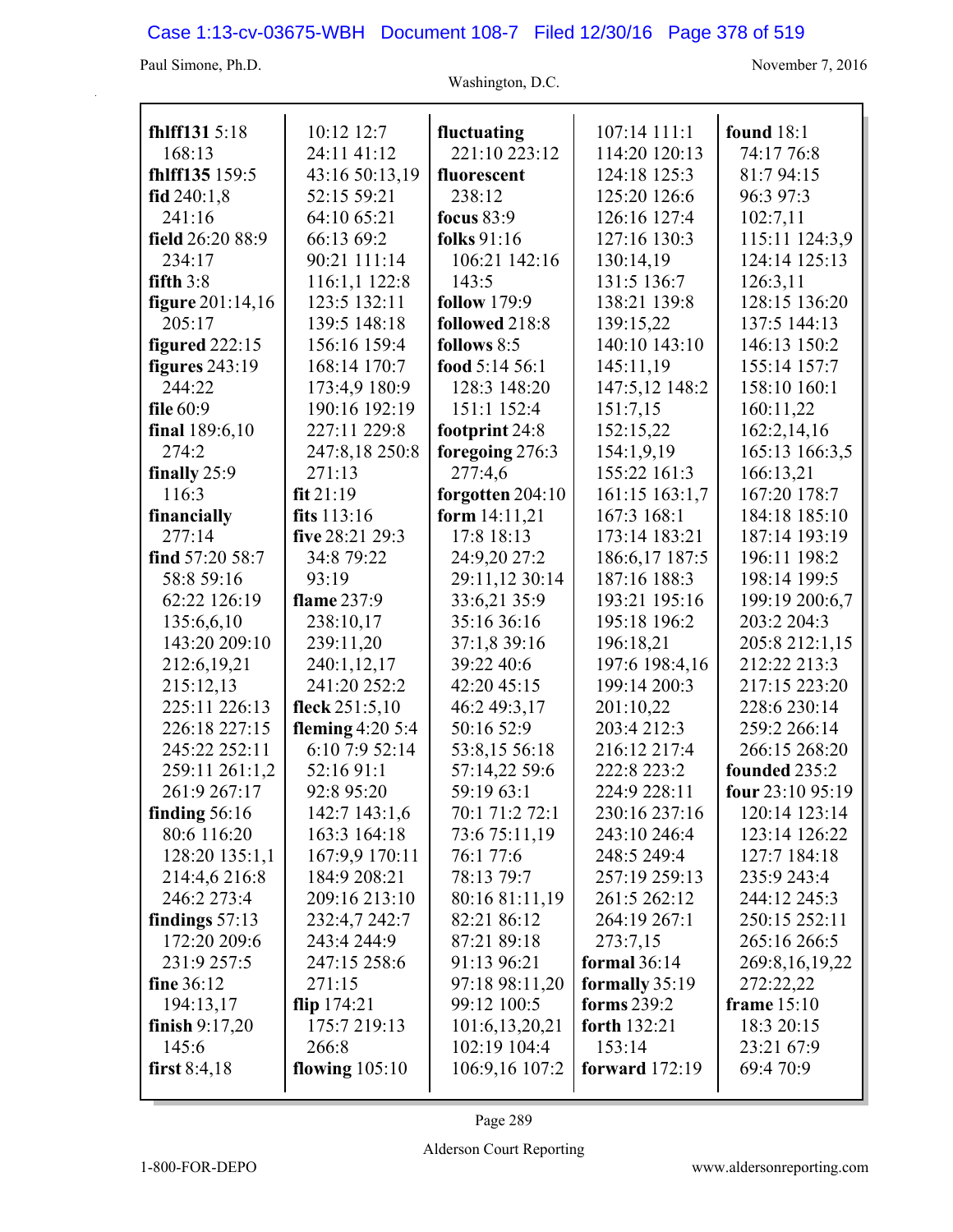Washington, D.C.

November 7, 2016

| 185:15 186:4        | 181:6            | generation      | 166:19 167:1      | gestalt 95:17    |
|---------------------|------------------|-----------------|-------------------|------------------|
| 186:13,15           | fused 182:16     | 173:7           | 167:18 170:8      | getting 36:4     |
| 187:3 229:3         | future 269:8     | gentleman 86:20 | 172:3 175:20      | 85:3 253:18      |
| 235:9 241:8         |                  | geographic      | 176:5, 12, 19, 21 | 254:10           |
| frank 136:11        | G                | 87:18           | 177:3,11,16,19    | give 9:20 17:10  |
| free 205:3          | g 4:19 8:1 150:2 | geographical    | 180:10 184:8      | 17:13 37:6       |
| freely $255:5$      | 150:7 155:15     | 223:12          | 184:15 188:16     | 44:8 100:3,9     |
| freshman 36:19      | 238:10           | georgia 1:2     | 191:8,13,15,19    | 138:19 143:3     |
| 36:21 37:15         | gain 255:4       | geranium $4:16$ | 192:21 193:11     | 149:1 167:6      |
| front $12:441:1,8$  | gamble 135:15    | 5:6,14 6:5,12   | 193:18 195:17     | 229:6 236:2      |
| 51:6 63:7           | 135:22 136:9     | 6:20 7:8 19:8   | 197:22 198:11     | 240:4            |
| 120:19 141:1        | 139:14,20        | 19:19 20:2,10   | 199:9 200:15      | given 87:6,12    |
| 146:5 148:13        | garden 199:12    | 22:20,22 23:11  | 202:19 203:3      | 90:17 109:1,8    |
| 156:13 159:2        | gary 26:8 63:21  | 30:9 34:16.18   | 204:16,17,20      | 109:9 149:12     |
| 168:8 170:4         | 64:2             | 47:18 49:7      | 204:21 206:2      | 173:17 179:1     |
| 180:5 190:4         | gas 23:13 25:12  | 51:7,9,14 55:5  | 209:9 220:3       | 179:20 186:3     |
| 192:13,16           | 175:18 240:21    | 55:16 56:9,17   | 224:19 227:14     | 191:3 218:3      |
| 227:6 246:16        | 241:19           | 57:11,20 59:4   | 227:16 228:3      | 261:12,12,18     |
| 261:11              | gasoline 238:20  | 61:18 65:18     | 228:10 234:11     | 266:11 276:4     |
| fulfilling 116:7    | gateway 3:16     | 66:5,5,14,15    | 236:7,11,15       | 277:9            |
| full 8:8 66:12      | gather $106:22$  | 72:20 73:20     | 242:6,9,16        | glad 9:4         |
| 267:21              | 107:12           | 74:6,7,17 77:1  | 247:17 250:9      | glassware 67:4   |
| function 101:12     | gathered 107:11  | 80:15 81:6,7,8  | 251:12,18         | 67:16 68:3,11    |
| 114:18 129:7        | gathering 85:10  | 81:18 82:15     | 252:12 257:7      | go 9:4 16:8 26:9 |
| functions 40:5      | 106:1            | 83:4,1788:8     | 258:8,17 259:2    | 26:16 54:15      |
| 81:9,18             | gc 65:16 175:18  | 90:22 101:11    | 259:9 261:1       | 70:18 77:13      |
| fund 153:15         | 176:3 181:13     | 101:18 106:22   | 262:6,8 263:22    | 82:9 103:10      |
| 253:14              | 237:8 238:11     | 107:12 114:17   | 266:13 269:1      | 109:18 129:14    |
| <b>funded</b> 52:21 | 240:10,15        | 115:16 116:4    | 271:14 272:3,9    | 149:16 153:6     |
| 54:14,17            | 241:16           | 117:9,14        | 272:15            | 157:3 160:3      |
| 167:12 252:11       | general 31:17    | 118:21 120:1,2  | geraniums         | 171:3,3 182:3    |
| 252:13 253:2,9      | 37:20 38:13      | 120:5,7,9,12    | 20:14,18 21:7     | 188:10 194:15    |
| 254:9 256:11        | 57:18 67:12      | 122:9,11,22     | 21:8 22:7         | 201:13 223:9     |
| 256:15              | 69:15 103:14     | 123:7 128:1,17  | 27:22 30:13       | 234:21,22        |
| funding $23:19$     | 154:17 176:18    | 128:22 129:5    | 49:11 52:7        | 237:21 253:8     |
| 24:2 49:14          | 177:10,15,18     | 129:15 130:11   | 55:10 80:22       | 268:12 269:7     |
| 253:4,17,20,21      | 202:5 242:16     | 131:3 133:16    | 86:9 106:1        | 273:21           |
| 254:4,10            | generally 36:1   | 134:4,6,9       | 116:17 128:16     | goal 135:5       |
| further 37:12       | 99:5 127:1,11    | 135:4 136:6     | 133:15 134:10     | goes 13:10 26:2  |
| 76:20 95:9          | 172:7 186:3      | 138:10 139:5    | 135:9 137:19      | 26:13 42:15      |
| 97:4,11 129:10      | generate 100:1   | 142:18 148:1    | 146:22 147:1,4    | 55:13 56:7       |
| 129:13 136:16       | 113:10,17        | 148:20 149:20   | 147:10,16         | 64:9,22 66:2     |
| 161:19 200:14       | 210:21           | 150:11 154:8    | 154:12,18         | 66:11 67:15      |
| 277:12              | generated        | 161:21 164:1    | 199:5 200:2       | 127:21 134:13    |
| furthermore         | 156:19           | 165:9,10,14     | 230:21 257:9      | 135:13 150:14    |
|                     |                  |                 |                   |                  |

Page 290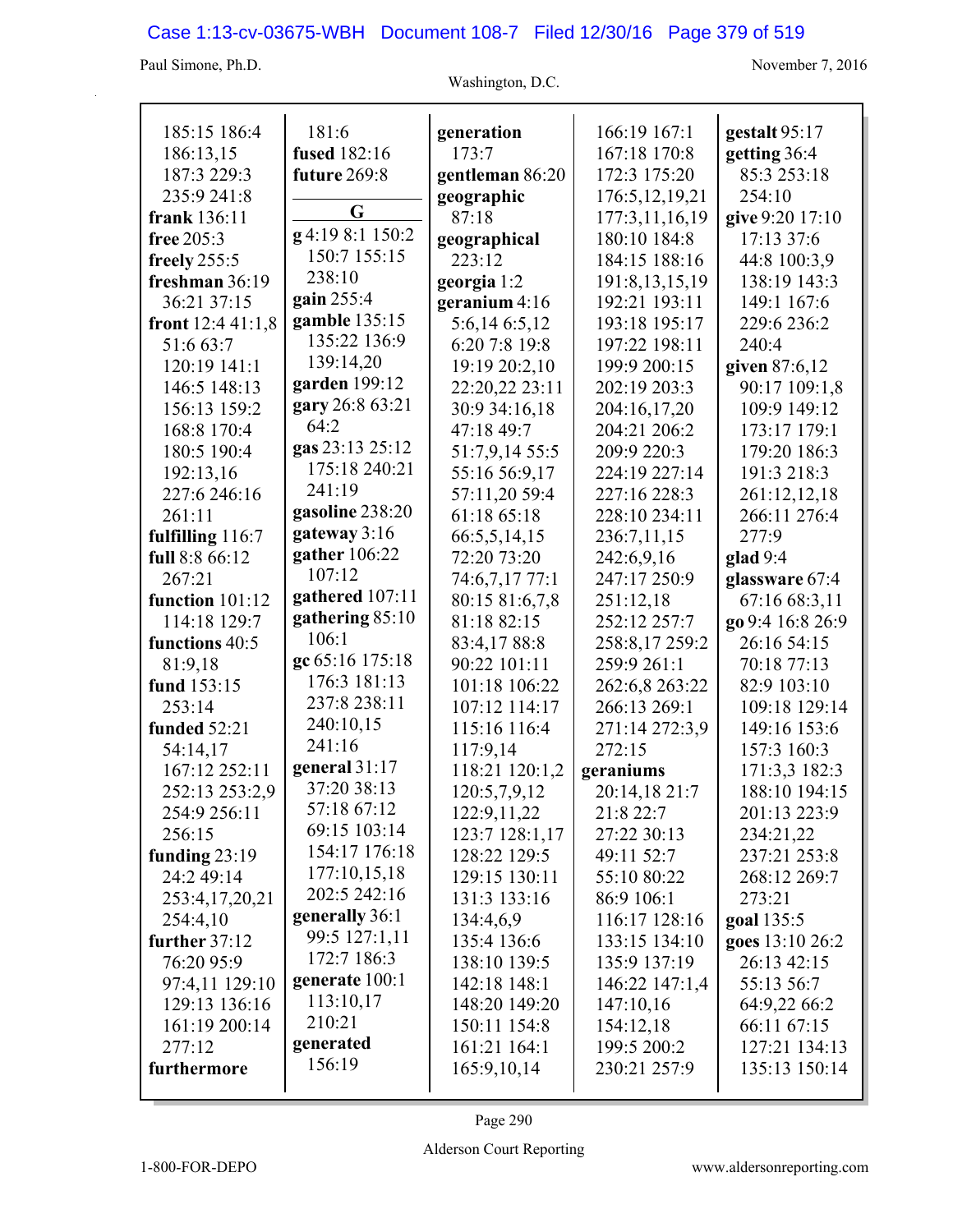# Case 1:13-cv-03675-WBH Document 108-7 Filed 12/30/16 Page 380 of 519

Paul Simone, Ph.D.

Washington, D.C.

November 7, 2016

| 150:21 175:17    | 159:22 212:20   | 264:8            | harvest 88:7     | <b>hereto</b> 277:14  |
|------------------|-----------------|------------------|------------------|-----------------------|
| 176:1 220:9,19   | 213:1,11        | guiyang 88:6     | 216:3,9          | hes 36:9 46:10        |
| 229:16 230:3     | 214:11,12       | 94:4,17 209:2    | harvested        | 64:4 84:6             |
| 238:16 239:1     | 215:1,10,22     | 209:11,12        | 225:20           | 100:5 119:8           |
| 245:4 250:1      | 218:14,16       | 213:4 214:6      | hash $134:4$     | 182:17                |
| 258:11 269:15    | 225:19 226:3,7  | 224:19           | hasnt $25:9$     | hexane 259:21         |
| 271:20 272:6     | graph 158:14    | guizhou 215:6,7  | havent 12:18     | 260:4                 |
| 272:19           | graphical 32:12 | guy 84:6 223:22  | 37:12 100:12     | hexavalent            |
| going 9:8,16     | graphs $156:16$ |                  | 195:6 200:18     | 34:15                 |
| 10:11 21:16,18   | graveolens 55:5 | $\bf H$          | hazy 205:20      | high $4:176:6$        |
| 21:20 42:15      | 87:10 120:2     | h4:55:16:17:1    | hci 1:9          | 37:4 104:10           |
| 43:10 44:20      | 206:3           | hadnt 189:6      | head 9:12 44:6   | 109:16 110:18         |
| 68:1,8,9 69:14   | great 199:1     | half 43:16 59:21 | 57:7 178:4       | 112:15 150:16         |
| 89:20 108:5      | 219:9           | 260:10,13,15     | 217:22 231:4     | 165:19 170:9          |
| 111:22 112:4     | greater 113:20  | 260:16           | headed 5:18      | 213:22 251:21         |
| 112:15 113:18    | green 2:5 3:15  | halfway 133:11   | 141:5 156:17     | 252:4,4               |
| 118:5 126:18     | griglak $3:21$  | 252:9            | 159:5 168:13     | higher $31:19$        |
| 127:1,12         | grin $68:18$    | haloacetic 14:2  | 190:16 192:19    | 69:18 103:10          |
| 132:20 136:15    | ground $8:15$   | 14:5 19:9,19     | heading $107:22$ | 104:9 111:20          |
| 149:5 163:11     | group 26:1,7,10 | 20:2,9 30:21     | 148:18 164:7     | 113:20 158:3          |
| 203:6 206:8      | 142:4 249:14    | 31:12 34:7,15    | 204:15 242:4     | 162:1 204:4           |
| 234:19,19        | 251:1           | 167:11           | 271:12           | highlight 235:12      |
| 237:20,21        | grow 89:17      | hand 90:16       | headings 105:10  | highlighted           |
| 239:15 240:4     | 133:15 147:11   | 132:6 164:5      | heads 135:17     | 233:15 235:8          |
| 241:2,3 243:17   | 197:12 269:2    | handed 51:19     | 140:16           | 235:10                |
| 258:14 260:14    | growing 87:13   | 231:15           | health $53:15$   | highlighting          |
| good 10:9 30:3,4 | 87:17 89:6,7    | handle 261:2     | 57:1 116:8       | 209:7                 |
| 57:19 109:15     | 89:12 147:18    | handled 72:14    | hear 184:4       | highly $255:10$       |
| 112:8 143:3      | 149:10 177:1,1  | 139:4 232:4      | heard 59:3,13    | <b>hired 80:13</b>    |
| 167:6 178:16     | 197:5 236:13    | handling 29:21   | 62:14 65:21      | 217:8                 |
| 245:14 255:8     | 236:13 258:19   | happen $27:6$    | 68:15 84:11,13   | hiring $48:19$        |
| 255:16 260:6     | 258:19 259:1,1  | 43:10            | 195:6            | hitech $1:13$         |
| google 205:17    | grown 88:9 89:8 | happened 85:16   | heather 6:9      | 173:22 174:3,4        |
| government       | 89:9,10 133:16  | 227:2            | 52:14 90:22      | 174:5 275:4           |
| 252:15 253:18    | 197:18 229:18   | happening        | 91:4 92:8        | hold 47:14 184:5      |
| governments      | growth 150:17   | 134:5            | 170:11           | 191:17 203:21         |
| 91:9             | guess $18:15$   | happy $268:12$   | held $2:1$       | 215:20                |
| $grab 171:20$    | 20:19 29:19     | hard 9:20 17:10  | help 13:13 14:17 | <b>home</b> $120:1,5$ |
| grad 92:9        | 37:10 44:2      | 109:6 136:14     | 65:6 102:10      | <b>honest 23:21</b>   |
| grade $151:3$    | 74:12,19 115:1  | 144:22 164:8     | 149:10 234:12    | honestly 37:11        |
| graduate 38:14   | 129:10 140:13   | 262:10           | helped 91:4      | 44:10,17 47:22        |
| 38:16 39:11      | 184:20 185:6    | harder $253:18$  | 92:16 93:4       | 140:18 143:16         |
| 53:1 142:5       | 211:17 222:3    | 253:19           | helping $92:11$  | 163:11                |
| 253:11 254:13    | 225:19,21       | harlow 3:5       | herbs 88:8       | hoping $58:8$         |
| gram 150:9       | 243:17 253:3    | 68:21            | herby 7:8        | hourly $54:21$        |
|                  |                 |                  |                  |                       |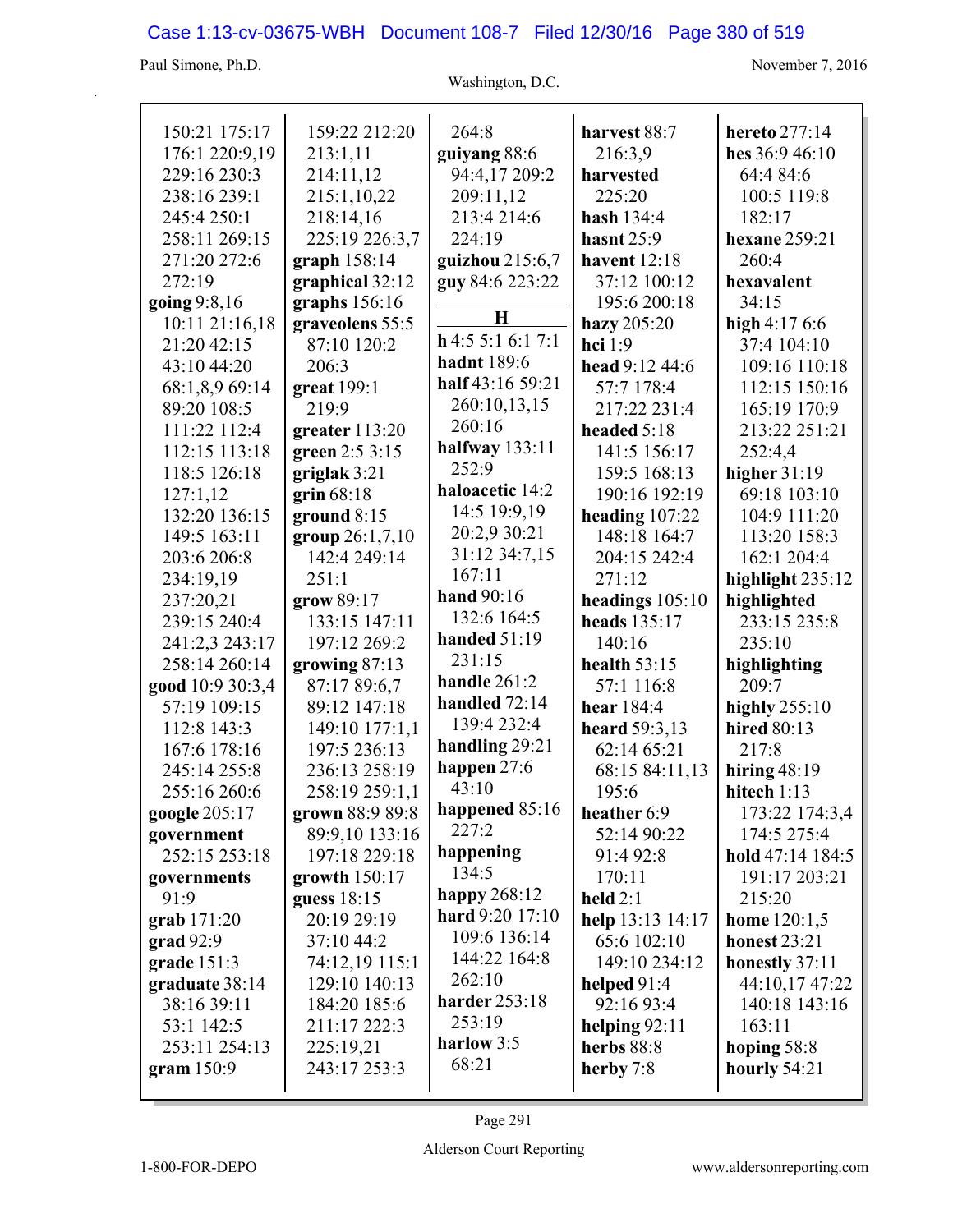Washington, D.C.

November 7, 2016

| hours 268:10                  | 170:2,5 176:4     | 91:18 92:13                     | 161:18 167:7      | 72:19 220:14      |
|-------------------------------|-------------------|---------------------------------|-------------------|-------------------|
| houston 31:19                 | 180:3,6,8         | 114:22 118:4,5                  | 217:1 242:15      | insights $250:10$ |
| hp 238:12                     | 185:8 190:2,5     | 118:7,10,15                     | included 94:7     | 255:1             |
| hplc 113:7                    | 190:7,15          | 125:10 126:18                   | including 98:10   | insofar $44:21$   |
| 241:18                        | 192:11,18,20      | 127:10,10                       | 117:16 175:19     | institution 71:9  |
| hplcms 5:6                    | 227:4,7,9         | 133:1 141:21                    | 184:19            | instruction       |
| 90:22                         | 231:13,16,18      | 143:3 146:4                     | increase 112:4    | 85:21             |
| ht 180:8                      | 232:13 240:15     | 151:21 153:8                    | increased 158:7   | instructions      |
| ht06140 192:19                | 246:14,17,19      | 155:15 160:20                   | increasing 32:5   | 138:20            |
| human $151:1$                 | identified 102:5  | 174:6 175:4                     | independent       | instrument        |
| 152:4                         | 104:2 130:10      | 177:21 178:8                    | 15:9,16 61:18     | 30:21 109:8,22    |
| humans $53:16$                | 145:17            | 180:19 184:4,5                  | 72:21,22          | 111:18 144:22     |
| <b>hybrid</b> 255:8,18        | identifier 240:14 | 184:16 186:20                   | 133:12 245:13     | 157:14            |
| hydrochloric                  | identifies 185:15 | 189:11 191:12                   | indicate 106:14   | instrumental      |
| 259:22                        | identify 24:7     | 191:18 192:15                   | 233:17            | 38:3,10,15        |
| hydrogen                      | 74:8 131:1,2      | 194:8 195:8                     | indicated 65:3    | instrumentation   |
| 239:13                        | 150:15 153:20     | 196:7 198:18                    | 70:18 224:3       | 25:8,11 38:6      |
| hydrogens                     | 156:18 172:3      | 198:18 201:4                    | indicates 116:6   | 145:7 246:8       |
| 239:14                        | 175:19 176:13     | 202:6,8,9                       | 127:22            | instruments       |
|                               | 177:11,19         | 203:18 204:10                   | indicating        | 26:16             |
| I                             | 179:16 180:15     | 207:1 214:11                    | 147:14            | intake 224:5      |
| idea 67:13,13                 | 185:10 231:20     | 214:22 216:20                   | indication 210:1  | intensity 206:1   |
| 72:2 117:5                    | 259:8             | 222:3 223:4                     | indirectly 29:16  | interaction       |
| 162:22 201:7                  | identifying       | 230:3 253:5                     | individual 47:20  | 186:10            |
| 202:5 233:11                  | 203:14            | 261:13 263:6                    | 88:15 210:12      | intercept $211:1$ |
| ideally 113:17                | ignores 252:12    | 268:7,8,12                      | 276:10,11         | interest 65:4     |
| identical 122:11              | ilk 155:21        | 271:9                           | influenced        | 128:2 140:9       |
| 124:4,15                      | ill 23:21 27:20   | image 181:8,17                  | 253:3             | interested 66:20  |
| 220:15                        | im $8:149:2,8,14$ | impact $57:12$                  | information       | 70:12 277:15      |
| identification                | 9:16 10:11        | 228:9 230:18                    | 4:10 9:2,3        | interference      |
| 6:19 10:16                    | 11:17 15:21       | 234:1 262:8                     | 12:16 13:8        | 22:1,3 241:11     |
| 12:2 40:16,21                 |                   | 19:15 21:16,18   impacted 216:9 | 55:20 86:2,7      | interferences     |
| 41:2,9 51:17                  | 21:20 22:18       | 261:3 262:5                     | 86:10,17 87:2     | 31:9 32:15        |
| 51:20 60:16                   | 23:10 26:3        | implemented                     | 87:6,12 88:20     | 239:4 240:18      |
| 63:8,10 85:9                  | 27:18 36:2        | 188:19                          | 89:3,12,15        | 241:7             |
| 90:3,18 103:20                | 37:11 41:6        | importance                      | 94:7 105:1        | interlab 139:12   |
| 104:17 120:17                 | 43:6,7,16         | 245:6                           | 107:22 108:8      | interlaboratory   |
| 120:20,22                     | 44:20 47:3,14     | important 56:9                  | 179:7 183:16      | 133:12 135:15     |
| 131:15 132:7<br>132:10 140:21 | 47:15,22 48:7     | 128:2 149:22                    | 187:10 206:12     | 135:22 136:2,5    |
|                               | 48:19 51:2        | 155:13 203:1                    | 217:19 273:3      | 245:6 247:16      |
| 141:2,4 148:11<br>148:14,16   | 54:15 61:2        | 220:12                          | initial $61:22$   | 247:22 248:1      |
| 156:11,14                     | 62:9 63:3         | importantly                     | 72:8,16 93:21     | 248:10,12,20      |
| 158:22 159:3                  | 64:18 73:15       | 208:21 209:5                    | 176:4             | 249:3             |
| 168:6,9,11,11                 | 74:12 78:1        | include $87:17$                 | injector $182:13$ | intern 3:21       |
|                               | 79:9 80:9         | 105:1 117:3                     | insight $61:16$   | internal $107:19$ |
|                               |                   |                                 |                   |                   |

Page 292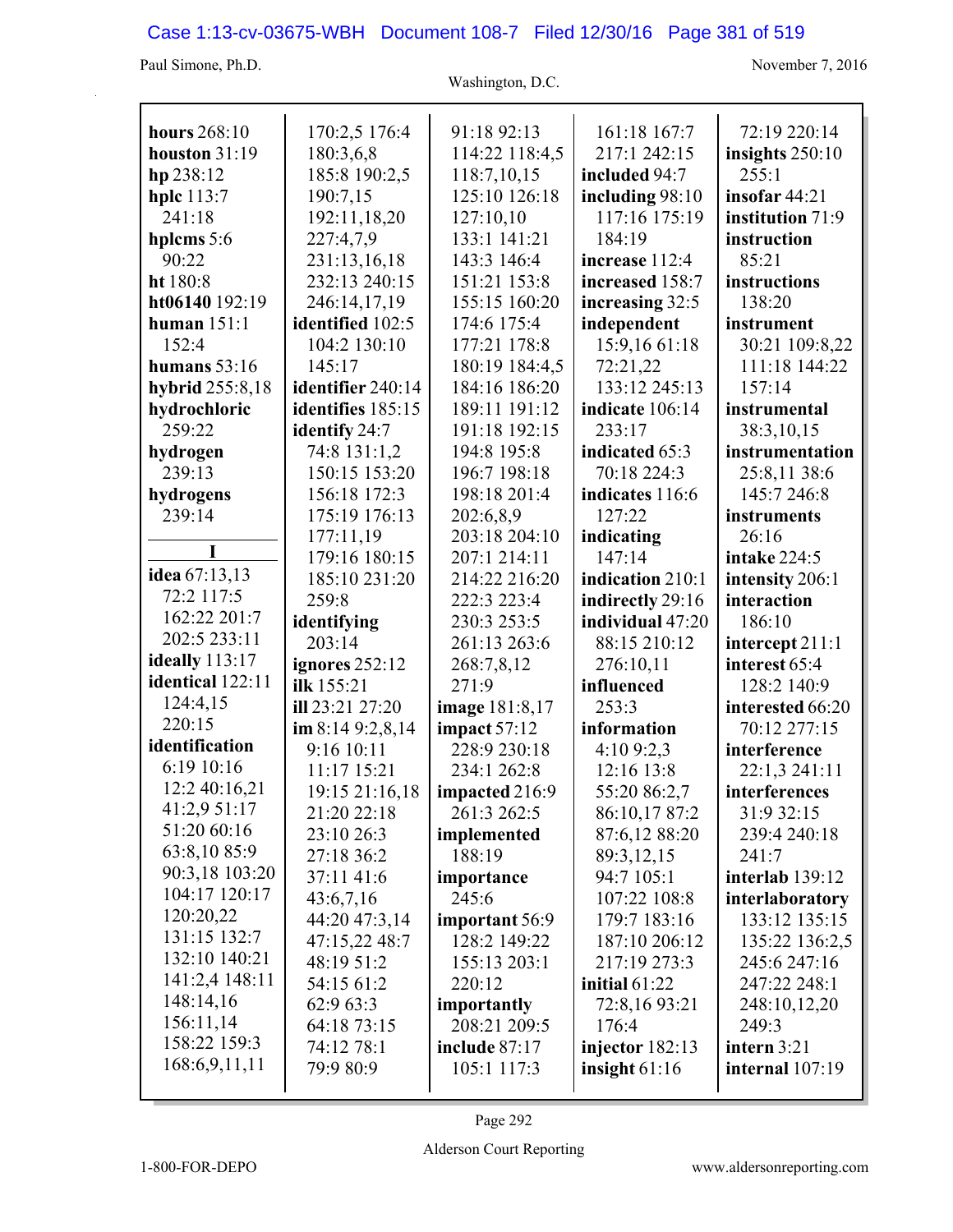Washington, D.C.

November 7, 2016

| international            | ionization 94:20               | 256:7                       | 103:9 106:5,6   | known 55:14                     |
|--------------------------|--------------------------------|-----------------------------|-----------------|---------------------------------|
| 255:10                   | 182:18 238:11                  | journals 255:6,7            | 107:5,8,8,16    | 77:11 209:18                    |
| internet 60:11           | 238:17 239:11                  | jr 4:138:1013:1             | 114:12 127:18   | 210:15 269:2                    |
| <b>intertek</b> 5:9 6:16 | 239:20 240:1                   | 41:13,20                    | 132:1,4,14,16   | knows 270:9                     |
| 51:15 74:5,18            | 240:12,18                      | judgment                    | 135:2 136:11    | kompatnick                      |
| 75:781:2                 | 241:8,20 252:2                 | 244:22 245:1                | 140:3 141:20    | 11:3                            |
| 82:16 83:3               | ionized 260:16                 | july 132:12                 | 146:3,7 147:3   | kunming 88:6                    |
| 95:20 105:19             | ions 203:14,14                 | june 225:22                 | 147:18 155:3    | 94:4,17 209:2                   |
| 105:21 107:7             | 203:18,19                      | justice 3:6                 | 156:4 164:3,21  | 209:11,12                       |
| 122:16 174:12            | 206:21 207:4                   | juxtapose                   | 165:18 167:5    | 210:6 212:2                     |
| 174:13,18                | 207:22 208:10                  | 166:22                      | 168:4 169:14    | 213:4 214:5,6                   |
| 190:12,17,19             | 208:11                         |                             | 170:14 171:15   | 218:12 224:18                   |
| 190:22 191:7             | $\sin t$ 47:9 235:14           | K                           | 171:19 179:14   |                                 |
| 193:5,9 195:12           | <b>issue</b> 100:16            | khan 11:3 95:21             | 184:1 185:11    | L                               |
| 196:14 197:18            | issued $80:4,8$                | 96:3 97:16                  | 185:14 188:1    | 152:14 90:22                    |
| 197:21 198:10            | issues $17:7$                  | 100:20 220:19               | 193:6 194:4,8   | 108:1,7 170:11                  |
| 198:10 199:2             | ive 17:16 19:4                 | 221:11 236:1,1              | 197:15,19       | lab 15:9 16:9,22                |
| 200:19 201:7             | 21:1,21 22:21                  | 236:2 258:15                | 200:18,21       | 17:15,18 18:2                   |
| 212:6 229:11             | 24:2 35:11                     | khans 96:16                 | 202:7 204:2     | 18:11,18 19:4                   |
| 229:18,19,22             | 43:11 48:1                     | 100:17 223:19               | 205:11 208:16   | 19:12 20:6                      |
| 245:20                   | 49:13 67:10                    | 230:19 231:1                | 210:16 213:19   | 21:7,12 22:7                    |
| interteks 192:1          | 92:6 117:3                     | kill 167:21                 | 214:1 215:17    | 22:20 23:4                      |
| 192:1 196:16             | 135:4 159:12                   | killed 161:20               | 216:2,4 217:12  | 26:12,13 69:9                   |
| introduction             | 174:6 182:20                   | kind 69:15 70:5             | 219:17 222:6    | 69:13,14,17,18                  |
| 54:6 55:1                | 200:5,7 226:15                 | 103:3,22 109:6              | 223:7 229:10    | 69:22 70:5,17                   |
| investigate              | 253:10,11,11                   | 146:4,14 164:8              | 229:18 230:5    | 71:1,8 72:8                     |
| 59:16 60:3               | $\bf J$                        | 210:10 239:22               | 232:18 235:7,7  | 74:5 104:11,15                  |
| 164:11,22                |                                | 266:2 269:15                | 235:19 245:2    | 104:20 109:21                   |
| investigating            | j 5:1063:20                    | knew 73:5 95:11             | 246:9 249:12    | 122:18 156:19                   |
| 204:16                   | 192:22                         | know 10:6 12:15             | 251:3 253:15    | 159:12 160:8                    |
| involved 16:22           | jain 258:14,14<br>james 3:5    | 24:3 31:13                  | 259:19 260:11   | 160:14 168:17                   |
| 17:1 27:13,21            |                                | 34:12 35:3,5<br>37:10 41:16 | 262:11,14       | 196:16 259:4<br>labeled $55:16$ |
| 28:1,11 52:1             | jared $1:14$                   | 43:3,10 44:4                | 264:15 265:2    | 169:21                          |
| 133:19 134:15            | jersey $3:17$<br>$\lim$ 138:16 | 47:7 48:18                  | 267:9 269:20    | laboratories                    |
| 144:16 163:3             | jin $83:7,16,16,22$            | 51:2 58:17,18               | 270:2,12,16,21  | 51:15 134:2                     |
| 195:1                    | 84:8,16 85:3,8                 | 59:1 61:4                   | 271:1 272:17    | 135:5,6,9                       |
| involvement              | 85:20 86:4,10                  | 63:12 65:5                  | knowing $46:16$ | 213:22 248:8,8                  |
| 85:8 170:21              | 86:18 87:4                     | 66:21 67:21                 | 68:5 182:9      | laboratory 26:5                 |
| ion $25:13$ 176:22       | 199:9                          | 68:22 71:13                 | knowledge 78:4  | 53:2 61:19                      |
| 203:12 206:6,7           | job 1:21 15:17                 | 72:2,4 74:21                | 85:5 87:5       | 72:21 73:1,2                    |
| 206:19,19,22             | 16:8 254:7                     | 78:5,22 79:2                | 97:11 98:14     | 122:10 133:18                   |
| 207:18 236:12            | joined $18:3$                  | 80:3 85:2,16                | 122:7 127:7     | 134:14,16                       |
| 237:9 258:18             | journal $121:22$               | 86:14 90:11,14              | 166:18 200:22   | 248:9                           |
| 261:22 262:4,7           | 145:4 255:11                   | 91:8 98:7                   | 265:1 266:12    | labs $6:16\,23:20$              |
| 262:7                    |                                |                             | 269:5,17        |                                 |

Page 293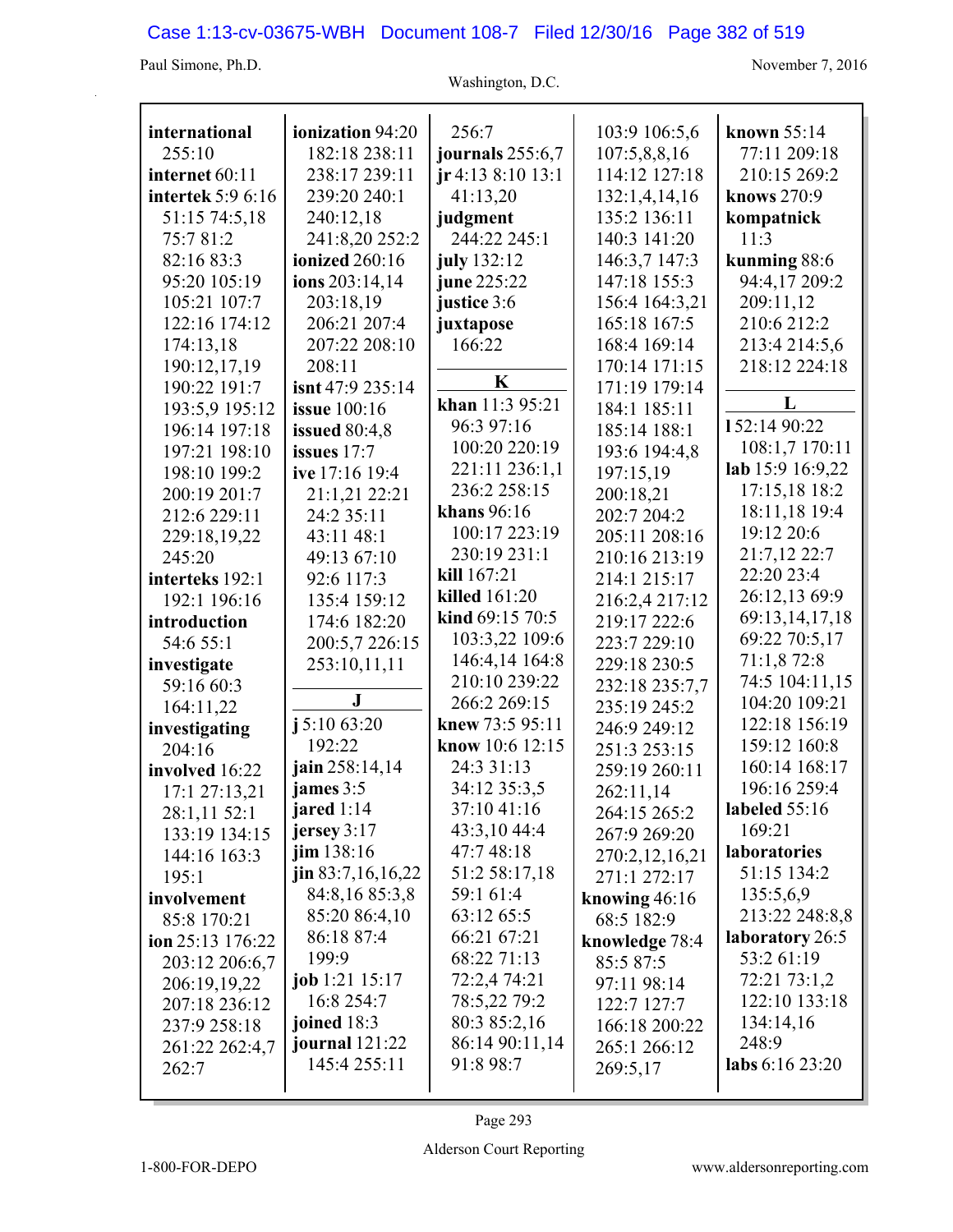## Case 1:13-cv-03675-WBH Document 108-7 Filed 12/30/16 Page 383 of 519

Paul Simone, Ph.D.

Washington, D.C.

November 7, 2016

| 40:11 49:12,14 | 231:7 237:10      | 245:15 250:18           | 215:14 241:19      | 221:13,19           |
|----------------|-------------------|-------------------------|--------------------|---------------------|
| 49:16 50:5,10  | 245:13,18         | 271:21 272:2            | 242:1,22 244:3     | 222:11,20           |
| 50:11,14,20    | 247:1 248:21      | levels 102:12           | 244:21,21          | lod 218:8           |
| 52:6 54:10,12  | 249:1 250:6       | 104:3 160:11            | 251:18,20          | long 99:19          |
| 55:11 57:11,13 | 252:11 253:2      | 162:1,11                | 260:5              | 131:11 182:20       |
| 57:19 58:6,7   | 255:20 256:13     | 165:13 166:3,5          | line 41:20         | 191:18 260:2        |
| 58:14,17,21,22 | 259:2 265:2       | 166:12 167:2            | 104:12 112:10      | 268:2,3             |
| 59:3,15 60:3   | lack 21:2 56:3    | 167:19 204:2            | 112:16,17          | longer $26:18$      |
| 61:17 62:1,14  | 157:20            | 212:18 213:13           | 113:3, 10, 16, 17  | 69:7 167:12         |
| 71:7,14,18,21  | landscape         | 213:20,21               | 113:18 130:2       | longest $26:19$     |
| 72:4,7,19      | 253:16            | 227:15 244:7            | 140:8 229:9        | look 12:20 54:3     |
| 73:19 74:2     | landscaper 37:3   | li 6:18,18 95:20        | 275:5              | 60:19 63:6,11       |
| 75:7 76:9,22   | 37:7              | 184:9 188:16            | linear $113:1,4$   | 63:11,18 69:2       |
| 79:18 80:11,12 | language 164:16   | 189:16 192:22           | lines 64:14        | 78:6 83:11          |
| 80:21,22 81:16 | late 142:14       | 193:1,4 200:11          | 93:20              | 94:15 98:14         |
| 82:6 84:9,18   | law $47:7$        | 204:3,11 207:1          | liquid 4:18 6:7    | 112:16 132:13       |
| 84:20,22 85:2  | lawyer $44:11$    | 207:13 213:10           | 6:21 170:9         | 133:9 134:6,21      |
| 86:5,11 87:4   | 47:22 48:20       | 214:4,18 215:7          | 192:21             | 157:15 160:3        |
| 87:14 98:9     | 173:12            | 217:3,15 220:4          | lis $217:9246:10$  | 160:10,16,18        |
| 104:21 105:18  | lawyers 174:4,6   | 229:22 242:7            | lisi 242:9         | 168:15 169:17       |
| 105:20 106:6   | $lc$ 65:16 66:6   | 243:4 244:9             | listed $52:14$     | 169:18,20           |
| 106:15,21      | 238:12            | 247:14,17               | 148:21 188:8       | 178:5 183:2         |
| 107:8 115:17   | $lcms$ 7:8        | 257:18 258:6            | liter $108:4,4,5$  | 190:9 204:11        |
| 116:21 117:7   | leading $59:12$   | 271:4,7,8,15            | 109:16 111:17      | 205:3,17,21         |
| 117:10,14,19   | learn 69:6 71:17  | library $179:16$        | 111:21 157:13      | 207:6,8 209:15      |
| 119:1,13,18    | learned 30:6      | 180:15 181:18           | literally 95:7     | 219:10 221:8        |
| 122:10 128:14  | lefthand $219:15$ | 181:20 182:10           | 229:21             | 224:13 225:17       |
| 129:11,14      | lesco 158:17      | life 254:13             | literature 55:4    | 228:15 229:6        |
| 132:11,15,21   | 159:5,7,19        | <b>lilly</b> 80:3       | 79:13,17 95:11     | 240:10 242:21       |
| 133:6 139:2,5  | 168:19            | limit 74:22 75:1        | 175:13 176:11      | 245:12 246:21       |
| 139:14,21      | leslie 1:22 2:14  | 75:3 76:12,14           | 236:10 258:12      | 247:7 262:17        |
| 144:1 146:9    | 277:3,17          | 76:19 94:4              | 262:4              | 263:5 271:8         |
| 149:1,13       | letter 5:7 121:1  | 99:4,8,9 108:9          | litho 25:14        | <b>looked</b> 12:19 |
| 151:14 153:3   | 121:6,9,13        | 108:12,14,22            | little 8:16 83:9   | 57:7 60:10          |
| 153:11,17      | 122:5 252:22      | 109:5,7,10,14           | 102:9 131:11       | 146:1 160:14        |
| 155:12 165:15  | level 38:14,15,16 | 110:5,17 112:1          | 154:15 167:16      | 171:2 177:14        |
| 166:6 167:13   | 39:11 97:4        | 112:8, 12, 14, 19       | 186:9 260:14       | 186:22 189:12       |
| 167:20 172:15  | 102:6 103:6       | 157:17,19,22            | live 165:10        | 189:16 200:5        |
| 188:20 190:17  | 108:14 144:15     | 209:11 214:16           | locally $82:13,15$ | 202:17 217:11       |
| 190:20 191:2,4 | 148:7 160:7       | 214:18 218:1            | locate $81:1$      | 217:12 235:5        |
| 191:16 194:5   | 162:16 166:17     | 243:20                  | location 88:12     | 235:16 254:5        |
| 198:1,13 199:4 | 167:21 184:12     | limited 34:7            | 88:12 221:5,6      | 260:22              |
| 216:22 217:8   | 184:14 185:6      | 118:2 235:20            | 222:1,2 224:4      | looking $27:21$     |
| 217:18 218:5   | 185:15 210:16     | <b>limits</b> 97:6 99:7 | 224:7              | 28:11 43:21         |
| 228:17,21      | 210:18,19,20      | 183:11 196:12           | locations 220:21   | 58:10 67:3          |
|                |                   |                         |                    |                     |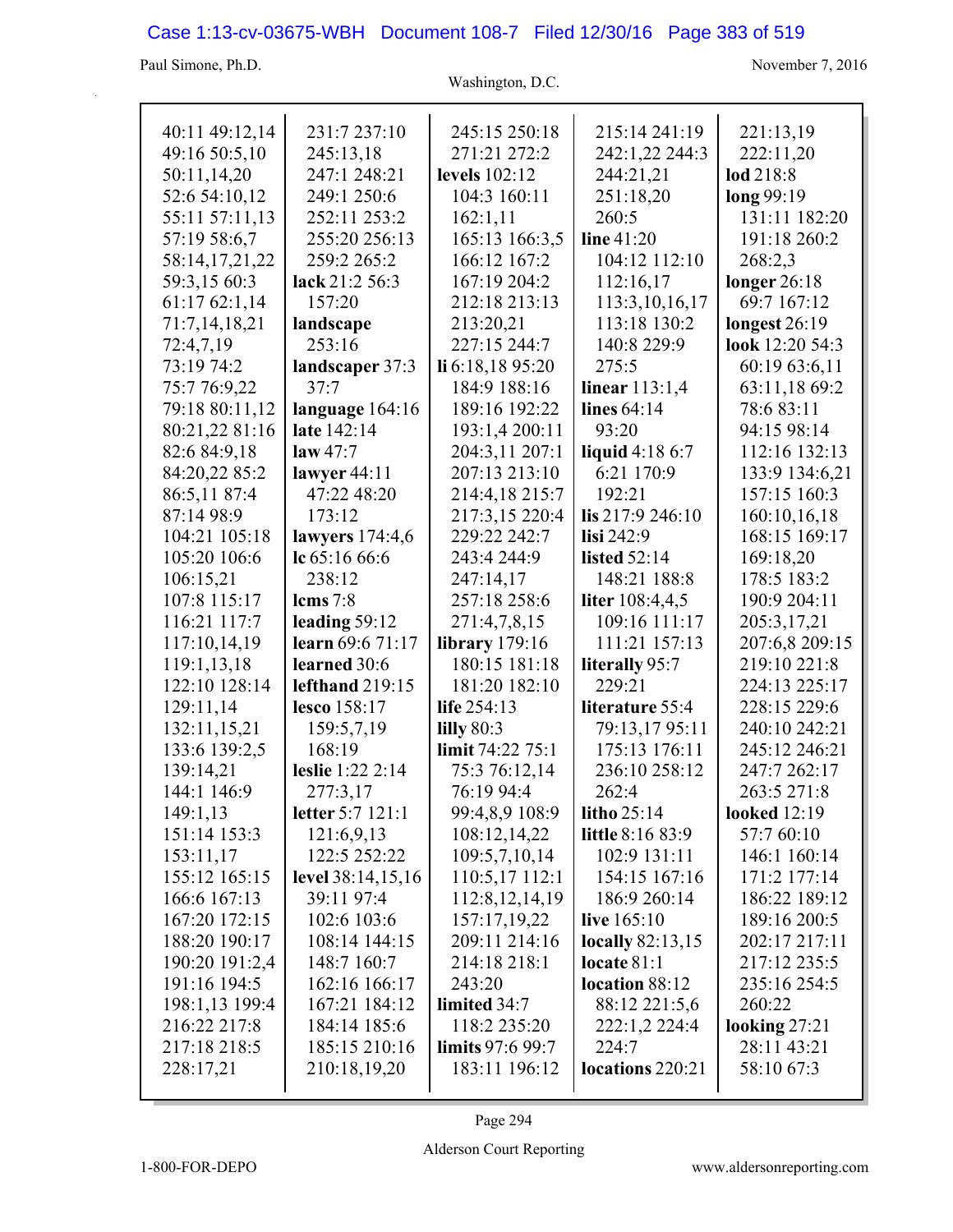Paul Simone, Ph.D. November 7, 2016

| 83:10 103:18         | 253:8                          | 182:10                    | 101:15,17                         | 240:20,22                      |
|----------------------|--------------------------------|---------------------------|-----------------------------------|--------------------------------|
| 126:2 127:1          | majority 18:4                  | matches 97:20             | 102:22 107:16                     | 245:12 255:2                   |
| 143:21,22            | making $47:4,4$                | material 57:11            | 108:1 110:2,2                     | 266:16                         |
| 146:19 152:17        | 195:8 222:21                   | 57:21 95:3                | 110:6,19,20                       | meant 20:16                    |
| 154:6 165:3          | 254:5                          | 126:15 137:22             | 123:12 125:18                     | 164:21 200:21                  |
| 184:5 189:16         | mamml $26:3,4$                 | 139:5 269:10              | 126:21 133:22                     | 201:8                          |
| 207:8 237:14         | 26:22 27:8                     | materials 39:5,8          | 134:15,17                         | measure 102:6                  |
| 240:9 265:19         | 93:21                          | 59:4 67:5,17              | 135:21 136:1                      | 113:16 124:7                   |
| looks 12:18          | manuscript                     | 67:22 68:11               | 136:10,10                         | 150:10 209:22                  |
| 97:10 133:1          | 123:1,4 176:2                  | 69:8 117:3                | 139:17,17                         | 210:1 271:5                    |
| 141:16 168:16        | maps 205:17                    | 171:8 253:12              | 140:3 141:10                      | measured                       |
| 193:12 218:15        | march 224:17                   | materiel 252:14           | 141:21 142:2                      | 110:13 111:17                  |
| 226:13 228:18        | 226:6                          | matrices 33:17            | 153:4,5 159:11                    | 124:1 125:12                   |
| 232:2,19 271:7       | marked 10:12                   | 34:3,19                   | 163:11 165:4                      | 125:14 126:9                   |
| 271:9                | $10:15$ 12:1,5                 | matrix 31:9,12            | 171:1 176:8                       | 126:12,13                      |
| loose 17:13          | 40:20 41:2,9                   | 32:11 65:18               | 181:12 182:6                      | 127:7 157:13                   |
| loosely $33:15$      | 51:16,20 60:15                 | 93:22 94:11               | 189:21 191:10                     | 196:5 228:5                    |
| <b>lorenzo</b> 272:1 | 63:7 90:2,18                   | 95:1,2,4,7                | 191:11 200:5                      | 260:11 266:13                  |
| losing $226:15$      | 120:16,20                      | 144:21 259:18             | 201:2,6,12                        | 269:18 270:17                  |
| loss 226:20          | 131:14 132:7                   | 259:19                    | 202:3,5 203:19                    | 271:7 273:12                   |
| lot 69:14 239:18     | 140:20 141:2                   | matter 18:11              | 209:5,21 216:3                    | measurement                    |
| low 31:18 94:18      | 148:10,14                      | 39:4 114:16               | 216:14,14                         | 207:17 208:11                  |
| 97:4 165:20          | 156:10,14                      | 152:11 154:17             | 217:6,11                          | 269:8                          |
| 249:22 251:18        | 158:21 159:3                   | 174:3 175:9               | 221:17,20,22                      | measures                       |
| <b>lower</b> 104:10  | 163:17 168:5,9                 | mdl 75:18 108:7           | 222:7,14,15                       | 207:14                         |
| 111:22 112:22        | 170:1,5 180:2                  | 108:20 112:5              | 223:4 230:8,10                    | measuring                      |
| 204:4                | 180:6 190:1,5                  | 112:11,18                 | 233:3,7,19,20                     | 103:11                         |
| lowered 94:22        | 192:10,14,17                   | mdls 211:16               | 235:12,12                         | mechanism                      |
| <b>lowest</b> 75:4   | 227:3,7 231:12                 | mean 11:9 12:18           | 239:7,10                          | 131:2,3                        |
| 108:16               | 231:16 232:12                  | 13:22 17:21               | 240:19 243:16                     | medical 252:14                 |
| lunch 131:10,13      | 246:13,17                      | 19:8 21:1,9               | 244:19 245:11                     | medium $27:10$                 |
| 131:18               | marketed 57:4                  | 33:13 34:5                | 246:6 247:21                      | 27:16,22 28:5                  |
| M                    | marketing 56:2                 | 35:2,19,20                | 248:1,8 251:14                    | 28:12 40:13,17                 |
| m 1:20 13:3 93:2     | mass 4:19 6:8,22               | 37:12 43:1,9              | 259:15 261:22                     | memory $143:16$                |
| 193:1 247:10         | 25:12 38:19                    | 44:2 51:10                | 263:4,18 265:1                    | memphis $4:9$                  |
| 274:16               | 94:21 113:6                    | 53:19 54:17<br>68:10 70:3 | 269:14                            | 11:15 12:8,16<br>13:2,13 16:21 |
| magazine             | 158:3,7 170:10<br>175:18 181:8 | 72:22 73:8                | meaning $30:22$<br>means 9:1 31:3 | 17:5 18:4,22                   |
| 256:18               | 181:16 192:22                  | 74:1 75:2                 | 35:4,5 43:7                       | 27:17 28:7                     |
| magnetic 6:9         | 206:17,21                      | 76:13 77:2,3              | 87:7 112:11                       | 31:16,17 37:19                 |
| 170:10               | 238:13 240:6                   | 79:16,17,22               | 123:13 130:13                     | 38:9 52:22                     |
| magnitude            | masstocharge                   | 82:9 85:13                | 134:1 201:4                       | 64:4,17,18                     |
| 123:9                | 206:20 207:14                  | 86:14 89:7                | 221:20,21                         | 82:13,15 83:18                 |
| mail 88:18           | 240:11                         | 92:13 94:10               | 238:18 239:8                      | 84:7 88:14                     |
| major $66:7$         | <b>match 181:22</b>            | 95:15 96:11               | 239:10,11,12                      | 91:2,12,16,22                  |
|                      |                                |                           |                                   |                                |

Page 295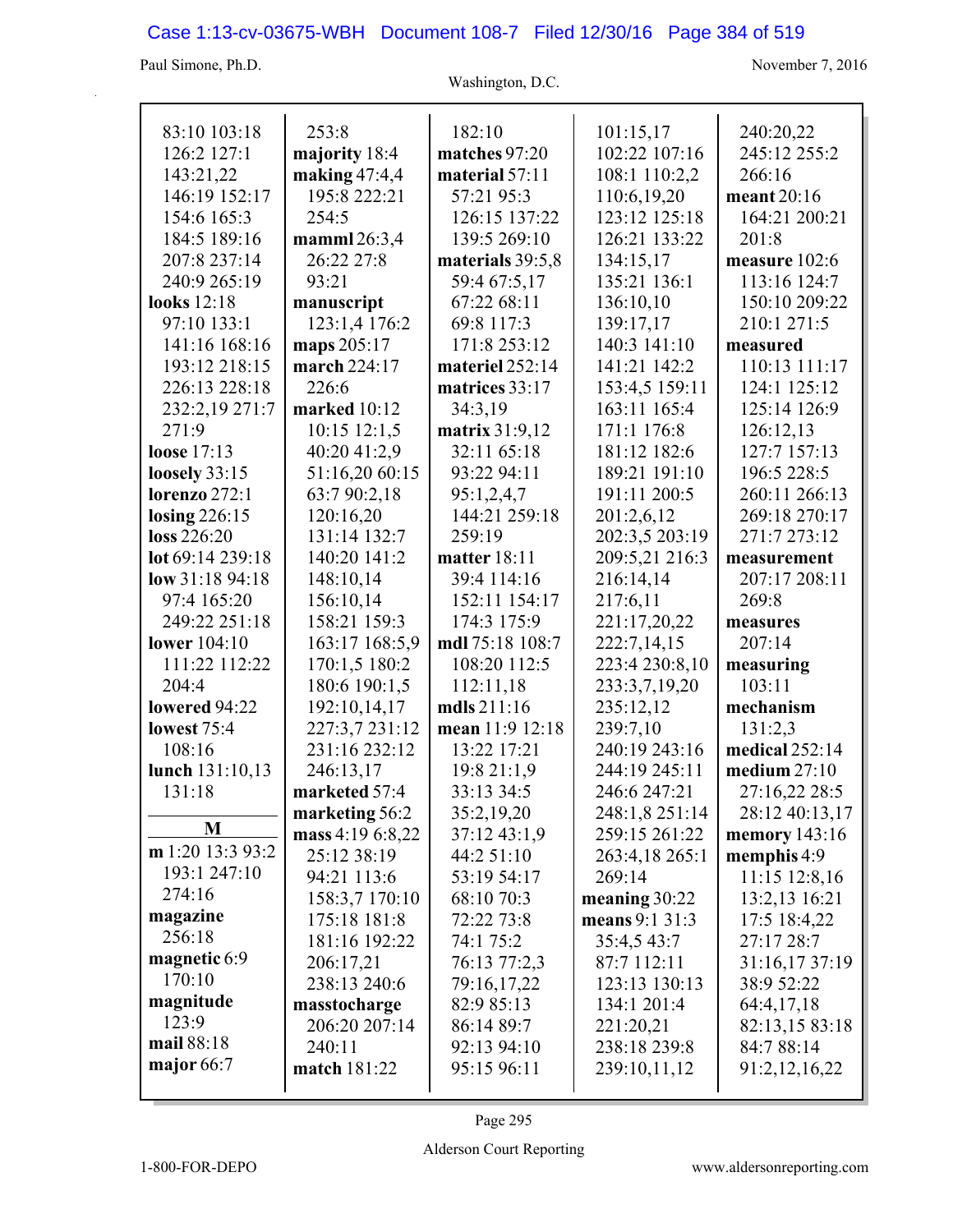### Case 1:13-cv-03675-WBH Document 108-7 Filed 12/30/16 Page 385 of 519

Paul Simone, Ph.D.

Washington, D.C.

November 7, 2016

| 107:6,7 141:19    | micrograms            | molecule 186:5     | 150:9 159:22    | 66:21 67:2        |
|-------------------|-----------------------|--------------------|-----------------|-------------------|
| 142:9 149:5       | 108:4,4,5             | 186:11             | 212:20,22       | 69:18 90:13       |
| 168:12 170:19     | 109:16 111:17         | moment 93:15       | 213:11 214:11   | 114:12 132:3      |
| 229:12 254:8      | 111:20 157:13         | 158:15 184:5       | 215:1,8,9,10    | 171:18 219:7      |
| mention $125:10$  | 214:11                | 224:21 231:6       | 215:21 218:14   | 229:10,18         |
| 143:17            | mil 99:2              | 273:3              | 218:16 225:18   | 230:5 243:18      |
| mentioned         | million $103:5,8$     | monday $1:19$      | 226:3,7         | needed 67:5,17    |
| 134:17 160:15     | 103:9,11              | money 68:10        | nanometers      | 68:10 200:14      |
| 189:22 196:8      | mid 45:12             | monitoring 26:5    | 214:21 215:1    | needing $201:3$   |
| 216:4             | 218:17                | 26:17,19 53:2      | 215:19          | needs 69:16       |
| merely 239:2      | miniaturization       | 97:21 206:16       | natural 56:8    | 167:10 201:13     |
| merit 243:19      | 53:2                  | moshers 251:5      | 101:12,19       | negative 211:1    |
| 244:22            | minimize 31:22        | 251:10             | 114:18 116:6    | neither 154:22    |
| metal 176:22      | 241:7                 | moved 167:8,13     | 128:1 129:6,15  | 183:17 277:9      |
| 236:12 258:18     | minimizes 32:14       | moving $201:6$     | 130:1 268:5,20  | nervous 146:4     |
| 261:22 262:4,7    | minimizing            | ms1 207:13         | naturally 57:5  | neutral 260:16    |
| methane 238:19    | 32:11                 | multicenter 97:2   | 78:2,6,11,19    | 260:19            |
| method 23:9       | minimum $76:11$       | 249:15             | 79:4,4 80:14    | neutralize 260:7  |
| 25:3 32:18        | 76:14 108:14          | multilab $97:16$   | 81:8,17 115:6   | never 43:11       |
| 51:12,14 66:3     | minister 252:16       | multipage $41:10$  | 115:16,21       | 62:14 144:17      |
| 66:7,12 68:6      | minus 88:18           | 51:21 63:9         | 116:18 117:9    | 146:15 148:6,8    |
| 69:6 74:5,21      | 213:11 214:18         | 90:19 132:9        | 117:15 118:21   | new 3:17 13:12    |
| 75:1,2 76:4       | minute 54:7           | 148:15 156:15      | 120:7 128:17    | 29:20 69:6        |
| 99:6,8 108:9      | 60:19 227:20          | 170:6 180:7        | 128:21 130:12   | 96:12             |
| 108:11,13,22      | minutes $273:18$      | 190:7 192:18       | 152:20 167:1    | newark 3:17       |
| 109:5,7,9,14      | mislead 118:14        | 231:17 246:18      | 167:18 191:8    | news 56:3         |
| 110:4,5,16        | misleading            | multiple 32:4,5    | 191:13,20       | newsroom 56:5     |
| 112:1,7,12,19     | 21:20                 | 88:9 97:21         | 193:11,18       | nexus 13:11       |
| 144:20 148:9      | missed 43:16          | 104:20 134:2,6     | 195:16 198:12   | ng 4:19 150:2,7   |
| 155:8 157:17      | mission $135:2$       | 176:12,20          | 200:2 203:2     | 155:15            |
| 157:19,21         | mississippi           | 206:16             | 220:3 228:4     | nice 240:6        |
| 177:2 189:2.5     | 64:16 133:17          | mz 206:6           | 263:1,15,22     | nicely 229:10     |
| 190:11 204:16     | misstated             |                    | 264:11,17       | nine 34:7 260:10  |
| 204:20 214:15     | 184:20                | $\mathbf N$        | 267:19          | 260:13            |
| 214:17 215:14     | misstates 46:4        | n 3:1 4:1,1 5:1,1  | nda 66:13 67:2  | nitrogen $150:16$ |
| 236:14 244:20     | 107:3 145:20          | 6:1,17:1,18:1      | near 243:1      | $mmr$ 7:11 50:1,5 |
| 246:10 247:18     | mistakes 178:18       | nail 156:5         | 244:4           | 251:11,17,21      |
| 251:17 259:8      | mix 151:2             | name 8:9 56:22     | nearly $240:2$  | 251:22,22         |
| methods $6:15,17$ | mmbmm 65:9            | 68:13 83:7         | necessarily     | nods 9:12 45:8    |
| 30:1,7 39:13      | 208:3 224:20          | 86:16 275:4        | 222:4 235:14    | 61:12 63:15       |
| 97:5 134:18       | 238:15 252:19         | 276:20             | 241:3 252:3     | 162:18            |
| 176:13 190:17     | <b>mobile</b> 26:4,12 | <b>named</b> 68:15 | necessary 17:22 | noise 75:5        |
| 190:19 236:17     | 26:13,15 53:1         | 169:10 223:22      | 18:2 276:6      | 108:17            |
| 252:2             | model 255:18          | names 168:19       | need 10:5 21:15 | nonchiral 23:12   |
| mha 55:14         | modeling 26:5         | nanograms 99:2     | 22:1 65:3,16    | 123:20            |
|                   |                       |                    |                 |                   |

Page 296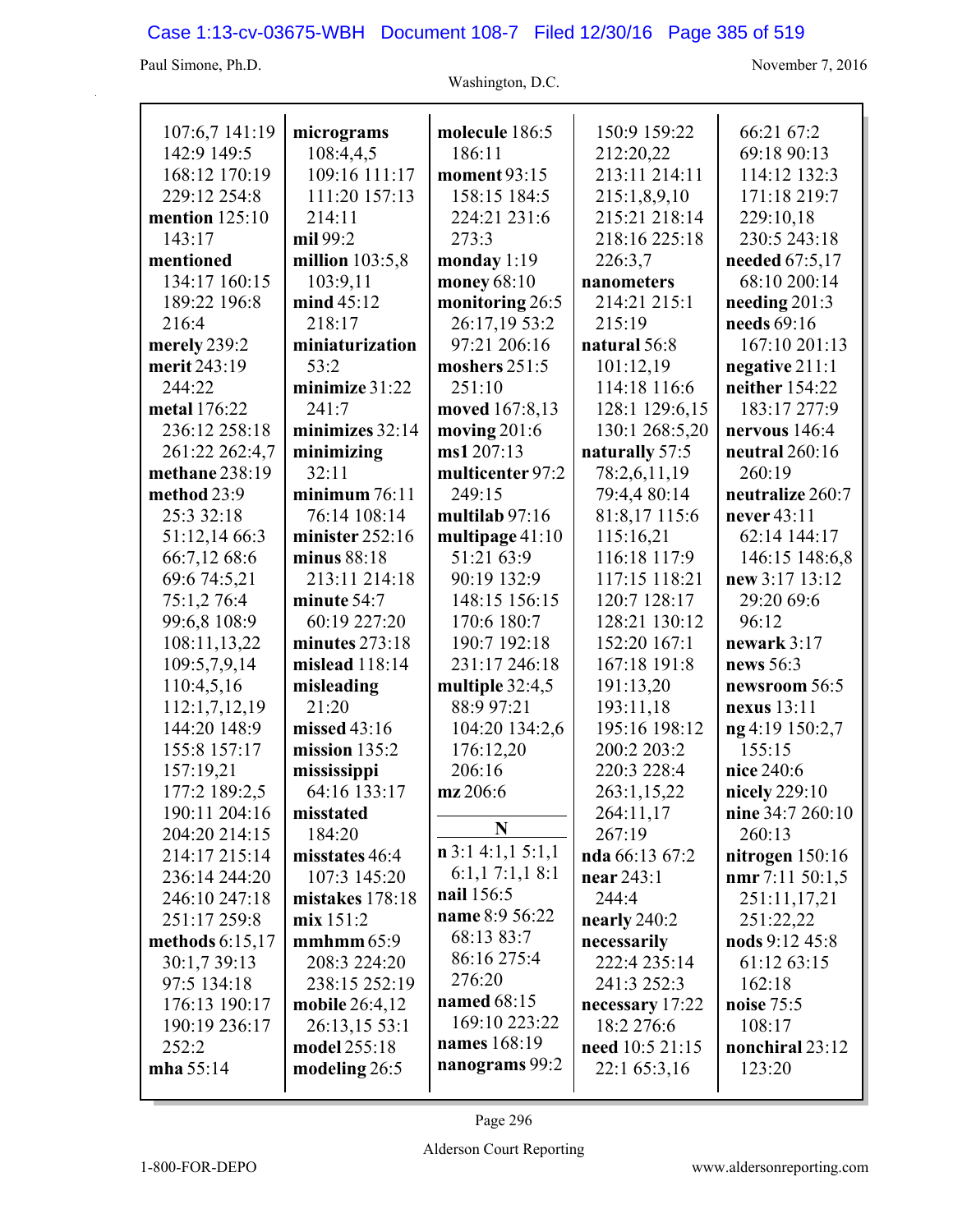#### Case 1:13-cv-03675-WBH Document 108-7 Filed 12/30/16 Page 386 of 519

Paul Simone, Ph.D.

Washington, D.C.

November 7, 2016

| nope 237:21      | $\mathbf 0$     | 140:10 143:10  | 264:17 267:19      | 125:10,16            |
|------------------|-----------------|----------------|--------------------|----------------------|
| normal 110:7     | 04:15:16:17:1   | 145:11,19      | occurs $115:16$    | 128:8,8,9            |
| 254:18           | 8:1             | 147:5,12 148:2 | 220:3              | 132:5,19 133:4       |
| normally 125:18  | oath 2:16 8:19  | 151:7,15       | october 42:1       | 138:8 140:19         |
| 127:13           | 90:8 114:9      | 152:15,22      | <b>oddly</b> 74:13 | 145:8 149:12         |
| northern 1:2     | 131:20 171:13   | 154:1,9,19     | 126:19 203:19      | 155:16 158:14        |
| nos 190:1        | 219:2           | 155:22 161:3   | offer 43:14,19     | 159:9 160:16         |
| notary $2:15$    | object 21:16,16 | 161:15 163:1,7 | 115:20             | 163:22 164:6         |
| 276:17 277:1     | 40:6            | 167:3 168:1    | offered 191:11     | 171:22 173:9         |
| 277:18           | objection 14:11 | 173:14 183:21  | offering 42:9      | 173:19 175:10        |
| note 10:11,17    | 14:21 17:8      | 186:6,17 187:5 | 114:16,22          | 176:14 181:19        |
| 91:6 252:10      | 18:13 24:9,20   | 187:16 188:3   | 236:5 251:8        | 183:4,8 188:14       |
| 274:4            | 27:2 29:12      | 193:21 194:16  | office 72:13       | 192:5 195:6          |
| notebooks 160:8  | 30:14 33:6,21   | 195:1,2,7,18   | officer 277:3      | 196:14 198:21        |
| 160:14           | 35:9,16 36:16   | 196:2,18 197:6 | offices 2:2        | 199:18 200:12        |
| noted 47:1 253:1 | 37:1,8 39:16    | 197:13 198:4   | officiated 2:16    | 201:6 203:10         |
| 274:9            | 39:22 42:20     | 198:16 199:14  | oh 26:4 45:10      | 204:1,10,11,14       |
| notice 2:14 4:8  | 45:15 46:2,20   | 200:3 201:10   | 46:1,1,17          | 205:5 208:14         |
| 10:13 100:3,10   | 46:22 47:4      | 201:22 203:4   | 114:3 118:18       | 208:19 213:8         |
| 275:1            | 49:3,17 50:16   | 212:3 216:12   | 157:11 159:9       | 216:18 218:6         |
| november 1:19    | 52:9 53:8       | 217:4 222:8    | 229:2 264:6,6      | 219:12,22            |
| 275:1,2 277:22   | 56:18 57:14,22  | 223:2 224:9    | 264:6,6            | 227:21 228:15        |
| nuclear 6:8      | 59:6,1963:1     | 228:11 230:16  | oil 6:13 65:18     | 232:14 236:5         |
| 170:10           | 70:1 71:2 73:6  | 237:16 243:10  | 66:5,14 175:20     | 236:20 237:2,6       |
| number 17:11     | 75:11,19 76:1   | 246:4 248:5    | 176:5,21 177:3     | 238:7 240:17         |
| 17:13 55:21,22   | 77:6 78:13      | 249:4 257:19   | 177:11,16,19       | 242:2 245:17         |
| 88:10 108:22     | 79:7 80:16      | 259:13 261:5   | 180:10 182:22      | 247:6 249:19         |
| 112:10 158:6,9   | 81:11,19 82:21  | 262:12 264:19  | 236:15 242:16      | 256:17 258:3         |
| 172:2 212:14     | 86:12 87:21     | 267:1 273:7,15 | 258:17             | 262:18 264:6,9       |
| 232:13 239:16    | 89:18 96:21     | obtain $77:1$  | oils 193:12,13     | 265:8 266:10         |
| 245:14           | 97:18 98:11,20  | obtained 77:22 | 196:7,8 204:17     | 270:8,21             |
| numbers $63:10$  | 99:12 100:5     | 115:11         | 204:21 242:6,9     | 272:13.19            |
| 91:8,14 105:10   | 101:6,13,21     | obviously 47:5 | okay 9:9 10:2,4    | older 25:8           |
| 120:22 132:10    | 102:19 104:4    | 118:16 215:14  | 16:4 19:18         | once 100:19          |
| 141:4 148:16     | 106:9,16 107:2  | occasionally   | 24:16 31:7         | 166:8 259:11         |
| 157:3,15,16      | 107:14 111:1    | 17:19,20       | 41:18 44:7         | onepage 120:21       |
| 168:11 180:8     | 114:20 118:5    | occur $11:20$  | 45:20 48:22        | ones 30:18           |
| 190:7,15         | 120:13 124:18   | 138:5          | 54:5 61:8          | 136:20 137:5         |
| 192:18 206:7     | 125:3,20 126:6  | occurred 94:19 | 63:17 64:19        | 205:14 208:2         |
| 227:9 231:18     | 126:16 127:4    | occurring 57:5 | 82:2 83:13         | ongoing 21:2         |
| 246:19           | 127:16 130:3    | 78:11 79:4     | 85:7 86:20         | 25:21 40:15          |
| nutraceutical    | 130:14,19       | 115:6,21 117:9 | 89:22 90:11,12     | <b>online</b> 33:1,3 |
| 65:2             | 131:5 136:7     | 120:7 128:22   | 90:15 92:22        | open 70:10           |
| nutrient 223:13  | 138:21 139:8    | 134:3 263:1,15 | 93:18 104:14       | 254:18,21            |
| nw 2:6 3:8       | 139:15,22       | 263:22 264:11  | 114:14 124:13      | 255:2,7,14,18        |
|                  |                 |                |                    |                      |

Page 297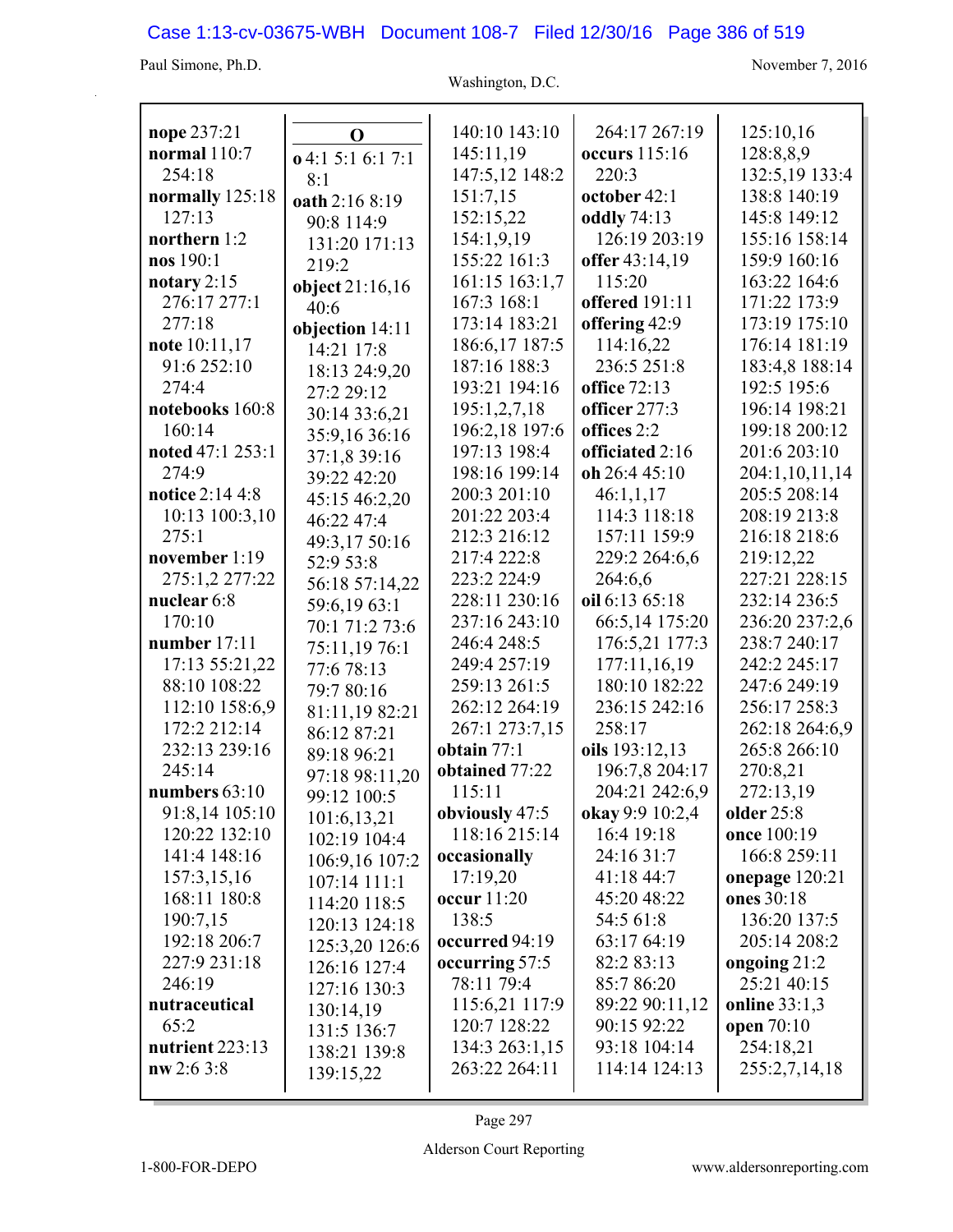Paul Simone, Ph.D. November 7, 2016

| 256:2              | 150:2 155:14     | 206:1 208:12      | 247:15 250:9      | 128:22 129:6           |
|--------------------|------------------|-------------------|-------------------|------------------------|
| operate 69:17      | 156:22 157:8     | 208:16 219:13     | 250:10 255:12     | 129:11 136:9           |
| operates 255:17    | 158:11           | 219:20 232:12     | 270:18 271:8      | 138:19 139:2           |
| operating          | outcome 62:9     | 237:1,3,19,20     | 276:7             | 143:8 155:7            |
| 213:19             | 73:5 98:18       | 238:1,3 242:3     | papers 147:17     | 165:3 170:18           |
| operations         | 277:15           | 242:4 247:8       | 183:18 185:7      | 173:17 176:11          |
| 181:6              | outcomes 93:22   | 249:16 252:7      | paragraph         | 177:5 191:14           |
| opinion 47:6       | 98:9 220:16      | 256:21,21         | 60:21 61:2,4,9    | 195:12 207:19          |
| 53:18 96:9,11      | outlier 95:12,15 | 258:2,4 262:1     | 62:7 72:18        | 233:4 248:14           |
| 100:10 114:16      | outlined 94:14   | 262:17 263:11     | 93:19 95:10       | 250:5 254:10           |
| 115:21 116:11      | 115:5 137:13     | 266:9 269:7       | 116:1 122:6       |                        |
|                    |                  | 271:13 275:5      |                   | participated<br>248:19 |
| 116:13 117:8       | outside 142:19   |                   | 133:11 135:14     |                        |
| 117:21 118:20      | 227:19           | pages 90:20       | 149:8,19          | particular 23:15       |
| 128:10,20          | oven 182:13      | 170:7             | 175:11 177:8      | 25:21 33:10            |
| 129:2 184:8        | overlapped       | paid 50:10 71:21  | 183:3,7 188:13    | 92:12,21 98:18         |
| 191:11,19          | 125:17           | 71:22 72:5,9      | 208:15,20         | 108:15 115:10          |
| 192:2 198:11       | overseeing       | 106:4, 12, 15, 21 | 209:15 219:16     | 173:8 202:7            |
| 236:5 271:13       | 83:17            | 107:8,9,12,18     | 220:1 224:14      | 226:11 235:10          |
| 271:14 272:11      | P                | 255:20 256:8      | 229:16 236:16     | 254:17                 |
| 272:14             | p3:1,18:1        | 256:12,19         | 237:19 238:4,6    | particularly           |
| opinions $42:8,14$ | 247:10 274:16    | pair 269:20       | 243:9, 13, 15, 16 | 8:17 248:3             |
| 42:18 43:3,13      |                  | 270:2             | 244:2 247:13      | 256:14                 |
| 43:19 101:4        | pack 26:15       | pairs 123:15,16   | 249:20 252:8,9    | parties 10:20          |
| 184:7 251:8        | package 52:22    | 250:14 265:22     | 258:4 262:2,17    | 277:11,14              |
| 271:13 274:5,6     | page 4:2,7 5:3   | paper 5:10,11     | 263:11 266:9      | partition 260:4        |
| opposed 70:17      | 6:3 7:3 12:7     | 80:1 87:15,16     | 269:6             | partitioning           |
| 70:22 71:8         | 41:12,16 51:22   | 94:14 95:20,20    | paragraphs        | 259:18,20              |
| 127:14 152:21      | 60:22 61:1,2     | 95:21 115:5       | 262:21 263:13     | parts 14:6 31:18       |
| 174:4 193:19       | 61:10 63:19      | 117:11,13         | parameters        | 31:20 102:11           |
| 222:21 229:21      | 69:2 72:18       | 119:20 120:4      | 183:11 243:19     | 103:18 104:8           |
| 264:17             | 83:11 90:21      | 121:17 123:22     | pardon 249:10     | 133:15 150:7           |
| order $84:16$      | 93:17 105:7      | 124:1 158:20      | parens 66:4       | 150:12 158:11          |
| 134:4 138:19       | 115:22 132:11    | 169:20 179:11     | parentheses       | 218:14 244:5,6         |
| organic 239:17     | 133:3,5,7,10     | 179:15,17,20      | 88:10,11          | 250:18                 |
| organizations      | 135:14 148:18    | 185:14 188:7      | part 15:3,4,17    | partsperbillion        |
| 220:6              | 149:8,18         | 189:3,6,10,17     | 16:8 24:12        | 213:21                 |
| origin $230:5$     | 155:15 156:16    | 192:3,6,8         | 31:14 52:22       | pass 66:12             |
| original 178:21    | 159:4 164:4      | 195:12 205:19     | 66:7 79:18        | patent 30:19           |
| 211:7 216:22       | 170:7 175:9      | 222:10,14         | 80:12 81:5,8      | 32:16,21 80:4          |
| 239:9 276:7        | 177:7 180:9      | 223:9,19,20       | 81:17 84:21       | 80:8                   |
| originally 88:9    | 183:5,6,7        | 224:3 229:9,15    | 91:8,11 97:1      | patented 32:18         |
| origins $230:12$   | 184:7 188:13     | 230:10,19         | 103:4,4,6,7,7,8   | 33:1                   |
| osmocote 143:17    | 190:16 192:19    | 231:1 234:8       | 103:9,11,12       | patents 28:17,22       |
| 143:19,20          | 200:10,13        | 235:1,14,17       | 108:6 112:10      | 29:3,10 30:10          |
| 144:5,6,13         | 204:13 205:22    | 246:12 247:14     | 112:18 115:9      | 30:18                  |
|                    |                  |                   |                   |                        |

Page 298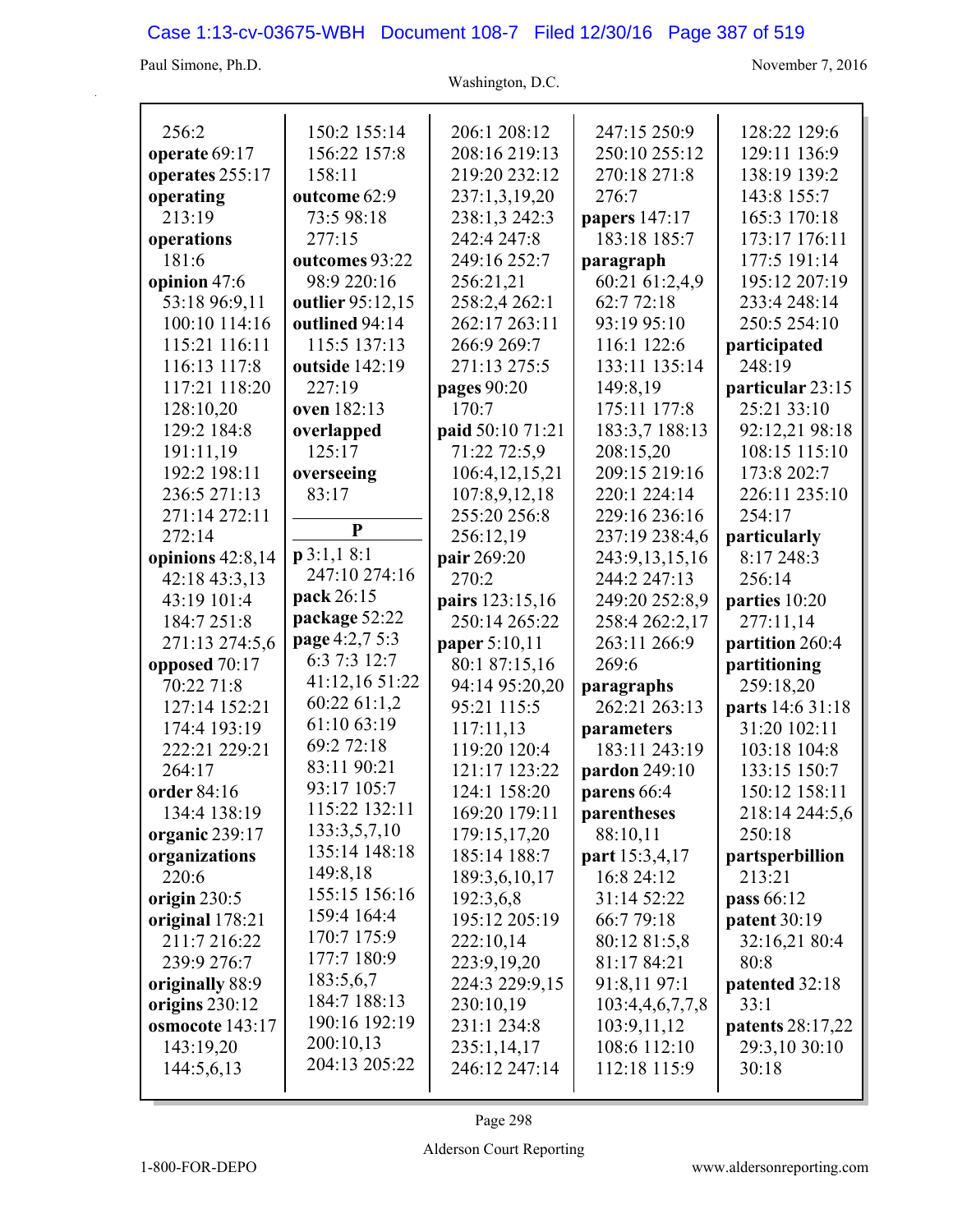#### Case 1:13-cv-03675-WBH Document 108-7 Filed 12/30/16 Page 388 of 519

Washington, D.C.

Paul Simone, Ph.D. November 7, 2016

| pathway 120:12 | 107:9,11 134:6   | 25:18 27:9,15       | picks 258:16       | 177:3 200:15    |
|----------------|------------------|---------------------|--------------------|-----------------|
| 200:15 201:4,8 | 178:18 216:6     | 28:4,15 39:9        | ping 95:21 172:7   | 201:4 202:19    |
| 201:17,20      | 253:7 263:21     | 39:13,15 40:11      | 172:9,15,20        | 210:12,16       |
| 202:6,13       | peoples 147:17   | 40:12,16,18         | 173:5,9 175:13     | 214:12,14       |
| 272:15         | perarticle 255:4 | 96:16 172:3         | 175:17 177:12      | 220:15 222:1,2  |
| pathways       | percent 17:14    | 190:11 254:16       | 177:19 178:2,6     | 222:20 223:16   |
| 202:18 272:18  | 18:9,10,18       | perusing 52:3       | 178:21 179:5,8     | 224:4,8 227:14  |
| patricia 52:17 | 19:12 20:4,8     | 61:7 63:16          | 179:11,14,15       | 227:16 262:6    |
| paul 1:17 2:1  | 20:12 94:12,16   | 128:8 132:18        | 180:11,14          | 265:4,9,13,17   |
| 4:2,10,135:8   | 94:19 104:11     | 141:8 159:16        | 183:15,19          | 266:3,14,19     |
| 8:3,10 12:8    | 104:16 110:2,6   | 164:3 176:16        | 184:19,19,22       | 267:15 269:10   |
| 13:1,141:13    | 110:7,11,15,17   | 180:17 186:19       | 185:4,9,14         | 269:10 270:5    |
| 41:20 47:20,21 | 110:18 111:15    | 187:18 199:7        | 186:14,22          | 272:3 273:5,13  |
| 132:12 148:21  | 111:19 112:2     | 204:5 205:5         | 187:11 188:1,7     | 273:14          |
| 228:20 247:9   | 112:21 182:16    | 208:6,18            | 204:4,8,9          | planting 149:20 |
| 274:17 275:3   | 214:1 260:14     | 219:21 225:2        | 242:7 243:7        | plants 4:17 5:6 |
| pay 54:12,20   | percentage 15:8  | 232:1 233:10        | 257:18             | 5:15 6:6 23:11  |
| 69:7 105:22    | 17:6 18:8 20:7   | 236:9 247:6         | pka 260:9          | 26:18 30:5,9    |
| 106:7 253:10   | 110:8 143:4      | 263:7 271:6         | place 31:19        | 34:18 35:12     |
| 253:10,11,12   | 183:12           | ph 1:17 2:1 4:2     | 66:13 67:22        | 47:18 49:7,11   |
| 254:19 255:3   | perfect 113:18   | 4:14 8:3 13:3       | 68:2 69:15,16      | 51:7,10,14      |
| 255:14 256:2   | perfectly 46:14  | 35:19 41:13,20      | plaintiff $1:63:3$ | 55:5 56:9,17    |
| 256:16         | performance      | 52:15,16 53:3       | 8:6                | 74:6,7 81:18    |
| payment 254:16 | 4:17 6:6 170:9   | 64:3 170:19         | plan 42:18 43:9    | 83:4 87:3,13    |
| 255:4          | 215:16           | 260:8,12,18         | 44:2               | 88:8,9,12,15    |
| payments 72:14 | performed        | 274:17 275:3        | planned 164:7      | 89:13,17 90:22  |
| pc 2:5 3:15    | 109:21 172:2     | pharmaceutic        | planning 42:9      | 115:2,3,7       |
| peak 97:12,17  | 181:9            | $1:13$ 275:4        | 43:6,8             | 116:4 117:9     |
| 240:4 241:2    | period 157:5,6   | pharmacology        | plant 27:9,16,21   | 118:21 122:9    |
| 266:1,1        | 167:8            | 39:15               | 28:5,12 31:15      | 124:8 125:7,13  |
| peaks 123:19   | periodicals      | pharmakon           | 35:5,8,15 36:3     | 125:18 126:2,8  |
| 126:22 127:3,7 | 121:15 122:2     | 77:20               | 36:8 39:21         | 126:14 127:12   |
| 127:15 265:18  | 256:2            | <b>phase</b> 186:10 | 40:5,13,17         | 128:1,17 129:6  |
| 265:20,21      | person 84:18,20  | philosophy          | 66:6,15 77:11      | 129:15,19       |
| 269:18,19      | personal 47:12   | 109:4               | 80:15 81:7,8       | 133:16 134:4,6  |
| peer 119:21    | 48:16            | phonetic 215:6      | 95:3 101:11,19     | 135:4 136:6,12  |
| 234:8,15       | personally 22:21 | phosphorous         | 102:13 114:18      | 136:15 138:10   |
| peerreviewed   | 23:4 27:14       | 150:17              | 115:16 117:15      | 142:18 147:19   |
| 175:13         | 259:4            | phrased 105:4       | 120:1,2,9,12       | 148:1,20 149:6  |
| peers 234:16   | personnel 84:22  | physical 123:18     | 122:12 123:7,8     | 149:11,20       |
| pelargonium    | 246:7            | phytochemistry      | 125:10 126:11      | 150:3,18        |
| 55:5 87:9      | pertain 40:5     | 34:21 35:1,2,4      | 126:15 127:1,8     | 152:13,18       |
| 206:3          | pertaining 17:7  | 39:4,7              | 128:22 129:20      | 160:1 161:12    |
| pen 232:4      | 20:8,18 21:7     | picked 70:22        | 131:3 152:7,8      | 161:20,21       |
| people $16:10$ | 22:7 23:4 24:5   | 165:19              | 162:17,19          | 162:9,14,16     |
|                |                  |                     |                    |                 |

Page 299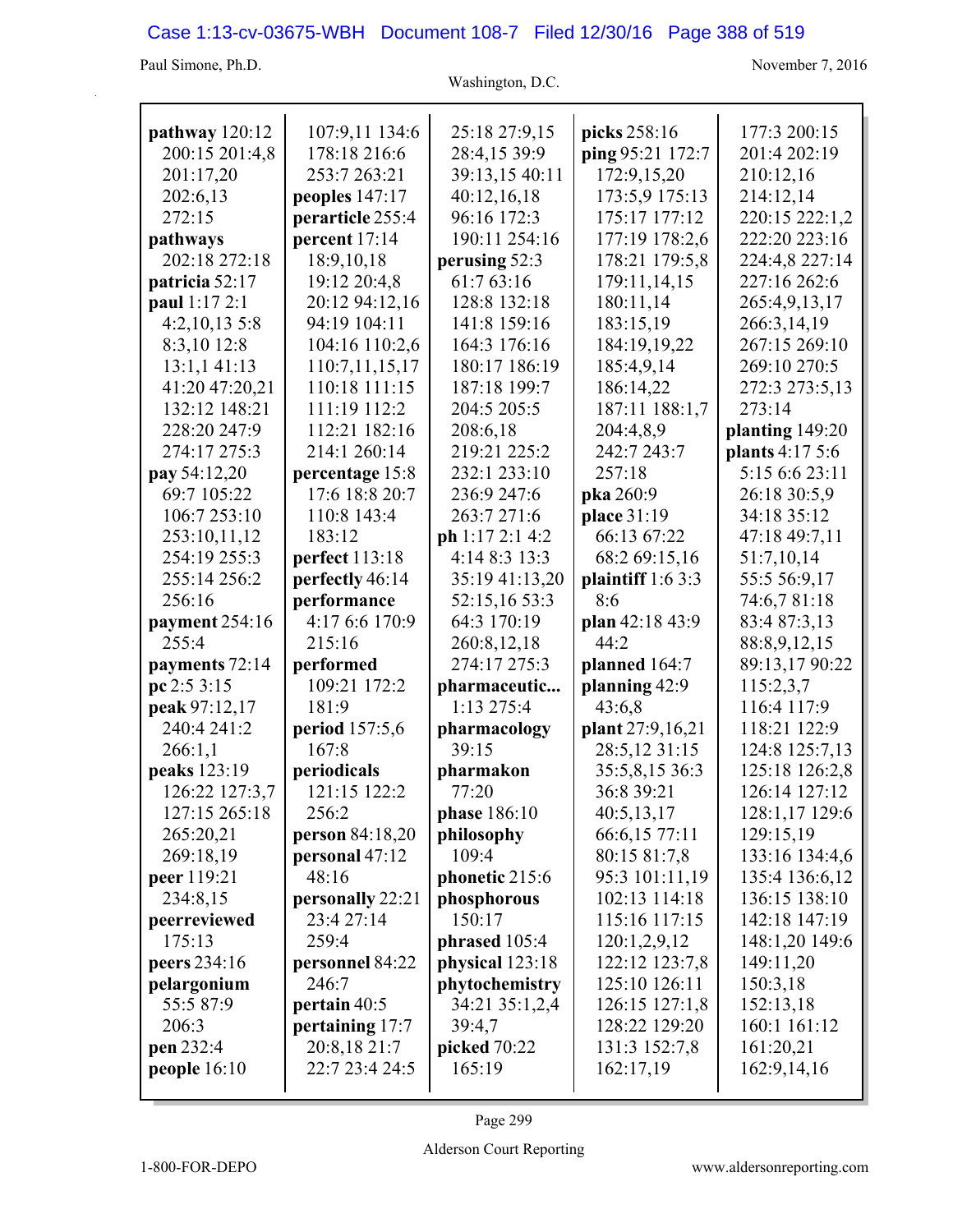Washington, D.C.

November 7, 2016

| 164:1,11,22       | 129:3 146:12     | 182:18             | 155:4 159:14     | 204:6 213:18     |
|-------------------|------------------|--------------------|------------------|------------------|
| 165:4, 10, 10, 14 | 164:13 180:19    | potentially        | 159:19 160:4     | 220:5 253:1      |
| 166:4,11,19       | 217:14 247:4     | 127:22 150:3       | 169:12 224:15    | price 67:1 69:18 |
| 167:1,18 170:8    | 252:10,20        | 150:22 152:3       | 243:3 244:9      | 70:4             |
| 172:4 176:19      | 259:16 260:1,6   | 154:8 181:1        | 245:1,7,16       | primarily 74:16  |
| 176:21 177:11     | 268:6 269:7      | potted 88:8        | 257:7,9 258:8    | prime 252:16     |
| 184:9,15          | pointing 253:5   | poured 162:9,17    | 261:3 263:22     | prior 11:8 59:3  |
| 188:16 191:8      | polysiloxane     | 166:4,8            | 266:12 276:14    | 59:11 62:13      |
| 191:13,19         | 182:16           | pouring 164:1      | present 3:20     | 80:7 88:13       |
| 193:11,12,13      | poor 165:2       | 167:20             | 34:8,11,12,12    | 109:2,10 133:7   |
| 193:18 195:17     | poorly 97:22     | ppb 243:1 244:4    | 94:1,2,11        | 149:19           |
| 196:6, 10, 15, 21 | 98:4             | practice 82:12     | 95:19 123:6      | privileged 44:22 |
| 197:4,11,17,22    | port 182:13      | 82:16              | 135:4 136:18     | 46:4             |
| 198:11 199:8,9    | portion 54:6     | practices 109:3    | 176:5 208:22     | probability      |
| 203:3 204:16      | 55:1 120:7       | precise 125:11     | 209:8,9 211:5    | 161:12 164:11    |
| 204:20 220:4      | portions 260:3   | precision $110:10$ | 211:15 239:19    | 164:22           |
| 220:21 221:4      | position 11:16   | 183:12             | 242:6 273:1      | probably 12:21   |
| 221:12 222:11     | 58:18 69:21      | precursor 206:6    | presentation     | 44:12 60:5,10    |
| 222:19 223:1      | 96:2 116:15      | preliminarily      | 93:12 163:14     | 91:4 92:7        |
| 228:3,5,10        | 117:14 128:10    | 145:17             | 163:15,16        | 125:22 138:17    |
| 230:12,15         | 128:15 193:11    | preliminary        | 164:2,19         | 142:4,8,14       |
| 234:12 235:20     | positions 217:19 | 94:13 97:8         | presented 94:11  | 143:4 164:17     |
| 236:1,7,11        | positive 144:17  | 144:1,16 145:9     | 96:14 99:14      | 165:2 170:15     |
| 242:7,9 245:7     | possibility      | 145:13 146:14      | 124:11 151:13    | 170:22 173:19    |
| 251:12 258:17     | 103:19 129:3     | 148:7 153:19       | 155:7            | 189:21 215:20    |
| 259:9 261:1       | possible 24:3    | 155:5,20 156:3     | presently 16:15  | 225:19 229:5     |
| 262:9 264:3,12    | 76:15 128:21     | preparation        | press 56:5       | 234:8            |
| 265:7 266:13      | 136:1,4,10       | 29:21 54:20        | pressing 167:10  | problem 241:12   |
| 270:9,22          | 146:21 179:8     | 86:3,9 88:21       | presumably       | problems 53:16   |
| 271:11,15         | 182:3 222:3      | 170:21 177:2       | 157:11,12        | 145:7            |
| 272:9,16,21       | 233:22 274:14    | 236:14,18          | 169:1            | procedure 46:15  |
| platform $130:10$ | possibly 128:16  | 259:9              | presuming        | 74:18 75:7       |
| plausible 142:18  | 129:15 158:20    | prepare 11:1       | 201:4            | 82:16 211:19     |
| please 8:9 48:13  | 234:10 261:7     | 54:12,21 85:21     | pretty $48:12$   | 211:20           |
| 90:14 111:4       | postdoc $35:20$  | 92:11,16 232:3     | 68:7,11 92:13    | procedures       |
| 119:5 171:15      | postdoctoral     | prepared 42:13     | 97:3 127:2       | 75:16            |
| 225:5 261:15      | 52:20            | 121:6,9 141:20     | 136:13 144:21    | proceeded 93:21  |
| plot 113:8,8      | posted $12:20$   | 142:7,13 174:9     | 203:19 230:19    | process $81:2$   |
| 210:22,22         | potassium        | 175:8,8            | 254:18           | 117:4 187:2,4    |
| plural $45:16$    | 150:17           | preparing 52:2     | prevail $135:18$ | 188:2 234:16     |
| plus 213:11       | potential 56:16  | 173:20             | 140:16           | processes        |
| 214:18            | 57:12 65:13      | presence 47:17     | previous 149:9   | 101:20           |
| point 32:8 45:7   | 105:2 110:21     | 55:4,9 56:8        | previously 12:13 | produce 116:17   |
| 71:18 90:14       | 111:7,9 121:16   | 74:8 120:9         | 83:5 134:17      | 118:21 167:1     |
| 92:17 128:19      | 147:22 154:18    | 122:21 146:8       | 141:7,9 157:18   | 167:19 191:9     |
|                   |                  |                    |                  |                  |

Page 300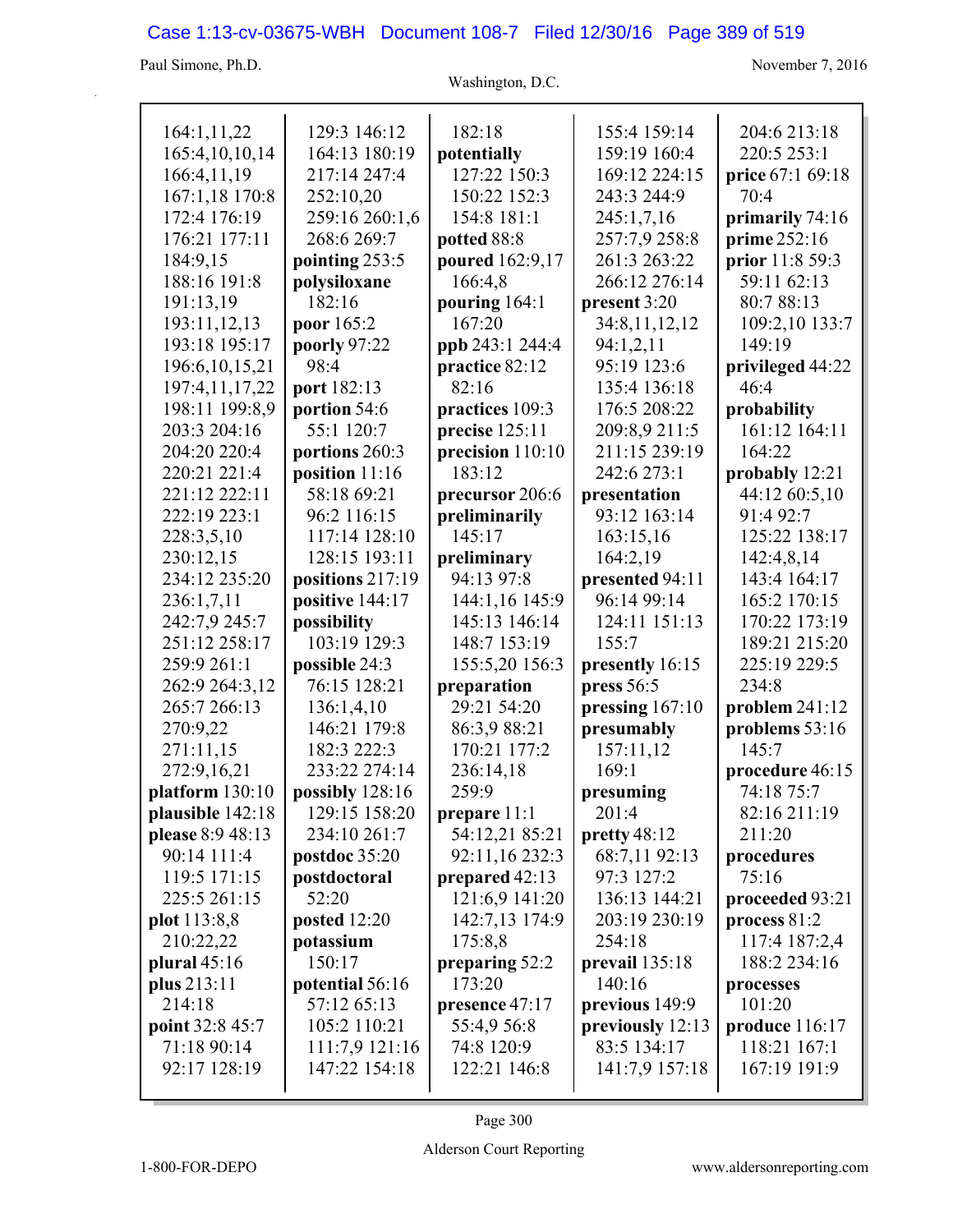Paul Simone, Ph.D. November 7, 2016

| 191:20 193:11    | profiles 221:5   | 218:7 245:19      | 40:12 52:2        | 168:9 170:5      |
|------------------|------------------|-------------------|-------------------|------------------|
| 193:18 197:22    | program $252:15$ | protocols 85:9    | 54:9 62:10        | 180:6 190:6      |
| 198:12 227:14    | 254:10           | 188:20            | 80:1 87:15,16     | 227:7 231:16     |
| 228:3,10         | project 23:18    | proven $269:1$    | 95:18 96:17,18    | 246:17           |
| 234:12 239:15    | 27:5,10,16,20    | provide 61:16     | 102:4 115:5       | pursuant 2:14    |
| 239:21 272:16    | 28:4 32:14       | 68:8,972:18       | 117:11,13         | pursue 76:20     |
| produced 11:4    | 69:20 84:9       | 109:11 150:17     | 119:22 120:5      | pursued 24:2     |
| 14:3 78:2,8,20   | 167:9 241:17     | 176:3 215:2       | 148:8 156:7       | put 42:14 43:5   |
| 79:5 80:14       | projects 18:19   | 220:2,14 231:7    | 171:21 172:1      | 45:13 62:3       |
| 81:8,1791:14     | 25:20 27:9,15    | 241:6 242:22      | 172:10 174:10     | 91:4 93:5        |
| 91:15 92:6       | 28:10 40:16      | 242:22 243:18     | 192:4 205:19      | 101:1 143:6      |
| 95:22 100:6      | prompted         | 243:21 244:3      | 217:21 220:20     | 148:22 162:8     |
| 159:12 168:12    | 142:15           | provided 52:7     | 221:11 222:14     | 162:15 165:12    |
| 191:13 195:17    | prone 239:3      | 58:6 59:5 76:9    | 229:22 231:21     | 172:19 185:5     |
| 200:2 203:2      | 240:18           | 87:14 96:5        | 234:1 247:18      | 202:11 231:5     |
| 265:3,12         | pronounce        | 117:4 173:6,16    | 250:8 251:1       | 234:14,22        |
| 266:22           | 86:16            | 179:8 180:12      | 254:15 255:9      | 235:17 239:22    |
| produces 101:11  | propane 238:19   | 182:11,15,21      | 255:21 256:1,3    | 264:7            |
| 101:20 114:18    | 239:13           | 182:22 190:11     | 256:5,7 257:5     | puts 12:16       |
| 117:15           | proper $47:9$    | 190:19 191:5      | 257:17 258:7      | putting 21:3     |
| producing        | properties       | 191:15 198:1      | 266:4 269:17      | 69:20            |
| 128:17 129:6     | 123:18           | 244:20 250:6      | 270:4             |                  |
| product 56:9     | proportional     | 269:2             | publisher         | $\mathbf 0$      |
| 57:5 116:6       | 239:15           | provides $111:11$ | 254:17 255:2      | quad 25:14       |
| 117:9 129:15     | proposal 144:1   | 241:18            | 256:8,18          | 207:11           |
| 156:18 167:1     | 146:9,10         | providing 122:8   | publishers        | quadrupoles      |
| 207:15           | 148:22 149:12    | public $2:15$     | 254:21            | 207:11           |
| production 91:9  | 153:5,6,10,14    | 255:5 276:17      | pull 179:14       | qualify 170:18   |
| 91:9,12,17       | 153:17,22        | 277:1,18          | purchase 68:10    | qualifying 206:2 |
| 92:1 206:7       | 155:8,11         | publication       | purchased 150:1   | 207:18           |
| 236:7 262:8      | 158:11 252:5     | 70:11 121:16      | 155:13            | qualitative      |
| products 56:3    | proposals        | 146:16 175:12     | purport 205:7     | 162:8 185:7      |
| 140:9 168:19     | 256:15           | 189:22 217:15     | purported 185:3   | qualitatively    |
| 207:15 264:16    | proposing        | 234:13 254:20     | 267:18            | 182:1            |
| 264:18           | 152:12           | 255:15 256:12     | purpose 77:16     | quantification   |
| professor $4:11$ | prospectus       | 256:15,16         | 172:21 176:15     | 6:19 103:20      |
| 5:8 11:17 12:9   | 170:15           | publications      | 176:17 177:15     | 104:17 192:20    |
| 13:2,4 15:5      | protection 3:7   | 183:10            | 185:1 217:10      | 207:17           |
| 64:12 95:21      | 108:10           | publish 73:5      | 250:3             | quantify 122:11  |
| 121:2,12         | protocol 24:6    | 96:20 144:18      | purposes $41:2,9$ | quantitation     |
| 199:10 249:14    | 31:2 81:3        | 155:6 157:21      | 51:20 63:8        | 66:4 99:9        |
| 254:14           | 94:14 104:7      | 161:8 192:6       | 90:18 91:20       | quantitative     |
| profile $126:22$ | 108:11 142:16    | 254:12,17         | 120:20 132:7      | 181:6 185:7      |
| 127:2,13 221:7   | 143:2,6 153:21   | 256:19            | 141:3 148:14      | quantitatively   |
| 259:10           | 188:16 211:4     | published 40:11   | 156:14 159:3      | 182:1            |
|                  |                  |                   |                   |                  |

Page 301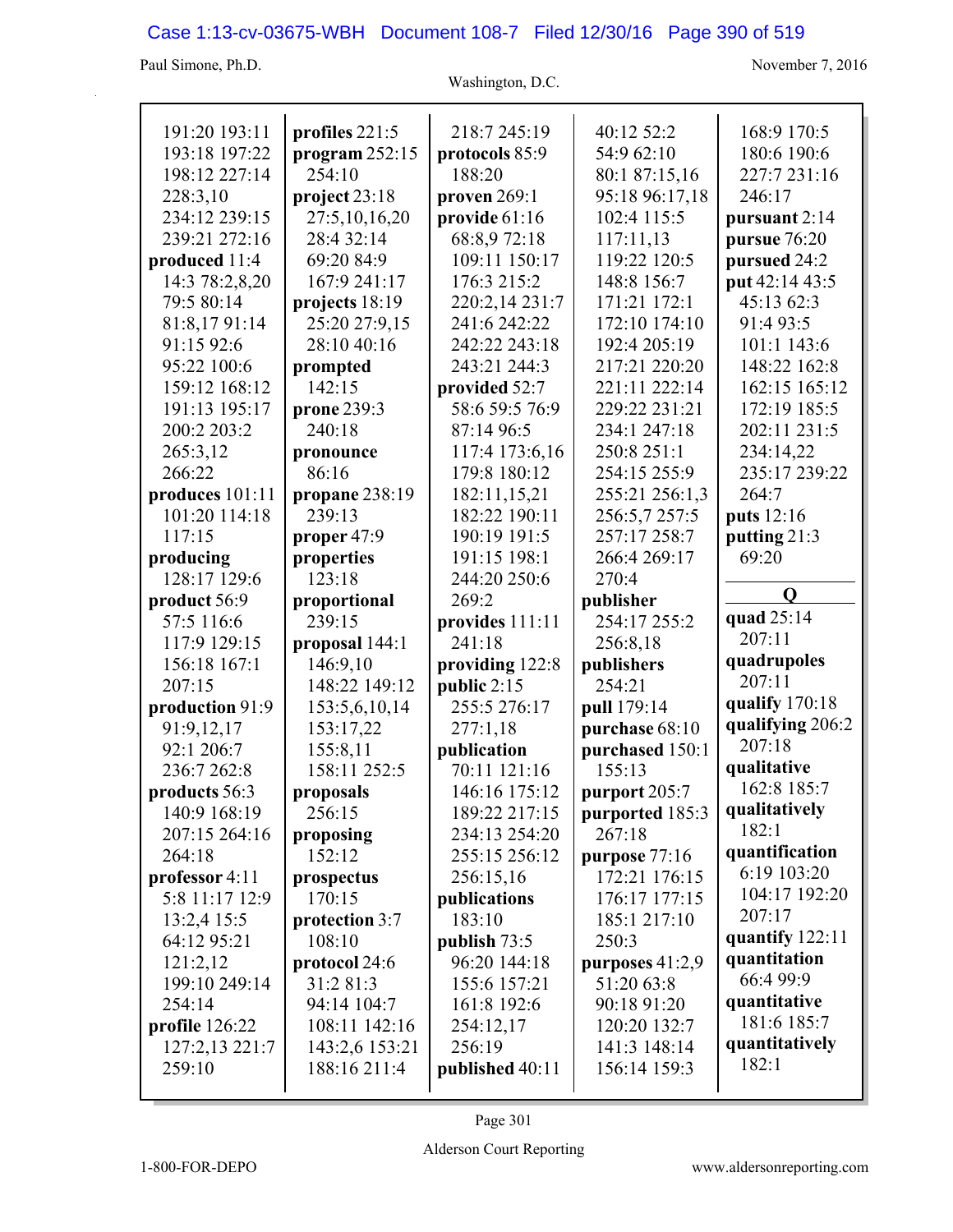Washington, D.C.

November 7, 2016

| quantities 1:8    | 10:7 22:2,4          | rates 105:2         | 218:18 257:10   | 224:11 230:22         |
|-------------------|----------------------|---------------------|-----------------|-----------------------|
| quantity 176:4    | questions 7:5        | 111:7 112:2,2       | realize $47:12$ | 231:3,11              |
| question 4:22     | 9:14 45:16           | 112:15              | really 29:20    | 237:11 252:22         |
| 8:22 9:1,4,8,16   | 54:8 61:5            | ratio 99:4,8,9      | 118:18 141:21   | 256:20 261:8          |
| 9:21,22 14:14     | 63:13 67:1           | 123:8 126:3,3       | 144:17 167:5    | 261:19,20             |
| 15:11,19,22       | 90:10 114:11         | 126:5,15 127:2      | 191:18 198:18   | receive 137:2,8       |
| 16:5 18:16        | 118:6 132:1,17       | 206:20 207:14       | 215:2 222:5     | 137:18 254:1          |
| 21:13,19 22:8     | 171:15 219:5         | 240:11 267:6,8      | 245:22 246:11   | received 68:19        |
| 22:19 24:12,14    | 219:18 228:22        | 267:14 269:11       | 251:3 252:1     | 85:788:8              |
| 36:10 37:11       | 247:5                | 270:8 271:11        | 259:19 272:17   | 105:20 137:15         |
| 43:17 44:21       | quick 7:5 218:18     | <b>ratios</b> 116:3 | reason $10:6$   | 190:21 197:11         |
| 45:2,4 46:3,7     | 228:22               | 123:6 124:2,4       | 142:18 146:10   | 199:8                 |
| 48:5,8,15 51:3    | quite 12:19          | 124:7,9,13,15       | 147:1 148:8,8   | receiving 64:20       |
| 58:2 67:12        | 229:10               | 124:22 125:1        | 154:12 167:7    | 70:16 137:11          |
| 71:4 73:15        |                      | 125:13 127:14       | 215:2 239:22    | recess 90:1           |
| 74:13 76:7        | $\bf R$              | 263:19 266:5        | 267:11          | 114:4 131:13          |
| 78:17 101:11      | r 3:1 8:1 113:12     | 266:13,18,20        | reasonable 20:5 | 144:10 171:9          |
| 101:18 102:8      | 113:19               | 269:8 270:2,13      | 70:9 116:16     | 218:20 273:22         |
| 105:3 106:18      | r2 113:12            | 271:1               | 129:4,17        | recognize 12:12       |
| 111:3 118:8,11    | raise 260:18         | reach 135:8         | 187:13 228:8    | 132:20 141:6          |
| 119:3 126:19      | <b>raised</b> 100:16 | reached 100:2       | reasons 21:3    | 141:11,14             |
| 129:1 130:6       | ramifications        | 189:10 196:16       | 241:15          | recollection          |
| 137:3 147:9       | 128:2                | reaction 97:21      | rebuttals 11:4  | 62:19 83:21           |
| 153:9 154:15      | ran 24:2 217:13      | 206:16              | recall 11:12    | 84:5 99:1             |
| 154:16 159:17     | 217:13               | read 61:3 88:2      | 12:14 19:11     | 189:19                |
| 167:15,17         | ranaivo 4:21 7:9     | 119:5,7,11          | 23:5 25:22      | record 8:9 10:12      |
| 177:13 178:9      | 52:17,18             | 143:16 164:8        | 27:12 28:8,13   | 10:18 26:19           |
| 180:18,20         | randall 148:21       | 172:13 173:3        | 44:13,18 51:5   | 48:11 90:5            |
| 182:7 186:20      | random 134:19        | 178:10,12           | 58:9,12 59:1    | 91:7 102:22           |
| 187:20,22         | 134:20               | 179:17 180:22       | 60:6 62:2       | 114:6 119:10          |
| 191:17 194:2,6    | randy 152:6          | 195:12 199:2        | 64:21 65:14     | 131:17 143:19         |
| 194:9, 13, 17, 19 | range $14:6$         | 201:2 203:7         | 70:20,21 71:10  | 171:11 178:11         |
| 194:20 195:3,5    | 94:18 104:10         | 208:15 219:16       | 76:17 78:7,10   | 180:21 195:9          |
| 198:7,19 202:9    | 109:19 110:6         | 222:10,18           | 79:20 80:6      | 218:22 225:6          |
| 202:10,12         | 111:18 113:19        | 223:9 225:4,7       | 81:22 84:2,14   | 261:16 274:2,4        |
| 203:19 210:3      | 165:19 184:11        | 233:8 247:2         | 86:17 92:11     | 276:4 277:8           |
| 220:10 225:3      | 243:1 244:4          | 261:15,17           | 93:7,13 103:2   | <b>records</b> 143:21 |
| 227:17,21         | ranged $124:9$       | 275:5 276:2         | 119:16 137:11   | 160:21                |
| 237:4 239:9       | ranges 109:14        | reading $147:16$    | 137:21 138:11   | recoveries 94:16      |
|                   |                      |                     |                 |                       |
| 254:2 257:11      | 109:17 165:18        | 177:5 201:18        | 142:12 144:12   | 183:12                |
| 261:13 263:9      | ranging $88:10$      | 261:19              | 146:9 153:18    | recovery $94:13$      |
| 267:21 268:8      | rate 54:21           | reads 275:5         | 158:1 165:19    | 110:2,6               |
| 268:10,14,16      | 110:20 111:15        | reagent $151:3$     | 172:18 173:4    | <b>redo</b> 232:20    |
| 268:17            | 111:18,21<br>226:10  | reagents $253:12$   | 174:15 190:13   | 233:5 234:4           |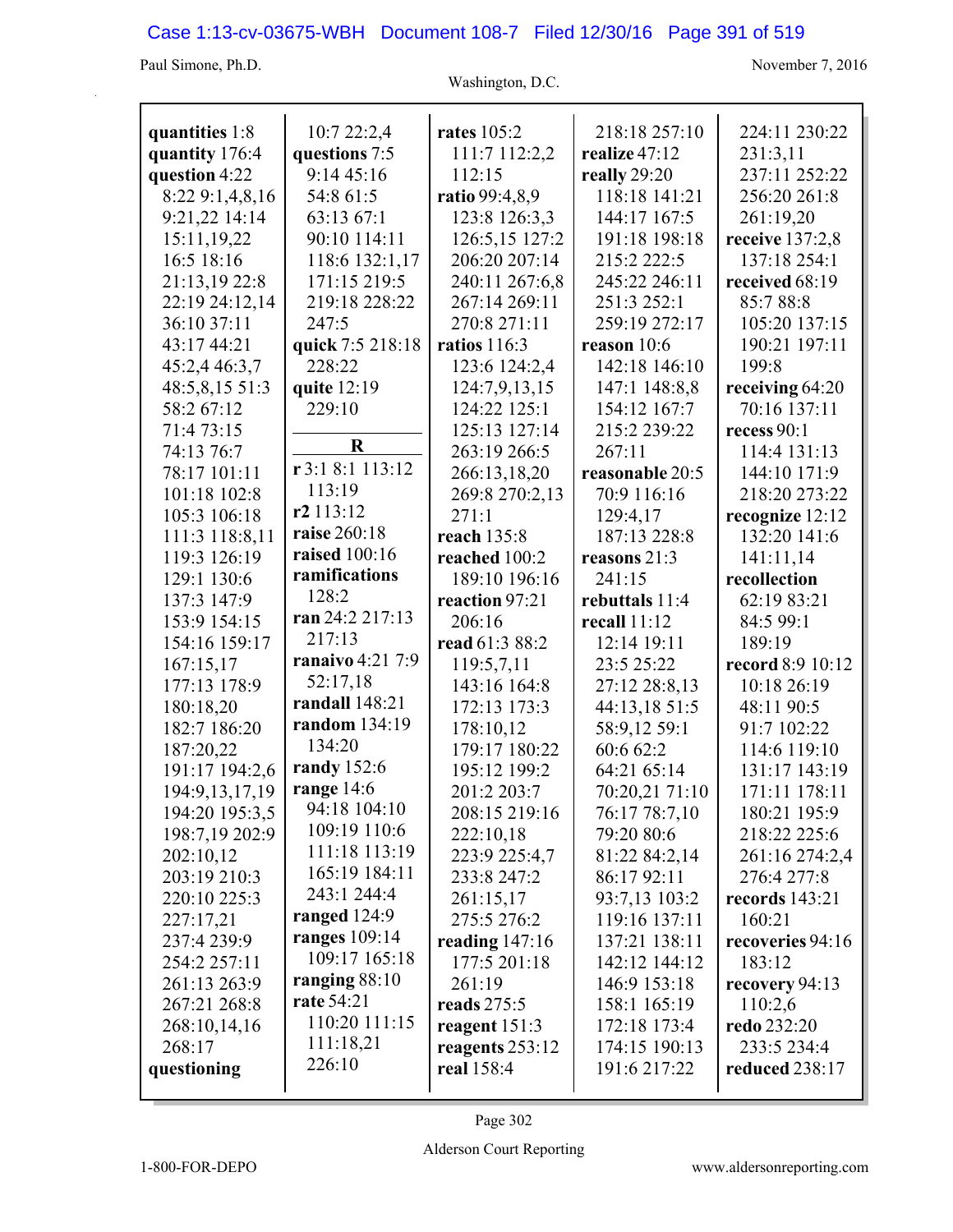Paul Simone, Ph.D. November 7, 2016

| 239:2,12,16,20     | 53:5,14 55:9     | 34:10                | 177:15 222:13     | report 7:10 45:7 |
|--------------------|------------------|----------------------|-------------------|------------------|
| 240:4 277:7        | 65:13 67:8       | regulation 57:8      | rely 161:7,8      | 45:12,13,17,18   |
| reducing 260:5     | 70:16 71:7       | regulations          | 173:2 176:14      | 45:21 49:1       |
| <b>refer</b> 172:9 | 79:13 85:3       | 13:14 14:1,18        | 176:17 191:7      | 53:6 54:1        |
| 251:9              | 86:3,8 87:7,12   | 53:7 128:3           | 191:22 192:1      | 60:19 62:3,8     |
| reference 13:20    | 87:17,19 88:21   | regulatory 56:9      | 195:15 197:21     | 72:17 73:11,18   |
| 55:21,22 56:12     | 89:3,12,15       | relate 19:14,14      | 199:22            | 74:15,20 75:1    |
| 62:7 77:1,3,9      | 93:1 105:1       | 29:4,10 110:8        | relying $100:4,6$ | 93:17 94:8       |
| 77:21 78:3,9       | 106:11 120:5     | 111:6,9              | 100:8 117:12      | 96:5,7,8,10      |
| 78:12,21 79:5      | 130:10 135:10    | related 18:11,19     | 118:22 119:12     | 99:18 100:1,3    |
| 80:6 173:1         | 160:22 200:1     | 22:20 27:4,5,6       | 119:17 172:21     | 101:5 102:3,11   |
| 179:16 180:15      | 200:19 217:19    | 29:5,739:5           | 183:19 184:18     | 109:1,5 115:1    |
| 181:18,19          | 231:9 236:6      | 47:16 48:5           | 184:19,22         | 117:17 122:8     |
| 182:9 185:9        | 254:5 258:7      | 92:18 141:16         | 193:10 198:11     | 123:5 145:3      |
| 209:6 223:21       | 259:9 266:12     | 161:19 167:11        | 231:2             | 146:7 157:22     |
| 226:15 228:20      | 272:14           | 173:8 227:17         | remember 23:20    | 161:7,19 167:7   |
| 235:16,18,21       | regardless 156:8 | 277:10               | 44:10,16,17       | 173:7 174:21     |
| 267:18 269:3       | regards 65:7     | relates $20:8,9$     | 60:12 132:22      | 175:1,2,7        |
| referenced 80:1    | region $177:1$   | 47:17 57:4           | 138:17 140:18     | 176:11,15        |
| 137:6 176:12       | 209:1,10 215:4   | 113:5 139:21         | 143:16 163:6      | 177:5 178:2,6    |
| 176:20 216:5       | 229:17 232:21    | 201:21 233:12        | 163:11 178:4      | 178:21 181:11    |
| 236:11 243:9       | 233:6 234:4      | 236:7 264:1          | 178:22 217:12     | 183:3,11,16      |
| 258:13             | 236:13 249:8     | relating 19:22       | 217:16 270:20     | 185:1,2 188:11   |
| references         | 249:11 258:19    | 20:1,14 25:20        | remind 90:7       | 191:21 193:14    |
| 236:16             | 259:1            | 26:22 29:1           | 114:8 131:19      | 198:10 199:2     |
| referencing        | regional 122:21  | 36:15 39:21          | 171:12 219:1      | 199:20 200:1,6   |
| 20:15              | 133:18 134:14    | 50:5 79:14           | reopen $274:7$    | 200:7,8 201:2    |
| referred 11:7      | 224:14 227:13    | 92:19 160:4          | repaired 25:9     | 201:19 202:18    |
| 172:7              | 228:2,9 230:4    | 161:8 231:9          | repeat $14:13$    | 208:13,16        |
| referring 32:17    | 230:8,11,18      | relation 33:4        | 15:14 16:3        | 214:17,17        |
| 56:12 69:12        | 231:8 233:12     | 48:22 53:4,12        | 24:11 27:18       | 216:5,17,19      |
| 76:3 81:21         | 233:16,18,22     | 54:19 62:6           | 45:3 58:2 71:4    | 217:20 236:22    |
| 122:15 125:7       | 234:11 235:15    | 72:16 75:6           | 73:15 78:16       | 237:19 242:5     |
| 137:1 186:1        | 235:20,22        | 79:12 104:22         | 119:3 130:5       | 244:22 249:16    |
| 234:7 244:16       | 236:6            | 107:21 114:15        | 147:9 159:16      | 249:17 252:7     |
| refers $28:14$     | regions 87:10    | 179:14 254:15        | 177:13 178:9      | 256:22 257:1,5   |
| 103:3 233:16       | 88:6 133:14      | relative 110:11      | 182:6 185:17      | 258:1 261:20     |
| reflect $76:10$    | 193:13 196:6     | 110:17 112:3         | 197:9 198:6       | 266:9            |
| 157:6 159:13       | 196:11 205:18    | 176:4 206:1          | 211:10 227:21     | reported 1:22    |
| 159:18             | 209:2 212:7      | 277:12               | 254:2 263:8       | 75:8 88:16       |
| reflects 157:9     | 216:10 228:6     | relatively 31:10     | repeatedly        | 104:19 105:17    |
| refresh 83:21      | regression 113:2 | 94:18                | 166:11            | 115:17 117:7     |
| regarding $12:17$  | 113:4            | release 56:4         | rephrase 9:4      | 128:14 177:22    |
| 16:21 22:1         | regular $274:15$ | 79:17                | 21:21             | 178:14,16        |
| 32:17 49:10        | regulated 34:9   | <b>relied</b> 100:11 | replace 238:9     | 181:10,12        |
|                    |                  |                      |                   |                  |

Page 303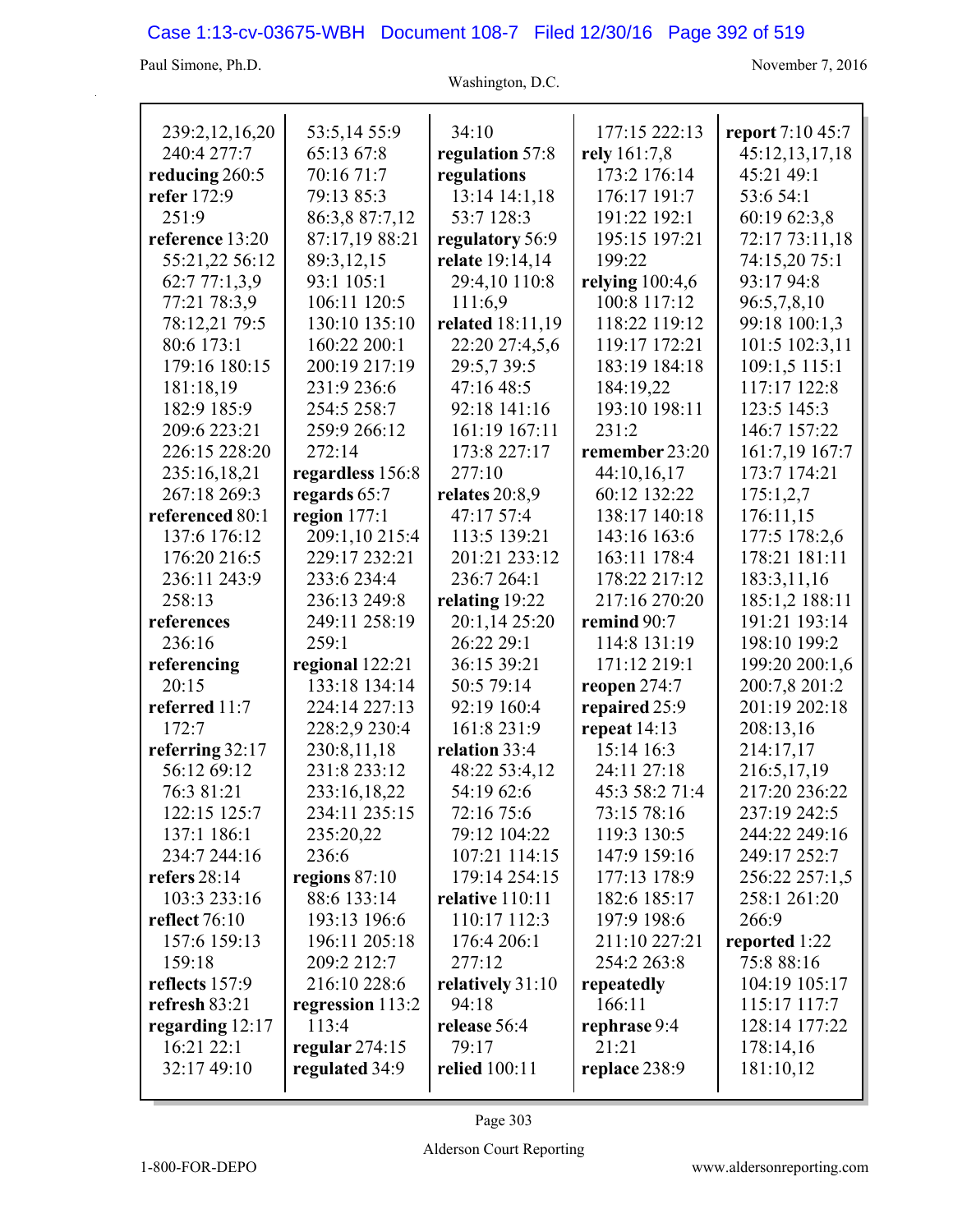Paul Simone, Ph.D. November 7, 2016

| 188:21 204:4     | 261:16          | 187:20 194:1       | reviewer 235:4    | 120:10,19      |
|------------------|-----------------|--------------------|-------------------|----------------|
| 208:21 213:10    | require 44:21   | 194:11,19          | 235:6             | 125:6 127:20   |
| 214:19 220:2,5   | required 68:6   | 195:3 225:3        | reviewers         | 128:13 131:9   |
| 220:12 224:19    | requirement     | restroom 114:2     | 232:22 234:6,6    | 131:17,20      |
| 226:19 227:1     | 116:7           | 144:8 218:18       | 234:8,13          | 132:1 133:2,9  |
| 243:2 244:8      | requires 249:22 | 273:20             | reviewing         | 135:8 138:4    |
| 250:1 261:2      | 255:3           | result 57:19       | 234:17            | 140:9 141:1    |
| 267:10 270:17    | research 4:22   | 127:21 220:15      | reviews $145:5,6$ | 142:11,15,19   |
| 270:19 271:9     | 13:11 15:9,16   | resulted 174:9     | 234:19            | 144:12 148:13  |
| 271:10,17        | 17:16 19:13,16  | results 74:15,16   | reward 252:4      | 149:7 156:13   |
| reportedly 97:3  | 20:8 23:17      | 93:21 145:9,16     | richard 63:20     | 160:2 161:11   |
| reporter 2:15    | 26:7,9 27:14    | 155:3,5,7,20       | 64:11 66:19       | 168:18 169:22  |
| 8:17 9:19        | 28:18 40:16     | 178:16 179:4       | rick 65:7 68:8    | 170:4,20 171:6 |
| 119:9 274:11     | 61:16 67:11     | 179:10,21          | right $8:8,11,14$ | 171:13 172:4,5 |
| reporting        | 72:13 79:13     | 181:10 182:9       | 9:6 10:8,9,10     | 172:14 173:4   |
| 109:11 187:1     | 146:12 164:8    | 204:21 217:2,3     | 11:5,13,22        | 177:9,16 180:5 |
| 214:10           | 201:14 221:4    | 217:16 219:19      | 12:4,15 14:8      | 183:2 188:10   |
| reports $11:2,6$ | 227:12 252:14   | 220:2,13           | 15:7,12 18:1      | 189:4 190:4,14 |
| 95:19 143:17     | 252:15 253:6    | 225:12 228:6       | 20:13 21:4        | 191:3,16       |
| 143:22 175:18    | 253:16,20,22    | 230:11 234:10      | 23:14 24:4        | 192:13 195:13  |
| 186:14 204:3     | 254:4,9 256:11  | 236:18 246:1       | 25:16 26:2,21     | 197:20 199:6   |
| 242:6,8,21       | 257:4,5 258:7   | 257:10,16          | 27:8 30:10        | 199:20 200:10  |
| 243:3 244:3,8    | 259:4 270:10    | retained $44:7,14$ | 36:11 38:2,17     | 200:19 203:21  |
| 245:2,3 253:13   | researchers     | 173:10             | 41:1,6,15,17      | 205:18,21      |
| 258:6 272:7      | 85:15 257:9     | retention 97:20    | 42:7,16 44:4      | 206:8,18,22    |
| represent 15:8   | reserve 274:6   | 169:18 216:22      | 44:13 45:7        | 208:12 210:11  |
| 18:20 108:8      | resolve 97:12   | 240:11,13          | 47:13 49:9        | 213:2,12 219:2 |
| 113:2            | resonance 6:9   | reverse 9:18       | 50:2,8 51:19      | 219:8,14 220:1 |
| representation   | 170:11          | reversed 145:16    | 52:5 53:4,12      | 220:10 224:1   |
| 91:19            | respect 128:3   | review 11:6        | 54:19 59:2        | 225:11 227:6   |
| representing     | respected       | 95:10 119:21       | 60:18 61:6,9      | 228:7,19 231:5 |
| 48:16 276:10     | 255:10          | 176:10 187:11      | 63:14,18 64:22    | 231:15 232:11  |
| represents       | respective      | 187:12 189:3       | 67:15 68:12       | 232:21 233:6   |
| 206:12           | 271:17          | 217:9 220:11       | 70:7 72:4         | 234:5,16,18    |
| reproduced       | respond 195:9   | 220:20 221:11      | 76:21 81:3        | 235:14 237:7   |
| 97:22 98:4       | responds 239:2  | 234:15 235:3       | 82:17 87:16       | 241:21 242:2   |
| 151:3            | 239:11          | 236:10 257:4       | 89:20 90:5,8      | 244:1,10       |
| reproducible     | response 70:7   | 258:12 262:3       | 90:16 92:4,15     | 246:16 247:7   |
| 144:20 158:6     | 109:22 113:6    | 265:1              | 93:7,14 96:2,6    | 251:11 252:6   |
| reproducibly     | 194:21          | reviewed 11:2      | 99:22 105:8       | 257:7 262:16   |
| 148:9            | rest 100:13     | 97:9 143:18        | 107:21 108:13     | 265:21 266:8   |
| request 195:10   | 258:7           | 172:20,22          | 108:18 111:21     | 269:6 271:12   |
| requested        | restate $102:8$ | 183:18 185:2       | 112:5 113:1,12    | 274:1,6,9,10   |
| 119:10 178:11    | 111:3 153:9     | 187:7 188:15       | 113:14,22         | rigor $115:3$  |
| 180:21 225:6     | 185:17 186:20   | 189:2,4            | 114:6 115:9       | 144:15 148:7   |
|                  |                 |                    |                   |                |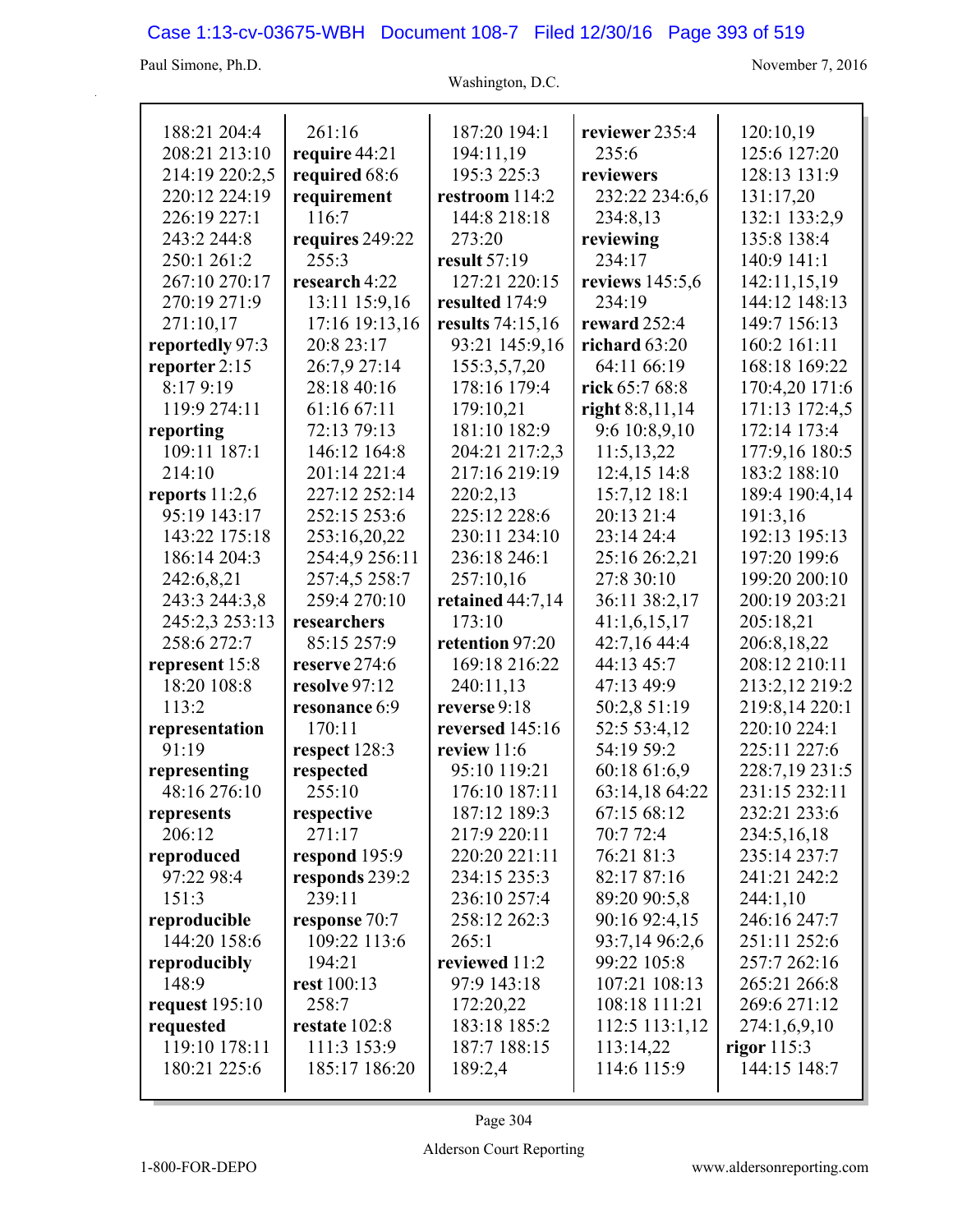# Case 1:13-cv-03675-WBH Document 108-7 Filed 12/30/16 Page 394 of 519

Paul Simone, Ph.D.

Washington, D.C.

November 7, 2016

| 184:12 185:6                     | 83:17 94:15                      | 115:17 116:21                  | 93:20 116:3             | 19:2,6,17,21               |
|----------------------------------|----------------------------------|--------------------------------|-------------------------|----------------------------|
| 244:18 245:5                     | 95:5,8,19 97:9                   | 124:14 128:16                  | 122:6,20                | 21:11,15,22                |
| 245:15 271:21                    | 99:2,5 108:20                    | 128:21 133:13                  | 133:12 148:20           | 22:5,13,16                 |
| risk $252:4$                     | 108:20 111:14                    | 135:7 136:18                   | 156:21 164:10           | 23:1 24:13                 |
| risks $53:16$                    | 122:10,12                        | 136:22 137:1,4                 | 179:16 181:5            | 25:1 27:7                  |
| role 27:14 149:5                 | 156:22 159:15                    | 137:8,11                       | 188:1 199:4,8           | 29:15 30:17                |
| root 152:8,14                    | 159:19,19                        | 147:10 150:11                  | 200:13 204:19           | 33:9 34:4                  |
| 162:20                           | 160:17 166:16                    | 154:8 160:22                   | 206:6,18                | 35:13,22 36:9              |
| roughly 18:9                     | 185:9 205:16                     | 165:18 166:6                   | 208:21 209:16           | 36:13,20 37:5              |
| 213:1 226:3                      | 209:17,18,21                     | 169:9 191:5,15                 | 220:2 221:20            | 37:14,22 38:4              |
| 235:9 245:21                     | 210:6, 12, 14, 17                | 193:19 197:1                   | 223:10 224:14           | 39:19 40:3,9               |
| 260:8,12                         | 210:18 211:7                     | 198:1,3,13,15                  | 229:8 232:20            | 40:22 41:5                 |
| 267:16 271:4                     | 211:12,16                        | 199:5,18 204:3                 | 238:8 239:1             | 43:2 45:5,19               |
| routinely 103:6                  | 212:13,16,17                     | 205:8,11                       | 242:5 243:16            | 46:8,11,17,19              |
| rr 270:1,1,2                     | 213:2,7,16                       | 208:22 209:9                   | 244:2,17 247:9          | 47:2,10 48:7               |
| rs 270:1                         | 214:14,22                        | 209:13 210:13                  | 247:14 249:20           | 48:11,14 49:8              |
| rsd 110:8,20                     | 215:2,5,15,17                    | 210:21 211:5                   | 252:10 257:3            | 49:19 50:17                |
| 111:6 112:21                     | 215:22 217:13                    | 212:2,6,9                      | 258:5,16                | 51:18 52:12                |
| rule 142:17,17                   | 226:11,12,16                     | 213:4 214:6,8                  | 262:19 264:4            | 53:11,20 54:2              |
| rules 8:15 46:15                 | 226:20,22                        | 216:8,11 217:9                 | 266:11                  | 57:9,17 58:3               |
| 100:8                            | 229:11 245:14                    | 218:3,5 224:17                 | scale 213:21            | 59:10 60:1,17              |
| run 74:5 109:8                   | 245:18 246:2                     | 224:19 225:1                   | scan 181:18             | 63:5 70:6 71:5             |
| 113:11 169:17                    | 247:16,17                        | 225:13 229:19                  | 182:12,17               | 73:10 75:14                |
| running $51:22$                  | 248:4,14 249:2                   | 236:17 248:20                  | scanned 160:8           | 76:5 77:8                  |
| 90:20                            | 267:18 269:3                     | 249:8,12 250:5                 | scheduled 151:4         | 78:18 79:11                |
| S                                | sampled 87:14                    | 259:1 261:2,3                  | school 37:4             | 80:19 81:14                |
|                                  | samples 31:10                    | 272:3                          | science 64:13           | 82:1 83:2                  |
| $s$ 3:1 4:1,5,13 5:1             | 32:4 52:7 58:6                   | sampling 239:19                | 122:1                   | 86:19 88:3                 |
| 6:17:18:1                        | 61:18 66:13,14                   | sat 45:7,11                    | sciences 199:12         | 89:20 90:4                 |
| 13:1,3,3 41:13<br>41:20 47:20,21 | 66:15 72:9,17                    | save 209:16                    | scientific 101:17       | 91:11,21 92:3              |
| 192:22 252:13                    | 72:20 73:20                      | saw 96:15 99:20                | 114:17 116:16           | 97:13 98:2,16              |
| 252:17                           | 74:18 75:6                       | 124:16 125:1,2                 | 118:22 129:5            | 99:10,16 100:7             |
| s11212:14                        | 76:9 77:1,1                      | 164:19 173:9                   | 129:17 187:13           | 100:15,18,22               |
| 213:16 224:16                    | 80:22 81:2                       | 202:20,21                      | 216:7 227:12            | 101:9,16 102:2             |
| s112 225:18                      | 82:5,15 83:4                     | saying 32:18,21                | 228:1,8 230:13          | 102:20 104:13              |
| safety 56:3                      | 84:6,15 85:4,7                   | 46:9 115:15                    | 243:8 270:22            | 106:13,19                  |
| sake 10:1                        | 85:10,17,20,22<br>86:3,9 87:8,10 | 129:16 202:15<br>203:17 222:19 | scope 50:20,21          | 107:10,20<br>111:5 114:3,5 |
| sample 29:21,21                  | 87:20 88:5,17                    | 235:18                         | 51:1,3,6 59:17<br>61:22 | 115:8 117:18               |
| 31:8 32:1,2,9                    | 88:22 94:2,4                     | says 12:7,22                   | scott 3:4 4:3 8:7       | 117:22 118:4,9             |
| 32:11 65:3,18                    | 94:17 105:17                     | 41:12 55:2                     | 10:11,17,21             | 118:12,15,18               |
| 66:16,21 67:1                    | 105:18 106:1                     | 61:15 62:13                    | 12:3 14:15              | 118:19 119:5,7             |
| 67:3 70:4 77:9                   | 106:12,22                        | 65:16 66:19                    | 15:6, 12, 15, 21        | 119:14 120:18              |
| 77:21 78:3,12                    | 107:5,12,17                      | 69:3 70:8                      | 16:7,16,19              | 124:21 125:5               |
| 78:21 79:6                       | 109:10 115:11                    | 83:14 88:1,5                   | 17:12 18:17             | 126:1,10,20                |
|                                  |                                  |                                |                         |                            |

Page 305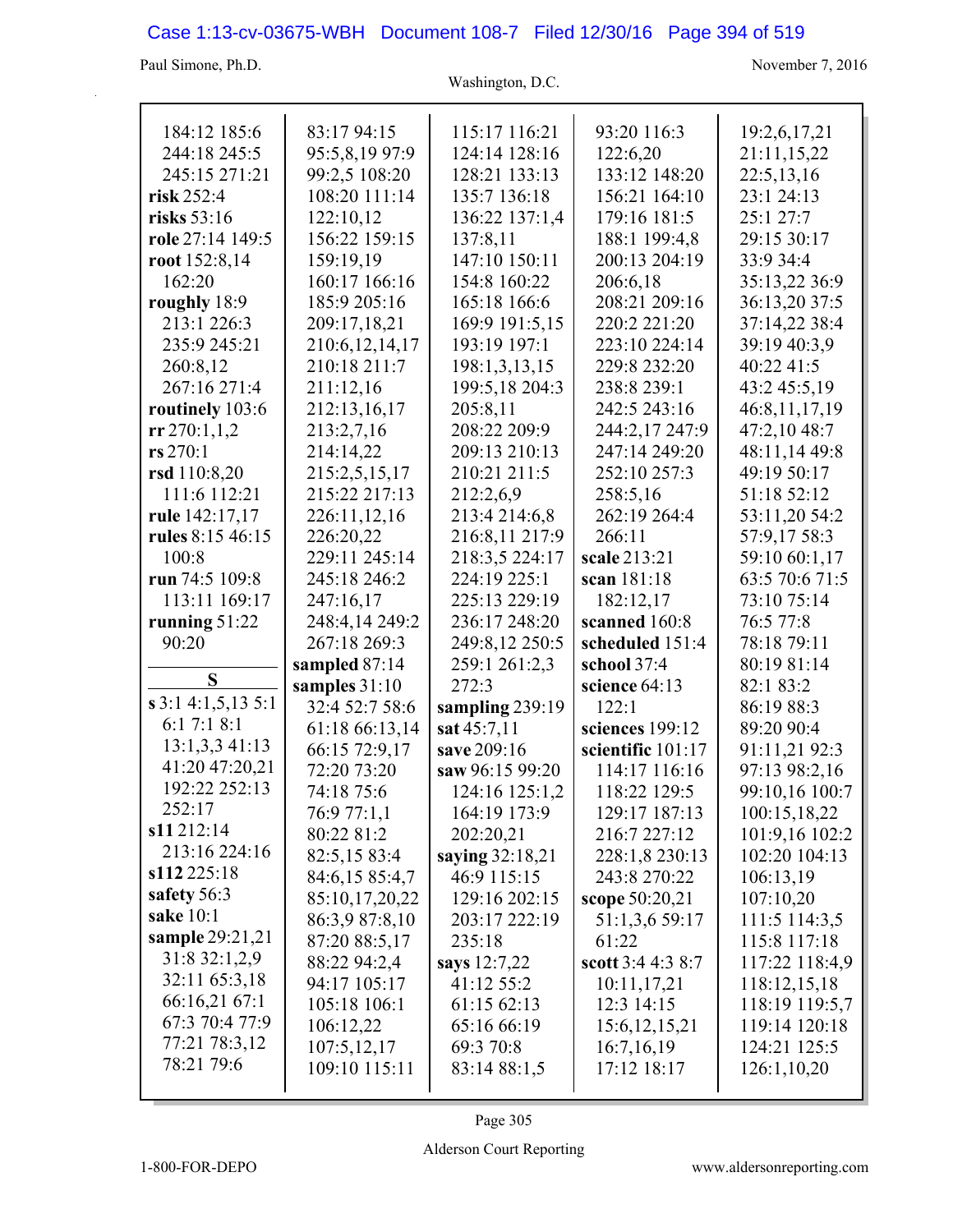Paul Simone, Ph.D. November 7, 2016

| 127:9,19 130:7               | 237:21 238:2,5            | 121:4,5 122:13               | seeing $69:20$            | 24:7 25:5                     |
|------------------------------|---------------------------|------------------------------|---------------------------|-------------------------------|
| 130:17,22                    | 243:14 246:15             | 123:2,10                     | 173:5 203:15              | 123:20 176:3                  |
| 131:9,16 136:8               | 248:11 249:9              | 127:13,15                    | 266:16,19                 | 250:16 265:21                 |
| 139:3,10,19                  | 257:22 260:21             | 128:5 133:20                 | 267:14                    | 265:22 276:6                  |
| 140:6, 15, 22                | 261:15,21                 | 133:21 134:6                 | seeking 9:2               | separating                    |
| 143:13 144:9                 | 262:15 266:7              | 135:19 146:20                | seemingly                 | 250:19                        |
| 144:11 145:14                | 267:3,5,22                | 150:5,19 151:6               | 220:14                    | separation 50:1               |
| 146:17 147:7                 | 268:4,8,12,18             | 155:17 156:22                | seen 12:13 91:3           | 50:6 119:21                   |
| 147:20 148:4                 | 273:9,18,21               | 157:4,11,12,12               | 92:5,7 133:18             | 240:16,20                     |
| 148:12 151:9                 | 274:1,10                  | 157:12 158:3                 | 134:9 141:7,9             | 251:4                         |
| 151:18 152:19                | screen 153:16             | 159:6,7,9                    | 159:10 168:15             | separations 39:6              |
| 153:2 154:4,14               | screening                 | 164:14,15                    | 168:16 172:15             | 39:12,13                      |
| 155:10 156:12                | 146:14 150:14             | 165:3 168:15                 | 173:3 178:20              | september $11:21$             |
| 156:22 157:8                 | search 79:18              | 168:20 170:12                | 189:6 193:7               | 170:11                        |
| 159:1 161:10                 | searching 28:5            | 175:15,21                    | 226:15                    | series 113:10                 |
| 161:22 163:2                 | 30:12                     | 176:6 183:1,13               | select 85:21              | 132:15 207:11                 |
| 163:12,16,21                 | season 216:4,10           | 188:4,5,7                    | selection 86:3,8          | 228:16                        |
| 167:14 168:7                 | seasons 88:7              | 189:17 193:2,3               | 88:21                     | service 82:20                 |
| 169:4 170:3                  | 89:10,11                  | 199:7 200:16                 | selective 103:16          | services 72:13                |
| 171:7,10                     | second 139:2              | 200:17 204:6                 | 103:18 238:17             | 82:11                         |
| 173:18 174:14                | 219:16 250:12             | 204:17 205:1,2               | 240:3,9                   | set 26:17 70:18               |
| 174:16 175:2,4               | 258:4                     | 205:9,10 206:4               | selectivity               | 72:2 93:14                    |
| 175:6 178:10                 | secondly 8:21             | 206:5,9,10                   | 241:19 242:1              | 105:14,14,15                  |
| 178:17 180:4                 | section 232:20            | 209:3,22 210:9               | sell 140:9                | 108:19,19                     |
| 180:20 181:2                 | 233:5 234:4               | 211:7 217:20                 | seller 264:15             | 111:14 112:10                 |
| 184:3 186:12                 | 235:8,10                  | 220:7,8,17                   | selling $264:16$          | 112:17 135:7                  |
| 186:21 187:9<br>187:21 188:6 | sections 232:10<br>232:10 | 221:1,15,16                  | seminar 92:17             | 140:19 153:6<br>153:13 158:14 |
| 190:3 192:12                 | see 12:10 13:6            | 223:10,17,18<br>224:3 226:13 | 93:1,8<br>send 83:3 93:16 |                               |
| 194:3,8,16,22                | 13:16 21:19               | 226:17,18                    | 106:22                    | 171:6 207:13<br>218:13,13,15  |
| 195:6, 11, 22                | 41:12 55:6,18             | 229:1,13 230:1               | sense 103:14              | 222:22 225:17                 |
| 196:13 197:3                 | 56:21 58:6                | 230:2,6,7                    | sensitive 103:15          | 250:12                        |
| 197:10,16                    | 61:20 62:16               | 232:16,17                    | 103:18 252:1              | sets 105:16                   |
| 198:8,20                     | 63:22 65:8,19             | 233:1,2 238:14               | sent 82:9,11,19           | 115:2 270:1                   |
| 199:17 200:9                 | 66:9,17 67:6              | 238:21 239:5,6               | 84:6,15 86:4              | 272:7                         |
| 201:15 202:4                 | 67:18 69:10               | 242:13 244:14                | 88:17 153:11              | setting $59:9,12$             |
| 203:9 212:5                  | 70:13 73:21               | 244:15 245:9                 | 153:17,22                 | 85:9                          |
| 213:17 214:3                 | 74:8 75:16                | 247:11,12,19                 | 198:13 228:21             | seven 110:12                  |
| 216:16,20,21                 | 76:16 77:20               | 249:2 252:18                 | sentence 93:20            | sevenandahalf                 |
| 217:7 218:19                 | 81:1 83:19                | 257:13 258:9                 | 116:2,2 128:7             | 268:10                        |
| 218:21 222:17                | 94:5 95:13                | 258:10,20,21                 | 133:12 155:17             | shakes 9:12                   |
| 223:6 224:12                 | 104:10,14                 | 261:9 263:2,16               | 181:5 208:20              | shape $29:11$                 |
| 225:4,10 227:5               | 105:12 109:13             | 263:17 264:8                 | 264:2,4                   | 196:21                        |
| 228:14 230:17                | 112:8,18,21               | 267:8,15 272:4               | sentences 268:2           | share $101:5$                 |
| 231:14 237:18                | 113:13 116:9              | 272:5 273:19                 | separate $23:10$          | shared $49:1$                 |
|                              |                           |                              |                           |                               |

Page 306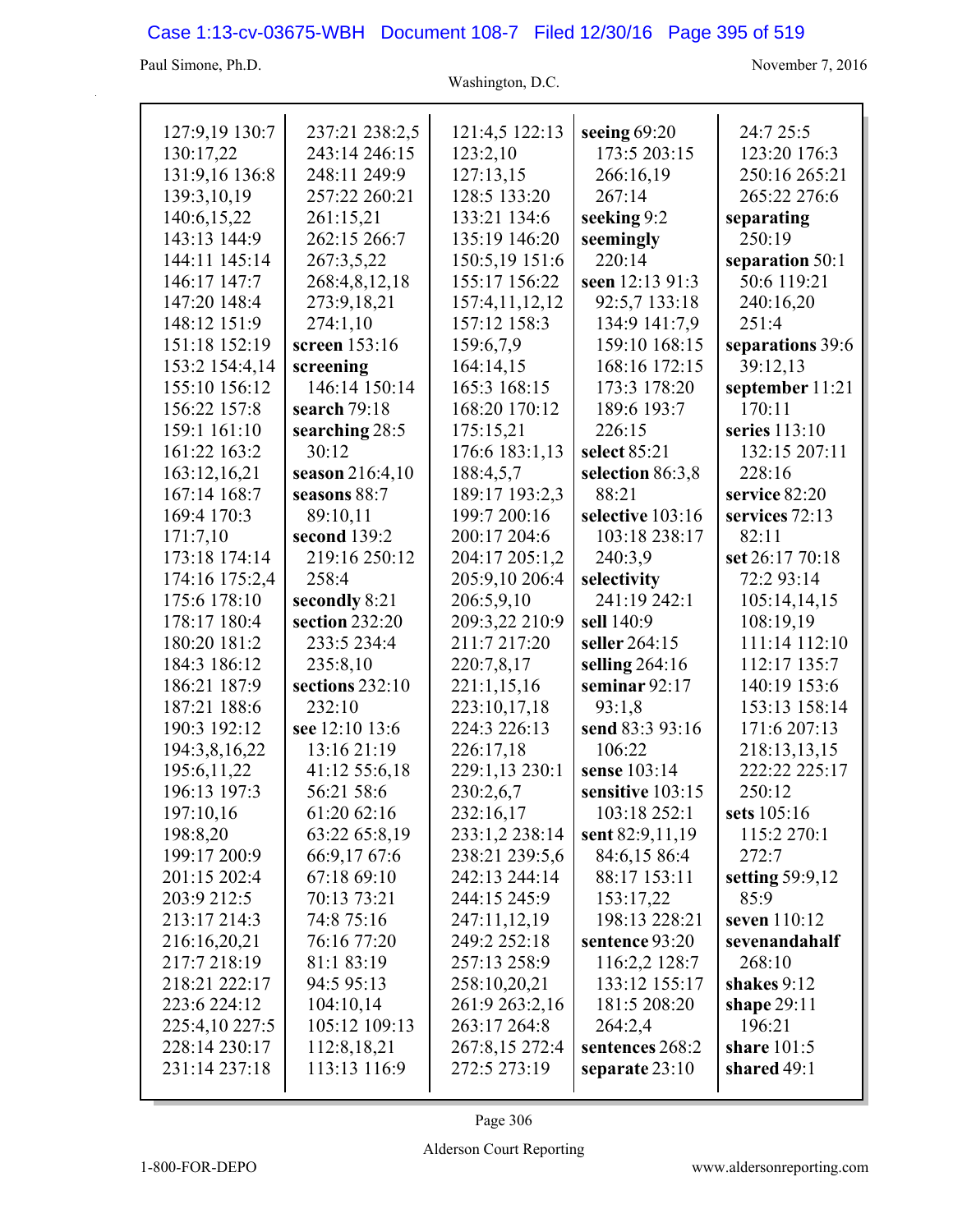# Case 1:13-cv-03675-WBH Document 108-7 Filed 12/30/16 Page 396 of 519

Paul Simone, Ph.D.

Washington, D.C.

November 7, 2016

| sheet 158:20                       | 270:4                            | simpler $137:4$               | 246:16 247:7                     | 54:15 61:2                    |
|------------------------------------|----------------------------------|-------------------------------|----------------------------------|-------------------------------|
| 169:20 190:19                      | shut 25:21                       | simply $24:15$                | 249:18 252:6                     | 62:9 64:18                    |
| 276:6                              | shy $9:3$                        | 104:9 109:6                   | 257:2 262:16                     | 73:15 74:12                   |
| sheila $3:14$                      | side 100:10                      | 149:6 160:14                  | 269:6 271:12                     | 153:9 175:4                   |
| 274:11                             | sigmaaldrich                     | 241:4                         | 273:19                           | 178:8 184:4                   |
| shift 171:8                        | 124:2                            | single $30:21$                | sitting $43:12,18$               | 191:18 192:15                 |
| ship 107:13                        | signal 94:19,22                  | 32:8 103:6                    | six 28:21 29:4                   | 204:10 214:11                 |
| shipment 83:18                     | 97:21 113:5,9                    | sir 8:9,11 10:10              | 131:6 242:8                      | 214:22 216:20                 |
| 88:13 106:12                       | 210:22 239:15                    | 11:5,13,22                    | 244:16                           | 261:14                        |
| 139:2,5                            | 239:21                           | 14:8 15:7 19:7                | size 186:4                       | sounds $10:9$                 |
| shipments 137:1                    | signaltonoise                    | 22:6,10 23:2                  | slide $91:14$                    | 20:5 201:13                   |
| 137:15,18                          | 99:4,7,9                         | 24:4 25:16                    | 92:12,21 93:1                    | source 94:20                  |
| 138:9,9                            | signature $41:19$                | 26:21 27:8                    | 93:8,12                          | 146:21 147:22                 |
| shipped 85:22                      | 276:9                            | 30:10 38:17                   | slightly $73:16$                 | 150:22 152:3                  |
| 107:6,9,17                         | signed $41:22$                   | 41:1,1542:7                   | small $15:3,4$                   | 154:8,18                      |
| 138:15,18,20                       | 42:3 121:7,10                    | 48:15 51:19                   | 65:17 247:15                     | 201:19 229:10                 |
| 139:1                              | significant 55:2                 | 53:12 59:2                    | 247:21 248:2,8                   | 254:11 255:13                 |
| shipping $82:11$                   | 144:20 260:3                     | 60:18 61:9                    | soil 87:19 89:3                  | sourced 82:13                 |
| 82:19 106:1                        |                                  | 63:18 64:22                   | 89:16 161:13                     | sources $150:16$              |
| shoot 131:10                       | significantly<br>158:8           | 70:7 76:21                    | 164:13 165:5                     | 204:21 253:20                 |
| short 89:21 90:6                   |                                  | 90:16 92:4                    | 176:22 196:17                    | south $13:5$                  |
|                                    | signs $211:8$<br>212:1           |                               | 223:14 236:13                    |                               |
| 114:7 171:7,11                     |                                  | 93:7,14 96:6                  |                                  | speak 136:16<br>137:10        |
| 218:22                             | silica 182:16<br>similar $116:5$ | 99:22 113:12<br>113:22 120:19 | 258:19,22                        |                               |
| shotgun $136:17$<br>show 9:13 82:3 | 123:9 124:10                     | 127:20 128:13                 | 262:1,5,8<br>soils 149:20        | specialization<br>14:9 33:20  |
|                                    | 125:15 176:13                    | 133:2 135:8                   | sold 264:2                       | 34:21                         |
| 92:12,21 93:1<br>93:8,12 136:12    | 207:19 240:7                     | 138:4 141:1                   |                                  |                               |
| 136:12 169:12                      | 245:14 264:13                    | 142:15 144:12                 | solely 240:13<br>255:6           | specialty 14:20<br>15:2 29:20 |
| 203:7 221:18                       | 264:14                           | 148:13 149:7                  | solidify 146:11                  |                               |
| 223:12 242:17                      | simone 1:17 2:1                  | 156:13 160:2                  | solution 259:22                  | 33:11,19<br>species $33:16$   |
| showed 98:19                       | 4:2,7,10,13,21                   | 161:11 168:18                 |                                  | 34:3,5,18                     |
| 119:22 137:2,9                     | 5:3,8 6:3 7:3,9                  | 169:22 170:4                  | 260:2,7,13,15<br>solutions 34:13 | 122:22 123:6                  |
|                                    | 8:3,10 10:18                     |                               |                                  |                               |
| 137:22 145:9<br>145:16 229:20      | 10:22 12:8                       | 170:20 171:6                  | 34:14                            | 151:5,10<br>220:15 239:19     |
|                                    |                                  | 173:4 177:9<br>180:5 183:2    | somebody 35:19                   |                               |
| showing $136:19$                   | 13:1,1,10                        |                               | 45:20 46:12                      | specific $54:8$               |
| 159:13 211:12                      | 41:13,20 47:20                   | 188:10 190:4                  | 99:1 103:5                       | 143:15 167:16                 |
| 220:20 221:12                      | 47:21 64:10                      | 190:14 192:13                 | 142:19 201:13                    | 189:19 212:14                 |
| shown $98:5,9$                     | 90:7 114:8                       | 195:12 197:20                 | 235:21 253:9                     | 216:10 238:10                 |
| 133:14 187:3<br>204:22 265:17      | 131:19 132:12                    | 200:10 205:21<br>206:18,22    | 268:22                           | specifically 19:5             |
|                                    | 148:21 219:1                     |                               | somebodys                        | 39:6,12 48:6                  |
| 270:6                              | 228:20 247:9                     | 208:12 213:12                 | 254:19                           | 57:16 60:7,13                 |
| shows 80:11                        | 274:3,17 275:3                   | 219:20 220:1                  | soon 274:14                      | 60:14 68:6                    |
| 97:17 151:22                       | simones $21:10$                  | 224:1 225:11                  | sorry $19:15$                    | 79:21 92:13                   |
| 159:19 193:17                      | simple $49:22$                   | 227:6 228:7,19                | 23:11 27:18                      | 102:10 159:11                 |
| 266:4,4 269:10                     | 50:14 198:22                     | 231:5,15 244:1                | 41:6 43:16                       | 160:18 196:8                  |
|                                    |                                  |                               |                                  |                               |

Page 307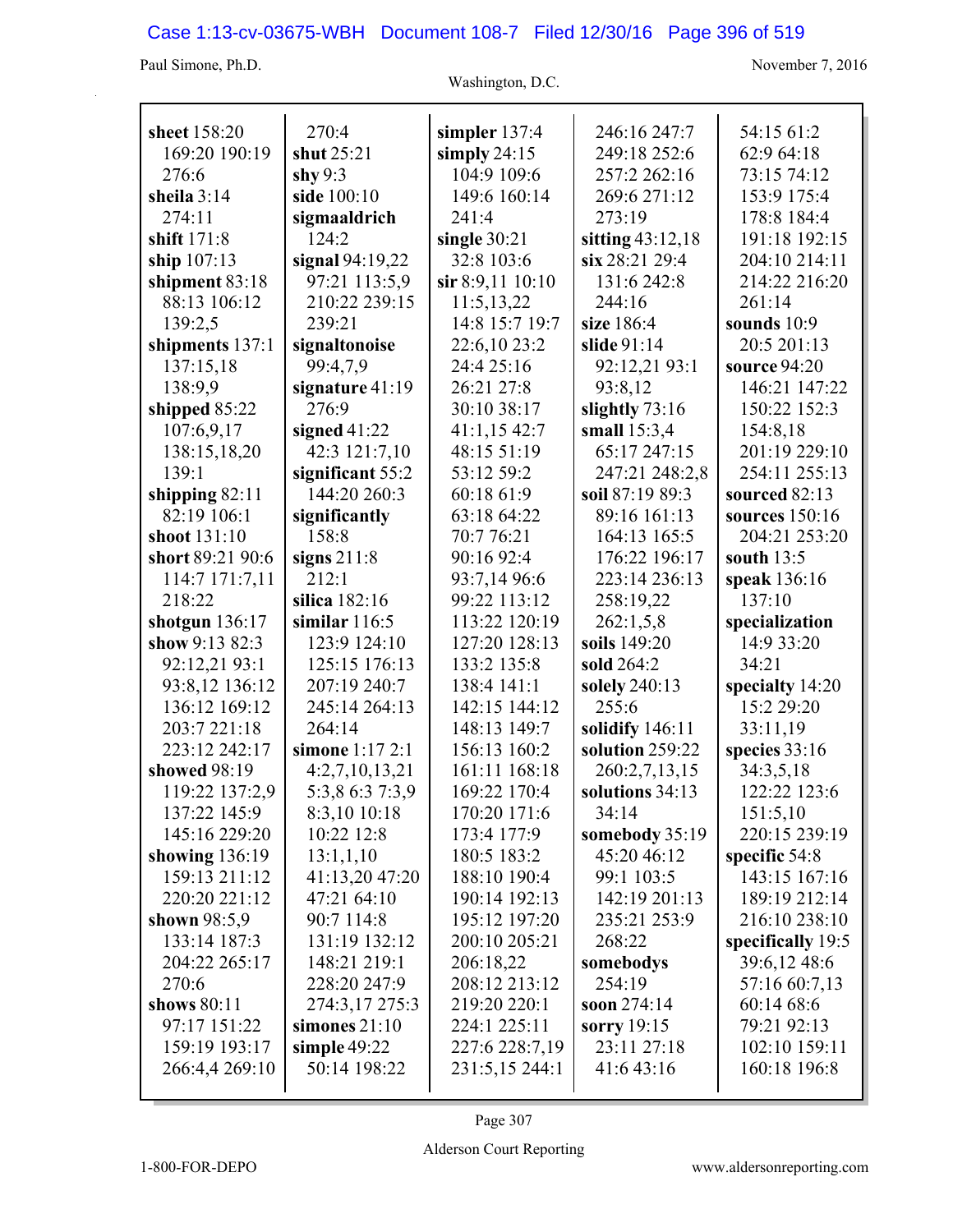# Case 1:13-cv-03675-WBH Document 108-7 Filed 12/30/16 Page 397 of 519

Washington, D.C.

Paul Simone, Ph.D. November 7, 2016

| 226:18 237:11   | 156:16 160:19    | 49:16 50:4,11      | 269:9,16,19,22   | 193:16 200:11    |
|-----------------|------------------|--------------------|------------------|------------------|
| specifics 71:16 | 160:21           | 73:4               | 272:22,22        | 200:14,19        |
| 82:8 181:14,15  | spring $169:2$   | starting $168:19$  | 273:4,13         | 203:11,16        |
| 205:20 246:7    | 225:19           | starts $133:6$     | steven 8:10      | 204:8,9,11       |
| 247:5           | squared 113:12   | 149:19 175:11      | stop 224:21      | 216:19,20        |
| specified 70:3  | squareds 113:20  | 219:19             | stopped 24:4     | 243:7 247:16     |
| specify 240:9   | sr 270:1         | startup 52:22      | 49:14            | 247:22 248:2     |
| spectrometer    | ss 270:1,1,3     | state 8:8 43:17    | storage 181:8,14 | 248:10,14,20     |
| 25:13 94:21     | stalled 21:2     | 155:12 184:8       | store 181:16     | 249:3,15 250:5   |
| 113:6 206:21    | standard 6:14    | 266:11 269:17      | stored 88:18     | 250:8 254:15     |
| spectrometry    | 6:16 30:19,22    | stated 73:8 97:6   | street 2:6 3:8   | 254:17 258:22    |
| 4:19 6:8,22     | 31:2,4,7,21      | 99:3 135:4         | stress 223:13    | 270:4 273:6      |
| 170:10 175:19   | 32:3,7,8,12,17   | 155:3 184:10       | stricter 13:14   | stuff 23:22      |
| 192:22 238:13   | 32:19,22 33:1    | 185:11 188:9       | 14:18            | 45:18 145:4      |
| spectroscopy    | 33:3 76:4 77:4   | 203:8 204:6        | strike 115:13    | 156:9 265:9      |
| 38:20 206:17    | 77:17 99:6       | 207:13 230:10      | 203:10           | subject 10:20    |
| 240:6           | 108:1,2 110:11   | 254:7              | string $7:4,10$  | 18:11 39:4       |
| spectrum 181:7  | 110:12,13,17     | statement 115:6    | structures 39:21 | 45:1 46:6        |
| 181:8,8,17      | 112:3,3,13,14    | 117:2 184:6        | student 52:15    | 179:21 228:22    |
| speculation     | 112:20 113:8     | 222:13 223:5       | 69:8 142:5       | submit 121:17    |
| 78:14           | 122:9 123:20     | 223:11 236:3       | 253:11           | 121:21 122:2     |
| speed 182:12    | 124:13 125:2     | states $1:1,5,3:6$ | students 92:9    | 255:11,12        |
| speeds 182:17   | 127:1,14         | 56:1 108:10        | 254:13           | submitted 96:5   |
| spell 83:8      | 146:16 169:17    | 183:9 249:21       | studies 26:17,19 | 119:20 121:16    |
| spends 254:11   | 182:19 189:2,5   | 253:18             | 79:14 135:17     | 145:4 171:4      |
| spike 32:2,5,9  | 190:10,17,18     | stationary         | 172:2 184:11     | subpoena 68:19   |
| 161:20 209:21   | 209:13,17,20     | 186:10             | 184:18 191:14    | subscription     |
| 210:15,17,19    | 210:5,12         | stem 175:12        | 218:2 223:12     | 255:4,14         |
| 210:20 211:13   | 211:13,20        | stenotype 277:7    | 236:19 243:8     | subsequently     |
| 226:19 227:2    | 241:6 246:11     | step 149:22        | 244:18 245:5     | 24:2             |
| spiked 164:1    | 268:20           | 155:13 234:14      | 248:12 252:11    | substances       |
| 166:20 210:2    | standards 32:6   | 259:17             | 252:13 253:2     | 180:16           |
| 211:2           | 110:13 113:10    | steps 59:16        | 260:22 271:17    | substantially    |
| spikedin 210:22 | 116:5 123:7,9    | 80:13              | 271:21 272:1     | 112:22           |
| spiking $162:1$ | 124:2,5,8,10     | stereoisomer       | 272:10           | successful 24:19 |
| split 212:16,17 | 124:11,16        | 262:19 263:12      | study 6:11 96:19 | successfully     |
| 213:7 247:16    | 125:8,14         | 265:21 266:5       | 97:2 115:9       | 24:6 25:4,5      |
| 248:14          | standpoint       | 266:18 269:11      | 135:11 136:2,5   | 52:16 251:15     |
| splits $213:5$  | 126:21 246:2     | 270:8,13           | 139:12 163:3     | 251:19 269:9     |
| spoken 174:6    | 266:17           | stereoisomers      | 171:21 172:1,7   | successively     |
| sponsored 23:14 | start $9:1641:7$ | 23:10 25:5         | 172:10,10,13     | 32:5             |
| spot $10:7$     | 182:11,14        | 123:14,15          | 172:15,21        | sufficient 115:2 |
| spreadsheet     | 183:1 253:7      | 250:16,20          | 173:5 174:10     | 158:10 162:13    |
| 5:16,17 159:4   | started 13:4     | 263:20 264:12      | 179:8 180:9,11   | sufficiently     |
| spreadsheets    | 18:22 23:19,22   | 265:16 266:6       | 181:11 186:22    | 187:1 260:2,19   |
|                 |                  |                    |                  |                  |

Page 308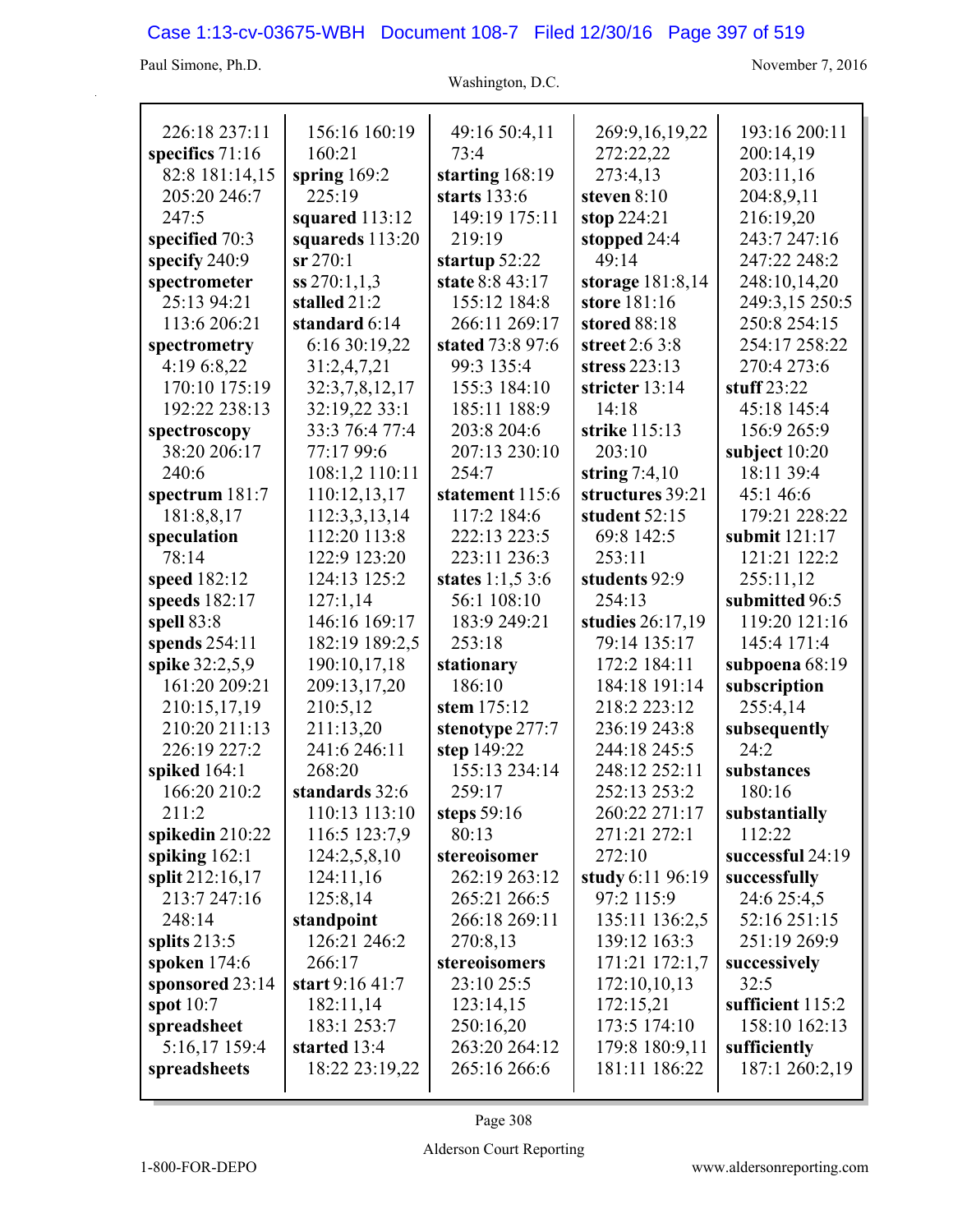# Case 1:13-cv-03675-WBH Document 108-7 Filed 12/30/16 Page 398 of 519

Washington, D.C.

Paul Simone, Ph.D. November 7, 2016

| suggest 70:8      | 72:13 100:12    | surveys 176:12                 | 219:7 235:2         | technologies    |
|-------------------|-----------------|--------------------------------|---------------------|-----------------|
| 76:18 106:20      | 191:8 192:2,7   | 176:15,18                      | 273:18 274:15       | 13:12 14:17     |
| suggestion 231:8  | 193:10,17       | 177:10,15,18                   | taken 8:12 27:8     | 28:22 29:4      |
| 234:3             | 197:21 200:1    | 242:16,16                      | 37:12,16 152:7      | 38:22           |
| suggestions       | 230:13 254:4    | suspect 31:8                   | 210:11 268:22       | technology      |
| 217:18            | 273:4           | 154:12                         | 277:4,12            | 28:15,17 29:8   |
| suggests 223:5    | supporting      | swearing 42:4                  | takes 69:6          | 237:14          |
| suite 2:7 3:9     | 257:8           | swore 62:4                     | 131:12 201:4        | tell 9:3 43:18  |
| sum 88:20 89:2    | supposed 45:13  | sworn 8:4 277:6                | talk 9:19 42:15     | 51:3 58:7,10    |
| summarized        | 100:9           | sy 68:15,22                    | 42:19 109:3         | 109:6 129:20    |
| 124:1             | suppression     | synthetic 77:22                | 146:5 172:1         | 130:11,18       |
| summary 184:7     | 94:20           | 116:5 123:7,9                  | 236:21 260:9        | 149:15 153:13   |
| 271:13,14         | sure 8:14 14:16 | 124:10,17                      | <b>talked</b> 165:8 | 158:10 179:17   |
| summer 23:5,6     | 15:16 27:20     | 125:2 203:2                    | 174:3 200:18        | 181:3,19,22     |
| 50:3,9 229:11     | 29:3 42:12      | 264:17,22                      | 202:18 222:11       | 190:10 219:5    |
| supervise 16:9    | 43:7 48:7 58:4  | 267:9 270:12                   | 234:9 244:17        | 225:21 233:9    |
| supervised        | 60:2 63:3 71:6  | 270:14                         | 268:2,3,5           | 235:11 241:3    |
| 17:16 19:13,16    | 73:16 76:8      | synthetically                  | talking 16:14       | 255:17 271:9    |
| supervising       | 80:20 86:7      | 265:3 266:21                   | 18:21 77:10         | temperature     |
| 22:20 25:18       | 88:491:18       | system $25:13$                 | 95:3 104:16,19      | 109:21 181:7    |
| 28:11             | 92:14 102:9     | 152:9,14                       | 109:2 112:9         | 182:13          |
| supervisory       | 105:5 106:20    | 162:20                         | 117:5 122:6         | ten 88:10       |
| 27:14 28:1        | 111:6 113:13    | systematic                     | 127:10,10           | tendency 9:15   |
| supplement        | 124:22 130:8    | 134:19,20                      | 134:10 139:13       | tenure 254:1,5  |
| 56:11,17 57:1     | 141:21 144:9    | T                              | 140:17 146:4        | tenured 11:17   |
| 65:2 116:8        | 147:10 151:21   |                                | 151:10 160:20       | 11:18           |
| 264:15 265:19     | 159:18 177:14   | $t$ 4:1,1,5 5:1,1              | 161:17 164:1        | tenuretrack     |
| 266:15 270:17     | 179:12 180:19   | 6:1,17:1,1<br>table 53:5 105:6 | 203:13 213:15       | 13:4            |
| supplemental      | 182:8 185:18    |                                | 215:4 233:21        | term 21:2 35:3  |
| 100:1 274:6       | 186:22 192:9    | 105:9 107:22<br>109:13 204:22  | 254:22 263:6        | 36:1 75:2       |
| supplements       | 194:4 195:8     |                                | tandem 4:18 6:7     | 102:21 113:14   |
| 55:17 57:3        | 196:8 197:11    | 205:3,6,22                     | 6:21 25:15          | 113:14 157:20   |
| 124:3,4,12        | 198:9,18 202:9  | tag $69:18$<br>take 10:5 21:17 | 94:21 113:6,7       | 185:18 207:1    |
| 262:22 263:15     | 202:9 205:17    |                                | 170:10 192:22       | 261:22          |
| 264:2,5,10,12     | 211:11 218:19   | 32:1,1,3,436:3<br>59:16 63:11  | 206:16 207:10       | terms $34:16$   |
| 266:22 267:9      | 223:4 227:22    | 74:5 80:13                     | 241:18 252:1        | 143:15 184:14   |
| 269:12 270:7      | 234:3 254:3     | 89:21 90:13                    | taught $38:9,12$    | 232:21 233:5    |
| 270:14,15,19      | 260:17 263:6    | 91:22 114:1,12                 | 38:13,18,19         | 234:4 243:16    |
| 273:1,5           | 263:10 268:19   | 132:3 134:9,21                 | 39:3,5              | 244:18 248:7    |
| supplied 105:19   | 273:12,21       | 144:7 162:21                   | teach 37:18 38:2    | 250:17,19       |
| 197:18            | surprise 252:4  | 168:14 171:7                   | 39:8                | 272:2           |
| supplies $253:12$ | surrounding     | 180:14 182:4                   | technique 266:2     | test 74:7 76:16 |
| supply 66:6       | 62:15           | 188:15 190:9                   | techniques          | 80:22 87:14     |
| 183:15            | survey $5:13$   | 205:3 210:14                   | 30:11 38:22         | 98:17 158:19    |
| support $53:14$   | 148:19 176:3,9  |                                | 238:13 240:6        | 159:13,14,18    |

Page 309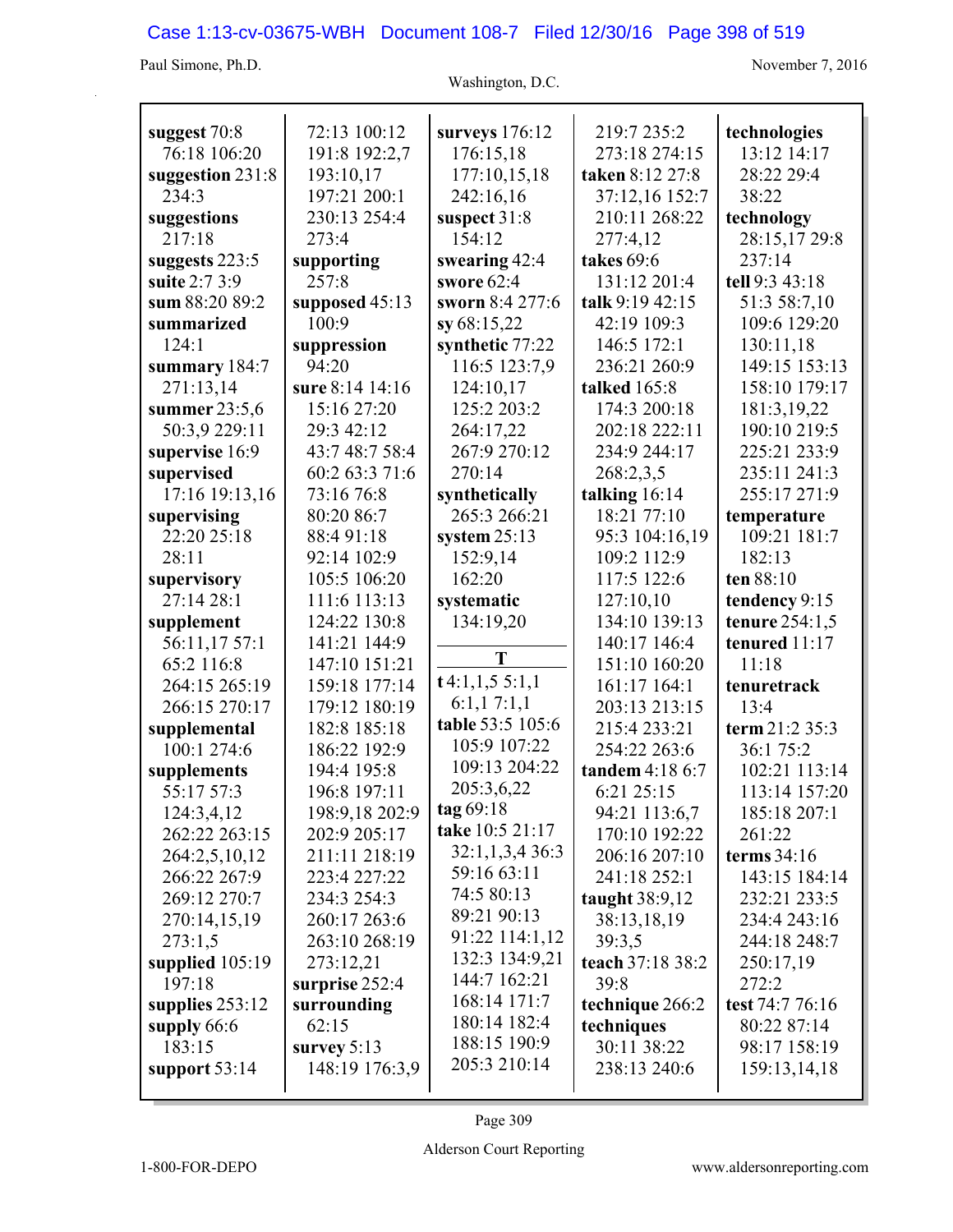Paul Simone, Ph.D. November 7, 2016

| 166:21 167:20      | 218:2 225:12     | 272:11,12        | 267:10 270:18               | 240:11,13                     |
|--------------------|------------------|------------------|-----------------------------|-------------------------------|
| 217:9 245:19       | 237:10 255:17    | thereof 88:15    | 270:19                      | 241:1,2,16                    |
| 248:13 259:5       | 259:10,12        | theres 93:20     | third 122:6                 | 253:10,10,11                  |
| tested 75:7 76:8   | tests 150:11     | 122:21 181:5     | 133:10 149:8                | 274:15                        |
| 82:5 83:5 87:8     | 213:14           | 183:17 190:14    | 149:19 226:4                | timerelease                   |
| 88:22 89:13        | text 258:16      | 228:20 234:21    | 247:13                      | 150:1 155:14                  |
| 107:1 116:21       | textbook 103:3   | 259:16           | thms $31:13$                | <b>times</b> 103:10           |
| 124:15 135:9       | 214:1            | thevis 5:8 121:2 | thought 184:17              | 110:15 120:14                 |
| 137:21 146:22      | thank $65:7$     | 121:2,12         | 191:12,14                   | 131:6 169:19                  |
| 147:2,8 193:19     | 83:15 274:10     | theyre $31:19$   | 264:3                       | 195:19 196:3                  |
| 196:15 197:5       | thats 15:18 16:4 | 34:11,12 126:9   | thoughts 5:9                | 225:9 251:20                  |
| 198:1,13 199:5     | 16:9,22 26:4     | 127:2 214:10     | 247:14                      | timestamps                    |
| 199:19 205:12      | 26:21 27:22      | 270:9            | thousand 103:9              | 229:6                         |
| 212:16 218:5       | 36:11,11 37:17   | theyve $253:1$   | three 11:10 41:4            | timetable 67:3                |
| 246:3 249:1        | 46:19 47:6       | thing 9:17 61:4  | 88:6,7 184:21               | timing $138:6$                |
| 259:2 261:4        | 48:10 52:1       | 112:9 136:14     |                             | tissue 66:6                   |
| testified 8:5      | 57:6,6 61:10     | 139:14 156:4     | 193:13,13<br>195:19 196:3,6 |                               |
|                    |                  |                  |                             | today 8:22 10:5<br>11:1 16:15 |
| 272:13             | 62:3,5,18 70:4   | 224:5 245:15     | 196:10,10                   |                               |
| testify $11:143:4$ | 78:4,5 94:7      | things $30:6$    | 207:5,7,11                  | 17:5 18:4 19:1                |
| 44:2,5,22          | 96:6,9 108:2     | 69:15 80:1       | 210:20 225:1                | 21:10 43:12,18                |
| 47:12,15           | 110:1,3 115:5    | 181:16 216:10    | 225:12 228:5                | 91:20 116:16                  |
| testifying 160:2   | 116:20 117:11    | 224:5 233:20     | 236:16 239:14               | 160:3 253:16                  |
| testimony 44:8     | 119:1 133:5      | 259:5,20         | 242:5 248:20                | todd 1:22 2:14                |
| 49:10 53:6         |                  |                  |                             |                               |
|                    | 134:21 144:18    | think 21:11,19   | 248:22                      | 277:3,17                      |
| 107:3 115:1        | 158:4 163:16     | 22:19 31:10      | threepage $12:6$            | told 47:19 48:1,2             |
| 145:20 184:17      | 164:5 166:20     | 47:5 48:11       | tie 205:18                  | 171:3                         |
| 276:4 277:5,9      | 170:17 172:16    | 56:21,22 57:2    | time 11:11 15:10            | top 44:6 57:6                 |
| testing $27:9,15$  | 173:11 175:3     | 57:19 58:9       | 17:5 18:3                   | 61:15 105:10                  |
| 33:4 40:12         | 179:7 181:13     | 64:13 68:20,20   | 19:22 20:15                 | 159:8 164:7                   |
| 52:7 57:10,20      | 183:1 185:22     | 70:5,5 78:11     | 21:6 22:6 23:3              | 178:4 200:13                  |
| 58:5 59:4 62:6     | 189:8 191:6      | 78:19 79:1       | 23:21 25:6,17               | 217:22 231:3                  |
| 62:8 65:5 68:4     | 194:6, 13, 13    | 82:12 85:11,13   | 64:7,12 65:21               | 246:11 254:12                 |
| 70:19 72:8,17      | 200:7 201:12     | 92:15,22 97:4    | 67:9,10 69:4,6              | topic $53:18$                 |
| 76:22 77:4,5       | 202:9,10 212:4   | 97:17 99:20      | 69:19 70:9                  | topics $45:21$                |
| 77:22 80:10        | 215:6 219:8      | 100:13 103:2,4   | 71:15 72:14                 | total 88:20 89:2              |
| 106:2 115:16       | 221:6 222:5      | 107:11 113:15    | 95:11 96:12                 | toxicology 5:11               |
| 119:1, 12, 17, 19  | 228:18 232:9     | 117:18 118:13    | 97:21 109:8,19              | trace 102:16,21               |
| 121:14,18          | 236:16 244:5     | 120:6 137:20     | 116:11 119:4                | 103:2,2 198:14                |
| 122:15 137:9       | 245:15 247:4     | 143:17 149:14    | 128:11 135:16               | 213:20                        |
| 137:12 138:5       | 248:2 251:22     | 159:12 182:21    | 162:15 166:10               | traditionally                 |
| $160:3$ 161:1      | 253:15,15,16     | 187:3 202:8,8    | 167:8,8 169:18              | 104:8                         |
| 165:14 166:6       | 253:18 254:13    | 207:15 209:7     | 185:15 186:3                | traffic $246:22$              |
| 166:14 188:16      | 254:13 260:4     | 216:4 217:14     | 186:13,15                   | training $35:8,15$            |
| 188:20 189:5       | 260:12 264:13    | 226:17 232:9,9   | 187:3 209:16                | 35:18,20 36:2                 |
| 191:15 197:12      | 267:21 270:10    | 239:14 264:8     | 229:3 235:9                 | 36:3,14,22                    |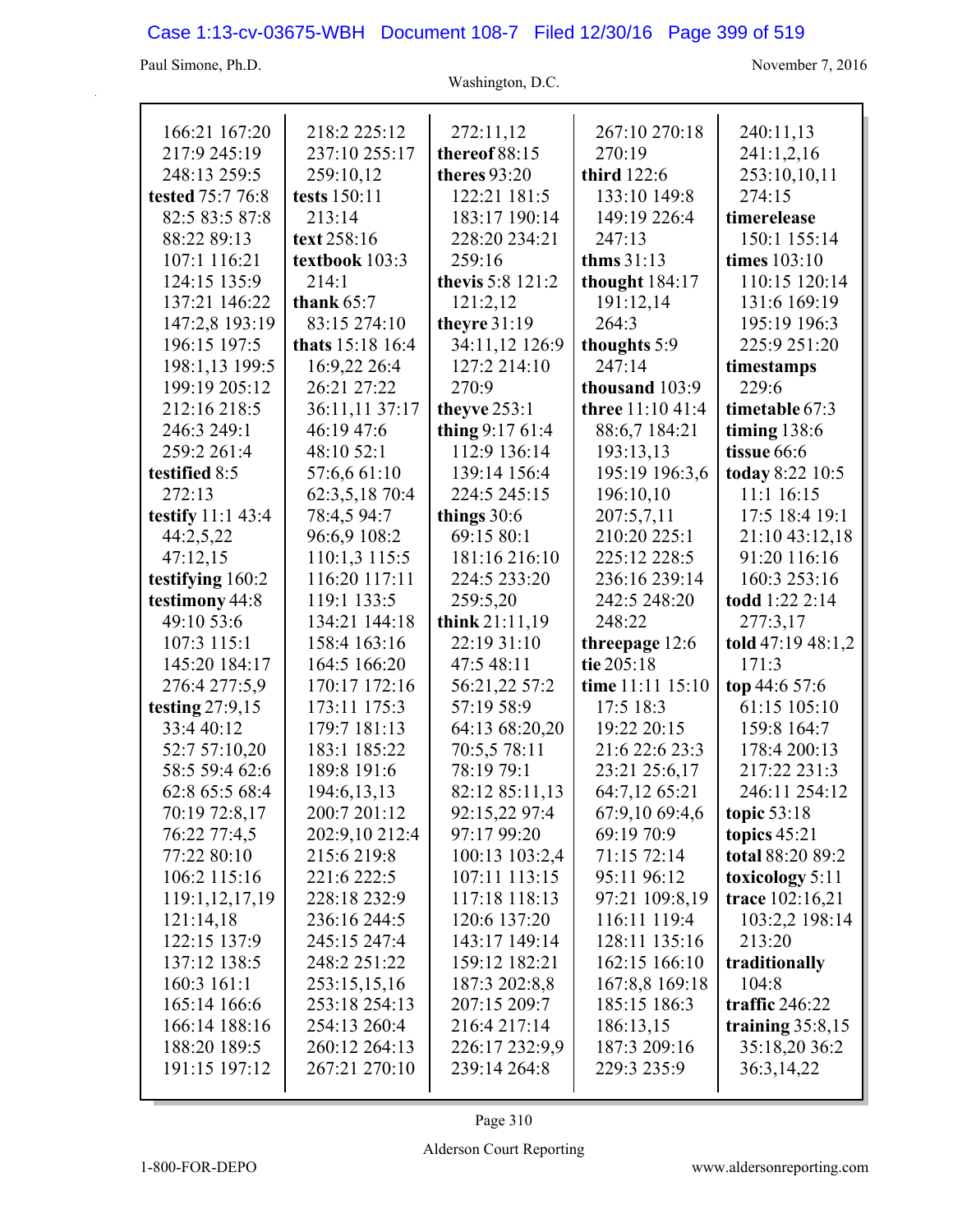#### Case 1:13-cv-03675-WBH Document 108-7 Filed 12/30/16 Page 400 of 519

Washington, D.C.

Paul Simone, Ph.D. November 7, 2016

| 37:6 39:14,20            | 118:13,16                     | 103:19 104:1        | uncommon                      | united $1:1,5,3:6$     |
|--------------------------|-------------------------------|---------------------|-------------------------------|------------------------|
| 40:4                     | 125:11 142:17                 | 130:1 186:16        | 104:12 109:17                 | 56:1 108:10            |
| transcript 4:6           | 143:3 172:3                   | 221:6 224:5,6       | 220:21 221:12                 | 253:18                 |
| 5:2 6:2 7:2              | 211:6 234:16                  | typed $41:19$       | 251:22 256:14                 | units 157:11           |
| 9:13 274:12,15           | 252:20                        | types $14:9$        | undergrad                     | universal 239:3        |
| 276:3,7                  | turn 41:15 60:21              | typewriting         | 38:16                         | 239:18 240:2,7         |
| transitions              | 82:2 105:6                    | 277:7               | understand 8:18               | universality           |
| 206:2,15 207:1           | 133:2 149:7,18                | typical $69:6,9,13$ | 9:7,10 10:3                   | 240:7                  |
| 207:3 208:4,8            | 164:4 175:9                   | 69:18 99:6          | 15:22 18:15                   | university 4:9         |
| translation              | 188:12 200:10                 | 176:2,8             | 42:3,13 46:21                 | 11:15 12:7             |
| 179:1 180:11             | 204:13 208:12                 | typically 31:8      | 47:3 73:13                    | 13:2,12 16:21          |
| trap $25:13$             | 216:17 232:11                 | 34:8 69:16          | 80:18 90:9                    | 18:3,22 28:6           |
| treatment 14:10          | 236:22 252:6                  | 160:1 202:13        | 91:16 100:7                   | 31:16 37:19            |
| 26:18                    | 253:19 258:1                  | 239:12              | 105:3 129:1                   | 38:8 52:22             |
| trend 238:8              | turnaround                    | U                   | 131:22 139:20                 | 64:4,15,17,18          |
| trends 215:20            | 274:15                        | u 5:1 6:1 7:1       | 165:8 174:1                   | 71:1,22 72:10          |
| trial $42:15,19$         | turned 92:2                   | 93:2 252:13,17      | 180:1 186:15                  | 72:11,12 83:16         |
| 43:4,11,11,14            | 99:18 251:4                   | ug 108:1,7          | 194:9 198:19                  | 83:18 84:7,13          |
| 43:19                    | turning $249:16$              | ultimately          | 202:8 203:17                  | 88:13 91:1,12          |
| tried 143:12             | turns $251:2$                 | 121:17 235:13       | 203:18 219:4,5                | 91:16,22 107:6         |
| 158:2 161:20             | twice 154:20                  | ultraviolet         | 221:17 222:19                 | 107:7 133:16           |
| 249:13 250:22            | two 10:18 38:13               | 238:11              | 250:2 266:20                  | 141:18 142:9           |
| 251:13                   | 49:21 57:3                    | umpsht001088        | 266:21 268:15                 | 142:20 149:5           |
| trihalomethan            | 67:16 88:10                   | 148:17              | 268:22 274:8                  | 168:12 170:19          |
| 14:2,5 30:20<br>34:14    | 93:22 94:1                    | umpsht002154        | understanding<br>46:15 47:15  | 199:10 229:12<br>254:8 |
|                          | 123:15,16,19<br>124:2 207:3,5 | 231:19              |                               | unknown                |
| triple $25:14$<br>207:11 | 207:7 208:8,11                | umpsht002361        | 56:15,20 57:12<br>57:18 97:14 | 210:19                 |
| tropical 199:11          | 213:14 214:9                  | 121:1               | 189:9 201:20                  | unpublished            |
| truck 26:13              | 214:15 229:19                 | umpsht004885        | 206:11 221:3                  | 145:3                  |
| true 109:7               | 234:21 240:14                 | 63:10               | 264:21                        | unreliable             |
| 222:16 253:13            | 240:22 241:4                  | umpsht005487        | understated                   | 155:20                 |
| 276:3 277:8              | 241:15,18                     | 227:10              | 245:8                         | ups 84:22              |
| truth $135:3$            | 243:3 244:8                   | umpsht005617        | understood 9:9                | usa 77:20              |
| truthful $227:1$         | 245:2,13,17                   | 132:10              | 92:1 114:10                   | use 30:11 31:21        |
| try 9:16,19 10:7         | 248:8 250:14                  | umpsht005965        | 131:21 171:14                 | 36:1 68:13             |
| 27:20 34:19              | 250:20 265:15                 | 246:20              | 171:17 219:3                  | 77:4,22 78:3,8         |
| 78:2 86:16               | 265:18,20                     | umpsht00682         | undertake 104:7               | 78:20 79:5             |
| 97:11 98:8               | 269:12,18,19                  | 190:8               | undertaken                    | 99:6 113:5,14          |
| 114:13 179:9             | 270:1 272:21                  | umpsht687           | 133:13                        | 114:2 144:7            |
| 203:15 221:9             | twolab 248:1                  | 190:16              | undetermined                  | 185:9 203:14           |
| 234:20 257:6             | twopage 141:4                 | unable 145:6        | 1:8                           | 203:17 207:2           |
| 267:4                    | 168:10 227:8                  | unaware $79:10$     | unfortunately                 | 207:22 210:5           |
| trying $23:9$            | type 59:17 67:2               | unclear 90:10       | 25:14 91:13                   | 211:4,13               |
| 37:11 47:3               | 68:2,4 70:19                  | 114:11 171:16       | unit 150:10                   | 218:17 237:14          |
|                          |                               |                     |                               |                        |

Page 311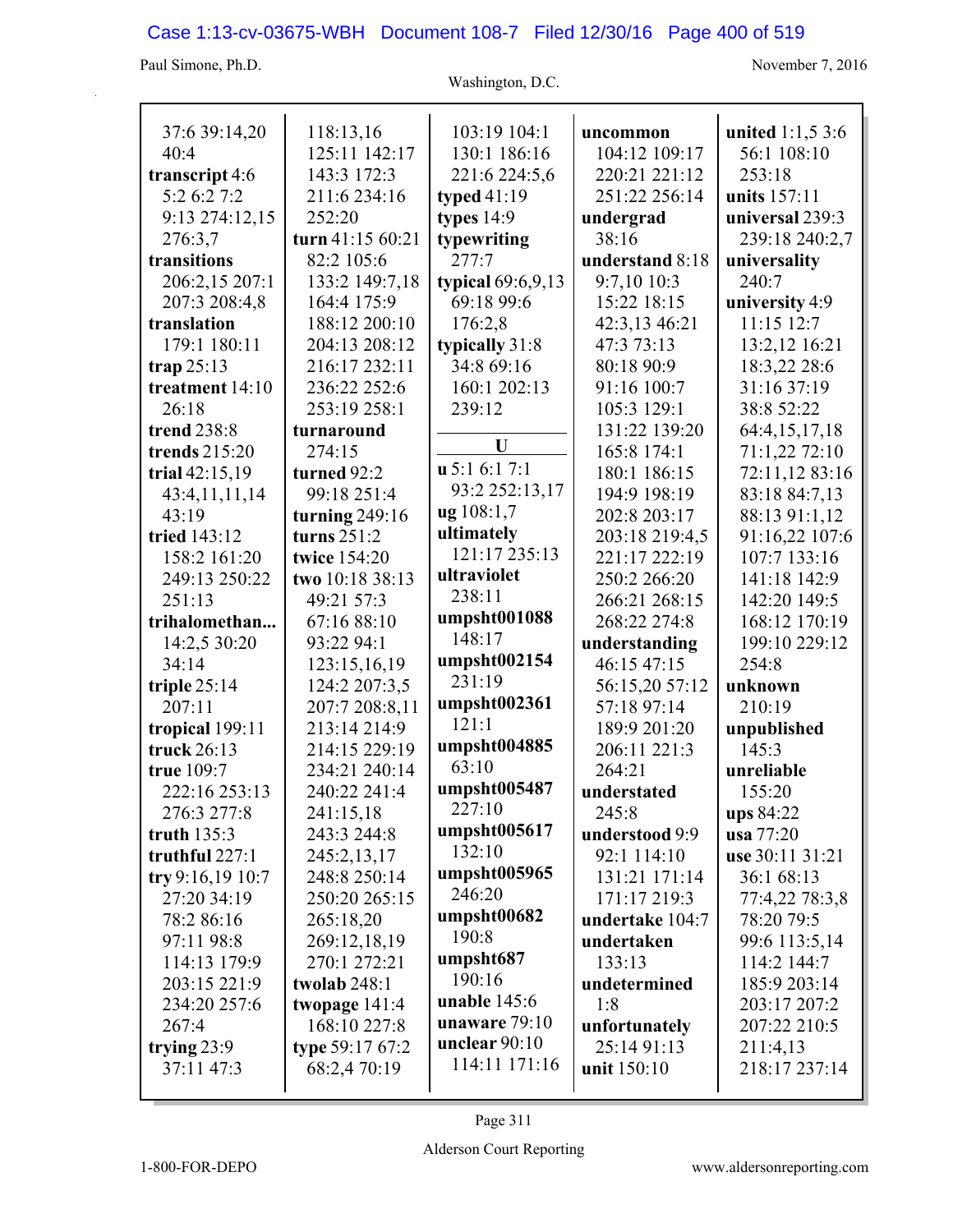#### Case 1:13-cv-03675-WBH Document 108-7 Filed 12/30/16 Page 401 of 519

Paul Simone, Ph.D.

Washington, D.C.

November 7, 2016

| 240:15 241:4,6  | 191:2,4,16                      | verbally 9:12      | 14:17,19 15:3   | 69:7            |
|-----------------|---------------------------------|--------------------|-----------------|-----------------|
| 241:8 273:20    | 194:5 198:1,13                  | verify 98:8        | 15:8 16:13      | welcomed 47:1   |
| useful 237:13   | 199:4 216:22                    | 118:10             | 17:1,7 18:5,6   | wellfounded     |
| 239:9,10        | 217:8,18 218:5                  | version $78:3,8$   | 18:20 19:14     | 46:19 47:5      |
| usepa 13:14     | 228:17,21                       | 78:20 79:5         | 26:16,18 27:1   | wellrespected   |
| 14:18 34:9,10   | 231:7 237:10                    | 270:14             | 27:5 28:16      | 220:6           |
| 108:7,10        | 246:22 250:6                    | versions $224:7,7$ | 29:1,6,8 30:1,5 | went 45:22      |
| usp 23:20 40:11 | 252:11 253:2                    | versus 20:2        | 30:7 31:11,14   | 82:14 143:18    |
| 49:12,14,16     | 255:20 256:13                   | 210:22 213:9       | 34:8 89:16      | 235:16 253:22   |
| 50:4,10,11,14   | 259:2 265:2                     | view 139:11        | 162:9,12,17     | weve 89:20      |
| 50:19 52:6      | usually $31:9$                  | 166:22 191:8       | 164:1 165:12    | 107:17 225:17   |
| 54:10,12 55:11  | utilities 13:13                 | 193:17 202:22      | 166:4,9,16,20   | 265:18 268:1,4  |
| 57:11,13,19     | 14:17 26:16                     | 243:7 271:22       | 167:11,21       | 268:10          |
| 58:6,7,14,17    | uvvis 38:20                     | viewed 176:2       | 196:17 223:13   | whatnot 68:3    |
| 58:21,22 59:3   |                                 | viewpoint          | 224:5           | whats 12:5 41:2 |
| 59:15 60:3      | V                               | 243:17             | watered 166:11  | 43:10 44:3      |
| 61:17 62:1,14   | v1:7275:4                       | visible 238:11     | watering 166:19 | 51:20 63:7      |
| 71:7,14,18,21   | validated 66:3                  | volatile 65:17     | way 9:2 14:10   | 87:15 97:7      |
| 72:4,7,19       | validity 243:8                  | volition 142:21    | 21:5 29:11      | 111:21 117:13   |
| 73:19 74:2      | valley 169:2                    | 142:22             | 31:22 33:1      | 148:14 159:2    |
| 75:7 76:9,22    | variability 216:5               | volts 182:19       | 35:745:6        | 168:8 170:5,16  |
| 79:18 80:11,12  | 235:20,22                       |                    | 73:17 74:11     | 180:6 192:14    |
| 80:21,21 81:16  | 236:6                           | W                  | 103:10 105:5    | 192:16 194:16   |
| 82:6 84:9,17    | variance 113:15                 | w 3:5              | 111:6 115:14    | 227:7 231:16    |
| 84:20 85:2      | variation 176:22                | waived 256:18      | 134:21 139:4    | wheat $1:14$    |
| 86:5,10 87:4    | 227:13 232:21                   | waiving 256:9      | 140:7 156:4     | white 58:15,16  |
| 87:14 105:18    | 234:4 236:13                    | walk 210:10        | 185:5 196:21    | 68:12 70:8      |
| 106:6,15,21     | 258:18 262:1,7                  | wall 255:3         | 202:11 210:4    | 85:6 86:11      |
| 107:8 115:17    | variations 88:15                | want 21:16,22      | 211:17 217:14   | 121:21 133:7    |
| 116:21 117:7    | 220:22 221:13                   | 54:16 67:13        | 222:6 223:5,7   | 151:21 228:17   |
| 117:10,14,19    | 222:12 223:15                   | 88:1 113:13        | 232:22 234:6    | widely 176:22   |
| 119:1,13,18     | 224:15 228:6                    | 149:9 195:1        | 234:15 241:5    | 236:12 258:18   |
| 128:14 129:11   | 233:6, 13, 16, 18               | 231:8 237:3,5      | 256:6 261:2     | willing $106:7$ |
| 129:14 132:11   | 233:22 234:11                   | 247:2 261:10       | 264:7           | willynilly      |
| 132:15,21       | 262:5                           | wanted $70:17$     | ways 29:20      | 234:22          |
| 133:6 139:2,5   | varied 125:13                   | 73:5,12 146:10     | 234:21 250:20   | wilson 68:16,22 |
| 139:14,21       | varies 108:19<br>236:12 258:18  | 233:18 235:1       | website 4:9     | withdraw 24:14  |
| 144:1 146:9     |                                 | wanting $140:9$    | 12:16 56:5      | 187:22 210:3    |
| 149:1,12        | 272:9                           | washington 1:18    | wed 66:12       | 267:3           |
| 151:13 153:3    | variety 21:3                    | 2:83:10            | 210:14          | witness $2:17$  |
| 153:11,17       | 103:1 272:9                     | wasnt 76:11        | week 11:9 99:20 | 10:19,20 11:2   |
| 155:12 165:15   | various $26:16$<br>33:16 193:13 | 140:8              | 99:21,21        | 14:13 15:1,14   |
| 166:6 167:13    | 205:6 236:19                    | watch 48:13        | weekend 11:9    | 16:6,18 17:10   |
| 167:20 172:15   |                                 | water 13:13,14     | weeklong 26:17  | 18:15 19:4,19   |
| 188:20 190:20   | vary 176:21                     | 13:21 14:3,4       | weeks 11:10     | 22:18 24:11,22  |
|                 |                                 |                    |                 |                 |

Page 312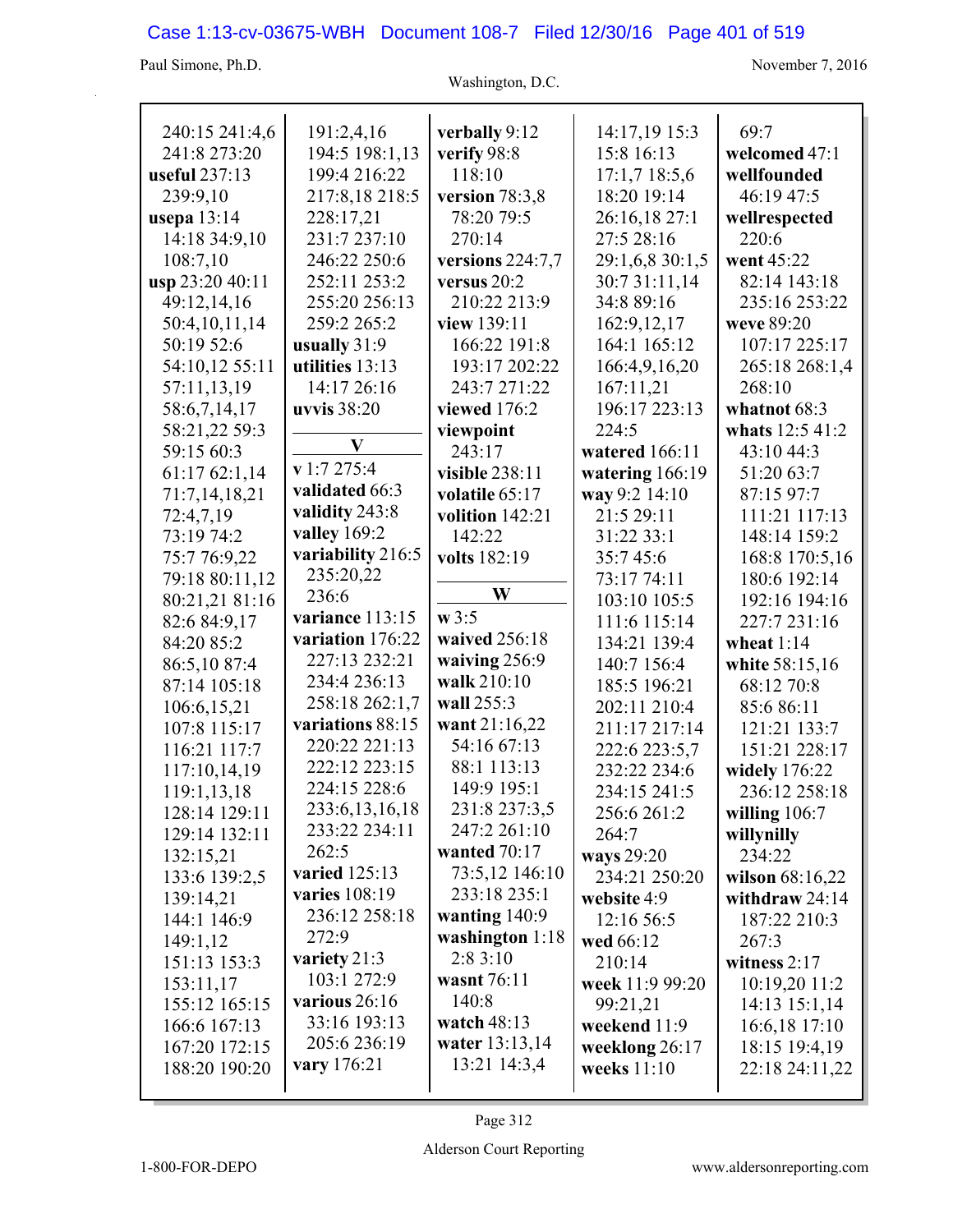Washington, D.C.

November 7, 2016

| 27:4 29:14     | 174:15 178:14     | 46:21 47:6     | 183:21 186:6    | 49:15 50:2,4,8 |
|----------------|-------------------|----------------|-----------------|----------------|
| 30:16 33:8     | 181:1 184:1       | 48:5,949:3,17  | 186:17 187:5    | 50:10,20,21    |
| 34:2 35:11,18  | 186:8,19 187:7    | 50:16 52:9     | 187:16 188:3    | 51:1,3,6 52:6  |
| 36:8,18 37:3   | 187:18 188:4      | 53:8,19,21     | 193:21 194:6    | 53:12 54:10,14 |
| 37:10 38:2     | 194:1,18 195:3    | 56:18 57:14,22 | 194:11,18       | 54:17 55:11    |
| 39:18 40:2,8   | 195:21 196:5      | 59:6,1963:1    | 195:2,8,18      | 58:13,20 65:1  |
| 42:22 44:21    | 196:20 197:9      | 70:1 71:2 73:6 | 196:2,18 197:6  | 65:15 66:8,22  |
| 45:3,8,17      | 197:15 198:6      | 75:11,1976:1   | 197:13 198:4    | 67:11 68:7     |
| 47:16 48:17    | 198:18 199:16     | 77:6 78:13     | 198:16 199:14   | 69:4 71:8,13   |
| 49:6 52:11     | 200:5 201:12      | 79:7 80:16     | 200:3 201:10    | 71:17,20 72:5  |
| 53:10,22 56:20 | 202:3 203:6       | 81:11,19 82:21 | 201:22 203:4    | 72:7,16 73:4   |
| 57:16 58:2     | 212:4 213:18      | 86:12 87:21    | 212:3 213:15    | 76:22 79:12,18 |
| 59:8,21 61:12  | 216:14 217:6      | 89:18,22 91:6  | 216:12,19       | 92:18,19 93:2  |
| 63:3,15 70:3   | 218:17 222:10     | 91:18 96:21    | 217:4 222:8     | 93:21 95:18,21 |
| 71:4 73:8      | 223:4 224:11      | 97:18 98:11,20 | 223:2 224:9     | 96:16 97:11,15 |
| 75:13,21 76:3  | 225:8 228:13      | 99:12 100:5,13 | 228:11 230:16   | 97:16 98:3,8   |
| 78:16 79:9     | 237:17 238:1      | 100:16,20      | 237:16,20       | 98:10,17       |
| 80:18 81:13,21 | 243:13 246:6      | 101:6,13,21    | 238:4 243:10    | 101:10,17      |
| 83:1 86:14     | 248:7 249:6       | 102:19 104:4   | 246:4 248:5     | 103:5 104:12   |
| 88:1 89:19     | 257:21 259:15     | 106:9,16 107:2 | 249:4 257:19    | 105:2 106:8    |
| 97:1,20 98:13  | 261:7,18          | 107:14 111:1   | 259:13 261:5    | 114:15 117:6   |
| 98:22 99:14    | 262:14 264:21     | 114:20 117:16  | 262:12 264:19   | 117:10,12      |
| 101:8,15 102:1 | 268:13,17         | 117:20 118:1,7 | 267:1,21 268:1  | 120:10 124:6   |
| 104:6 106:11   | 273:17,20         | 118:10,13,17   | 268:7,9,15      | 128:13 129:10  |
| 106:18 107:5   | 274:8 277:5,9     | 119:8 120:13   | 273:7,15 274:9  | 129:13,18      |
| 107:16 111:3   | witnesss $195:10$ | 124:18 125:3   | 274:13          | 130:9 131:2    |
| 114:1,22 115:1 | wonder 71:11      | 125:20 126:6   | word 97:7 165:2 | 144:18 145:6,8 |
| 118:14,16      | woolson $3:14$    | 126:16 127:4   | 253:3           | 145:15 146:2,3 |
| 119:6,12       | 14:11,21 15:10    | 127:16 130:3   | worded 74:13    | 146:11,18      |
| 120:15 124:20  | 15:13,18 16:3     | 130:14,19      | 126:19 203:19   | 148:5,7,9      |
| 125:22 126:8   | 16:14,17 17:8     | 131:5 136:7    | words 74:7      | 149:1,16 153:3 |
| 126:18 127:6   | 18:13,21 19:3     | 138:21 139:8   | work 15:3,9     | 153:13,15,16   |
| 127:18 130:5   | 19:15,18 21:9     | 139:15,22      | 16:9,12,22      | 153:19 154:5   |
| 130:16,21      | 21:13,18 22:3     | 140:10 143:10  | 17:6,15,18      | 154:11 155:7   |
| 131:8 139:1,17 | 22:12,15,17       | 145:11,19      | 18:2,11,19      | 156:18 161:8   |
| 140:3,13       | 24:9,20 27:2      | 147:5,12 148:2 | 19:4,8,12,20    | 161:18,19      |
| 143:12 144:7   | 29:12 30:14       | 151:7,15       | 20:1,2,6,10,14  | 162:4 163:4,22 |
| 145:13,22      | 33:6,21 35:9      | 152:15,22      | 20:17 21:1,7    | 167:12 172:14  |
| 147:14 151:8   | 35:16 36:7,11     | 154:1,9,19     | 22:7,20 23:4,8  | 174:8 189:13   |
| 152:17 153:1   | 36:16 37:1,8      | 155:22 161:3   | 23:14,19 24:1   | 189:16 190:12  |
| 154:3,11,22    | 37:21 38:1        | 161:15 163:1,7 | 24:5,17 25:17   | 190:20 191:4,7 |
| 156:2 161:6,17 | 39:16,22 40:6     | 163:15 167:3   | 25:18 26:21,22  | 192:1,1 193:4  |
| 162:18 163:10  | 41:4 42:20        | 168:1 173:14   | 28:11 31:12     | 193:5, 10, 17  |
| 163:19 167:5   | 44:20 45:15       | 174:13 175:1,3 | 36:15 37:6      | 194:5 203:11   |
| 168:4 173:16   | 46:2,10,14,18     | 178:8,13       | 40:10 49:12,13  | 205:18 207:20  |
|                |                   |                |                 |                |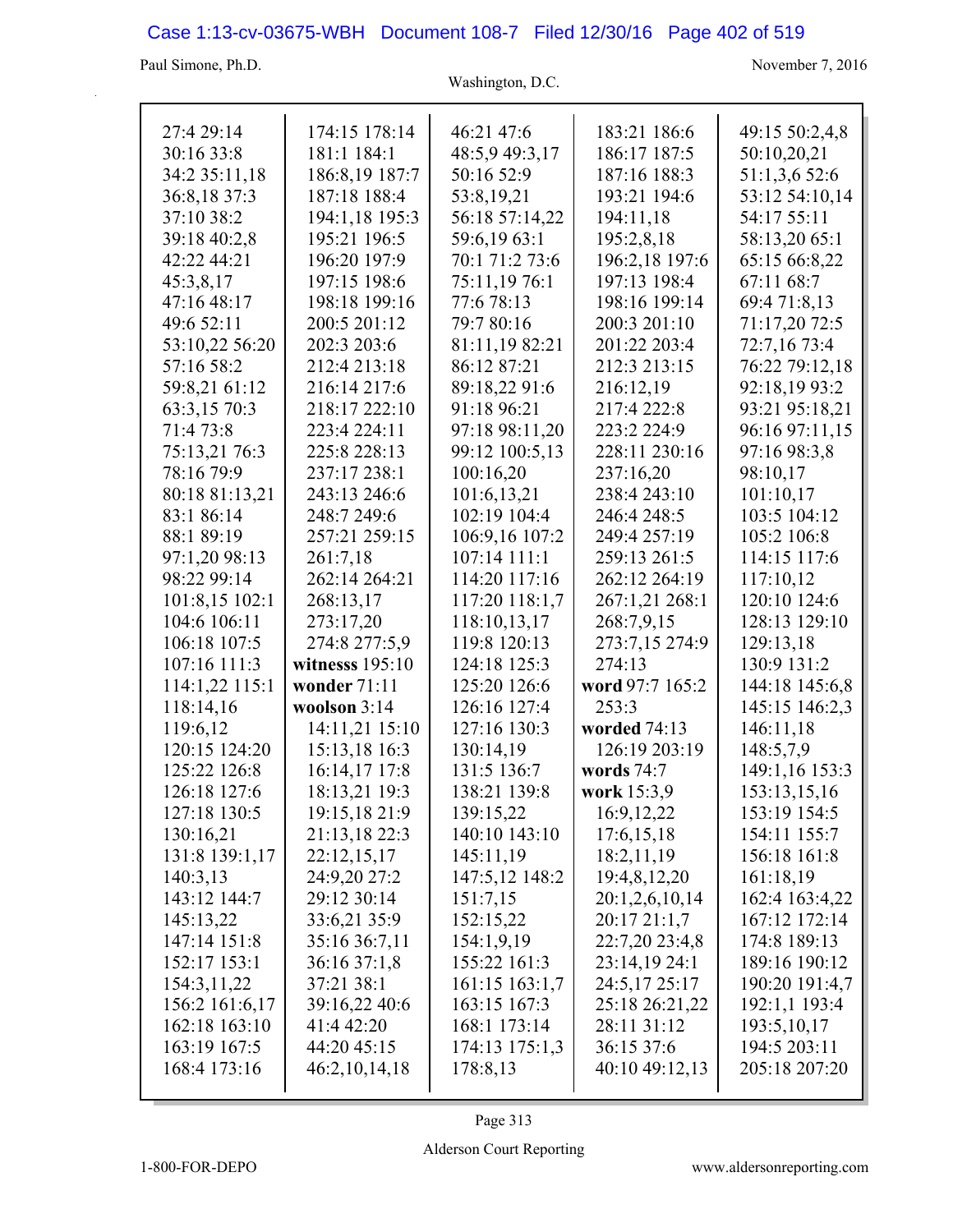Paul Simone, Ph.D.

Washington, D.C.

November 7, 2016

| 209:13 217:1    | 191:21 203:7      | youre 8:18,22  | Z                | 73:13,20,20    |
|-----------------|-------------------|----------------|------------------|----------------|
| 217:10 218:9    | 222:15 232:10     | 16:22 32:18,21 | z 193:1          | 74:6,6,8,9,15  |
| 228:1 232:8     | 232:10,18         | 36:7 37:10     | zero 113:19      | 74:15,17,17    |
| 234:17 235:3,4  | 272:12            | 41:6 42:15     | zhang 123:22     | 77:12,18 88:14 |
| 237:8,9 241:9   |                   | 43:8 47:11,19  | 124:12 184:13    | 88:15 90:20    |
| 251:2,3,4,7,10  | X                 | 48:10 63:12    | 242:11 243:5     | 94:1,22 95:1,7 |
| 252:3 253:7,7   | x 1:4,164:55:1    | 79:3 117:5,20  | 244:13 251:2     | 95:7,18,19     |
| 254:16 257:5    | 6:17:1211:1       | 118:1,16 125:7 | 267:10 270:5     | 97:3,22 99:3   |
| 257:15 258:22   | xaxis 113:8,9     | 132:14 134:10  | 270:16 272:1     | 101:20,20      |
| 261:9 266:4,19  | xishuangbanna     | 151:10 171:12  | zhangs $124:6$   | 103:3,4 104:8  |
| 271:3,4         | 199:11            | 175:5 191:17   |                  | 105:14 108:3   |
| worked 37:3     | xu 86:16 199:10   | 193:10 194:12  | $\boldsymbol{0}$ | 109:13 112:10  |
| 67:10 82:5      |                   | 194:13 202:15  | 0 109:15 112:21  | 112:11,12,20   |
| working 15:7    | Y                 | 203:6,17 211:6 | 113:20 159:22    | 113:18,19,19   |
| 66:20 103:6,8   | yaxis 113:9       | 211:12 219:1   | 218:16           | 114:19,19      |
| 174:2,5         | yeah 26:4 29:17   | 239:19 240:9   | 00 113:19        | 115:4,4,6      |
| works 13:11     | 31:6 35:5 44:1    | 240:10,13      | 131:11           | 116:4,6,17,17  |
| 58:17 174:4     | 62:5 74:4 76:6    | 241:2,3 248:3  | 05 159:22        | 118:21,21      |
| 209:17 253:6    | 92:20 99:21       | 254:12 259:18  | 06151 192:19     | 120:1 122:8,11 |
| world 133:15    | 102:14 110:22     | 259:20 260:13  | 06200 180:8      | 122:22 123:6,8 |
| wouldnt 74:10   | 117:22 120:3      | 266:16,19      | 071023:17        | 123:13,20      |
| 214:19 215:3    | 125:9,22          | 267:14         | 09 168:13        | 127:8,22       |
| wow 268:4       | 141:13 142:11     | youve 12:13    | 0911135:19       | 129:19 131:11  |
| write 45:11     | 173:16 177:4      | 16:21 17:5,15  |                  | 133:14 134:3   |
| 96:17 142:3     | 183:14 188:4      | 18:10 20:1     | 1                | 135:3,10       |
| 164:16          | 190:13 191:21     | 27:10,16 28:5  | 11:6,93:164:8    | 136:15,17,19   |
| writes 170:17   | 202:16 209:20     | 28:6 37:15     | 4:16,165:13      | 136:21 138:2   |
| writeup 193:4   | 213:17 223:22     | 38:18 51:19    | 5:14 6:5,5 7:7   | 141:17,17      |
| writing $101:2$ | 226:7,17,19       | 90:17 92:5     | 7:710:15         | 142:18 143:8,8 |
| 132:22 229:4    | 229:2 236:1       | 95:6 104:1     | 11:21 14:6       | 144:2 146:8    |
| 229:14          | 237:15 239:9      | 126:22 132:16  | 23:10,11 25:4    | 148:19,20      |
| written 51:6    | 246:6 248:16      | 134:1,2 141:7  | 25:6,6 30:8,12   | 149:21,22      |
| 86:15 111:19    | 251:13 264:13     | 168:15 174:2   | 30:12 31:13,18   | 150:2 151:2,11 |
| 156:2 235:5     | year 23:6 37:15   | 174:18 180:5   | 32:14 33:4,4     | 151:11 152:18  |
| 247:8           | 225:9             | 188:15 191:11  | 34:17,17 35:12   | 155:4,4,15     |
| wrong $26:3$    | years 79:22       | 203:10 207:10  | 35:12 39:6,9     | 157:7,7 159:14 |
| 191:12 220:10   | 235:9 238:9       | 221:4 231:15   | 39:12 47:18      | 159:14,20,20   |
| 232:21 233:6    | yi 83:7,15,16,22  | 244:1 246:16   | 49:7,11 51:7,8   | 161:9,21 162:9 |
| 234:5 235:15    | 84:8,16 85:3,8    | 253:9 255:12   | 51:10,10,13,13   | 169:13,13      |
| 257:8 261:10    | 85:20 86:4,9      | 259:17 260:1   | 52:8,8 53:15     | 170:7,8,8      |
| wrote $45:7$    | 86:18 87:4        | 272:13         | 53:15 55:3,3,4   | 175:20 183:10  |
| 61:11 94:8      | 138:16 199:9      | yunnan $83:16$ | 55:9,13,15       | 184:10 188:5,7 |
| 96:11 128:12    | <b>youd</b> 205:4 | 84:13 199:10   | 56:8 61:17,18    | 188:8, 17, 17  |
| 133:1 139:18    | youkai 86:16      | 214:10         | 65:17 66:4       | 193:15,15      |
| 144:1 164:18    | 199:11            |                | 72:20,20 73:13   | 204:7 208:22   |
|                 |                   |                |                  |                |

Page 314

Alderson Court Reporting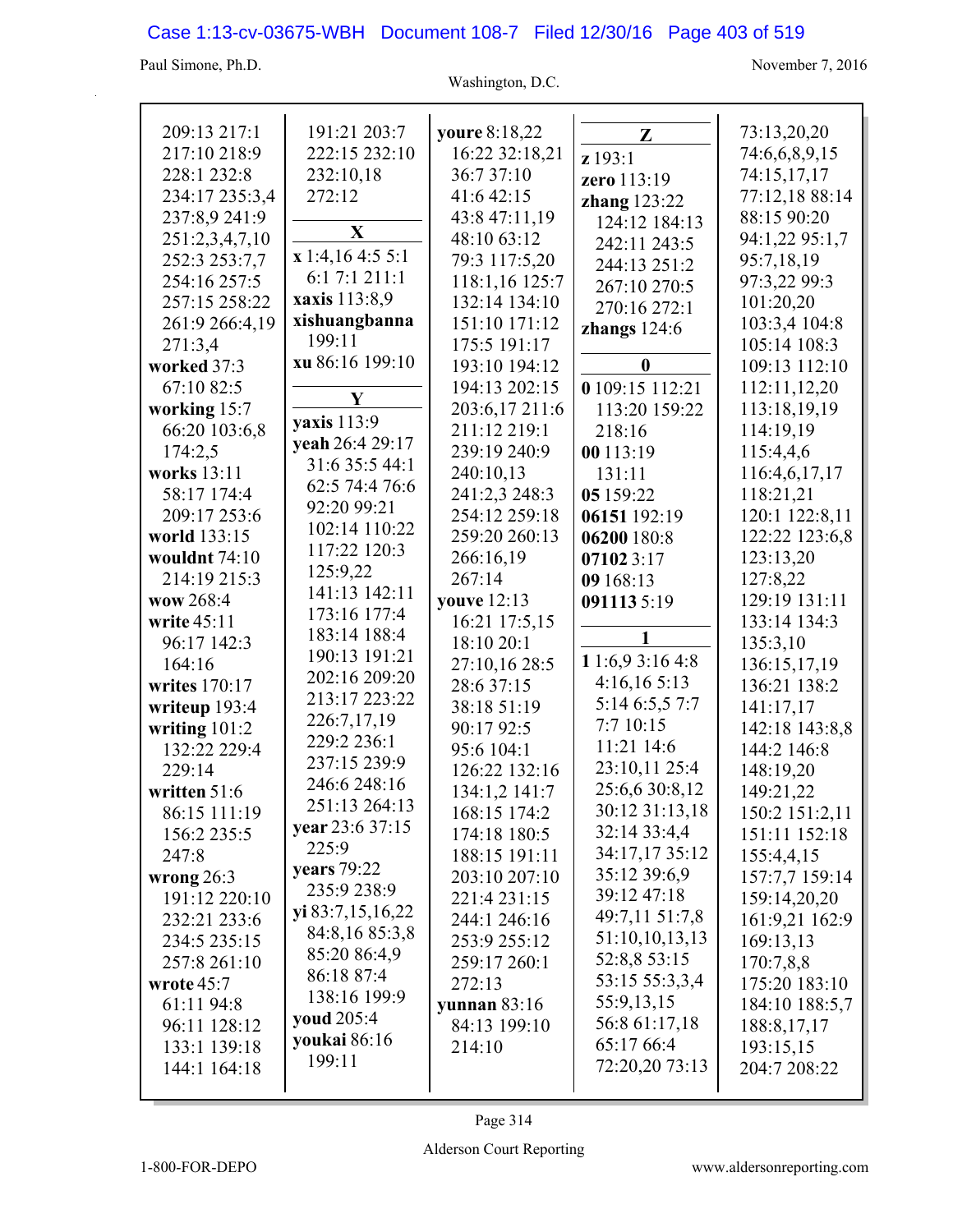Paul Simone, Ph.D.

Washington, D.C.

November 7, 2016

| 209:9,18               | 207:13 208:7,7                | 1940s 80:4                       | 163:20 170:11        | 53:15 60:20               |
|------------------------|-------------------------------|----------------------------------|----------------------|---------------------------|
| 210:15,15,16           | 124:125:17                    | 1994 57:2                        | 184:13 242:11        | 61:10 74:6,8              |
| 210:19,21,21           | 63:20 69:7                    | 1996 175:14                      | 243:6 244:13         | 74:15,1793:16             |
| 214:12 218:15          | 150:2,7 155:15                | 242:7                            | 247:1 271:22         | 94:22 99:7.8              |
| 218:16 220:3           | 158:11,21                     | 19th 247:9                       | 2015 44:16 97:2      | 101:20 105:15             |
| 224:16,18              | 159:3 260:8,18                | 1st 132:12                       | 184:12 242:12        | 108:3 111:17              |
| 226:5,20               | 120 5:8                       |                                  | 243:5 244:13         | 112:10,19                 |
| 229:20,21              | 12272:6                       | $\overline{2}$                   | 271:22               | 114:19 115:4              |
| 238:20 242:6,8         | 12andahalf 20:4               | 24:9 12:1,5                      | 2016 1:19 11:21      | 116:17 118:21             |
| 243:1,2,3              | 20:12                         | 28:14 41:3                       | 23:7 42:1            | 123:6 143:8               |
| 244:4,7,9              | 13 3:16 5:18                  | 99:2 105:6,9                     | 275:1,2 276:13       | 151:11 155:4              |
| 245:7 249:21           | 168:5,9,13                    | 105:14 107:22                    | 2017 277:22          | 157:7 159:14              |
| 250:10,11,13           | 214:11 247:10                 | 109:13,16                        | 2022:9               | 159:20 169:13             |
| 250:18 251:17          | 1315:11                       | 110:5,16                         | 205303:10            | 175:4,7 188:11            |
| 252:12 257:7           | 13cv3675wbh                   | 111:14 112:10                    | 217:10 246:13        | 188:12 210:15             |
| 258:8 260:4            | 1:6                           | 112:17,20                        | 246:18               | 210:21 218:13             |
| 262:20,22              | 14 6:4 170:1,6                | 210:18,20                        | 213 226:6            | 218:15 225:17             |
| 263:12,14,22           | 214:19 277:22                 | 218:13 225:17                    | 2156 232:13          | 225:22 237:1              |
| 265:15 266:12          | 140 5:12                      | 20 7:6 88:18                     | 2168 231:19          | 242:5 250:10              |
| 266:14,15              | 1485:15                       | 214:18 218:12                    | 22 183:5,7           | 30 1:20 110:18            |
| 269:2,9,16             | 156:11 180:2,7                | 218:13 231:12                    | 2277:5               | 111:15,19                 |
| 272:21                 | 237:19,22                     | 231:17 232:12                    | 23 170:7 175:9       | 238:9                     |
| 104:8 5:13 56:6        | 238:3,4                       | 2001 258:14                      | 237:19 238:4,6       | 300 243:1 244:4           |
| 99:9 103:4,7,8         | 150 110:7                     | 200372:8                         | 2317:9               | 35 66:15 237:1,3          |
| 103:9,11,12,18         | 156 5:16 213:8                | 2006 258:15                      | 2467:11              | 237:20 242:3,4            |
| 104:8 111:19           | 158 5:17                      | 2011 63:20 64:7<br>184:13 225:19 | 25 18:10,20          | 36 262:21 263:5           |
| 148:10,15              | 16 6:14 190:1,6               | 225:22 229:11                    | 19:12                | 263:13                    |
| 153:7,10,14            | 165 212:20                    | 242:10                           | 254 212:22           | 365214:21                 |
| 218:13,14              | 213:10 215:8                  | 2012 5:7 23:20                   | 213:9,10             | 215:1,9,10                |
| 260:10                 | 215:18                        | 56:4,6 121:2                     | 225:18               | 37 249:16                 |
| 100 103:4,4            | 1685:19                       | 122:5 132:12                     | 25th 2:6             | 38 99:5 183:3,7           |
| 104:11,16              | 176:16 156:17                 | 184:9,9,12,13                    | 265215:18            | 252:7                     |
| 110:15 159:22          | 190:1,15                      | 224:17,17                        | 27 56:4 188:13       | 39 164:4 175:11           |
| 214:1 251:20           | 213:11 275:1                  | 226:1,6 228:21                   | 262:21 263:5         | 3dimethylaml              |
| 1000 159:22            | 1706:10<br>186:18 159:5       | 235:9 242:7,8                    | 263:13 274:16        | 1:9                       |
| 251:20<br>100300 66:16 |                               | 242:10,10,11                     | 28 208:12,16         | 3dimethylamy              |
| 101 36:18,21           | 192:10,14,17<br>200:11 204:12 | 243:4,4,5,5                      | 2amino4meth<br>55:15 | 23:11 30:8<br>34:17 47:18 |
| 37:15                  | 226:1                         | 244:13,13                        |                      | 55:3                      |
| 105419 66:5            | 1806:13                       | 250:9 271:8,22                   | 3                    | 3dimethylpent             |
| 1093 148:17            | 197:494:18                    | 272:1,1                          | 34:137:730:12        | 55:15 65:17               |
| 10th 226:6             | 192:14 223:21                 | 2013 23:20                       | 33:4 40:20           | 66:4                      |
| 11 5:16 156:10         | 227:3,8 247:1                 | 93:10 138:7                      | 41:6,10 42:10        | <b>3dmaa</b> 4:16 5:13    |
| 156:15 168:13          | 190 6:15,17                   | 142:14 156:17                    | 43:15,20 49:2        | 6:523:1025:4              |
| 116 206:8              | 1926:22                       | 159:5 163:18                     | 51:13 52:8           | 25:6 32:14                |
|                        |                               |                                  |                      |                           |

Page 315

Alderson Court Reporting